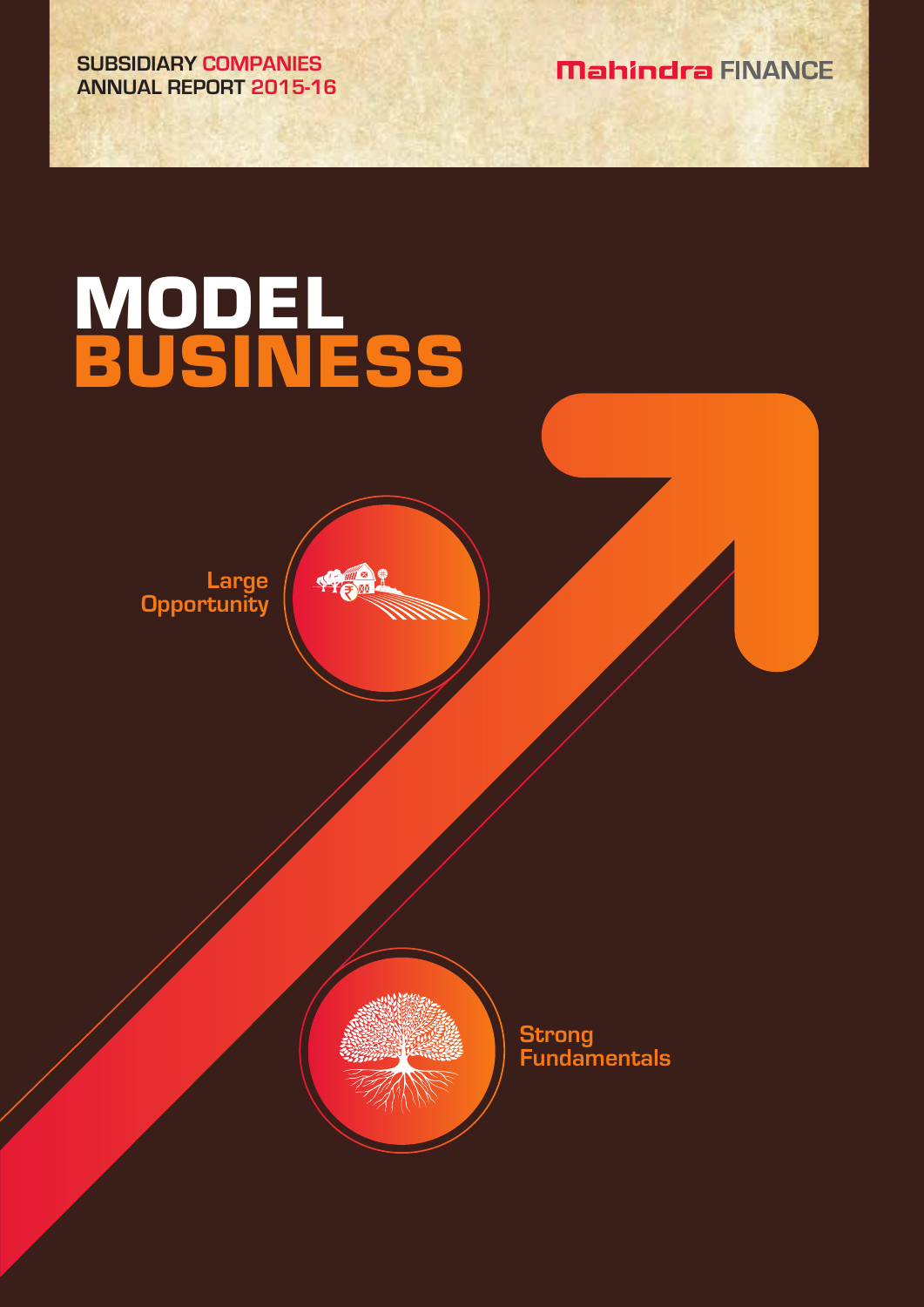|    | <b>Mahindra Insurance</b><br><b>Brokers Limited</b> | 04-49  |
|----|-----------------------------------------------------|--------|
| 04 | Directors' Report to the Shareholders               |        |
| 29 | Independent Auditors' Report                        |        |
| 34 | Balance Sheet.                                      |        |
| 35 | Statement of Profit and Loss                        |        |
| 36 | Cash Flow Statement                                 |        |
| 37 | Significant Accounting Policies and Notes           |        |
|    |                                                     |        |
|    | <b>Mahindra Rural</b>                               | 50-113 |

Mahindra Rural Housing Finance Limited **50** Directors' Report to the Shareholders

- **82** Independent Auditors' Report
- **88** Balance Sheet
- **89** Statement of Profit and Loss
- **90** Cash Flow Statement
- **91** Significant Accounting Policies and Notes
- **113** Disclosure in the Balance Sheet

Mahindra Asset Management Company Private Limited 114-153

- **114** Directors' Report to the Shareholders
- **135** Independent Auditors' Report
- **140** Balance Sheet
- **141** Statement of Profit and Loss
- **142** Cash Flow Statement
- **143** Significant Accounting Policies and Notes

#### Mahindra Trustee Company Private Limited 154-180

- **154** Directors' Report to the Shareholders
- **168** Independent Auditors' Report
- **174** Balance Sheet
- **175** Statement of Profit and Loss
- **176** Cash Flow Statement
- **177** Significant Accounting Policies and Notes

**Contents** We have been successful over the years because of our ability to anticipate market needs and business trends and responded with the right combination of products and partnerships. We believe that to be successful, we must consistently perform and deliver results responsibly.

> We are well positioned to deliver profitable growth – and continue our vision of improving lives across the rural and semi-urban landscape of India.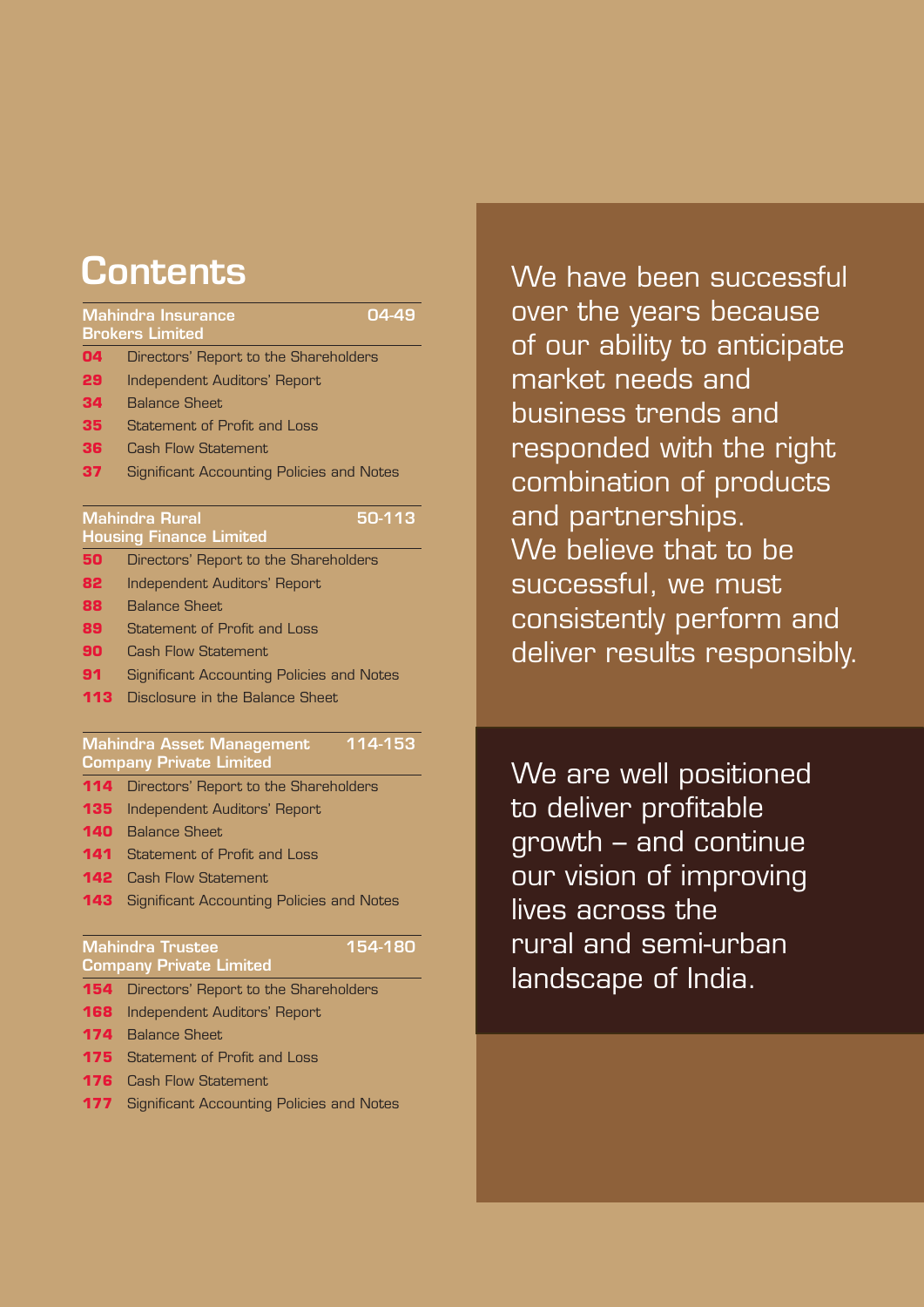

A consistent focus on our customers leads us to create tailormade solutions and match their aspirations



Empowering Rural India by providing affordable finance for a variety of needs



Cultivating long-term relationships across the ecosystem, from OEMs to Financial **Institutions** 



Leveraging reach and technology to ensure efficient service delivery and deeper market presence



Growing our people strength and enhancing the competencies of our team in line with our vision and growth agenda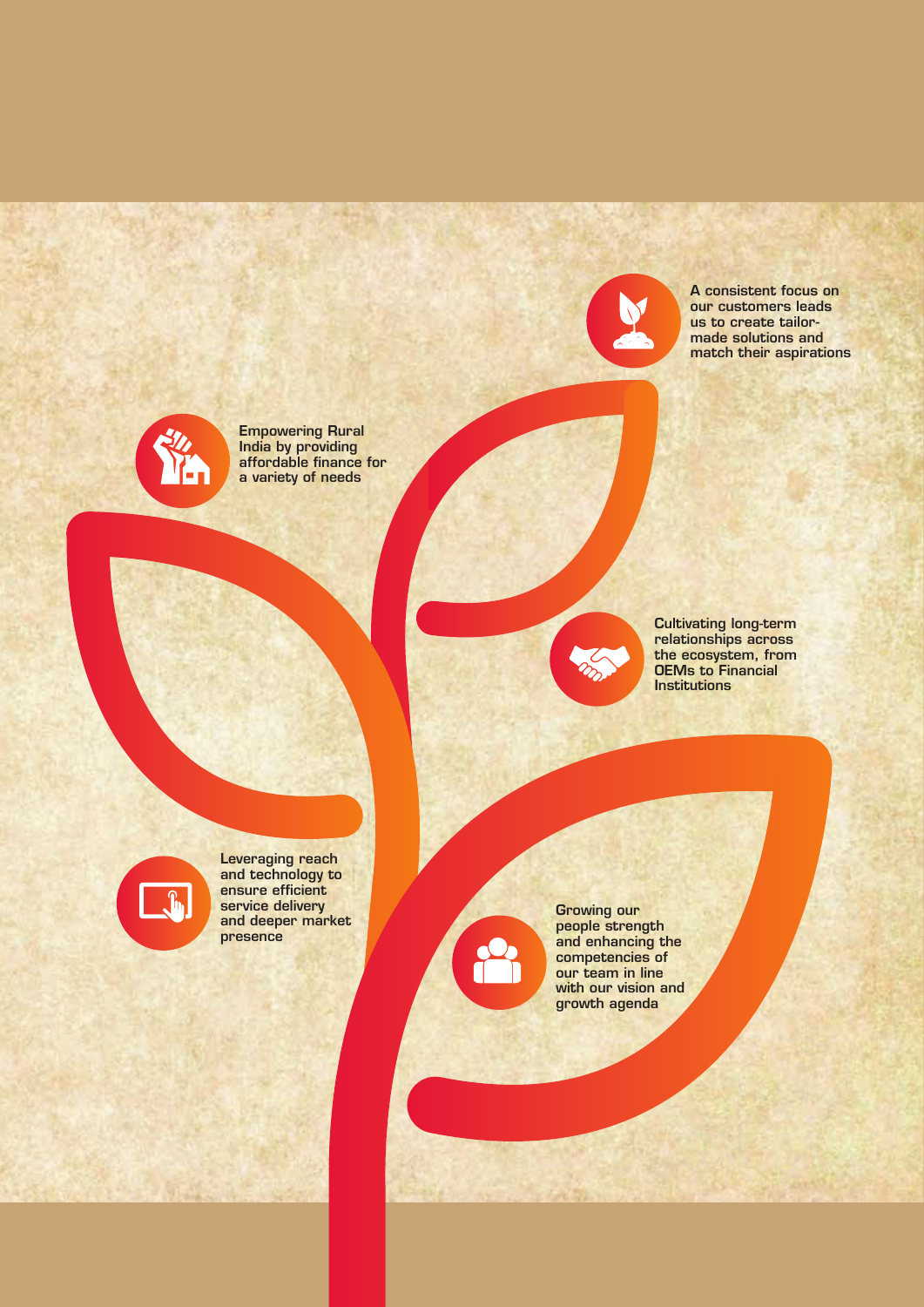A business model is more than a mere representation of operations. It is the culmination of an idea and the blueprint of how that idea is put into motion. If successful, a business model represents the outcome of hope, courage, entrepreneurship and dogged determination. The real challenge for a business model comes when it is tested against adversity. When an organisation and its approach sustain through the challenges of volatile and uncertain business cycles, and still deliver for their stakeholders, they can be safely called a Model Business!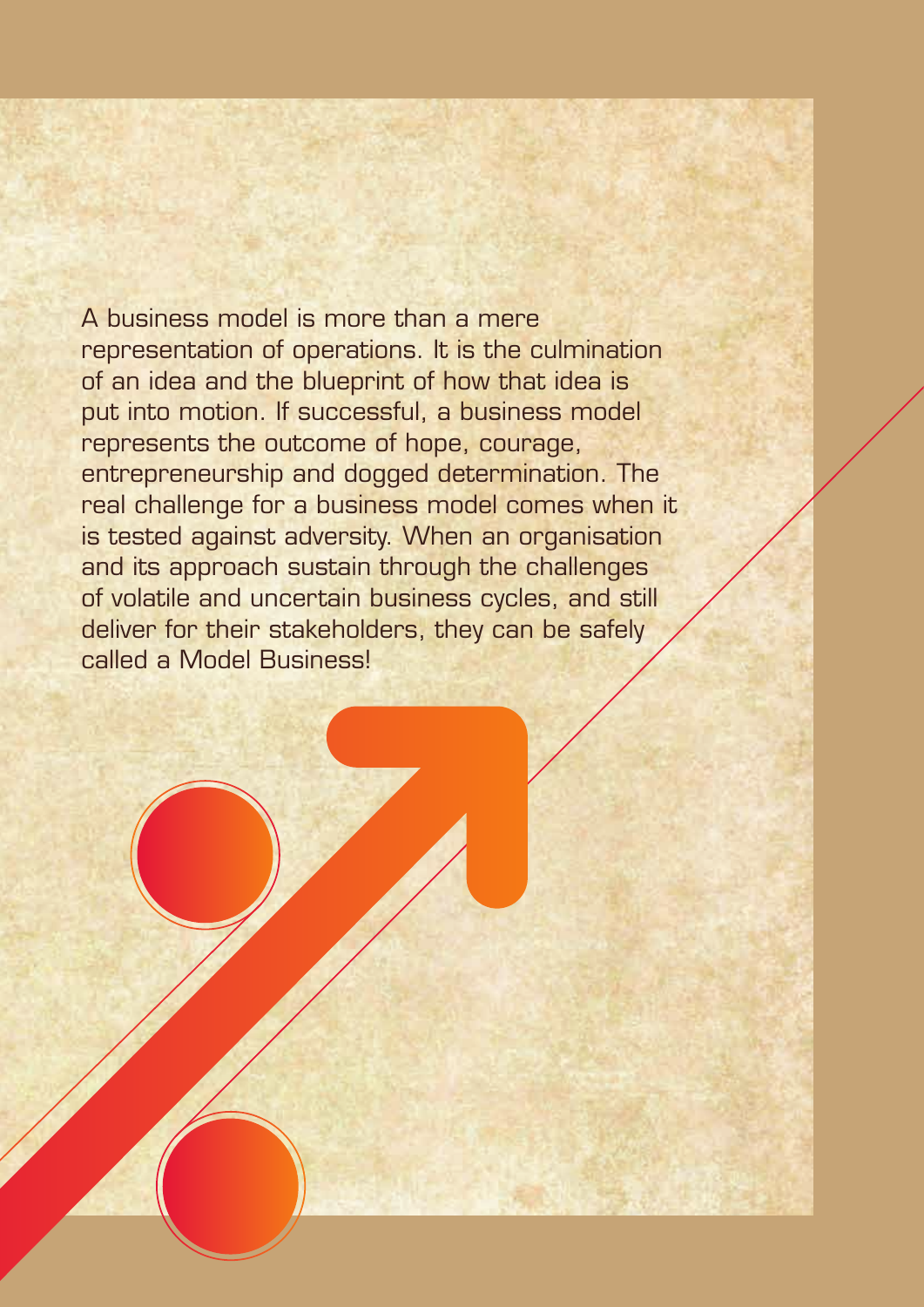Over two decades ago, long before the word 'business model' came to be commonplace, Mahindra Finance embarked on a journey to empower rural lives through making affordable credit available. It was an audacious exercise then, and on many counts, remains one till date. However, the distance covered in these years is significant. Today, we are present in over 2.8 lacs villages across the length and breadth of India. We have over four million customers whom we have helped with financial freedom and credit to pursue their dreams.

Like any business, ours is not devoid of risks and challenges. Two years of insufficient monsoons and a gradually recovering economy means that sentiments will take time to improve. It also means that credit offtake will be muted and the recovery will be gradual. For a company like Mahindra Finance, this is the time to reinforce our faith and confidence in the opportunities that Rural India offers, as it is to remain committed to our business model. It is also time to ensure that customers and their interests remain at the heart of what we do. 2015- 16 was a year that tested our business. And our resolve.

However, we continued growing and resourcing our business. We nurtured relationships with stakeholders across the board. We continued to enrich our offerings to ensure that we are aligned to the specific needs of our customers, and have their interest in mind. We continued to invest in talent and growing our presence. And reaching farther and deeper into Rural India, where we believe the largest opportunity lies.

**LARGE OPPORTUNITY. AND ROBUST FUNDAMENTALS.**  SOME MAY CA **IT A MODEL BUSINESS. WE ARE A BUSINESS DRIVEN BY A**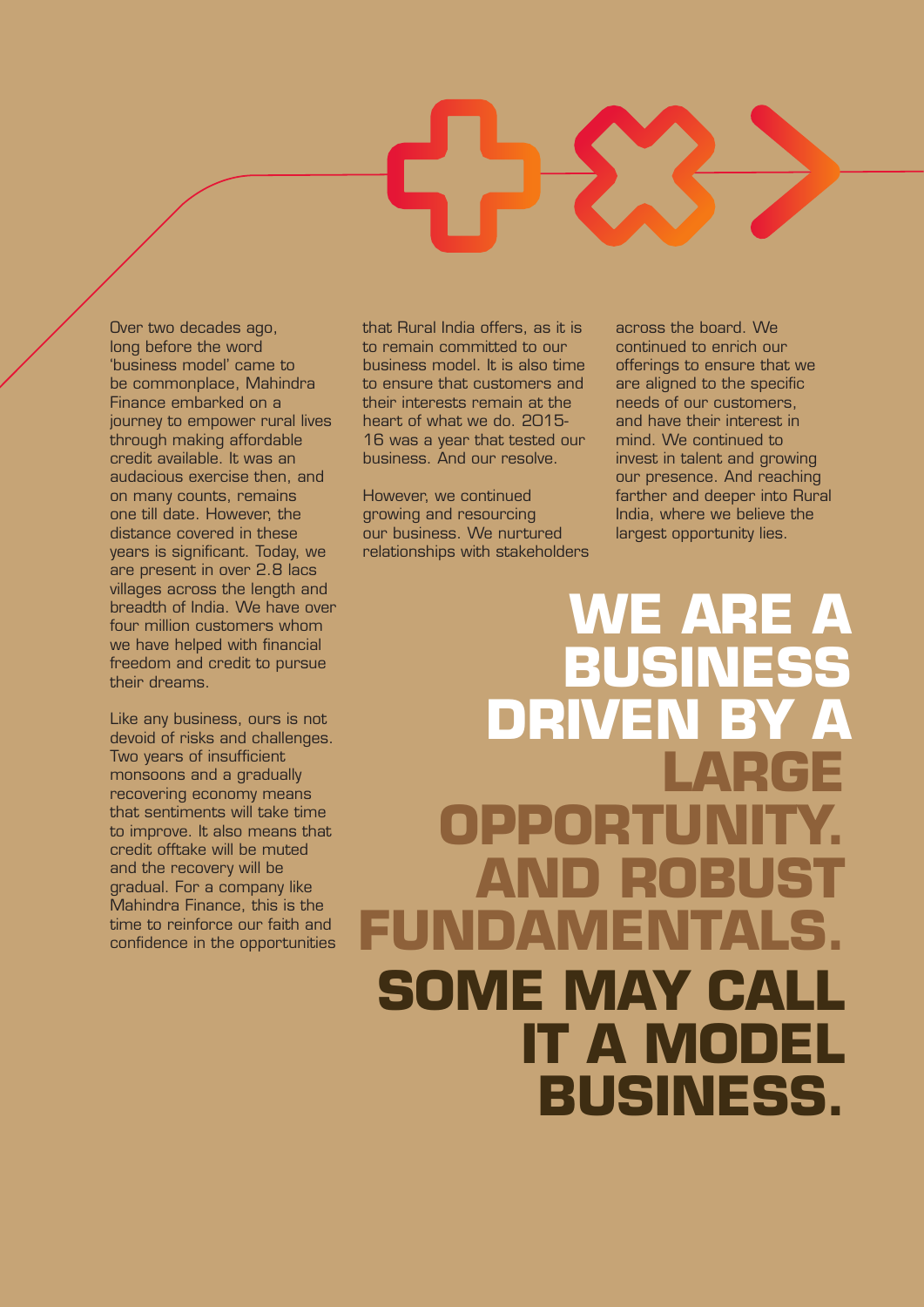### DIRECTORS' REPORT TO THE SHAREHOLDERS

Your Directors have pleasure in presenting the 29th Annual Report along with the Audited Accounts of your Company for the year ended March 31, 2016.

#### 1. FINANCIAL RESULTS

|                                                            |                    | (Amount in Rs. Crores) |
|------------------------------------------------------------|--------------------|------------------------|
|                                                            | For the year ended |                        |
|                                                            | March 31           |                        |
| Particulars                                                | 2016               | 2015                   |
| Income                                                     | 149.20             | 126.20                 |
| Profit before Interest, Depreciation and Taxation          | 76.54              | 66.52                  |
| Depreciation                                               | (1.34)             | (1.24)                 |
| Profit before Taxation                                     | 75.20              | 65.28                  |
| Provision for Taxation:                                    |                    |                        |
| Provision for Current Tax                                  | [26.96]            | [22.70]                |
| Provision for Deferred Tax                                 | 0.24               | 0.36                   |
|                                                            | [26.72]            | [22.34]                |
| Profit after Taxation                                      | 48.49              | 42.94                  |
| Balance of Profit for prior years                          | 136.83             | 102.17                 |
| Less: Depreciation (net of deferred tax) for earlier years | [0.00]             | [0.10]                 |
| Amount available for Appropriation                         | 185.32             | 145.01                 |
| Appropriations:                                            |                    |                        |
| <b>Transfer to General Reserve</b>                         |                    | 4.30                   |
| Dividend on Equity Shares (Proposed)                       | 3.87               | 3.22                   |
| Tax on Dividend (Proposed)                                 | 0.78               | 0.66                   |
| Surplus carried to Balance Sheet                           | 180.67             | 136.83                 |

#### 2. DIVIDEND

Your Directors recommend a dividend of Rs. 15 per Equity Share on 25,77,320 Equity Shares of Rs.10 each, aggregating to Rs. 3.87 crores. The above dividend, if approved, will be paid to those Members whose names appear in the Register of Members as on the Record Date fixed for this purpose. The dividend including dividend distribution tax, surcharge and education cess will absorb a sum of Rs. 4.65 crores (as against Rs. 3.88 crores on account of dividend of Rs. 12.50 per Equity Share, paid for the previous year).

#### 3. RESERVES

No amount is proposed to be transferred to General Reserve and an amount of Rs. 180.67 crores is proposed to be retained in the Statement of Profit and Loss.

#### 4. OPERATIONS

The year ended March 31, 2016 marked the 12th year of successful insurance broking operations of your Company. In this journey of 12 years, your Company has been able to service over 6 million insurance cases, largely in the rural and semi-urban markets in India. Your Company has been able to reach the benefit of insurance to over 1,50,000 villages across India. Your Company endeavors to

further increase insurance penetration in rural India as well as become a significant player in global insurance markets.

During the year under review, your Company serviced 1.3 million insurance cases, with a total of 13,30,929 cases for both Life and Non-Life Retail business. The customized Life insurance cover "Mahindra Loan Suraksha" (MLS) increased from 4,59,781 lives covered with a Sum Assured of Rs. 13,515.4 crores in the Financial Year 2014-15 to 5,13,093 lives covered with a Sum Assured of Rs.14,792.8 crores in the Financial Year 2015-16. This is in spite of the general economic slowdown witnessed during the year having a cascading impact on the auto-manufacturing and auto financing industry. A substantial portion of MLS continues to be covered in the rural markets.

Your Company achieved a growth of 24% in Gross Premium facilitated for the Corporate and Retail business lines, increasing from Rs. 1,002.7 crores in the Financial Year 2014-15 to Rs. 1,238.6 crores in the Financial Year 2015-16. The Total Income increased by 18% from Rs. 126.2 crores in the Financial Year 2014-15 to Rs. 149.2 crores in the Financial Year 2015-16. The Profit before Tax increased by 15% from Rs. 65.3 crores to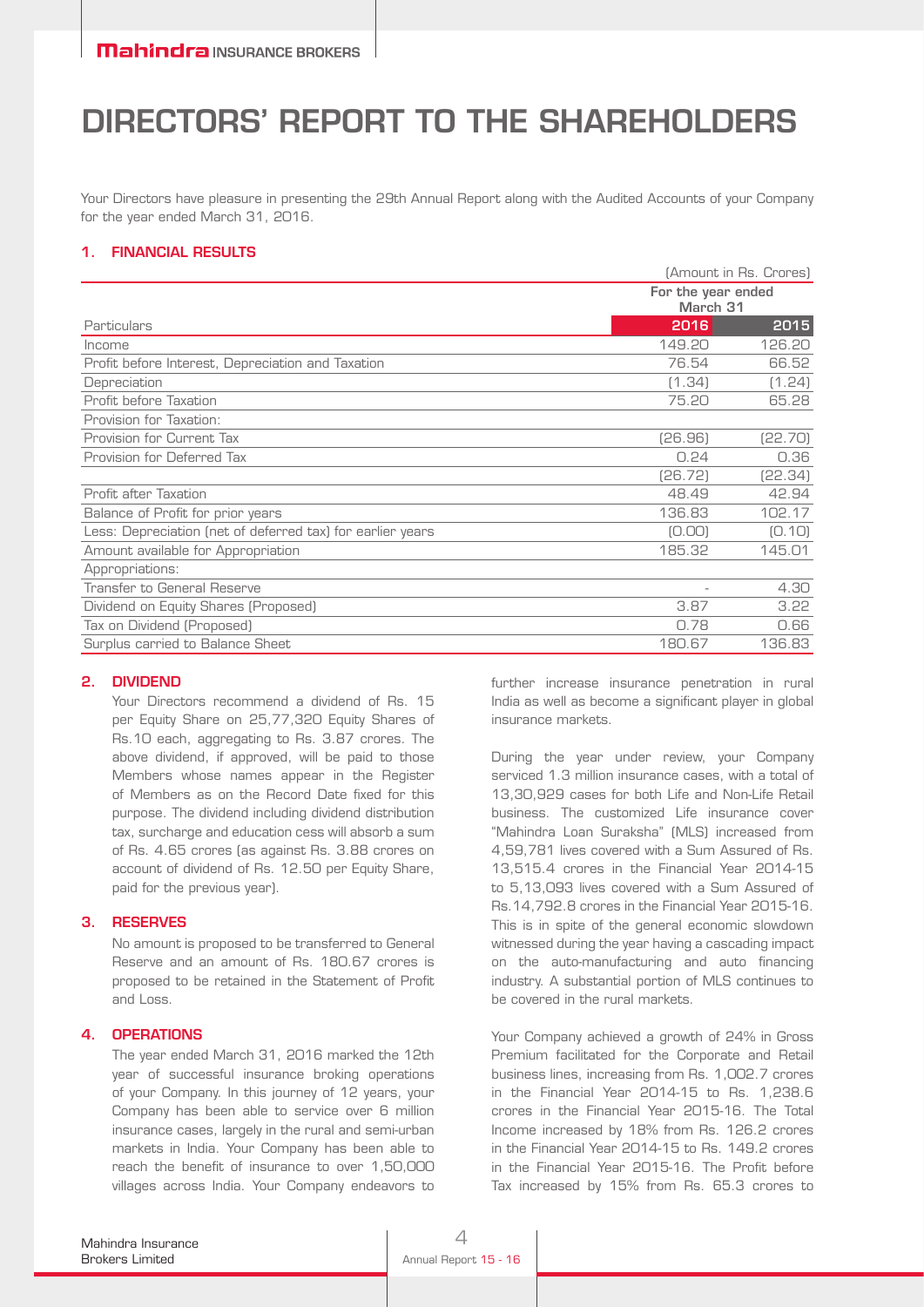Rs. 75.2 crores, and the Profit after Tax increased by 13% from Rs. 42.9 crores to Rs. 48.5 crores during the same period. The Networth increased by 26% from Rs. 171.9 crores in the financial year 2014-15 to Rs. 215.7 crores in the financial year 2015-16.

#### 5. ACHIEVEMENTS

During the year, your Company was appraised and rated at Maturity Level 3 of the People Capability Maturity Model® (People-CMM®), becoming the first Insurance Broking Company globally to achieve this international benchmark. MIBL joins the league of top companies across the globe practicing People-CMM®. Your Company's achievement of Maturity Level 3 demonstrates that it implements world-class best practices with respect to the management and development of its workforce.

Your Company was the recipient of the Dataquest Business Technology Awards held at Hyatt Regency, Mumbai on August 19, 2015 under the category 'Analytics'. The Awards recognize organizations that have distinguished themselves by creating business value through innovative use of Information Technology.

Your Company was also the recipient of the National Award in Theatre Category at the Engage4More Corporate Talent Championship Season 4 held at the Sahara Star Hotel in Mumbai on September 19, 2015, where talent was encouraged and recognized across singing, music, dance, bands and theatre. The theme of the 6-minute act put up by the team was 'Don't Drink and Drive'.

#### 6. SHARE CAPITAL

During the year under review, the Company has neither issued shares with differential voting rights as to dividend, voting or otherwise, nor has issued sweat equity. The Company has not formulated any Employees Stock Option Scheme during the year under review. There were no Shares having voting rights not exercised directly by the employees and for the purchase of which or subscription to which, loan was given by the Company. As at March 31, 2016, none of the Directors of the Company hold instruments convertible into Equity Shares of the Company.

#### 7. DIRECTORS

The composition of the Board of Directors of your Company is in conformity with the provisions of the Companies Act, 2013, as amended from time to time. As at March 31, 2016, the Company has seven directors of which one is Managing Director, 4 are Non-Executive Directors and two are Independent Directors. The Board reviews and approves strategy and oversees the actions and results of the management to ensure that the long term objectives of enhancing stakeholders' value are met.

None of the Board of Directors hold directorships in more than 10 public companies. None of the directors are related to each other.

Mr. Hemant Sikka (DIN: 00922281) retires by rotation at the forthcoming Annual General Meeting and being eligible offers himself for re-appointment.

Mr. Nityanath Ghanekar (DIN: 00009725) and Ms. Anjali Raina (DIN: 02327927) were appointed as Independent Directors of the Company for a period of five years with effect from March 30, 2015. These Independent Directors shall hold the office of directorship for a term of five years. None of the Independent Directors are due for reappointment.

#### 8. KEY MANAGERIAL PERSONNEL

Ms. Rupa Joshi, qualified Company Secretary was appointed as the Company Secretary of the Company by the Board of Directors of the Company on the recommendation of the Nomination and Remuneration Committee at its meeting held on July 15, 2015.

As at the date of this Report, the Key Managerial Personnel of the Company, as envisaged under the provisions of Section 203 of the Companies Act, 2013, are Dr. Jaideep Devare – Managing Director and Ms. Rupa Joshi – Company Secretary.

#### 9. BOARD MEETING AND ANNUAL GENERAL MEETING

The Board of Directors met seven times in Financial Year 2015-16 viz. April 15, 2015, July 15, 2015, September 30, 2015, October 15, 2015, October 27, 2015, January 16, 2016, and March 10, 2016. The maximum interval between any two meetings did not exceed 120 days, as prescribed in the Companies Act, 2013. Necessary quorum was present for all the meetings.

The names and categories of the Directors of the Company, their attendance at the Board Meetings held during the Financial Year 2015-16 and at the last Annual General Meeting of the Company held on July 15, 2015 are as follows: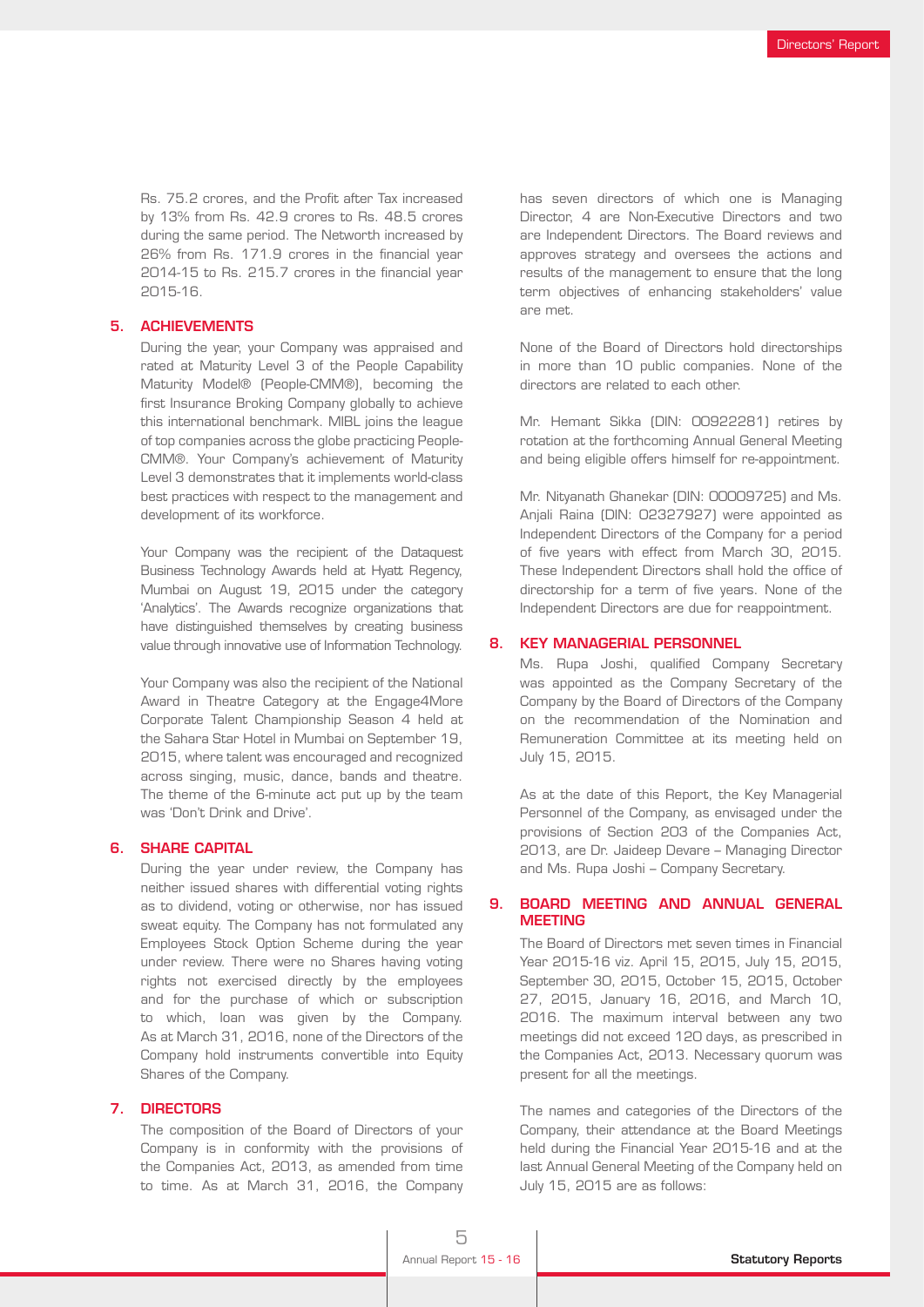| Names of Directors          | Category                           | Attendance at the Board<br>meetings held during the | financial year 2015-16 | Attendance at the last<br><b>Annual General Meeting</b><br>held on July 8, 2015<br>(Yes/No/N.A.) |
|-----------------------------|------------------------------------|-----------------------------------------------------|------------------------|--------------------------------------------------------------------------------------------------|
|                             |                                    | <b>Held</b>                                         | Attended               |                                                                                                  |
| Mr. Rajeev Dubey (Chairman) | Non-Executive, Non-<br>Independent | 7                                                   |                        | Yes                                                                                              |
| Mr. Uday Phadke*            | Non-Executive, Non-<br>Independent | $\triangleright$                                    | $\triangleright$       | Yes                                                                                              |
| Mr. Ramesh Iyer             | Non-Executive, Non-<br>Independent | 7                                                   | 7                      | Yes                                                                                              |
| Mr. Nityanath Ghanekar      | Non-Executive,<br>Independent      | 7                                                   | 7                      | Yes                                                                                              |
| Mr. V. Ravi                 | Non-Executive, Non-<br>Independent | 7                                                   | $\overline{7}$         | Yes                                                                                              |
| Ms. Anjali Raina            | Non-Executive.<br>Independent      | 7                                                   | 7                      | Yes                                                                                              |
| Mr. Hemant Sikka            | Non-Executive, Non-<br>Independent | 7                                                   | 6                      | Yes                                                                                              |
| Dr. Jaideep Devare          | Non-Independent,<br>Executive      | 7                                                   | 7                      | Yes                                                                                              |

\* Mr. Uday Y. Phadke retired from the Board w.e.f. July 15, 2015.

#### 10. MEETING OF INDEPENDENT DIRECTORS

During the year 2015-16, two meetings of the Independent Directors were held on October 15, 2015 and March 10, 2016. The Independent Directors, inter-alia, reviewed the performance of non-independent directors, Chairman of the Company and the Board as a whole.

#### 11. COMMITTEES OF THE BOARD

The Company has several committees which are in compliance with the requirements of the relevant provisions of applicable laws and statutes.

The Company has following Committees of the Board:

- i) Audit Committee
- ii) Nomination and Remuneration Committee
- iii) Corporate Social Responsibility Committee

#### i) Audit Committee

The Audit Committee was re-constituted by the Board on March 30, 2015 pursuant to the appointment of independent directors on the Board. The Audit Committee comprises of:

Mr. Nityanath Ghanekar – Chairman & Independent Director

Ms. Anjali Raina - Independent Director

Mr. V. Ravi - Non-Executive and Non-Independent

#### Director

The Committee met four times during the year on April 15, 2015, July 15, 2015, October 15, 2015 and January 16, 2016. The Committee passed a Resolution by Circulation on March 26, 2016.

The terms of reference of the Audit Committee were revised during the year under review to bring them in line with the provisions of the Companies Act, 2013. The revised terms of reference of the Audit Committee are:

- a) To recommend appointment, remuneration and terms of appointment of auditors and internal auditors of the Company;
- b) To review and monitor the auditor's independence and performance, and effectiveness of audit process;
- c) To examine the quarterly and annual financial statements and the auditors' report thereon;
- d) To approve or subsequently modify transactions of the Company with related parties;
- e) To scrutinize inter-corporate loans and investments;

| Mahindra Insurance |                       |
|--------------------|-----------------------|
| Brokers Limited    | Annual Report 15 - 16 |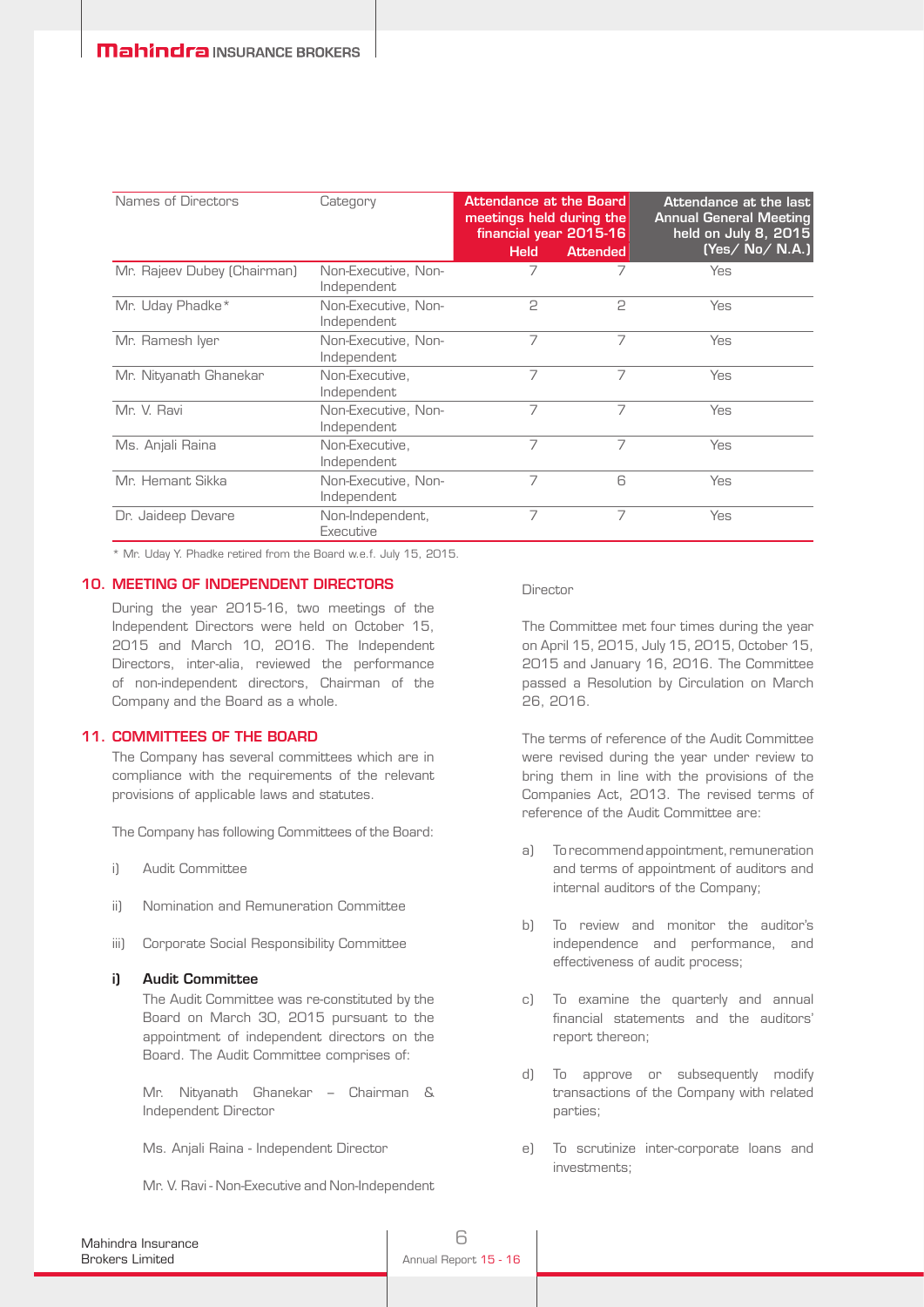- f) To undertake valuation of undertakings or assets of the Company, wherever it is necessary;
- g) To evaluate internal financial controls and risk management systems;
- h) To monitor the end use of funds raised through public offers and related matters;
- i) If required, to call for the comments of the auditors about internal control systems, the scope of audit, including observation of the auditors.
- j) To review the financial statements before their submission to the Board.
- k) If required to discuss with the internal and statutory auditors and the management of the Company any issues related to internal control system, scope of audit and financial statements;
- l) To investigate in to any matter in relation to the items specified in point nos. (i) to (k) above or matters which are referred to it by the Board and for this purpose, to obtain professional advice from external sources and have full access to information contained in the records of the Company.
- m) To formulate the scope, functioning, periodicity and methodology for conducting the internal audit in consultation with the Internal Auditor;
- n) To discharge from time to time such other acts, duties and functions as may be assigned by the Board of Directors or prescribed under the Companies Act, 2013 or any other applicable law and Rules made thereunder.

The attendance of the members of the Audit Committee at its meetings held during the Financial Year 2015-16 is given below:

| Names of<br><b>Members</b>   | Category                                  |   | Attendance at<br>the meetings<br>held during the<br>financial year<br>2015-16 |
|------------------------------|-------------------------------------------|---|-------------------------------------------------------------------------------|
|                              |                                           |   | <b>Held Attended</b>                                                          |
| Mr.<br>Nityanath<br>Ghanekar | Non-<br>Executive,<br>Independent         | 4 | 4                                                                             |
| Ms. Anjali<br>Raina          | Non-<br>Executive,<br>Independent         | 4 | Δ                                                                             |
| Mr. V. Ravi                  | Non-<br>Executive,<br>Non-<br>Independent | 4 |                                                                               |

The Board has accepted all the recommendations made by the Audit Committee during the year. The Managing Director, Chief Internal Auditor of Mahindra & Mahindra Limited and Statutory Auditors are regularly invited to attend the Audit Committee Meetings. The Company Secretary is the Secretary to the Committee.

Mr. Nityanath Ghanekar, Chairman of the Audit Committee, was present at the 28th Annual General Meeting of the Company held on July 15, 2015.

ii) Nomination and Remuneration Committee The Nomination and Remuneration Committee was re-constituted by the Board on March 30, 2015 pursuant to the appointment of independent directors on the Board. The Nomination and Remuneration Committee comprises of:

Mr. Rajeev Dubey- Non-Executive and Non-Independent Director

Mr. Ramesh Iyer- Non-Executive and Non-Independent Director

Mr. Nityanath Ghanekar- Independent Director

Ms. Anjali Raina- Independent Director

The Committee met two times during the year on August 12, 2015 and March 10, 2016.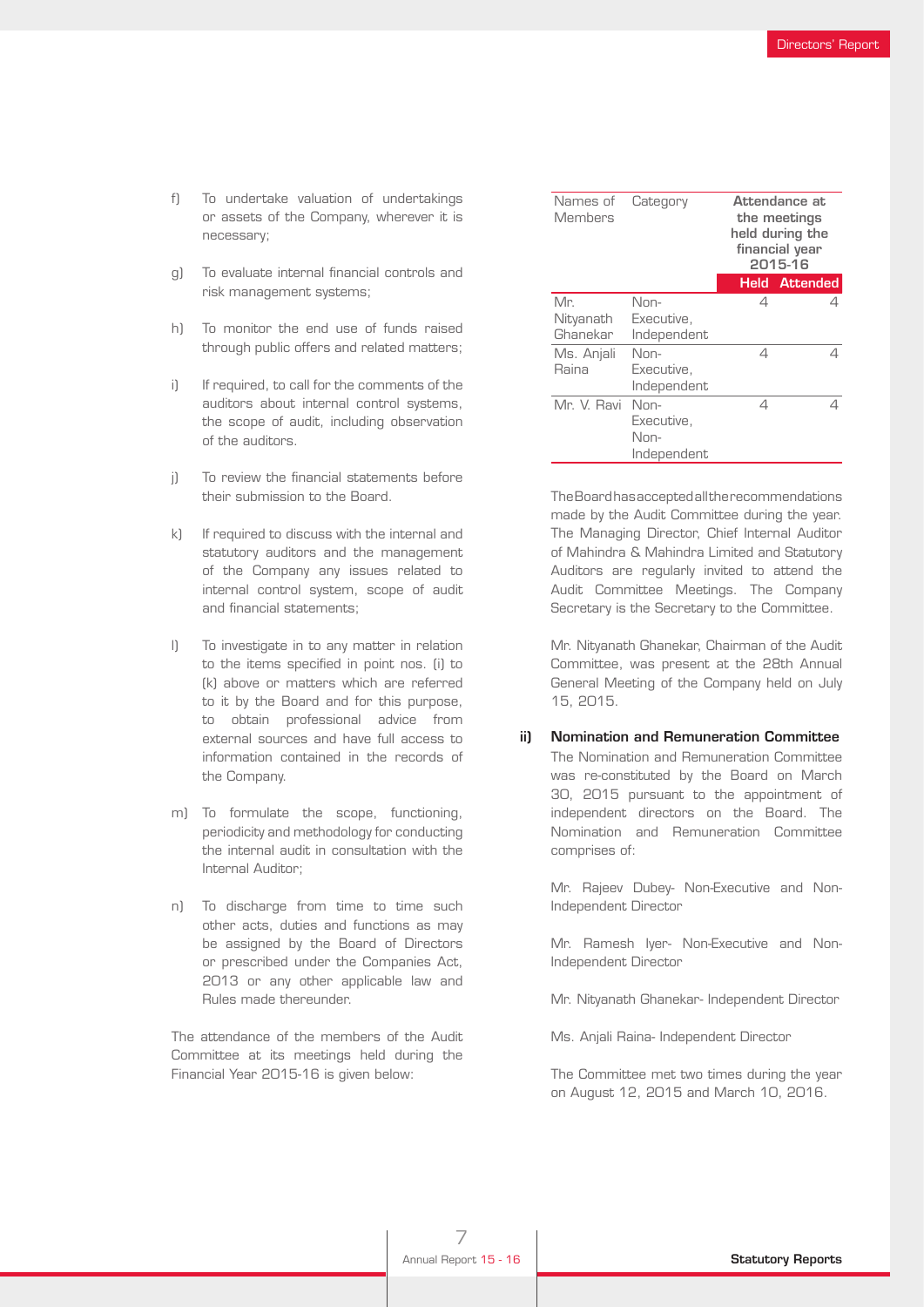The Nomination and Remuneration Committee inter alia recommends the appointment and removal of directors and carries out evaluation of performance of every director in accordance with the framework adopted by the Board. The Committee is also empowered to look into the entire gamut of remuneration package for the working Director(s) and revise their remuneration subject to limits approved by the shareholders.

The attendance of the Members of Nomination and Remuneration Committee at its meetings held during the Financial Year 2015-16 is given below:

| Names of<br>Members          | Category                                  |   | Attendance at<br>the meetings<br>held during the<br>financial year<br>2015-16 |
|------------------------------|-------------------------------------------|---|-------------------------------------------------------------------------------|
|                              |                                           |   | <b>Held Attended</b>                                                          |
| Mr. Rajeev<br>Dubey          | Non-<br>Executive,<br>Non-<br>Independent | P | 2                                                                             |
| Mr.<br>Nityanath<br>Ghanekar | Non-<br>Executive,<br>Independent         | 2 | 2                                                                             |
| Mr.<br>Ramesh<br>lyer        | Non-<br>Executive,<br>Non-<br>Independent | 2 | 2                                                                             |
| Ms. Anjali<br>Raina          | Non-<br>Executive,<br>Independent         | 2 |                                                                               |

#### iii) Corporate Social Responsibility Committee

The Corporate Social Responsibility Committee was reconstituted by the Board on March 30, 2015 pursuant to the appointment of independent directors on the Board. The Corporate Social Responsibility Committee comprises of:

Mr. Rajeev Dubey- Chairman & Non-Executive and Non-Independent Director

Mr. Ramesh Iyer- Non-Executive and Non-Independent Director

Mr. V. Ravi - Non-Executive and Non-Independent Director

Ms. Anjali Raina - Independent Director

Dr. Jaideep Devare - Managing Director

The Committee met twice during the year on April 15, 2015 and March 10, 2016.

The attendance of the Members of CSR Committee at its meetings held during the Financial Year 2015-16 is given below:

| Names of<br><b>Members</b>        | Category                                  |   | Attendance at<br>the meetings<br>held during the<br>financial year<br>2015-16 |
|-----------------------------------|-------------------------------------------|---|-------------------------------------------------------------------------------|
|                                   |                                           |   | <b>Held Attended</b>                                                          |
| Mr. Rajeev<br>Dubey<br>(Chairman) | Non-<br>Executive,<br>Non-<br>Independent | P | 2                                                                             |
| Mr.<br>Ramesh<br><i>lyer</i>      | Non-<br>Executive,<br>Non-<br>Independent | 2 | 2                                                                             |
| Ms. Anjali<br>Raina               | Non-<br>Executive,<br>Independent         | 2 | P                                                                             |
| Mr. V. Ravi                       | Non-<br>Executive,<br>Non-<br>Independent | 2 | 2                                                                             |
| Dr. Jaideep<br>Devare             | Non-<br>Independent,<br>Executive         | 2 | P                                                                             |

Your Company is in compliance with the statutory requirements in this regard.

The Annual Report on the CSR activities undertaken by your Company in the Financial Year 2015-16 is appended as Annexure I to this Report.

#### 12. PERFORMANCE EVALUATION OF THE BOARD

The Companies Act, 2013 states that a formal annual evaluation needs to be made by the Board of its own performance and that of its committees and individual directors. Further, Schedule IV of the Companies Act, 2013, states that the performance evaluation of independent directors shall be done by the entire Board of Directors, excluding the director being evaluated.

Well-defined and structured questionnaires were used in the evaluation process. These questionnaires were prepared after taking into consideration inputs received from the Directors and cover various

| Mahindra Insurance |             |
|--------------------|-------------|
| Brokers Limited    | Annual Repo |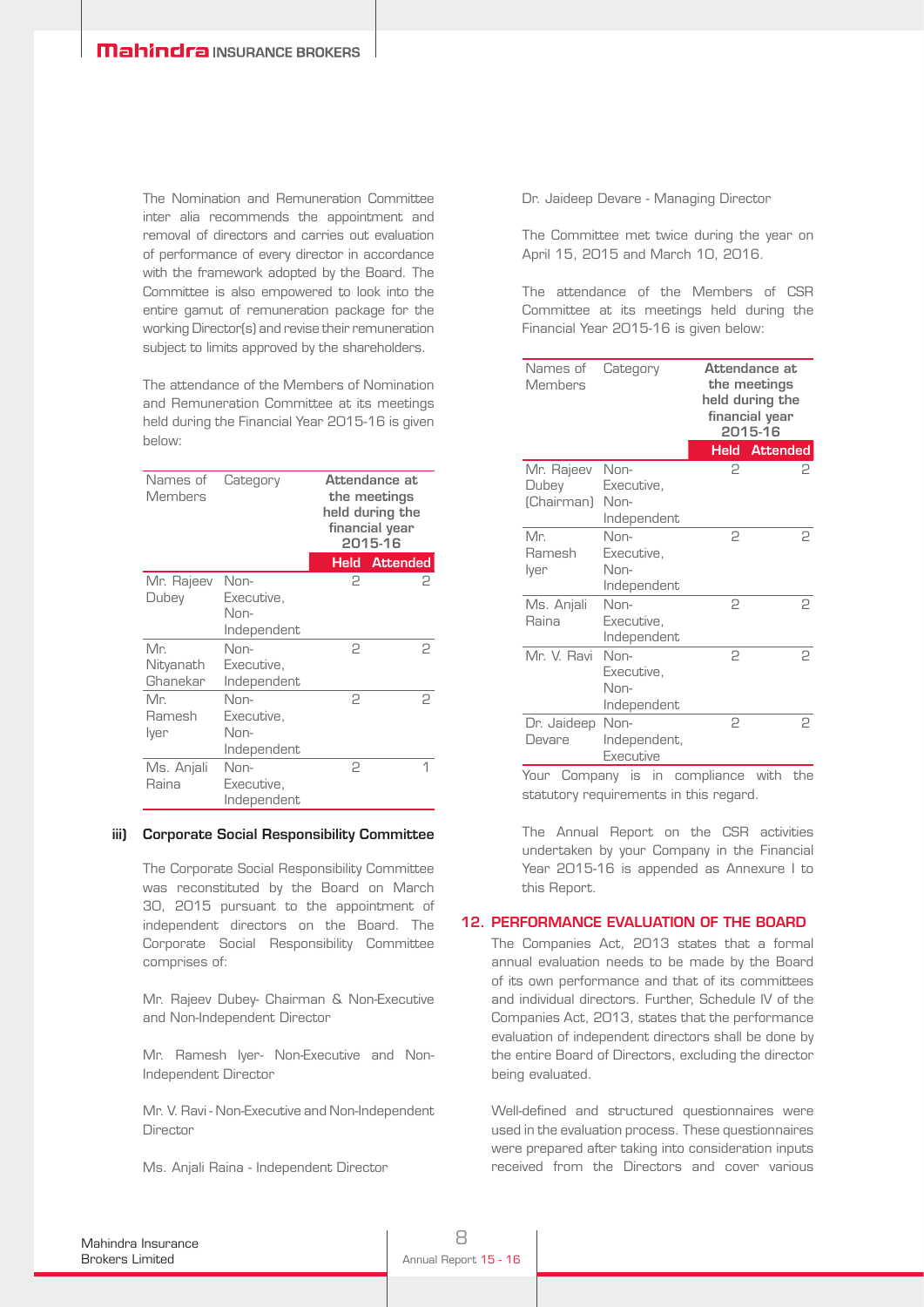aspects of the Board's functioning such as adequacy of the composition of the Board and its Committees, Board culture, areas of responsibility, execution and performance of specific duties, obligations, governance and compliance perspective etc.

The evaluation process involves self-evaluation by each of the Board Members and subsequent assessment by the Nomination and Remuneration Committee and the Board of Directors based on the inputs received from all the Directors through the questionnaires.

In a separate meeting of independent directors, performance of non-independent directors, performance of board as a whole and performance of the chairman was evaluated, taking into account views of executive directors and non-executive directors. The same was also discussed in the board meeting, at which the performance of the board, its committees and individual directors was also discussed. Performance evaluation of independent directors was done by the entire board excluding the independent directors being evaluated.

In general, the Directors have expressed their satisfaction with the evaluation process.

#### 13. DECLARATION BY INDEPENDENT DIRECTORS

The Company has received declarations from each Independent Director of the Company under section 149(7) of the Companies Act, 2013, that he/she meets the criteria of independence as prescribed under sub-section (6) of Section 149 of the Companies Act, 2013.

#### 14. DIRECTORS' RESPONSIBILITY STATEMENT

Pursuant to the provisions of Section 134(5) of the Companies Act, 2013, the Board of Directors confirm that:

- i. In the preparation of the annual accounts for financial year ended March 31, 2016, the applicable accounting standards have been followed and there are no material departures in adoption of these standards;
- ii. They have selected such accounting policies and applied them consistently and made judgments and estimates that are reasonable and prudent so as to give a true and fair view of the state of affairs of the Company at March

31, 2016 and of the profit of the Company for the year ended on that date;

- iii. They have taken proper and sufficient care for the maintenance of adequate accounting records in accordance with the provisions of this Act for safeguarding the assets of the Company and for preventing and detecting fraud and other irregularities;
- iv. They have prepared the annual accounts for financial year ended March 31, 2016 on a 'going concern' basis;
- v. They devised proper systems to ensure compliance with provisions of all applicable laws and that such systems were adequate and operating effectively.

#### 15. COMPANY'S POLICY ON REMUNERATION OF DIRECTORS, KEY MANAGERIAL PERSONNEL AND EMPLOYEES

The Company has adopted the following policies as required under sub-section (3) of section 178 of the Companies Act, 2013:

- (i) 'Policy on Remuneration of Directors' and
- (ii) 'Remuneration Policy for Key Managerial Personnel (KMPs) and Employees'.

Which includes the criteria for determining qualifications, positive attributes and independence of a director.

The Nomination and Remuneration Committee while recommending the appointment of Directors considers desirable qualifications which may amongst other things include professional qualifications, skills, professional experience, background and knowledge apart from the criteria of independence as prescribed under the Companies Act, 2013.

The Policy on Remuneration of Directors and Remuneration Policy for KMPs and Employees of the Company is appended as Annexure III to this Report in accordance with the provisions of sub-section (4) of section 178 of the Act.

There has been no change in the policy since the last fiscal year. The remuneration paid to the directors is as per the terms laid out in the Remuneration Policy of the Company.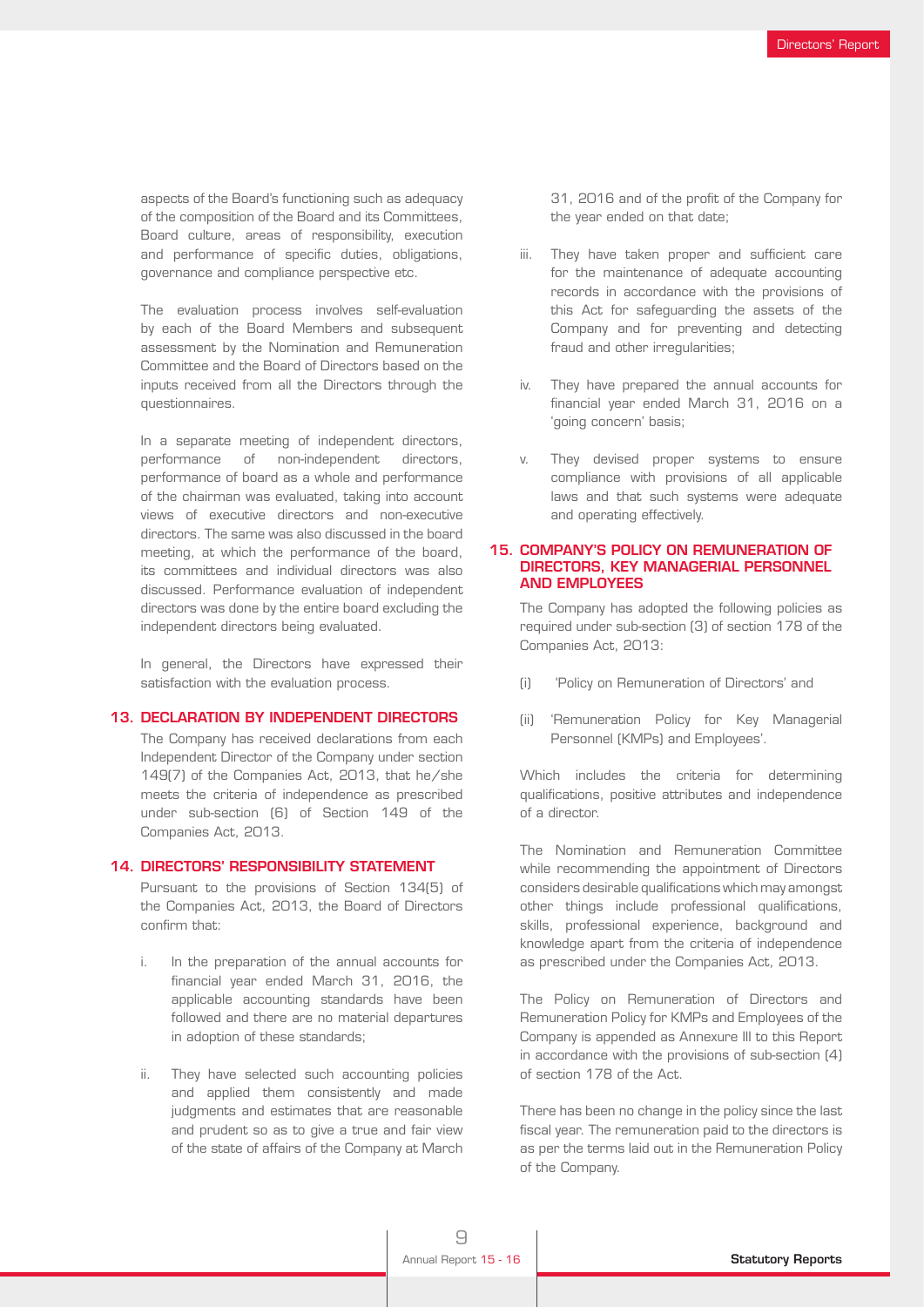#### 16. CODES OF CONDUCT FOR CORPORATE **GOVERNANCE**

The Board of Directors of the Company had adopted separate Codes of Conduct for Corporate Governance ("the Codes") for its Directors and Senior Management and Employees. These Codes enunciate the underlying principles governing the conduct of the Company's business and seek to reiterate the fundamental precept that good governance must and would always be an integral part of the Company's ethos. The Company has for the year under review, received declarations under the Codes from the Board Members, the Senior Management and Employees of the Company affirming compliance with the respective Codes.

The Company has adopted a Code of Conduct for its Independent Directors as laid down in the Companies Act, 2013. This code is available on the Company's website.

#### 17. CORPORATE SOCIAL RESPONSIBILITY

Through its various Corporate Social Responsibility ("CSR") initiatives, the Mahindra Group is enabling entire communities to 'RISE'. With a vision of transforming the lives of youth from socially weaker and economically disadvantaged sections of society, the Mahindra Group is committed to 'building possibilities' to enable them to 'RISE' above their limiting circumstances by innovatively supporting them through programs in the domains of education, health and environment.

The Company has duly constituted a CSR Committee in accordance with section 135 of the Companies Act, 2013 to assist the Board and the Company in fulfilling the corporate social responsibility objectives of the Company. The CSR Committee presently comprises of Mr. Rajeev Dubey (Chairman), Mr. Ramesh Iyer, Ms. Anjali Raina, Mr. V. Ravi and Dr. Jaideep Devare.

During the year under review, your Company contributed Rs.120.16 lacs towards Corporate Social Responsibility to various institutions for charitable purposes. Your Company is in compliance with the Statutory Provisions in this regard.

The CSR Policy of the Company is hosted on the Company's website https://www. mahindrainsurance.com/Social-Responsibility.aspx and a brief outline of the CSR Policy and the CSR initiatives undertaken by the Company during the

year as per annexure prescribed in the Companies (Corporate Social Responsibility Policy) Rules, 2014 have been appended as **Annexure I** to this Report.

#### 18. EXTRACT OF ANNUAL RETURN

Pursuant to sub-section 3(a) of Section 134 and sub-section (3) of Section 92 of the Companies Act, 2013, read with Rule 12 of the Companies (Management and Administration) Rules, 2014, an extract of the Annual Return as at March 31, 2016 forms part of this Report and is appended as Annexure II.

#### 19. PUBLIC DEPOSITS

The Company has not accepted any deposits from the public or its employees during the year under review. No amount on account of principal or interest on deposits from public was outstanding as on the date of balance sheet.

#### 20. PARTICULARS OF LOANS, GUARANTEES OR INVESTMENTS

The Company has advanced loans and advances in the nature of loans under Section 186 of the Companies Act, 2013, the details of which are mentioned in the notes to the financial statements and forms part of this Report.

Your Company has not made any loans/advances and investment which are required to be disclosed in the annual accounts of the Company pursuant to Regulation 34(3) and 53(f) of the Securities and Exchange Board of India (Listing Obligations and Disclosure Requirements) Regulations, 2015 read with Schedule V, applicable to the parent Company, Mahindra & Mahindra Limited.

#### 21. PARTICULARS OF CONTRACTS OR ARRANGEMENTS WITH RELATED PARTIES

All contracts / arrangements / transactions entered into by the Company during the Financial Year with related parties were in the ordinary course of business and on an arm's length basis. During the year, the Company had not entered into any contract/ arrangement / transaction with related parties which could be considered material. Pursuant to Section 134(3) (h) read with Rule 8(2) of the Companies (Accounts) Rules, 2014, there are no transactions to be reported under Section 188(1) of the Companies Act, 2013. None of the Non-Executive Directors has any pecuniary relationships or transactions vis-à-vis the Company.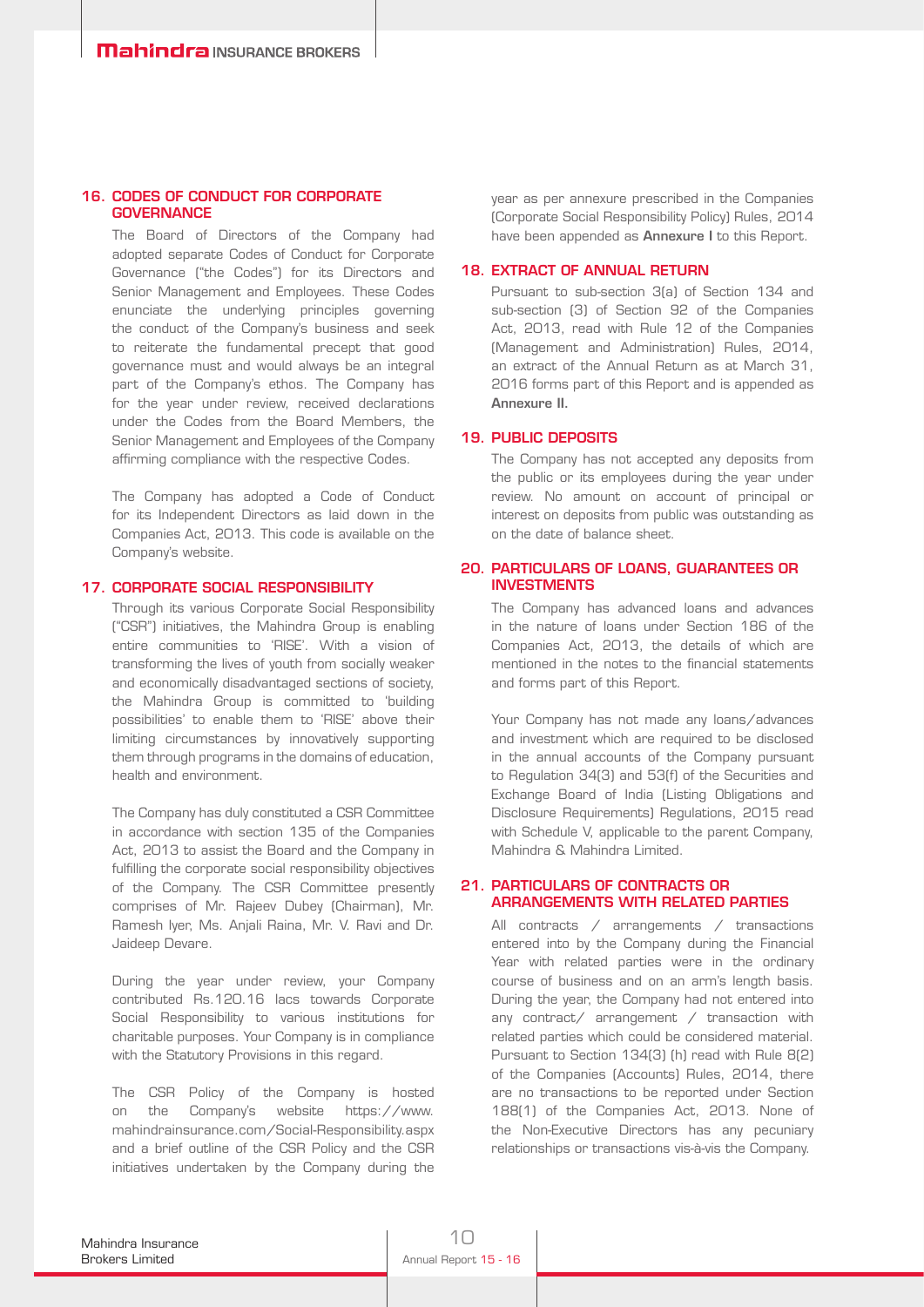#### 22. MATERIAL CHANGES AND COMMITMENTS AFFECTING THE FINANCIAL POSITION OF THE **COMPANY**

There have been no material changes and commitments, affecting the financial position of the Company which have occurred between the end of the financial year of the Company to which the financial statements relate and the date of the Report.

#### 23. CHANGE IN THE NATURE OF BUSINESS

There was no change in nature of business carried on by the Company during the year under review.

#### 24. RISK MANAGEMENT

The Company has a well-defined risk management framework in place. Your Company has established procedures to periodically review risk assessment and steps taken by it to mitigate these risks. The key business risks identified by the Company and its mitigation plans are as under:

#### i) Competitive Risks

*Overall slowdown in economic activity could have an adverse effect on the financial condition and operational results of the Company.*

As the overall levels of economic activity increase, the demand for insurance generally rises, and vice-versa. This impacts both, the brokerage as well as fees, generated by the business. Softening of the insurance market i.e. downward trends in the year-over-year insurance premium charged by insurers to offer protection against the same risk, could adversely affect the business as a large portion of the earnings are brokerage which is determined as a percentage of premium charged to the customers.

#### *Significant competitive pressures in each of the business lines*

The Company competes with a large number of insurance companies and other insurance intermediaries. Some of the competitors may have or may develop a lower cost structure or distribution model, adopt or provide services that gain greater market acceptance. Large and well-established competitors may be able to respond to the need for technological changes and innovate faster, or price their services more aggressively. They may also compete hard for skilled professionals, finance acquisitions, fund

internal growth and compete for customers. To respond to increased competition, we may have to lower the pricing of the services.

#### ii) Legal and Regulatory Risks

*The Company is subject to professional indemnity claims made against it, as well as other legal proceedings, some of which, if determined against the Company, could have a material adverse effect on the financial condition or results of operations of a particular business line or the Company as a whole.*

The Company traditionally has procured, and intends to continue to procure, insurance to cover professional indemnity claims and other insurance to provide protection against certain claims or losses that arise in such matters.

*The business is subject to extensive regulation, which could reduce profitability, limit growth, or increase competition*

The business is subject to extensive legal and regulatory oversight, including the IRDA (Insurance Brokers) Regulations 2013 and the rules and regulations promulgated by the Insurance Regulatory and Development Authority of India (IRDAI) and a variety of other laws, rules and regulations. This legal and regulatory oversight could reduce profitability or limit growth by limiting or restricting the products or services the Company sells, by increasing the costs of legal and regulatory compliance, limiting the distribution methods by which it sells products and services, or capping the brokerage it can charge for the services, limiting the amount and form of compensation it can accept from the customers, insurers and third parties, or by subjecting the business to the possibility of legal and regulatory actions or proceedings.

Though the Company employees and authorized representatives exercise due care so not to violate these laws and regulations, there can be no assurances as regards the same.

#### iii) Operational and Commercial Risks

*The Company's success depends on its ability to retain and attract experienced and qualified personnel, including the senior management and operating team and other professional personnel.*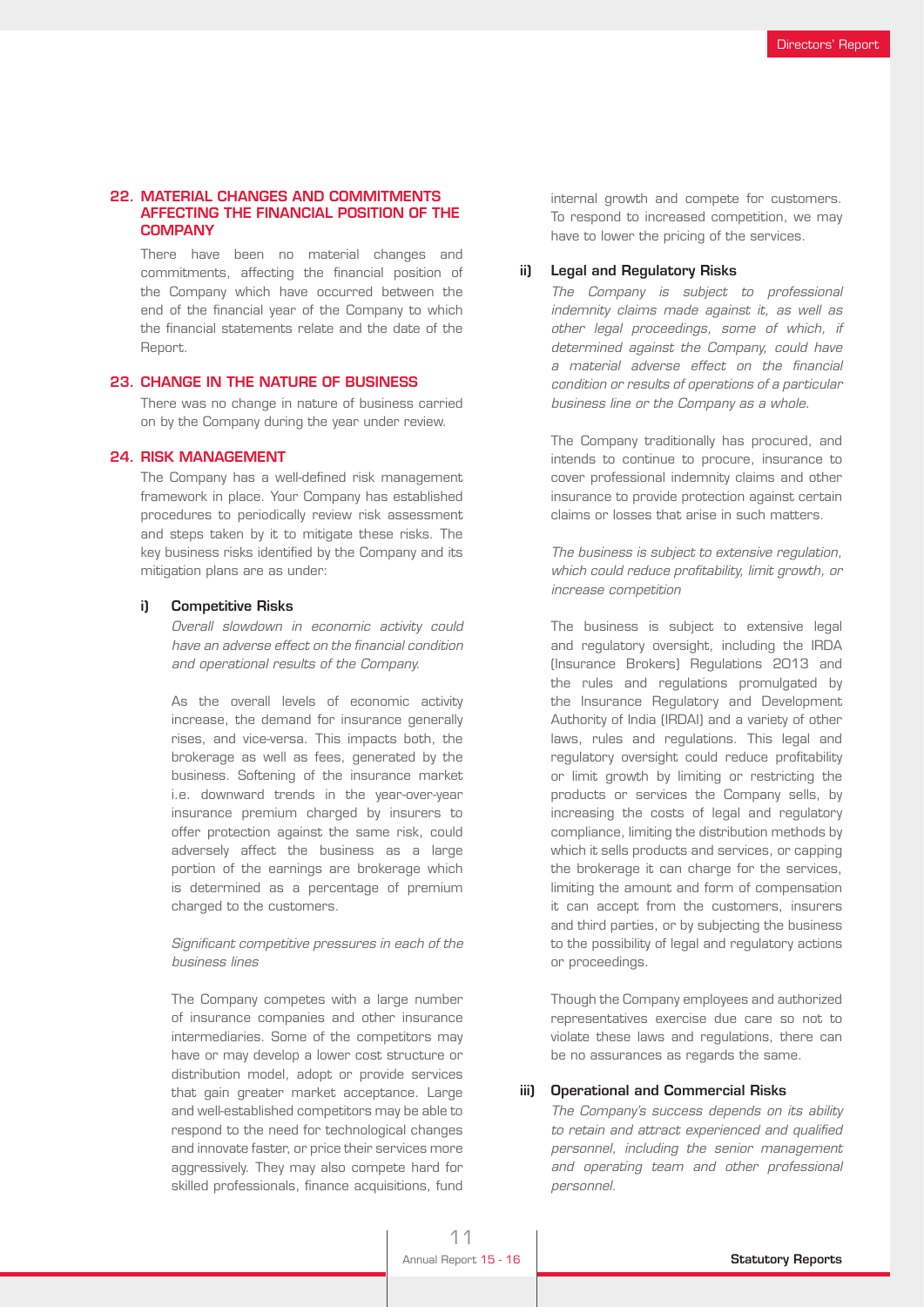The business depends, to a large extent, upon the members of the senior management team and senior operating team, who possess extensive knowledge and a deep understanding of the business and strategy. The unexpected loss of services of any of the senior executives or key professionals could have a disruptive effect, thereby impacting ability to manage the business effectively till such time as an able replacement is in place. The Company is constantly working to retain and attract these professionals through various people development initiatives.

*Business performance and growth plans could be affected if the Company is not able to effectively apply technology in driving value for its customers through technology-based solutions or gain internal efficiencies through the effective application of technology and related tools. Conversely, investments in innovative technology-based solutions may*  fail to yield sufficient return to cover their *investments.*

The Company's success depends, in part, on its ability to apply and implement technologybased solutions that anticipate and keep pace with rapid and continuing changes in customer preferences. Response to these preferences needs to be timely and cost-effective. This also entails the business to incur considerable investment. In order to acquire and retain customers, the Company continuously strives to offer newer and cost-effective technologies to its customers, ahead of its competitors.

#### *Other factors, outside of the Company's control.*

The Company has no control over premium rates. The brokerage rates, too, are capped by the current regulations.

In addition to movements in premium rates, the ability to generate premium-based brokerage revenue may be challenged by:

 $\triangle$ the level of compensation, as a percentage of premium, that insurers are willing to compensate brokers for placement activity, which in any case, is capped by the current regulations;

- $\hat{\mathbf{e}}$ competition from insurers seeking to sell their products directly to consumers without the involvement of an insurance broker with or without the use of technology.
- A increasing willingness on the part of customers to "self-insure", which would increase competition and put pressure on pricing;
- fluctuation in the need for insurance as the economic downturn continues, as customers prioritize their need and willingness to procure insurance accordingly.

#### 25. AUDITORS

The Board of Directors at its meeting held on April 14, 2014 had appointed M/s. B. K. Khare and Co., as the Statutory Auditors of the Company for a period of 5 years from the conclusion of the Annual General Meeting (AGM) held on July 14, 2014 till the conclusion of the thirty-second AGM of the Company to be held in the year 2019, subject to the ratification of their appointment by shareholders at every Annual General Meeting.

As required under the provisions of Sections 139(1) read with 141 of the Companies Act, 2013, the Company has obtained a written certificate from M/s. B. K. Khare & Co., Chartered Accountants, to the effect that their ratification of appointment, if made, would be in conformity with the criteria specified in the said sections.

Pursuant to the recommendation received from the Audit Committee, the Board has proposed the ratification of the appointment of M/s. B. K. Khare & Co., as Statutory Auditors of the Company, the Shareholders at the forthcoming Annual General Meeting for a period of one year.

#### 26. ACCOUNTING STANDARDS FOLLOWED BY THE COMPANY

The Financial Statements of the Company have been prepared in accordance with the Generally Accepted Accounting Principles in India (Indian GAAP) and comply with the Accounting Standards specified under Section 133 of the Act read with Rule 7 of the Companies (Accounts) Rules, 2014 and the relevant provisions of the Act.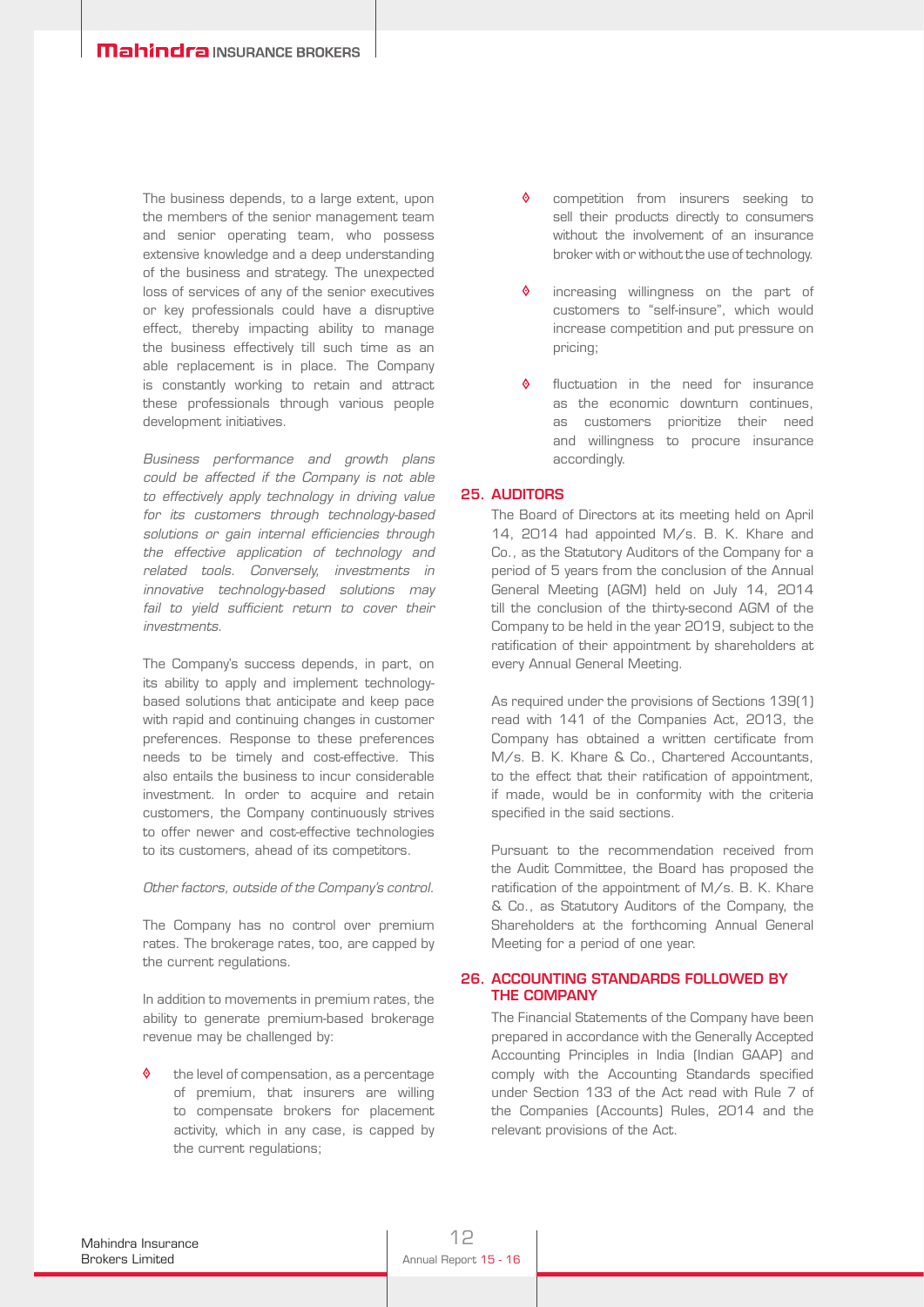#### 27. COMMENTS ON AUDITORS' REPORT

There are no qualifications, reservations or adverse remarks or disclaimers made by M/s B. K. Khare & Co., Statutory Auditors, in their report. The Auditors' Report is enclosed with the financial statements in this Annual Report.

#### 28. HUMAN RESOURCES

Over the years, your Company has adopted different initiatives in various capacities as a result of which there has been a paradigm shift in the approach adopted relating to Employee Relations. Your Company drives sustainable growth and have been instrumental in bringing in thought leadership in building strong employee relations.

As an organization MIBL took a number of initiatives to strengthen human resources during the year.

Your Company has a competitive edge to the organisation with the ability to attract and retain the best talent across the country. In pursuance of the Company's commitment to develop and retain the best available talent, the Company has been sponsoring the employees for training programmes organized by reputed faculties and professional institutions for building capabilities thereby upgrading the skill and knowledge of the employees in different operational areas.

Your Company continues to focus on building leadership capability and recognizing the team managers who provide a rewarding and respectful work environment for their teams.

Your organization also understands its responsibility towards society at large and therefore engages its employees in volunteering and executing various social responsibilities.

Your company has become world's first company in Insurance Sector to achieve People-CMM Level 3 certification by CMMI institute, Carnegie Mellon University USA. The organization's focus on best practices has been driven by desire and commitment to deliver a best-in-class service experience to our valued customers. Your company has endeavored to develop people capabilities to match and exceed customer expectations since the customers associated with your Company deserve the best. This achievement reinforces MIBL's continued commitment to develop and enhance skills and capabilities of our team.

Your Company strongly believes in maintaining the dignity of all its employees, irrespective of their gender or seniority. Discrimination and harrassment of any type are strictly prohibited. The Company has taken the necessary steps to abide by all statutory compliances and enhance awareness w.r.t. provisions of the Sexual Harrassment of Women at Workplace (Prevention, Prohibition and Redressal) Act, 2013 ("the Act") and the Rules framed thereunder. During the year under review, there were no cases filed pursuant to the Act and Rules framed thereunder.

#### 29. SUBSIDIARIES

The Company does not have any subsidiary as at March 31, 2016 or during the financial year ended on that date.

#### 30. PARTICULARS REGARDING CONSERVATION OF ENERGY, TECHNOLOGY ABSORPTION, AND FOREIGN EXCHANGE EARNINGS AND OUTGO

The particulars in respect of conservation of energy, technology absorption and foreign exchange earnings and outgo, as required under Section 134(3)(m) of the Companies Act, 2013 read with the Companies (Accounts) Rules, 2014 is given in Annexure IV.

#### 31. DETAILS OF SIGNIFICANT AND MATERIAL ORDERS PASSED BY THE REGULATORS OR COURTS OR TRIBUNALS IMPACTING THE GOING CONCERN STATUS AND COMPANY'S OPERATIONS IN FUTURE

There are no significant and material orders passed by the Regulators or Courts or Tribunal which would impact the going concern status of the Company and its future operations.

#### 32. DETAILS IN RESPECT OF ADEQUACY OF INTERNAL FINANCIAL CONTROLS WITH REFERENCE TO THE FINANCIAL STATEMENTS

Your Company has in place adequate system of internal financial controls with reference to financial statements, commensurate with the size, scale and complexity of its operations. These systems provide a reasonable assurance in respect of providing financial and operational information, complying with applicable statutes, safeguarding of assets of the Company and ensuring compliance with corporate policies.

Assessment of the internal financial controls environment of the Company was undertaken during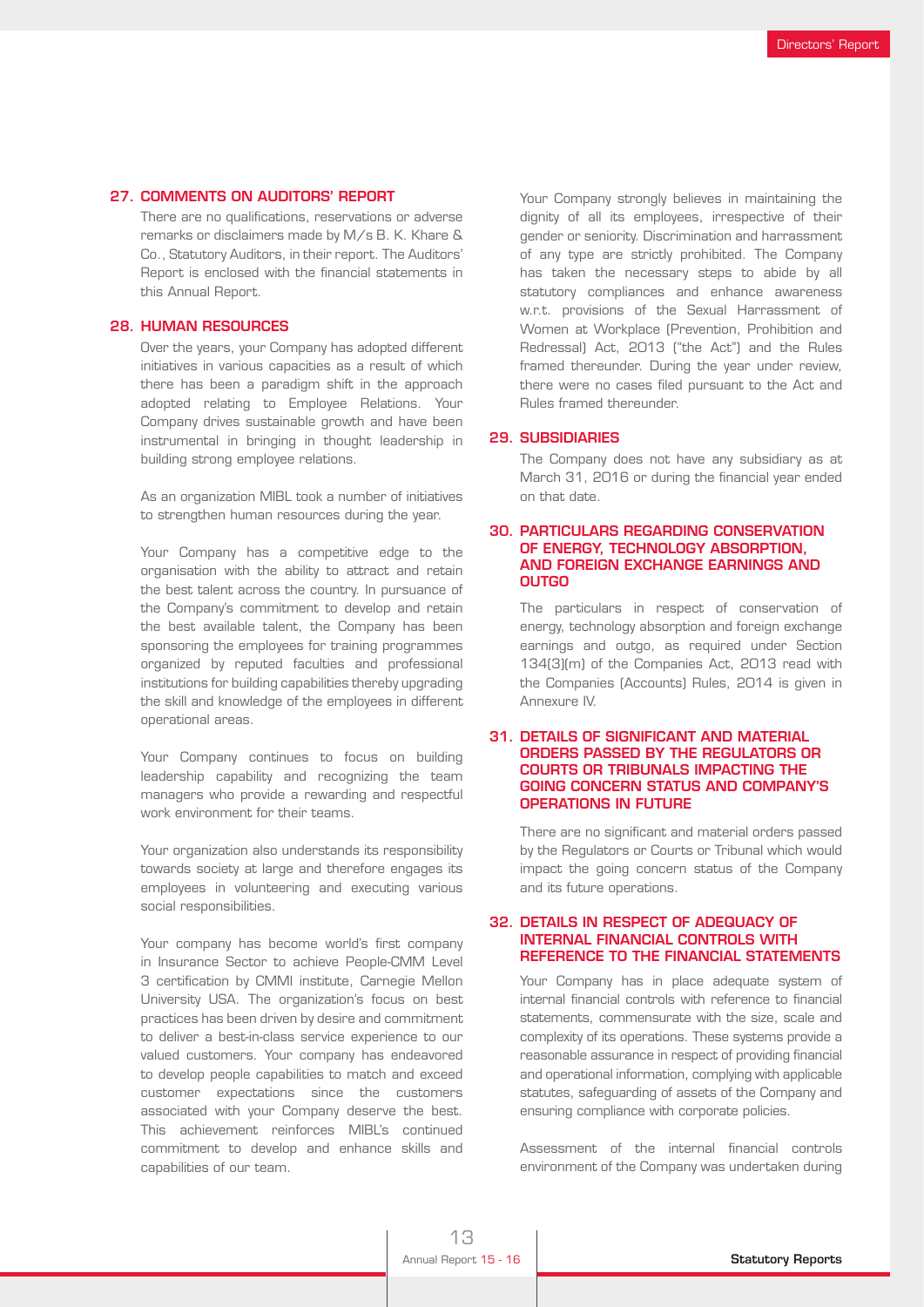the year which covered verification of entity level controls, process level controls and IT controls, identification, assessment and definition of key business processes and analysis of risk control matrices, etc. Reasonable Financial Controls are operative for all the business activities of the Company and no material weakness in the design or operation of any control was observed.

#### 33. REPORTING OF FRAUDS

There are no frauds on or by the Company which were required to be reported by the Statutory Auditors of the Company to the Central Government.

#### 34. PARTICULARS OF REMUNERATION

The statement containing particulars of employees who were in receipt of remuneration of not less than Rs.60,00,000 during the year ended March 31, 2016 or not less than Rs.5,00,000 per month during any part of the said year in accordance with the provisions of Section 197(12) of the Companies Act, 2013 ("the Act") and Rule 5(2) of Companies (Appointment and Remuneration of Managerial Personnel) Rules, 2014, is provided in a separate

annexure forming part of the Director's Report. Further, the report and accounts are being sent to the members excluding the aforesaid annexure. In terms of section 136 of the Act, the said annexure is open for inspection at the Registered Office of the Company. Any shareholder interested in obtaining a copy of the same may write to the Company Secretary.

The Company had no employee who was employed for a part of the Financial Year and was in receipt of remuneration of not less than Rs.5,00,000 per month during any part of the year.

#### 36. ACKNOWLEDGEMENTS

Your Directors take this opportunity to express their deep sense of gratitude to the Insurance Regulatory and Development Authority of India (IRDAI) for their continuous support and guidance rendered to the Company. Your Directors would also like to thank Company's employees, customers, vendors and investors for their continuous support. Your Directors truly appreciate and value the contributions made by each and every member of the Company.

For and on behalf of the Board

Rajeev Dubey Chairman

Mumbai, April 15, 2016 Registered Office: Mahindra Towers, P. K. Kurne Chowk, Worli, Mumbai - 400018 CIN: U65990MH1987PLC042609 Tel: +91 22 66423800 Fax: +91 22 24915894 E-mail: insurance.care@mahindra.com Website: www.mahindrainsurance.com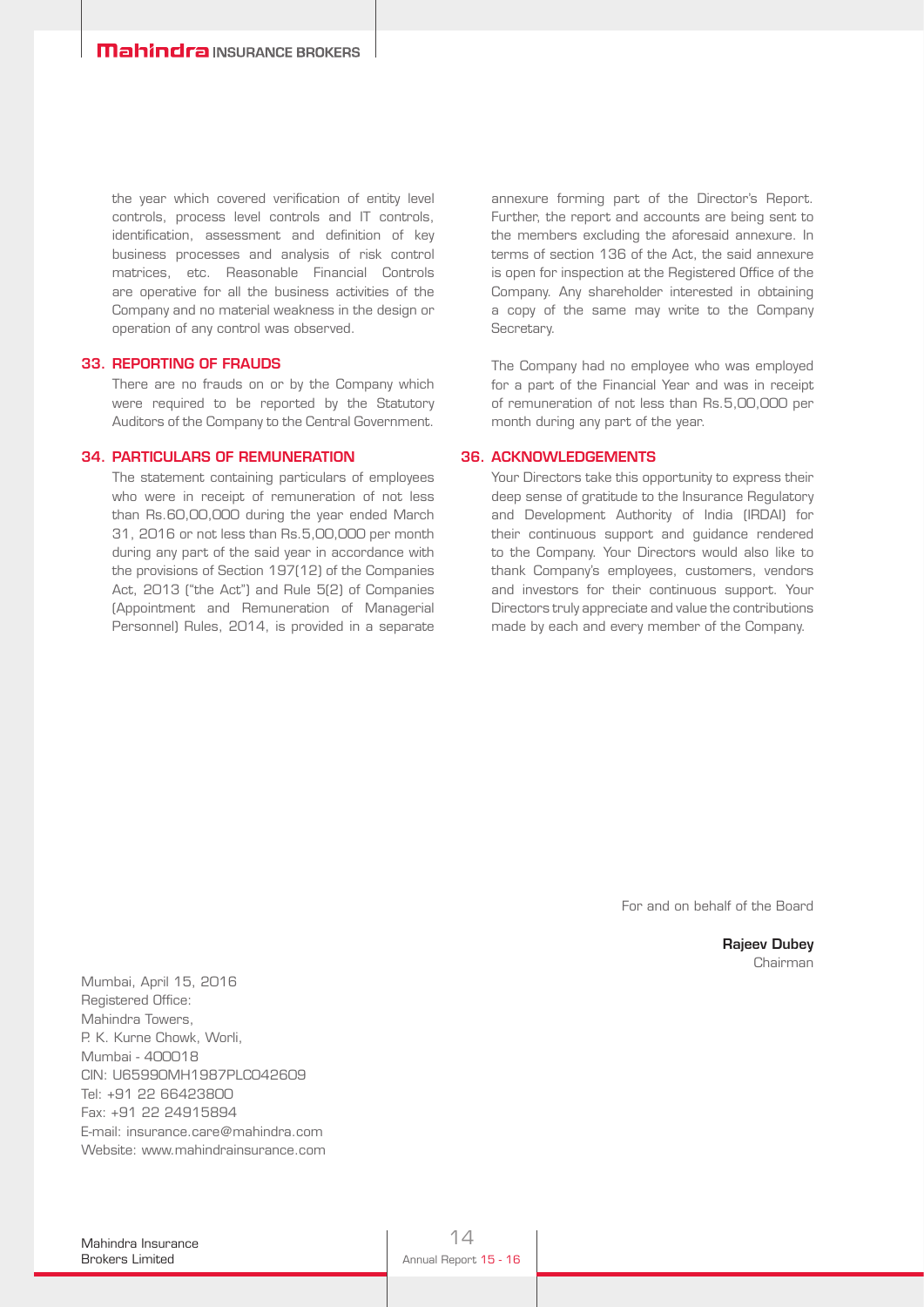#### ANNEXURE I TO THE DIRECTORS' REPORT

Annual Report on Corporate Social Responsibility Activities as prescribed under Section 135 of the Companies Act, 2013 and Companies (Corporate Social Responsibility Policy) Rules, 2014

1) Brief outline of the Company's CSR policy including overview of projects or programs proposed to be undertaken and a reference to the web-link to the CSR policy and projects or programs

The objective of Company's CSR policy is to continuously and consistently generate goodwill in communities where the Company operates or is likely to operate, initiate projects that benefit communities and encourage an increased commitment from employees towards CSR activities and volunteering.

The Corporate Social Responsibility Committee ('CSR Committee') is responsible to formulate and recommend to the Board the CSR Policy indicating the activities falling within the purview of Schedule VII to the Companies Act, 2013, to be undertaken by the Company, to recommend the amount to be spent on CSR activities presented by the CSR Council ('CSR Council') and to monitor the CSR Policy periodically. The CSR Council will be supported by the CSR Secretariat at Head Office, for implementation of the approved projects. For achieving the CSR objectives through implementation of meaningful and sustainable CSR Projects, the CSR Committee will allocate for its Annual CSR Budget, 2% of the average profits of the Company made during the three immediately preceding financial years, calculated in accordance with the relevant Sections of the Companies Act, 2013 read with the Companies (Corporate Social Responsibility Policy) Rules, 2014.

The Company has identified following CSR Thrust areas for undertaking CSR projects or programs

#### CSR activities of the Company are carried through:

- ۵ K C Mahindra Education Trust
- $\Diamond$ Collaboration with other Companies undertaking projects/programs in CSR activities.
	- $\hat{\mathbf{e}}$ Contribution / donation made to such other Organizations/ Institutions as may be permitted under the applicable laws from time-to-time.
	- ۵ Directly by the Company for fulfilling its responsibilities towards various stakeholders.

The Company has framed a CSR Policy in compliance with the provisions of the Companies Act, 2013 and the same is placed on the Company's website and the web link for the same is https://www.mahindrainsurance. com/Social Responsibility.aspx

| Mr. Rajeev Dubey (Chairman)<br>1.                                                                          |  |
|------------------------------------------------------------------------------------------------------------|--|
|                                                                                                            |  |
| Mr. Ramesh Iyer (Non-Executive &<br>2.                                                                     |  |
| Non-Independent Director)                                                                                  |  |
| Mr. V. Ravi (Non-Executive &<br>З.                                                                         |  |
| Non-Independent Director)                                                                                  |  |
| Ms. Anjali Raina (Independent Director)<br>4.                                                              |  |
| Dr. Jaideep Devare (Managing Director)<br>5.                                                               |  |
| Average Net Profit of the Company for last 3 financial years<br>Rs.6,007.85 lacs                           |  |
| Prescribed CSR expenditure (2% of this amount as in item 3 Rs. 120.16 lacs                                 |  |
|                                                                                                            |  |
| Details of CSR spent for the financial year: 2015-16                                                       |  |
| Rs. 120, 16 lacs                                                                                           |  |
| Nil                                                                                                        |  |
| Manner in which the amount spent during the financial<br>The details in which the amount is spent is given |  |
|                                                                                                            |  |
| In case the Company has failed to spend the two per cent of N.A.                                           |  |
| the average net profit of the last three financial years or any                                            |  |
| part thereof, the Company shall provide the reasons for not                                                |  |
|                                                                                                            |  |
| in Schedule A below                                                                                        |  |

or activities in India. The actual distribution of the expenditure among these thrust areas will depend upon the local needs as may be determined by the need identification studies or discussions with local government/ Grampanchayat/ NGOs. The Company shall give preference to the local area and areas around which the Company operates.

Thrust areas:

#### a) Education

Promoting education, including special education and employment enhancing vocation skills especially among children, women, elderly and the differently abled and livelihood enhancement projects.

#### b) Health

Eradicating hunger, poverty and malnutrition, promoting health care including preventive health care and sanitation and making available safe drinking water.

#### c) Environment

Ensuring environmental sustainability, ecological balance, protection of flora and fauna, animal welfare, agro forestry, conservation of natural resources and maintaining quality of soil, air and water.

#### d) Others

Any other activities within the purview of schedule VII of the Act that the CSR Committee of the Company may define from time to time.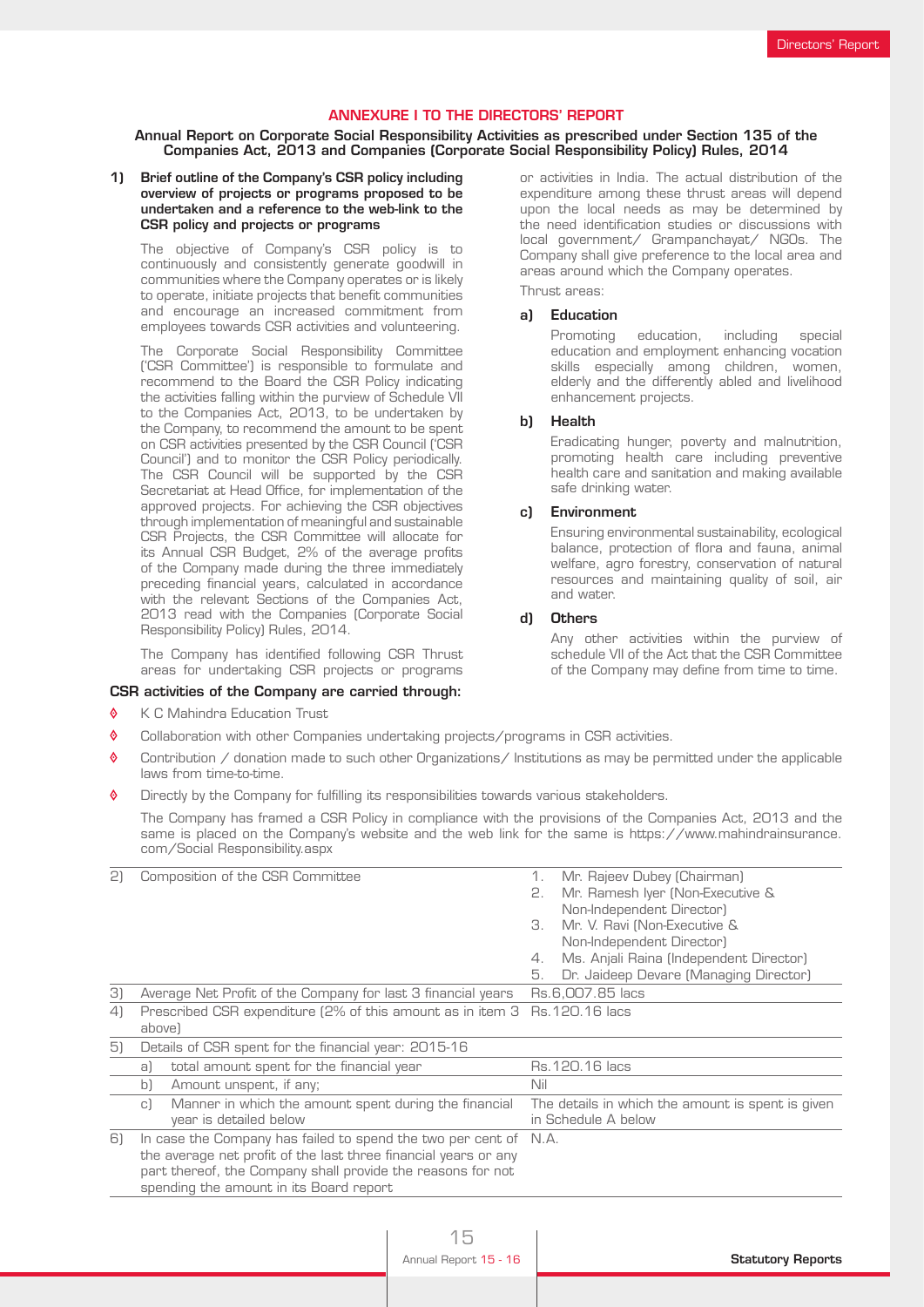SCHEDULE A TO ANNEXURE I - CSR ACTIVITIES AT MAHINDRA INSURANCE BROKERS LIMITED

| ີ້ ສົ <sup>່</sup> ຂຶ້   | CSR Project or activity<br>Identified                                                   | Sector in which the<br>project is covered          | [1] Local area or other<br>Projects or programs<br>where projects or<br>(2) Specify the state<br>programs were<br>and district<br>undertaken | Overheads<br>programs<br>Sub-heads:<br>ລົ<br>Amount<br>wise<br>program<br>outlay<br>(budget)<br>project, | Direct expenditure<br>Amount spent on the<br>project / programs<br>on projects or | 31, 2016<br>Cumulative<br>expenditure<br>up to March                             | through implementing<br>Amount spent direct or<br>agency |
|--------------------------|-----------------------------------------------------------------------------------------|----------------------------------------------------|----------------------------------------------------------------------------------------------------------------------------------------------|----------------------------------------------------------------------------------------------------------|-----------------------------------------------------------------------------------|----------------------------------------------------------------------------------|----------------------------------------------------------|
| $\overline{\phantom{0}}$ | Salaries of Teachers                                                                    | Education                                          | Pahar Ganj, New Delhi                                                                                                                        | 10.08                                                                                                    | 10.08                                                                             | Salaam Balak Trust<br>10.08                                                      |                                                          |
| CU                       | Open Heart Surgery                                                                      | ncare<br>Healthcare including<br>preventive health | Mumbai, Maharashtra                                                                                                                          | 0.90                                                                                                     | 8<br>0.90                                                                         | O.90 Child Vision Foundation                                                     |                                                          |
| m                        | Education and Employment<br>enhancing vocational skills                                 | Education                                          | Mumbai, Maharashtra                                                                                                                          | 74.36                                                                                                    | 74.36                                                                             | K C Mahindra Education<br>Trust (Nanhi Kali)<br>74.36                            |                                                          |
| 4                        | Purchase of Fiberoptii<br>Bronchoscope                                                  | Healthcare &<br>Preventive Healthcare              | Mumbai, Maharashtra                                                                                                                          | 4.99                                                                                                     | 4.99                                                                              | Department Development<br>Nair Charitable Hospital<br>Foundation<br>4.99         |                                                          |
| LŊ                       | Homes\hostels for orphans\<br>Renovation of Ashram and<br>womer                         | Old age & Day care<br>Gender Equality/<br>homes    | Mumbai, Maharashtra                                                                                                                          | 10.00                                                                                                    | 10.00                                                                             | The Hindu Womens Welfare<br>Society<br>10.00                                     |                                                          |
| $\odot$                  | facilities for senior citizens<br>Setting old age homes\day<br>care centres and similar | Gender Equality/<br>Old age & Day care<br>homes    | Kolkata, West Bengal                                                                                                                         | $\frac{1}{3}$                                                                                            | $\frac{1}{3}$                                                                     | 3.00 Missionaries Of Charity                                                     |                                                          |
| $\overline{\phantom{1}}$ | Magazines for the blind<br>Subscription of Braille                                      | ion<br>Health & Educat                             | Mumbai, Maharashtra                                                                                                                          | $\frac{0}{3}$                                                                                            | $\frac{1}{3}$                                                                     | 3.00 White Print                                                                 |                                                          |
| $\infty$                 | Conservation & renovation<br>of school buildings and<br>classrooms                      | Education                                          | Chennai, Tamilnadu                                                                                                                           | 3.00                                                                                                     | $\frac{1}{3}$                                                                     | 3.00 Round Table India Trust                                                     |                                                          |
| $\sigma$                 | Education for the<br>underprivileged & disabled<br>children                             | Education                                          | Koni, Karnataka                                                                                                                              | 3.00                                                                                                     | 3.00                                                                              | The Dumb, Deaf And Other<br>Manasa Jyothi Trust For<br>Disabled<br>$\frac{1}{3}$ |                                                          |
| $\cup$                   | resources - tree plantation<br>Conservation of natural<br>and water resources           | Environment                                        | Hyderabad, Andhra<br>Pradesh                                                                                                                 | 4.00                                                                                                     | 4.00                                                                              | Prakriti Environment Society<br>4.00                                             |                                                          |
| $\overline{\phantom{0}}$ | Providing free education,<br>nutritious breakfast,<br>uniforms, etc                     | Ξ<br>Educati<br>Health &                           | Chennai, Tamilnadu                                                                                                                           | 3.83                                                                                                     | 3.83                                                                              | Olcott Memorial Higher<br>Secondary School<br>3.83                               |                                                          |
|                          |                                                                                         |                                                    | Total                                                                                                                                        | 120.16                                                                                                   | 120.16                                                                            | 120.16                                                                           |                                                          |

Managing Director Chairman – CSR Committee of Mahindra Insurance Brokers Limited Dr. Jaideep Devare<br>Managing Director Mumbai, April 15, 2016 Mumbai, April 15, 2016

Dr. Jaideep Devare Rajeev Dubey

Rajeev Dubey<br>Chairman - CSR Committee of Mahindra Insurance Brokers Limited

Annual Report 15 - 16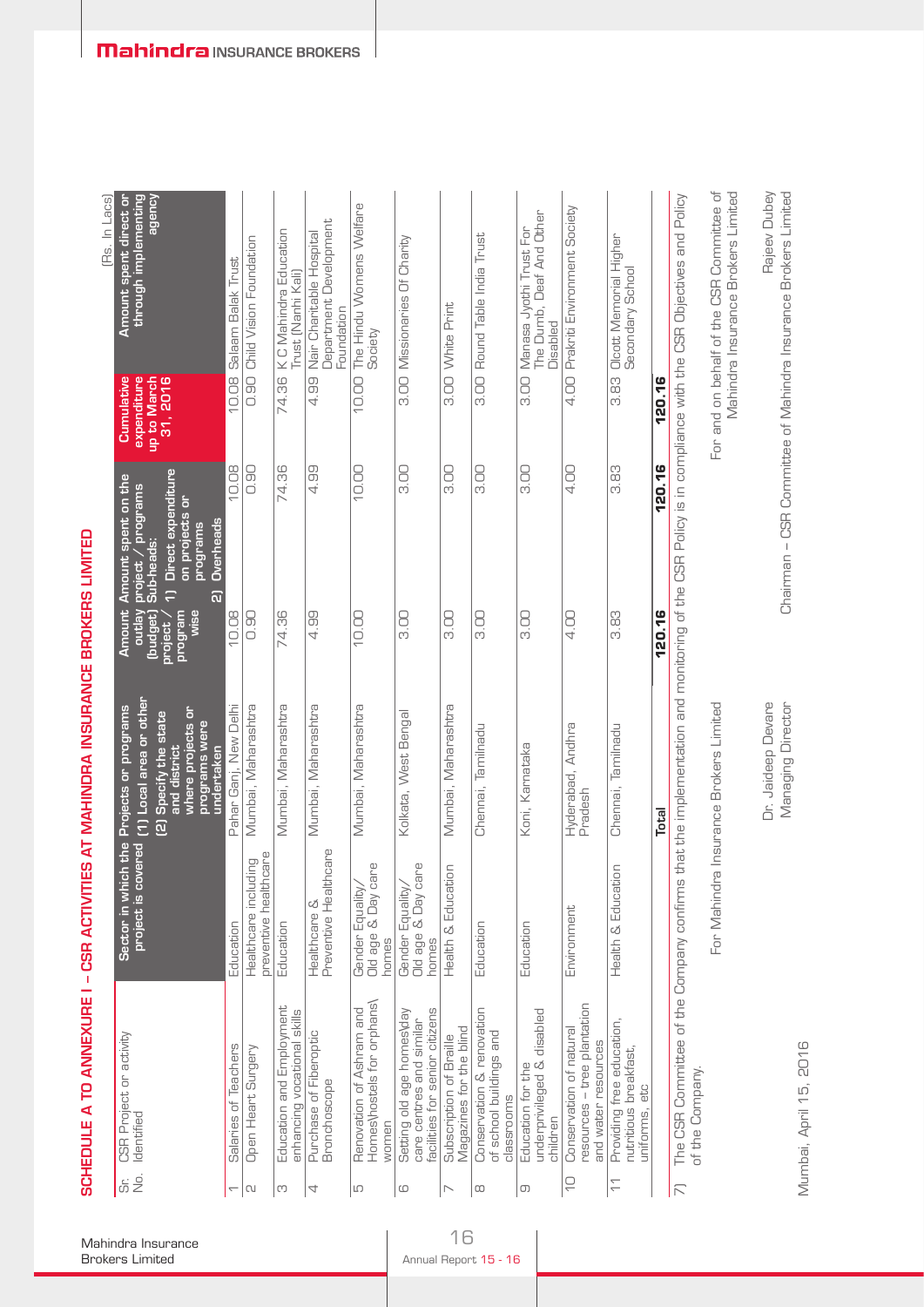#### ANNEXURE II TO THE DIRECTORS' REPORT FORM NO. MGT-9 EXTRACT OF ANNUAL RETURN

As on the financial year ended on March 31, 2016 [Pursuant to Section 92(3) of the Companies Act, 2013 and Rule 12(1) of the Companies (Management and Administration) Rules, 2014]

#### I. REGISTRATION AND OTHER DETAILS:

| i)   | CIN                                                                          | U65990MH1987PLC042609                                                                                                                                                                                                                                                                 |
|------|------------------------------------------------------------------------------|---------------------------------------------------------------------------------------------------------------------------------------------------------------------------------------------------------------------------------------------------------------------------------------|
| ii)  | <b>Registration Date</b>                                                     | 18/02/1987                                                                                                                                                                                                                                                                            |
| iii) | Name of the Company                                                          | Mahindra Insurance Brokers Limited                                                                                                                                                                                                                                                    |
| iv)  | Category / Sub-Category of the Company                                       | Public Limited Company by Shares                                                                                                                                                                                                                                                      |
| V    | Address of the Registered office and contact details                         | Mahindra Towers, 4th Floor, P. K. Kurne Chowk,<br>Worli, Mumbai - 400018.<br>Tel: +91 22 66423800; Fax: +91 22 24915894;<br>E-mail: insurance.care@mahindra.com<br>Website: www.mahindrainsurance.com                                                                                 |
| vi)  | Whether listed company Yes / No                                              | No                                                                                                                                                                                                                                                                                    |
| vii) | Name, Address and Contact details of Registrar and<br>Transfer Agent, if any | Sharepro Services (India) Private Limited<br>Unit: Mahindra Insurance Brokers Limited<br>13 AB, 2nd Floor, Samhita Warehousing Complex,<br>Sakinaka Telephone Exchange Lane,<br>Off Andheri Kurla Road, Sakinaka.<br>Andheri (East), Mumbai - 400 072<br>Ph.022 - 67720386 / 67720354 |

#### II. PRINCIPAL BUSINESS ACTIVITIES OF THE COMPANY

All the business activities contributing 10% or more of the total turnover of the company shall be stated:-

| SI. Name and Description of  | NIC Code of the | $%$ to total                             |
|------------------------------|-----------------|------------------------------------------|
| No. main products / services |                 | Product/ service turnover of the Company |
| 1. Insurance Broking         | 67200           | 100%                                     |

#### III. PARTICULARS OF HOLDING, SUBSIDIARY AND ASSOCIATE COMPANIES

|   | SI. Name and Address of the CIN/GLN<br>No. Company       |                                        | Holding / Subsidiary/ | $%$ of<br>Associate shares held | Applicable<br><b>Section</b> |
|---|----------------------------------------------------------|----------------------------------------|-----------------------|---------------------------------|------------------------------|
|   | 1. Mahindra & Mahindra<br>Limited                        | L65990MH1945PLC004558 Ultimate Holding | Company               |                                 | 85.00%* Section 2(46)        |
| 2 | Mahindra & Mahindra<br><b>Financial Services Limited</b> | L65921MH1991PLCO59642 Holding Company  |                       |                                 | 85.00% Section 2(46)         |

\* There is no direct shareholding in the Company by Mahindra & Mahindra Limited, the Ultimate Holding Company. Shares are held through Mahindra & Mahindra Financial Services Limited, subsidiary of Mahindra & Mahindra Limited.

#### IV. SHARE HOLDING PATTERN (EQUITY SHARE CAPITAL BREAKUP AS PERCENTAGE OF TOTAL EQUITY) i) Category-wise Share Holding

| Category of<br>Shareholders   | No. of Shares held<br>at the beginning of the year |                       |                              | No. of Shares held<br>at the end of the year |  |                          |                    | $\frac{0}{2}$<br><b>Change</b>          |                        |
|-------------------------------|----------------------------------------------------|-----------------------|------------------------------|----------------------------------------------|--|--------------------------|--------------------|-----------------------------------------|------------------------|
|                               |                                                    | <b>Demat Physical</b> | <b>Total</b>                 | $%$ of<br>Total<br><b>Shares</b>             |  | <b>Demat Physical</b>    | <b>Total</b>       | $%$ of<br><b>Total</b><br><b>Shares</b> | During,<br>the<br>year |
| <b>PROMOTERS</b><br>А.        |                                                    |                       |                              |                                              |  |                          |                    |                                         |                        |
| $(1)$ INDIAN                  |                                                    |                       |                              |                                              |  |                          |                    |                                         |                        |
| Individual/HUF<br>al          | $\overline{\phantom{a}}$                           |                       | $\overline{\phantom{a}}$     |                                              |  | $\overline{\phantom{a}}$ |                    |                                         |                        |
| Central Govt<br>bì            | $\overline{\phantom{0}}$                           |                       | $\overline{\phantom{a}}$     |                                              |  |                          |                    |                                         |                        |
| State Govt (s)<br>c)          | $\overline{\phantom{0}}$                           |                       |                              |                                              |  |                          |                    |                                         |                        |
| <b>Bodies Corporate</b><br>d) | 21.90.692                                          | 30                    | 21.90.722 85.00 21.90.692    |                                              |  |                          | 30 21.90.722 85.00 |                                         |                        |
| Banks $/$ Fl<br>e)            | $\overline{\phantom{a}}$                           |                       |                              |                                              |  |                          |                    |                                         |                        |
| Any Other                     |                                                    |                       |                              |                                              |  |                          |                    |                                         |                        |
| Sub-total $(A)$ $(1)$ :-      | 21,90,692                                          |                       | 30 21,90,722 85.00 21,90,692 |                                              |  |                          | 30 21,90,722 85.00 |                                         |                        |

Annual Report 15 - 16 17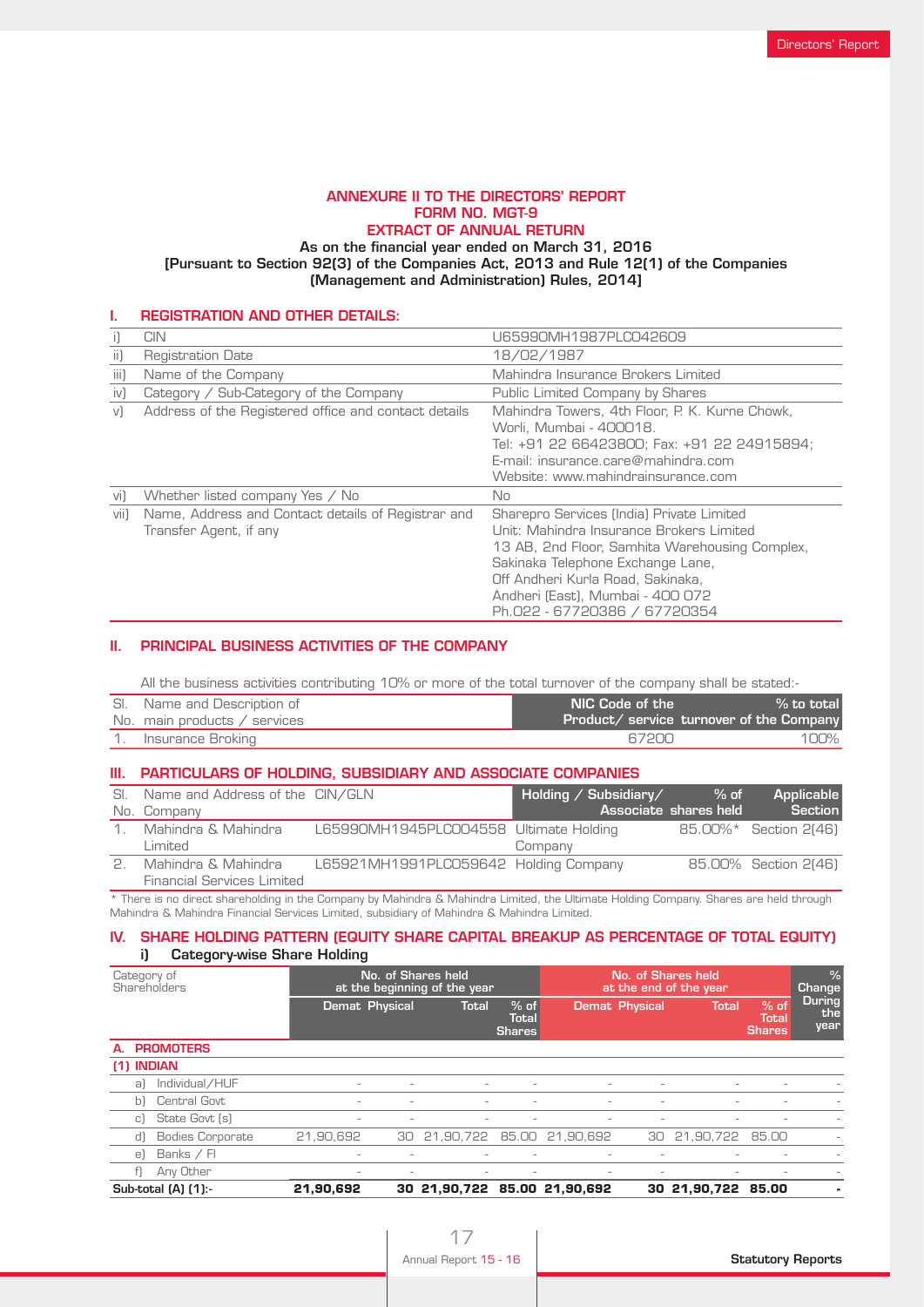|    |    | Category of<br>Shareholders                                                                         |                          |                          | No. of Shares held<br>at the beginning of the year |                                  |                          |                              | No. of Shares held<br>at the end of the year |                                         | $\frac{9}{6}$<br>Change      |
|----|----|-----------------------------------------------------------------------------------------------------|--------------------------|--------------------------|----------------------------------------------------|----------------------------------|--------------------------|------------------------------|----------------------------------------------|-----------------------------------------|------------------------------|
|    |    |                                                                                                     | <b>Demat Physical</b>    |                          | <b>Total</b>                                       | $%$ of<br>Total<br><b>Shares</b> |                          | <b>Demat Physical</b>        | <b>Total</b>                                 | $%$ of<br><b>Total</b><br><b>Shares</b> | <b>During</b><br>the<br>year |
|    |    | (2) FOREIGN                                                                                         |                          |                          |                                                    |                                  |                          |                              |                                              |                                         |                              |
|    |    | a) NRIs-                                                                                            |                          |                          |                                                    |                                  |                          |                              |                                              |                                         |                              |
|    |    | Individuals                                                                                         | $\overline{a}$           |                          |                                                    | ÷,                               |                          | $\overline{a}$               |                                              |                                         |                              |
|    | b) | Other -                                                                                             |                          |                          |                                                    |                                  |                          |                              |                                              |                                         |                              |
|    |    | Individuals                                                                                         | $\overline{\phantom{a}}$ | $\overline{\phantom{0}}$ | ÷                                                  | $\qquad \qquad$                  | $\overline{\phantom{0}}$ | $\qquad \qquad -$            | $\overline{\phantom{a}}$                     | $\overline{a}$                          |                              |
|    | C) | <b>Bodies Corporate</b>                                                                             | $\qquad \qquad -$        | $\qquad \qquad -$        | $\qquad \qquad -$                                  | $\overline{\phantom{a}}$         | $\overline{\phantom{0}}$ | $\overline{\phantom{a}}$     | $\overline{\phantom{a}}$                     | $\overline{\phantom{m}}$                |                              |
|    | d) | Banks / Fl                                                                                          | $\overline{\phantom{a}}$ | $\overline{\phantom{a}}$ | $\overline{\phantom{a}}$                           | $\overline{\phantom{a}}$         | $\overline{\phantom{a}}$ | $\overline{\phantom{a}}$     | $\overline{\phantom{a}}$                     | $\overline{\phantom{a}}$                |                              |
|    | e) | Any Other                                                                                           | $\overline{a}$           | $\overline{\phantom{a}}$ | $\overline{\phantom{a}}$                           | $\overline{\phantom{a}}$         | $\overline{\phantom{a}}$ | $\overline{\phantom{a}}$     | $\overline{a}$                               | $\overline{\phantom{a}}$                |                              |
|    |    | Sub-total (A) (2):-                                                                                 | $\blacksquare$           | $\blacksquare$           | $\blacksquare$                                     | $\blacksquare$                   | $\blacksquare$           | $\blacksquare$               | $\blacksquare$                               | $\blacksquare$                          |                              |
|    |    | Total shareholding of<br>Promoter $(A) = (\bar{A})(1)+(A)(2)$                                       | 21,90,692                |                          | 30 21,90,722 85.00 21,90,692                       |                                  |                          |                              | 30 21,90,722 85.00                           |                                         |                              |
|    |    | <b>B. PUBLIC SHAREHOLDING</b>                                                                       | $\overline{\phantom{a}}$ | $\overline{a}$           | $\overline{a}$                                     | $\overline{\phantom{a}}$         | $\overline{a}$           | $\overline{\phantom{a}}$     | $\overline{a}$                               | $\overline{a}$                          |                              |
| 1. |    | <b>INSTITUTIONS</b>                                                                                 | $\overline{a}$           | $\overline{a}$           | $\overline{a}$                                     | $\overline{a}$                   | $\overline{a}$           | $\overline{\phantom{a}}$     | L.                                           | $\overline{a}$                          |                              |
|    | al | Mutual Funds                                                                                        | $\overline{\phantom{a}}$ | ÷                        |                                                    | i.                               |                          |                              |                                              | ÷                                       |                              |
|    | b) | Banks / Fl                                                                                          | $\overline{\phantom{a}}$ | $\overline{\phantom{0}}$ | $\overline{\phantom{a}}$                           | $\overline{\phantom{a}}$         | $\overline{a}$           | $\overline{\phantom{a}}$     | $\overline{\phantom{a}}$                     | $\overline{a}$                          |                              |
|    | c) | Central Govt                                                                                        | $\overline{\phantom{a}}$ | $\overline{\phantom{0}}$ | $\frac{1}{2}$                                      | $\overline{\phantom{a}}$         | $\overline{\phantom{m}}$ | ÷                            | $\overline{\phantom{m}}$                     | $\overline{\phantom{0}}$                |                              |
|    | d) | State Govt(s)                                                                                       | $\overline{\phantom{a}}$ | $\overline{\phantom{0}}$ | $\overline{\phantom{a}}$                           | $\overline{\phantom{a}}$         | $\overline{\phantom{m}}$ | $\overline{\phantom{a}}$     | $\overline{\phantom{a}}$                     | $\overline{\phantom{0}}$                |                              |
|    | e) | Venture Capital Funds                                                                               | $\overline{\phantom{a}}$ | $\overline{\phantom{a}}$ | $\overline{\phantom{a}}$                           | $\overline{\phantom{a}}$         | $\overline{a}$           | $\overline{\phantom{a}}$     | $\overline{\phantom{a}}$                     | $\overline{\phantom{0}}$                |                              |
|    | f) | Insurance Companies                                                                                 | $\overline{\phantom{a}}$ | $\overline{\phantom{0}}$ | $\overline{a}$                                     | $\overline{\phantom{a}}$         | $\overline{a}$           | $\overline{a}$               | $\overline{\phantom{a}}$                     | $\overline{a}$                          |                              |
|    | g) | Flls                                                                                                | $\overline{\phantom{a}}$ | $\overline{a}$           | $\overline{a}$                                     | $\overline{\phantom{a}}$         | $\overline{a}$           | $\overline{\phantom{a}}$     | ÷                                            | $\overline{a}$                          |                              |
|    | h) | Foreign Venture<br>Capital Funds                                                                    | $\overline{a}$           | $\overline{\phantom{a}}$ | $\frac{1}{2}$                                      | $\overline{\phantom{a}}$         | $\overline{a}$           | $\frac{1}{2}$                | ÷,                                           | L,                                      |                              |
|    | i) | Others (specify)                                                                                    | 3,86,598                 | $\sim$                   | 3,86,598                                           | 15.00                            | 3,86,598                 | $\overline{\phantom{a}}$     | 3,86,598                                     | 15.00                                   |                              |
|    |    | Sub-total (B)(1):-                                                                                  | 3,86,598                 | $\blacksquare$           | 3,86,598                                           | 15.00                            | 3,86,598                 | $\qquad \qquad \blacksquare$ | 3,86,598                                     | 15.00                                   |                              |
| 2. |    | <b>NON-INSTITUTIONS</b>                                                                             | $\overline{\phantom{a}}$ | $\overline{\phantom{a}}$ | ÷                                                  | ÷,                               | $\overline{a}$           | $\overline{\phantom{a}}$     |                                              | i,                                      |                              |
|    | a) | <b>Bodies Corporate</b>                                                                             | $\overline{\phantom{a}}$ | $\overline{\phantom{a}}$ | $\overline{\phantom{a}}$                           | $\overline{\phantom{a}}$         | $\overline{\phantom{0}}$ | $\frac{1}{2}$                | ÷,                                           | $\overline{\phantom{m}}$                |                              |
|    |    | i)<br>Indian                                                                                        | $\overline{\phantom{a}}$ | $\overline{\phantom{a}}$ | $\overline{\phantom{a}}$                           | $\overline{\phantom{a}}$         | $\overline{\phantom{a}}$ | $\frac{1}{2}$                | $\overline{\phantom{m}}$                     | $\overline{\phantom{a}}$                |                              |
|    |    | ii)<br>Overseas                                                                                     | $\overline{\phantom{a}}$ | $\overline{\phantom{a}}$ | $\overline{\phantom{a}}$                           | $\overline{\phantom{a}}$         | $\overline{\phantom{a}}$ | $\overline{a}$               | $\overline{a}$                               | ÷                                       |                              |
|    | b  | Individuals<br>Individual                                                                           | $\overline{\phantom{a}}$ | $\overline{\phantom{a}}$ | $\overline{\phantom{a}}$                           | $\overline{\phantom{a}}$         | $\overline{a}$           | $\overline{a}$               | $\overline{a}$                               | ÷                                       |                              |
|    |    | i)<br>shareholders<br>holding nominal<br>share capital upto<br>Rs. 1 lakh                           |                          |                          |                                                    |                                  |                          |                              |                                              |                                         |                              |
|    |    | Individual<br>ii)<br>shareholders<br>holding nominal<br>share capital in<br>excess of Rs. 1<br>lakh |                          |                          |                                                    |                                  |                          |                              |                                              |                                         |                              |
|    | c) | Others (specify)                                                                                    |                          |                          |                                                    |                                  |                          |                              |                                              |                                         |                              |
|    |    | $Sub$ -total $(B)(2)$ :-                                                                            |                          | $\blacksquare$           |                                                    |                                  |                          |                              |                                              |                                         |                              |
|    |    | <b>Total Public Shareholding</b><br>$(B)=(B)(1)+(B)(2)$                                             | 3,86,598                 | $\blacksquare$           | 3,86,598 15.00                                     |                                  | 3,86,598                 | ٠                            | 3,86,598 15.00                               |                                         |                              |
|    |    | <b>C. SHARES HELD BY</b><br><b>CUSTODIAN FOR GDRS &amp;</b><br><b>ADRS</b>                          |                          |                          |                                                    |                                  |                          |                              |                                              |                                         |                              |
|    |    | Grand Total (A+B+C)                                                                                 | 25,77,290                |                          | 30 25,77,320                                       |                                  | 100 25,77,290            |                              | 30 25,77,320                                 | 100                                     |                              |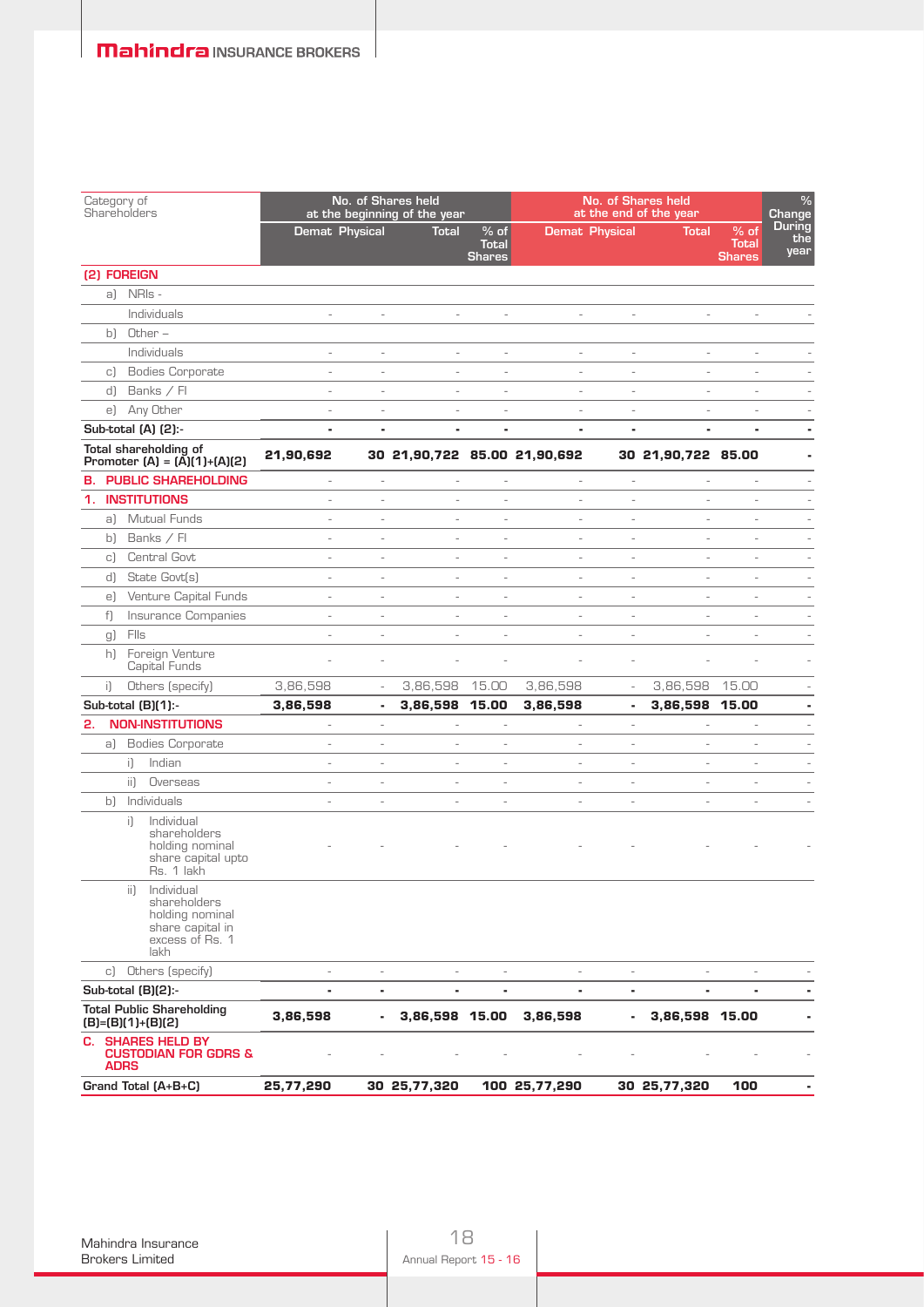#### (ii) Shareholding of Promoters

|                |                                                                                                  | <b>Shareholding</b><br>at the beginning of the year |                                   |                                                                                 | <b>Shareholding</b>     | at the end of the Year                      | % change<br>In share                                                             |                               |
|----------------|--------------------------------------------------------------------------------------------------|-----------------------------------------------------|-----------------------------------|---------------------------------------------------------------------------------|-------------------------|---------------------------------------------|----------------------------------------------------------------------------------|-------------------------------|
| SI.            | Shareholder's<br>No. Name                                                                        | No. of<br><b>Shares</b>                             | <b>Total</b><br>of the<br>company | % of % of Shares<br>Pledged /<br><b>Shares Encumbered</b><br>to total<br>shares | No. of<br><b>Shares</b> | $%$ of<br><b>Total</b><br>of the<br>company | <b>%of Shares</b><br>Pledged /<br><b>Shares Encumbered</b><br>to total<br>shares | holding<br>during the<br>year |
| $\mathbf{1}$ . | Mahindra & Mahindra<br><b>Financial Services</b><br>Limited                                      | 21,90,692                                           | 85.00                             | $\sim$                                                                          | 21,90,692               | 85.00                                       |                                                                                  |                               |
| 2.             | Mahindra & Mahindra<br><b>Financial Services</b><br>Limited Jointly with<br>Mr. Ramesh Iyer      | 5                                                   | $\overline{a}$                    | Nil                                                                             | 5                       |                                             | Nil                                                                              |                               |
| З.             | Mahindra & Mahindra<br><b>Financial Services</b><br>Limited Jointly with<br>Mr. Rajeev Dubey     | 5                                                   |                                   | Nil                                                                             | 5                       |                                             | Nil                                                                              |                               |
| 4.             | Mahindra & Mahindra<br><b>Financial Services</b><br>Limited Jointly with<br>Mr. Bharat Doshi     | 5                                                   |                                   | Nil                                                                             |                         |                                             | Nil                                                                              |                               |
| 5.             | Mahindra & Mahindra<br><b>Financial Services</b><br>Limited Jointly with<br>Dr. Jaideep Devare   | 5                                                   |                                   | Nil                                                                             | 5                       |                                             | Nil                                                                              |                               |
| 6.             | Mahindra & Mahindra<br><b>Financial Services</b><br>Limited Jointly with<br>Mr. S. Durgashankar  | 5                                                   |                                   | Nil                                                                             | 5                       |                                             | Nil                                                                              |                               |
| 7.             | Mahindra & Mahindra<br><b>Financial Services</b><br>Limited Jointly with<br>Mr. Venkatraman Ravi | 5                                                   |                                   | Nil                                                                             | 5                       |                                             | Nil                                                                              |                               |
| 8.             | Mahindra & Mahindra<br><b>Financial Services</b><br>Limited Jointly with<br>Mr. Rajesh Vasudevan |                                                     |                                   | Nil                                                                             | 5                       |                                             | Nil                                                                              |                               |
|                | <b>Total</b>                                                                                     | 21,90,722                                           | 85.00                             |                                                                                 | $-21,90,722$            | 85.00                                       | ٠                                                                                | <b>NIL</b>                    |

(iii) Change in Promoters' Shareholding (please specify, if there is no change)

|            |                                                                                                                                                                                                |           | <b>Shareholding</b><br>at the beginning of the year                               | <b>Cumulative Shareholding</b><br>during the year |                |  |
|------------|------------------------------------------------------------------------------------------------------------------------------------------------------------------------------------------------|-----------|-----------------------------------------------------------------------------------|---------------------------------------------------|----------------|--|
| SI.<br>No. | Particulars                                                                                                                                                                                    |           | No. of Shares % of total Shares No. of Shares % of total Shares<br>of the Company |                                                   | of the Company |  |
| 1.         | Mahindra & Mahindra Financial Services Limited along with joint holders                                                                                                                        |           |                                                                                   |                                                   |                |  |
|            | At the beginning of the year<br>(As at April 1, 2015)                                                                                                                                          | 21,90,722 | 85.00                                                                             | 21.90.722                                         | 85.00          |  |
|            | Date wise increase / decrease in<br>Promoters Shareholding during<br>the year specifying the reasons for<br>increase / decrease [e.g. allotment /<br>transfer $/$ bonus $/$ sweat equity etc.) |           | No change                                                                         |                                                   |                |  |
|            | At the end of the year<br>(As at March 31, 2016)                                                                                                                                               | 21.90.722 | 85.00                                                                             | 21,90,722                                         | 85.00          |  |

Note: There was transfer of Five Equity Shares from Mahindra & Mahindra Financial Services Limited jointly with Mr. Bharat Doshi to Mahindra & Mahindra Financial Services Limited jointly with Mr. Rajesh Vasudevan. However, there was no change in the beneficial ownership of these Shares.

#### Annual Report 15 - 16 19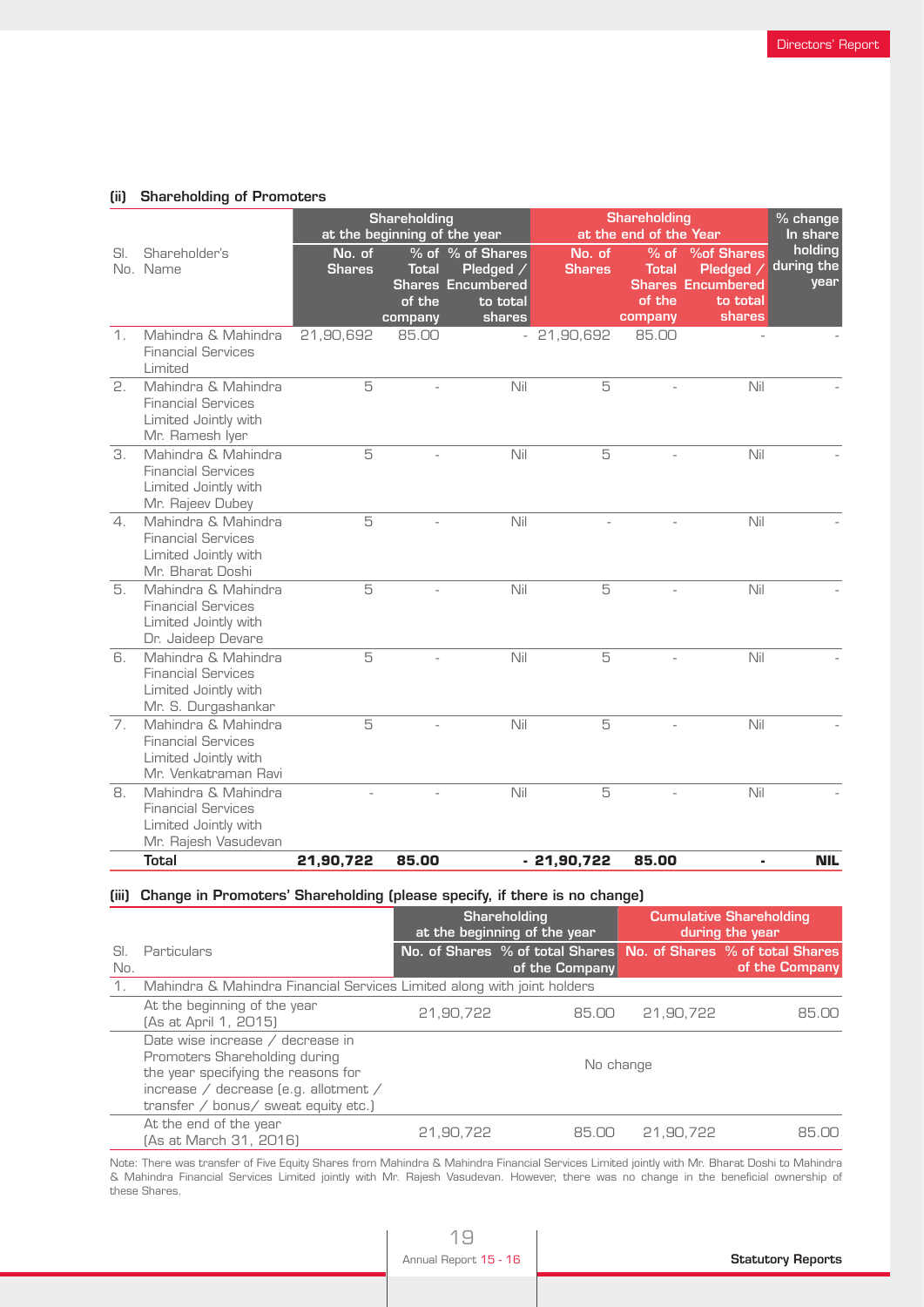#### (iv) Shareholding Pattern of top ten Shareholders (other than Directors, Promoters and Holders of GDRs and ADRs):

|            |                                                                                                                                                                                   |          | <b>Shareholding</b><br>at the beginning of the year                               | <b>Cumulative Shareholding</b><br>during the year |                |
|------------|-----------------------------------------------------------------------------------------------------------------------------------------------------------------------------------|----------|-----------------------------------------------------------------------------------|---------------------------------------------------|----------------|
| SI.<br>No. | For Each of the Top 10 Shareholders                                                                                                                                               |          | No. of Shares % of total Shares No. of Shares % of total Shares<br>of the Company |                                                   | of the Company |
|            | Inclusion Resources Private Limited                                                                                                                                               |          |                                                                                   |                                                   |                |
|            | At the beginning of the year<br>(As at April 1, 2015)                                                                                                                             | 3.86.598 | 15.00                                                                             | 3.86.598                                          | 15.00          |
|            | Date wise increase / decrease in<br>Shareholding during the year specifying<br>the reasons for increase $/$ decrease<br>(e.g. allotment / transfer / bonus/<br>sweat equity etc.) |          | No change                                                                         |                                                   |                |
|            | At the end of the year<br>(As at March 31, 2016)                                                                                                                                  | 3.86.598 | 15.00                                                                             | 3.86.598                                          | 15.00          |

#### (v) Shareholding of Directors and Key Managerial Personnel:

|            |                                                                                                                                                                                        |   | <b>Shareholding</b><br>at the beginning of the year                               |   | <b>Cumulative Shareholding during</b><br>the year |
|------------|----------------------------------------------------------------------------------------------------------------------------------------------------------------------------------------|---|-----------------------------------------------------------------------------------|---|---------------------------------------------------|
| SI.<br>No. | For each of the directors and KMP                                                                                                                                                      |   | No. of Shares % of total Shares No. of Shares % of total Shares<br>of the Company |   | of the Company                                    |
| 1.         | Mr. Ramesh Iyer (jointly with Mahindra & Mahindra Financial Services Limited)                                                                                                          |   |                                                                                   |   |                                                   |
|            | At the beginning of the year<br>(As at April 1, 2015)                                                                                                                                  | 5 |                                                                                   | 5 |                                                   |
|            | Date wise increase / decrease in<br>shareholding during the year specifying<br>the reasons for increase $\prime$ decrease<br>(e.g. allotment / transfer / bonus/<br>sweat equity etc.) |   | No change                                                                         |   |                                                   |
|            | At the end of the year<br>(As at March 31, 2016)                                                                                                                                       | 5 |                                                                                   | 5 |                                                   |
| 2.         | Mr. V. Ravi (jointly with Mahindra & Mahindra Financial Services Limited)                                                                                                              |   |                                                                                   |   |                                                   |
|            | At the beginning of the year<br>(As at April 1, 2015)                                                                                                                                  | 5 |                                                                                   | 5 |                                                   |
|            | Date wise increase / decrease in<br>shareholding during the year specifying<br>the reasons for increase / decrease<br>(e.g. allotment / transfer / bonus/<br>sweat equity etc.)        |   | No change                                                                         |   |                                                   |
|            | At the end of the year<br>(As at March 31, 2016)                                                                                                                                       | 5 |                                                                                   | 5 |                                                   |
| З.         | Mr. Rajeev Dubey (jointly with Mahindra & Mahindra Financial Services Limited)                                                                                                         |   |                                                                                   |   |                                                   |
|            | At the beginning of the year<br>(As at April 1, 2015)                                                                                                                                  | 5 |                                                                                   | 5 |                                                   |
|            | Date wise increase / decrease in<br>shareholding during the year specifying<br>the reasons for increase/ decrease<br>(e.g. allotment / transfer / bonus/<br>sweat equity etc.)         |   | No change                                                                         |   |                                                   |
|            | At the end of the year<br>(As at March 31, 2016)                                                                                                                                       | 5 |                                                                                   | 5 |                                                   |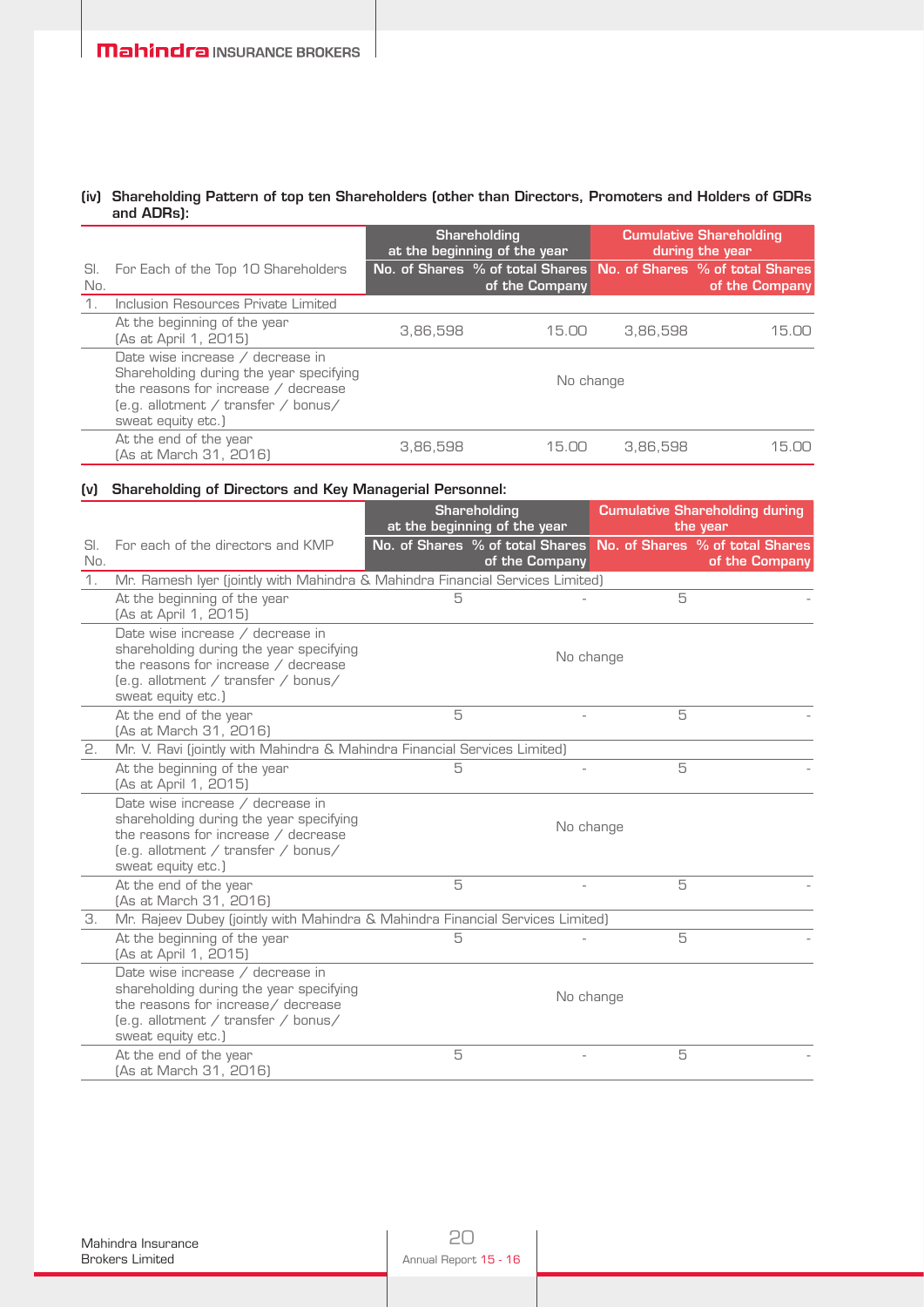|            |                                                                                                                                                                                | <b>Shareholding</b><br>at the beginning of the year |                | <b>Cumulative Shareholding during</b><br>the year |                                                                                   |
|------------|--------------------------------------------------------------------------------------------------------------------------------------------------------------------------------|-----------------------------------------------------|----------------|---------------------------------------------------|-----------------------------------------------------------------------------------|
| SI.<br>No. | For each of the directors and KMP                                                                                                                                              |                                                     | of the Company |                                                   | No. of Shares % of total Shares No. of Shares % of total Shares<br>of the Company |
| 4.         | Dr. Jaideep Devare (jointly with Mahindra & Mahindra Financial Services Limited)                                                                                               |                                                     |                |                                                   |                                                                                   |
|            | At the beginning of the year<br>(As at April 1, 2015)                                                                                                                          | 5                                                   |                | 5                                                 |                                                                                   |
|            | Date wise increase / decrease in<br>shareholding during the year specifying<br>the reasons for increase/ decrease<br>(e.g. allotment / transfer / bonus/<br>sweat equity etc.) |                                                     | No change      |                                                   |                                                                                   |
|            | At the end of the year<br>(As at March 31, 2016)                                                                                                                               | 5                                                   |                | 5                                                 |                                                                                   |
| 5.         | Mr. Hemant Sikka                                                                                                                                                               |                                                     |                |                                                   |                                                                                   |
|            | At the beginning of the year<br>(As at April 1, 2015)                                                                                                                          | Nil                                                 |                | Nil                                               |                                                                                   |
|            | Date wise increase / decrease in<br>shareholding during the year specifying<br>the reasons for increase/ decrease<br>(e.g. allotment / transfer / bonus/<br>sweat equity etc.) |                                                     | No change      |                                                   |                                                                                   |
|            | At the end of the year<br>(As at March 31, 2016)                                                                                                                               | Nil                                                 | L,             | Nil                                               |                                                                                   |
| 6.         | Mr. Nityanath Ghanekar                                                                                                                                                         |                                                     |                |                                                   |                                                                                   |
|            | At the beginning of the year<br>(As at April 1, 2015)                                                                                                                          | Nil                                                 |                | Nil                                               |                                                                                   |
|            | Date wise increase / decrease in<br>shareholding during the year specifying<br>the reasons for increase/ decrease<br>(e.g. allotment / transfer / bonus/<br>sweat equity etc.) |                                                     | No change      |                                                   |                                                                                   |
|            | At the end of the year<br>(As at March 31, 2016)                                                                                                                               | Nil                                                 |                | Nil                                               |                                                                                   |
| 7.         | Ms. Anjali Raina                                                                                                                                                               |                                                     |                |                                                   |                                                                                   |
|            | At the beginning of the year<br>(As at April 1, 2015)                                                                                                                          | Nil                                                 |                | Nil                                               |                                                                                   |
|            | Date wise increase / decrease in<br>shareholding during the year specifying<br>the reasons for increase/ decrease<br>(e.g. allotment / transfer / bonus/<br>sweat equity etc.) |                                                     | No change      |                                                   |                                                                                   |
|            | At the end of the year<br>(As at March 31, 2016)                                                                                                                               | Nil                                                 |                | Nil                                               |                                                                                   |
| 8.         | Ms. Rupa Joshi - Company Secretary (Appointed as a Company Secretary with effect from July 15, 2015)                                                                           |                                                     |                |                                                   |                                                                                   |
|            | At the beginning of the year<br>(As at April 1, 2015)                                                                                                                          | Nil                                                 |                | Nil                                               |                                                                                   |
|            | Date wise increase/decrease in<br>shareholding during the year specifying<br>the reasons for increase/decrease<br>(e.g. allotment/ transfer/bonus/<br>sweat equity etc.)       |                                                     | No change      |                                                   |                                                                                   |
|            | At the end of the year<br>(As at March 31, 2016)                                                                                                                               | Nil                                                 |                | Nil                                               |                                                                                   |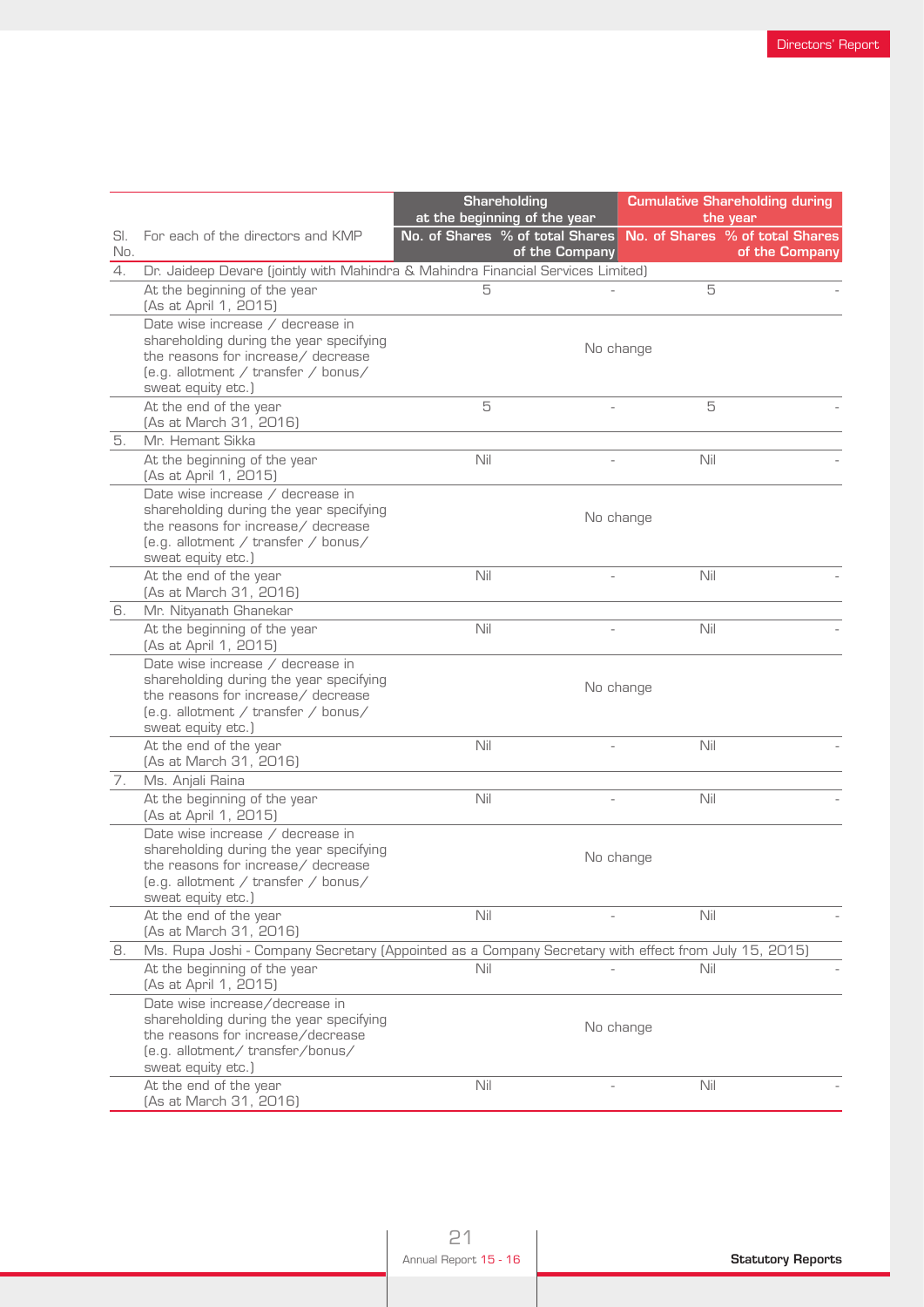#### V. INDEBTEDNESS

Indebtedness of the Company including interest outstanding/accrued but not due for payment

|      |                                                               |                                            |                           |                 | (Rs. In Lacs)                |
|------|---------------------------------------------------------------|--------------------------------------------|---------------------------|-----------------|------------------------------|
|      |                                                               | <b>Secured Loans</b><br>excluding deposits | <b>Unsecured</b><br>Loans | <b>Deposits</b> | <b>Total</b><br>Indebtedness |
|      | <b>INDEBTEDNESS AT THE BEGINNING</b><br>OF THE FINANCIAL YEAR |                                            |                           |                 |                              |
| i)   | Principal Amount                                              | $\overline{\phantom{0}}$                   |                           |                 |                              |
| ii)  | Interest due but not paid                                     | -                                          | $\overline{\phantom{a}}$  |                 |                              |
| iii) | Interest accrued but not due                                  | $\overline{\phantom{0}}$                   |                           |                 |                              |
|      | Total (i+ii+iii)                                              | ٠                                          | ۰                         |                 |                              |
|      | <b>CHANGE IN INDEBTEDNESS</b>                                 |                                            |                           |                 |                              |
|      | <b>DURING THE FINANCIAL YEAR</b>                              |                                            |                           |                 |                              |
| ◈    | Addition                                                      |                                            |                           |                 |                              |
| ♦    | Reduction                                                     |                                            |                           |                 |                              |
|      | <b>Net Change</b>                                             |                                            |                           |                 |                              |
|      | <b>INDEBTEDNESS AT THE END OF</b>                             |                                            |                           |                 |                              |
|      | <b>THE FINANCIAL YEAR</b>                                     |                                            |                           |                 |                              |
| i)   | Principal Amount                                              | -                                          |                           |                 |                              |
| ii)  | Interest due but not paid                                     | $\overline{\phantom{0}}$                   |                           |                 |                              |
| iii) | Interest accrued but not due                                  | ۰                                          |                           |                 |                              |
|      | Total (i+ii+iii)                                              | ٠                                          |                           |                 |                              |

#### VI. REMUNERATION OF DIRECTORS AND KEY MANAGERIAL PERSONNEL

A. Remuneration to Managing Director, Whole-time Directors and/or Manager:

|     |                                                                                                       |                                    |                                                                                                                                                 |                | (Rs. In Lacs)       |
|-----|-------------------------------------------------------------------------------------------------------|------------------------------------|-------------------------------------------------------------------------------------------------------------------------------------------------|----------------|---------------------|
| Sr. | Particulars of Remuneration                                                                           |                                    | Name of MD/WTD/Manager                                                                                                                          |                | <b>Total Amount</b> |
| No. |                                                                                                       |                                    |                                                                                                                                                 |                |                     |
|     |                                                                                                       | <b>Managing</b><br><b>Director</b> | <b>Whole time</b><br><b>Director</b>                                                                                                            | <b>Manager</b> |                     |
| 1.  | Gross salary                                                                                          |                                    |                                                                                                                                                 |                |                     |
|     | Salary as per provisions<br>(a)<br>contained in section 17(1) of<br>the Income-tax Act, 1961          | 86.61                              |                                                                                                                                                 |                | 86.61               |
|     | Value of perquisites u/s<br>(b)<br>17(2) of the Income-tax Act,<br>1961@                              | 37.62                              |                                                                                                                                                 |                | 37.62               |
|     | Profits in lieu of salary under<br>$\lceil c \rceil$<br>section 17(3) of the Income-<br>tax Act, 1961 | <b>NA</b>                          |                                                                                                                                                 |                | NA.                 |
| 2.  | <b>Stock Option</b>                                                                                   | <b>NA</b>                          |                                                                                                                                                 |                | <b>NA</b>           |
| З.  | Sweat Equity                                                                                          | <b>NA</b>                          |                                                                                                                                                 |                | <b>NA</b>           |
| 4.  | Commission                                                                                            |                                    |                                                                                                                                                 |                |                     |
|     | as % of profit<br>$\overline{\phantom{a}}$                                                            | <b>NA</b>                          |                                                                                                                                                 |                | NA.                 |
|     | others                                                                                                | <b>NA</b>                          |                                                                                                                                                 |                | <b>NA</b>           |
| 5.  | Others                                                                                                | <b>NA</b>                          |                                                                                                                                                 |                | <b>NA</b>           |
|     | Total (A)                                                                                             | 124.23                             | $\blacksquare$                                                                                                                                  |                | 124.23              |
|     | Ceiling as per the Act                                                                                |                                    | 5% of the Net Profits equivalent to Rs. 377.06 Lacs with respect to<br>the ceiling for the Company applicable for the Financial Year covered by |                |                     |

this Report.

@ Includes Perquisite Value of Stock Options of Mahindra & Mahindra Financial Services Limited (Holding Company) for 17,481 Equity Shares of Rs. 2 each exercised during the FY 2015-16.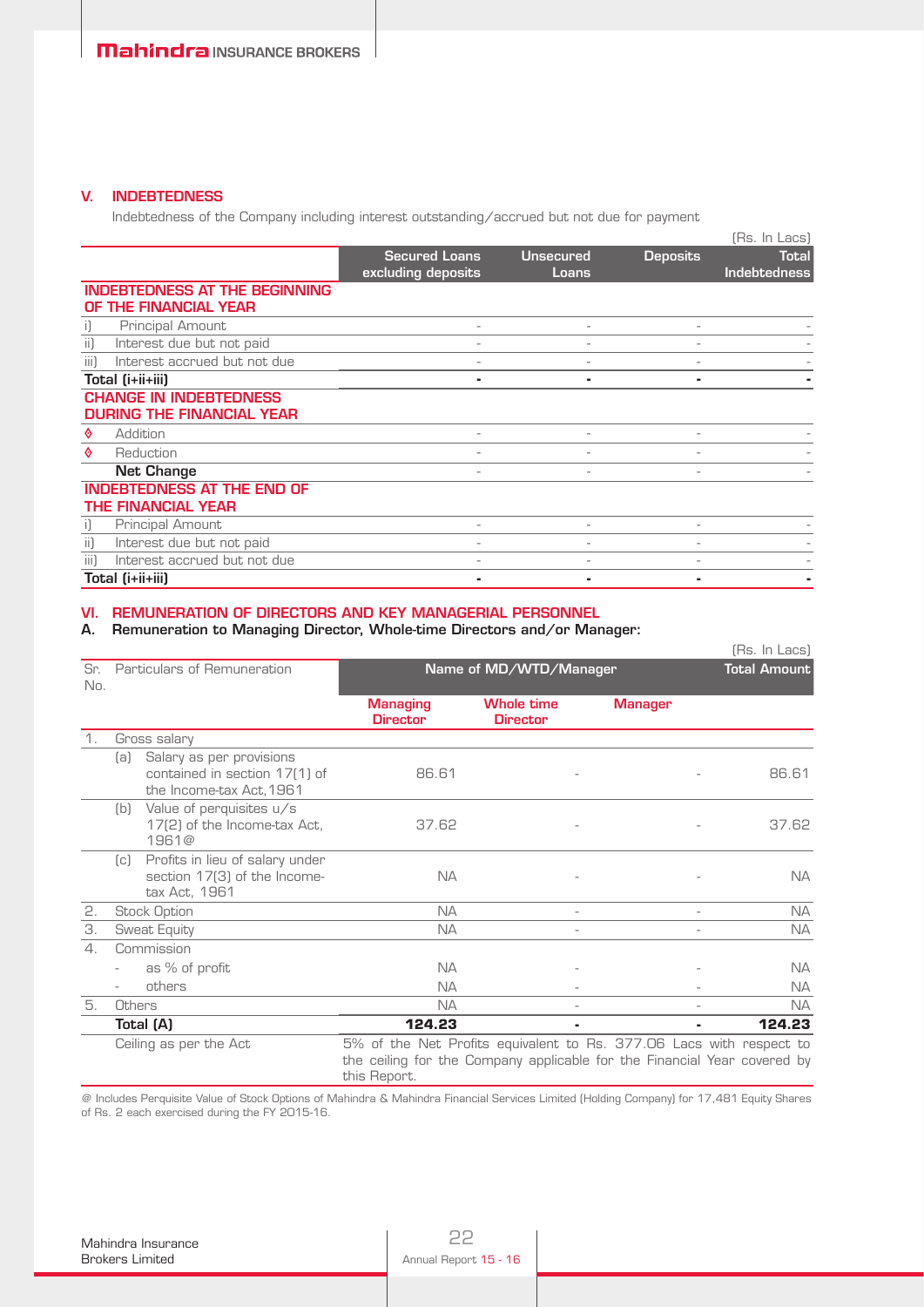#### B. Remuneration to other directors:

|               |                                                 |                                                                         |                          | (Rs. In Lacs)       |
|---------------|-------------------------------------------------|-------------------------------------------------------------------------|--------------------------|---------------------|
| Sr.<br>No.    | Particulars of Remuneration                     |                                                                         |                          | <b>Total Amount</b> |
| $\mathbf 1$ . | <b>Independent Directors</b>                    | Mr. Nityanath Ghanekar                                                  | Ms. Anjali Raina         |                     |
|               | Fee for attending board /<br>committee meetings | 3.30                                                                    | 3.50                     | 6.80                |
|               | Commission                                      | ٠                                                                       | ٠                        |                     |
|               | Others                                          |                                                                         |                          |                     |
|               | Total (1)                                       | 3.30                                                                    | 3.50                     | 6.80                |
| 2.            | <b>Other Non-Executive Directors</b>            |                                                                         |                          |                     |
|               | Fee for attending board /<br>committee meetings | $\overline{\phantom{0}}$                                                |                          |                     |
|               | Commission                                      | $\overline{\phantom{a}}$                                                | $\overline{\phantom{0}}$ |                     |
|               | Others                                          |                                                                         |                          |                     |
|               | Total (2)                                       | ۰                                                                       |                          |                     |
|               | Total $(B)=(1+2)$                               | 3.30                                                                    | 3.50                     | 6.80                |
|               | <b>Total Managerial Remuneration</b>            | 3.30                                                                    | 3.50                     | 6.80                |
|               | Overall Ceiling as per the Act                  | 1% of the Net profits equivalent to Rs. 75,41,210/- with respect to the |                          |                     |

ceiling for the Company applicable for the financial year covered by this Report.

#### C. REMUNERATION TO KEY MANAGERIAL PERSONNEL OTHER THAN MD/MANAGER/WTD

|            |                                                                                                       |            |                                                      |                          | (Rs. In Lacs) |
|------------|-------------------------------------------------------------------------------------------------------|------------|------------------------------------------------------|--------------------------|---------------|
| SI.<br>no. | Particulars of Remuneration                                                                           |            | <b>Key Managerial Personnel</b>                      |                          | <b>Total</b>  |
|            |                                                                                                       | <b>CEO</b> | <b>Company Secretary@</b><br>(Ms. Rupa Joshi) (1)    | <b>CFO</b>               |               |
| 1.         | Gross salary                                                                                          |            | 2.99                                                 |                          | 2.99          |
|            | Salary as per provisions<br>(a)<br>contained in section<br>17(1) of the Income-tax<br>Act, 1961       |            |                                                      |                          |               |
|            | Value of perquisites u/s<br>(b)<br>17(2) Income-tax Act,<br>1961                                      |            |                                                      |                          |               |
|            | Profits in lieu of salary<br>$\left[\mathrm{c}\right]$<br>under section 17(3)<br>Income-tax Act, 1961 |            |                                                      |                          |               |
| 2.         | <b>Stock Option</b>                                                                                   |            | $\overline{\phantom{a}}$<br>$\overline{\phantom{a}}$ | $\overline{\phantom{a}}$ |               |
| З.         | Sweat Equity                                                                                          |            | $\overline{\phantom{a}}$<br>$\overline{\phantom{a}}$ | $\overline{\phantom{a}}$ |               |
| 4.         | Commission<br>as % of profit<br>others                                                                |            |                                                      |                          |               |
| 5.         | Others                                                                                                |            | $\overline{\phantom{a}}$                             | $\overline{\phantom{a}}$ |               |
|            | Total                                                                                                 |            | 2.99                                                 |                          | 2.99          |

@ Secretarial function covered under cost sharing agreement.

(1) Ms. Rupa Joshi was appointed as the Company Secretary with effect from July 15, 2015.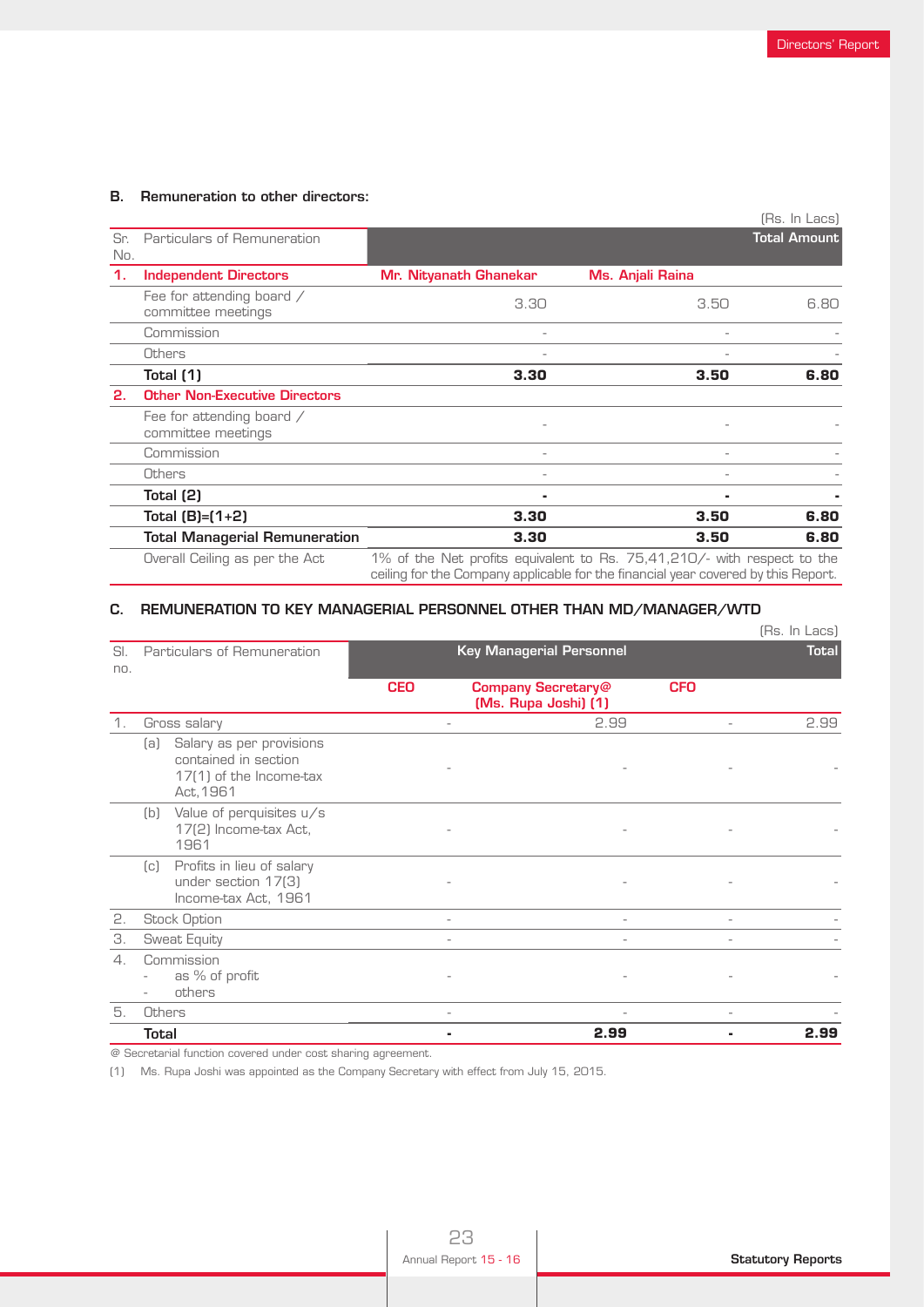I

#### VII. PENALTIES / PUNISHMENT/ COMPOUNDING OF OFFENCES:

| Type        |                                                      | <b>Companies Act</b> | Section of the Brief Description | Details of<br>Penalty /<br>Punishment/<br>Compounding<br>fees imposed | <b>Authority</b><br>[RD / NCLT /<br><b>COURT]</b> | Appeal made,<br>if any (give<br>details) |
|-------------|------------------------------------------------------|----------------------|----------------------------------|-----------------------------------------------------------------------|---------------------------------------------------|------------------------------------------|
| А.          | <b>COMPANY</b>                                       |                      |                                  |                                                                       |                                                   |                                          |
|             | Penalty                                              |                      |                                  |                                                                       |                                                   |                                          |
|             | Punishment                                           |                      |                                  |                                                                       |                                                   |                                          |
|             | Compounding                                          |                      |                                  |                                                                       |                                                   |                                          |
| В.          | <b>DIRECTORS</b>                                     |                      |                                  |                                                                       |                                                   |                                          |
|             | Penalty                                              |                      |                                  |                                                                       |                                                   |                                          |
| Punishment  |                                                      | None                 |                                  |                                                                       |                                                   |                                          |
|             | Compounding                                          |                      |                                  |                                                                       |                                                   |                                          |
| C.          | <b>OTHER</b><br><b>OFFICERS IN</b><br><b>DEFAULT</b> |                      |                                  |                                                                       |                                                   |                                          |
|             | Penalty                                              |                      |                                  |                                                                       |                                                   |                                          |
| Punishment  |                                                      |                      |                                  |                                                                       |                                                   |                                          |
| Compounding |                                                      |                      |                                  |                                                                       |                                                   |                                          |

For and on behalf of the Board

Mumbai, April 15, 2016 **Chairman** 

Rajeev Dubey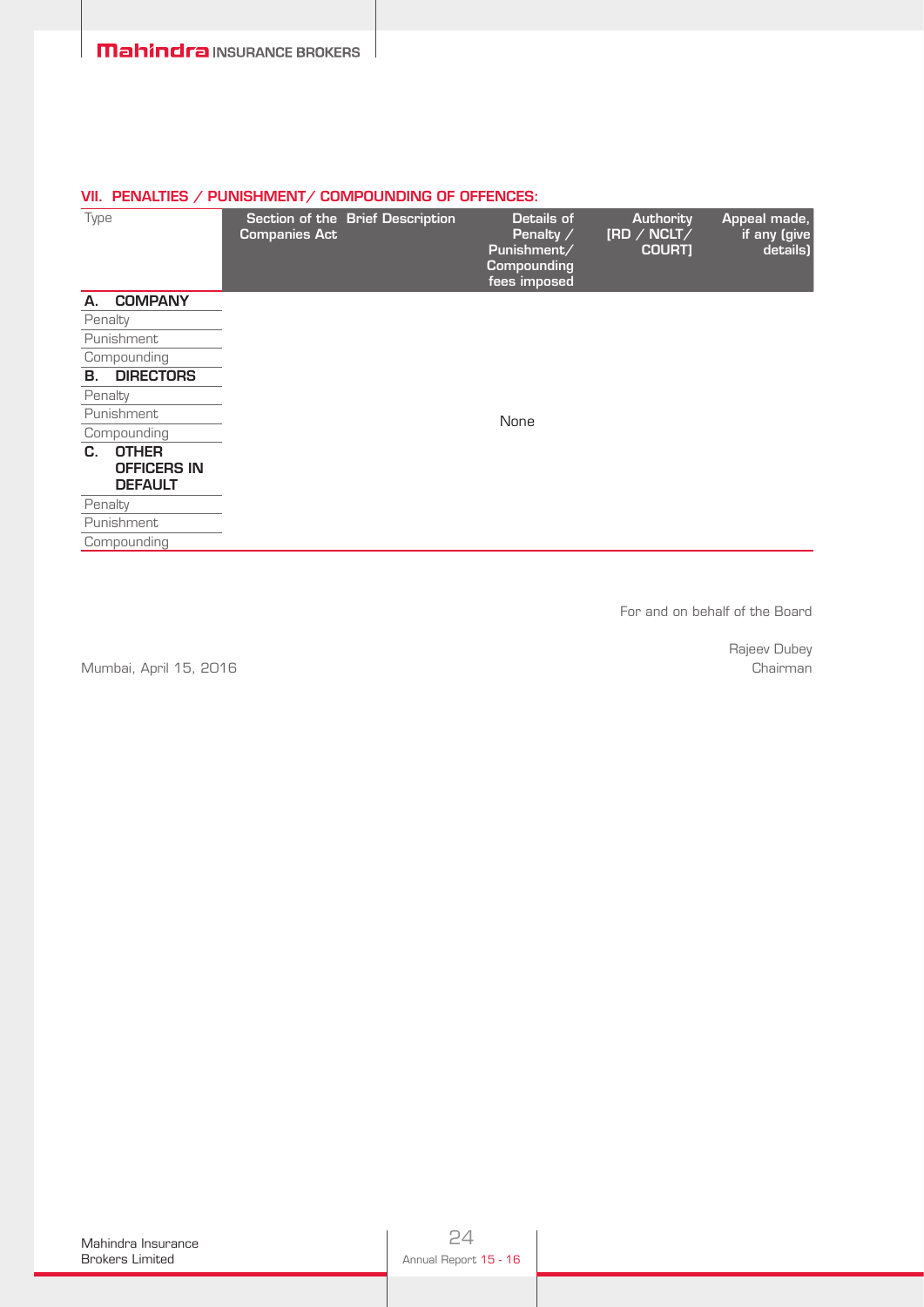#### ANNEXURE III-A TO THE DIRECTORS' REPORT POLICY ON REMUNERATION OF DIRECTORS

#### Prelude

Mahindra Insurance Brokers Limited ("Company") is a composite insurance broking company registered with the Insurance Regulatory and Development Authority of India ('IRDAI'), and is engaged in providing direct insurance broking for Corporate and Retail customers and offers a range of products for the Non-Life and Life segments. The company is also engaged in the business of reinsurance broking wherein it caters to insurance requirements of insurance companies.

This Policy shall be effective from the financial year 2014 - 15.

#### Intent of the Policy

The intent of the Remuneration Policy of Directors of the Company is to focus on enhancing the value and to attract and retain quality individuals with requisite knowledge and excellence as Executive and Non-Executive Directors for achieving objectives of the Company and to place the Company in a leading position.

The Nomination and Remuneration Committee (NRC) of the Board shall, while formulating the policy ensure that —

- a) the level and composition of remuneration is reasonable and sufficient to attract, retain and motivate Directors of the quality required to run the company successfully;
- b) relationship of remuneration to performance is clear and meets appropriate performance benchmarks; and
- c) remuneration to Directors, Key Managerial Personnel and Senior Management involves a balance between fixed and incentive pay reflecting short and long-term performance objectives appropriate to the working of the company and its goals.

While deciding the policy on remuneration of Directors the Committee may consider amongst other things, the duties and responsibilities cast by the Companies Act, 2013, various Codes of Conduct, Articles of Association, restrictions on the remuneration to Directors as also the remuneration drawn by Directors of other companies in the industry, the valuable contributions and inputs from Directors based on their knowledge, experience and expertise in shaping the destiny of the Company etc.

The Policy is guided by a reward framework and set of principles and objectives as more fully and particularly envisaged under Section 178 of the Companies Act, 2013 and principles pertaining to qualifications, positive attributes, integrity and independence of Directors, etc.

#### **Directors**

The Managing Director is an executive of the Company and draws remuneration from the Company. The Non-Executive Chairman and Independent Directors may receive sitting fees for attending the meeting of the Board and the Committees thereof, if fixed by the Board of Directors from time to time subject to statutory provisions. The Non-Executive Chairman and Independent Directors would be entitled to the remuneration under the Companies Act, 2013. A Non-Executive Chairman and Non-Executive Non-Independent Directors who receive remuneration from the holding company or a Group Company will not be paid any sitting fees or any remuneration. In addition to the above, the Directors are entitled for reimbursement of expenses incurred in discharge of their duties. Payment of Remuneration to Nominee Directors shall be governed by the agreement with the Financial Institution/Bank appointing the Nominee Director and by the Articles of Association of the Company.

The Managing Director and other eligible Director(s) as per extant statutory provisions may be granted Employees Stock Options, Stock Appreciation Rights or any other Share based Employee benefits pursuant to any scheme that may be approved by the Board of Directors and shareholders of the Company subject to such other approvals as may be required.

Non Executive Directors may be paid remuneration either by way of monthly payment or at a specified percentage of net profits of the Company or partly by one way and partly by another, subject to the provisions of Companies Act, 2013.

The NRC while determining the remuneration shall ensure that the level and composition of remuneration to be reasonable and sufficient to attract, retain and motivate the person to ensure the quality required to run the Company successfully. While considering the remuneration, the NRC shall also ensure a balance between fixed and performance-linked variable pay reflecting short and long term performance objectives appropriate to the working of the Company and its goals.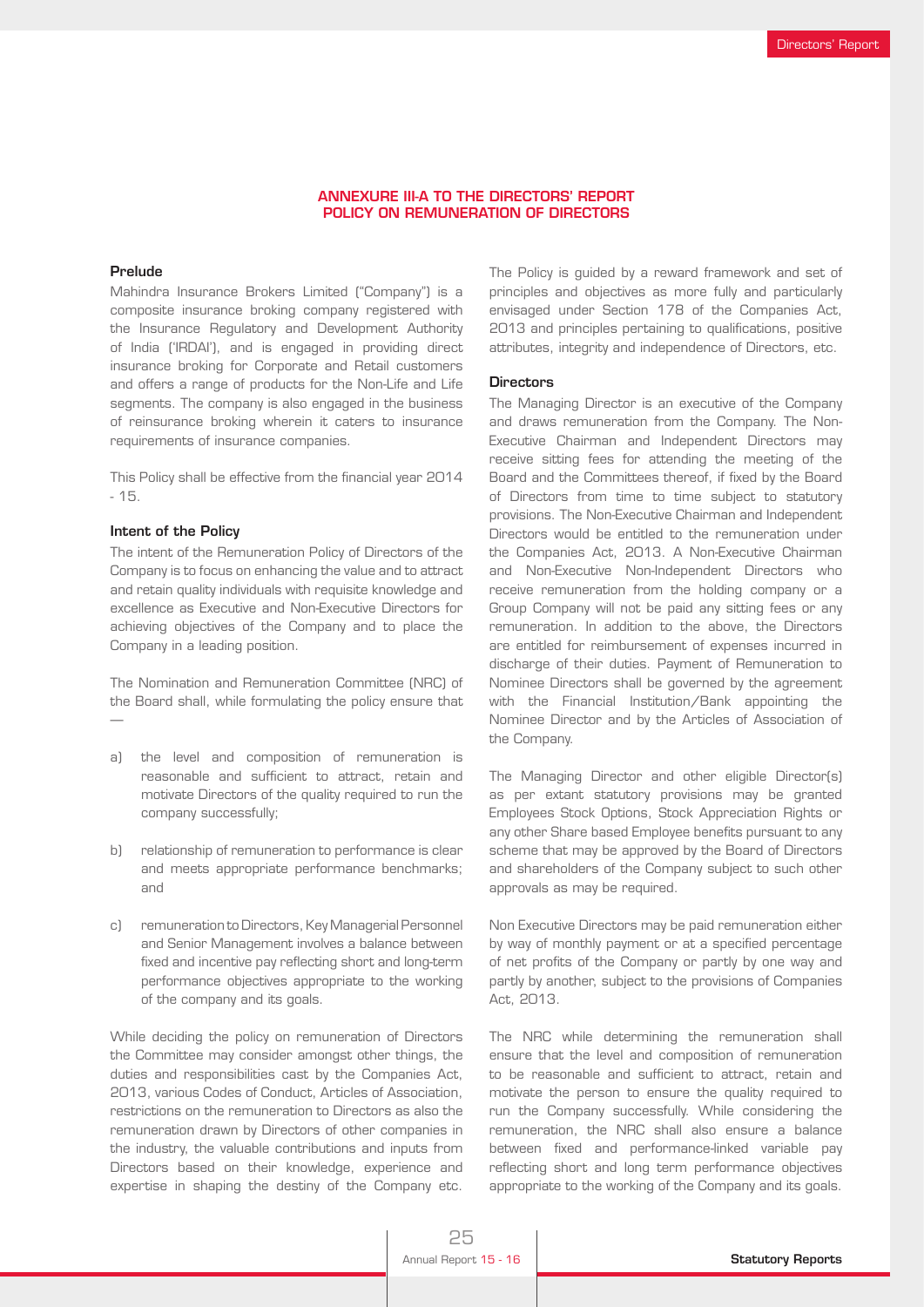The NRC shall consider that a successful Remuneration Policy must ensure that some part of the remuneration is linked to the achievement of corporate performance targets.

#### Managing Director/Executive Directors

The term of office and remuneration of Managing Director/Executive Directors are subject to the approval of the Board of Directors, Shareholders, Central Government and other Statutory Authorities as may be required and the limits laid down under the Companies Act, 2013 from time to time.

If, in any financial year, the Company has no profits or its profits are inadequate, the Company shall pay, subject to the requisite approvals, remuneration to its Managing Director/Executive Directors in accordance with the provisions of Schedule V of the Companies Act, 2013.

If any Managing Director/Executive Director draws or receives, directly or indirectly by way of remuneration any such sums in excess of the limits prescribed under the Companies Act, 2013 or without the prior sanction of the Central Government, where required, he/she shall refund such sums to the Company and until such sum is refunded, hold it in trust for the Company. The Company shall not waive recovery of such sum refundable to it unless permitted by the Central Government.

Remuneration of the Managing Director/Executive Directors reflects the overall remuneration philosophy and guiding principle of the Company. While considering the appointment and remuneration of Managing Director/ Executive Directors, the NRC shall consider the industry benchmarks, merit and seniority of the person and shall ensure that the remuneration proposed to be paid is commensurate with the remuneration packages paid to similar senior level counterpart(s) in other companies.

Remuneration for Managing Director/Executive Director is designed subject to the limits laid down under the Companies Act, 2013 to remunerate them fairly and responsibly. The remuneration to the Managing Director/Executive Director comprises of salary, perquisites and performance based incentive apart from retirement benefits like Provident Fund, Superannuation, Gratuity, Leave Encashment, etc., as per Rules of the

Company. Salary is paid within the range approved by the Shareholders. Increments are effective annually, as recommended / approved by the NRC/ Board. In terms of the shareholders' approval, the Commission may be paid to Managing Director in any Financial Year at a rate not exceeding 1/4% (one fourth percent) per annum of the profits of the Company computed in accordance with the applicable provisions of the Companies Act, 2013 as may be recommended by NRC and approved by the Board.

The total remuneration will have a flexible component with a bouquet of allowances to enable the Managing Director/Executive Director to choose the allowances as well as the quantum based on laid down limits as per Company policy. The flexible component can be varied only once annually.

The actual pay-out of variable component of the remuneration will be a function of individual performance as well as business performance. Business performance is evaluated using a Balanced Score Card (BSC) while individual performance is evaluated on Key Result Areas (KRA). Both the BSC and KRAs are evaluated at the end of the fiscal year to arrive at the BSC rating of the business and performance rating of the individual.

Remuneration also aims to motivate the Personnel to deliver Company's key business strategies, create a strong performance-oriented environment and reward achievement of meaningful targets over the short and long-term.

The Managing Director/Executive Directors are entitled to customary non-monetary benefits such as company cars, health care benefits, leave travel, communication facilities, etc., as per policies of the Company. The Managing Director and Executive Directors are entitled to grant of Stock Options as per the approved Stock Options Schemes of the Company from time to time.

#### **Disclosures**

Information on the total remuneration of members of the Company's Board of Directors, Managing Director/ Executive Directors and Key Managerial Personnel/ Senior Management Personnel may be disclosed in the Board's Report as per statutory requirements laid down in this regard.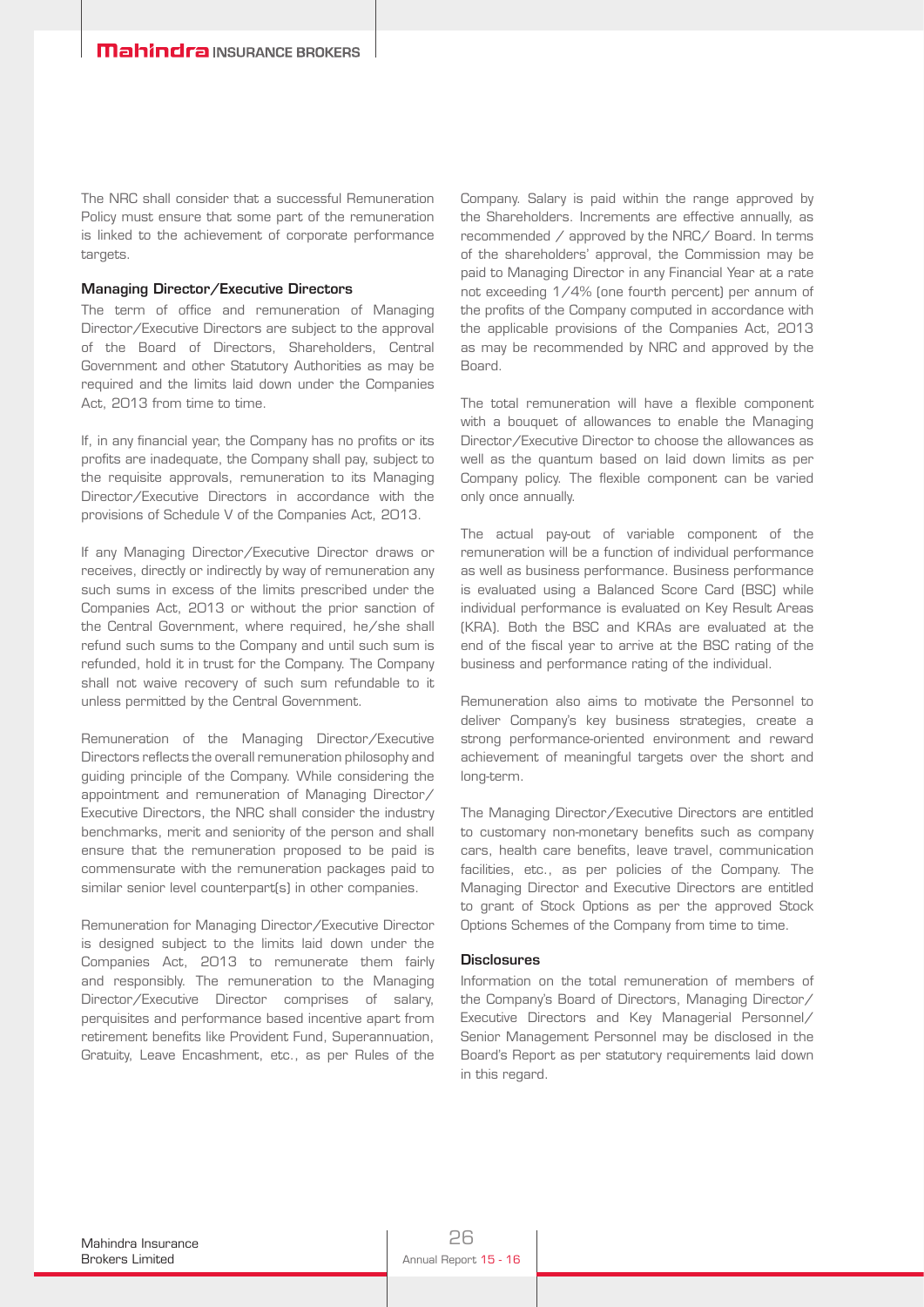#### ANNEXURE III-B TO THE DIRECTORS' REPORT REMUNERATION POLICY FOR KEY MANAGERIAL PERSONNEL AND EMPLOYEES

This Policy shall be effective from the financial year 2014- 15.

#### **OBJECTIVE**

To establish guidelines for remunerating employees fairly and in keeping with Statutes.

#### DEFINITION(S)

"Key Managerial Personnel" (KMP) as defined in section 2(51) of the Companies Act, 2013 means:

- (i) the Chief Executive Officer or the Managing Director or Manager;
- (ii) the Company Secretary;
- (iii) the Whole-time Director;
- (iv) the Chief Financial Officer; and
- (v) such other officer as may be prescribed.

#### **STANDARD**

The broad structure of compensation payable to employees is as under:

- $\hat{\mathbf{\diamond}}$ Fixed pay which has components like basic salary & other allowances / flexi pay as per the grade where the employees can chose allowances from bouquet of options.
- $\hat{\bullet}$ Variable pay (to certain grades) in the form of annual / half yearly performance pay based on Key Result Areas agreed – as applicable.
- $\hat{\mathbf{Q}}$ Incentives either monthly or quarterly based on targets in the lower grades.
- A. Retirals such as Provident Fund, Gratuity & Superannuation (for certain grades).
- ۵ Benefits such as as Employee Stock Option scheme, car scheme, medical & dental benefit, loans, insurance, telephone reimbursements, etc., as per grades.

#### INCREMENTS

Salary increase is given to eligible employees based on position, performance & market dynamics as decided from time to time.

For and on behalf of the Board

Rajeev Dubey

Mumbai, April 15, 2016 **Chairman**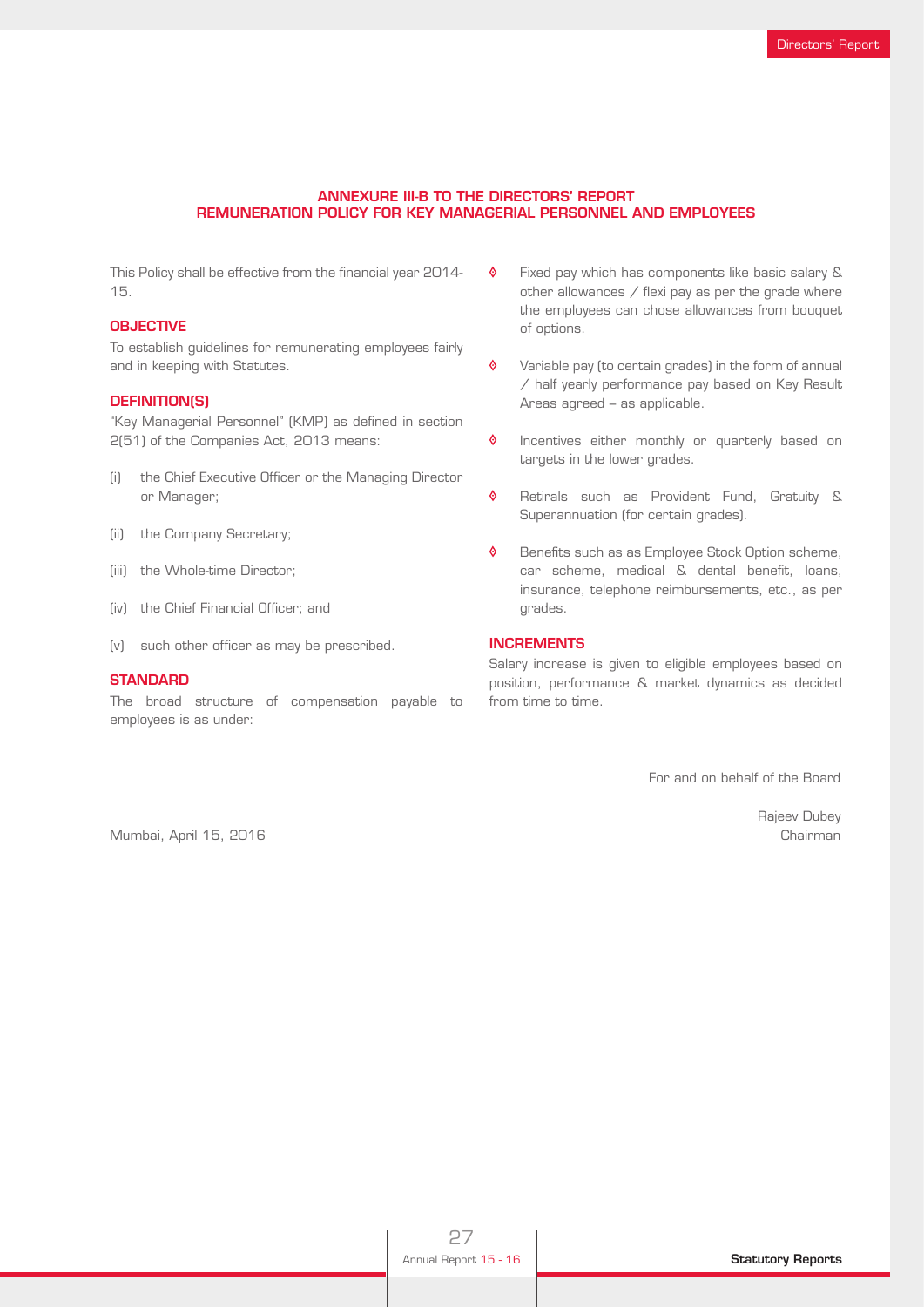#### ANNEXURE IV TO THE DIRECTORS' REPORT

Information pursuant to section 134(3)(m) of the Companies Act, 2013, read with the Rule 8(3) of the Companies (Accounts) Rules, 2014 in respect of conservation of energy, technology absorption and foreign exchange earnings and outgo

#### (A) CONSERVATION OF ENERGY-

i. the steps taken or impact on conservation of energy;

The operations of your Company are not energy intensive. However, adequate measures have been initiated to reduce energy consumption

- ii. the steps taken by the company for utilising alternate sources of energy Nil
- $i$ iii. the capital investment on energy conservation equipments Not Applicable

#### (B) TECHNOLOGY ABSORPTION-

- i the efforts made towards technology absorption None.
- ii the benefits derived like product improvement, cost reduction, product development or import substitution - Not applicable.
- iii in case of imported technology (imported during the last three years reckoned from the beginning of the financial year)

| al | the details of technology imported                                                                | : None           |
|----|---------------------------------------------------------------------------------------------------|------------------|
|    | b) the year of import;                                                                            | : Not applicable |
|    | c) whether the technology been fully absorbed;                                                    | : Not applicable |
|    | d) if not fully absorbed, areas where absorption has not taken place, and the<br>reasons thereof; | : Not applicable |

iv the expenditure incurred on Research and Development – Nil.

#### (C) FOREIGN EXCHANGE EARNINGS AND OUTGO

The information on foreign exchange earnings and outgo is funrnished in the Notes to the Accounts.

For and on behalf of the Board

Rajeev Dubey

Mumbai, April 15, 2016 Chairman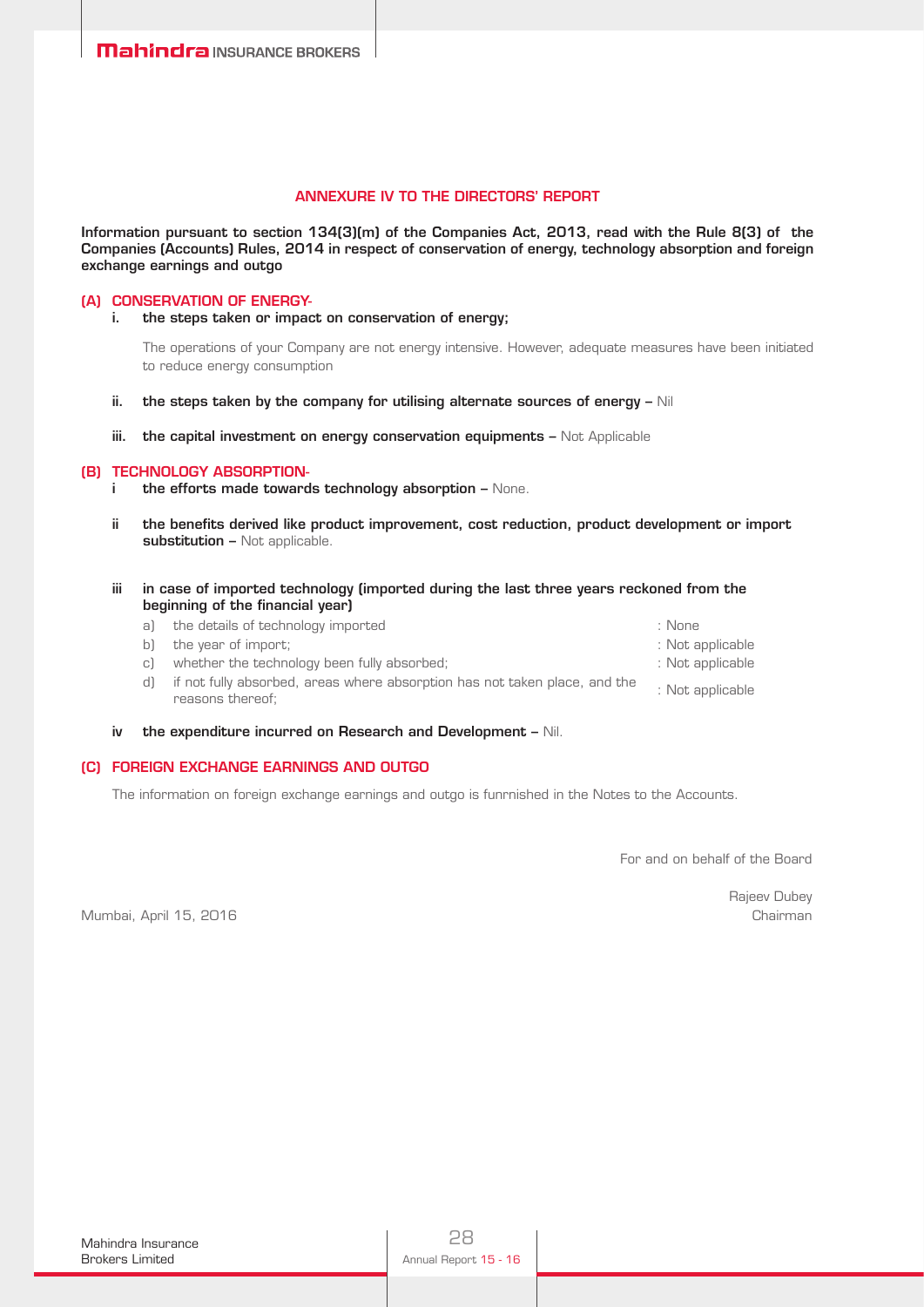### Independent Auditor's Report

#### To the Members of Mahindra Insurance Brokers Limited

#### REPORT ON THE FINANCIAL STATEMENTS

1. We have audited the accompanying financial statements of Mahindra Insurance Brokers Limited ("the Company"), which comprise the balance sheet as at March 31, 2016, and the statements of profit and loss and cash flow for the year then ended, and a summary of the significant accounting policies and other explanatory information.

#### MANAGEMENT'S RESPONSIBILITY FOR THE FINANCIAL STATEMENTS

2. The Company's Board of Directors is responsible for the matters stated in Section 134(5) of the Companies Act, 2013 ("the Act") with respect to the preparation of these financial statements that give a true and fair view of the financial position, financial performance and cash flows of the Company in accordance with the accounting principles generally accepted in India, including the Accounting Standards specified under Section 133 of the Act, read with Rule 7 of the Companies (Accounts) Rules, 2014(as amended). This responsibility also includes maintenance of adequate accounting records in accordance with the provisions of the Act for safeguarding the assets of the Company and for preventing and detecting frauds and other irregularities; selection and application of appropriate accounting policies; making judgments and estimates that are reasonable and prudent; and design, implementation and maintenance of adequate internal financial controls, that were operating effectively for ensuring the accuracy and completeness of the accounting records, relevant to the preparation and presentation of the financial statements that give a true and fair view and are free from material misstatement, whether due to fraud or error.

#### AUDITOR'S RESPONSIBILITY

- 3. Our responsibility is to express an opinion on these financial statements based on our audit.
- 4. We have taken into account the provisions of the Act, the accounting and auditing standards and matters which are required to be included in the audit report under the provisions of the Act and the Rules made thereunder.
- 5. We conducted our audit in accordance with the Standards on Auditing specified under Section 143(10) of the Act. Those Standards require that

we comply with ethical requirements and plan and perform the audit to obtain reasonable assurance about whether the financial statements are free from material misstatement.

- 6. An audit involves performing procedures to obtain audit evidence about the amounts and the disclosures in the financial statements. The procedures selected depend on the auditor's judgment, including the assessment of the risks of material misstatement of the financial statements, whether due to fraud or error. In making those risk assessments, the auditor considers internal financial control relevant to the Company's preparation of the financial statements that give a true and fair view in order to design audit procedures that are appropriate in the circumstances. An audit also includes evaluating the appropriateness of the accounting policies used and the reasonableness of the accounting estimates made by the Company's Directors, as well as evaluating the overall presentation of the financial statements.
- 7. We believe that the audit evidence we have obtained is sufficient and appropriate to provide a basis for our audit opinion on the financial statements.

#### **OPINION**

8. In our opinion and to the best of our information and according to the explanations given to us, the aforesaid standalone financial statements give the information required by the Act in the manner so required and give a true and fair view in conformity with the accounting principles generally accepted in India of the state of affairs of the Company as at March 31, 2016, and its profit and its cash flows for the year ended on that date.

#### REPORT ON OTHER LEGAL AND REGULATORY **REQUIREMENTS**

- 9. As required by the Companies (Auditor's Report) Order, 2016, issued by the Central Government of India in terms of sub-section (11) of section 143 of the Act (the "Order"), and on the basis of such checks of the books and records of the Company as we considered appropriate and according to the information and explanations given to us, we give in the Annexure I a statement on the matters specified in paragraphs 3 and 4 of the Order, to the extent applicable.
- 10. As required by Section 143(3) of the Act, we report that:
	- a. we have sought and obtained all the information and explanations which to the best of our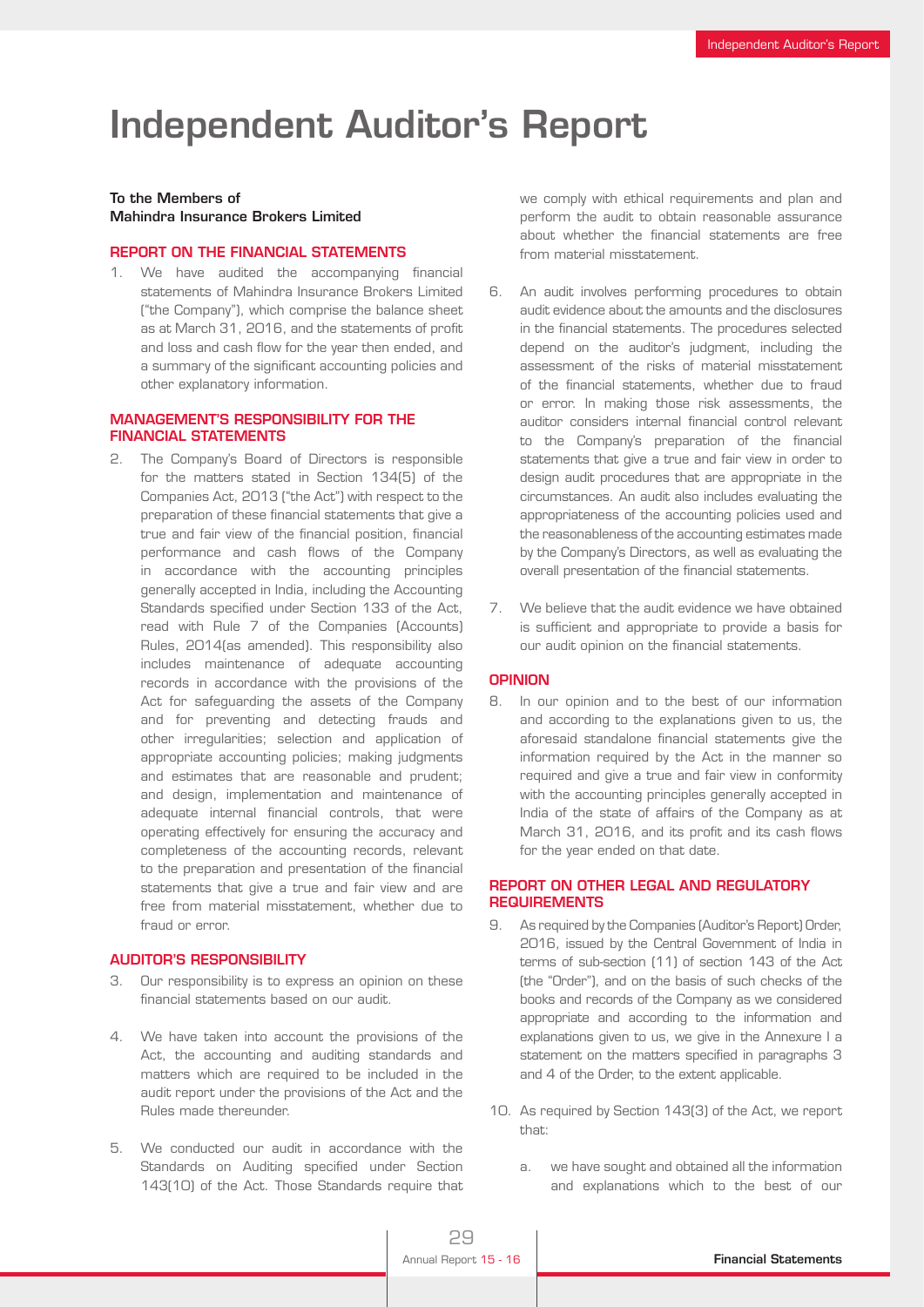knowledge and belief were necessary for the purpose of our audit;

- b. in our opinion proper books of account as required by law have been kept by the Company so far as it appears from our examination of those books;
- c. the Balance Sheet, the Statement of Profit and Loss and Cash Flow dealt with by this Report are in agreement with the books of account;
- d. In our opinion, the aforesaid standalone financial statements comply with the Accounting Standards specified under Section 133 of the Act, read with Rule 7 of the Companies (Accounts) Rules, 2014 (as amended);
- e. On the basis of written representations received from the directors as at March 31, 2016 taken on record by the Board of Directors, none of the directors is disqualified as at March 31, 2016, from being appointed as a director in terms of Section 164(2) of the Act.
- f. With respect to the adequacy of internal financial controls over financial reporting of the Company and the operating effectiveness of such controls, refer to our separate report in Annexure II.
- g. With respect to the other matters to be included in the Auditor's Report in accordance with Rule 11 of the Companies (Audit and Auditors) Rules, 2014(as amended), in our opinion and to the best of our information and according to the explanations given to us:
	- i. The Company does not have any pending litigations which would impact its financial position.
	- ii. The Company does not have any long-term contracts including derivative contracts for which there are any material foreseeable losses that need provision.
	- iii. During the year, there were no amounts which were required to be transferred by the Company to the Investor Education and Protection Fund.

For B. K. Khare & Co. Chartered Accountants Firm's Registration Number 105102W

> H. P. Mahajani Partner

Membership Number: 030168 Mumbai, April 15, 2016

### ANNEXURE I TO THE AUDITOR'S REPORT

Referred to in paragraph 9 of our report of even date on the financial statements of Mahindra Insurance Brokers Limited for the year ended March 31, 2016

- 1. (i) The Company has maintained proper records showing full particulars, including quantitative details and situation of fixed assets.
	- (ii) The fixed assets of the Company have been physically verified by the Management during the year. The discrepancies noticed on such verification were not material and have been properly dealt with in the books of account. In our opinion, the frequency of verification is reasonable.
	- (iii) According to the information and explanations given to us and on the basis of our examination of the records of the Company, the Company does not own any immovable property.
- 2. The Company is in the business of providing insurance broking services and consequently, does not hold any inventory. Therefore, the provisions of Clause 3(ii) of the said order are not applicable to the Company.
- 3. The Company has not granted any loans, secured or unsecured to companies, firms or other parties covered in the register maintained under section 189 of the Act. Accordingly, the provisions of clause (iii), (iii)(a), (iii)(b) and (iii)(c)of the Order are not applicable to the Company.
- 4. The Company has not granted any loans or made any investments, or provided any guarantees or security to the parties covered under Section 185.

| Mahindra Insurance |                       |
|--------------------|-----------------------|
| Brokers Limited    | Annual Report 15 - 16 |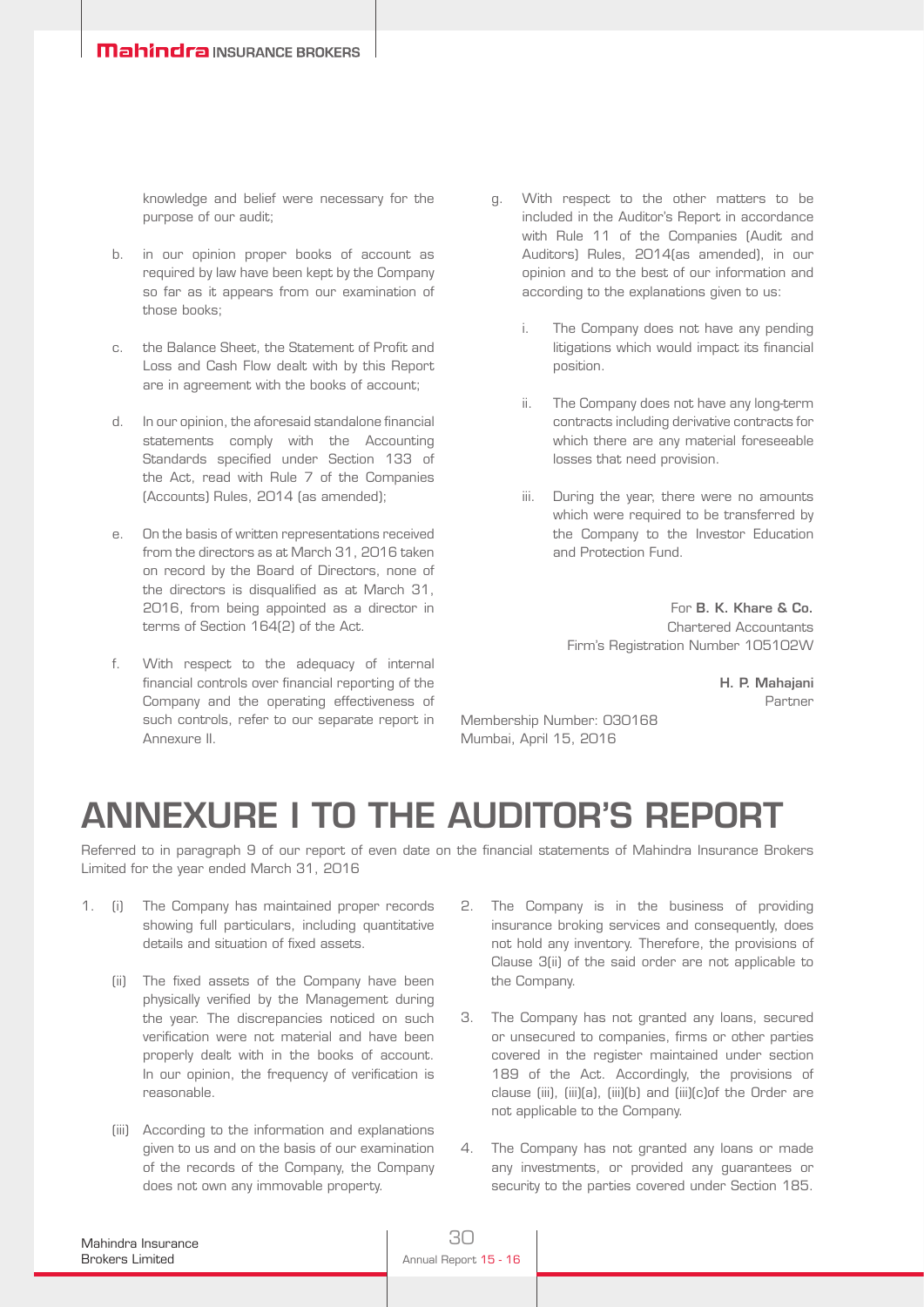In our opinion, and according to the information and explanations given to us, the Company has complied with the provisions of Section 186 of the Companies Act, 2013 in respect of the loans and investments made, and guarantees and security provided by it.

- 5. The Company has not accepted any deposits from the public within the meaning of Sections 73, 74, 75 and 76 of the Act and the Rules framed there under to the extent notified. Therefore the provisions of Clause 3(v) of the Order are not applicable to the company.
- 6. The Central Government of India has not specified the maintenance of cost records under sub-section (1) of Section 148 of the Act for any of the products of the Company.
- 7. (i) According to the records of the Company and information and explanations given to us, the Company is regular in depositing with the appropriate authorities undisputed statutory dues including Provident Fund, Employees' State Insurance, Income Tax, Sales Tax, Excise Duty, Service Tax, Customs Duty, value added tax, and other statutory dues applicable to it with the concerned authorities.
	- (ii) According to the information and explanations given to us, there are no undisputed amounts payable in respect of Provident Fund, Employees' State Insurance, Income tax, Sales Tax, Wealth Tax, Excise Duty, Service Tax, Customs Duty and Value Added Tax that were outstanding, at the year-end for a period of more than six months from the date they became payable.
	- (iii) According to the information and explanations given to us and records of the Company examined by us, there are no dues of incometax, sales tax, service tax, excise duty, customs duty and value added tax and cess which have not been deposited on account of any dispute.
- 8. Based on the records examined by us and according to the information and explanations given to us, the Company has not borrowed any money from financial institution or banks or debenture holders during the year under audit.
- 9. In our opinion and according to the information and explanations given to us, during the year, no term loans were obtained by the Company. During the year, there were no moneys raised by way of initial public offer or further public offer.
- 10. During the course of our examination of the books and records of the Company, carried out in accordance with the generally accepted auditing practices in India, and according to the information and explanations given to us, except for two instances aggregating Rs.7.05 Lacs, we have neither come across any instance of fraud by the Company or on the Company by its officers or employees, noticed or reported during the year, nor have we been informed of such case by the Management.
- 11. The Company has paid/ provided for managerial remuneration in accordance with the requisite approvals mandated by the provisions of Section 197 read with Schedule V to the Act.
- 12. As the Company is not a Nidhi Company and the Nidhi Rules, 2014 are not applicable to it, the provisions of Clause 3(xii) of the Order are not applicable to the Company.
- 13. The Company has entered into transactions with related parties in compliance with the provisions of Sections 177 and 188 of the Act. The details of such related party transactions have been disclosed in the financial statements as required under Accounting Standard (AS) 18, Related Party Disclosures specified under Section 133 of the Act, read with Rule 7 of the Companies (Accounts) Rules, 2014.
- 14. The Company has not made any preferential allotment or private placement of shares or fully or partly convertible debentures during the year under review. Accordingly, the provisions of Clause 3(xiv) of the Order are not applicable to the Company.
- 15. The Company has not entered into any non-cash transactions with its directors or persons connected with him. Accordingly, the provisions of Clause 3(xv) of the Order are not applicable to the Company.
- 16. The Company is not required to be registered under Section 45-IA of the Reserve Bank of India Act, 1934. Accordingly, the provisions of Clause 3(xvi) of the Order are not applicable to the Company.

For B. K. Khare & Co. Chartered Accountants Firm's Registration Number 105102W

> H. P. Mahajani Partner

Membership Number: 030168 Mumbai, April 15, 2016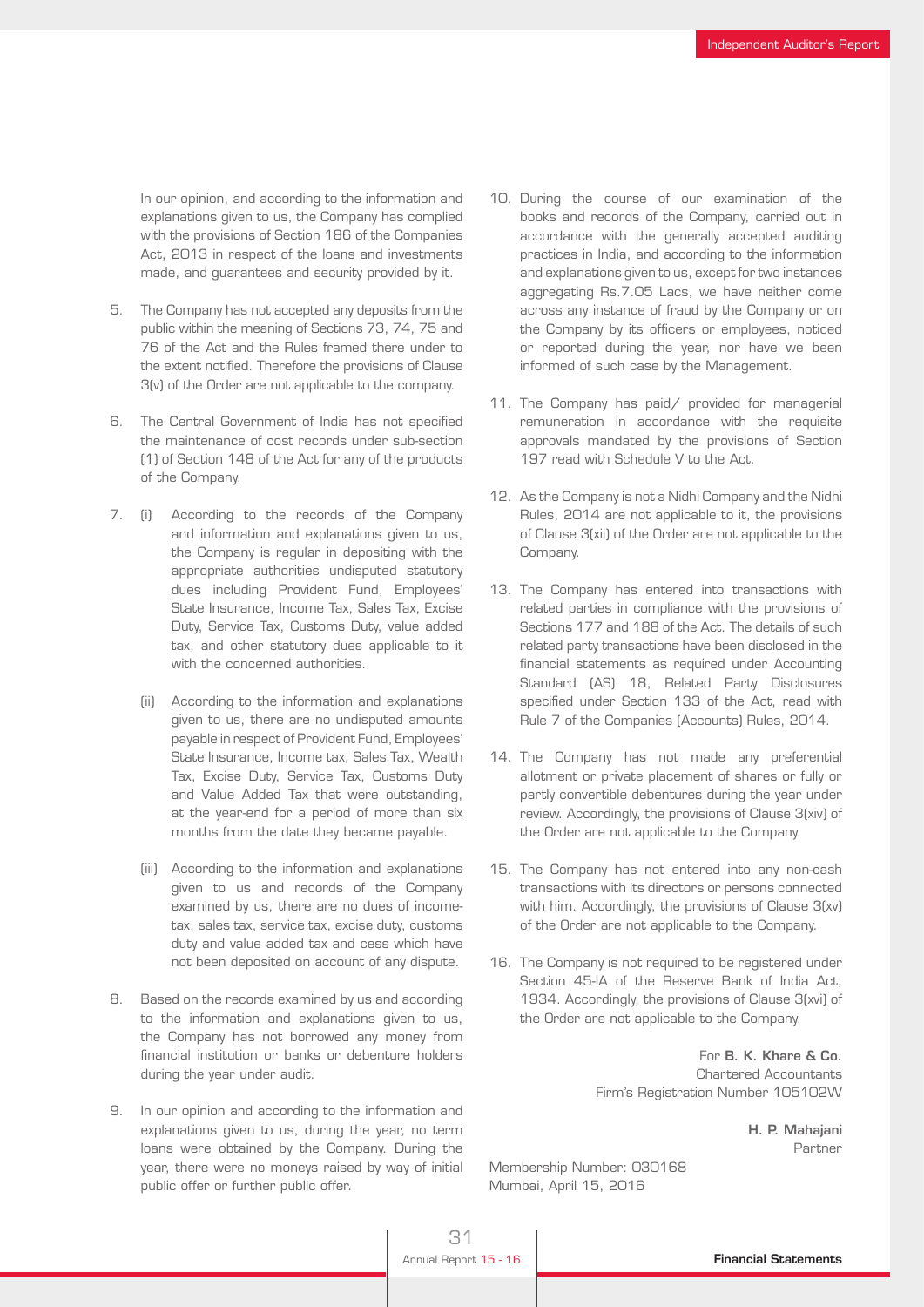### ANNEXURE II TO THE INDEPENDENT AUDITOR'S REPORT OF EVEN DATE ON THE FINANCIAL STATEMENTS OF MAHINDRA INSURANCE BROKERS LIMITED

Report on the Internal Financial Controls under Clause (i) of Sub-section 3 of Section 143 of the Companies Act, 2013 ("the Act")

We have audited the internal financial controls over financial reporting of Mahindra Insurance Brokers Limited ("the Company") as of March 31, 2016 in conjunction with our audit of the financial statements of the Company for the year ended on that date

#### MANAGEMENT'S RESPONSIBILITY FOR INTERNAL FINANCIAL CONTROLS

The Company's management is responsible for establishing and maintaining internal financial controls based on the internal control over financial reporting criteria established by the Company considering the essential components of internal control stated in the Guidance Note on Audit of Internal Financial Controls Over Financial Reporting issued by the Institute of Chartered Accountants of India. These responsibilities include the design, implementation and maintenance of adequate internal financial controls that operate effectively for ensuring the orderly and efficient conduct of its business, including adherence to the Company's policies, the safeguarding of its assets, the prevention and detection of frauds and errors, the accuracy and completeness of the accounting records, and the timely preparation of reliable financial information, as required under the Companies Act, 2013.

#### AUDITORS' RESPONSIBILITY

Our responsibility is to express an opinion on the Company's internal financial controls over financial reporting based on our audit. We conducted our audit in accordance with the Guidance Note on Audit of Internal Financial Controls Over Financial Reporting (the "Guidance Note") and the Standards on Auditing, issued by ICAI and deemed to be prescribed under section 143(10) of the Companies Act, 2013, to the extent applicable to an audit of internal financial controls, both applicable to an audit of internal financial controls and, both issued by the Institute of Chartered Accountants of India. Those Standards and the Guidance Note require that we comply with ethical requirements and plan and perform the audit to obtain reasonable assurance about whether adequate internal financial controls over financial reporting was established and maintained and if such controls operated effectively in all material respects.

Our audit involves performing procedures to obtain audit evidence about the adequacy of the internal financial controls system over financial reporting and their operating effectiveness. Our audit of internal financial controls over financial reporting included obtaining

an understanding of internal financial controls over financial reporting, assessing the risk that a material weakness exists, and testing and evaluating the design and operating effectiveness of internal control based on the assessed risk. The procedures selected depend on the auditor's judgement, including the assessment of the risks of material misstatement of the financial statements, whether due to fraud or error.

We believe that the audit evidence we have obtained is sufficient and appropriate to provide a basis for our audit opinion on the Company's internal financial controls system over financial reporting.

#### MEANING OF INTERNAL FINANCIAL CONTROLS OVER FINANCIAL REPORTING

A company's internal financial control over financial reporting is a process designed to provide reasonable assurance regarding the reliability of financial reporting and the preparation of financial statements for external purposes in accordance with generally accepted accounting principles. A company's internal financial control over financial reporting includes those policies and procedures that

- (1) pertain to the maintenance of records that, in reasonable detail, accurately and fairly reflect the transactions and dispositions of the assets of the company;
- (2) provide reasonable assurance that transactions are recorded as necessary to permit preparation of financial statements in accordance with generally accepted accounting principles, and that receipts and expenditures of the company are being made only in accordance with authorisations of management and directors of the company; and
- (3) Provide reasonable assurance regarding prevention or timely detection of unauthorised acquisition, use, or disposition of the company's assets that could have a material effect on the financial statements.

#### INHERENT LIMITATIONS OF INTERNAL FINANCIAL CONTROLS OVER FINANCIAL REPORTING

Because of the inherent limitations of internal financial controls over financial reporting, including the possibility of collusion or improper management override of controls, material misstatements due to error or fraud may occur and not be detected. Also, projections of any

| Mahindra Insurance |                       |  |
|--------------------|-----------------------|--|
| Brokers Limited    | Annual Report 15 - 16 |  |
|                    |                       |  |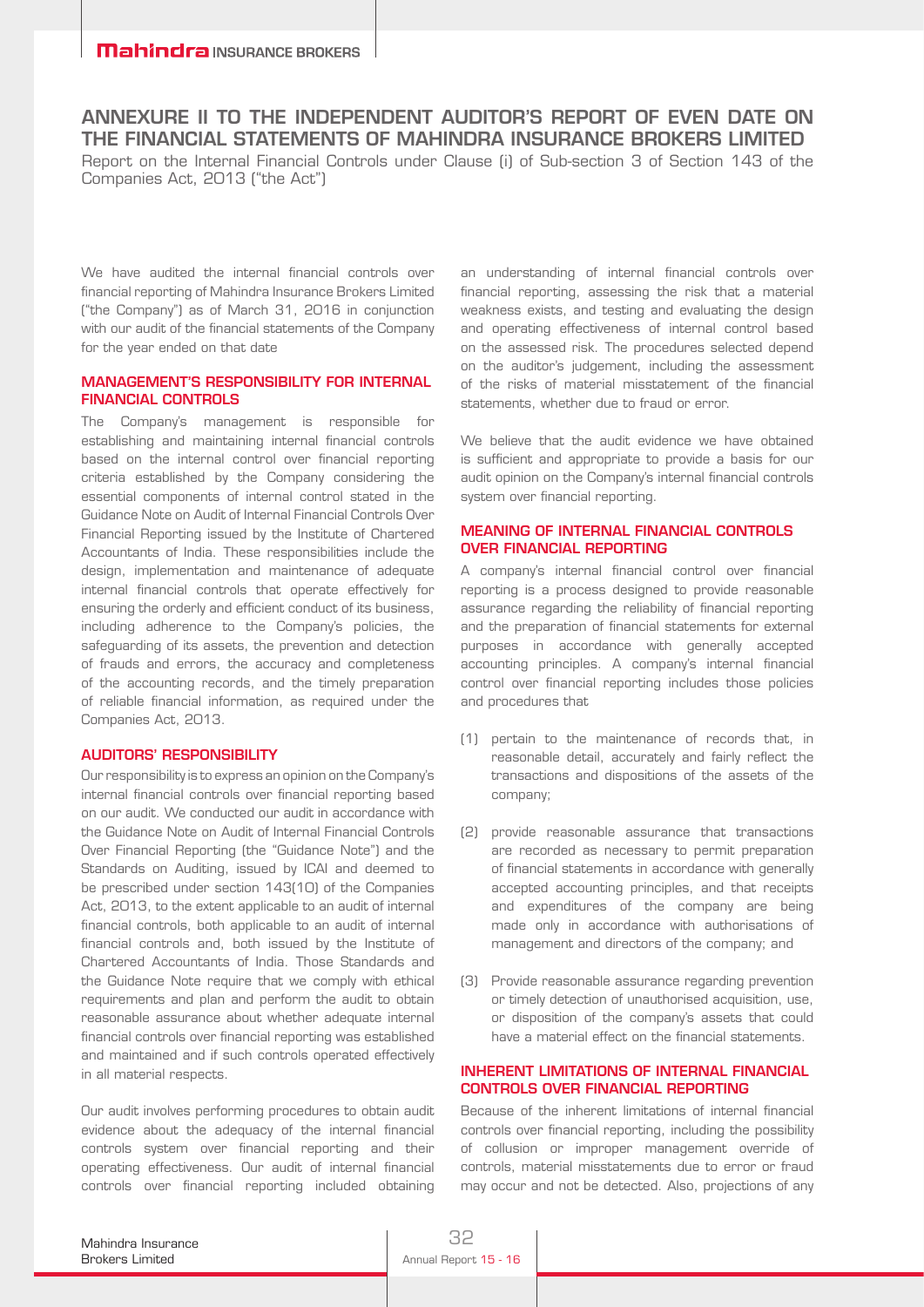evaluation of the internal financial controls over financial reporting to future periods are subject to the risk that the internal financial control over financial reporting may become inadequate because of changes in conditions, or that the degree of compliance with the policies or procedures may deteriorate.

#### **OPINION**

In our opinion, the Company has, in all material respects, an adequate internal financial controls system over financial reporting and such internal financial controls over financial reporting were operating effectively as at March 31, 2016, based on the internal control over financial reporting criteria established by the Company considering the essential components of internal control stated in the Guidance Note on Audit of Internal Financial Controls Over Financial Reporting issued by the Institute of Chartered Accountants of India.

> For B. K. Khare & Co. Chartered Accountants Firm's Registration Number 105102W

> > H. P. Mahajani Partner

Membership Number: 030168 Mumbai, April 15, 2016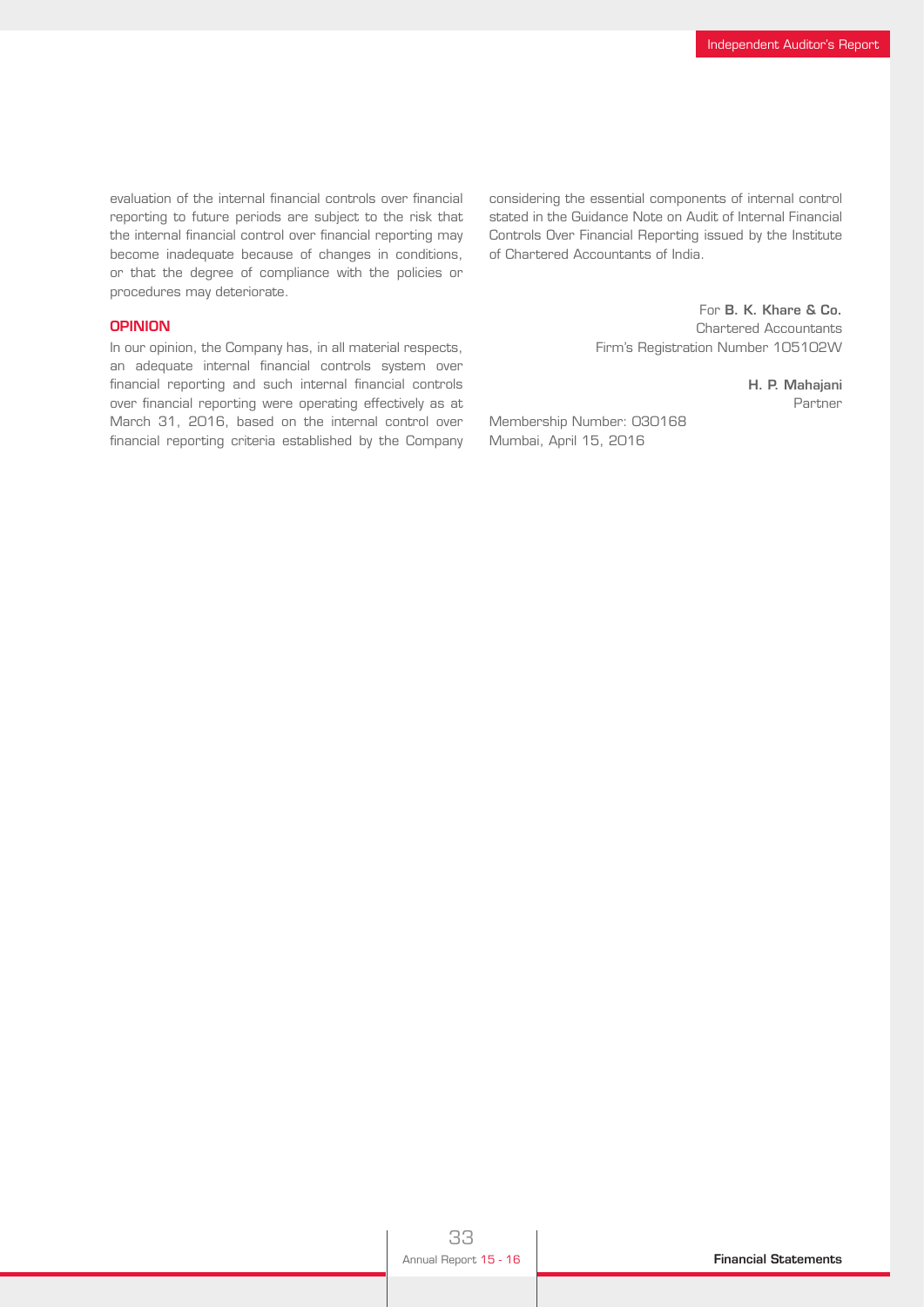## Balance Sheet

As at March 31, 2016

 $\overline{1}$ 

|     |                                                   |              |                | (Rs. in Lacs) |
|-----|---------------------------------------------------|--------------|----------------|---------------|
|     |                                                   |              | As at March 31 |               |
|     | Particulars                                       | Note No.     | 2016           | 2015          |
| L.  | <b>EQUITY AND LIABILITIES</b>                     |              |                |               |
| (1) | Shareholders' funds                               |              |                |               |
|     | Share capital<br>(a)                              | 1            | 257.73         | 257.73        |
|     | (b)<br>Reserves and surplus                       | $\mathsf{P}$ | 21,314.76      | 16,931.47     |
|     |                                                   |              | 21,572.49      | 17,189.20     |
| (2) | <b>Non-current liabilities</b>                    |              |                |               |
|     | Long-term provisions<br>(a)                       | 3            | 146.30         | 115.42        |
|     |                                                   |              | 146.30         | 115.42        |
| (3) | <b>Current liabilities</b>                        |              |                |               |
|     | Trade payables<br>(a)                             |              | 556.22         | 222.97        |
|     | Other current liabilities<br>(b)                  | 4            | 142.23         | 117.02        |
|     | $\lceil c \rceil$<br>Short-term provisions        | 5            | 1,521.61       | 1,138.89      |
|     |                                                   |              | 2,220.06       | 1,478.88      |
|     | <b>TOTAL</b>                                      |              | 23,938.85      | 18,783.50     |
| Ш.  | <b>ASSETS</b>                                     |              |                |               |
| (1) | Non-current assets                                |              |                |               |
|     | Fixed assets<br>[al]                              |              |                |               |
|     | Tangible assets<br>(ii)                           | 6            | 479.02         | 217.33        |
|     | Non-current investments<br>(b)                    | 7            | 9.015.00       | 9,640.00      |
|     | Deferred tax assets (net)<br>[c]                  | 8            | 76.50          | 52.32         |
|     | Long-term loans and advances<br>$\lceil d \rceil$ | 9            | 2.110.16       | 2,080.44      |
|     | Other Non-Current Assets<br>[ <sub>e</sub> ]      | 10           | 60.00          | 60.00         |
|     |                                                   |              | 11,740.68      | 12,050.09     |
| (2) | <b>Current assets</b>                             |              |                |               |
|     | Current investments<br>[a]                        | 11           | 4,375.00       | 125.00        |
|     | Trade receivables<br>(b)                          | 12           | 2,212.76       | 1,325.73      |
|     | Cash and cash equivalents<br>[c]                  | 13           | 303.12         | 166.35        |
|     | Short-term loans and advances<br>[d]              | 14           | 3,382.59       | 4,240.96      |
|     | (e)<br>Other current assets                       | 15           | 1,924.70       | 875.37        |
|     |                                                   |              | 12,198.17      | 6,733.41      |
|     | <b>TOTAL</b>                                      |              | 23,938.85      | 18,783.50     |

The notes referred to above form an integral part of the Balance Sheet.

| For B. K. Khare and Co.                      | <b>Rajeev Dubey</b>      | Ramesh Iver     | Nityanath Ghanekar  | Anjali Raina      |
|----------------------------------------------|--------------------------|-----------------|---------------------|-------------------|
| <b>Chartered Accountants</b><br>FRN: 105102W | Chairman                 | Director        | <b>Director</b>     | Director          |
| H.P. Mahajani                                | Dr. Jaideep Devare       | V. Ravi         | <b>Hemant Sikka</b> | Rupa Joshi        |
| Partner                                      | <b>Managing Director</b> | <b>Director</b> | Director            | Company Secretary |
| Membership No. 30168                         |                          |                 |                     |                   |

Place : Mumbai Date : April 15, 2016

| Mahindra Insurance |                       |  |
|--------------------|-----------------------|--|
| Brokers Limited    | Annual Report 15 - 16 |  |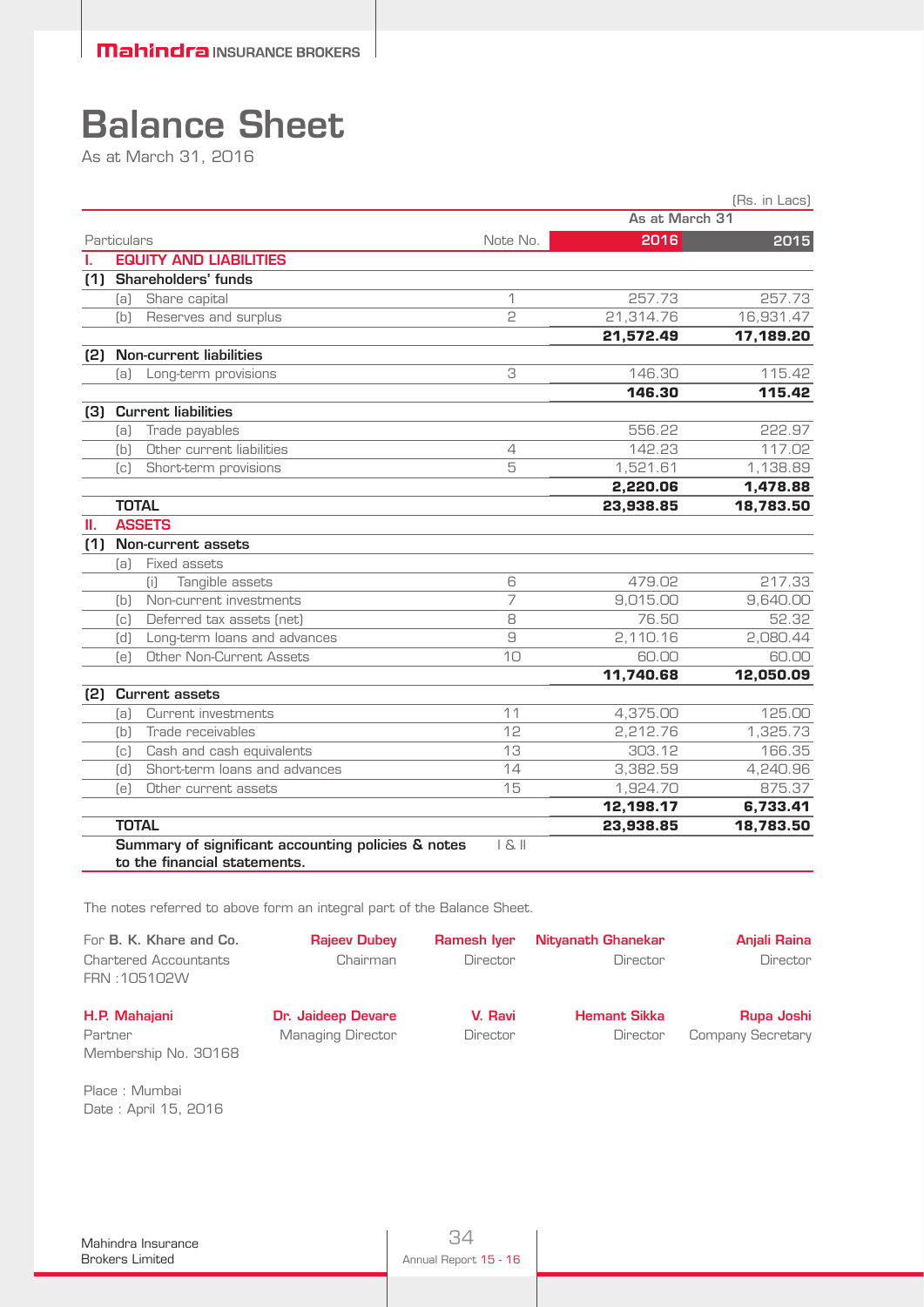## Statement of Profit and Loss

for the year ended March 31, 2016

|                |                                                         |          |                     | (Rs. in Lacs) |
|----------------|---------------------------------------------------------|----------|---------------------|---------------|
|                |                                                         |          | Year ended March 31 |               |
|                | Particulars                                             | Note No. | 2016                | 2015          |
|                | Revenue from operations                                 | 16       | 13,136.07           | 11,229.70     |
| Ⅱ.             | Other income                                            |          | 1,783.82            | 1,389.87      |
| III.           | Total Revenue (I + II)                                  |          | 14,919.89           | 12,619.57     |
| IV.            | Expenses:                                               |          |                     |               |
|                | Employee benefits expense                               | 17       | 4,953.18            | 4,273.06      |
|                | Depreciation                                            | 18       | 134.05              | 124.12        |
|                | Other expenses                                          | 19       | 2.312.24            | 1,694.44      |
|                | <b>Total expenses</b>                                   |          | 7,399.47            | 6,091.62      |
| $\sqrt{ }$     | Profit before exceptional and extraordinary items       |          | 7.520.42            | 6,527.95      |
|                | and tax (III - IV)                                      |          |                     |               |
| VI.            | Exceptional items                                       |          |                     |               |
| VII.           | Profit before extraordinary items and tax (V - VI)      |          | 7,520.42            | 6,527.95      |
| VIII.          | Extraordinary Items                                     |          |                     |               |
| IX.            | Profit before tax (VII - VIII)                          |          | 7,520.42            | 6,527.95      |
| X              | Tax expense:                                            |          |                     |               |
|                | Current tax<br>(1)                                      |          | 2.696.00            | 2,270.00      |
|                | (2)<br>Deferred tax (Asset)/Liability                   |          | [24.17]             | (35.63)       |
|                |                                                         |          | 2.671.83            | 2,234.37      |
| X <sub>l</sub> | Profit/(Loss) for the period from continuing operations |          | 4,848.59            | 4,293.58      |
| XII            | Profit/(Loss) for the period                            |          | 4,848.59            | 4,293.58      |
| XIII           | Earnings per equity share:                              |          |                     |               |
|                | Basic<br>(1)                                            |          | 188.13              | 166.59        |
|                | <b>Diluted</b><br>[2]                                   |          | 188.13              | 166.59        |

The notes referred to above form an integral part of the Statement of Profit & Loss.

| For B. K. Khare and Co.<br><b>Chartered Accountants</b><br>FRN: 105102W | <b>Rajeev Dubey</b><br>Chairman | <b>Ramesh Iver</b><br>Director | <b>Nityanath Ghanekar</b><br>Director | Anjali Raina<br>Director |
|-------------------------------------------------------------------------|---------------------------------|--------------------------------|---------------------------------------|--------------------------|
| H.P. Mahajani                                                           | Dr. Jaideep Devare              | V. Ravi                        | <b>Hemant Sikka</b>                   | Rupa Joshi               |
| Partner<br>Membership No. 30168                                         | <b>Managing Director</b>        | Director                       | Director                              | Company Secretary        |

Place : Mumbai Date : April 15, 2016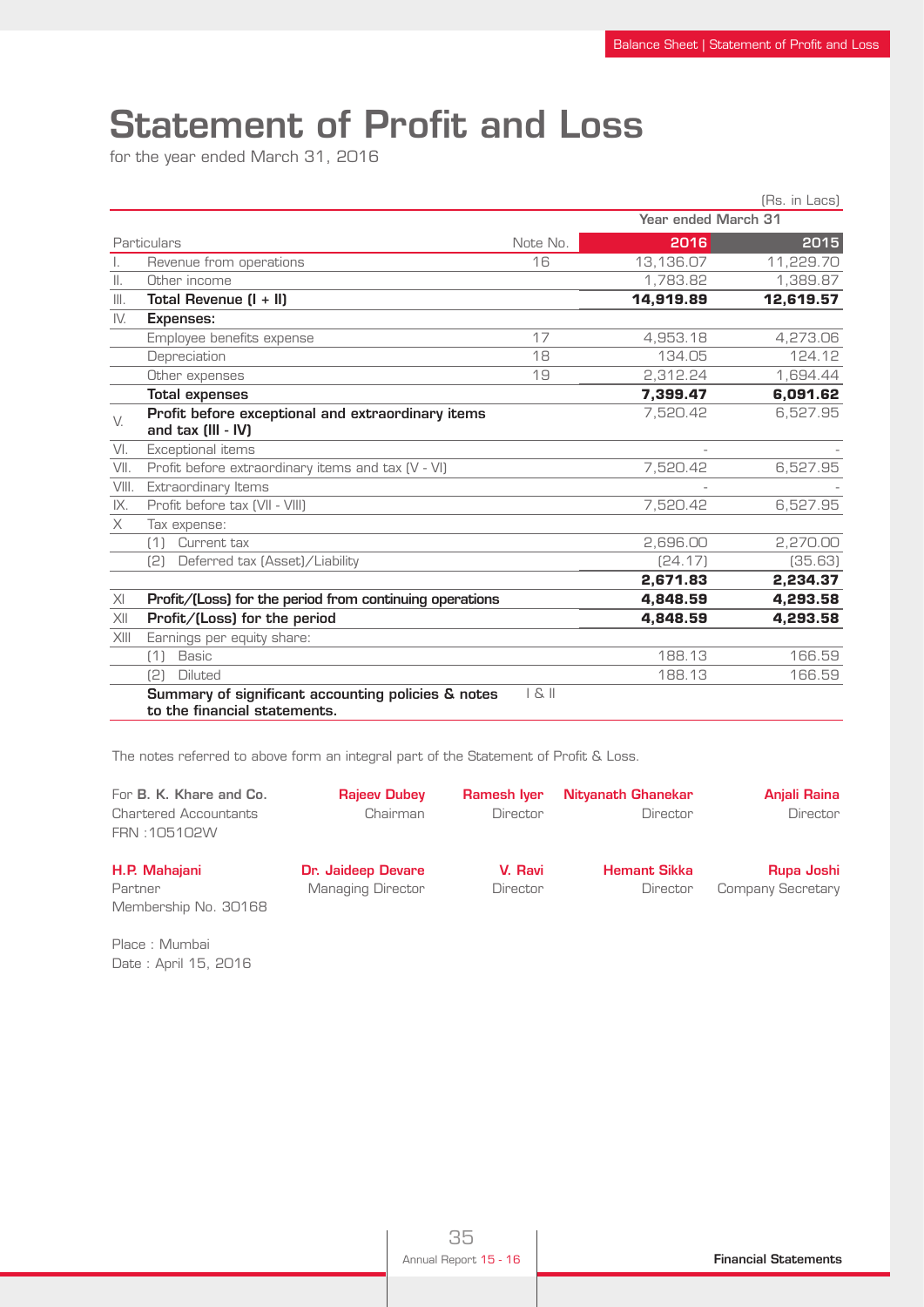# Cash Flow Statement

for the year ended March 31, 2016

|    |                                                               |            |                           | (Rs. in Lacs) |
|----|---------------------------------------------------------------|------------|---------------------------|---------------|
|    |                                                               |            | Year ended March 31       |               |
|    | Particulars                                                   |            | 2016                      | 2015          |
| А. | <b>CASH FLOW FROM OPERATING ACTIVITIES</b>                    |            |                           |               |
|    | Profit before taxes and contingencies                         |            | 7,520.42                  | 6,527.95      |
|    | Add $/$ (Less):                                               |            |                           |               |
|    | Depreciation & Amortisation                                   |            | 134.05                    | 124.12        |
|    | Interest Income                                               |            | (1,783.71)                | (1, 389.64)   |
|    | Provision for Doubtful Debts / Advances Writen-off (net)      |            | 18.39                     | 5.98          |
|    | (Profit) / Loss on sale / retirement of assets                |            | 2.63                      | [0.14]        |
|    | Operating profit before working capital changes               | $[   ]$    | 5,891.78                  | 5,268.27      |
|    | Less:                                                         |            |                           |               |
|    | (Increase)/Decrease in Trade receivables                      |            | (905.43)                  | (105.78)      |
|    | (Increase)/Decrease in Long Term Loans & Advances             |            | [29.72]                   | (41.04)       |
|    | (Increase)/Decrease in Short Term Loans & Advances            |            | [41.64]                   | [24.57]       |
|    | (Increase)/Decrease in Current Assets                         |            | (0.60)                    | 14.14         |
|    |                                                               |            | (977.39)                  | (157.25)      |
|    | Add: Increase/(Decrease) in Current liabilities               |            | 37.34                     | 1.02          |
|    | Add: Increase/(Decrease) in Long Term Provision               |            | 41.35                     | 38.16         |
|    | Add: Increase/(Decrease) in Trade Payable                     |            | 333.25                    | 20.77         |
|    | Add: Increase/(Decrease) in Short Term Provision              |            | 181.04                    | 147.99        |
|    |                                                               | [  ]       | [384.41]                  | 50.69         |
|    | Cash generated from operations                                | $[  +   ]$ | 5,507.37                  | 5,318.96      |
|    | Income Taxes paid                                             |            | [2,594.43]                | [2, 160.70]   |
|    | <b>NET CASH FROM OPERATING ACTIVITIES</b>                     | (A)        | 2,912.94                  | 3,158.26      |
| В. | <b>CASH FLOW FROM INVESTING ACTIVITIES</b>                    |            |                           |               |
|    | Purchase of fixed assets                                      |            | (399.17)                  | (164.60)      |
|    | Sale of fixed assets                                          |            | 0.79                      | 0.37          |
|    | Interest received                                             |            | 734.98                    | 993.53        |
|    | Investment in fixed deposits                                  |            | (3,625.00)                | (7,065.00)    |
|    | Intercorporate deposits redeemed (net)                        |            | 900.00                    | 2,940.00      |
|    | <b>NET CASH FROM INVESTING ACTIVITIES</b>                     | (B)        | (2,388.40)                | (3, 295.70)   |
| C. | <b>CASH FLOW FROM FINANCING ACTIVITIES</b>                    |            |                           |               |
|    | Dividends paid                                                |            | (387.75)                  | [301.53]      |
|    | <b>NET CASH FROM FINANCING ACTIVITIES</b>                     | (C)        | (387.75)                  | (301.53)      |
|    | NET INCREASE / (DECREASE) IN                                  |            |                           |               |
|    | CASH AND CASH EQUIVALENT (A + B + C)                          |            | 136.79                    | (438.97)      |
|    | CASH AND CASH EQUIVALENTS AS AT:                              |            |                           |               |
|    | Beginning of the period                                       |            | 166.33                    | 605.30        |
|    | End of the period                                             |            | 303.12                    | 166.33        |
|    | Examined and found correct                                    |            |                           |               |
|    | For B. K. Khare and Co.<br><b>Rajeev Dubey</b><br>Ramesh Iyer |            | <b>Nityanath Ghanekar</b> | Anjali Raina  |
|    |                                                               |            |                           |               |

Chartered Accountants Chairman Director Director Director FRN :105102W H.P. Mahajani Dr. Jaideep Devare V. Ravi Hemant Sikka Rupa Joshi Partner Managing Director Director Director Director Director Company Secretary Membership No. 30168

Place : Mumbai Date : April 15, 2016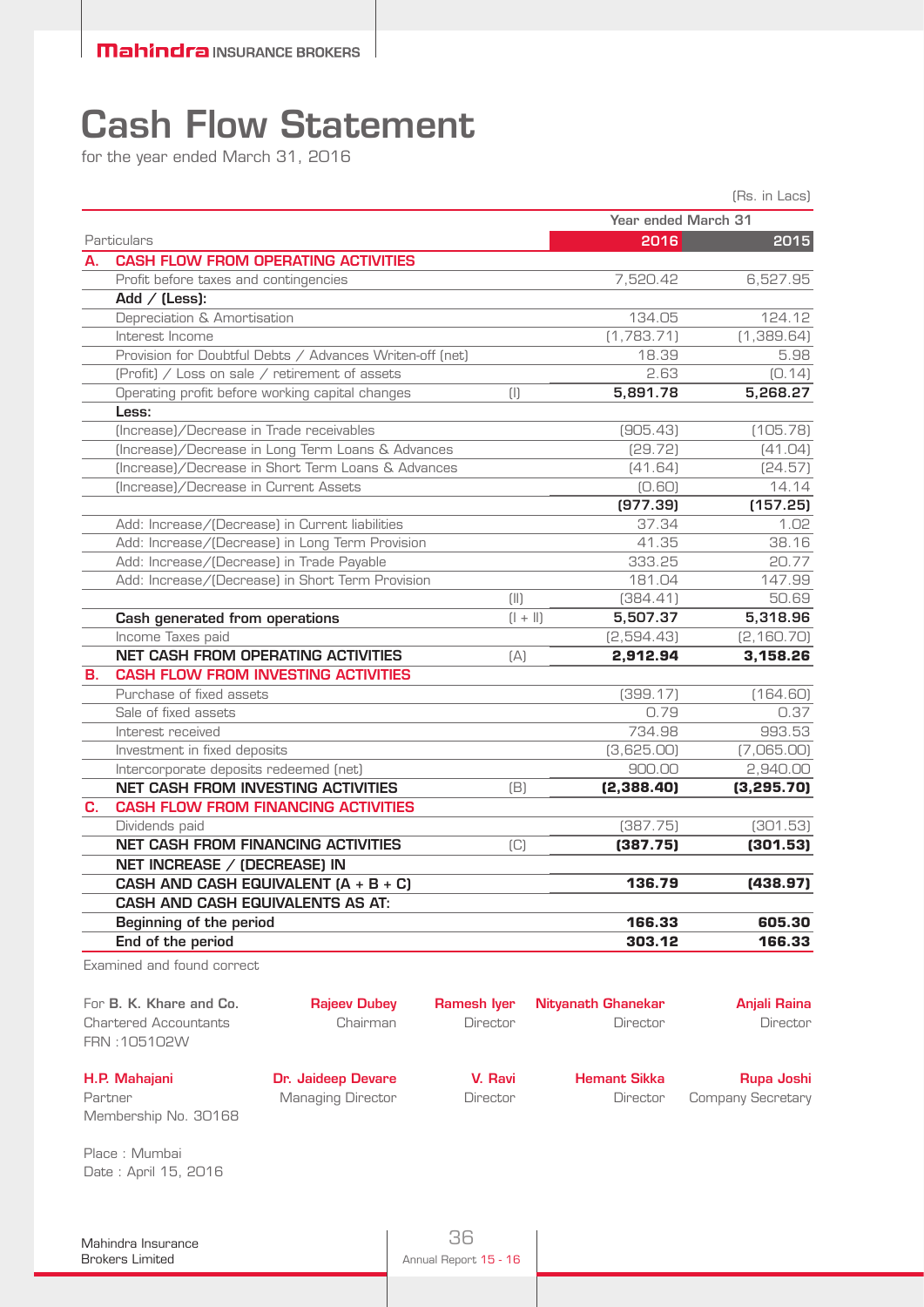to the financial statements for the year ended March 31, 2016

## I. SUMMARY OF SIGNIFICANT ACCOUNTING POLICIES :

## 1) Basis for Preparation of financial statements:

The financial statements have been prepared in accordance with the Generally Accepted Accounting Principles (IGAAP) under the historical cost convention as a going concern and on accrual basis and in accordance with the provisions of the Companies Act, 2013 and the Accounting Standards notified under the said Act.

All assets & liabilities have been classified as current & non-current as per the Company's normal operating cycle and other criteria set out in the Schedule III of the Companies Act, 2013. Based on the nature of services and their realization in cash and cash equivalents, the company has ascertained its operating cycle as 12 months for the purpose of current & non-current classification of assets & liabilities.

#### 2) Use of Estimates:

The preparation of financial statements requires the management to make estimates and assumptions considered in the reported amount of assets and liabilities (including contingent liabilities) as on the date of financial statements and the reported income and expenses during the reporting year. Management believes that the estimates used in the preparation of the financial statements are prudent and reasonable. Actual results could differ from these estimates. Any revision to accounting estimates is recognized prospectively in current and future years.

#### 3) Revenue Recognition:

#### a) General:

The Company generally follows the accrual method of accounting for its income and expenditure.

#### b) Brokerage Income:

Brokerage Income, Handling Charges & Broker Retainer Fees is accounted for net of Service Tax amount on rendition of services. Brokerage income is recognized on receiving details of the policy issued by the insurance company or receipt of brokerage whichever is earlier.

#### c) Insurance Consultancy Fees:

Revenue from Insurance Consultancy is recognised net of service tax on rendition of

service in accordance with the terms of the contract with customer.

### 4) Investments:

Investments held as long-term investments are stated at cost comprising of acquisition and incidental expenses less permanent diminution in value, if any. Investments other than long-term investments are classified as current investments and valued at cost or fair value whichever is less.

Provision for diminution in value of investments is made if management perceives that there is permanent diminution in value of investments in accordance with the Accounting Standard on 'Accounting for Investments' (AS 13) notified by Companies (Accounting Standards) Rules, 2006.

#### 5) Share Issue Expenses:

Expenses incurred in connection with fresh issue of share capital are adjusted against Securities premium reserve in the year in which they are incurred.

#### 6) Fixed assets:

Fixed assets are stated at cost of acquisition (including incidental expenses), less depreciation.

#### 7) Depreciation:

Depreciation on fixed assets is calculated by the straight line method at rates determined with reference to the useful life of fixed assets and in the manner provided for in Schedule II to the Companies Act 2013 except:

- (i) Motor cars where useful life is estimated at 4 years as against 8 years per Schedule II since the employees to whom these cars have been allotted as part of their terms of employment are entitled to change their vehicles every four years, and
- (ii) Fixed assets having value individually less than Rs. 5000 where useful life is estimated at less than one year having regard to the nature of these assets and the difficulty in estimating the useful life.

Further, residual value for all assets is considered Nil having regard to the difficulty in reasonably estimating the same and, in the case of motor cars, having regard to terms of employment under which these are allotted to the employees.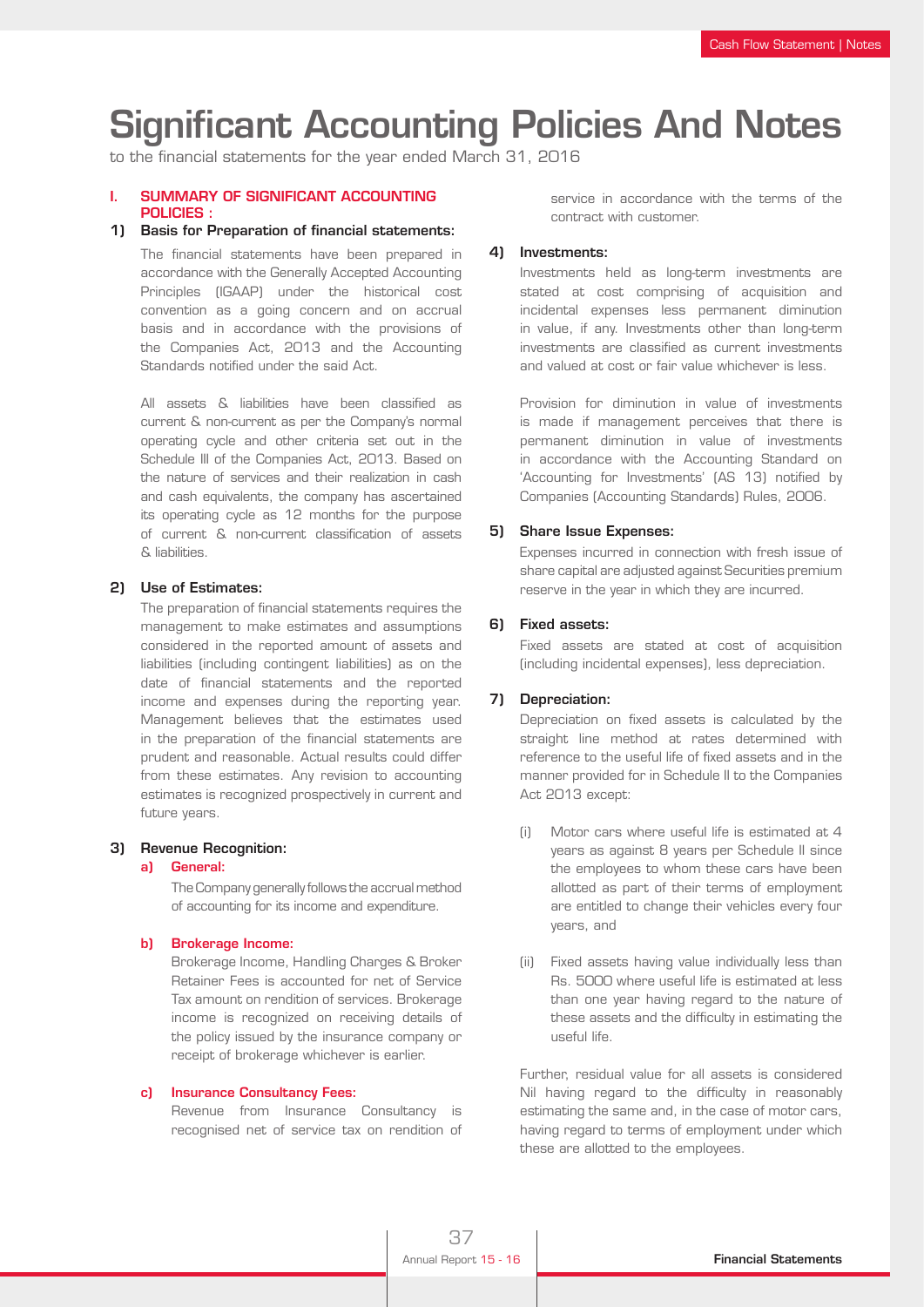to the financial statements for the year ended March 31, 2016

Accordingly, useful life of assets is estimated as follows:

| Vehicles                          | - 4 Years   |
|-----------------------------------|-------------|
| Computer                          | - 3 Years   |
| Server                            | - 6 Years   |
| Furniture                         | $-10$ Years |
| Office Equipment                  | - 5 Years   |
| Assets costing less than Rs. 5000 | - < 1 Year  |

## 8) Foreign exchange transactions and translations:

#### i. Initial recognition

Transactions in foreign currencies are recognised at the prevailing exchange rates between the reporting currency and a foreign currency on the transaction dates.

#### ii. Conversion

- a. Foreign currency monetary assets and liabilities at the year-end are translated at the year-end exchange rates and the resultant exchange differences are recognised in the Statement of Profit and Loss.
- b. Non-monetary items, which are measured in terms of historical cost denominated in a foreign currency, are reported using the exchange rate at the date of the transaction. Non-monetary items, which are measured at fair value or other similar valuation denominated in a foreign currency, are translated using the exchange rate at the date when such value was determined.

#### iii. Exchange differences

The Company accounts for exchange differences arising on translation/settlement of foreign currency monetary items as below:

- Realized gains and losses on settlement of foreign currency transactions are recognised in the Statement of Profit and Loss.
- b. Foreign currency monetary assets and liabilities at the year-end are translated at the year-end exchange rates and the resultant exchange differences are recognised in the Statement of Profit and Loss.

## 9) Employee Benefits:

Retirement Benefits in respect of gratuity at retirement/cessation are provided for based on valuations, as the Balance Sheet date, made by independent actuaries.

## a. Defined Contribution Plans –

Company's contribution paid/payable during the year to Provident Fund, Superannuation and Labour Welfare Fund are recognised in Statement of Profit & Loss.

## b. Defined Benefit Plan -

Company's liabilities towards gratuity & leave encashment is determined using the Projected Unit Credit Method which considers each period of service as giving rise to an additional unit of benefit entitlement and measures each unit separately to build up the final obligation. Actuarial gains and losses are recognized immediately in the statement of Profit and Loss as income or expense. Obligation is measured at the present value of estimated future cash flow using a discount rate that is determined by reference to market yields at the Balance Sheet date on government bonds where the currency and terms of the government bonds are consistent with the currency and estimated terms of the defined benefit obligation.

#### 10) Impairment of assets :

The carrying value of assets/cash generating units at each balance sheet date is reviewed for impairment. If any indication of impairment exists, the recoverable amount of such assets is estimated and impairment is recognised, if the carrying amount of these assets exceeds their recoverable amount. The recoverable amount is the greater of the net selling price and their value in use. Value in use is arrived at by discounting the future cash flows expected to arise from the continuing use of an asset and from its disposal at the end of its useful life to their present value based on an appropriate discount factor

## 11) Segment Reporting:

The company has single reportable segment namely insurance auxiliary services for the purpose of Accounting Standard 17 on Segment Reporting.

#### 12) Taxes on Income:

Current tax is determined as the amount of tax payable in respect of taxable income for the year. Deferred tax is recognised, subject to consideration of prudence, on timing differences, being the difference between taxable incomes and accounting income that originate in one period and are capable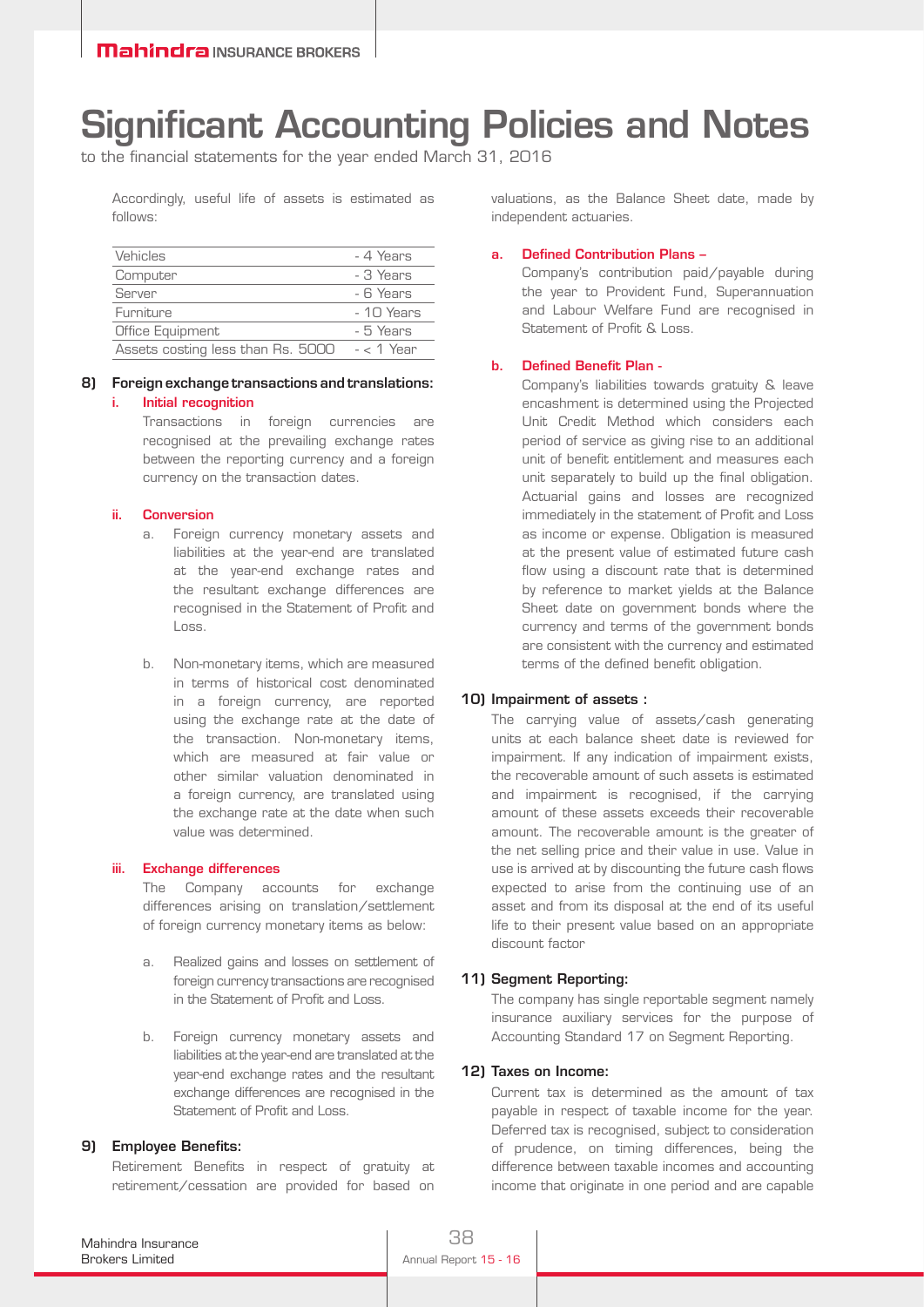to the financial statements for the year ended March 31, 2016

of reversal in one or more subsequent periods. Deferred tax assets arising on account of unabsorbed depreciation or carry forward of tax losses are recognised only to the extent that there is virtual certainty supported by convincing evidence that sufficient future tax income will be available against which such deferred tax assets can be realised.

#### 13) Provisions and Contingent Liabilities:

- a) Provision for doubtful debts is made on the basis of standard norms and also, where required, on actual evaluation.
- b) Provisions are recognised in accounts in respect of present probable obligations, the amount of which can be reliably estimated. Contingent liabilities are disclosed in respect of possible obligations that arise from past events but their existence is confirmed only by the occurrence or non-occurrence of one or more uncertain future events not wholly within the control of the company.

#### 14) Earnings per Share :

Basic earnings per share are calculated by dividing the net profit or loss for the period attributable to equity shareholders by the weighted average number of equity shares outstanding during the period. Earnings considered in ascertaining the Company's earnings per share is the net profit for the period after deducting preference dividends and any attributable tax thereto for the period. The weighted average number of equity shares outstanding during the period and for all periods presented is adjusted for events, such as bonus shares, sub-division of shares etc. that have changed the number of equity shares outstanding, without corresponding change in resources. For the purpose of calculating diluted earnings per share, the net profit or loss for the period attributable to equity shareholders and the weighted average numbers of shares outstanding during the period is adjusted for the effects of all dilutive potential equity shares.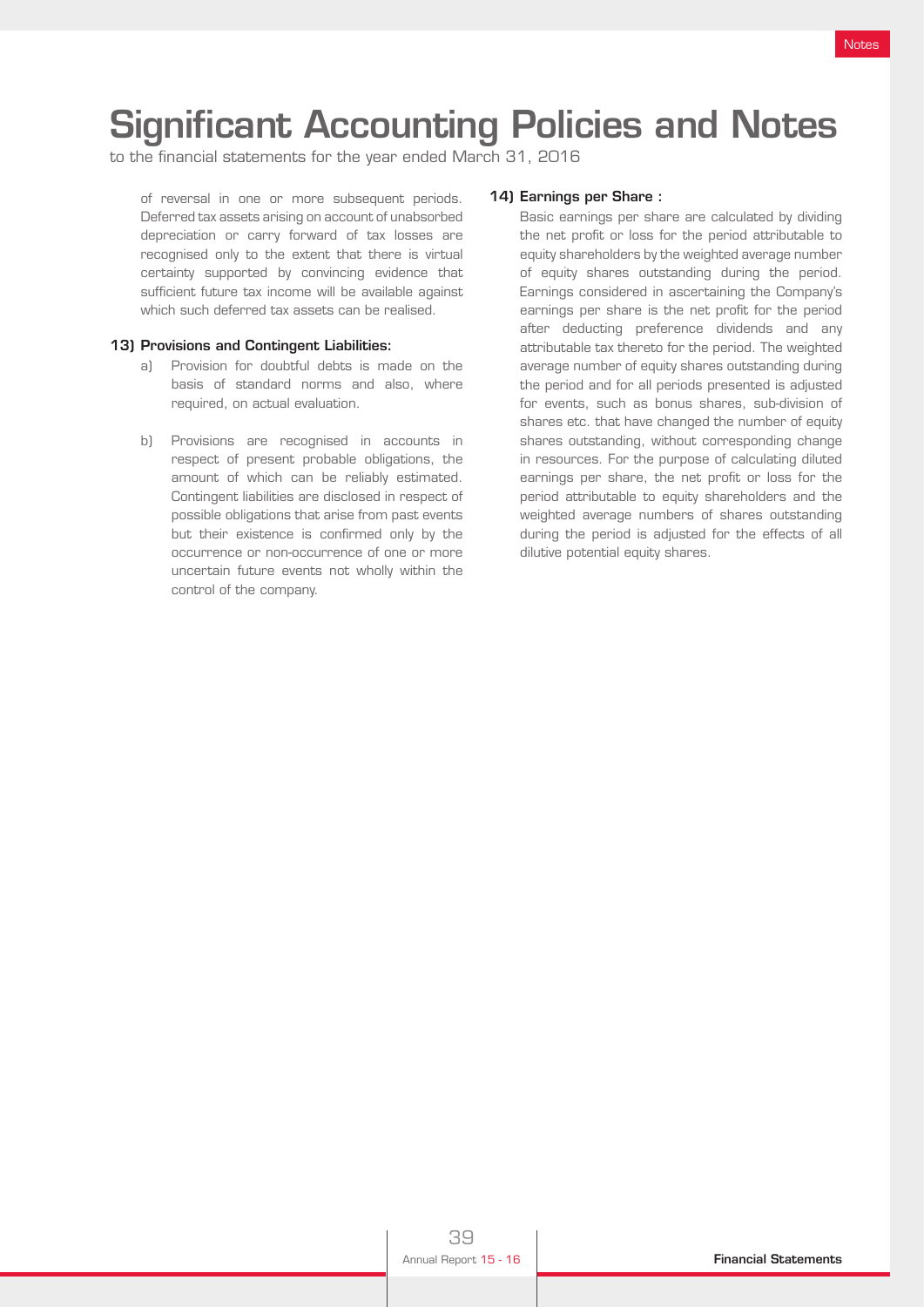to the financial statements for the year ended March 31, 2016

## II. NOTES TO THE FINANCIAL STATEMENTS FOR THE YEAR ENDED MARCH 31, 2016

|                                                                  |                | (Rs. in Lacs) |
|------------------------------------------------------------------|----------------|---------------|
|                                                                  | As at March 31 |               |
| Particulars                                                      | 2016           | 2015          |
| <b>NOTE 1 SHARE CAPITAL</b>                                      |                |               |
| Authorised:                                                      |                |               |
| 35,00,000 (Previous Year: 35,00,000) Equity Shares of Rs.10 each | 350.00         | 350.00        |
| <b>Issued Capital:</b>                                           |                |               |
| 25,77,320 (Previous Year: 25,77,320) Equity Shares of Rs.10 each | 257.73         | 257.73        |
| Subscribed & Paid up Capital:                                    |                |               |
| 25,77,320 (Previous Year: 25,77,320) Equity Shares of Rs.10 each | 257.73         | 257.73        |
| <b>TOTAL</b>                                                     | 257.73         | 257.73        |

|    |                                                                                                                                            |                          | As at March 31 |                          |             |
|----|--------------------------------------------------------------------------------------------------------------------------------------------|--------------------------|----------------|--------------------------|-------------|
|    |                                                                                                                                            | 2016                     |                | 2015                     |             |
|    | Particulars                                                                                                                                | Number of<br>shares      | Rs. in Lacs    | Number of<br>shares      | Rs. in Lacs |
| a) | Reconciliation of number of equity<br>shares                                                                                               |                          |                |                          |             |
|    | Balance at the beginning of the year                                                                                                       | 25,77,320                | 257.73         | 25,77,320                | 257.73      |
|    | Add: Fresh allotment of shares during<br>the year                                                                                          |                          |                |                          |             |
|    | Private placement to QIB's under QIP<br>11                                                                                                 | $\overline{\phantom{a}}$ | $\bar{a}$      | $\overline{\phantom{a}}$ |             |
|    | Issus of Bonus / Right Shares<br>2)                                                                                                        |                          |                |                          |             |
|    | Any others (please specify)<br>3)                                                                                                          |                          |                |                          |             |
|    | Balance at the end of the year                                                                                                             | 25,77,320                | 257.73         | 25,77,320                | 257.73      |
| b  | Number of equity shares held by<br>holding Company or ultimate holding<br>Company including shares held by its<br>subsidiaries/associates: |                          |                |                          |             |
|    | Holding Company: Mahindra & Mahindra<br>Financial Srvices Limited (Equity shares of<br>Rs. 10/- each)                                      | 21,90,722                | 219.07         | 21,90,722                | 219.07      |
|    | Percentage of holding (%)                                                                                                                  | 85%                      | 85%            | 85%                      | 85%         |
| c) | Shareholders holding more than 5<br>percent shares:                                                                                        |                          |                |                          |             |
|    | Mahindra & Mahindra Financial<br><b>Srvices Limited</b>                                                                                    | 21,90,722                | 219.07         | 21,90,722                | 219.07      |
|    | Percentage of holding (%)                                                                                                                  | 85%                      | 85%            | 85%                      | 85%         |
|    | <b>Inclusion Resources Private Limited</b>                                                                                                 | 3,86,598                 | 38.66          | 3,86,598                 | 38.66       |
|    | Percentage of holding [%]                                                                                                                  | 15%                      | 15%            | 15%                      | 15%         |
| d) | Shares alloted during the period of<br>five years immediately proceding the<br>date as at which the Balance Sheet is<br>prepared           |                          |                |                          |             |
|    | Aggegrate number and class of shares<br>allotted as fully paid up by way of bonus<br>shares                                                | 20,00,000                | 200.00         | 20,00,000                | 200.00      |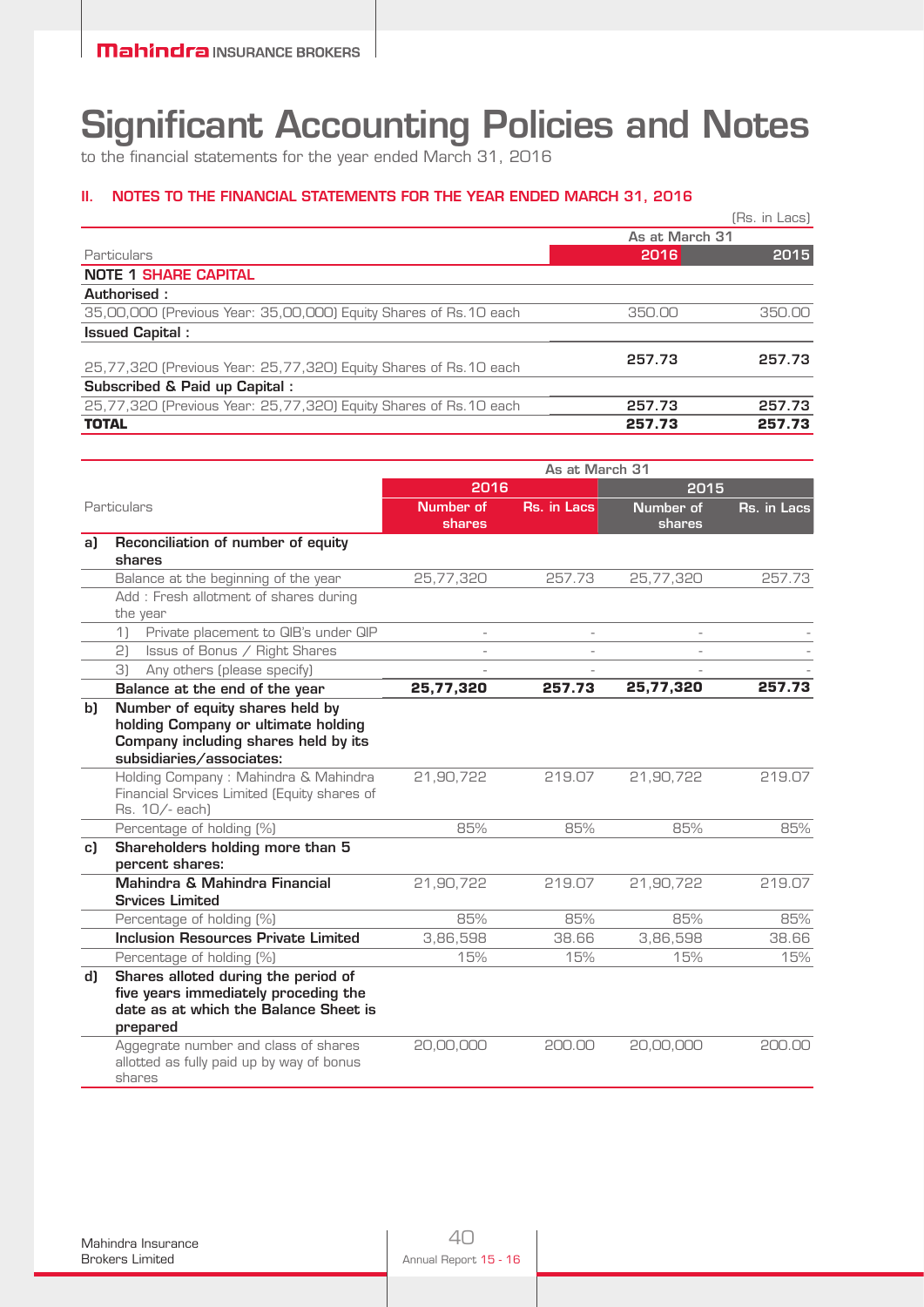to the financial statements for the year ended March 31, 2016

|                                                                                 |                | (Rs. in Lacs) |
|---------------------------------------------------------------------------------|----------------|---------------|
|                                                                                 | As at March 31 |               |
| Particulars                                                                     | 2016           | 2015          |
| <b>NOTE 2 RESERVES &amp; SURPLUS</b>                                            |                |               |
| General Reserve:                                                                |                |               |
| Balance as at the beginning of the year                                         | 1.658.43       | 1,228.43      |
| Add: Transfer from Surplus in the Statement of Profit & Loss                    |                | 430.00        |
| Balance as at the end of the year                                               | 1,658.43       | 1,658.43      |
| <b>Securities Premium Account:</b>                                              |                |               |
| Balance as at the beginning of the year                                         | 1,589.50       | 1,589.50      |
| Add: Additions during the year                                                  |                |               |
| Balance as at the end of the year                                               | 1,589.50       | 1,589.50      |
| Surplus in Statement of Profit and Loss:                                        |                |               |
| Balance as at the beginning of the year                                         | 13,683.54      | 10,217.41     |
| Less: Depreciation (net of deferred tax) (refer note 23)                        |                | (9.69)        |
| Add: Profit for the current year transferred from Statement of Profit &<br>Loss | 4.848.59       | 4,293.58      |
|                                                                                 | 18,532.13      | 14,501.30     |
| Less: Allocations & Appropriations:                                             |                |               |
| Transfer to General Reserve                                                     |                | 430.00        |
| Proposed Dividend (Final)                                                       | 386.60         | 322.17        |
| Corporate Dividend Tax (Final)                                                  | 78.70          | 65.59         |
|                                                                                 | 465.30         | 817.76        |
| Balance in statement of profit & loss                                           | 18,066.83      | 13,683.54     |
| Total                                                                           | 21.314.76      | 16,931.47     |

| <b>Total</b>                                     | 146.30         | 115.42        |
|--------------------------------------------------|----------------|---------------|
| Provision for Employee Benefit (Refer note 9(b)) | 146.30         | 11542         |
| NOTE 3 LONG-TERM PROVISIONS                      |                |               |
| Particulars                                      | 2016           | 2015          |
|                                                  | As at March 31 |               |
|                                                  |                | (Rs. in Lacs) |

|                                         |                | (Rs. in Lacs) |
|-----------------------------------------|----------------|---------------|
|                                         | As at March 31 |               |
| Particulars                             | 2016           | 2015          |
| <b>NOTE 4 OTHER CURRENT LIABILITIES</b> |                |               |
| Taxes deducted at source (TDS)          | 49.22          | 38.96         |
| Service tax payable                     | 28.60          | 37.07         |
| Other Payables                          | 64.41          | 40.99         |
|                                         | 142.23         | 117.02        |

|                                        |                | (Rs. in Lacs) |
|----------------------------------------|----------------|---------------|
|                                        | As at March 31 |               |
| Particulars                            | 2016           | 2015          |
| NOTE 5 SHORT-TERM PROVISIONS           |                |               |
| Provision for Employee Benefits        | 867.93         | 664.32        |
| Proposed Dividend                      | 386.60         | 322.17        |
| Corporate Dividend Tax                 | 78.70          | 65.59         |
| Provision for Tax (net of advance tax) | 188.38         | 86.81         |
|                                        | 1.521.61       | 1,138.89      |

Notes to the financial statements (Contd.)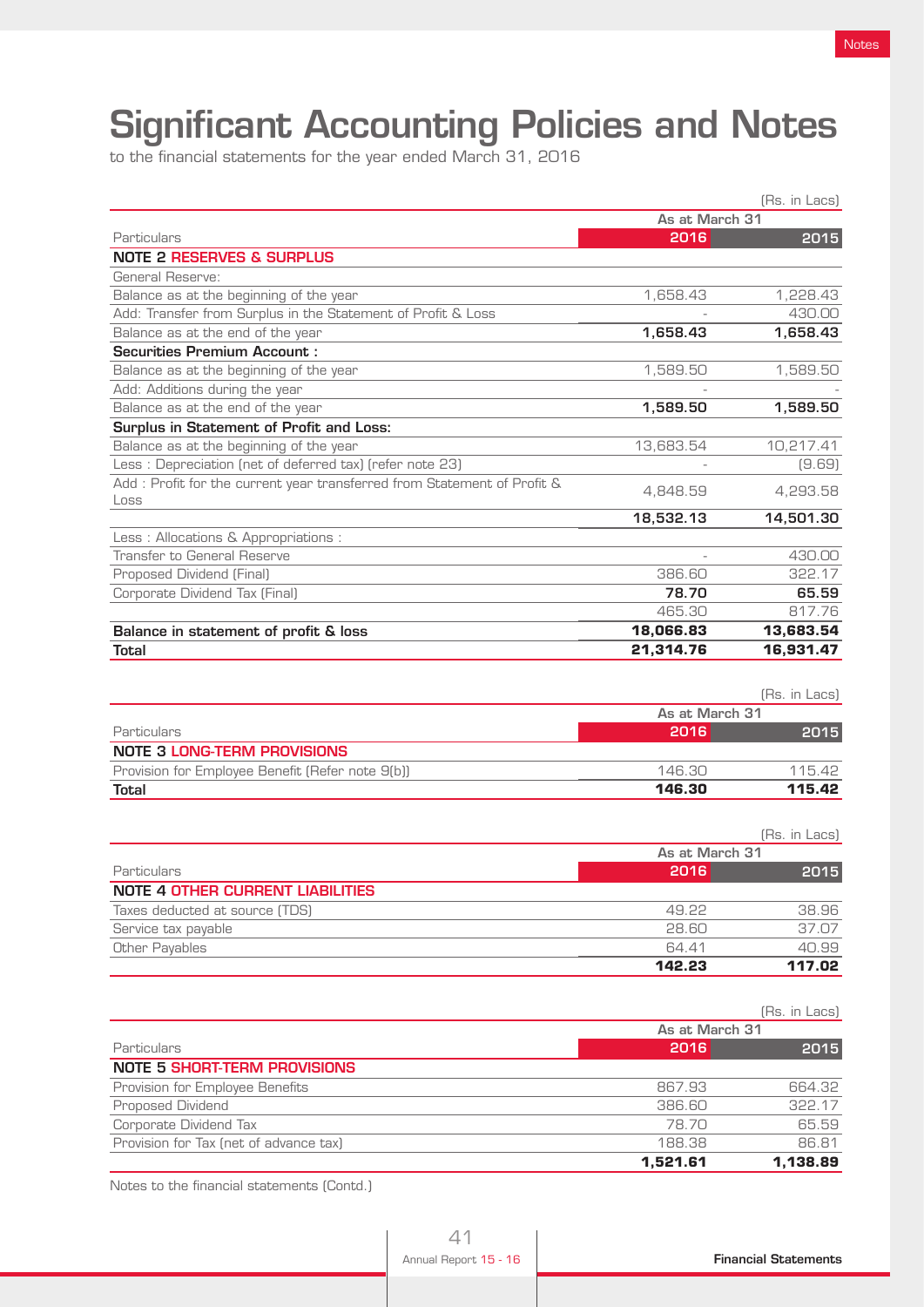| <b>Significant Acco</b>               |  |  |
|---------------------------------------|--|--|
| ) the financial statements for the ve |  |  |

**Mahindra** INSURANCE BROKERS

I

# Significant Accounting Policies and Notes

to the financial statements for the year ended March 31, 2016

|                             |                          | Gross Block At Cost |                   |                          |                          |                                   | Depreciation             |                    |                                   | Net Block   |                         |
|-----------------------------|--------------------------|---------------------|-------------------|--------------------------|--------------------------|-----------------------------------|--------------------------|--------------------|-----------------------------------|-------------|-------------------------|
| Description                 |                          | As at Additions for | <b>Deductions</b> | As at<br>e/Trf March 31, | Upto                     | <b>Additions</b><br>$\frac{1}{2}$ | <b>Depreciation</b>      | <b>Deductions</b>  | <b>Upto</b>                       | As at       | As at                   |
| of Assets                   | April 01,<br><b>2015</b> | Purch/Trf for Sall  |                   | <b>2016</b>              | <b>2015</b><br>April 01, |                                   | <b>Reserve</b><br>Trf to |                    | / Trf March 31, March 31,<br>2016 | <b>2016</b> | <b>2015</b><br>April 01 |
| Vehicles                    | 236.52                   | 131.55              | 33.55             | 334.52                   | 96.63                    | 70.43                             |                          | co<br>Co<br>—<br>ო | 135.67                            | 198.85      | 139.89                  |
|                             | 130.99                   | 105.53              | I.                | 236.52                   | 24.61                    | 70.40                             | 1.62                     |                    | 96.63                             | 139.89      | 106.38                  |
| Furniture                   | 11.17                    | 29.49               | J.                | 40.66                    | 5.85                     | 5.41                              | I                        | I                  | 11.26                             | 29.40       | 5.32                    |
|                             | 11.17                    |                     | I                 | 11.17                    | 4.55                     | 1.30                              |                          | I                  | 5.85                              | 5.32        | 6.62                    |
| Equipment<br><b>Diffice</b> | 35.42                    | 24.53               |                   | 59.95                    | 18.77                    | 83.82                             |                          |                    | 27.59                             | 32.36       | 16.65                   |
|                             | 22.17                    | 13.25               | t                 | 35.42                    | 13.61                    | 4.79                              | 0.37                     | Ï                  | 18.77                             | 16.65       | 8.56                    |
| Computers                   | 182.27                   | 213.61              | 3.50              | 392.38                   | 126.80                   | <b>49.39</b>                      |                          | 22<br>23           | 173.97                            | 218.41      | 55.47                   |
|                             | 137.23                   | 45.83               | 0.79              | 182.27                   | 67.06                    | 47.63                             | 69<br>io<br>S            | 0.57               | 126.80                            | 55.47       | 70.17                   |
| TOTAL                       | 465.38                   | 399.18              | 17.05<br>m        | 827.51                   | 248.05                   | 134.05                            |                          | 33.61              | 348.49                            | 479.02      | 217.33                  |
| 31-03-2015<br>As at         | 301.55                   | 164.62              | 0.79              | 465.38                   | 109.83                   | 124.12                            | 14.67                    | 0.57               | 248.05                            | 217.33      | 191.73                  |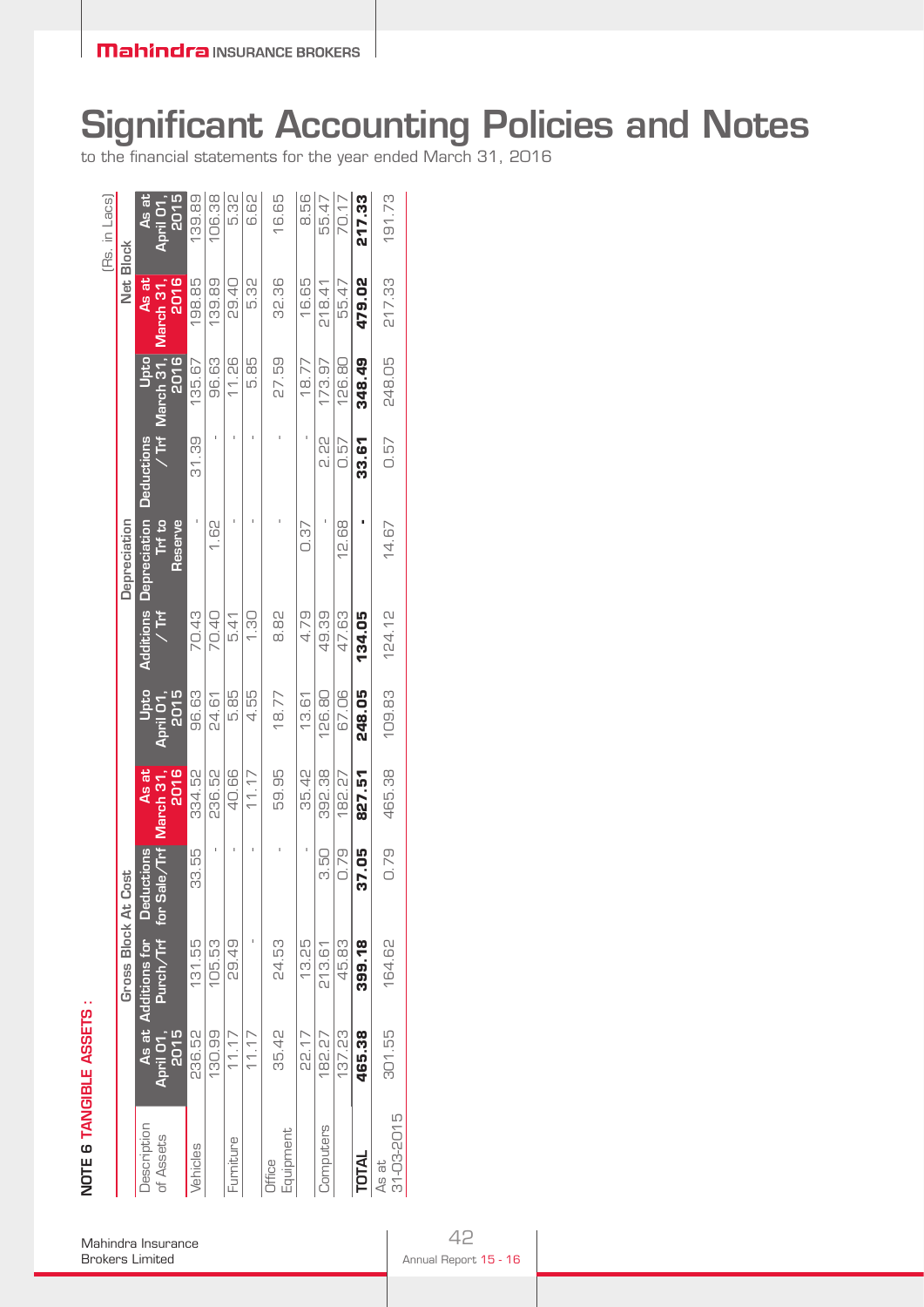to the financial statements for the year ended March 31, 2016

|              |                                                                                                                    |                        | (Rs. in Lacs) |
|--------------|--------------------------------------------------------------------------------------------------------------------|------------------------|---------------|
|              |                                                                                                                    | As at March 31         |               |
|              | Particulars                                                                                                        | 2016                   | 2015          |
|              | <b>NOTE 7 NON-CURRENT INVESTMENTS</b>                                                                              |                        |               |
|              | <b>Fixed Deposits with companies</b>                                                                               |                        |               |
|              | Mahindra & Mahindra Financial Services Limited (holding company)                                                   | 9,015.00               | 9,640.00      |
|              |                                                                                                                    | 9,015.00               | 9,640.00      |
|              |                                                                                                                    |                        |               |
|              |                                                                                                                    |                        | (Rs. in Lacs) |
|              |                                                                                                                    | As at March 31         |               |
|              | Particulars                                                                                                        | 2016                   | 2015          |
|              | <b>NOTE 8 DEFERRED TAX ASSETS (NET)</b>                                                                            |                        |               |
| al           | <b>Deferred Tax Assets</b>                                                                                         |                        |               |
|              | Provision for doubtful debts                                                                                       | 13.50                  | 7.00          |
|              | Depreciation                                                                                                       | 13.21                  | 10.80         |
|              | <b>Other Disallowances</b>                                                                                         | 51.33                  | 39.91         |
|              | (a)                                                                                                                | 78.04                  | 57.71         |
| b)           | <b>Deferred Tax Liabilities</b>                                                                                    |                        |               |
|              | Others                                                                                                             | 1.54                   | 5.39          |
|              | (b)                                                                                                                | 1.54                   | 5.39          |
| <b>Total</b> |                                                                                                                    | 76.50                  | 52.32         |
|              |                                                                                                                    |                        |               |
|              |                                                                                                                    |                        | (Rs. in Lacs) |
|              |                                                                                                                    | As at March 31         |               |
|              | Particulars                                                                                                        | 2016                   | 2015          |
|              | NOTE 9 LONG-TERM LOANS AND ADVANCES                                                                                |                        |               |
|              | Loans and advances (unsecured, considered good):                                                                   |                        |               |
|              | Deposits for Office Premises / Others                                                                              | 53.59                  | 43.81         |
|              | Inter Corporate Deposits placed with related parties                                                               | 2,000.00               | 2,000.00      |
|              | Other Advances recoverable in cash or kind or for value to be received                                             | 28.00                  | 36.63         |
|              | Capital Advances                                                                                                   | 28.57                  | 0.00          |
| <b>Total</b> |                                                                                                                    | 2,110.16               | 2,080.44      |
|              |                                                                                                                    |                        |               |
|              |                                                                                                                    |                        | (Rs. in Lacs) |
|              | Particulars                                                                                                        | As at March 31<br>2016 | 2015          |
|              | NOTE 10 OTHER NON-CURRENT ASSETS                                                                                   |                        |               |
|              |                                                                                                                    |                        |               |
|              | Term Deposit with Scheduled Banks [Under lien to IRDA for broking<br>license] with maturity greater than 12 months | 60.00                  | 60.00         |
| <b>Total</b> |                                                                                                                    | 60.00                  | 60.00         |
|              |                                                                                                                    |                        |               |
|              |                                                                                                                    |                        | (Rs. in Lacs) |
|              |                                                                                                                    | As at March 31         |               |
|              | Particulars                                                                                                        | 2016                   | 2015          |
|              | <b>NOTE 11 CURRENT INVESTMENTS</b>                                                                                 |                        |               |
|              | <b>Fixed Deposits with companies</b>                                                                               |                        |               |
|              | - Mahindra & Mahindra Financial Services Limited (holding company)                                                 | 4,375.00               | 125.00        |
| Total        |                                                                                                                    | 4,375.00               | 125.00        |
|              |                                                                                                                    |                        |               |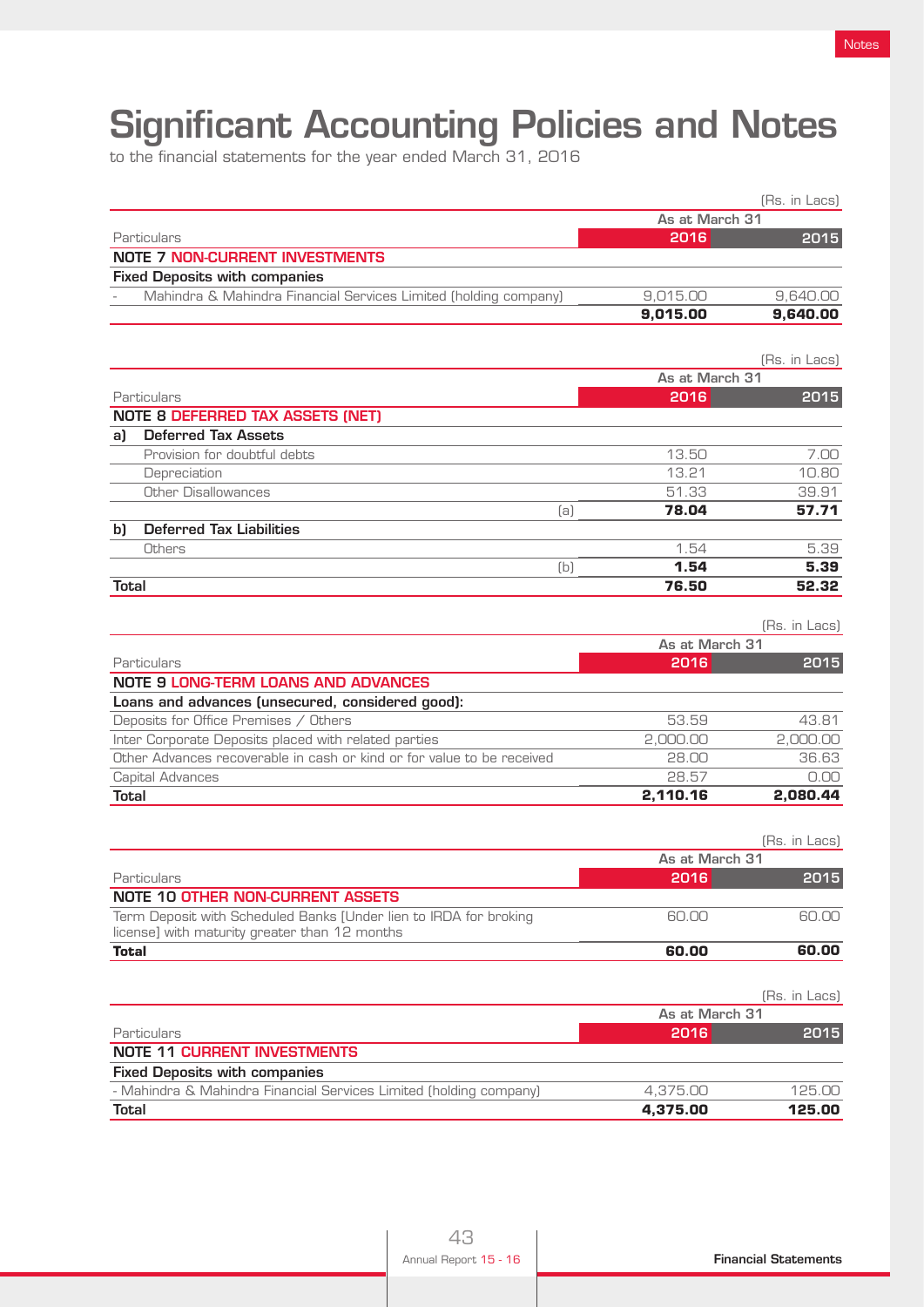to the financial statements for the year ended March 31, 2016

|                                                                                |                | (Rs. in Lacs) |
|--------------------------------------------------------------------------------|----------------|---------------|
|                                                                                | As at March 31 |               |
| Particulars                                                                    | 2016           | 2015          |
| <b>NOTE 12 TRADE RECEIVABLES</b>                                               |                |               |
| <b>Sundry Debtors (Unsecured):</b>                                             |                |               |
| Outstanding for a period exceeding six months                                  |                |               |
| Considered good                                                                | 26.00          | 27.98         |
| Considered doubtful                                                            | 39.02          | 20.63         |
| Less: Provision for doubtful debts (Refer clause 13(a) of Note I) <sup>#</sup> | (39.02)        | [20.63]       |
| <b>Total</b>                                                                   | 26.00          | 27.98         |
| Others                                                                         | 2,186.76       | 1,297.75      |
| <b>Total</b>                                                                   | 2.212.76       | 1.325.73      |

# Refer Significant Accounting Policy No.13

|                                            |                | (Rs. in Lacs) |
|--------------------------------------------|----------------|---------------|
|                                            | As at March 31 |               |
| Particulars                                | 2016           | 2015          |
| <b>NOTE 13 CASH &amp; CASH EQUIVALENTS</b> |                |               |
| Cash and cash equivalents:                 |                |               |
| Cash and cheques on hand                   | 1.90           | 1.35          |
| Balance with banks in current accounts     | 301.22         | 165.00        |
| <b>Total</b>                               | 303.12         | 166.35        |

|                                                                               |                | (Rs. in Lacs) |
|-------------------------------------------------------------------------------|----------------|---------------|
|                                                                               | As at March 31 |               |
| Particulars                                                                   | 2016           | 2015          |
| NOTE 14 SHORT-TERM LOANS AND ADVANCES                                         |                |               |
| Loans and advances (unsecured, considered good):                              |                |               |
| Inter corporate deposits placed with related parties (for less than one year) | 3,125.00       | 4.025.00      |
| Gratuity plan asset (Refer note 9)                                            | 7.25           | 15.88         |
| <b>Prepaid Expenses</b>                                                       | 213.22         | 163.88        |
| Other advances recoverable in cash or kind or for value to be received        | 37.12          | 36.20         |
| <b>Total</b>                                                                  | 3,382.59       | 4.240.96      |

|                                        |                | (Rs. in Lacs) |
|----------------------------------------|----------------|---------------|
|                                        | As at March 31 |               |
| Particulars                            | 2016           | 2015          |
| NOTE 15 OTHER CURRENT ASSETS           |                |               |
| Interest accrued but not due - Bank FD | 9.67           | 4.39          |
| Interest accrued but not due - Others  | 1.911.55       | 868.09        |
| Other Current Asset                    | 3.48           | 2.89          |
| <b>Total</b>                           | 1.924.70       | 875.37        |

|                                        |                     | (Rs. in Lacs) |
|----------------------------------------|---------------------|---------------|
|                                        | Year ended March 31 |               |
| Particulars                            | 2016                | 2015          |
| <b>NOTE 16 REVENUE FROM OPERATIONS</b> |                     |               |
| <b>Brokerage</b>                       | 6,380.00            | 5,290.24      |
| <b>Broker Retainer Fees</b>            | 4.556.06            | 4,338.26      |
| <b>Handling Charges</b>                | 2.092.44            | 1.500.17      |
| <b>Consultancy Fees</b>                | 107.57              | 101.03        |
| <b>Total</b>                           | 13.136.07           | 11,229.70     |

| Mahindra Insurance<br>Brokers Limited | Annual Report 15 - 16 |  |
|---------------------------------------|-----------------------|--|
|                                       |                       |  |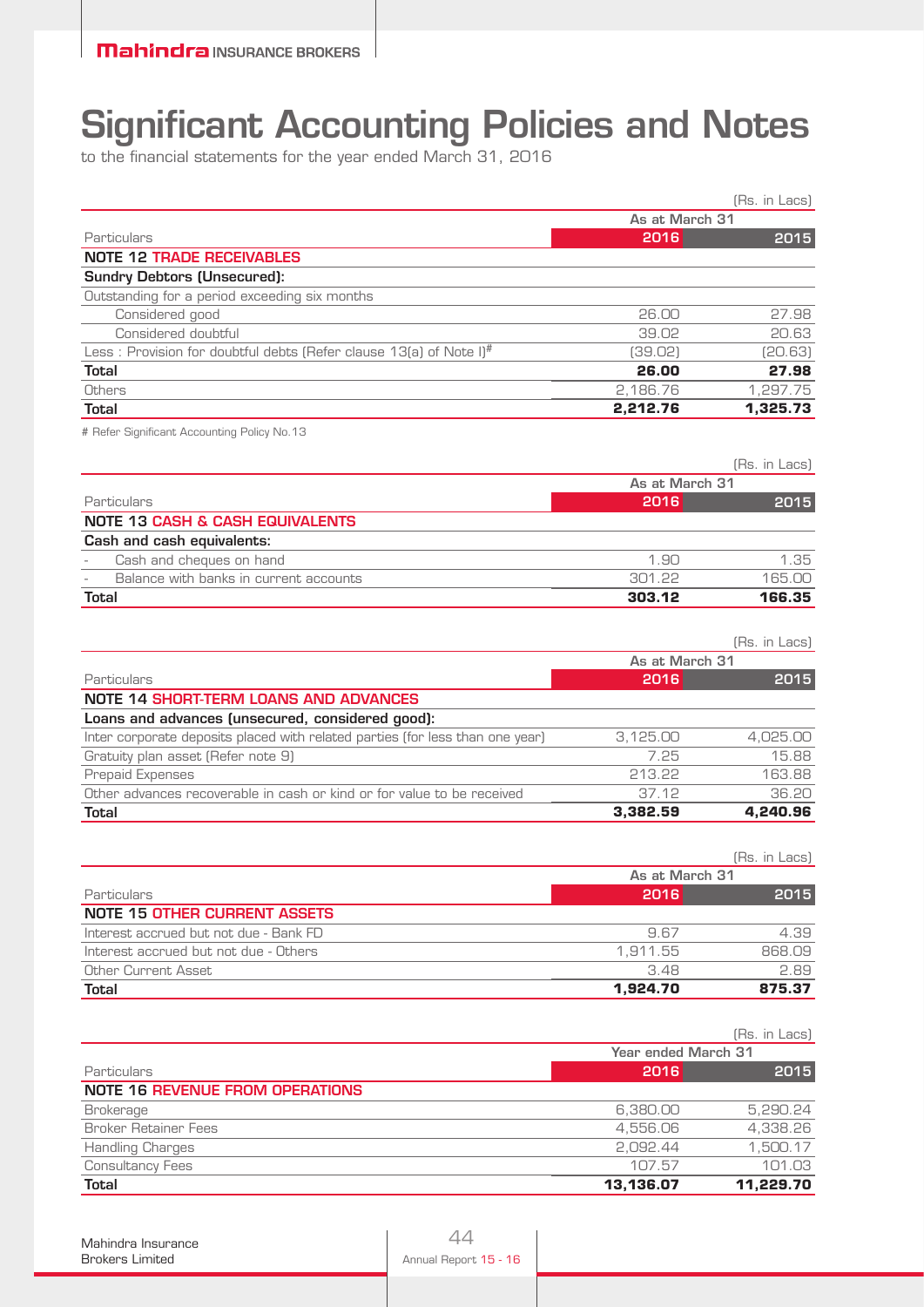to the financial statements for the year ended March 31, 2016

|                                                          |                     | (Rs. in Lacs) |
|----------------------------------------------------------|---------------------|---------------|
|                                                          | Year ended March 31 |               |
| Particulars                                              | 2016                | 2015          |
| NOTE 17 EMPLOYEE BENEFITS EXPENSE                        |                     |               |
| Salary, bonus & incentives                               | 4.358.18            | 3.824.98      |
| Company's contribution to Provident Fund and other funds | 272.80              | 197.87        |
| Employee compensation expenses on account of ESOPs       | 203.78              | 146.31        |
| Staff welfare expenses                                   | 118.42              | 103.90        |
| Total                                                    | 4.953.18            | 4,273.06      |

|                      |                            | (Rs. in Lacs) |
|----------------------|----------------------------|---------------|
|                      | <b>Year ended March 31</b> |               |
| Particulars          | 2016                       | 2015          |
| NOTE 18 DEPRECIATION |                            |               |
| Vehicles             | 70.43                      | 70.40         |
| Furniture            | 5.41                       | 1.30          |
| Office Equipment     | 8.82                       | 4.77          |
| Computers            | 49.39                      | 47.65         |
| <b>Total</b>         | 134.05                     | 124.12        |

|                                                   |                     | (Rs. in Lacs) |
|---------------------------------------------------|---------------------|---------------|
|                                                   | Year ended March 31 |               |
| Particulars                                       | 2016                | 2015          |
| <b>NOTE 19 OTHER EXPENSES</b>                     |                     |               |
| Electricity charges                               | 49.41               | 41.95         |
| Rent                                              | 271.15              | 219.88        |
| Administration support charges                    | 131.72              | 120.68        |
| Insurance                                         | 183.88              | 159.23        |
| Rates and taxes, excluding taxes on income        | 8.47                | 8.10          |
| Directors' sitting fees & commission              | 16.81               | 0.30          |
| Legal & professional charges                      | 224.48              | 20.52         |
| Loss on sale $\diagup$ retirement of owned assets | 2.63                | 0.00          |
| Travelling expenses                               | 687.26              | 572.40        |
| Provision for doubtful debts#                     | 18.39               | 5.98          |
| Manpower outsourcing charges                      | 29.44               | 24.10         |
| Payment to the Auditors                           |                     |               |
| - As Auditors                                     | 5.75                | 5.00          |
| - Other Services                                  | 5.48                | 5.06          |
| CSR Expenses*                                     | 120.16              | 90.06         |
| General & Administrative Expenses                 | 557.21              | 421.18        |
| Total                                             | 2,312.24            | 1,694.44      |

# Refer Significant Accounting Policy No.13

CSR expenses represent contributions made to trusts which are carrying on the activities eligible under clause (I), (ii) & (iii) of the schedule VII of the Companies Act, 2013.

NOTE 20 The company has submitted the application for renewal of its Composite Broking License due for renewal on May 17, 2016 on April 04, 2016.

NOTE 21 In the opinion of the Board, Current Assets, Loans & Advances are approximately of the value stated if realised in the ordinary course of business.

NOTE 22 The company earns brokerage from several insurance companies. The accounts of these insurance companies remain under reconciliation and are subject to confirmation. The company does not expect any significant variation in the book balances.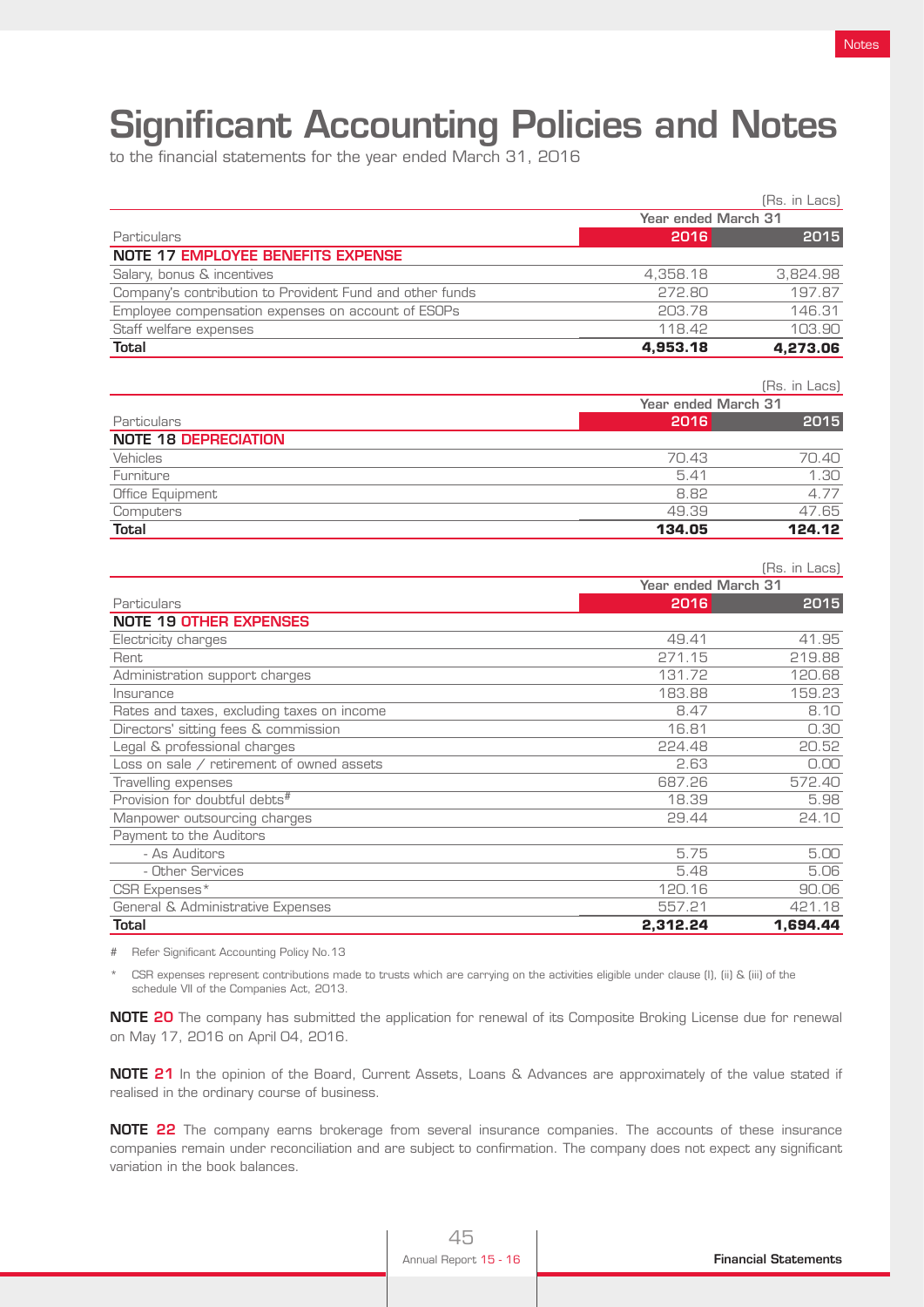to the financial statements for the year ended March 31, 2016

NOTE 23 Pursuant to the Companies Act, 2013 (the "Act") becoming effective from April 1, 2014, the Company has recomputed the depreciation based on the useful life of the assets as prescribed in Schedule II of the Act.

## NOTE 24 RELATED PARTY DISCLOSURE AS PER ACCOUNTING STANDARD 18:

List of the related parties:

| <b>Ultimate Holding Company</b>    | Mahindra & Mahindra Limited                    |
|------------------------------------|------------------------------------------------|
| <b>Holding Company</b>             | Mahindra & Mahindra Financial Services Limited |
| <b>Fellow subsidiary Companies</b> | Mahindra Rural Housing Finance Limited         |
| <b>Key Management Personnel</b>    |                                                |
| Managing Director                  | Dr. Jaideep Devare                             |
| Company Secretary                  | Ms. Rupa Joshi                                 |

#### Related party transactions are as under:

|                                                        |                   |                   | (Rs.in Lacs)                                                 |
|--------------------------------------------------------|-------------------|-------------------|--------------------------------------------------------------|
| Nature of transactions                                 |                   |                   |                                                              |
|                                                        |                   |                   | <b>Personnel</b>                                             |
| Income                                                 |                   |                   |                                                              |
| Interest (Gross)                                       | 1,363.13          | 411.71            |                                                              |
|                                                        | (972.18)          | [402.67]          |                                                              |
| Handling Charges (Gross of Service Tax)                | 2,389.54          |                   |                                                              |
|                                                        | (1,685.59)        | $\left( -\right)$ |                                                              |
| <b>Expenses</b>                                        |                   |                   |                                                              |
| <b>Deputation Charges</b>                              | 14.71             |                   |                                                              |
|                                                        | $\left[ -\right]$ | $\left[ -\right]$ |                                                              |
| Other Expenses (Gross of Service Tax)                  | 378.21            |                   | 106.45                                                       |
| (refer note ii)                                        | [287.31]          | $\left( -\right)$ | [94.34]                                                      |
| <b>Finance</b>                                         |                   |                   |                                                              |
| Inter-corporate deposits / Fixed deposits placed (net) | 14,315.00         | 4,200.00          |                                                              |
|                                                        | (11, 340.00)      | (4,450.00)        |                                                              |
| Dividends Paid (for previous year)                     | 273.84            |                   |                                                              |
|                                                        | [219.07]          | $\left( -\right)$ |                                                              |
| Balances as at the year end                            |                   |                   |                                                              |
| Receivables                                            | 2,575.22          | 154.93            |                                                              |
|                                                        | (1, 187.63)       | (168.18)          |                                                              |
| Payables (refer note ii)                               | 70.11             |                   |                                                              |
|                                                        | (80.06)           | $\left( -\right)$ |                                                              |
|                                                        |                   | Companies *       | Holding Fellow subsidiary Key Management<br><b>Companies</b> |

includes ultimate parent company, Mahindra and Mahindra Limited

Notes:

i. Amounts in brackets represent amounts pertaining to previous financial year.

ii. The above amount excludes payments towards reimbursement of expenses.

#### Significant related party transactions are as under:

|            |                                                                                             |                        |                                   |                              | (Rs. in lacs)                                |
|------------|---------------------------------------------------------------------------------------------|------------------------|-----------------------------------|------------------------------|----------------------------------------------|
| Sr.<br>No. | Nature of transactions                                                                      |                        |                                   | <b>Holding</b><br>Companies* | <b>Fellow subsidiary</b><br><b>Companies</b> |
| INCOME     |                                                                                             | Other Income           | Mahindra & Mahindra               | 1,363.13                     |                                              |
|            | Mahindra Rural Housing<br>Finance Limited<br>Mahindra & Mahindra<br><b>Handling Charges</b> |                        | <b>Financial Services Limited</b> | [972.18]                     |                                              |
|            |                                                                                             |                        |                                   | 411.71                       |                                              |
|            |                                                                                             |                        |                                   |                              | (402.67)                                     |
|            |                                                                                             | 2.389.54               |                                   |                              |                                              |
|            |                                                                                             | (Gross of Service Tax) | <b>Financial Services Limited</b> | (1,685.59)                   |                                              |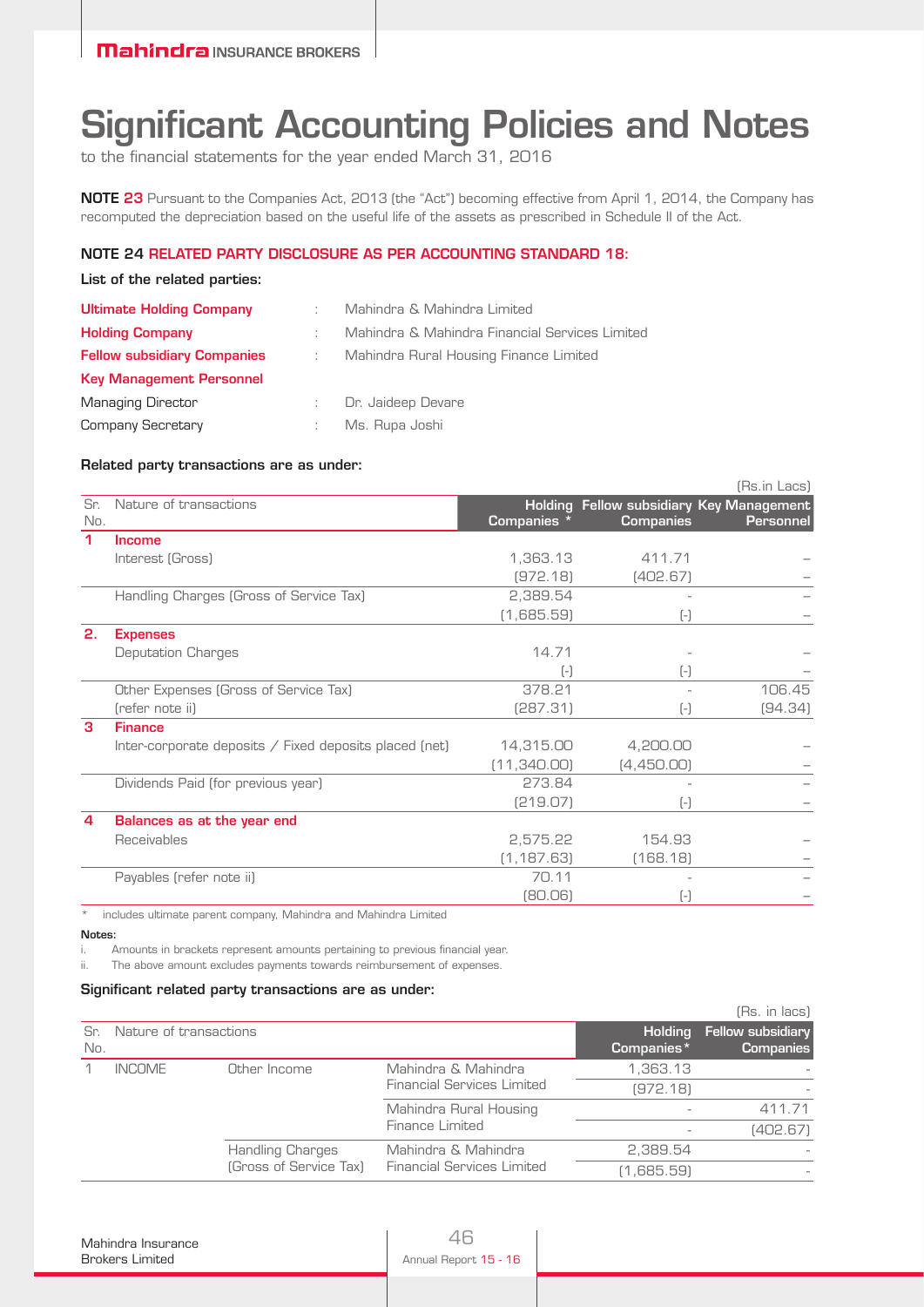to the financial statements for the year ended March 31, 2016

|            |                        |                                             |                                                   |                              | (Rs. in lacs)                                |
|------------|------------------------|---------------------------------------------|---------------------------------------------------|------------------------------|----------------------------------------------|
| Sr.<br>No. | Nature of transactions |                                             |                                                   | <b>Holding</b><br>Companies* | <b>Fellow subsidiary</b><br><b>Companies</b> |
| 2          | <b>EXPENSE</b>         | Expenses (Gross of<br>Service Taxl          |                                                   |                              |                                              |
|            |                        | <b>Administration Support</b>               | Mahindra & Mahindra                               | 149.78                       |                                              |
|            |                        | Charges                                     | <b>Financial Services Limited</b>                 | (135.60)                     |                                              |
|            |                        | Employee Compensation Mahindra & Mahindra   |                                                   | 200.07                       |                                              |
|            |                        | <b>ESOPs</b>                                | Expenses on account of Financial Services Limited | (146.31)                     |                                              |
|            |                        | Deputation of Personnel Mahindra & Mahindra |                                                   | 3.40                         |                                              |
|            |                        |                                             | <b>Financial Services Limited</b>                 |                              |                                              |
|            |                        |                                             | Mahindra & Mahindra                               | 11.31                        |                                              |
|            |                        |                                             | Limited                                           |                              |                                              |
|            |                        | <b>Training Expenses</b>                    | Mahindra & Mahindra                               | 9.86                         |                                              |
|            |                        |                                             | Limited                                           |                              |                                              |
| 3          | <b>FINANCE</b>         | Inter Corporate<br>Mahindra & Mahindra      |                                                   | 925.00                       |                                              |
|            |                        | Deposits given                              | <b>Financial Services Limited</b>                 | (1, 575.00)                  |                                              |
|            |                        |                                             | Mahindra Rural Housing                            |                              | 4,200.00                                     |
|            |                        |                                             | Finance Limited                                   |                              | (4,450.00)                                   |
|            |                        | <b>Fixed Deposit Given</b>                  | Mahindra & Mahindra                               | 13,390.00                    |                                              |
|            |                        |                                             | <b>Financial Services Limited</b>                 | (9,765.00)                   |                                              |
|            |                        | Dividends Paid (for                         | Mahindra & Mahindra                               | 273.84                       |                                              |
|            |                        | previous year)                              | <b>Financial Services Limited</b>                 | [219.07]                     |                                              |
| 4          | <b>OUTSTANDINGS</b>    | Mahindra & Mahindra<br>Receivables          |                                                   | 810.73                       |                                              |
|            |                        |                                             | <b>Financial Services Limited</b>                 | (483.40)                     |                                              |
|            |                        |                                             | Mahindra Rural Housing                            |                              | 7.88                                         |
|            |                        |                                             | Finance Limited                                   |                              | [4.33]                                       |
|            |                        | Interest Accrued on                         | Mahindra & Mahindra                               | 1,764.49                     |                                              |
|            |                        | ICD/FD Placed                               | <b>Financial Services Limited</b>                 | [704.24]                     |                                              |
|            |                        |                                             | Interest Accrued on ICD Mahindra Rural Housing    |                              | 147.05                                       |
|            |                        | placed                                      | <b>Finance Limited</b>                            |                              | (163.84)                                     |
|            |                        | Payables                                    | Mahindra & Mahindra                               | 61.96                        |                                              |
|            |                        |                                             | <b>Financial Services Limited</b>                 | (80.06)                      |                                              |

#### NOTE 25 TRANSACTIONS IN FOREIGN CURRENCY ARE AS UNDER

|                             |                            | (Rs. in Lacs) |
|-----------------------------|----------------------------|---------------|
|                             | <b>Year ended March 31</b> |               |
| Revenue in Foreign Currency | 2016                       | 2015          |
| Brokerage                   | 114.35                     | 107.03        |
| <b>Consultancy Fees</b>     | 107.57                     | 99.80         |
| <b>Total</b>                | 221.93                     | 206.83        |

|                              |                            | (Rs. in Lacs) |
|------------------------------|----------------------------|---------------|
|                              | <b>Year ended March 31</b> |               |
| Expenses in Foreign Currency | 2016                       | 2015          |
| <b>Travelling Expenses</b>   | 28.46                      | 8.50          |
| Software Expenses            | 22.55                      | 21.76         |
| Other Expenses               | 84.20                      | 8.11          |
| <b>Total</b>                 | 135.21                     | 38.37         |

NOTE 26 The company has incurred a cost of Rs. 203.78 lacs (previous year Rs. 146.31 lacs) for Employee Stock Options (ESOS) of the ultimate holding company Mahindra & Mahindra and holding company Mahindra & Mahindra Financial Services Limited (MMFSL), to employees of the company.

> Annual Report 15 - 16 47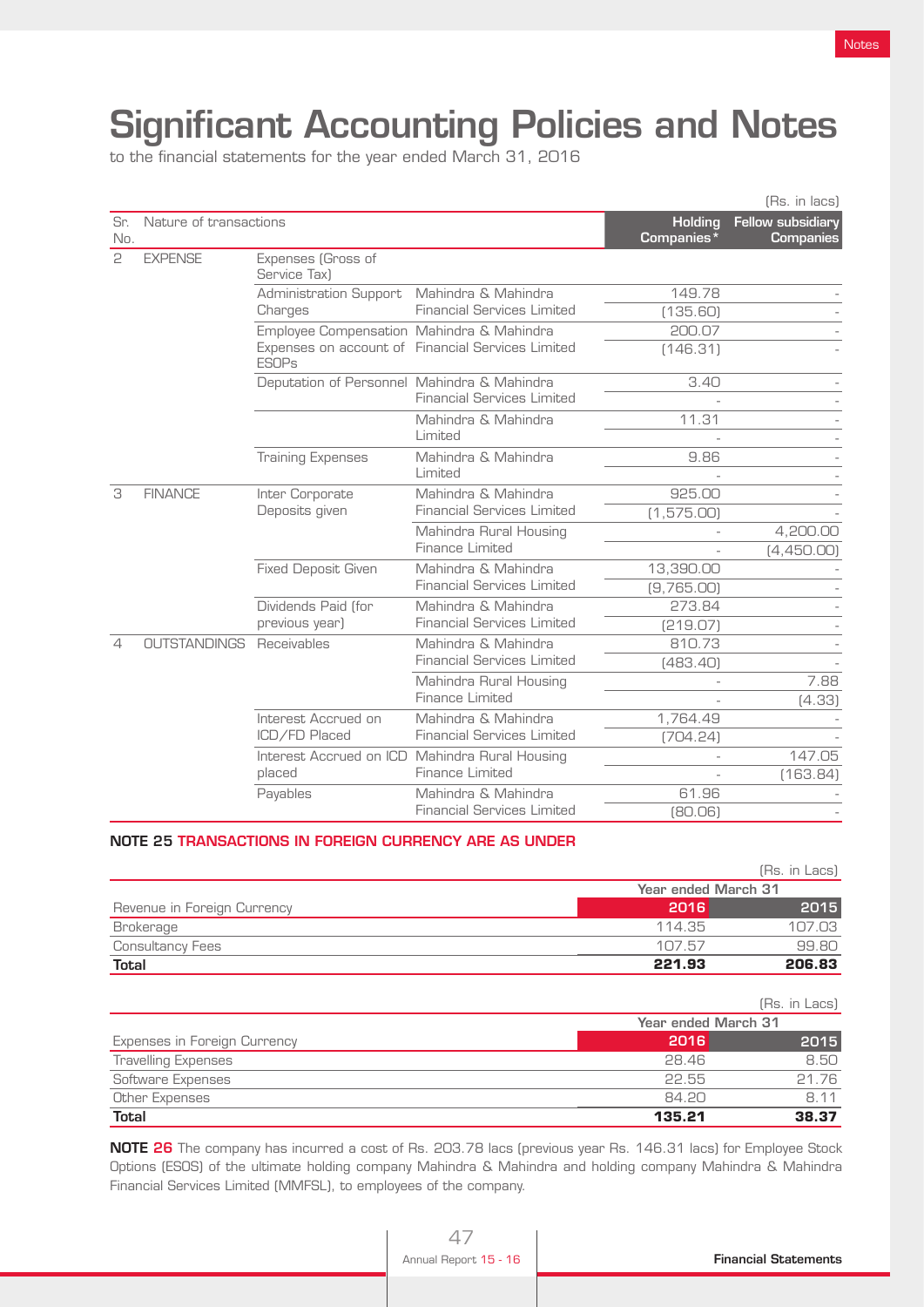to the financial statements for the year ended March 31, 2016

NOTE 27 In accordance with the provisions of Accounting Standard - 15 (revised) issued by the Institute of Chartered Accountants of India; cost of employee benefits in the form of compensated absences for the period ended March 31, 2016 Rs. 64.11 lacs (Previous Year Rs. 62.60 lacs) and has been recognised in the Statement of Profit & Loss as such. The Present Value of obligation on account of such compensated absences is Rs. 146.30 lacs (Previous Year Rs. 115.41 lacs) as at March 31, 2016.

### NOTE 28 DEFINED EMPLOYEE BENEFITS

|                |                |                                                                                              |                                    |                                    |                                             | (Rs. in Lacs)                      |  |
|----------------|----------------|----------------------------------------------------------------------------------------------|------------------------------------|------------------------------------|---------------------------------------------|------------------------------------|--|
|                |                |                                                                                              | <b>Gratuity Funded</b>             |                                    |                                             | <b>Leave Non-Funded</b>            |  |
|                |                | <b>GRATUITY - Fully Funded</b>                                                               |                                    |                                    | March 2016 March 2015 March 2016 March 2015 |                                    |  |
| L              |                | Change in Obligation during the year ended<br>March 31, 2016                                 |                                    |                                    |                                             |                                    |  |
|                | 1              | Present value of obligation as the beginning of<br>the year                                  | 121.18                             | 84.19                              | 115.41                                      | 79.75                              |  |
|                | 2              | Interest Cost                                                                                | 12.21                              | 7.92                               | 10.10                                       | 7.26                               |  |
|                | 3              | <b>Current Service Cost</b>                                                                  | 111.90                             | 76.79                              | 132.32                                      | 116.32                             |  |
|                | $\overline{4}$ | Actuarial (Gain)/Loss on Obligations                                                         | (51.68)                            | [44.44]                            | (111.53)                                    | (87.92)                            |  |
|                | 5              | <b>Benefits Paid</b>                                                                         | [2.79]                             | (3.28)                             |                                             |                                    |  |
|                | 6              | Present value of Defined Benefit Obligation at<br>the end of the year.                       | 190.82                             | 121.18                             | 146.30                                      | 115.41                             |  |
| Ш              |                | Change in Assets during the Year ended<br>March 31, 2016                                     |                                    |                                    |                                             |                                    |  |
|                | 1              | Plan Assets at the beginning of the year                                                     | 137.05                             | 96.01                              |                                             |                                    |  |
|                | 2              | Expected return on plan assets.                                                              | 10.96                              | 7.82                               |                                             |                                    |  |
|                | 3              | Contributions by Employer                                                                    | 50.00                              | 46.66                              | $\sim$                                      |                                    |  |
|                | $\overline{4}$ | Actual benefits paid                                                                         | [2.79]                             | (3.28)                             | $\sim$                                      |                                    |  |
|                | 5              | Actuarial Gain/(Losses)                                                                      | 2.85                               | (10.16)                            |                                             |                                    |  |
|                | 6              | Plan Assets at the end of the year                                                           | 198.07                             | 137.05                             | ×                                           |                                    |  |
| Ш              |                | Net Asset/(Liability) recognized in the Balance<br>Sheet as at March 31, 2016                |                                    |                                    |                                             |                                    |  |
|                | 1              | Present Value of Defined Obligation as at<br>March 31, 2016                                  | 190.82                             | 121.18                             | 146.30                                      | 115.41                             |  |
|                | 2              | Fair Value of plan assets as at<br>March 31, 2016                                            | 198.07                             | 137.05                             |                                             |                                    |  |
|                | 3              | Fund status (Surplus/(Deficit))                                                              | 7.25                               | 15.87                              | (146.30)                                    | (115.41)                           |  |
|                | 4              | Net Assets/ (Liability) as at March 31, 2016                                                 | 7.25                               | 15.87                              | (146.30)                                    | (115.41)                           |  |
| IV             |                | Expenses recognized in the statement of Profit<br>and Loss for the year ended March 31, 2016 |                                    |                                    |                                             |                                    |  |
|                | 1              | Current Service cost                                                                         | 111.90                             | 76.79                              | 132.32                                      | 116.32                             |  |
|                | 2              | Interest Cost                                                                                | 12.21                              | 7.92                               | 10.10                                       | 7.26                               |  |
|                | 3              | Expected return on Plan Assets                                                               | (10.96)                            | (7.82)                             |                                             |                                    |  |
|                | 4              | Net Actuarial (Gains)/Losses (Net of Opening<br>Actuarial Gain/(Loss) adjustment)            | (54.54)                            | (34.29)                            | (111.53)                                    | (87.92)                            |  |
|                | 5              | Expenses recognized in statement of<br>Profit & Loss                                         | 58.61                              | 42.60                              | 30.89                                       | 35.66                              |  |
| $\mathsf{V}$   |                | The Major Categories in Plan Assets as a                                                     | 100%                               | 100%                               |                                             |                                    |  |
|                |                | percentage of total plan                                                                     |                                    |                                    |                                             |                                    |  |
|                |                | Insurer Managed Funds                                                                        |                                    |                                    |                                             |                                    |  |
| V <sub>l</sub> |                | <b>Method of Valuation :-</b>                                                                | Projected<br>Unit Credit<br>Method | Projected<br>Unit Credit<br>Method | Projected<br>Unit Credit<br>Method          | Projected<br>Unit Credit<br>Method |  |
| VII            |                | <b>Actuarial Assumption</b>                                                                  |                                    |                                    |                                             |                                    |  |
|                | 1              | Discount Rate                                                                                | $8\%$                              | 8%                                 | 8%                                          | 8%                                 |  |
|                | 2              | Expected rate of return on plan assets                                                       | $8\%$                              | 8%                                 |                                             |                                    |  |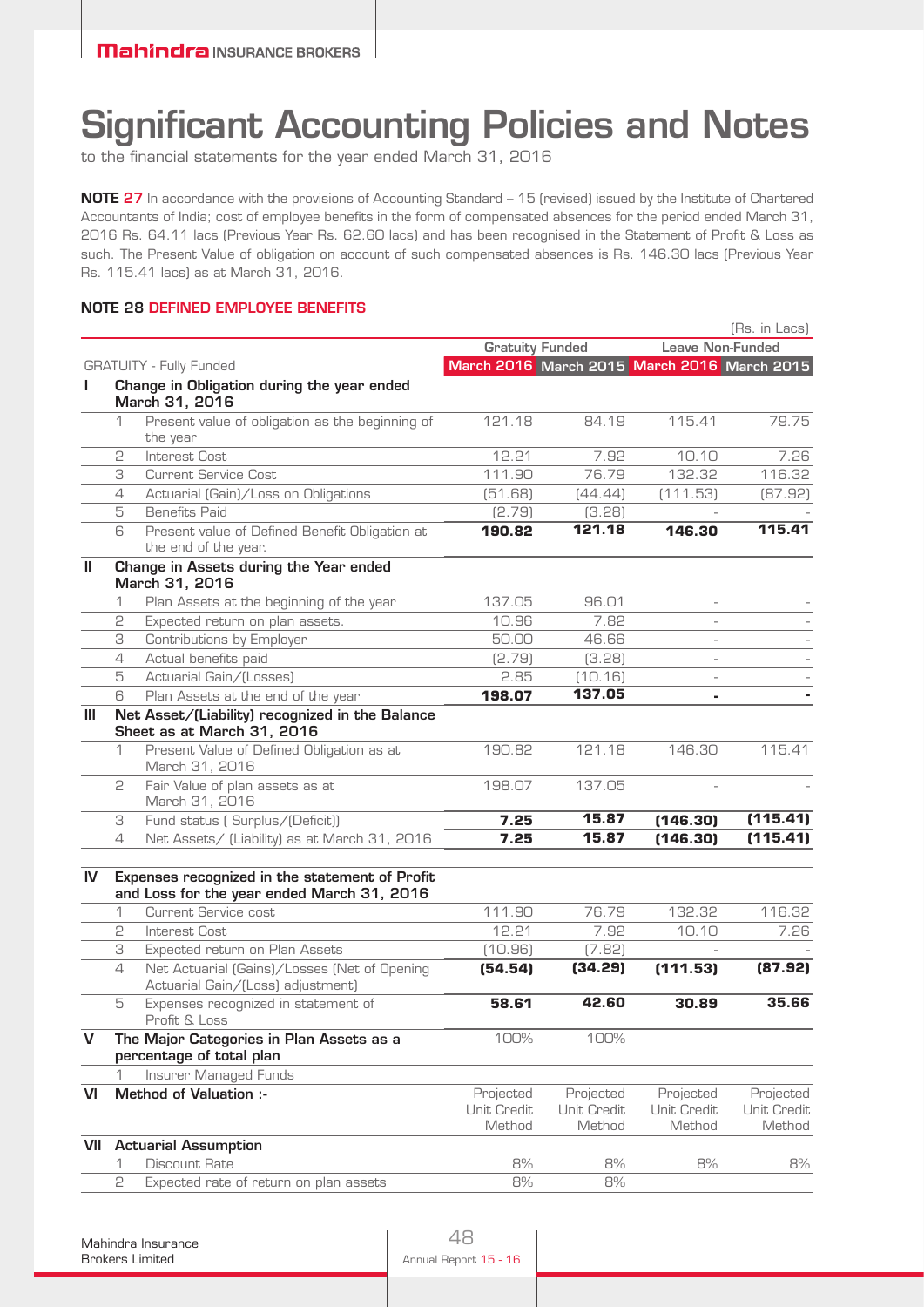to the financial statements for the year ended March 31, 2016

|                                |                       |                |                                             |                | (Rs. in Lacs)           |
|--------------------------------|-----------------------|----------------|---------------------------------------------|----------------|-------------------------|
|                                |                       |                | <b>Gratuity Funded</b>                      |                | <b>Leave Non-Funded</b> |
| <b>GRATUITY - Fully Funded</b> |                       |                | March 2016 March 2015 March 2016 March 2015 |                |                         |
| 3                              | Mortality Table       | LIC (IALM)     | LIC (IALM)                                  | LIC (IALM)     | LIC (IALM)              |
|                                |                       | (2006-08)      | $[2006-08]$                                 | (2006-08)      | $(2006-08)$             |
|                                |                       | Ultimate       | Ultimate                                    | Ultimate       | Ultimate                |
| 4                              | Salary Increment Rate | 5%             | 5%                                          | 5%             | 5%                      |
| 5                              | Retirement Age        | 60 Years       | 60 Years                                    | 60 Years       | 60 Years                |
| 6                              | Withdrawal            | Attrition rate |                                             | Attrition rate |                         |
|                                |                       | of 1% up to    |                                             | of 1% up to    |                         |
|                                |                       | the age of     |                                             | the age of     |                         |
|                                |                       | 30 Years       |                                             | 30 Years       |                         |

#### VIII Experience Adjustments:

|                                                        |               |          |                   |          | (Rs. in Lacs) |
|--------------------------------------------------------|---------------|----------|-------------------|----------|---------------|
|                                                        |               |          | <b>Year Ended</b> |          |               |
|                                                        | <b>Mar-12</b> | $Mar-13$ | Mar-14            | $Mar-15$ | <b>Mar-16</b> |
| Defined Benefit obligation at end of the period        | 46.41         | 65.80    | 84.19             | 121.18   | 190.82        |
| Plan assets at the end of period                       | 48.05         | 68.02    | 96.01             | 137.05   | 198.07        |
| Funded Status (Surplus) / Deficit                      | (1.64)        | [2.22]   | (11.82)           | (15.87)  | (7.25)        |
| Experience adjustments on plan liabilities (gain)/loss | (6.96)        | (5.98)   | (18.50)           | (15.98)  | [22.17]       |
| Experience adjustments on plan assets gain/(loss)      | [0.83]        | (1.061   | (1.34)            | [2.03]   | [2.74]        |

|                                                                                                    |                | (Rs. in Lacs) |
|----------------------------------------------------------------------------------------------------|----------------|---------------|
|                                                                                                    | As at March 31 |               |
| Particulars                                                                                        | 2016           | 2015          |
| <b>NOTE 29 EARNINGS PER SHARE:</b>                                                                 |                |               |
| Amount used as numerator – Balance of Profit after Tax available for<br>shareholders (Rs. in Lacs) | 4,848.59       | 4293.58       |
| Weighted average number of equity shares used in computing basic<br>earnings per share             | 25,77,320      | 25,77,320     |
| Weighted average number of equity shares used in computing diluted<br>earnings per share           | 25,77,320      | 25,77,320     |
| Basic earnings per share (Rs.) (Face value of Rs. 10 per share)                                    | 188.13         | 166.59        |
| Diluted earnings per share (Rs.)                                                                   | 188.13         | 166.59        |

NOTE 30 Suppliers covered under the Micro, Small and Medium Enterprises Development Act, 2006, has not furnished the information regarding filing of necessary memorandum with appointed authority. In view of this and legal opinion obtained by the Company, information required under Section 22 of the said Act is not given.

NOTE 31 Previous year figures have been regrouped /reclassified wherever found necessary.

### Signatures to Significant accounting policies and Notes to the financial statements – I and II

| For B. K. Khare and Co.<br><b>Chartered Accountants</b><br>FRN: 105102W | <b>Rajeev Dubey</b><br>Chairman         | Ramesh Iver<br>Director | Nityanath Ghanekar<br>Director  | Anjali Raina<br>Director        |
|-------------------------------------------------------------------------|-----------------------------------------|-------------------------|---------------------------------|---------------------------------|
| H.P. Mahajani<br>Partner<br>Membership No. 30168                        | Dr. Jaideep Devare<br>Managing Director | V. Ravi<br>Director     | <b>Hemant Sikka</b><br>Director | Rupa Joshi<br>Company Secretary |

Place : Mumbai Date : April 15, 2016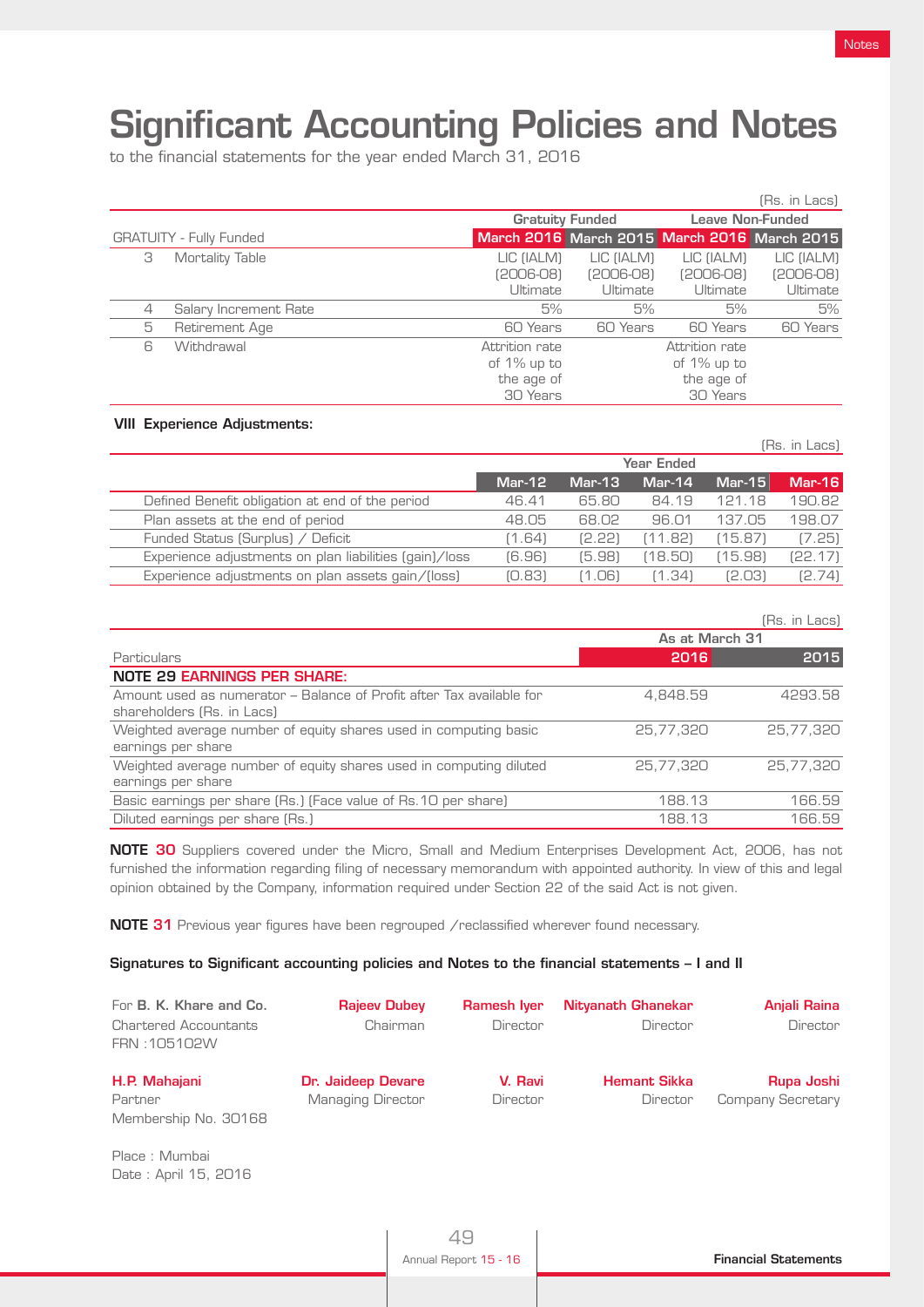## DIRECTORS' REPORT TO THE SHAREHOLDERS

Your Directors have pleasure in presenting their Ninth Report together with the audited Financial Statements of your Company for the year ended March 31, 2016.

## FINANCIAL RESULTS

|                                                                  |                              | Amount in Rs. Lacs |
|------------------------------------------------------------------|------------------------------|--------------------|
|                                                                  | For the year ended March 31, |                    |
| Particulars                                                      | 2016                         | 2015               |
| Income                                                           | 49,544.73                    | 32,844.47          |
| Less: Finance Costs                                              | 21,332.05                    | 14,112.07          |
| Expenditure                                                      | 18,199.70                    | 11,725.59          |
| Depreciation and Amortisation Expenses                           | 343.34                       | 275.01             |
| <b>Total Expenses</b>                                            | 39,875.09                    | 26,112.67          |
| Profit Before Tax                                                | 9,669.64                     | 6,731.80           |
| Less: Provision for Tax                                          |                              |                    |
| Current Tax                                                      | 3,818.00                     | 2,394.00           |
| Income Tax - earlier years                                       | 71.90                        | 58.72              |
| Deferred Tax                                                     | (488.29)                     | (138.26)           |
| Profit/(Loss) for the year                                       | 6,268.03                     | 4,417.34           |
| Profit/(Loss) brought forward from previous year                 | 3,898.79                     | 2,934.78           |
| Amount available for Appropriation                               | 10,166.82                    | 7,352.12           |
| Appropriations:                                                  |                              |                    |
| <b>Special Reserve</b>                                           | 2,300,00                     | 1,450.00           |
| Additional Special Reserve (u/s 29C of NHB Act, 1987)            | 25.00                        | 25.00              |
| General Reserve                                                  |                              | 222.00             |
| * Proposed dividend on Equity Shares                             |                              | 854.58             |
| * Income-tax on proposed dividend                                |                              | 173.99             |
| Additional Depreciation charged due to change in the useful life |                              | 21.68              |
| (Companies Act, 2013)                                            |                              | 706.08             |
| Deferred Tax Liability on Special Reserve                        |                              |                    |
| Surplus Carried to Balance Sheet                                 | 7,841.82                     | 3,898.79           |

Provision for the dividend on Equity Shares and Income-tax on proposed dividend will be made upon the approval of the proposed dividend by Shareholders at the forthcoming Annual General Meeting. This is in compliance with the Companies (Accounting Standards) Amendment Rules, 2016, issued by the Ministry of Corporate Affairs, vide its Notification No. G.S.R.364 (E) dated March 30, 2016.

There have been no material changes and commitments, affecting the financial position of the Company which occurred between the end of the Financial Year 2015-16 and the date of this Report.

## INDUSTRY OVERVIEW

A report published by KPMG ("Decoding Housing for All by 2022"), pegs the current shortage of Housing units at 5.9 crore units. Of this, the shortage in rural areas is 4 crore units while the shortage in urban areas is placed at 1.9 crore units. Estimates made by other bodies indicate a similar large shortage of housing units. Recognising this issue, the Government has launched an ambitious program to implement "Housing For All." The large unmet demand for housing is unlikely to be met without adequate housing finance assistance being extended and this represents an opportunity for your Company. Your Company is uniquely placed to help in addressing this crying social need because of the reach and more importantly the knowledge your Company has acquired about the customer segment the Company

serves. Your Company will continue to focus on serving the underserved rural customers and grow the business. In addition, your Company will now begin focusing on the affordable housing segment in smaller towns as well. The Government's focus on this segment and the large unmet demand would combine to make this initiative develop into another growth engine for the Company.

## **OPERATIONS**

During the year under review, the total income was Rs. 495.45 crores as against Rs. 328.44 crores for the Financial Year 2014-15, registering a growth of 51% over the previous year. Profit before tax was 44% higher at Rs. 96.70 crores as compared to Rs. 67.32 crores for the previous year. Profit after tax was 42% higher at Rs. 62.68 crores as compared to Rs. 44.17 crores for the previous year.

Your Company has disbursed loans aggregating Rs. 1,552.48 crores (previous year Rs. 989.57 crores) achieving a growth of 57% over the previous year. The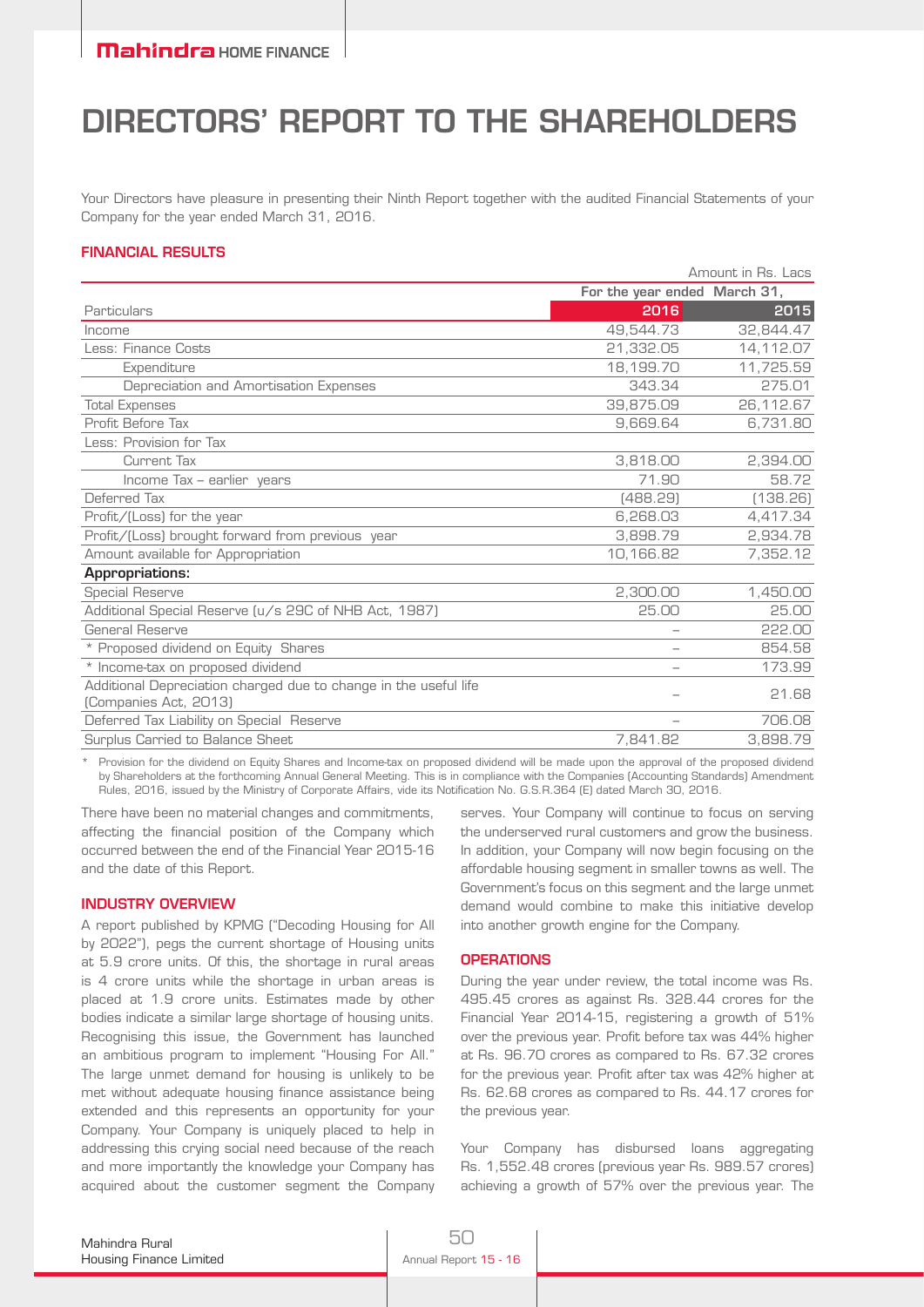outstanding loan portfolio as at March 31, 2016 stood at Rs. 3,264.52 crores. Your Company continued its focus on serving customers in rural India. Majority of the loans disbursed were to customers in villages with an average annual household income of less than Rs. 1.50 lacs. During the year under review, around 1,25,000 households were given home loans (in addition to around 2,63,000 existing households as at March 31, 2015). Your Company has been expanding its geographical presence to provide affordable services for rural households.

During the year under review, operations were strengthened in the states of Maharashtra, Gujarat, Rajasthan, Tamilnadu, Andhra Pradesh, Kerala, Karnataka, Madhya Pradesh, Uttar Pradesh and Bihar.

#### TRANSFER TO RESERVES

The Company proposes to transfer an amount of Rs. 23.25 crores to the Statutory Reserve. No amount is proposed to be transferred to General Reserve and an amount of Rs. 78.42 crores is proposed to be retained in the Statement of Profit and Loss.

## DIVIDEND

Your Directors recommend a dividend of Rs. 1.40 per Equity Share on 7,57,29,181 Equity Shares of the face value of Rs. 10 each, aggregating to Rs. 10.60 crores.

The above dividend, if approved, will be paid to those Members whose names appear in the Register of Members as on the Record Date fixed for this purpose.

The dividend, including dividend distribution tax, surcharge and education cess, will absorb a sum of Rs. 12.76 crores [as against Rs. 10.29 crores (including tax) on account of dividend of Rs. 1.30 per Equity Share, paid for the previous year].

#### FINANCE

During the year under review, your Company has been sanctioned Term Loans of Rs. 947 crores from banks for tenures of three to five years.

As at March 31, 2016 the outstanding borrowings from Banks stood at Rs. 1,953.66 crores (of Long Term Loans) and the outstanding borrowings from National Housing Bank cumulatively amounted to Rs. 212.95 crores.

During the year under review, your Company has raised an amount of Rs. 60.00 crores by issue of 600 Unsecured Subordinated Redeemable Non-Convertible Debentures (NCDs) of Rs. 10,00,000 each for cash at par on a

Private Placement basis. The Company has been regular in repayment of its borrowings and payment of interest due thereon. There were no NCDs which have not been claimed by the investors or not paid by the Company after the date on which the NCDs became due for redemption.

#### LISTING

During the year under review, your Company's NCDs have been listed on the BSE Limited and the Company has paid the requisite listing fees in full.

## CREDIT RATING

During the year under review, India Ratings & Research Private Limited has reaffirmed the rating to the Company's Bank facilities, Non-Convertible Debentures and Subordinated Debt as 'IND AA+' with stable outlook and has assigned 'IND A1+' rating to the Commercial Paper issued by the Company.

Credit Analysis & Research Limited has assigned the 'CARE AA+' Rating to the Company's Non-Convertible Debentures and reaffirmed the rating as 'CARE AA+' to the Subordinated Debt of the Company.

## **ACHIEVEMENTS**

Your Company won the prestigious Porter Prize Award for 'Industry Architectural Shift' during the year under review. The award recognizes your Company's outstanding performance in the industry and its contribution in redefining the industry structure by challenging the very basis of competition, creating new business models, challenging the status quo and exploiting change. It is one of the most prestigious awards in the industry given for company strategy.

During the year under review, your Company was recognised by the Ross School of Business' Positive Business Project. The Company was showcased in their handbook of "Positive Business".

#### SHARE CAPITAL

During the year under review, 99,92,044 Equity Shares of the face value of Rs. 10 each were allotted to the existing Shareholders of the Company on a Rights basis for cash at a premium of Rs. 30 per Share aggregating to Rs. 39.97 crores. Your Company has duly utilised the issue proceeds to augment its capital base, meet its capital requirements and for other general corporate purposes. Post allotment of Equity Shares as aforesaid, the issued, subscribed and paid-up Share Capital of the Company stands at Rs. 75.73 crores comprising of 7,57,29,181 Equity Shares of Rs. 10 each fully paid-up.

During the year under review, the Company has neither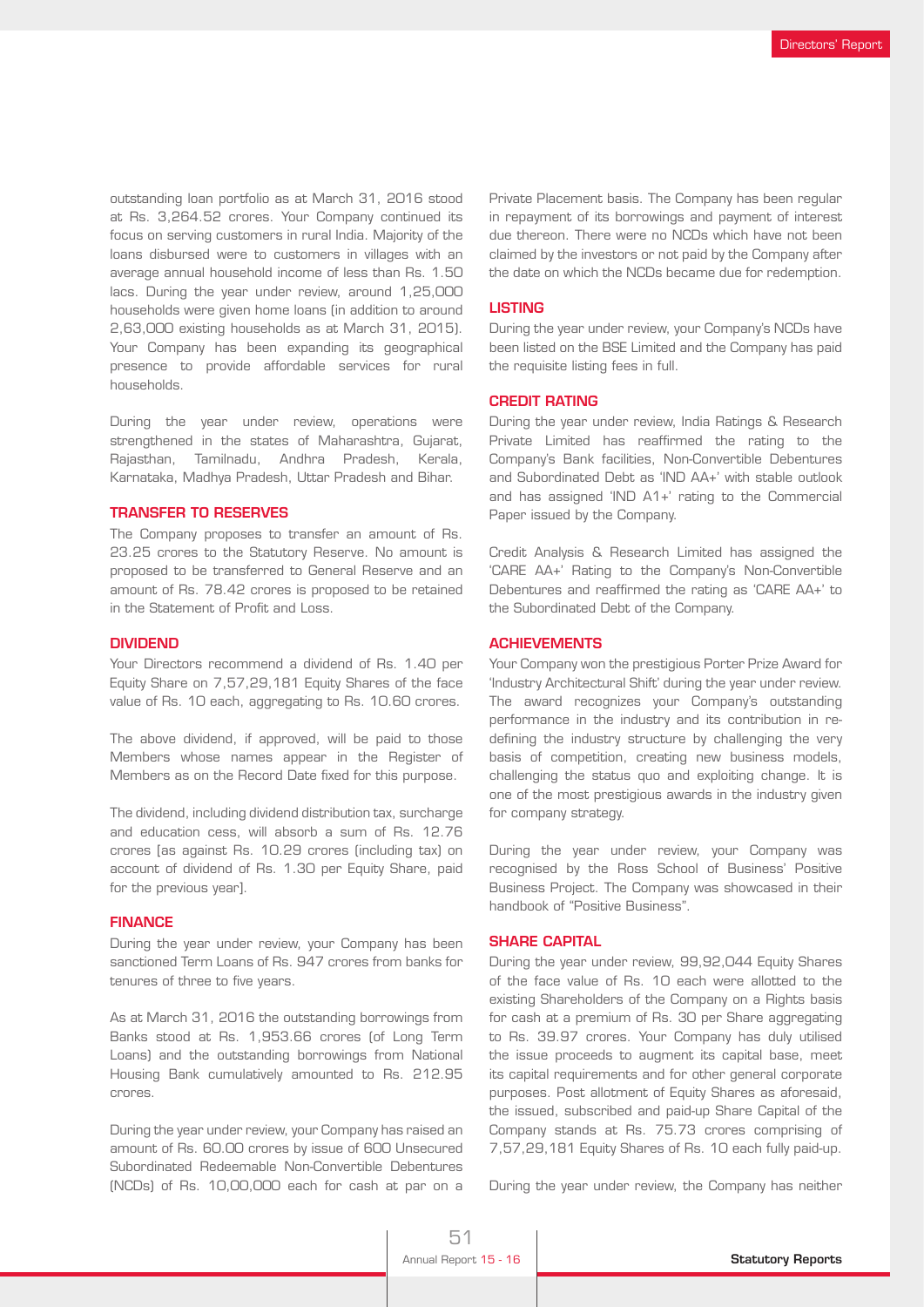issued shares with differential voting rights as to dividend, voting or otherwise, nor has issued sweat equity. The Company has not formulated any Employees' Stock Option Scheme during the year under review. There were no Shares having voting rights not exercised directly by the employees and for the purchase of which or subscription to which, loan was given by the Company.

As at March 31, 2016, none of the Directors of the Company holds instruments convertible into Equity Shares of the Company.

## DEPOSITORY SYSTEM

Your Company's Equity Shares are available for dematerialisation through National Securities Depository Limited. As at March 31, 2016, 86.81% of the Equity Shares of your Company were held in dematerialised form.

#### CAPITAL ADEQUACY

Consequent upon the allotment of Equity Shares on a Rights basis, the paid-up Share Capital of the Company has increased to Rs. 75.73 crores as at March 31, 2016 from Rs. 65.74 crores as at March 31, 2015. The securities premium account has also been credited with Rs. 29.98 crores.

As a result of the increased net worth, the Capital to Risk Assets Ratio (CRAR) of your Company enhanced to 23.65 per cent as at March 31, 2016 which is well above the 12 per cent CRAR prescribed by the National Housing Bank.

## NON-PERFORMING ASSETS AND PROVISIONS FOR CONTINGENCY

Your Company scrupulously adheres to the prudential guidelines for Non-Performing Assets (NPAs) issued by the National Housing Bank under its Housing Finance Companies (NHB) Directions, 2010, as amended from time to time. Your Company has made adequate provision for the assets on which instalments are overdue for more than 90 days and on other assets, as required. Inclusion of Housing Companies with an asset size of Rs. 500 crores and above under the Securitisation and Reconstruction of Financial Assets and Enforcement of Security Interest Act, 2002 (SARFAESI Act) will give a boost to the recovery efforts and reduce asset quality problems in future.

#### INSPECTION BY NATIONAL HOUSING BANK (NHB)

During the Financial Year 2015-16, NHB has carried out the Inspection of your Company for the financial position as at March 31, 2014. NHB had advised the Company to calculate the impact of re-classification of assets

based on the date of NPAs as against number of days overdue on Net Owned Funds/ CRAR as at March 31, 2014. Accordingly, your Company has re-classified the assets which resulted in the requirement of additional provision of Rs. 11.12 lacs. As mentioned in the Note No. 2.2 to the Audited Financial Statements for the Financial Year ended March 31, 2014, your Company has made an additional provision of Rs. 140.91 lacs over and above the norms prescribed by NHB. After considering the re-classification impact of Rs. 11.12 lacs, the additional provision would stand reduced to Rs. 129.79 lacs. Accordingly, there is no impact of the said re-classification on the Net Owned Funds/CRAR as at March 31, 2014.

#### INSURANCE PROTECTION TO BORROWERS

Your Company has tied up with Kotak Mahindra Old Mutual Life Insurance Limited and Cholamandalam MS General Insurance Company Limited for insurance of its housing loan products alongwith life insurance called Sampoorna Suraksha Plan which covers the borrowers of the Company.

#### **DIRECTORS**

On the recommendation of the Nomination and Remuneration Committee and the Board of Directors, the Shareholders at their Extraordinary General Meeting held on August 13, 2015, have appointed Mr. Narendra Mairpady (DIN : 00536905) as an Independent Director of the Company for a period of five consecutive years commencing from August 13, 2015.

None of the Independent Directors are due for reappointment.

Pursuant to the provisions of Section 152 of the Companies Act, 2013, Mr. K. Chandrasekar, Non-Executive Non-Independent Director of the Company retires by rotation at the forthcoming Annual General Meeting scheduled to be held on July 14, 2016 and being eligible, has offered himself for re-appointment.

## KEY MANAGERIAL PERSONNEL

During the year under review, Ms. Harshada Pathak, Company Secretary and Key Managerial Personnel resigned from the services of the Company. The resignation was effective from October 14, 2015.

The Board of Directors, on the recommendation of the Nomination and Remuneration Committee has appointed

Ms. Arnavaz M. Pardiwalla as the Company Secretary & Compliance Officer of the Company with effect from March 11, 2016. Ms. Arnavaz Pardiwalla is also the

| Mahindra Rural          |                       |
|-------------------------|-----------------------|
| Housing Finance Limited | Annual Report 15 - 16 |
|                         |                       |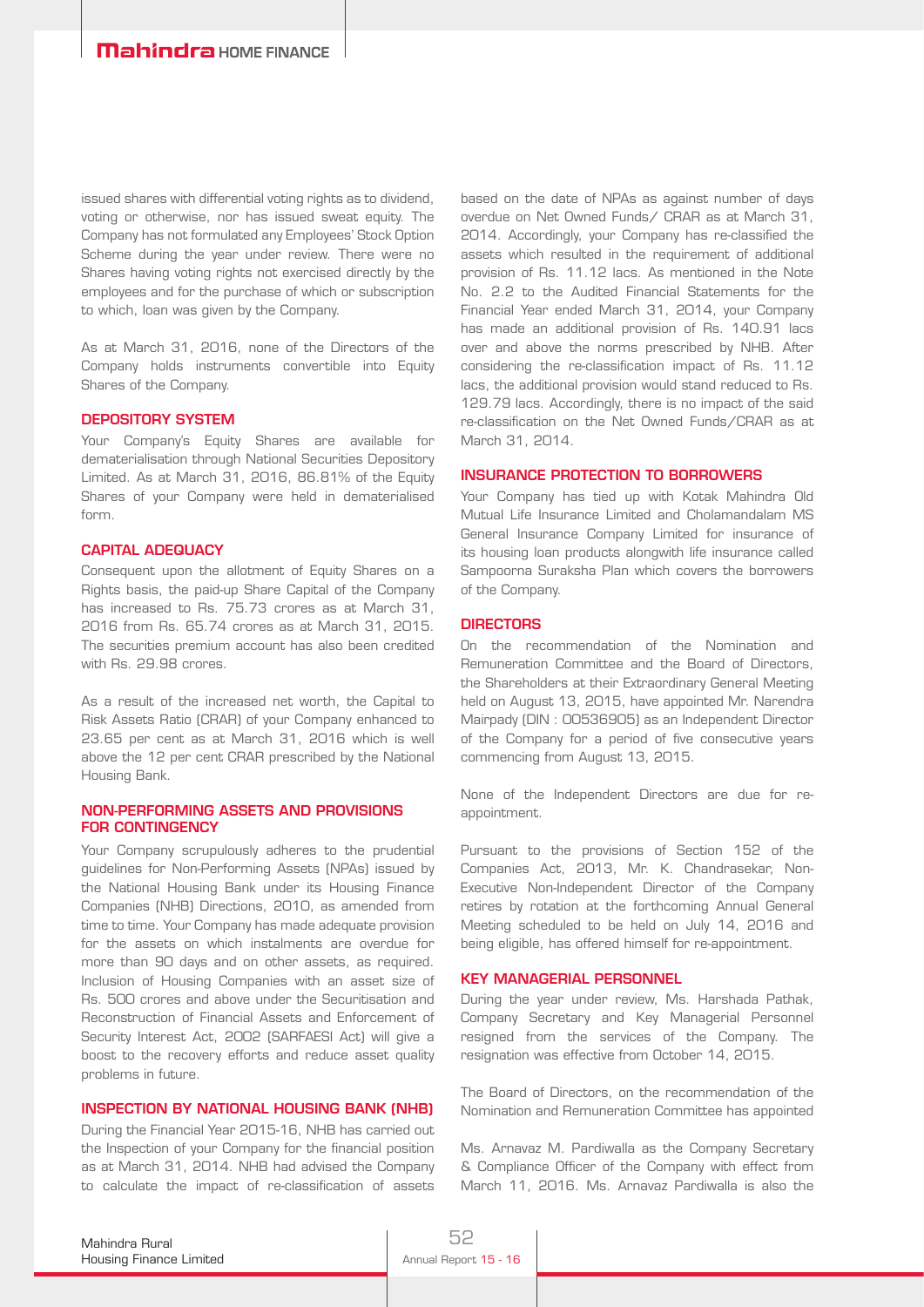Company Secretary & Compliance Officer and Key Managerial Personnel of Mahindra & Mahindra Financial Services Limited, the Holding Company.

Mr. Anuj Mehra, Managing Director, Mr. Dharmesh Vakharia, Chief Financial Officer and Ms. Arnavaz M. Pardiwalla, Company Secretary & Compliance Officer are the Key Managerial Personnel of the Company as per the provisions of Section 203 of the Companies Act, 2013.

## COMPOSITION OF THE BOARD

The composition of the Board of Directors of your Company is in conformity with the provisions of the Companies Act, 2013, as amended from time to time. The Company has a Non-Executive Chairman, a Managing Director, three Non-Executive Non-Independent Directors (including a Nominee Director appointed by National Housing Bank) and three Independent Directors. The Board reviews and approves strategy and oversees the actions and results of management to ensure that the long term objectives of enhancing stakeholders' value are met.

## Board Meetings and Annual General Meeting

During the Financial Year 2015-16, the Board of Directors met six times on April 15, 2015, July 13, 2015, October 14, 2015, January 16, 2016, February 24, 2016 and March 11, 2016.

The names and categories of the Directors of the Company, their attendance at the Board Meetings held during the Financial year 2015-16 and at the last Annual General Meeting (AGM) of the Company held on July 13, 2015, are as follows:

| Names of<br>Directors                       | Category                                         | Attendance<br>at the Board<br>Meetings held<br>during F.Y.<br>2015-16<br><b>Held Attended</b> |   | Attendance<br>at the last<br>Annual<br>General<br>Meeting<br>held on |
|---------------------------------------------|--------------------------------------------------|-----------------------------------------------------------------------------------------------|---|----------------------------------------------------------------------|
|                                             |                                                  |                                                                                               |   | July 13,<br>2015 (Yes/<br>No/N.A.                                    |
| Mr. Ramesh<br><i>lyer</i><br>(Chairman)     | Non-Executive<br>Non-<br>Independent<br>Director | R                                                                                             | 6 | Yes                                                                  |
| Mr. Anuj<br>Mehra<br>(Managing<br>Director) | Executive<br>Director                            | 6                                                                                             | 6 | Yes                                                                  |
| Mr. V. Ravi                                 | Non-Executive<br>Non-<br>Independent<br>Director | R                                                                                             | 6 | Yes                                                                  |
| Mr. K.<br>Chandrasekar                      | Non-Executive<br>Non-<br>Independent<br>Director | ട                                                                                             | 5 | Yes                                                                  |

| Names of<br>Directors                                                 | Category                                         | 2015-16 | Attendance<br>at the Board<br>Meetings held<br>during F.Y. | Attendance<br>at the last<br>Annual<br>General<br>Meeting |
|-----------------------------------------------------------------------|--------------------------------------------------|---------|------------------------------------------------------------|-----------------------------------------------------------|
|                                                                       |                                                  |         | <b>Held Attended</b>                                       | held on<br>July 13,<br>2015 (Yes/<br>No/N.A.              |
| Mr. K.<br>Chakarvarthy<br>(Nominee<br>of National<br>Housing<br>Bank) | Non-Executive<br>Non-<br>Independent<br>Director | 6       | 4                                                          | No                                                        |
| Mr.<br>Nityanath<br>Ghanekar                                          | Independent<br>Director                          | 6       | 6                                                          | Yes                                                       |
| Mrs. Anjali<br>Raina                                                  | Independent<br>Director                          | 6       | 5                                                          | Yes                                                       |
| Mr. Narendra<br>Mairpady (1)                                          | Independent<br>Director                          | 6       | 4                                                          | N.A.                                                      |
| Mr. Uday Y.<br>Phadke (2)                                             | Non-Executive<br>Non-<br>Independent<br>Director | 6       | 2                                                          | Yes                                                       |

Notes:

(1) Appointed as an Independent Director with effect from August 13, 2015.

(2) Ceased to be Director with effect from July 13, 2015.

### MEETINGS OF INDEPENDENT DIRECTORS

The Independent Directors met twice during the year under review. The Meetings were conducted in an informal manner without the presence of the Chairman, the Managing Director, the Non-Executive Non-Independent Directors and the Chief Financial Officer.

#### COMMITTEES OF THE BOARD (a) AUDIT COMMITTEE

Your Company has an adequately qualified and experienced Audit Committee. The Audit Committee was re-constituted during the year under review by inducting Mr. Narendra Mairpady, Independent Director, as a Member of the Committee. As at March 31, 2016, the Audit Committee comprised of four Non-Executive Directors of which three are Independent Directors. The Committee comprises of Mr. Nityanath Ghanekar (Chairman), Mrs. Anjali Raina and Mr. Narendra Mairpady, all Independent Directors and Mr. V. Ravi, Non-Executive Non-Independent Director.

The terms of reference of the Audit Committee were revised during the year under review to bring them in line with the provisions of the Companies Act, 2013. The revised terms of reference of the Audit Committee are: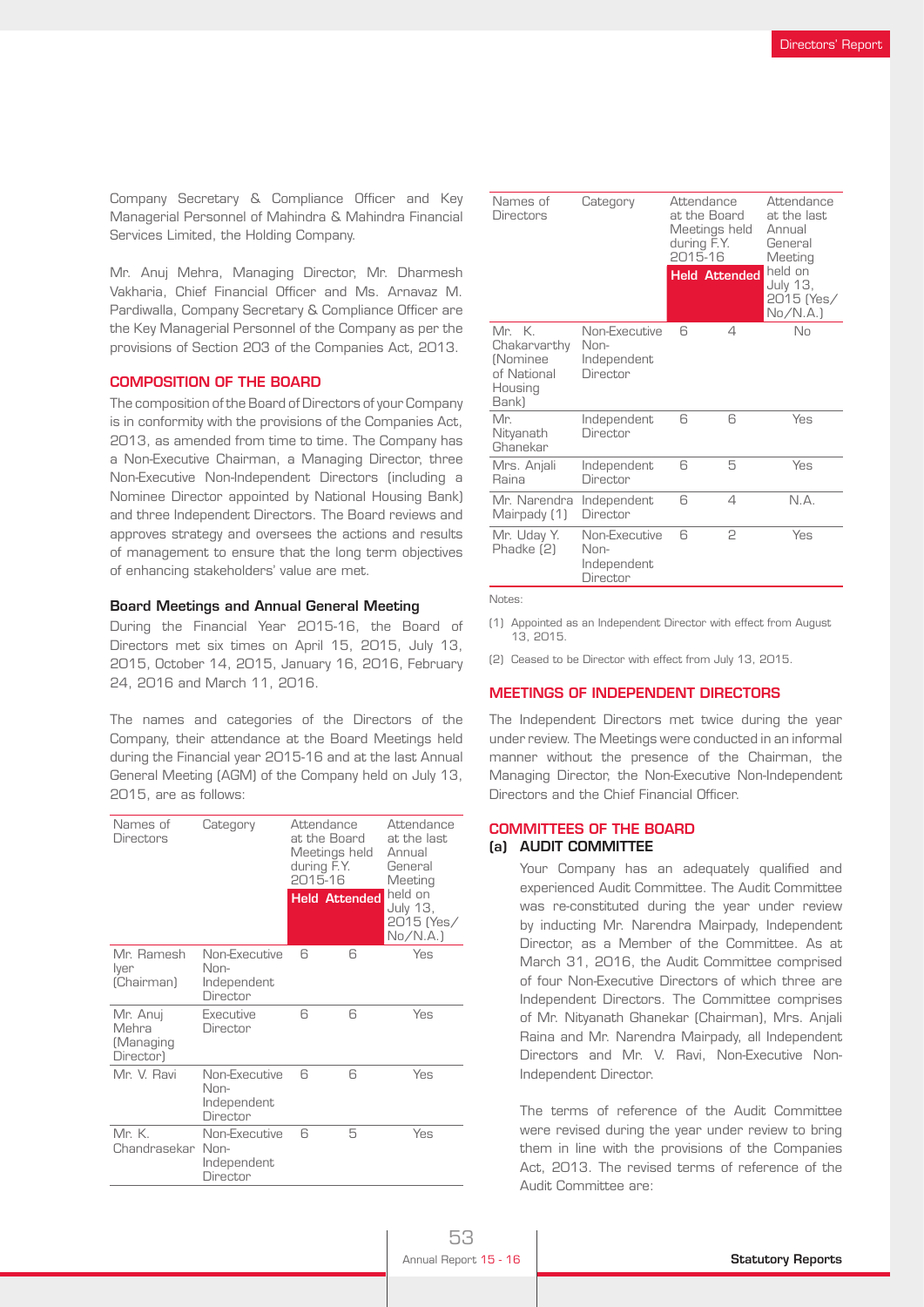- a) To recommend appointment, remuneration and terms of appointment of auditors and internal auditors of the Company;
- b) To review and monitor the auditor's independence and performance, and effectiveness of audit process;
- c) To examine the quarterly and annual financial statements and the auditors' report thereon;
- d) To approve or subsequently modify transactions of the Company with related parties;
- e) To scrutinize inter-corporate loans and investments;
- f) To undertake valuation of undertakings or assets of the Company, wherever it is necessary;
- g) To evaluate internal financial controls and risk management systems;
- h) To monitor the end use of funds raised through public offers and related matters;
- i) To formulate the scope, functioning, periodicity and methodology for conducting the internal audit, in consultation with the Internal Auditor;
- j) To discharge from time to time such other acts, duties and functions as may be assigned by the Board of Directors or prescribed under the Companies Act, 2013 or any other applicable law and Rules made thereunder.

The Audit Committee met thrice during the year under review on April 15, 2015, October 14, 2015 and January 16, 2016.

The attendance of the Members of the Audit Committee at its Meetings held during the Financial Year 2015-16 is given below:

| Names of<br><b>Members</b>              | Category                | <b>Audit Committee</b><br>Meetings |                 |
|-----------------------------------------|-------------------------|------------------------------------|-----------------|
|                                         |                         | <b>Held</b>                        | <b>Attended</b> |
| Mr. Nitvanath<br>Ghanekar<br>(Chairman) | Independent<br>Director | 3                                  | З               |
| Mrs. Anjali Raina                       | Independent<br>Director | 3                                  | 3               |
| Mr. Narendra<br>Mairpady *              | Independent<br>Director | 3                                  |                 |

| Names of<br>Members | Category                                         | Audit Committee<br>Meetings |                 |
|---------------------|--------------------------------------------------|-----------------------------|-----------------|
|                     |                                                  | <b>Held</b>                 | <b>Attended</b> |
| Mr. V. Ravi         | Non-Executive<br>Non-<br>Independent<br>Director | я                           | я               |

Appointed as a Member with effect from October 14, 2015.

The Board has accepted all the recommendations made by the Audit Committee during the year under review. The Chairman of the Board, Managing Director, Chief Financial Officer, Chief Internal Auditor of Mahindra & Mahindra Limited and Statutory Auditors are regularly invited to attend the Audit Committee Meetings. The Company Secretary is the Secretary to the Committee.

Mr. Nityanath Ghanekar, Chairman of the Audit Committee, was present at the 8th Annual General Meeting of the Company held on July 13, 2015.

## (b) NOMINATION AND REMUNERATION **COMMITTEE**

As at March 31, 2016, the Nomination and Remuneration Committee of the Board of Directors comprised of four members viz. Mr. Ramesh Iyer and Mr. K. Chandrasekar, Non-Executive Non-Independent Directors and Mr. Nityanath Ghanekar and Mrs. Anjali Raina, Independent Directors. The Committee met twice during the year under review on July 13, 2015 and August 12, 2015. The Nomination and Remuneration Committee inter alia recommends the appointment and removal of Directors and carries out evaluation of performance of every Director in accordance with the framework adopted by the Board. The Committee is also empowered to look into the entire gamut of remuneration package for the working Director(s) and revise their remuneration subject to limits approved by the Shareholders.

The attendance of the Members of Nomination and Remuneration Committee at its Meetings held during the Financial Year 2015-16 is given below:

| Names of<br>Members      | Category                                         | Nomination and<br>Remuneration | <b>Committee Meetings</b> |
|--------------------------|--------------------------------------------------|--------------------------------|---------------------------|
|                          |                                                  | <b>Held</b>                    | <b>Attended</b>           |
| Mr. Ramesh<br><i>ver</i> | Non-Executive<br>Non-<br>Independent<br>Director | ⊃                              | '∼                        |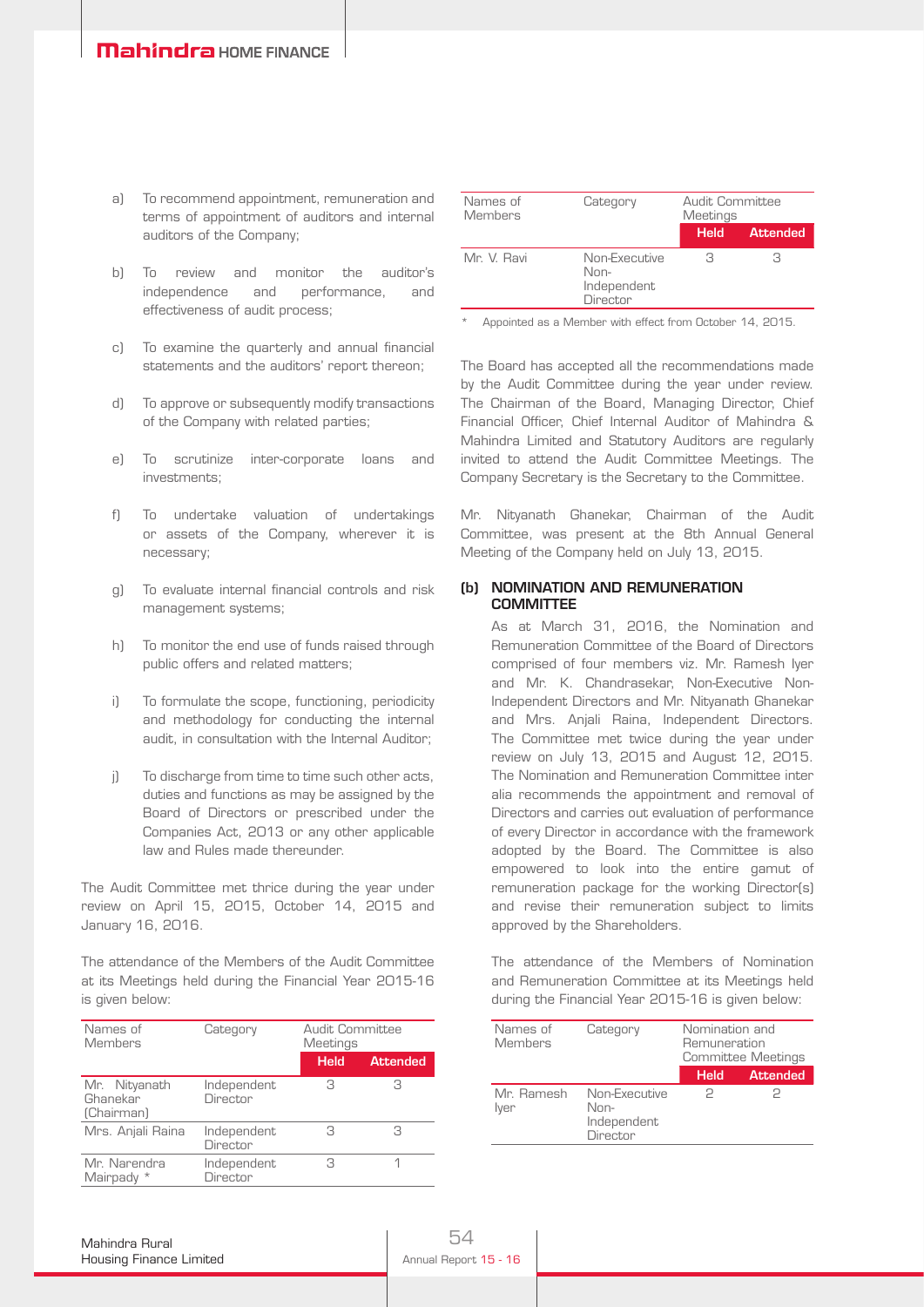| Names of<br><b>Members</b> | Category                                         | Nomination and<br>Remuneration<br>Committee Meetings |                 |
|----------------------------|--------------------------------------------------|------------------------------------------------------|-----------------|
|                            |                                                  | Held                                                 | <b>Attended</b> |
| Mr. K.<br>Chandrasekar     | Non-Executive<br>Non-<br>Independent<br>Director | 2                                                    | P               |
| Mr. Nityanath<br>Ghanekar  | Independent<br>Director                          | P                                                    | 2               |
| Mrs. Anjali<br>Raina       | Independent<br>Director                          | P                                                    |                 |

## (c) ASSET LIABILITY COMMITTEE

The Asset Liability Committee (ALCO) of the Board of Directors comprises of Mr. Ramesh Iyer (Chairman of the Committee), Mr. K. Chandrasekar and Mr. V. Ravi, Non-Executive Non-Independent Directors. The ALCO Committee met twice during the year on April 15, 2015 and October 14, 2015. The Committee oversees the Asset Liability Management system of the Company.

The attendance of the Members of ALCO Committee at its Meetings held during the Financial Year 2015- 16 is given below:

| Names of<br><b>Members</b>              | Category                                         | ALCO Committee<br>Meetings |                 |
|-----------------------------------------|--------------------------------------------------|----------------------------|-----------------|
|                                         |                                                  | Held                       | <b>Attended</b> |
| Mr. Ramesh<br><b>Iver</b><br>(Chairman) | Non-Executive<br>Non-<br>Independent<br>Director | 2                          | 2               |
| Mr. V. Ravi                             | Non-Executive<br>Non-<br>Independent<br>Director | P                          | 2               |
| Mr. K.<br>Chandrasekar                  | Non-Executive<br>Non-<br>Independent<br>Director | P                          | 2               |

### (d) CORPORATE SOCIAL RESPONSIBILITY **COMMITTEE**

The Corporate Social Responsibility ('CSR') Committee has been constituted by the Board of Directors to formulate and recommend to the Board a CSR Policy indicating the activities to be undertaken by the Company in compliance with the provisions of the Companies Act, 2013 (the Act) and the Companies (Corporate Social Responsibility Policy) Rules, 2014. The CSR Committee inter alia, allocates the amount of expenditure to be incurred by the Company on CSR activities as enumerated in Schedule VII to the Act and monitors the CSR Policy of the Company periodically. The CSR Policy of the Company is displayed on the website of the Company

at the web-link: http://www.mahindrahomefinance. com/csr-policy.php.

Mr. Ramesh Iyer, Chairman and Non-Executive Non-Independent Director is the Chairman of the Committee. Mr. K. Chandrasekar and Mr. V. Ravi, Non-Executive Non-Independent Directors, Mr. Anuj Mehra, Managing Director and Mrs. Anjali Raina, Independent Director are the other Members of the Committee. The Committee held three meetings during the year under review. The Committee met on April 15, 2015, September 30, 2015 and March 11, 2016.

The attendance of the Members of CSR Committee at its Meetings held during the Financial Year 2015- 16 is given below:

| Names of<br>Members              | Category                                         | <b>CSR Committee</b><br>Meetings |                 |
|----------------------------------|--------------------------------------------------|----------------------------------|-----------------|
|                                  |                                                  | <b>Held</b>                      | <b>Attended</b> |
| Mr. Ramesh<br>Iver<br>(Chairman) | Non-Executive<br>Non-<br>Independent<br>Director | 3                                | 3               |
| Mr. V. Ravi                      | Non-Executive<br>Non-<br>Independent<br>Director | З                                | З               |
| Mr. K.<br>Chandrasekar           | Non-Executive<br>Non-<br>Independent<br>Director | З                                | 1               |
| Mrs. Anjali<br>Raina             | Independent<br>Director                          | 3                                | З               |
| Mr. Anuj<br>Mehra                | Managing<br>Director                             | 3                                | З               |

During the year under review, your Company spent Rs. 109.43 Lacs towards CSR activities pertaining to eradicating hunger and poverty and promoting education for the girl child and financial literacy amongst children and women.

Your Company is in compliance with the statutory requirements in this regard.

The Annual Report on the CSR activities undertaken by your Company in the Financial Year 2015-16 is appended as **Annexure I** to this Report.

#### PERFORMANCE EVALUATION OF THE BOARD

Pursuant to the provisions of the Companies Act, 2013, the Board of Directors has carried out an annual evaluation of its own performance and that of its Committees as well as the performance of the Directors individually.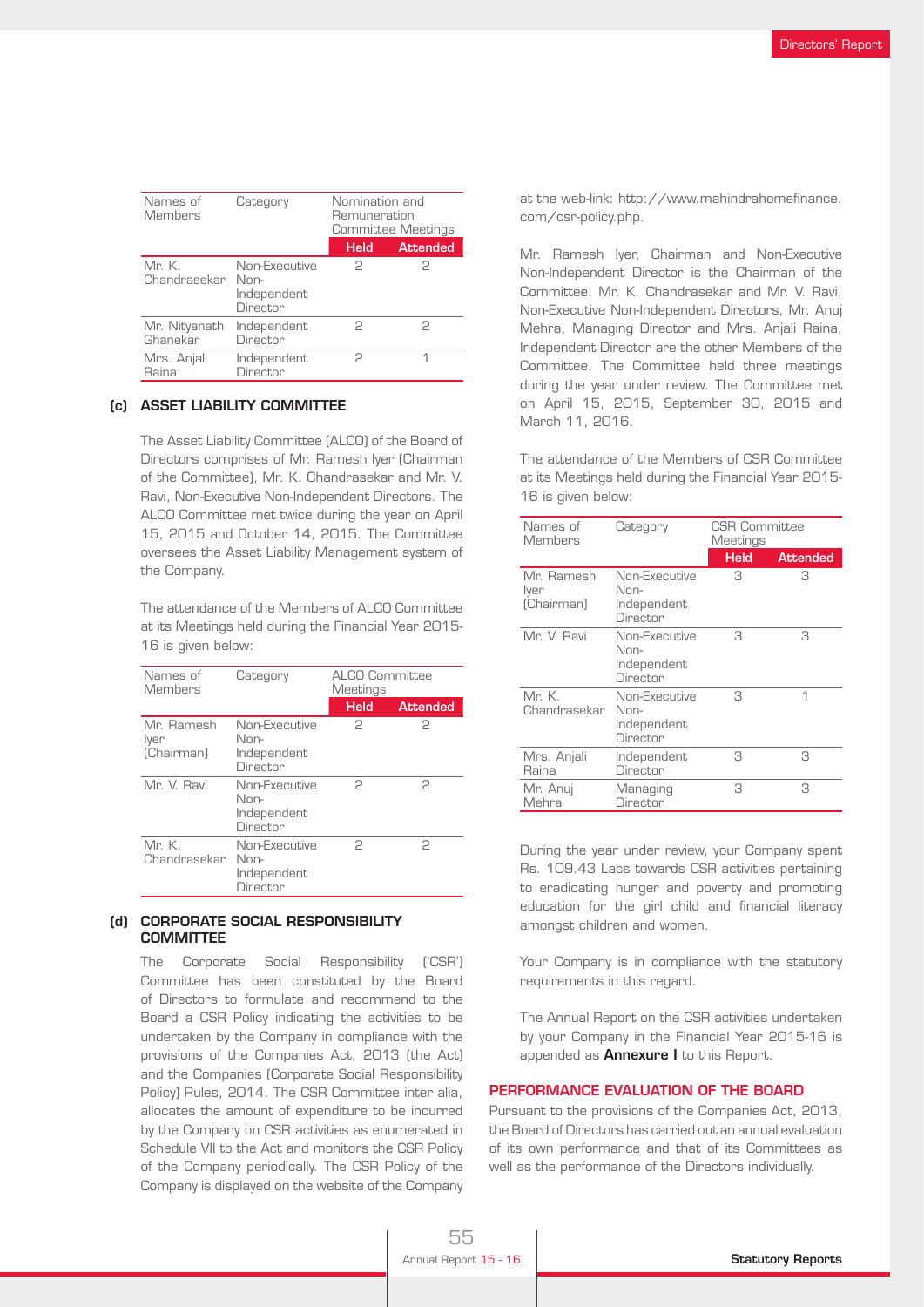Well-defined and structured questionnaires were used in the evaluation process, covering various aspects of the Board's functioning such as adequacy of the composition of the Board and its Committees, Board culture, areas of responsibility, execution and performance of specific duties, obligations, governance and compliance perspective. The evaluation was carried out based on the feedback received from Directors.

A separate exercise was carried out by the Nomination and Remuneration Committee to evaluate the performance of individual Directors. The performance evaluation of the Independent Directors was carried out by the entire Board excluding the Director being evaluated. The performance evaluation of Non-Independent Directors and the Board as a whole was carried out by the Independent Directors. The performance evaluation of the Chairman was carried out by the Independent Directors, after taking into account the views of the Executive and Non-Executive Directors. The Directors have expressed their satisfaction with the evaluation process.

### DECLARATION GIVEN BY INDEPENDENT **DIRECTORS**

The Company has received declarations from all the Independent Directors of the Company confirming that they fulfil the criteria of independence as prescribed under Sub-Section (6) of Section 149 of the Companies Act, 2013.

## COMPANY'S POLICIES ON DIRECTORS' APPOINTMENT AND REMUNERATION

The Company has adopted the following policies as required under Sub-Section (3) of Section 178 of the Companies Act, 2013:

- (i) 'Policy to determine qualifications, positive attributes and independence of Directors and evaluation of the Board, Committees and individual Directors',
- (ii) 'Policy on Remuneration of Directors' and,
- (iii) 'Remuneration Policy for Key Managerial Personnel (KMPs) and Employees'.

The Nomination and Remuneration Committee while recommending the appointment of Directors considers desirable qualifications which may amongst other things include professional qualifications, skills, professional experience, background and knowledge apart from the criteria of independence as prescribed under the Companies Act, 2013.

The Policy on Remuneration of Directors and Remuneration Policy for KMPs and Employees of the Company is appended as Annexure II to this Report in accordance with the provisions of Sub-Section (4) of Section 178 of the Companies Act, 2013.

#### PARTICULARS OF REMUNERATION

Disclosures pursuant to Section 197(12) of the Companies Act, 2013 and Rule 5(1) of Companies (Appointment and Remuneration of Managerial Personnel) Rules, 2014 are as under:

1. Ratio of the remuneration of each Director to the median remuneration of the employees of the Company for the Financial Year 2015-16:

| Name of the<br>Director   | Designation                                                           | Ratio of the<br>remuneration<br>of each<br>Director<br>to median<br>remuneration<br>of employees |
|---------------------------|-----------------------------------------------------------------------|--------------------------------------------------------------------------------------------------|
| Mr. Ramesh Iyer           | Chairman                                                              | $NIL*$                                                                                           |
| Mr. V. Ravi               | Non-Executive<br>Non-Independent<br>Director                          | $NIL*$                                                                                           |
| Mr. K.<br>Chandrasekar    | Non-Executive<br>Non-Independent<br>Director                          | $NIL*$                                                                                           |
| Mr. Nityanath<br>Ghanekar | Independent<br>Director                                               | 5.90X                                                                                            |
| Mrs. Anjali Raina         | Independent<br>Director                                               | 5.98X                                                                                            |
| Mr. Narendra<br>Mairpady  | Independent<br>Director                                               | 3.58X                                                                                            |
| Mr. K.<br>Chakravarthy    | Non-Executive<br>Director<br>(Nominee of<br>National Housing<br>Bank) | $NIL*$                                                                                           |
| Mr. Anuj Mehra            | Managing<br>Director                                                  | 148.16X                                                                                          |

Mr. Ramesh Iyer, Mr. V. Ravi, Mr. K. Chandrasekar and Mr. K. Chakravarthy do not receive any remuneration from the Company.

#### 2. Percentage increase in remuneration of each Director, Chief Financial Officer and Company Secretary during the Financial Year 2015-16:

| Name of the<br>Director/KMP | Designation                                  | % increase in<br>Remuneration |
|-----------------------------|----------------------------------------------|-------------------------------|
| Mr. Ramesh Iyer             | Chairman                                     | $NIL*$                        |
| Mr. V. Ravi                 | Non-Executive<br>Non-Independent<br>Director | $NII *$                       |
| Mr. K.<br>Chandrasekar      | Non-Executive<br>Non-Independent<br>Director | $NII *$                       |
| Mr. Nityanath<br>Ghanekar   | Independent<br>Director                      | $* *$<br>N.A.                 |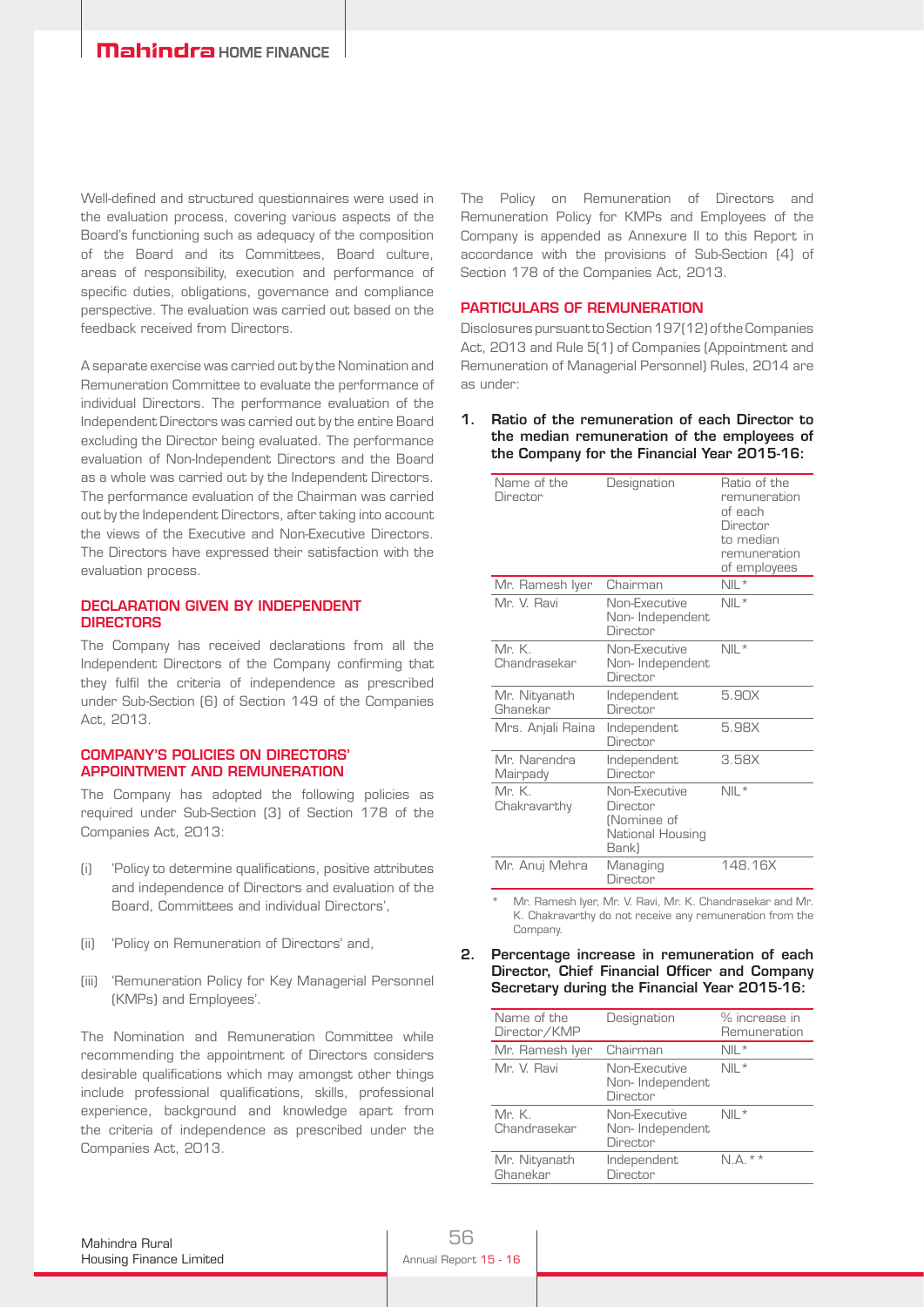| Name of the<br>Director/KMP      | Designation                                                          | % increase in<br>Remuneration |
|----------------------------------|----------------------------------------------------------------------|-------------------------------|
| Mrs. Anjali Raina                | Independent<br>Director                                              | $N.A.**$                      |
| Mr. Narendra<br>Mairpady         | Independent<br>Director                                              | $N.A.***$                     |
| Mr. K.<br>Chakravarthy           | Non-Executive<br>Director<br>Mominee of<br>National Housing<br>Bank) | $NII *$                       |
| Mr. Anuj Mehra                   | Managing<br>Director                                                 | 48                            |
| Mr. Dharmesh<br>Vakharia         | Chief Financial<br>Officer                                           | 3                             |
| Ms. Arnavaz M.<br>Pardiwalla**** | Company<br>Secretary &<br>Compliance<br>Officer                      | $-21.09***$                   |
| Ms. Harshada<br>Pathak****       | Company<br>Secretary                                                 |                               |

Mr. Ramesh Iyer, Mr. V. Ravi, Mr. K. Chandrasekar and Mr. K. Chakravarthy do not receive any remuneration from the Company.

- Mr. Nityanath Ghanekar and Mrs. Anjali Raina were appointed as Directors with effect from March 30, 2015 and hence details in respect of % increase have not been provided.
- \*\*\* Mr. Narendra Mairpady was appointed as an Independent Director with effect from August 13, 2015 and hence details in respect of % increase have not been provided.
- \*\*\*\*Ms. Harshada Pathak resigned from the services of the Company as the Company Secretary and Key Managerial Personnel with effect from October 14, 2015. Ms. Arnavaz M. Pardiwalla has been appointed as the Company Secretary & Compliance Officer with effect from March 11, 2016. She is also the Company Secretary of Mahindra & Mahindra Financial Services Limited (MMFSL), the Holding Company and her entire remuneration is borne by MMFSL.
- \*\*\*\*\*Secretarial function is covered under the cost sharing arrangement with the Holding Company.

#### 3. Percentage increase in the median remuneration of employees in the Financial Year:

5.22% considering employees who were in employment for the whole of the Financial Year 2014-15 and Financial Year 2015-16.

#### 4. Number of Permanent employees on the rolls of Company as at March 31, 2016:

As at March 31, 2016, there were 4,396 permanent employees on the rolls of the Company.

5. Explanation on relationship between average increase in Remuneration and Company performance:

The increase in the Remuneration is in line with the financial performance of the Company, market trends and Industry benchmarking. On an average, employees received an annual increase of 9.83%. The individual increment varied from 8% to 12%, based on individual performance.

## 6. Comparison of Remuneration of the Key Managerial Personnel against the performance of the Company:

The Key Managerial Personnel were paid approximately 2.91% in aggregate of the Profit Before Tax during the Financial Year 2015-16.

7. Variations in the market capitalisation of the company, price earnings ratio of the Company as at the closing date of the current Financial Year and previous financial year and percentage increase/decrease in the market quotations of the shares of the Company in comparison to the rate at which the Company came out with the last public offer in case of listed companies, and in case of unlisted companies, the variations in the net worth of the company as at the close of the current Financial Year and previous Financial Year:

Mahindra Rural Housing Finance Limited is a listed company since its debentures are listed on the BSE Limited. Details of variations in the Net Worth of the Company are given below:

|             |                            |                   | Rs. in crores                             |
|-------------|----------------------------|-------------------|-------------------------------------------|
| Particulars | As at<br>March 31,<br>2016 | March 31,<br>2015 | As at Variation                           |
| Net. Worth  | 275.77                     |                   | Increased<br>173.16 by 102.61<br>(59.26%) |

8. Average percentile increase already made in the salaries of employees other than the Managerial Personnel in the last Financial Year i.e. 2015- 16 and its comparison with the percentile increase in the managerial remuneration and justification thereof and point out if there are any exceptional circumstances for increase in the managerial remuneration.

For employees other than Managerial Personnel who were in employment for the whole of the Financial Year 2014-15 and Financial Year 2015-16, the average increase is 10.63%. Average increase for Managerial Personnel is 9.44%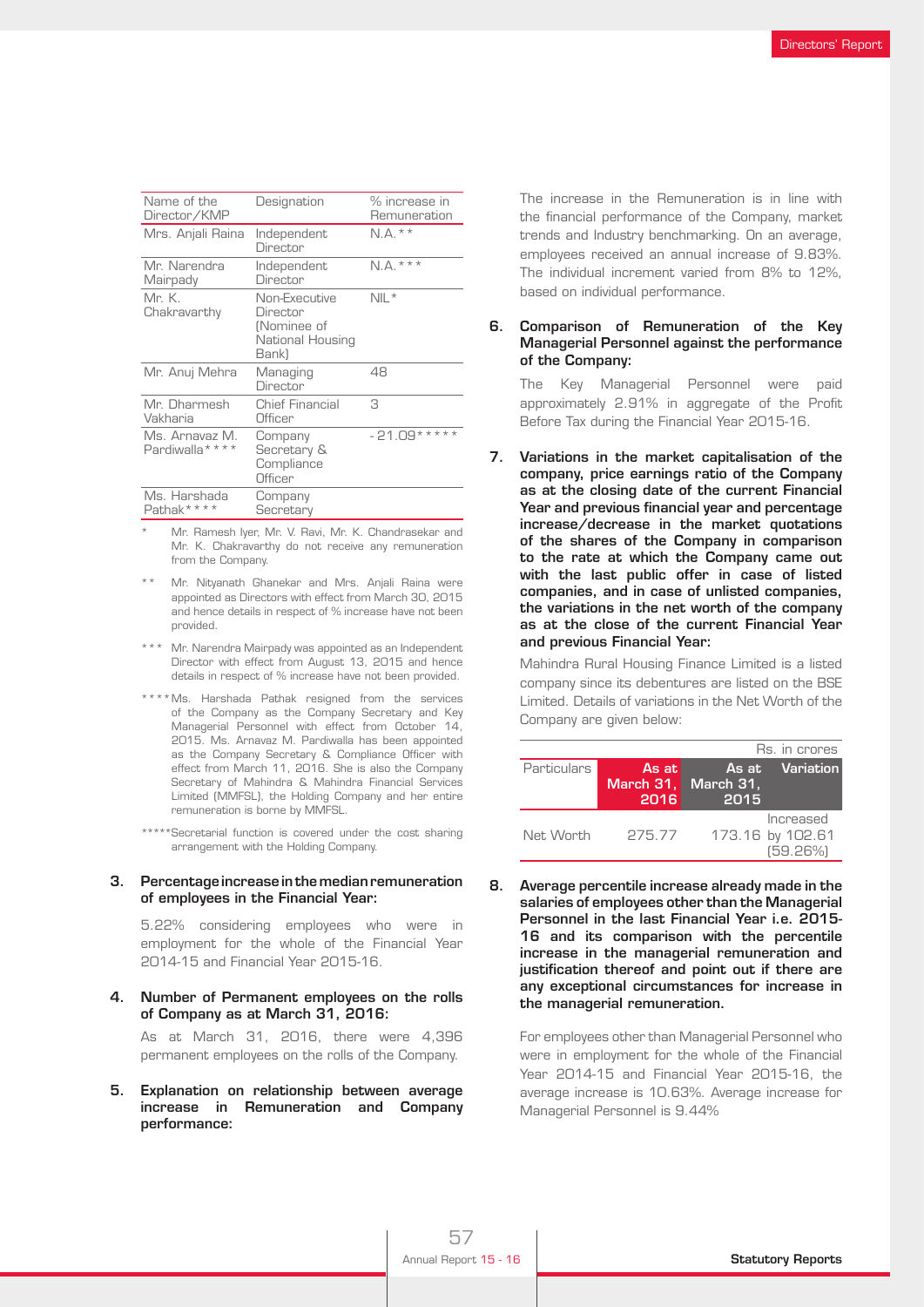9. Comparison of each remuneration of the Key Managerial Personnel against the performance of the Company:

| Name of KMP                   | Designation                                     | % to Profit<br><b>Before Tax for</b><br>F.Y. 2015-16 |
|-------------------------------|-------------------------------------------------|------------------------------------------------------|
| Mr. Anuj Mehra Managing       | Director                                        | 2.02                                                 |
| Mr. Dharmesh<br>Vakharia      | Chief Financial<br>Officer                      | 0.82                                                 |
| Ms. Arnavaz M.<br>Pardiwalla* | Company<br>Secretary &<br>Compliance<br>Officer | $* *$<br>N N                                         |
| Ms. Harshada<br>Pathak*       | Company<br>Secretary                            |                                                      |

Ms. Harshada Pathak resigned from the services of the Company as the Company Secretary and Key Managerial Personnel with effect from October 14, 2015. Ms. Arnavaz M. Pardiwalla has been appointed as the Company Secretary & Compliance Officer with effect from March 11, 2016. She is also the Company Secretary of Mahindra & Mahindra Financial Services Limited (MMFSL), the Holding Company and her entire remuneration is borne by MMFSL.

\*\* Secretarial function is covered under the cost sharing arrangement with the Holding Company.

## 10. Key parameters for any variable component of remuneration availed by the Directors:

The key parameters for the variable component of remuneration availed by the Directors are considered by the Board of Directors based on the recommendations of the Nomination and Remuneration Committee in accordance with the Remuneration Policy for Directors. The Performance Pay of the Managing Director is aggregate of Individual Key Result Areas and Company's Key Performance Indicators.

Independent Directors shall be paid commission upto 1% of the Net Profits of the Company computed as per the applicable provisions of the Companies Act, 2013 and as approved by the Shareholders in the forthcoming Annual General Meeting. The said commission has been decided by the Board of Directors and shall be distributed amongst the Independent Directors.

#### 11. Ratio of the remuneration of the highest paid Director to that of the employees who are not directors but receive remuneration in excess of the highest paid Director during the year:

The highest paid Director is the Managing Director of the Company. During the Financial Year 2015-16, no employee has received remuneration in excess of the remuneration received by the Managing Director.

## 12. Affirmation that the remuneration is as per the Remuneration Policy of the Company.

The remuneration paid/payable is as per the Policy on Remuneration of Directors and Remuneration Policy for Key Managerial Personnel and Employees, adopted by the Company.

Mr. Anuj Mehra, Managing Director of the Company does not receive any remuneration or commission from the Holding Company. However, the Managing Director has been granted stock options under the Employees' Stock Option Scheme of the Holding Company, Mahindra & Mahindra Financial Services Limited and has exercised the stock options during the year, which were granted in earlier year(s).

The Company had 2 employees who were in receipt of remuneration of not less than Rs. 60,00,000 during the Financial Year ended March 31, 2016 or not less than Rs. 5,00,000 per month during any part of the year.

Details of employee remuneration as required under the provisions of Section 197 of the Companies Act, 2013 read with Rules 5(2) and 5(3) of Companies (Appointment and Remuneration of Managerial Personnel) Rules, 2014 are provided in **Annexure III.** 

None of the employees listed in the said Annexure is a relative of any Director of the Company.

None of the employees holds, either by himself or along with his spouse or dependent children, more than two per cent of the Equity Shares of the Company.

## HUMAN RESOURCES AND TRAINING

Your Company took a number of initiatives to strengthen human resources during the year under review. In pursuance of the Company's commitment to develop and retain the best available talent, the Company has been sponsoring the employees for training programmes organized by reputed faculties and professional institutions for building capabilities thereby upgrading the skill and knowledge of the employees in different operational areas. Constant endeavours are being made to offer professional growth opportunities and recognitions to employees, apart from imparting required training.

The Company has also conducted various engagement surveys to understand the engagement levels across employees for devising various policies which has helped in boosting employee morale and engagement levels.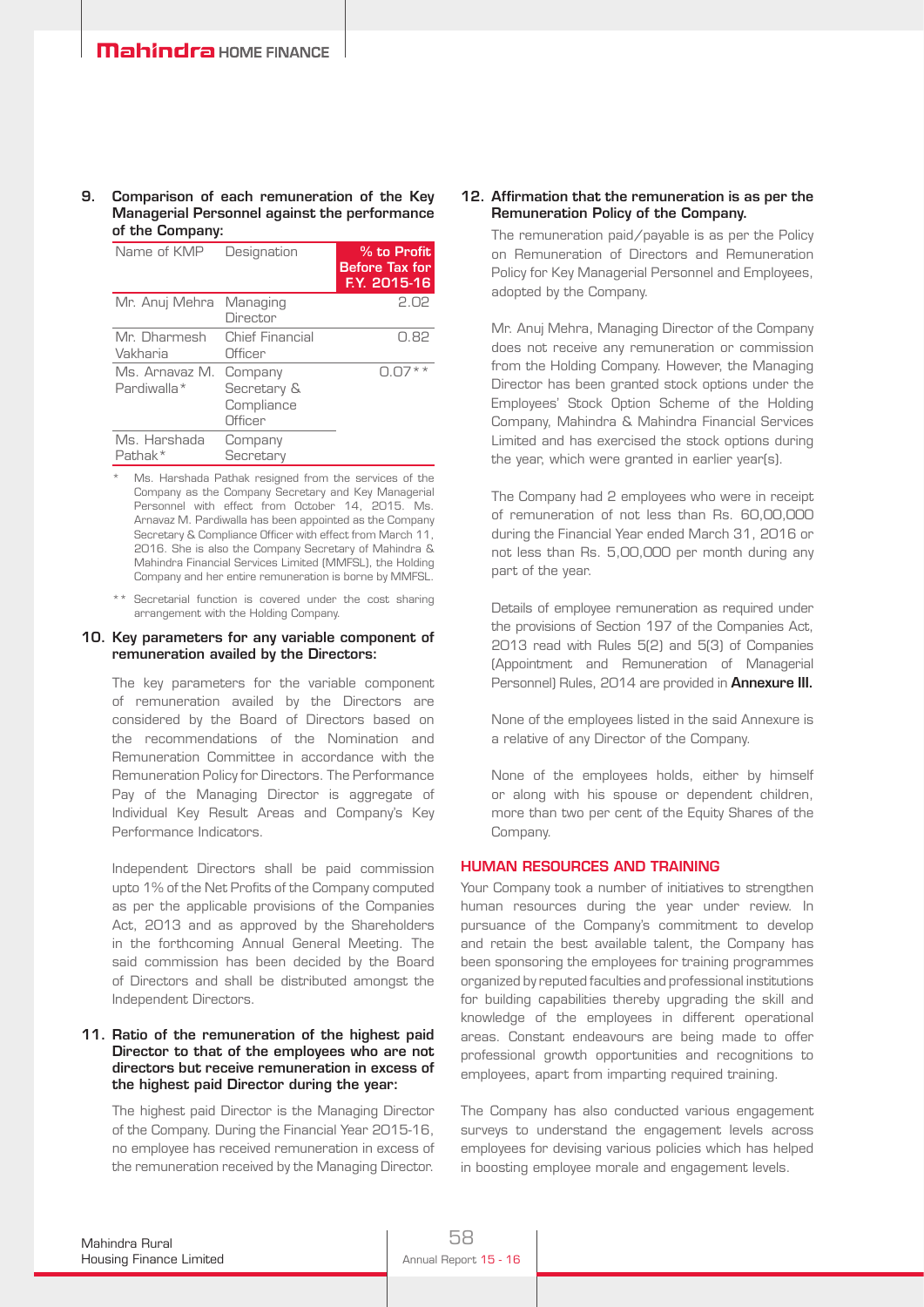The Company had 4,396 employees as at March 31, 2016.

Your Company strongly believes in maintaining the dignity of all its employees irrespective of their gender or seniority. Discrimination and harassment of any type are strictly prohibited. The Company has taken necessary steps to enhance awareness amongst its employees in respect of provisions of the Sexual Harassment of Women at Workplace (Prevention, Prohibition and Redressal) Act, 2013 and the Rules framed thereunder. During the year under review, the Company has not received any complaint on sexual harassment.

## CODES OF CONDUCT FOR CORPORATE **GOVERNANCE**

The Company has adopted Codes of Conduct for Corporate Governance ("the Codes") for its Directors and Senior Management and Employees. These Codes enunciate the underlying principles governing the conduct of the Company's business and seek to reiterate the fundamental precept that good governance must and would always be an integral part of the Company's ethos.

The Company has, for the year under review, received declarations under the Codes from the Board Members, Senior Management and Employees of the Company affirming compliance with the respective Codes.

## AUDITORS

## Statutory Auditors

Messrs. B. K. Khare & Co., Chartered Accountants, [ICAI Firm Registration No.105102W] the Statutory Auditors of the Company, hold office till the conclusion of the forthcoming Annual General Meeting (AGM) and are eligible for re-appointment. Pursuant to the provisions of Section 139 of the Companies Act, 2013 and the Rules framed thereunder, it is proposed to appoint Messrs. B. K. Khare & Co., as the Statutory Auditors of the Company from the conclusion of the forthcoming AGM till the conclusion of the next AGM.

As required under the provisions of Section 139(1) of the Companies Act, 2013, the Company has received a written consent from Messrs. B. K. Khare & Co., Chartered Accountants to their re-appointment and a Certificate, to the effect that their re-appointment, if made, would be in accordance with the Companies Act, 2013 and the Rules framed thereunder and that they satisfy the criteria provided in Section 141 of the Companies Act, 2013 read with Rule 4(1) of the Companies (Audit and Auditors) Rules, 2014.

The Report of Statutory Auditors is a part of this Annual Report. There is no qualification, reservation or adverse remark in the Auditors' Report.

#### Secretarial Auditor

The Board of Directors of the Company has appointed Messrs. KSR & Co., Company Secretaries LLP, to conduct the Secretarial Audit of the Company, pursuant to the provisions of Section 204 of the Companies Act, 2013 and the Companies (Appointment and Remuneration of Managerial Personnel) Rules, 2014. In accordance with the provisions of Sub-Section (1) of Section 204, the Secretarial Audit Report for the Financial Year 2015-16 furnished by the Secretarial Auditor is appended to this Report as Annexure IV.

The Secretarial Audit Report does not contain any qualification, reservation or adverse remark.

During the year under review, the Statutory Auditors and Secretarial Auditor have not reported any instances of frauds committed in the Company by its Officers or Employees to the Audit Committee under Section 143(12) of the Companies Act, 2013, details of which needs to be mentioned in this Report.

## ACCOUNTING STANDARDS FOLLOWED BY THE **COMPANY**

The Financial Statements of the Company have been prepared in accordance with the Generally Accepted Accounting Principles in India (Indian GAAP) and comply with the Accounting Standards specified under Section 133 of the Companies Act, 2013 read with Rule 7 of the Companies (Accounts) Rules, 2014 and the relevant provisions of the Act and the Guidelines issued by the National Housing Bank.

#### EXTRACT OF THE ANNUAL RETURN

Pursuant to Sub-Section 3(a) of Section 134 and Sub-Section (3) of Section 92 of the Companies Act, 2013, read with Rule 12 of the Companies (Management and Administration) Rules, 2014, an extract of the Annual Return as at March 31, 2016 is appended to this Report as Annexure V.

#### VIGIL MECHANISM

The Company promotes ethical behaviour in all its business activities and has established a Vigil Mechanism for Directors and Employees to report their genuine concerns.

As per the Whistle Blower Policy of the Company the Employees are free to report illegal or unethical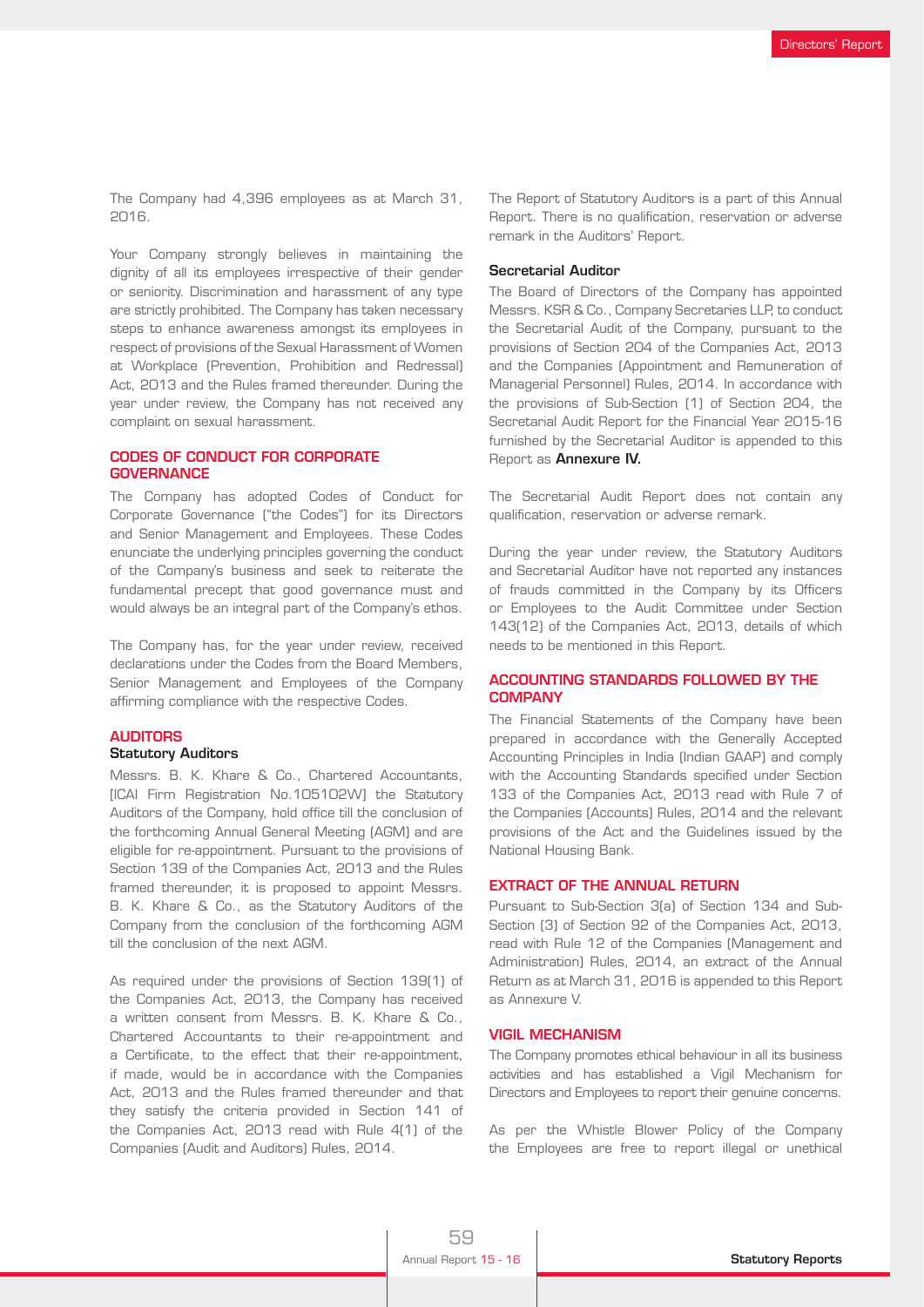behaviour, actual or suspected fraud or violation of the Company's Codes of Conduct or Corporate Governance Policies or any improper activity, to the Chairman of the Audit Committee of the Board of Directors or Chairman of the Company or the Corporate Governance Cell.

Under the Whistle Blower Policy, the confidentiality of those reporting violation(s) is protected and they are not subjected to any discriminatory practices. No personnel have been denied access to the Audit Committee.

The Whistle Blower Policy of the Company is available on the website of the Company at the Web-link: http:// www.mahindrahomefinance.com/pdf/Whistle-Blower-Policy.pdf.

### INTERNAL CONTROL SYSTEMS

Your Company has in place an adequate internal control system to safeguard all assets and ensure operational excellence. It also has a team of Internal Auditors to conduct internal audit. Independent audit firms ensure that all transactions are correctly authorised and reported. The Internal Audit reports are discussed with the Management and reviewed by the Audit Committee of the Board of Directors. The Audit Committee also reviews the adequacy and effectiveness of the Company's internal control environment and monitors the implementation of audit recommendations. Wherever deemed necessary, internal control systems are strengthened and corrective actions initiated.

## INTERNAL FINANCIAL CONTROL SYSTEM

Your Company has in place, adequate internal financial controls with reference to financial statements, commensurate with the size, scale and nature of its operations.

During the year, such controls were tested and no reportable material weaknesses in the design or operation were observed.

## RISK MANAGEMENT

Risk Management is an integral part of the Company's business strategy. The Company has adopted a Risk Management Policy and has a well-defined risk management framework in place. Your Company has established procedures to periodically place before the Board risk assessment and minimisation procedures being followed by the Company and steps taken by it to mitigate risks. The risk management process is governed by an enterprise wide risk management framework.

During the year your Company has constituted a Risk Management Committee comprising of the Managing Director and Senior Executives of the Company to manage the integrated risk and inform the Audit Committee from time to time the progress made in putting in place a progressive risk management system followed by the Company.

The key business risks identified by the Company and its mitigation plans are as under:

- 1. Credit Risk: Credit Risk is inherent to any lending business and the Company also faces this risk. To mitigate this, the Company has put in place stringent lending norms, has developed metrics to evaluate a customer's income and insists on a thorough field investigation to check the viability of lending to a customer.
- **2. People Risk:** The Company's business model is highly people centric and the Company's employees are its biggest strength. Retention of employees is hence a key focus area. Extensive training, team building and employee engagement initiatives have been adopted to mitigate this risk. The Company follows a policy of hiring locally. This ensures employees appreciate local conditions which in turn ensures superior productivity while taking credit decisions and also while servicing customers.
- **3.** Environmental Risk: Cash flows of a large number of the Company's customers depend on agriculture. Environmental factors affecting crops (yields and/ or prices) impact the customer's ability to repay. The Company mitigates this risk through a policy of geographical hedging. The Company engages with its customers through regular follow-up and close monitoring.

#### DIRECTORS' RESPONSIBILITY STATEMENT

Pursuant to the provisions of Section 134(5) of the Companies Act, 2013, your Directors, based on the representations received from the Operating Management and after due enquiry, confirm that:

- i. In the preparation of the annual accounts for financial year ended March 31, 2016, the applicable accounting standards have been followed and there are no material departures in adoption of these standards.
- ii. The Directors have selected such accounting policies and applied them consistently and made judgments and estimates that are reasonable and prudent so as to give a true and fair view of the state of affairs of the Company at March 31, 2016 and of the profit of the Company for the year ended on that date.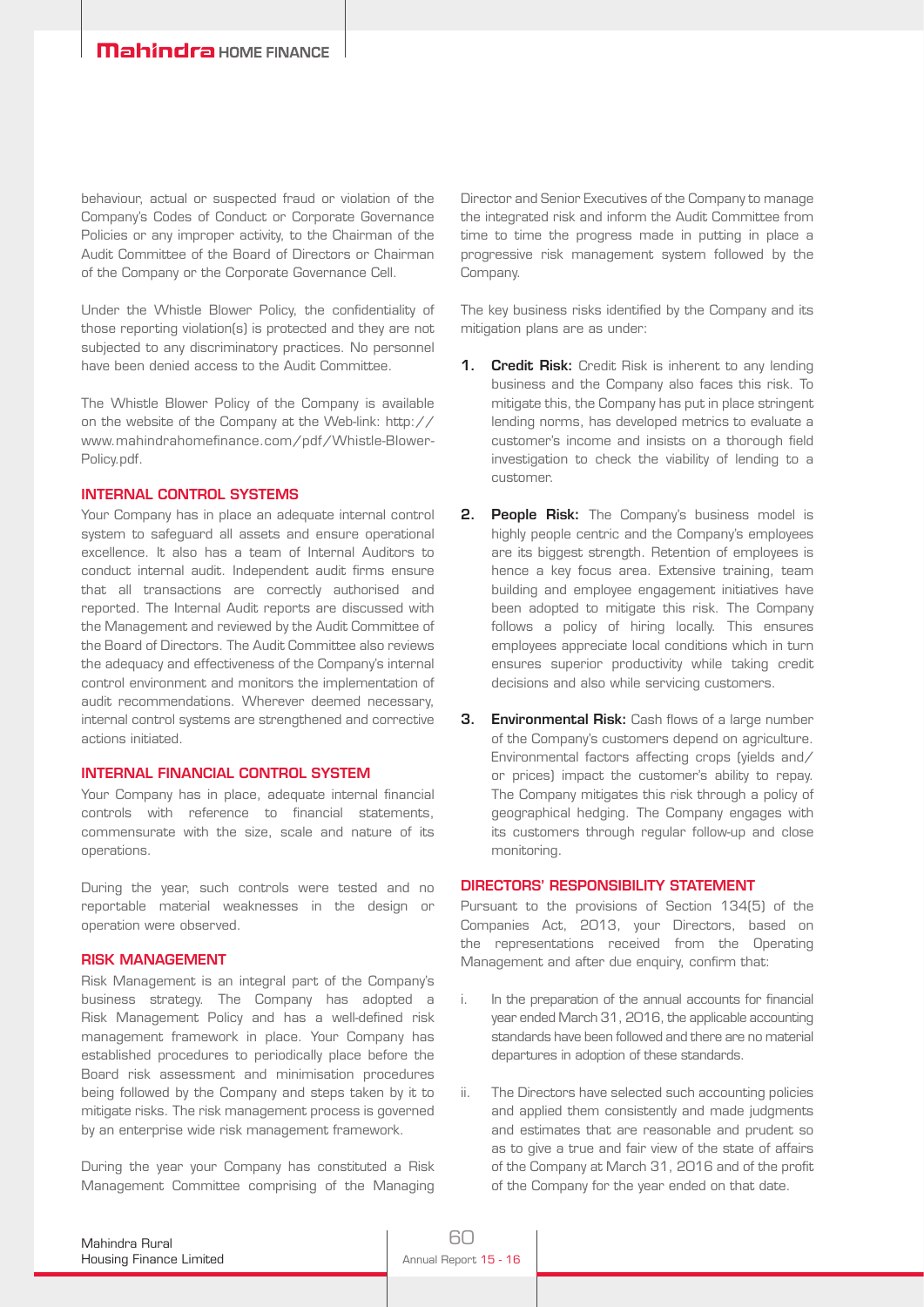- iii. The Directors have taken proper and sufficient care for the maintenance of adequate accounting records in accordance with the provisions of the Companies Act, 2013 for safeguarding the assets of the Company and for preventing and detecting fraud and other irregularities.
- iv. The Directors have prepared the annual accounts for financial year ended March 31, 2016 on a 'going concern' basis.
- v. The Directors have laid down Internal Financial Controls to be followed by the Company and that such Internal Financial Controls are adequate and have been operating effectively.
- vi. The Directors have devised proper systems to ensure compliance with provisions of all applicable laws and that such systems were adequate and operating effectively.

## PARTICULARS OF LOANS, GUARANTEES OR INVESTMENTS IN SECURITIES

Sub-Section (4) of the Section 186 of the Companies Act, 2013 stipulates that companies disclose in the financial statements, full particulars of loans made and guarantees given or securities provided and the purpose for which the loan or guarantee or security is proposed to be utilized by the recipient of the loan or guarantee or security. However, Sub-Section (11) of the said Section 186 exempts Housing Finance Companies from making such disclosure in the financial statements for the loans granted and /or guarantees /securities provided by such Housing Finance companies in the ordinary course of business. No investments were made by the Company during the year under review.

## PARTICULARS OF CONTRACTS OR ARRANGEMENTS WITH RELATED PARTIES

All contracts/arrangements/transactions entered into by the Company during the Financial Year 2015-16 with related parties were in the ordinary course of business and on an arm's length basis. No material related party transactions were entered during the year by your Company. Pursuant to Section 134(3)(h) read with Rule 8(2) of the Companies (Accounts) Rules, 2014, there are no transactions to be reported under Section 188(1) of the Companies Act, 2013. None of the Non-Executive Directors has any pecuniary relationships or transactions vis-à-vis the Company.

#### PARTICULARS REGARDING CONSERVATION OF ENERGY, TECHNOLOGY ABSORPTION, AND FOREIGN EXCHANGE EARNINGS AND OUTGO

The particulars in respect of conservation of energy, technology absorption and foreign exchange earnings and outgo, as required under Section 134(3)(m) of the Companies Act, 2013 read with the Companies (Accounts) Rules, 2014 are provided in Annexure VI appended to this Report.

## **SUBSIDIARIES**

The Company did not have any subsidiary as at March 31, 2016 or during the Financial Year ended on that date.

## CHANGE IN THE NATURE OF BUSINESS

There was no change in the nature of business carried on by the Company during the year under review.

#### PUBLIC DEPOSITS AND LOANS/ADVANCES

The Company has not accepted deposits from the public or its employees during the year under review. There were no unclaimed Deposits or interest thereon or unpaid Dividend due for transfer to Investor Education and Protection Fund during the year under review.

The Company has not made any loans/advances in the nature of loans which are otherwise required to be disclosed in the Annual Accounts of the Company pursuant to Regulation 53(f) read with paragraph A of Schedule V of the Securities and Exchange Board of India (Listing Obligations and Disclosure Requirements) Regulations, 2015.

## SIGNIFICANT AND MATERIAL ORDERS PASSED BY THE REGULATORS OR COURTS

There were no significant and material orders passed by the Regulators/Courts/Tribunals which would impact the going concern status and Company's operations in future.

#### GENERAL INFORMATION

The half yearly Financial Results of the Company are furnished to the Stock Exchanges in accordance with the Securities and Exchange Board of India (Listing Obligations and Disclosure Requirements) Regulations, 2015 and are published in the Free Press Journal in English and also communicated to the Debenture holders every six months through a half yearly communique. Official news releases, including the half-yearly results, are also disseminated on the Company's website.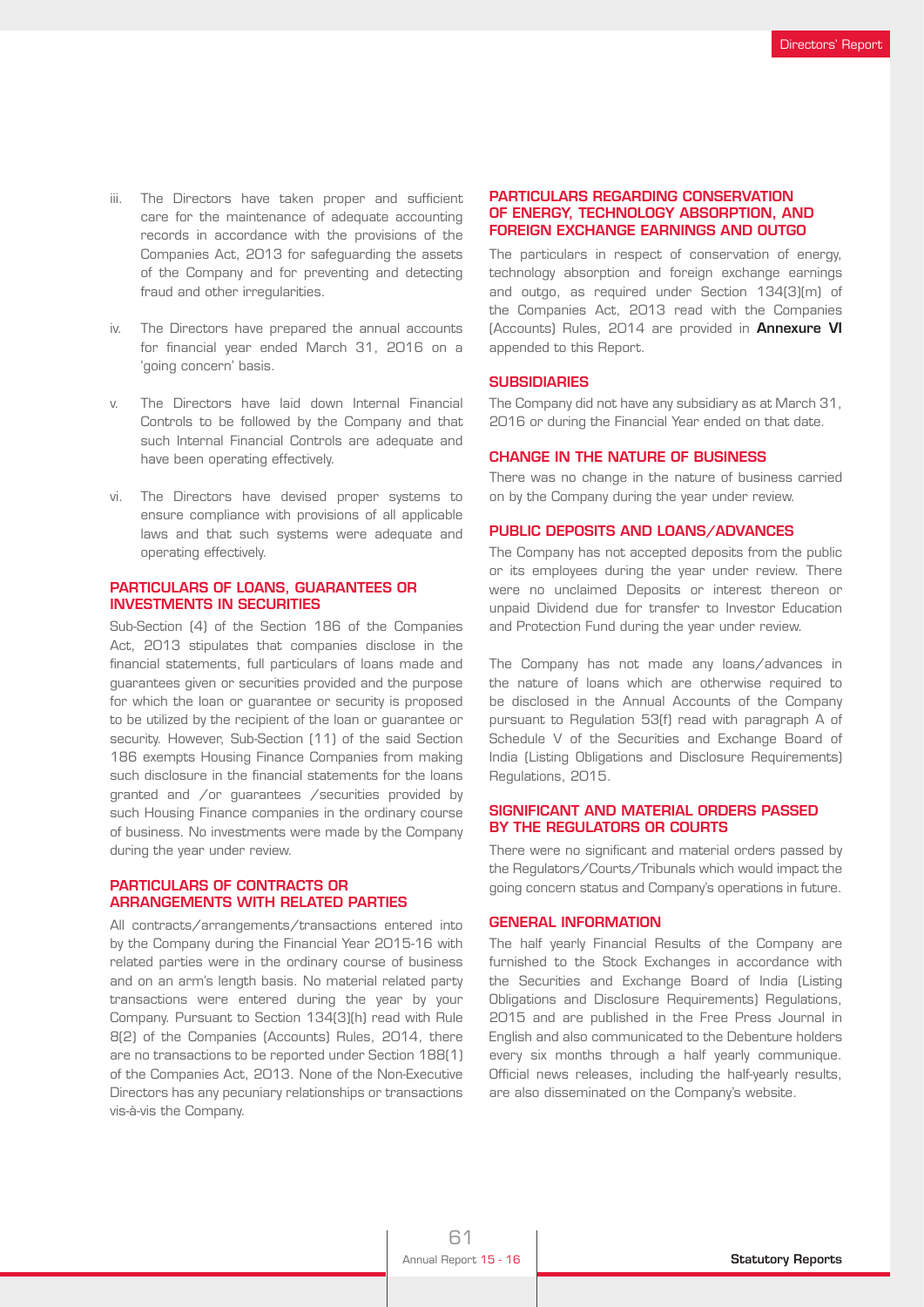As prescribed under Regulation 53(e) of the Securities and Exchange Board of India (Listing Obligations and Disclosure Requirements) Regulations, 2015, the details of the Debenture Trustees is given below:

Axis Trustee Services Limited Axis House, 2nd Floor, Bombay Dying Mills Compound, Pandurang Budhkar Marg, Worli, Mumbai - 400 025.

Telephone: (022) 2425 5215/16 Fax: (022) 2425 4200 E-mail: debenturetrustee@axistrustee.com

### ACKNOWLEDGEMENTS

Your Directors take this opportunity to place on record their sincere appreciation for the support received from the National Housing Bank, Company's customers, Bankers and Shareholders during the year under

review. Your Directors also acknowledge the hard work, dedication and commitment of the employees.

#### For and on behalf of the Board

Ramesh Iyer Chairman

Registered Office: Mahindra Towers, P. K. Kurne Chowk, Worli, Mumbai - 400 018.

CIN: U65922MH2007PLC169791 Tel.: 91 22 6652 3500; Fax: 91 22 2497 2741 E-mail: customercare.mrhfl@mahfin.com Website: www.mahindrahomefinance.com

April 15, 2016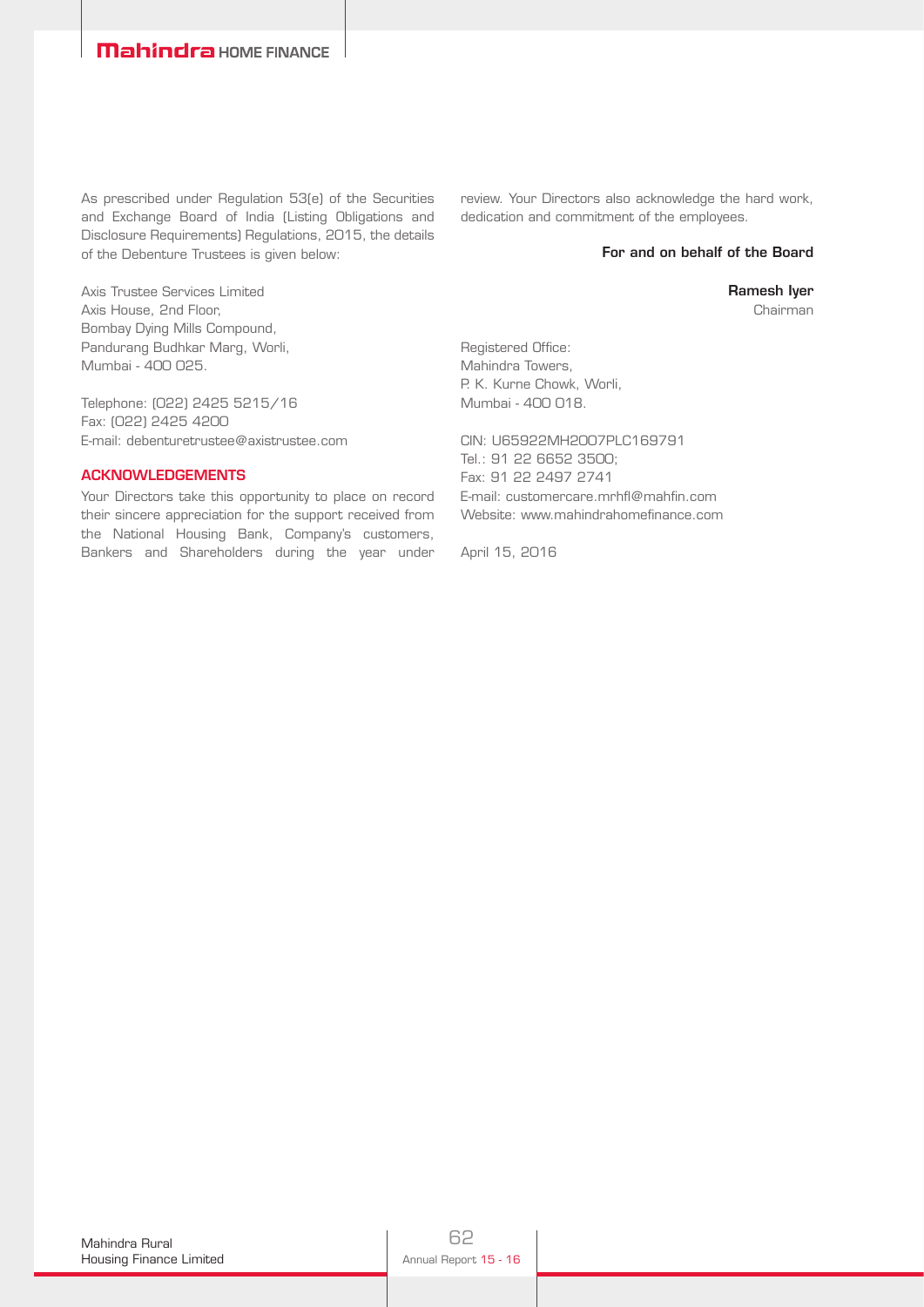#### ANNEXURE I TO THE DIRECTORS' REPORT

Annual Report on Corporate Social Responsibility Activities as prescribed under section 135 of the Companies Act, 2013 and Companies (Corporate Social Responsibility Policy) Rules, 2014

1. A brief outline of the Company's CSR policy, including overview of projects or programs proposed to be undertaken and a reference to the web-link to the CSR policy and projects or programs:

With a vision of transforming the lives of youth from socially weaker and economically disadvantaged sections of society, the Mahindra Group is committed to 'building possibilities' to enable them to 'RISE' above their limiting circumstances. Your Company believes in the transformation of Indian villages into socially stimulating, selfsustaining, growth-oriented communities for a good quality life. To achieve this transformation, it is necessary to empower these communities in all possible aspects for a bright future. Empowering them is the key not only to the well-being of individuals, families and rural communities, but also to overall economic productivity of the Country.

The Company has duly constituted a CSR Committee in accordance with Section 135 of the Companies Act, 2013 to assist the Board and the Company in fulfilling the corporate social responsibility objectives of the Company.

As a part of its commitment to Corporate Social Responsibility, during the year your Company implemented projects for victims of Tamil Nadu Flood, Financial literacy amongst students and community. The Company also continued its support to Nanhi Kali, the flagship programme of the K.C. Mahindra Education Trust (KCMET), which supports the education of the disadvantaged girl child.

The detailed CSR Policy is hosted on the Company's website at the following link: http://www.mahindrahomefinance. com/csr-policy.php.

- 2. The Composition of the CSR Committee : Mr. Ramesh Iyer (Chairman), Mr. K. Chandrasekar, Mr. V. Ravi, Mr. Anuj Mehra and Mrs. Anjali Raina.
- **3.** Average net profit of the Company for last three financial years: Rs. 5,461.99 Lacs
- 4. Prescribed CSR Expenditure (two per cent of the amount at item 3 above): Rs. 109.24 Lacs
- 5. Details of CSR amount spent during the Financial Year 2015-16. (a) Total amount spent during the Financial Year : Rs. 109.43 Lacs
	- (b) Amount unspent, if any : NIL
	- (c) Manner in which the amount spent during the Financial Year : As detailed below.

|     | (Amount in Rs. Lacs)                      |                    |                                                                                                                                                                               |                                                                     |                                                                           |                                                              |                                                                   |
|-----|-------------------------------------------|--------------------|-------------------------------------------------------------------------------------------------------------------------------------------------------------------------------|---------------------------------------------------------------------|---------------------------------------------------------------------------|--------------------------------------------------------------|-------------------------------------------------------------------|
|     | $\mathcal{P}$                             | 3                  |                                                                                                                                                                               | 5                                                                   | 6                                                                         |                                                              | 8                                                                 |
| No. | SR. CSR Project or<br>Activity identified | covered<br>(Notes) | Sector in Projects or<br>which the programs (1)<br>Project is Local Area or other<br>(2) Specify the<br>state or district<br>where projects or<br>programs were<br>undertaken | Amount outlay Amount<br>(Budget)<br>projects or<br>programs<br>wise | spent on the<br>project or<br>programs (1)<br>Direct $\&$ (2)<br>Overhead | Cumulative<br>expenditure<br>upto the<br>reporting<br>period | Amount<br>spent: Directly<br>or Through<br>Implementing<br>Agency |
|     | KCMET - Donation (i)<br>for Nanhi Kali    |                    | Mumbai<br>(Maharashtra)                                                                                                                                                       | 82.36                                                               | 82.36                                                                     | 82.36                                                        | K.C. Mahindra<br><b>Education Trust</b>                           |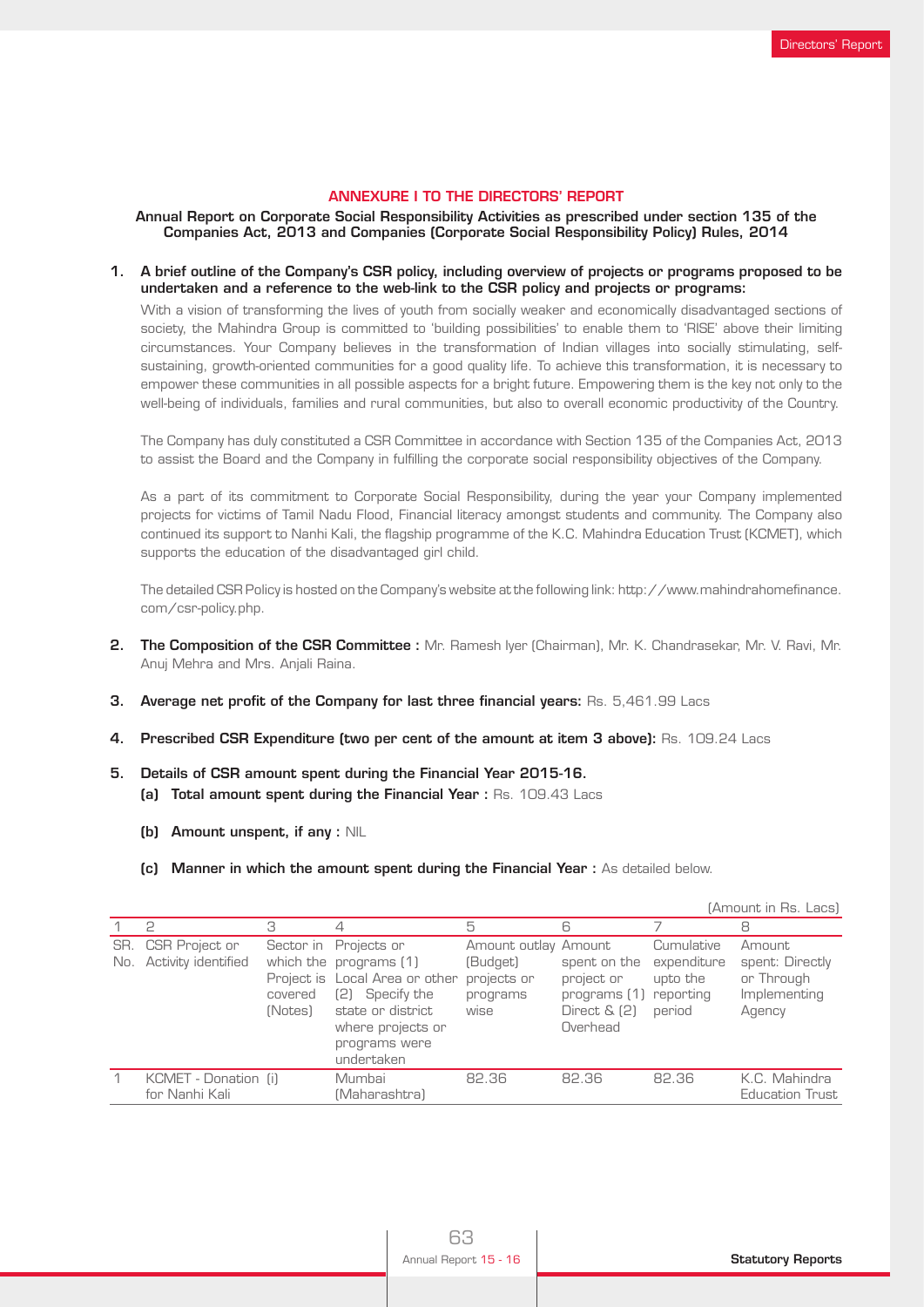## **Mahindra** HOME FINANCE

|                | (Amount in Rs. Lacs)                                                                                                   |                                                            |                                                                                                                                                |                                                                     |                                                                        |                                                              |                                                                   |
|----------------|------------------------------------------------------------------------------------------------------------------------|------------------------------------------------------------|------------------------------------------------------------------------------------------------------------------------------------------------|---------------------------------------------------------------------|------------------------------------------------------------------------|--------------------------------------------------------------|-------------------------------------------------------------------|
|                | 2                                                                                                                      | 3                                                          | 4                                                                                                                                              | 5                                                                   | 6                                                                      | 7                                                            | 8                                                                 |
| SR.<br>No.     | <b>CSR Project or</b><br>Activity identified                                                                           | Sector in<br>which the<br>Project is<br>covered<br>(Notes) | Projects or<br>programs (1)<br>Local Area or other<br>(2) Specify the<br>state or district<br>where projects or<br>programs were<br>undertaken | Amount outlay Amount<br>(Budget)<br>projects or<br>programs<br>wise | spent on the<br>project or<br>programs (1)<br>Direct & (2)<br>Overhead | Cumulative<br>expenditure<br>upto the<br>reporting<br>period | Amount<br>spent: Directly<br>or Through<br>Implementing<br>Agency |
| 2              | Promoting<br>financial literacy<br>- among school<br>students through<br>distribution of<br>financial literacy<br>kits | (i)                                                        | Nagpur<br>(Maharashtra)                                                                                                                        | 6.07                                                                | 6.07                                                                   | 6.07                                                         | <b>Drishtee</b><br>Foundation                                     |
| 3              | Promoting<br>financial<br>literacy - among<br>community<br>especially women<br>through financial<br>literacy training  | (i)                                                        | Baroda (Gujarat)                                                                                                                               | 10.00                                                               | 10.00                                                                  | 10.00                                                        | Gujarat Mahila<br><b>Housing Sewa</b><br>Trust                    |
| $\overline{4}$ | Flood relief                                                                                                           | (ii)                                                       | Teynampet,<br>Chennai (Tamil<br>Nadul                                                                                                          | 11.00                                                               | 11.00                                                                  | 11.00                                                        | Bhumi                                                             |

Notes:

(i) Promoting education for girl child and financial literacy amongst children & women.

(ii) Eradicating hunger and poverty.

- 6. In case the Company has failed to spend the two per cent of the average net profit of the last three financial years or any part thereof, the Company shall provide the reasons for not spending the amount in its Board report : N.A.
- 7. The CSR Committee of the Company hereby confirms that the implementation and monitoring of CSR Policy is in compliance with CSR objectives and Policy of the Company.

For Mahindra Rural Housing Finance Limited For and on behalf of the Corporate Social Responsibility Committee of Mahindra Rural Housing Finance Limited

Anuj Mehra Ramesh Iyer Managing Director **Chairman of the Chairman of the Chairman of the Chairman of the Chairman of the Chairman of the Chairman of the Chairman of the Chairman of the Chairman of the Chairman of the Chairman of the Chairman of** Corporate Social Responsibility Committee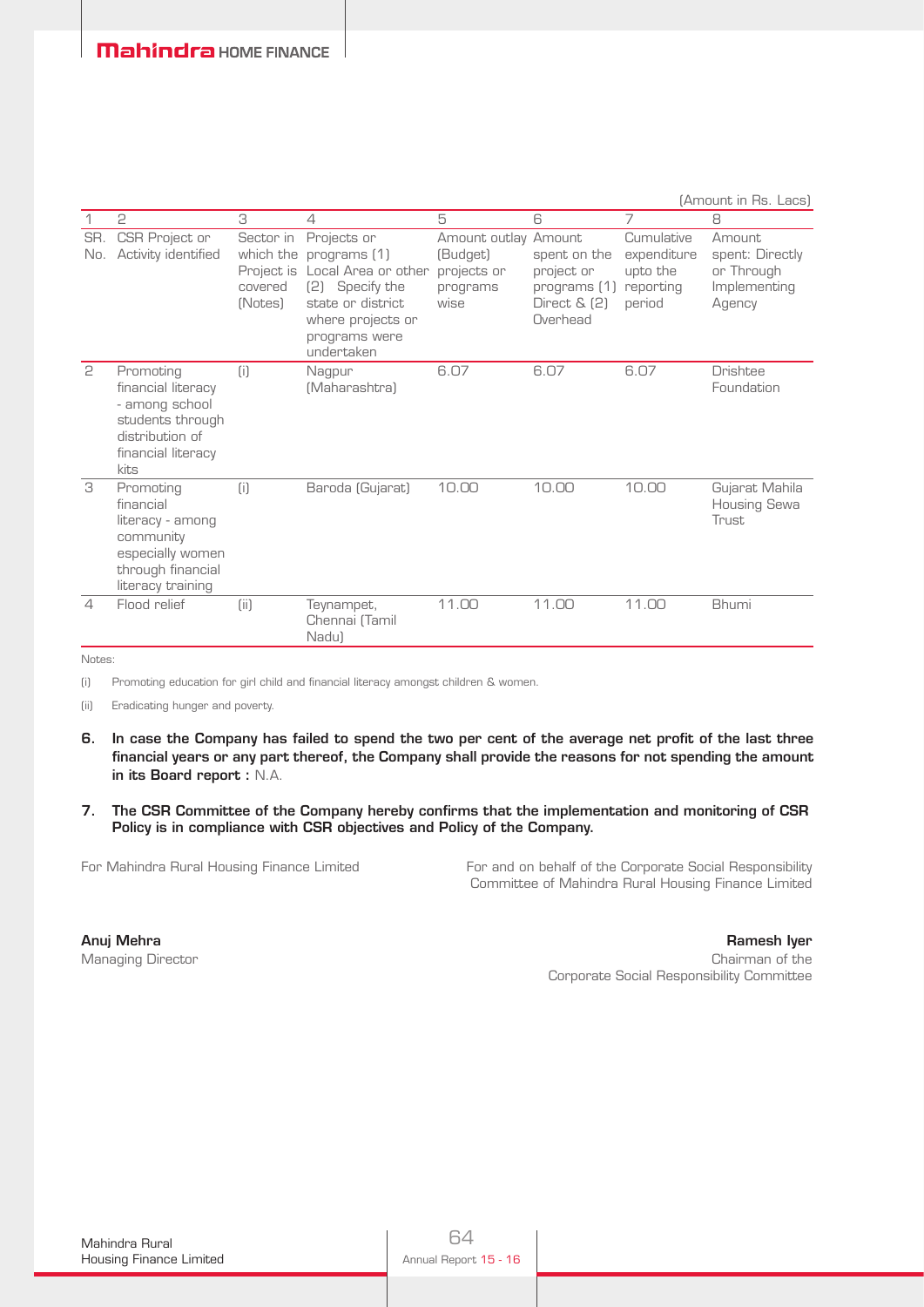## ANNEXURE II TO THE DIRECTORS' REPORT POLICY ON REMUNERATION OF DIRECTORS

## Prelude

The Company is a housing finance company registered with the National Housing Bank, and is engaged in providing Home Loans primarily in rural areas for construction or purchase of a new property or for repairs, modernization or extension of an existing home.

This Policy shall be effective from the financial year 2014-15.

#### Intent of the Policy

The intent of the Remuneration Policy of Directors of Mahindra Rural Housing Finance Limited ("the Company") is to focus on enhancing the value and to attract and retain quality individuals with requisite knowledge and excellence as Executive and Non-Executive Directors for achieving objectives of the Company and to place the Company in a leading position.

The Nomination and Remuneration Committee (NRC) of the Board shall, while formulating the policy ensure that —

- a) the level and composition of remuneration is reasonable and sufficient to attract, retain and motivate Directors of the quality required to run the company successfully;
- b) relationship of remuneration to performance is clear and meets appropriate performance benchmarks; and
- c) remuneration to Directors, key managerial personnel and senior management involves a balance between fixed and incentive pay reflecting short and long-term performance objectives appropriate to the working of the company and its goals.

While deciding the policy on remuneration of Directors the Committee may consider amongst other things, the duties and responsibilities cast by the Companies Act, 2013, various Codes of Conduct, Articles of Association, restrictions on the remuneration to Directors as also the remuneration drawn by Directors of other companies in the industry, the valuable contributions and inputs from Directors based on their knowledge, experience and expertise in shaping the destiny of the Company etc. The Policy is guided by a reward framework and set of principles and objectives as more fully and particularly envisaged under Section 178 of the Companies Act, 2013 and principles pertaining to qualifications, positive attributes, integrity and independence of Directors etc.

#### **Directors**

The Managing Director is an executive of the Company and draws remuneration from the Company. The Non-Executive Chairman and Independent Directors may receive sitting fees for attending the meeting of the Board and the Committees thereof, if fixed by the Board of Directors from time to time subject to statutory provisions. The Non-Executive Chairman and Independent Directors would be entitled to the remuneration under the Companies Act, 2013. A Non-Executive Non-Independent Director who receives remuneration from the Holding Company or a Group Company will not be paid any sitting fees or any remuneration. In addition to the above, the Directors are entitled for reimbursement of expenses incurred in discharge of their duties. Payment of Remuneration to Nominee Directors shall be governed by the agreement with the Financial Institution/Bank appointing the Nominee Director and by the Articles of Association of the Company.

The Managing Director and other eligible Director(s) as per extant statutory provisions may be granted Employees Stock Options, Stock Appreciation Rights or any other Share based Employee benefits pursuant to any scheme that may be approved by the Board of Directors and shareholders of the Company subject to such other approvals as may be required.

Non Executive Directors may be paid remuneration either by way of monthly payment or at a specified percentage of net profits of the Company or partly by one way and partly by another, subject to the provisions of the Companies Act, 2013.

The NRC while determining the remuneration shall ensure the level and composition of remuneration to be reasonable and sufficient to attract, retain and motivate the person to ensure the quality required to run the Company successfully. While considering the remuneration, the NRC shall also ensure a balance between fixed and performance-linked variable pay reflecting short and long term performance objectives appropriate to the working of the Company and its goals.

The NRC shall consider that a successful Remuneration Policy must ensure that some part of the remuneration is linked to the achievement of corporate performance targets.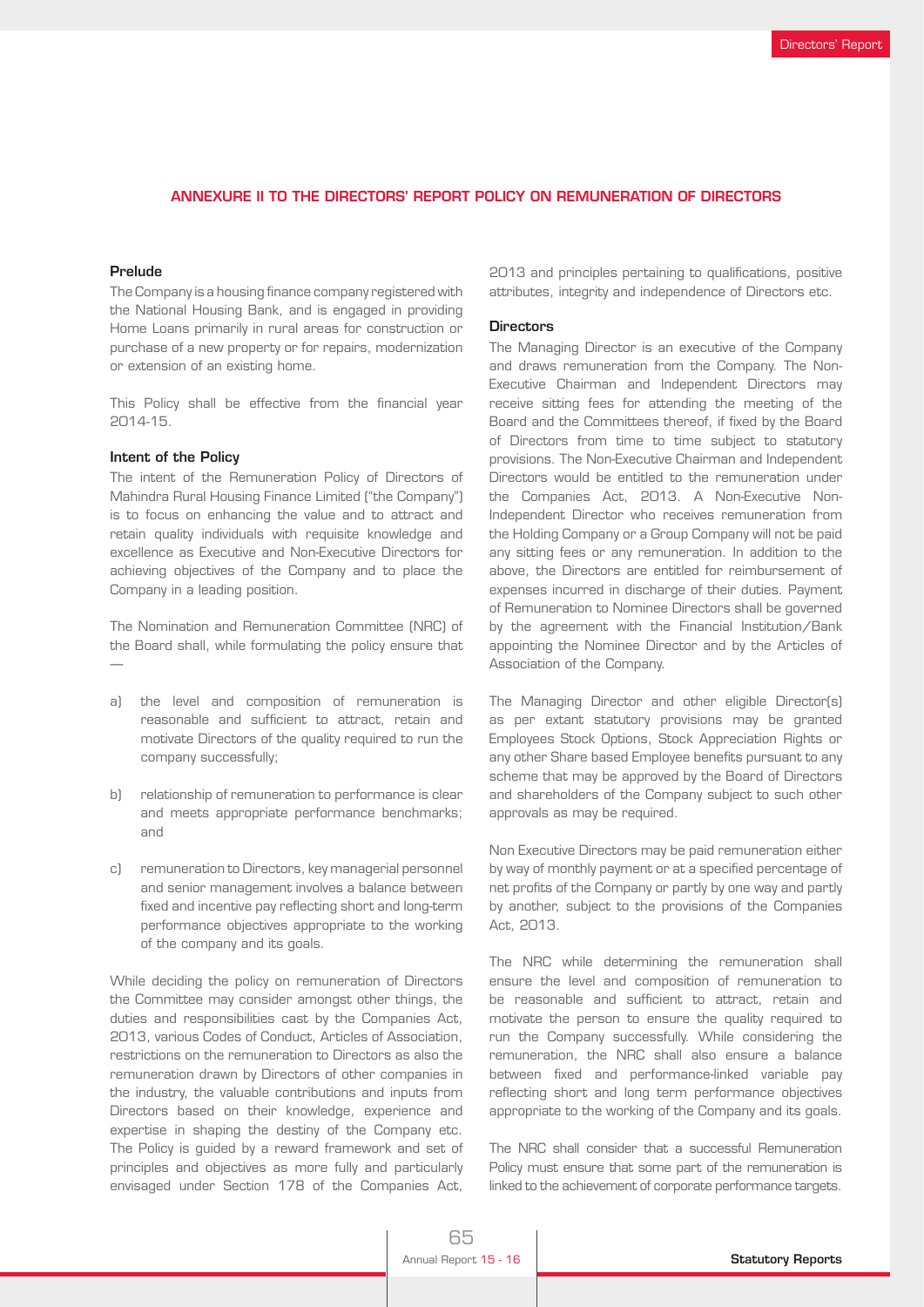#### Managing Director/Executive Directors

The term of office and remuneration of Managing Director/Executive Directors are subject to the approval of the Board of Directors, shareholders, and Central Government, as may be required and the limits laid down under the Companies Act, 2013, from time to time.

If, in any financial year, the Company has no profits or its profits are inadequate, the Company shall pay, subject to the requisite approvals, remuneration to its Managing Director/Executive Directors in accordance with the provisions of Schedule V of the Companies Act, 2013.

If any Managing Director/Executive Director draws or receives, directly or indirectly by way of remuneration any such sums in excess of the limits prescribed under the Companies Act, 2013 or without the prior sanction of the Central Government, where required, he/she shall refund such sums to the Company and until such sum is refunded, hold it in trust for the Company. The Company shall not waive recovery of such sum refundable to it unless permitted by the Central Government.

Remuneration of the Managing Director/Executive Directors reflects the overall remuneration philosophy and guiding principle of the Company. While considering the appointment and remuneration of Managing Director/ Executive Directors, the NRC shall consider the industry benchmarks, merit and seniority of the person and shall ensure that the remuneration proposed to be paid is commensurate with the remuneration packages paid to similar senior level counterpart(s) in other companies.

Remuneration for Managing Director/Executive Director is designed subject to the limits laid down under the Companies Act, 2013 to remunerate them fairly and responsibly. The remuneration to the Managing Director/ Executive Director comprises of salary, perquisites and performance based incentive apart from retirement benefits like Provident Fund, Superannuation, Gratuity, Leave Encashment etc., as per the Rules of the Company. Salary is paid within the range approved by the Shareholders. Increments are effective annually, as recommended/approved by the NRC/Board. In terms of the shareholders' approval, the Commission may be paid to Managing Director in any Financial Year at a rate not exceeding 1/4% (one fourth percent) per annum of the profits of the Company computed in accordance with the applicable provisions of the Companies Act, 2013 as may be recommended by the NRC and approved by the Board.

The total remuneration will have a flexible component with a bouquet of allowances to enable the Managing Director/ Executive Director to choose the allowances

as well as the quantum based on laid down limits as per the Company policy. The flexible component can be varied only once annually.

The actual pay-out of variable component of the remuneration will be a function of individual performance as well as business performance. Business performance is evaluated using a Balanced Score Card (BSC) while individual performance is evaluated on Key Result Areas (KRA). Both the BSC and KRAs are evaluated at the end of the fiscal year to arrive at the BSC rating of the business and performance rating of the individual.

Remuneration also aims to motivate the Personnel to deliver Company's key business strategies, create a strong performance-oriented environment and reward achievement of meaningful targets over the short and long-term.

The Managing Director/Executive Directors are entitled to customary non-monetary benefits such as company cars, health care benefits, leave travel, communication facilities etc., as per the policies of the Company. The Managing Director and Executive Directors are entitled to grant of Stock Options as per the approved Stock Options Schemes of the Company from time to time.

### **Disclosures**

Information on the total remuneration of members of the Company's Board of Directors, Managing Director/ Executive Directors and Key Managerial Personnel/ Senior Management Personnel may be disclosed in the Board's Report as per statutory requirements laid down in this regard.

## REMUNERATION POLICY FOR KEY MANAGERIAL PERSONNEL AND EMPLOYEES

This Policy shall be effective from the financial year 2014-15.

#### **Objective**

To establish guidelines for remunerating employees fairly and in keeping with Statutes.

## Definition(s)

"Key Managerial Personnel" (KMP) as defined in Section 2(51) of the Companies Act, 2013 means:

- (i) the Chief Executive Officer or the Managing Director or Manager;
- (ii) the Company Secretary;
- (iii) the Whole-time Director;

| Mahindra Rural                 | БF                    |
|--------------------------------|-----------------------|
| <b>Housing Finance Limited</b> | Annual Report 15 - 16 |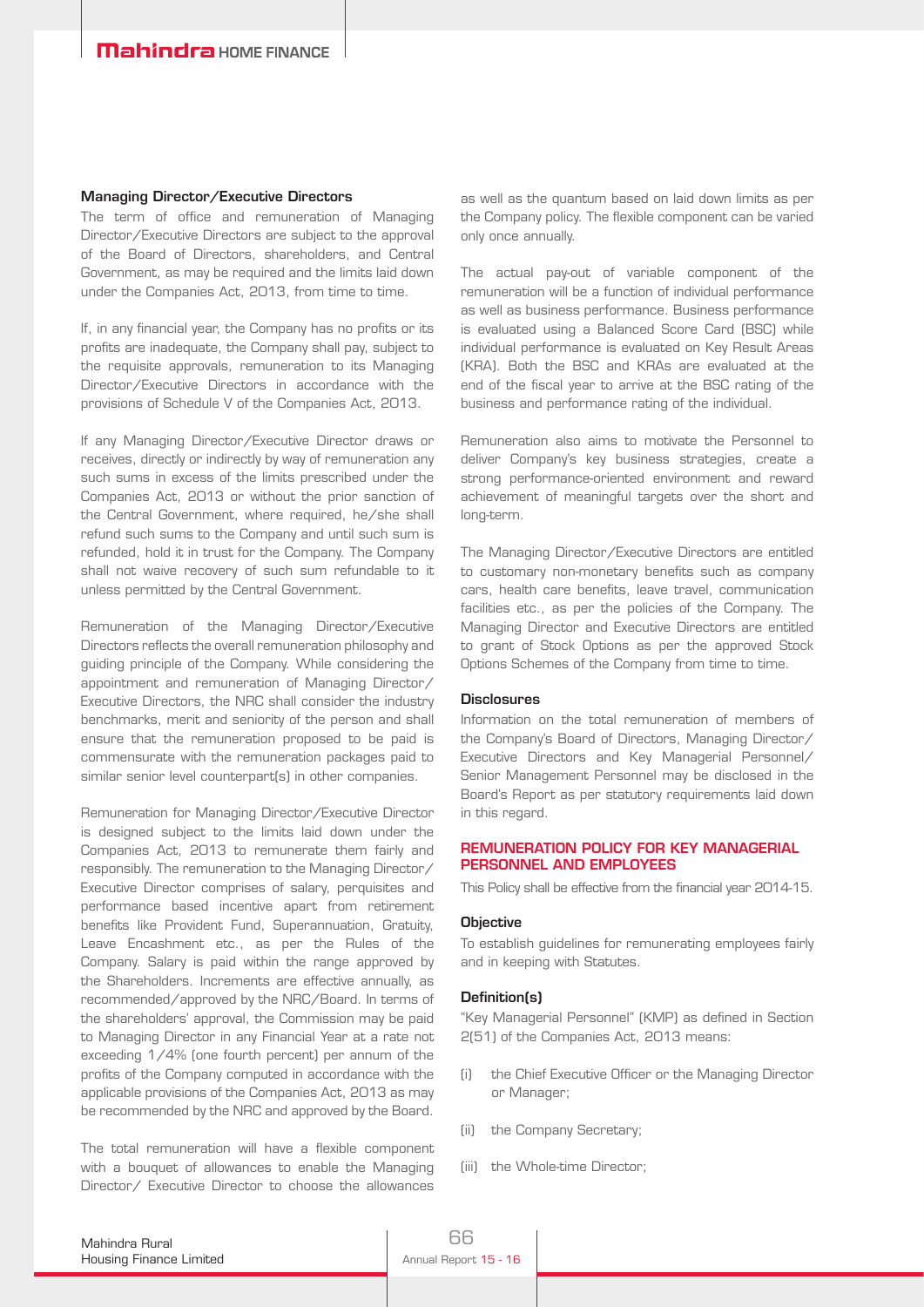- (iv) the Chief Financial Officer; and
- (v) such other officer as may be prescribed.

#### **Standard**

The broad structure of compensation payable to employees is as under:

- Fixed pay which has components like basic salary &  $\hat{\diamond}$ other allowances/flexi pay as per the grade where the employees can choose allowances from bouquet of options.
- $\hat{\mathbf{Q}}$ Variable pay (to certain grades) in the form of annual/half yearly performance pay based on Key Result Areas agreed – as applicable.
- Incentives, either monthly or quarterly, based on ♦ targets in the lower grades.
- $\hat{\bullet}$ Retirals such as Provident Fund, Gratuity & Superannuation (for certain grades).
- $\hat{\mathbf{Q}}$ Benefits such as Employee Stock Option Scheme, car scheme, medical & dental benefit, loans, insurance etc. as per grades.

#### Increments

 $\hat{\diamond}$ Salary increase is given to eligible employees based on position, performance & market dynamics as decided from time to time.

## For and on behalf of the Board

Ramesh Iyer

Chairman

Place: Mumbai Date: April 15, 2016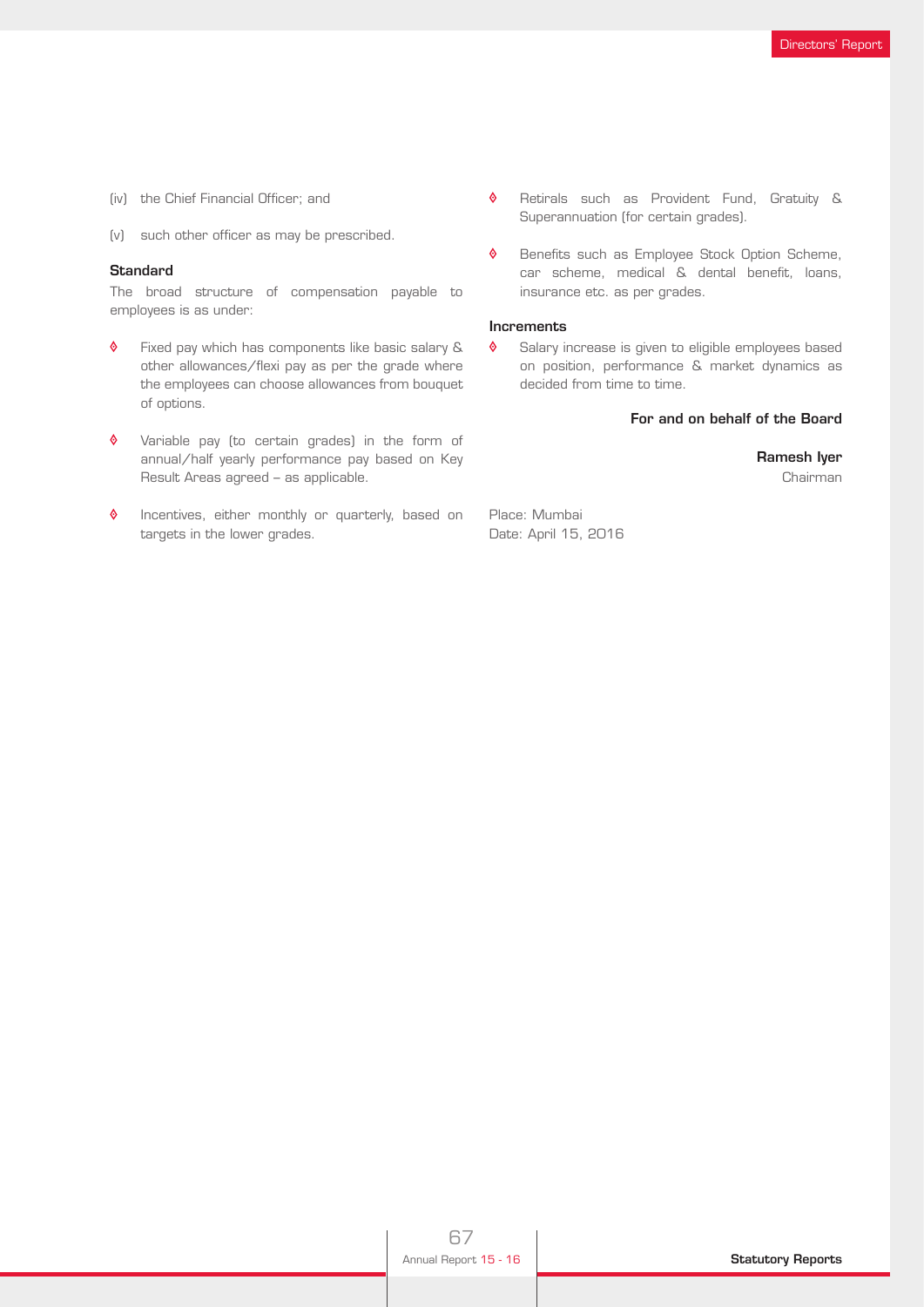#### ANNEXURE III TO THE DIRECTORS' REPORT

Additional Information as required under Section 197(12) of the Companies Act, 2013 and Rule 5(2) of Companies (Appointment and Remuneration of Managerial Personnel) Rules, 2014 and forming part of Directors' Report for the year ended March 31, 2016.

| Name of<br>Employee      | Designation                   | Gross<br>Remuneration<br>(subject to<br>income-tax)<br>(Rs. in Lacs) | Qualifications                                                | Experience<br>(Years) | Age<br>(Years) | Date of<br>Commencement<br>of Employment | Last Employment<br>held, Designation<br>and Organisation                          |
|--------------------------|-------------------------------|----------------------------------------------------------------------|---------------------------------------------------------------|-----------------------|----------------|------------------------------------------|-----------------------------------------------------------------------------------|
| Mr. Anuj<br>Mehra        | Managing<br><b>Director</b>   | 195.58                                                               | Bachelor in<br>Economics<br>PG.D.M.,<br>I.I.M.<br>(Ahmedabad) | 32                    | 55             | March 1, 2009                            | Vice President -<br>Marketing<br>Mahindra<br>Lifespace<br>Developers<br>Limited   |
| Mr. Dharmesh<br>Vakharia | Chief<br>Financial<br>Officer | 79.64                                                                | Bachelor of<br>Commerce,<br>Chartered<br>Accountant           | 17                    | 43             | August 1, 2011 Chief Manager             | Regional<br>Accounts<br>- Mahindra<br>& Mahindra<br>Financial<br>Services Limited |

Notes:

1. Nature of employment is contractual, subject to termination on one month's notice on either side.

2. Terms and conditions of employment are as per Company's Rules/contract.

3 None of the employees mentioned above is related to any Director or Manager of the Company.

4. No employee was in receipt of remuneration more than the remuneration drawn by a Managing Director or whole-time director or manager and holds by himself or alongwith his spouse and dependent children not less than 2% of the equity shares of the Company.

- 5. Gross remuneration received as shown in the statement includes Salary, Bonus, House Rent Allowance or value of perquisites for accommodation, car perquisites value/allowances applicable, employer's contribution to Provident Fund, Superannuation scheme and Gratuity Fund including group insurance premium, leave travel facility, reimbursement of medical expenses and all allowances/perquisites and terminal benefits as applicable.
- 6. Mr. Mehra has been granted stock options under the Employees' Stock Option Scheme of the Holding Company, Mahindra & Mahindra Financial Services Limited.

For and on behalf of the Board

Ramesh Iyer Chairman

Mumbai, April 15, 2016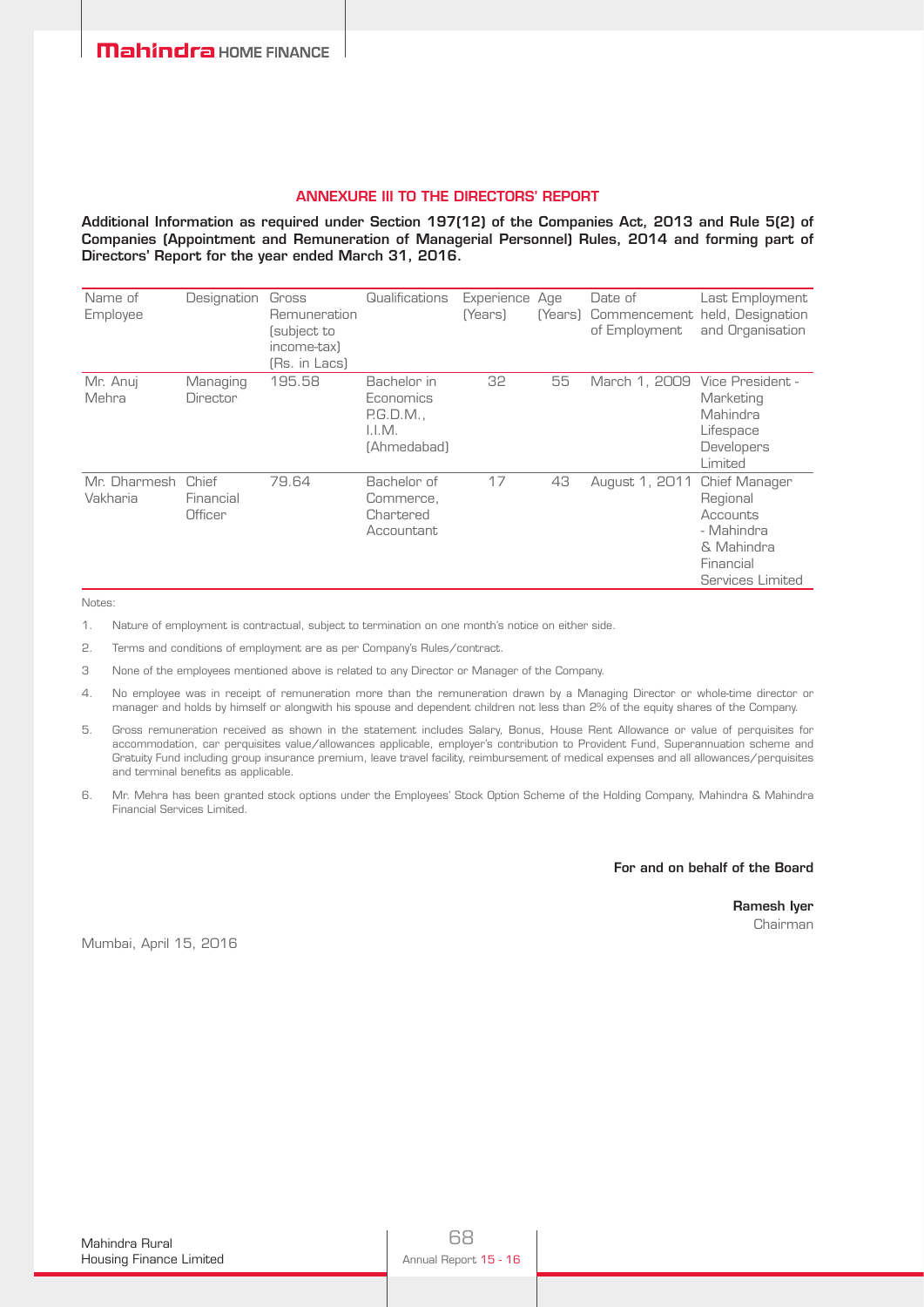#### ANNEXURE IV TO THE DIRECTORS' REPORT SECRETARIAL AUDIT REPORT

#### [Pursuant to Section 204(1) of the Companies Act, 2013 read with Rule 9 of the Companies (Appointment and Remuneration of Managerial Personnel) Rules, 2014]

For the Financial Year ended March 31, 2016

To,

The Members Mahindra Rural Housing Finance Limited Mahindra Towers, P. K. Kurne Chowk, Worli, Mumbai- 400 018.

We have conducted the Secretarial Audit of the compliance of applicable statutory provisions and the adherence to good corporate practices by **Mahindra Rural Housing Finance Limited** (hereinafter called "the Company"). Secretarial Audit was conducted for the financial year ended on March 31, 2016 in a manner that provided us reasonable basis for evaluating the corporate conduct/ statutory compliances and expressing our opinion thereon.

On the basis of the above and on our verification of documents, books, papers, minutes, forms and returns filed and other records maintained by the Company and also the information provided by the Company, its officers, agents and authorised representatives during the conduct of the Audit, We hereby report that in our opinion, the Company has, during the period covered under the Audit as aforesaid, complied with the statutory provisions listed hereunder and also that the Company has proper Board processes and compliance mechanism in place to the extent, in the manner and subject to the reporting made hereinafter.

We have examined the books, papers, minute books, forms and returns filed and other records maintained by the Company for the financial year ended March 31, 2016 according to the provisions of:

- (i) The Companies Act, 2013 and the Rules made there under.
- (ii) The Securities and Exchange Board of India (Issue and Listing of Debt Securities) Regulations, 2008.
- (iii) The Depositories Act, 1996 and the Regulations and Bye-Laws framed there under.
- (iv) The Securities Contracts (Regulation) Act, 1956 and the Rules made there under.
- (v) The Securities and Exchange Board of India (Registrar to an Issue and Share Transfer Agents) Regulations, 1993 regarding Companies Act and dealing with client.
- (vi) The Securities and Exchange Board of India (Listing Obligations and Disclosure Requirements) Regulations, 2015 (for the period December 1, 2015 to March 31, 2016).
- (vii) The National Housing Bank Act, 1987.
- (viii) The Housing Finance Companies (NHB) Directions, 2010.
- (ix) The Housing Finance Companies Issuance of Non-Convertible Debentures on Private Placement basis (NHB) Directions, 2014.

We have also examined compliance with the applicable clauses of the following:

- (i) The Secretarial Standards 1 & 2 issued by The Institute of Company Secretaries of India.
- (ii) Listing Agreement for debt securities entered into with Bombay Stock Exchange Limited in respect of privately placed non-convertible debentures issued by the Company.

Based on the information and explanation provided, the Company had no transactions during the period covered under the Audit requiring the compliance of the provisions of:

- (a) The Securities and Exchange Board of India (Issue of Capital and Disclosure Requirements) Regulations, 2009.
- (b) The Foreign Exchange Management Act, 1999 and the Rules and Regulations made there under to the extent of Foreign Direct Investment, Overseas Direct Investment and External Commercial Borrowings.

## We further report that

The Board of Directors of the Company is duly constituted with the proper balance of Executive Directors, Non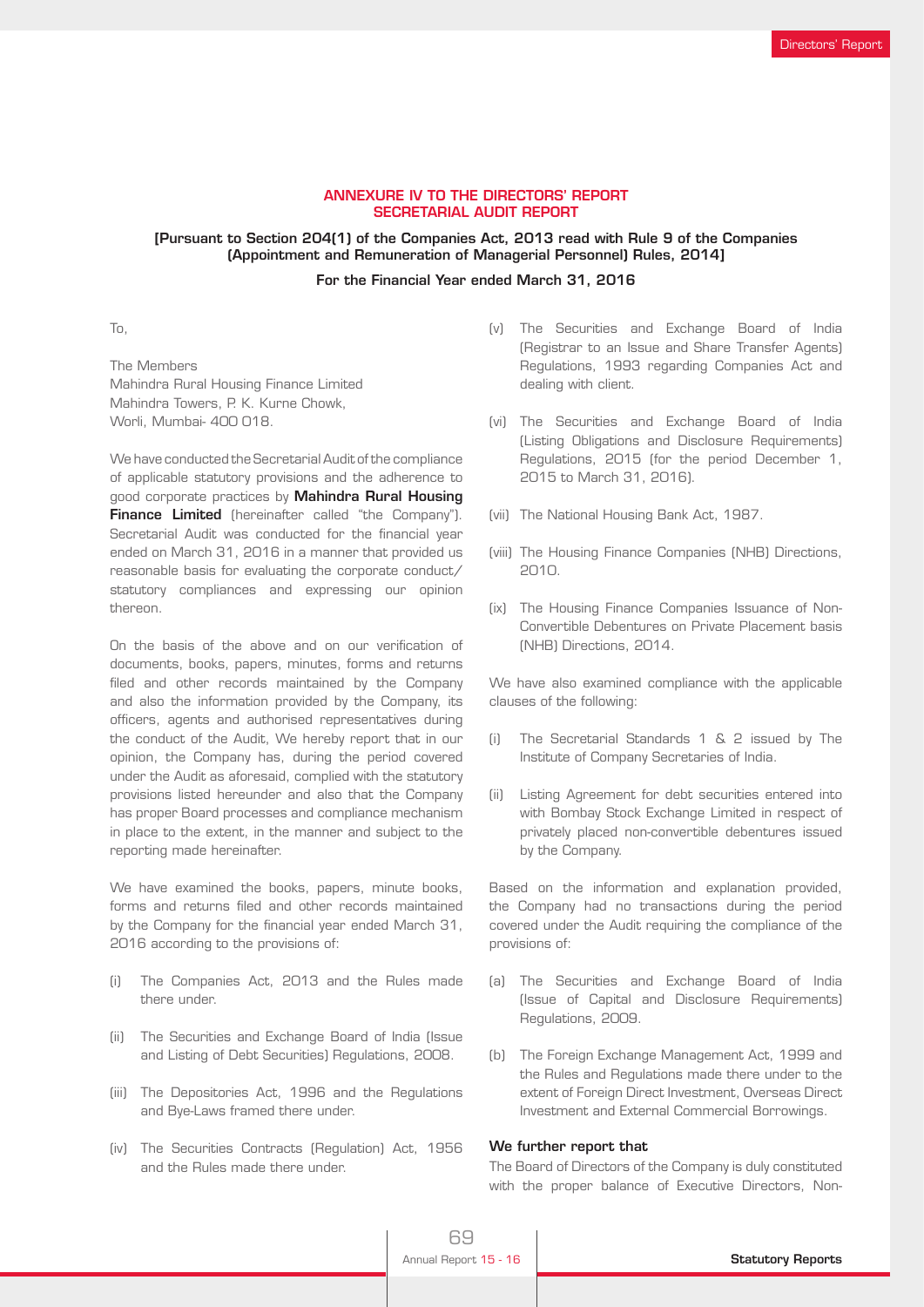Executive Directors and Independent Directors. The changes in the composition of the Board of Directors that took place during the period covered under the Audit were carried out in compliance with the provisions of the Act.

Adequate notice and detailed notes on Agenda was given to all Directors at least seven days in advance to schedule the Board Meetings. There exist a system for seeking and obtaining further information and clarifications on the Agenda items before the Meeting and for meaningful participation at the Meeting.

Majority decision is carried through and recorded as part of the minutes. We understand that there were no dissenting members' views requiring to be captured in the minutes.

We further report that there are adequate systems and processes in the Company commensurate with the size and operations of the Company to monitor and ensure compliance with applicable laws, rules, regulations and guidelines.

We further report that during the period covered under the Audit, the Company has made the following specific actions having a major bearing on the company's affairs in pursuance of the above referred laws, rules, regulations, guidelines, referred to above:

- a) During the year the Company has raised Rs. 25 Crores through issue of Non-Convertible Subordinate Debentures on a private placement basis, in the month of April, 2015.
- b) During the year the Company has raised Rs. 35 Crores through issue of Non-Convertible Subordinate

Debentures on a private placement basis, in the month of October, 2015.

- c) During the year the Company has listed privately placed Non-Convertible Subordinated Debentures at Bombay Stock Exchange Limited.
- d) Members have enabled Borrowing Powers of the Company up to a limit of Rs. 5,500 Crores over and above the aggregate of the paid-up share capital and free reserves under Section 180(1)(c) of the Companies Act, 2013 at the Eighth Annual General Meeting of the Company held on 13th Day of July, 2015.
- e) Members have also enabled the Company to issue Non-Convertible Debentures and/or other debt securities on private placement basis within the aforesaid overall borrowing powers in one or more tranches for a period of one year from 13th Day of July, 2015 at the said Annual General Meeting of the Company held on even date.
- f) During the year the Company has issued and allotted 99,92,044 Equity Shares of Rs. 10 each for cash at a premium of Rs. 30 per Equity Share on a rights basis, aggregating to Rs. 39,96,81,760/-.

## For KSR & Co Company Secretaries LLP

Partner

C. V. Madhusudhanan Place: Coimbatore **FCS: 5367** Date: 15/04/2016 CP: 4408

Mahindra Rural 2020 - 2020 - 2020 Mahindra Rural 2020 Mahindra Rural 2020 Housing Finance Limited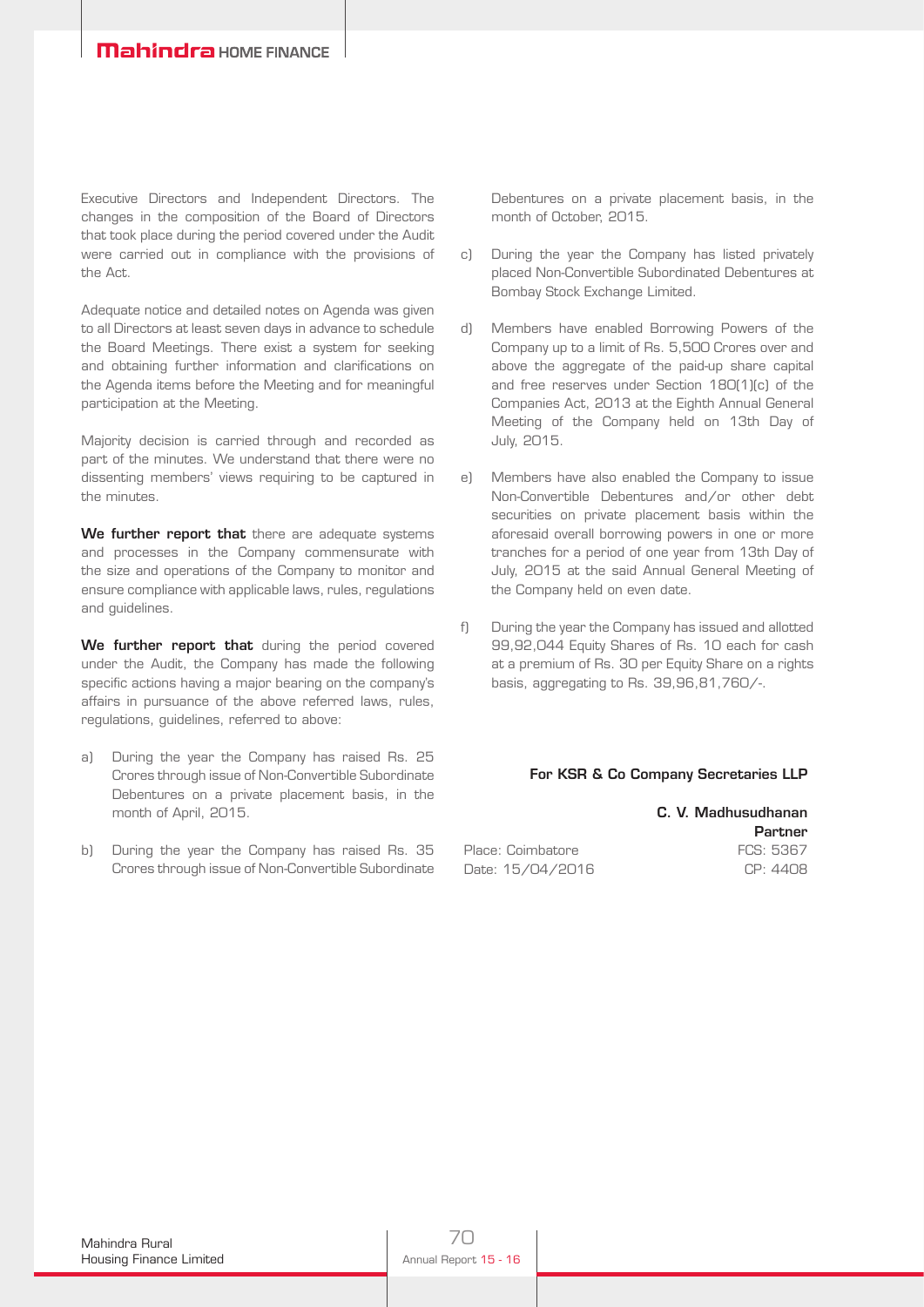April 15, 2016

#### KSR/CBE/M179/049/2016-17

To

The Members Mahindra Rural Housing Finance Limited Mahindra Towers, P.K. Kurne Chowk, Worli, Mumbai - 400 018.

Our Secretarial Audit Report of even date is to be read along with this letter.

- 1. Maintenance of secretarial record is the responsibility of the management of the company. Our responsibility is to express an opinion on these secretarial records based on our audit.
- 2. We have followed the audit practices and processes as were appropriate to obtain reasonable assurance about the correctness of the contents of the Secretarial records. The verification was done on test basis to ensure that correct facts are reflected in secretarial records. We believe that the processes and practices, we followed provide a reasonable basis for our opinion.
- 3. We have not verified the correctness and appropriateness of financial records and Books of Accounts of the company.
- 4. Where ever required, we have obtained the Management representation about the compliance of laws, rules and regulations and happening of events etc.
- 5. The compliance of the provisions of Corporate and other applicable laws, rules, regulations, standards is the responsibility of management. Our examination was limited to the verification of procedures on test basis.
- 6. The Secretarial Audit report is neither an assurance as to the future viability of the company nor of the efficacy or effectiveness with which the management has conducted the affairs of the company.

#### For KSR & Co Company Secretaries LLP

#### C. V. Madhusudhanan Partner

| Place: Coimbatore | FCS: 5367 |
|-------------------|-----------|
| Date: 15/04/2016  | CP: 4408  |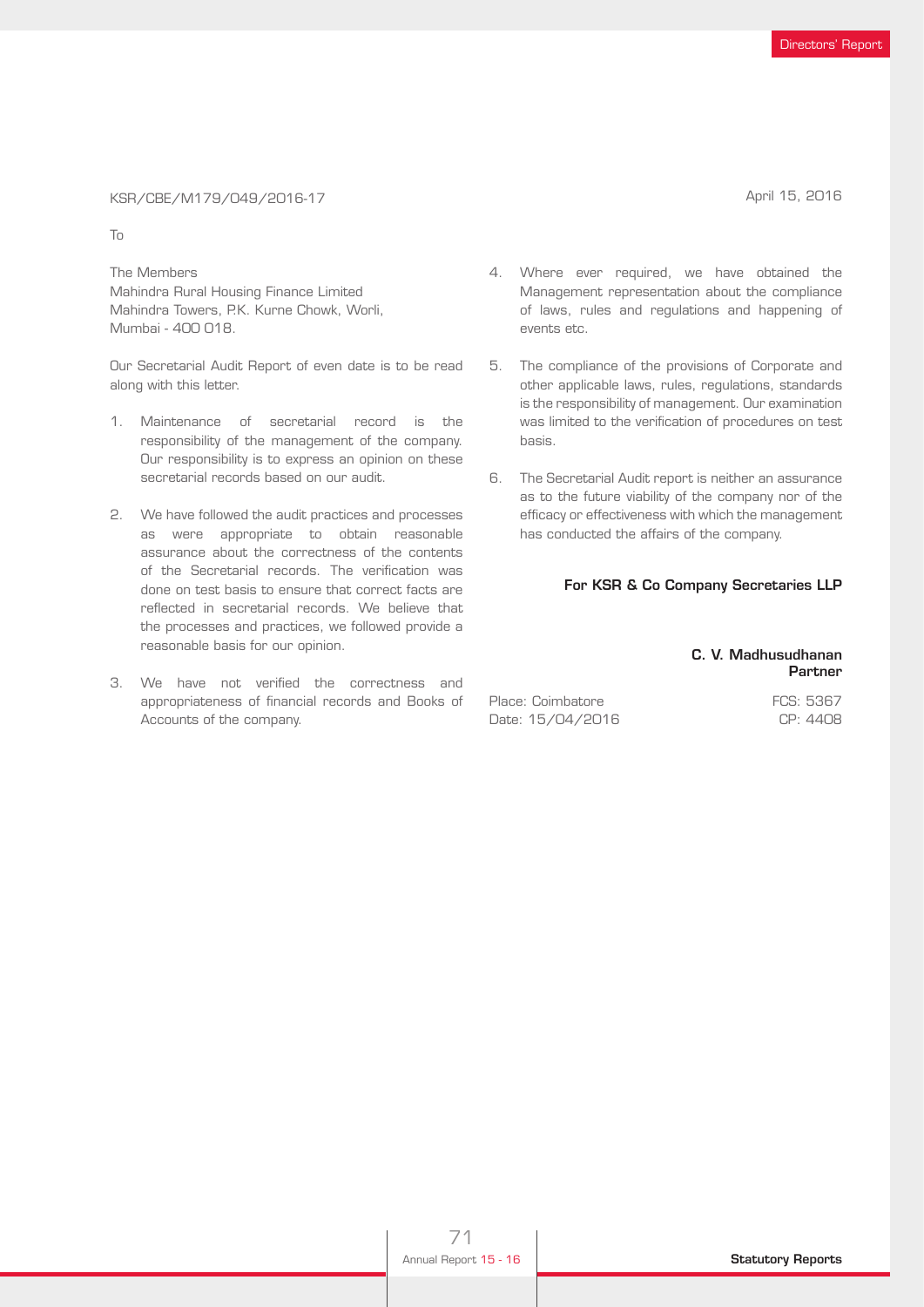#### ANNEXURE V TO THE DIRECTORS' REPORT FORM NO. MGT-9

Extract of Annual Return as on the financial year ended on March 31, 2016 [Pursuant to Section 92(3) and Rule 12(1) of the Companies (Management and Administration) Rules, 2014]

#### I. REGISTRATION AND OTHER DETAILS

| i)   | <b>CIN</b>                           | U65922MH2007PLC169791                                             |
|------|--------------------------------------|-------------------------------------------------------------------|
| ii)  | <b>Registration Date</b>             | April 9, 2007                                                     |
| iii) | Name of the Company                  | Mahindra Rural Housing Finance Limited                            |
| iv)  | Category/Sub-Category of the Company | <b>Public Limited Company</b>                                     |
| V)   | Address of the Registered office and | Mahindara Towers.                                                 |
|      | contact details                      | P. K. Kurne Chowk, Worli,                                         |
|      |                                      | Mumbai - 400 018.                                                 |
|      |                                      | Tel.: +91 22 6652 3500                                            |
|      |                                      | Fax: +91 22 2497 2741                                             |
|      |                                      | E-mail: customercare.mrhfl@mahfin.com                             |
|      |                                      | Website: www.mahindrahomefinance.com                              |
| vi)  | Whether listed company: Yes/No       | Yes. As per Section 2 (52) of the Companies Act, 2013, the        |
|      |                                      | Company is considered as a listed Company as its Unsecured        |
|      |                                      | Subordinated Redeemable Non-Convertible Debentures (NCDs) are     |
|      |                                      | listed on the BSE Limited                                         |
| vii) | Name, Address and Contact details of | Karvy Computershare Private Limited                               |
|      | Registrar and Transfer Agent, if any | Unit: Mahindra Rural Housing Finance Limited Karvy Selenium Tower |
|      |                                      | B, Plot No 31 & 32 Gachibowli, Financial District, Nanakramguda,  |
|      |                                      | Serilingampally Hyderabad - 500 032                               |
|      |                                      | Email: einward.ris@karvy.com                                      |
|      |                                      | Tel. No.: 040 67162222                                            |
|      |                                      | Toll Free No.: 1800-345-4001                                      |
|      |                                      | Fax No.: 040 23001153                                             |

#### II. PRINCIPAL BUSINESS ACTIVITIES OF THE COMPANY

| SI.<br>No. | Name and Description of main products/services | l Product∕service \ | $^\prime$ NIC Code of the $~\,$ % to total turnover of $\vert$<br>the company |
|------------|------------------------------------------------|---------------------|-------------------------------------------------------------------------------|
| $\sqrt{ }$ | Housing Finance                                | 65923               | 100.00%                                                                       |

#### III. PARTICULARS OF HOLDING, SUBSIDIARY AND ASSOCIATE COMPANIES

| SI. | Name and Address of the CIN/GLN                                                                                      |                                        | Holding/Subsidiary/ % of shares |          | <b>Applicable</b> |
|-----|----------------------------------------------------------------------------------------------------------------------|----------------------------------------|---------------------------------|----------|-------------------|
|     | No. Company                                                                                                          |                                        | Associate                       | held     | <b>Section</b>    |
|     | Mahindra & Mahindra<br>Limited Gateway Building,<br>Apollo Bunder,<br>Mumbai - 400 001.                              | L65990MH1945PLC004558 Ultimate Holding | Company                         | $87.50*$ | 2(46)             |
| ii. | Mahindra & Mahindra<br><b>Financial Services Limited</b><br>Gateway Building,<br>Apollo Bunder,<br>Mumbai - 400 001. | L65921MH1991PLCO59642 Holding Company  |                                 | 87.50    | 2(46)             |

There is no direct shareholding in the Company by Mahindra & Mahindra Limited, the Ultimate Holding Company. Shares are held through Mahindra & Mahindra Financial Services Limited, subsidiary of Mahindra & Mahindra Limited.

#### IV. SHARE HOLDING PATTERN (Equity Share Capital Breakup as percentage of Total Equity) (i) Category-wise Share Holding

| Category of Shareholders | No. of shares held at the beginning of the year |                          |                          |                           |                          |                          | No. of shares held at the end of the year |                          | $\frac{9}{6}$                |
|--------------------------|-------------------------------------------------|--------------------------|--------------------------|---------------------------|--------------------------|--------------------------|-------------------------------------------|--------------------------|------------------------------|
|                          |                                                 | <b>Demat Physical</b>    | <b>Total</b>             | $%$ of<br>total<br>shares | <b>Demat</b>             | <b>Physical</b>          | <b>Total</b>                              | I% of<br>total<br>shares | change<br>during<br>the year |
| A. PROMOTERS             |                                                 |                          |                          |                           |                          |                          |                                           |                          |                              |
| (1) INDIAN               |                                                 |                          |                          |                           |                          |                          |                                           |                          |                              |
| Individual/HUF<br>al     | $\overline{\phantom{a}}$                        | $\overline{\phantom{a}}$ | $\overline{\phantom{a}}$ | $\overline{\phantom{a}}$  | $\overline{\phantom{a}}$ | $\overline{\phantom{a}}$ | -                                         | $\overline{\phantom{a}}$ |                              |

Annual Report 15 - 16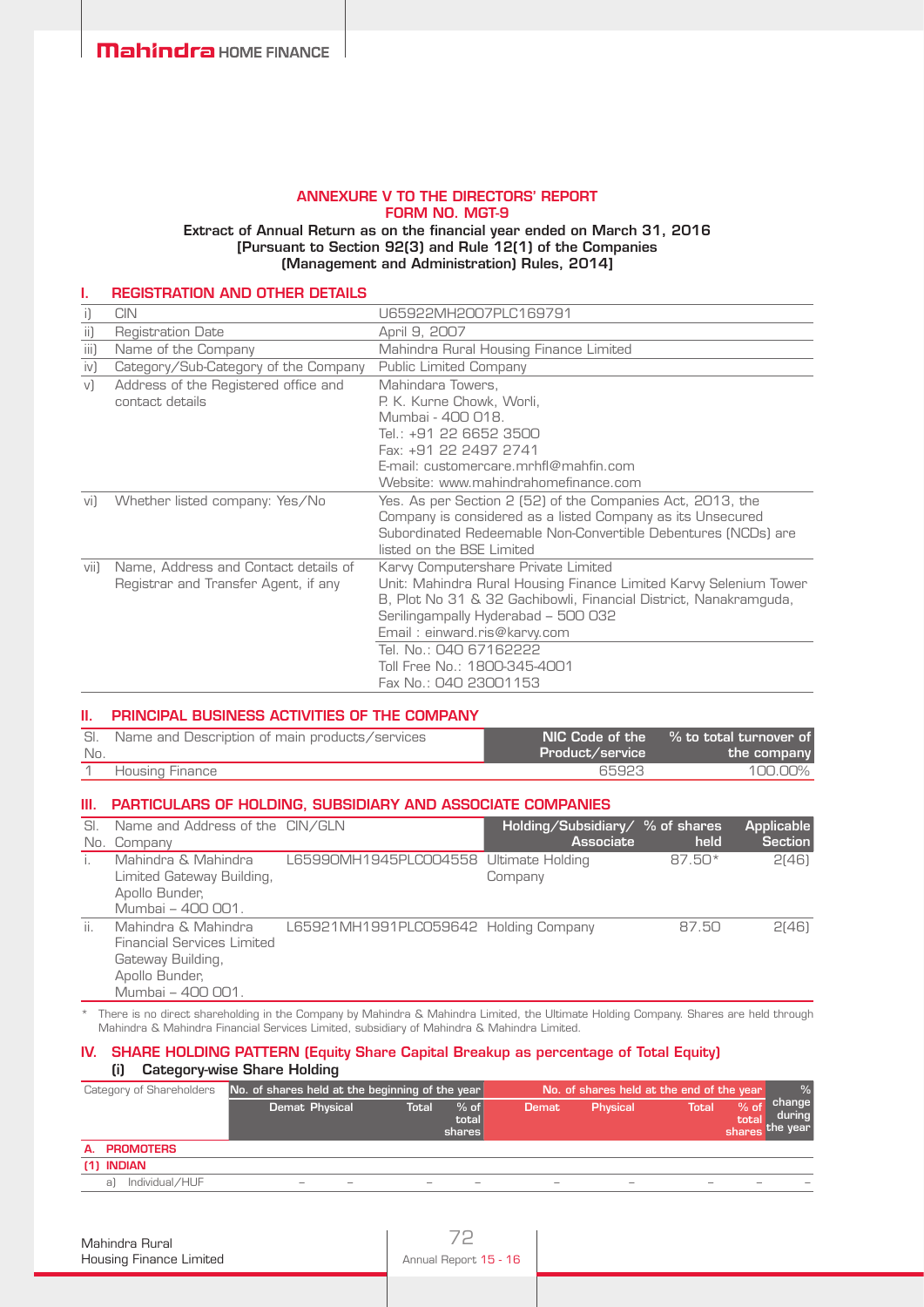|             | Category of Shareholders                                                                               | No. of shares held at the beginning of the year |                          |                          |                           |                              |                          | No. of shares held at the end of the year                      |                           | %                            |
|-------------|--------------------------------------------------------------------------------------------------------|-------------------------------------------------|--------------------------|--------------------------|---------------------------|------------------------------|--------------------------|----------------------------------------------------------------|---------------------------|------------------------------|
|             |                                                                                                        | <b>Demat Physical</b>                           |                          | <b>Total</b>             | $%$ of<br>total<br>shares | <b>Demat</b>                 | <b>Physical</b>          | <b>Total</b>                                                   | $%$ of<br>total<br>shares | change<br>during<br>the year |
| b)          | Central Govt.                                                                                          | ۳                                               | ÷                        | $\overline{\phantom{a}}$ | ÷                         |                              |                          |                                                                |                           |                              |
| c)          | State Govt.[s]                                                                                         |                                                 | ÷,                       |                          |                           |                              |                          |                                                                |                           |                              |
| d)          | Bodies Corp.                                                                                           | 5,75,19,991                                     | 12                       | 5.75.20.003              |                           | 87.50 5,75,19,991 87,43,052* |                          | 6,62,63,043                                                    | 87.50                     | 0.00                         |
| e)          | Banks/FI                                                                                               |                                                 | $\qquad \qquad -$        |                          | $\overline{\phantom{0}}$  | L.                           |                          |                                                                |                           |                              |
| f)          | Any other                                                                                              | $\overline{\phantom{0}}$                        | $\overline{\phantom{a}}$ | $\qquad \qquad -$        | $\overline{\phantom{0}}$  | $\overline{\phantom{0}}$     | $\overline{\phantom{a}}$ |                                                                | $\overline{\phantom{a}}$  |                              |
|             | Sub-total (A)(1)                                                                                       | 5,75,19,991                                     |                          | 12 5,75,20,003           |                           |                              |                          | 87.50 5,75,19,991 87,43,052 * 6,62,63,043                      | 87.50                     | 0.00                         |
| (2) FOREIGN |                                                                                                        |                                                 |                          |                          |                           |                              |                          |                                                                |                           |                              |
| a)          | NRIs-Individuals                                                                                       |                                                 |                          | $\overline{\phantom{0}}$ | $\overline{\phantom{0}}$  |                              |                          |                                                                |                           |                              |
| b)          | Other-Individuals                                                                                      | L.                                              | ÷,                       | ÷,                       | ÷                         | $\overline{a}$               | $\equiv$                 | $\overline{\phantom{0}}$                                       | $\equiv$                  |                              |
| c)          | Bodies Corp.                                                                                           | $\overline{\phantom{0}}$                        | $\qquad \qquad -$        | $\overline{\phantom{a}}$ | $\qquad \qquad -$         | $\overline{\phantom{0}}$     | $\overline{\phantom{m}}$ | $\qquad \qquad -$                                              | $\overline{\phantom{m}}$  |                              |
| d)          | Banks/FI                                                                                               | $\overline{\phantom{0}}$                        | $\overline{\phantom{0}}$ | $\overline{\phantom{0}}$ |                           |                              |                          |                                                                |                           |                              |
| e)          | Any other                                                                                              | $\qquad \qquad -$                               | $\overline{\phantom{0}}$ | $\overline{\phantom{a}}$ | i.                        | L,                           | $\overline{\phantom{0}}$ | $\overline{\phantom{0}}$                                       | $\overline{\phantom{a}}$  |                              |
|             | Sub-total (A)(2)                                                                                       | ÷                                               | $\blacksquare$           | $\blacksquare$           | $\blacksquare$            | ۰                            |                          | -                                                              | -                         |                              |
| (2)         | Total shareholding of<br>Promoter $(A)=(A)(1)+(A)$                                                     | 5,75,19,991                                     |                          | 12 5,75,20,003           |                           |                              |                          | 87.50 5,75,19,991 87,43,052* 6,62,63,043                       | 87.50                     | 0.00                         |
| В.          | <b>PUBLIC</b><br><b>SHAREHOLDING</b>                                                                   |                                                 |                          |                          |                           |                              |                          |                                                                |                           |                              |
| 1.          | <b>INSTITUTIONS</b>                                                                                    |                                                 |                          |                          |                           |                              |                          |                                                                |                           |                              |
| a)          | <b>Mutual Funds</b>                                                                                    | $\overline{\phantom{0}}$                        | $\overline{\phantom{a}}$ | $\overline{\phantom{0}}$ | $\qquad \qquad -$         |                              |                          |                                                                |                           |                              |
| b)          | Banks/Fl                                                                                               | 82, 17, 134                                     | $\qquad \qquad -$        | 82, 17, 134              | 12.50                     |                              | 82, 17, 134 12, 49, 004# | 94,66,138                                                      | 12.50                     | 0.00                         |
| c)          | Central Govt.                                                                                          | L,                                              | $\overline{\phantom{0}}$ |                          | $\overline{\phantom{a}}$  |                              |                          |                                                                |                           |                              |
| d)          | State Govt.[s]                                                                                         | ÷                                               | ÷,                       | L.                       | i.                        | L.                           | ÷,                       | $\overline{a}$                                                 | $\sim$                    |                              |
| e)          | Venture Capital<br>Funds                                                                               | ۳                                               | $\overline{\phantom{a}}$ | ÷                        | ÷                         | -                            | $\equiv$                 | Ξ                                                              |                           |                              |
| f)          | Insurance<br>Companies                                                                                 | L,                                              | $\equiv$                 | ÷,                       | L.                        | L,                           | ÷                        | $\overline{a}$                                                 |                           |                              |
| g)          | Flls                                                                                                   |                                                 |                          |                          |                           |                              |                          |                                                                |                           |                              |
| h)          | Foreign Venture<br>Capital Funds                                                                       |                                                 |                          |                          |                           |                              |                          |                                                                |                           |                              |
| i)          | Others - Qualified<br>Foreign Investor                                                                 |                                                 |                          |                          |                           |                              |                          |                                                                |                           |                              |
|             | Sub-total (B)(1)                                                                                       | 82, 17, 134                                     | ۰                        | 82, 17, 134              | 12.50                     |                              | 82, 17, 134 12, 49, 004# | 94,66,138                                                      | 12.50                     | 0.00                         |
| 2.          | <b>NON-INSTITUTIONS</b>                                                                                |                                                 |                          |                          |                           |                              |                          |                                                                |                           |                              |
| a)          | Bodies Corp.                                                                                           |                                                 |                          |                          |                           |                              |                          |                                                                |                           |                              |
|             | Indian<br>i)                                                                                           | $\overline{\phantom{0}}$                        | $\overline{\phantom{a}}$ | $\overline{\phantom{m}}$ | $\overline{\phantom{m}}$  | $\overline{\phantom{0}}$     | $\overline{\phantom{a}}$ | ÷                                                              | $\overline{\phantom{a}}$  |                              |
|             | ii)<br>Overseas                                                                                        | $\overline{\phantom{0}}$                        | $\qquad \qquad -$        | $\overline{\phantom{a}}$ | $\qquad \qquad -$         | $\overline{\phantom{0}}$     | $\overline{\phantom{a}}$ | $\overline{\phantom{0}}$                                       | $\overline{\phantom{a}}$  |                              |
| b)          | Individuals                                                                                            |                                                 |                          |                          |                           |                              |                          |                                                                |                           |                              |
|             | i)<br>Individual<br>shareholders<br>holding<br>nominal share<br>capital upto<br>Rs. 1 Lakh             | L.                                              | $\overline{\phantom{0}}$ | $\overline{\phantom{0}}$ | $\overline{\phantom{0}}$  | $\overline{\phantom{0}}$     | $\overline{\phantom{0}}$ | $\overline{\phantom{0}}$                                       |                           |                              |
|             | Individual<br>ii)<br>shareholders<br>holding<br>nominal share<br>capital in<br>excess of Rs.<br>1 Lakh |                                                 |                          |                          |                           |                              |                          |                                                                |                           |                              |
| c)          | Others (specify)                                                                                       | ۳                                               | $\overline{\phantom{a}}$ | $\overline{\phantom{a}}$ | $\overline{\phantom{0}}$  | $\overline{\phantom{a}}$     |                          |                                                                |                           |                              |
|             | Sub-total (B)(2)                                                                                       |                                                 | ۰                        |                          |                           | -                            |                          |                                                                |                           |                              |
|             | <b>Total Public Shareholding</b><br>$(B)=(B)(1)+(B)(2)$                                                | 82, 17, 134                                     |                          | 82, 17, 134              | 12.50                     |                              | 82, 17, 134 12, 49, 004# | 94,66,138                                                      | 12.50                     | 0.00                         |
| <b>ADRS</b> | <b>C. SHARES HELD BY</b><br><b>CUSTODIAN FOR GDRS &amp;</b>                                            |                                                 |                          |                          |                           |                              |                          |                                                                |                           |                              |
|             | Grand Total (A+B+C)                                                                                    | 6,57,37,125                                     |                          |                          |                           |                              |                          | 12 6,57,37,137 100.00 6,57,37,125 99,92,056 7,57,29,181 100.00 |                           | 0.00                         |
|             | Out of 87,43,052 Shares 87,43,040 Shares will be transferred to the Demat Account.                     |                                                 |                          |                          |                           |                              |                          |                                                                |                           |                              |

# 12,49,004 Shares will be transferred to the Demat Account.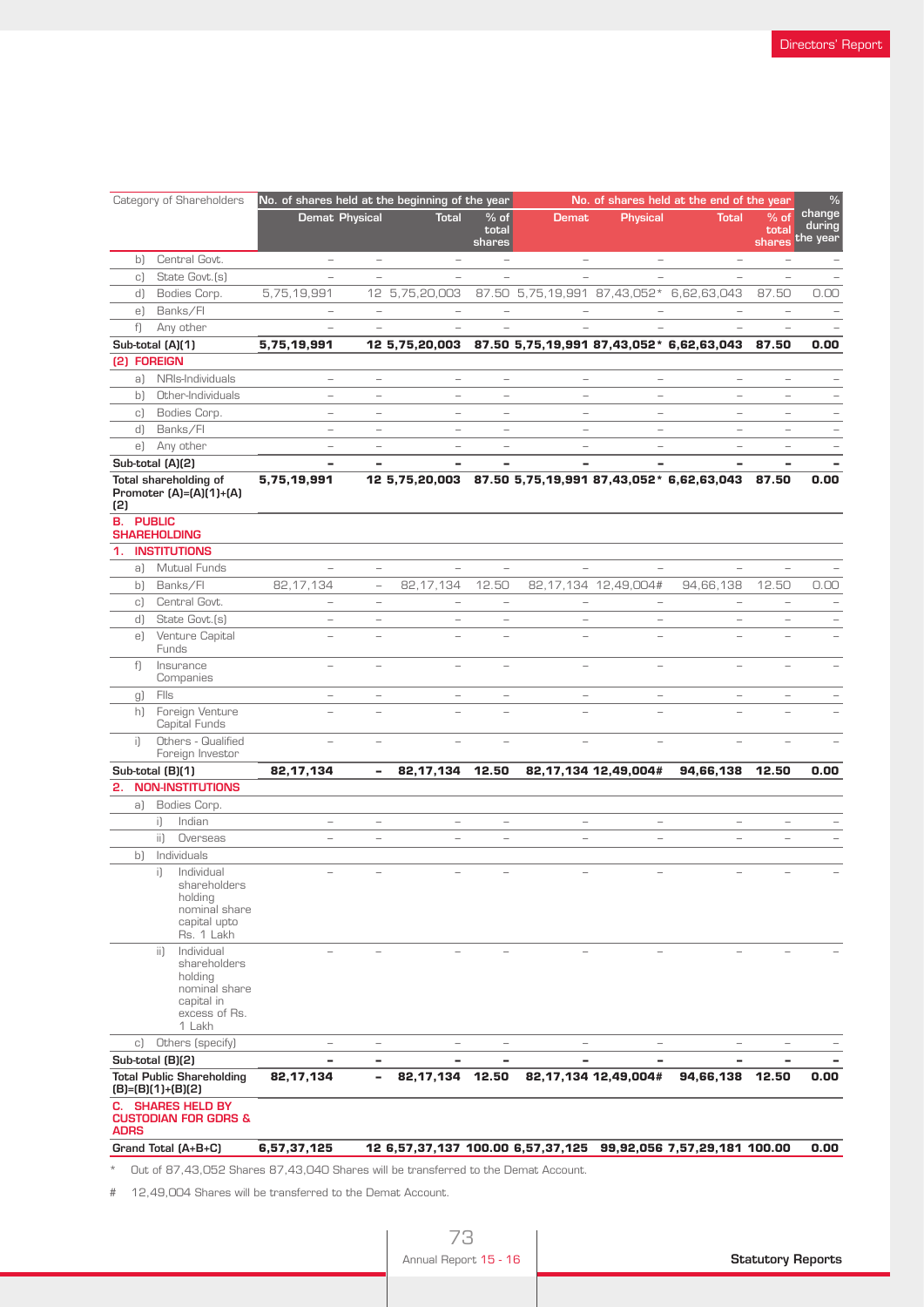$\mathbb{I}$ 

#### (ii) Shareholding of Promoters

| SI.            | Shareholder's<br>No. Name                                                                            | at the beginning of the year | Shareholding               |                                                     |                                | <b>Shareholding</b><br>at the end of the year |                                                                         | $%$ change<br>in share-       |
|----------------|------------------------------------------------------------------------------------------------------|------------------------------|----------------------------|-----------------------------------------------------|--------------------------------|-----------------------------------------------|-------------------------------------------------------------------------|-------------------------------|
|                |                                                                                                      | No. of shares                | total<br>of the<br>company | pledged/<br>shares encumbered<br>to total<br>shares | % of % of shares No. of shares | total<br>of the<br>company                    | % of % of shares<br>pledged/<br>shares encumbered<br>to total<br>shares | holding<br>during the<br>year |
| $\mathbf{1}$ . | Mahindra &<br>Mahindra Financial<br>Services Limited.                                                | 5,75,19,991                  | 87.50                      |                                                     | Nil 6,62,63,031                | 87.50                                         | Nil                                                                     | 0.00                          |
| 2.             | Mahindra &<br>Mahindra Financial<br>Services Limited<br>Jointly with Mr.<br>Ramesh lyer.             | $\supseteq$                  | 0.00                       | Nil                                                 | 2                              | 0.00                                          | Nil                                                                     | 0.00                          |
| З.             | Mahindra &<br>Mahindra Financial<br>Services Limited<br>Jointly with Mr.<br>Bharat Doshi.            | 2                            | 0.00                       | Nil                                                 | Nil                            | 0.00                                          | Nil                                                                     | 0.00                          |
| 4.             | Mahindra &<br>Mahindra Financial<br>Services Limited<br>Jointly with Mr.<br>Venkatraman Ravi.        | 2                            | 0.00                       | Nil                                                 | 2                              | 0.00                                          | Nil                                                                     | 0.00                          |
| 5.             | Mahindra &<br>Mahindra Financial<br>Services Limited<br>Jointly with Mr.<br>Ravi Kulkarni.           | 2                            | 0.00                       | Nil                                                 | 2                              | 0.00                                          | Nil                                                                     | 0.00                          |
| 6.             | Mahindra &<br>Mahindra Financial<br>Services Limited<br>Jointly with<br>Mr. Zhooben<br>Bhiwandiwala. | 2                            | 0.00                       | Nil                                                 | Nil                            | 0.00                                          | Nil                                                                     | 0.00                          |
| 7.             | Mahindra &<br>Mahindra Financial<br>Services Limited<br>Jointly with Mr.<br>Anuj Mehra.              | 2                            | 0.00                       | Nil                                                 | 2                              | 0.00                                          | Nil                                                                     | 0.00                          |
| 8.             | Mahindra &<br>Mahindra Financial<br><b>Services Limited</b><br>Jointly with Mr.<br>Rajesh Vasudevan. | Nil                          | 0.00                       | $\mathsf{Nil}$                                      | 2                              | 0.00                                          | Nil                                                                     | 0.00                          |
| 9.             | Mahindra &<br>Mahindra Financial<br>Services Limited<br>Jointly with Mr.<br>Dinesh Prajapati.        | Nil                          | 0.00                       | Nil                                                 | 2                              | 0.00                                          | Nil                                                                     | 0.00                          |
|                | <b>TOTAL</b>                                                                                         | 5,75,20,003                  | 87.50                      |                                                     | Nil 6,62,63,043                | 87.50                                         | <b>Nil</b>                                                              | 0.00                          |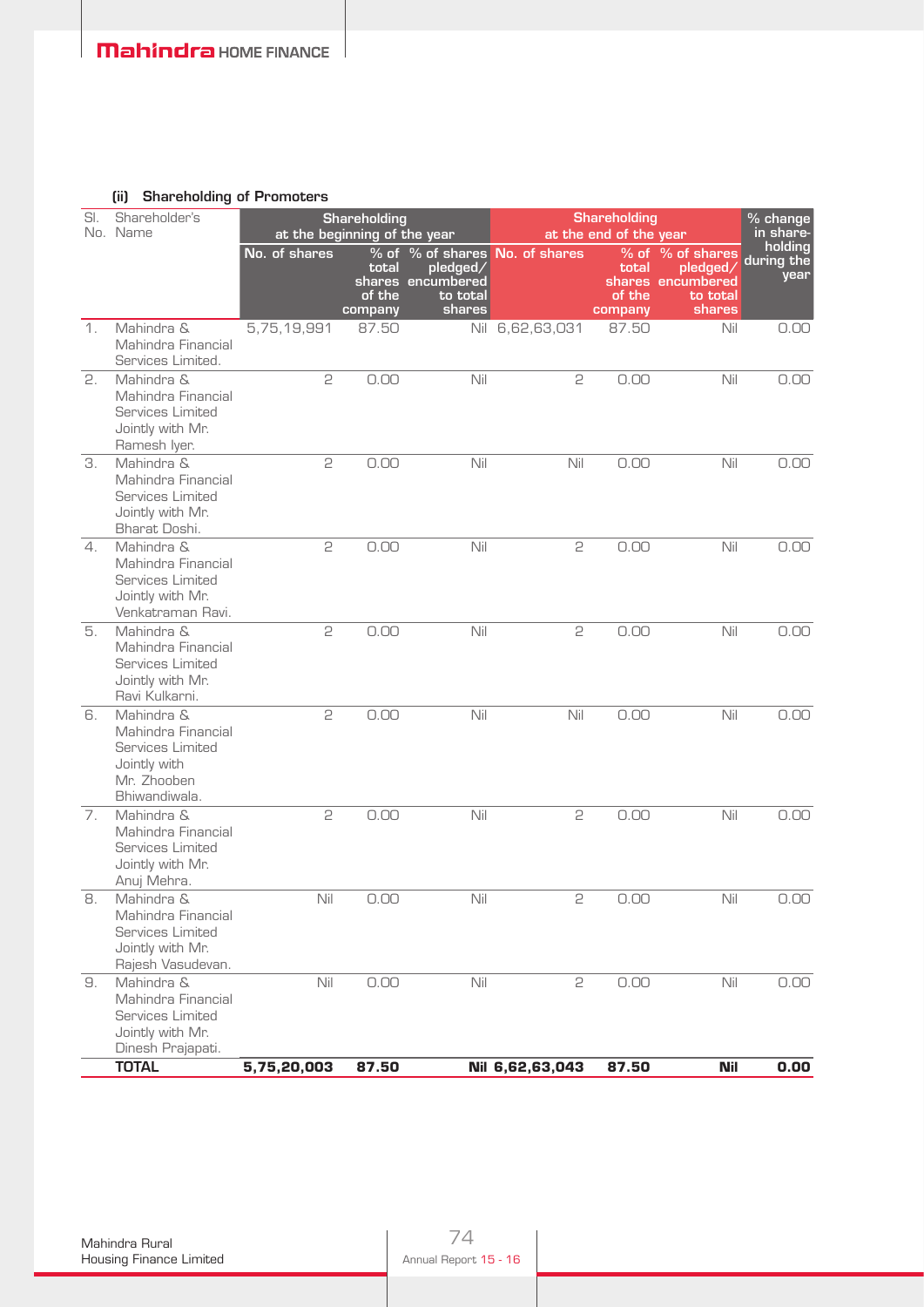| Particulars                                                                                                                                                                     |             | Shareholding at the beginning of<br>the year (As at April 1, 2015)                                                                                                                                                                                                                                                 |                   | <b>Cumulative Shareholding during</b><br>the year (from April 1, 2015 to<br>March 31, 2016) |
|---------------------------------------------------------------------------------------------------------------------------------------------------------------------------------|-------------|--------------------------------------------------------------------------------------------------------------------------------------------------------------------------------------------------------------------------------------------------------------------------------------------------------------------|-------------------|---------------------------------------------------------------------------------------------|
|                                                                                                                                                                                 |             | No. of Shares % of total shares No. of Shares % of total shares<br>of the Company                                                                                                                                                                                                                                  |                   | of the Company                                                                              |
| Mahindra & Mahindra Financial Services Limited alongwith joint holders                                                                                                          |             |                                                                                                                                                                                                                                                                                                                    |                   |                                                                                             |
| At the beginning of the year                                                                                                                                                    | 5.75.20.003 |                                                                                                                                                                                                                                                                                                                    | 87.50 5.75.20.003 | 87.50                                                                                       |
| Datewise increase/decrease in Promoters<br>Shareholding during the year specifying<br>the reasons for increase/decrease (e.g.<br>allotment/transfer/bonus/sweat equity<br>etc.) |             | On March 30, 2016, 87,43,040 Equity Shares of Rs. 10 each at<br>a premium of Rs. 30 per share were allotted on a Rights basis to<br>Mahindra & Mahindra Financial Services Limited.<br>Increase in shareholding of Promoters is on account of allotment of<br>Equity Shares on a Rights basis, as mentioned above. |                   |                                                                                             |
| At the end of the year<br>(as at March 31, 2016)                                                                                                                                | 6,62,63,043 |                                                                                                                                                                                                                                                                                                                    | 87.50 6.62.63.043 | 87.50                                                                                       |

#### (iii) Change in Promoters' Shareholding (please specify, if there is no change)

Note: There was transfer of Two Equity Shares each from Mahindra & Mahindra Financial Services Limited ("MMFSL") jointly with Mr. Bharat Doshi to MMFSL jointly with Mr. Rajesh Vasudevan and MMFSL jointly with Mr. Zhooben Bhiwandiwala to MMFSL jointly with Mr. Dinesh Prajapati. However, there was no change in the beneficial ownership of these Shares.

#### (iv) Shareholding Pattern of top ten Shareholders (other than Directors, Promoters and Holders of GDRs and ADRs)

| For Each of the Top 10 Shareholders                                                                                                                                       |                        | Shareholding at the beginning of<br>the year (as at April 1, 2015)                                                                                                                                                                                                          |           | <b>Cumulative Shareholding during</b><br>the year (from April 1, 2015 to<br>March 31, 2016) |
|---------------------------------------------------------------------------------------------------------------------------------------------------------------------------|------------------------|-----------------------------------------------------------------------------------------------------------------------------------------------------------------------------------------------------------------------------------------------------------------------------|-----------|---------------------------------------------------------------------------------------------|
|                                                                                                                                                                           |                        | No. of Shares % of total shares No. of Shares % of total shares<br>of the company                                                                                                                                                                                           |           | of the company                                                                              |
| National Housing Bank                                                                                                                                                     |                        |                                                                                                                                                                                                                                                                             |           |                                                                                             |
| At the beginning of the year<br>(as at April 1, 2015)                                                                                                                     | 82.17.134              | 12.50                                                                                                                                                                                                                                                                       | 82.17.134 | 12.50                                                                                       |
| Date wise increase/decrease in<br>Shareholding during the year specifying<br>the reasons for increase/decrease (e.g.<br>allotment/transfer/bonus/sweat equity<br>$etc.$ ] | National Housing Bank. | On March 30, 2016, 12,49,004 Equity Shares of Rs. 10 each at<br>a premium of Rs. 30 per share were allotted on a Rights basis to<br>Increase in shareholding of National Housing Bank is on account of<br>allotment of Equity Shares on a Rights basis, as mentioned above. |           |                                                                                             |
| At the end of the year<br>(As at March 31, 2016)                                                                                                                          | 82.17.134              | 12.50                                                                                                                                                                                                                                                                       | 94.66.138 | 12.50                                                                                       |

#### (v) Shareholding of Directors and Key Managerial Personnel:

| SL.<br>No.    | For Each of the Directors and KMP                                                                                                                                        |   | Shareholding at the beginning of<br>the year (As at April 1, 2015)                |   | <b>Cumulative Shareholding during</b><br>the year (from April 1, 2015 to<br>March 31, 2016) |
|---------------|--------------------------------------------------------------------------------------------------------------------------------------------------------------------------|---|-----------------------------------------------------------------------------------|---|---------------------------------------------------------------------------------------------|
|               |                                                                                                                                                                          |   | No. of Shares % of total shares No. of Shares % of total shares<br>of the company |   | of the company                                                                              |
| $\mathcal{L}$ | Mr. Ramesh Iyer - Chairman (jointly<br>with Mahindra & Mahindra Financial<br>Services Limited)                                                                           |   |                                                                                   |   |                                                                                             |
|               | At the beginning of the year<br>(as at April 1, 2015)                                                                                                                    | 2 | 0.00                                                                              | 2 | N.NO                                                                                        |
|               | Date wise increase/decrease in<br>shareholding during the year specifying<br>the reasons for increase/decrease<br>(e.g. allotment/ transfer/bonus/<br>sweat equity etc.) |   | No change                                                                         |   |                                                                                             |
|               | At the end of the year<br>(as at March 31, 2016)                                                                                                                         | 2 | n.nn                                                                              | P | N.NU                                                                                        |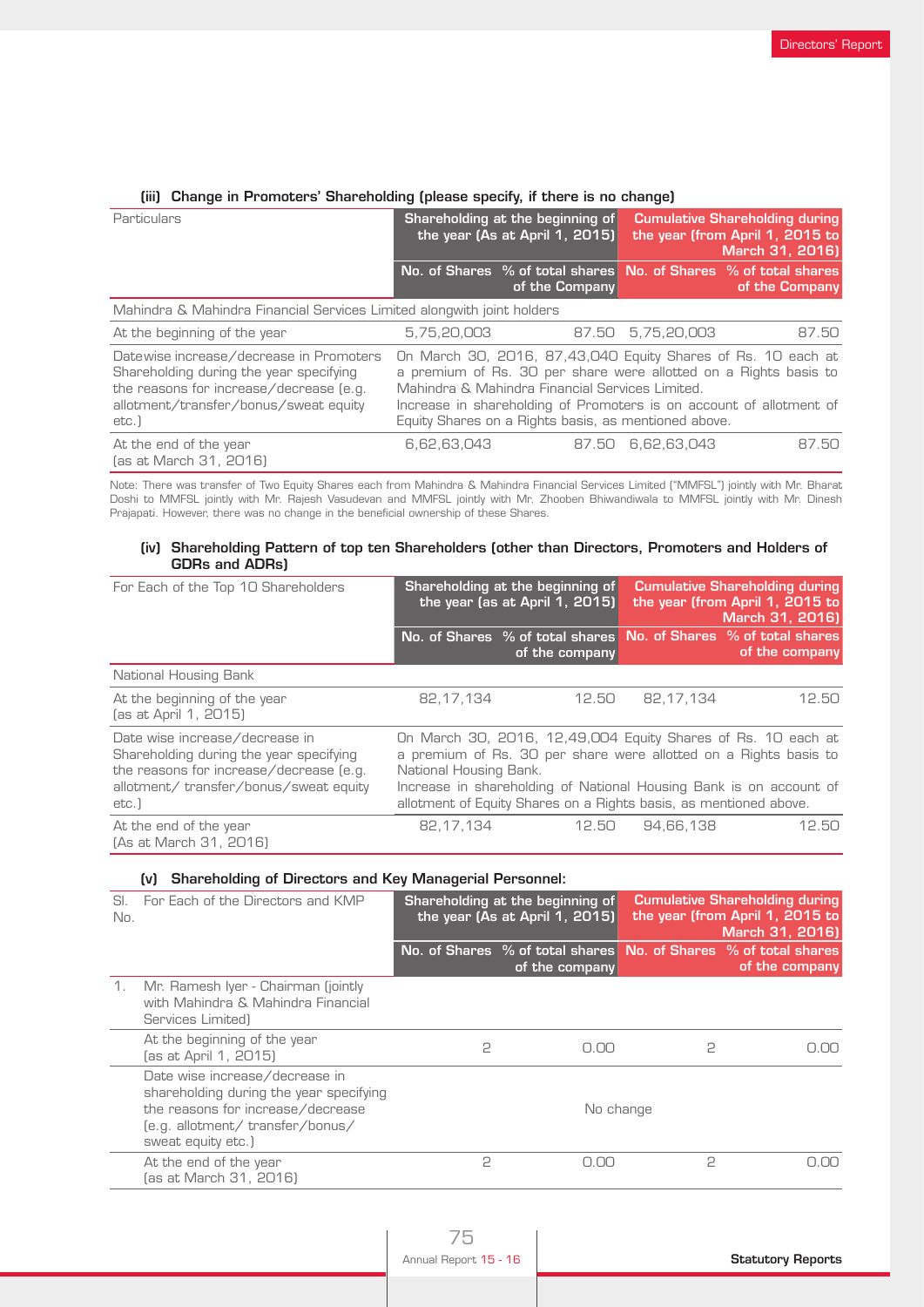$\overline{1}$ 

| SI.<br>No. | For Each of the Directors and KMP                                                                                                                                        |             | Shareholding at the beginning of<br>the year (As at April 1, 2015) |     | <b>Cumulative Shareholding during</b><br>the year (from April 1, 2015 to<br>March 31, 2016) |
|------------|--------------------------------------------------------------------------------------------------------------------------------------------------------------------------|-------------|--------------------------------------------------------------------|-----|---------------------------------------------------------------------------------------------|
|            |                                                                                                                                                                          |             | No. of Shares % of total shares<br>of the company                  |     | No. of Shares % of total shares<br>of the company                                           |
| 2.         | Mr. Uday Y. Phadke - Director<br>(Ceased to be the Director with effect<br>from July 13, 2015)                                                                           |             |                                                                    |     |                                                                                             |
|            | At the beginning of the year<br>(as at April 1, 2015)                                                                                                                    | Nil         | 0.00                                                               | Nil | 0.00                                                                                        |
|            | Date wise increase/decrease in<br>shareholding during the year specifying<br>the reasons for increase/decrease<br>(e.g. allotment/ transfer/bonus/<br>sweat equity etc.) |             | No change                                                          |     |                                                                                             |
|            | At the end of the year<br>(as at March 31, 20016)                                                                                                                        | Nil         | 0.00                                                               | Nil | 0.00                                                                                        |
| З.         | Mr. V. Ravi - Director (jointly with Mahindra & Mahindra Financial Services<br>Limited)                                                                                  |             |                                                                    |     |                                                                                             |
|            | At the beginning of the year<br>(as at April 1, 2015)                                                                                                                    | 2           | 0.00                                                               | 2   | 0.00                                                                                        |
|            | Date wise increase/decrease in<br>shareholding during the year specifying<br>the reasons for increase/decrease<br>(e.g. allotment/ transfer/bonus/<br>sweat equity etc.) |             | No change                                                          |     |                                                                                             |
|            | At the end of the year<br>(as at March 31, 2016)                                                                                                                         | $\supseteq$ | 0.00                                                               | 2   | 0.00                                                                                        |
| 4.         | Mr. K. Chandrasekar - Director<br>At the beginning of the year                                                                                                           |             |                                                                    |     |                                                                                             |
|            | (as at April 1, 2015)                                                                                                                                                    | Nil         | 0.00                                                               | Nil | 0.00                                                                                        |
|            | Date wise increase/decrease in<br>shareholding during the year specifying<br>the reasons for increase/decrease<br>(e.g. allotment/ transfer/bonus/<br>sweat equity etc.) |             | No change                                                          |     |                                                                                             |
|            | At the end of the year<br>(as at March 31, 2016)                                                                                                                         | Nil         | 0.00                                                               | Nil | 0.00                                                                                        |
| 5.         | Mr. K. Chakravarthy - Director (Nominee of National Housing Bank)                                                                                                        |             |                                                                    |     |                                                                                             |
|            | At the beginning of the year<br>(as at April 1, 2015)                                                                                                                    | Nil         | 0.00                                                               | Nil | 0.00                                                                                        |
|            | Date wise increase/decrease in<br>shareholding during the year specifying<br>the reasons for increase/decrease<br>(e.g. allotment/ transfer/bonus/<br>sweat equity etc.) |             | No change                                                          |     |                                                                                             |
|            | At the end of the year<br>(as at March 31, 2016)                                                                                                                         | Nil         | 0.00                                                               | Nil | 0.00                                                                                        |
| 6.         | Mr. Nityanath Ghanekar - Director                                                                                                                                        |             |                                                                    |     |                                                                                             |
|            | At the beginning of the year<br>(as at April 1, 2015)                                                                                                                    | Nil         | 0.00                                                               | Nil | 0.00                                                                                        |
|            | Date wise increase/decrease in<br>shareholding during the year specifying<br>the reasons for increase/decrease<br>(e.g. allotment/ transfer/bonus/<br>sweat equity etc.) |             | No change                                                          |     |                                                                                             |
|            | At the end of the year<br>(as at March 31, 2016)                                                                                                                         | Nil         | 0.00                                                               | Nil | 0.00                                                                                        |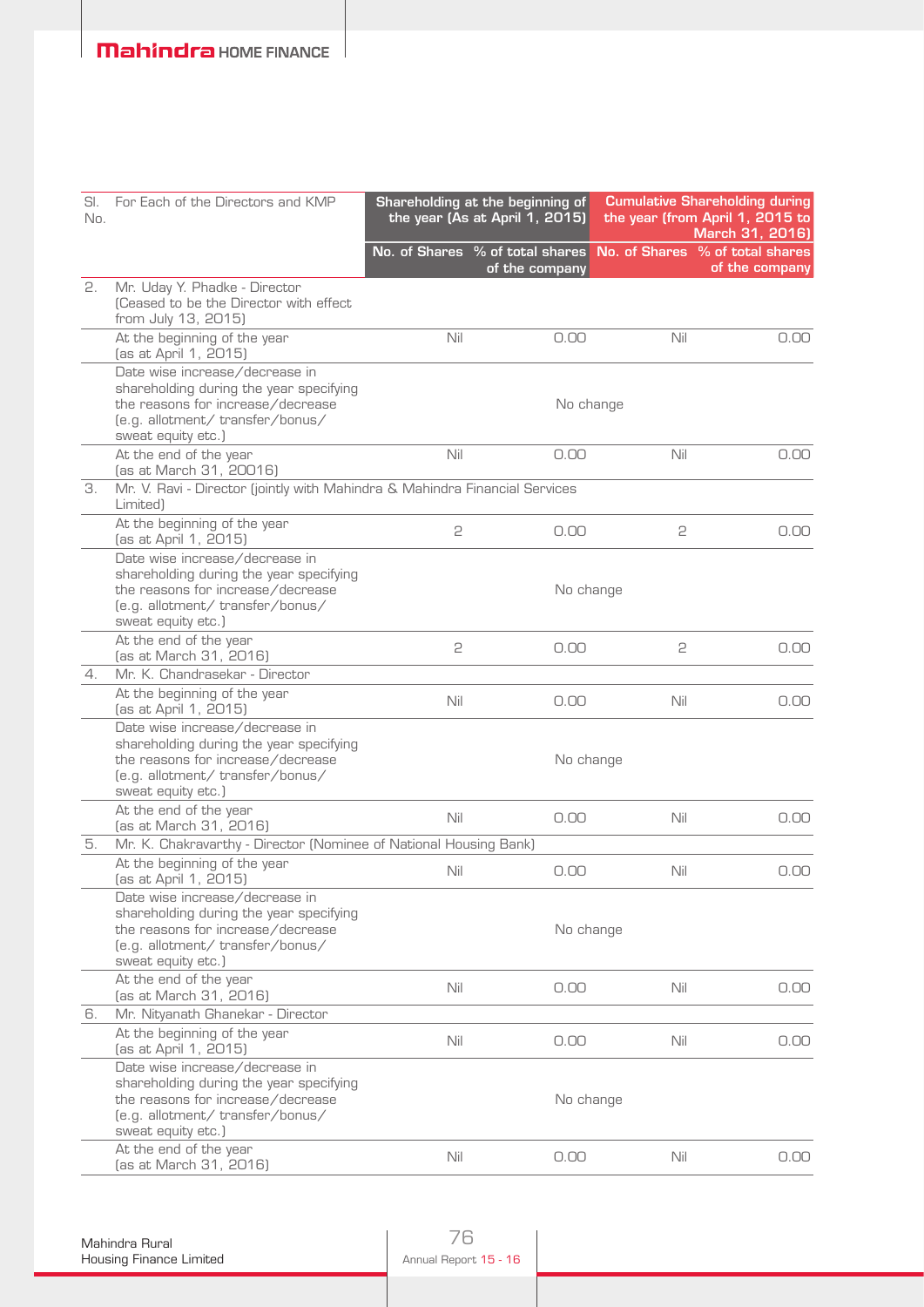| SI.<br>No. | For Each of the Directors and KMP                                                                                                                                        |     | Shareholding at the beginning of<br>the year (As at April 1, 2015) | <b>Cumulative Shareholding during</b><br>the year (from April 1, 2015 to<br>March 31, 2016) |                                                   |  |
|------------|--------------------------------------------------------------------------------------------------------------------------------------------------------------------------|-----|--------------------------------------------------------------------|---------------------------------------------------------------------------------------------|---------------------------------------------------|--|
|            |                                                                                                                                                                          |     | No. of Shares % of total shares<br>of the company                  |                                                                                             | No. of Shares % of total shares<br>of the company |  |
| 7.         | Mrs. Anjali Raina - Director                                                                                                                                             |     |                                                                    |                                                                                             |                                                   |  |
|            | At the beginning of the year<br>(as at April 1, 2015)                                                                                                                    | Nil | 0.00                                                               | Nil                                                                                         | 0.00                                              |  |
|            | Date wise increase/decrease in<br>shareholding during the year specifying<br>the reasons for increase/decrease<br>(e.g. allotment/ transfer/bonus/<br>sweat equity etc.) |     | No change                                                          |                                                                                             |                                                   |  |
|            | At the end of the year<br>(as at March 31, 2016)                                                                                                                         | Nil | 0.00                                                               | Nil                                                                                         | 0.00                                              |  |
| 8.         | Mr. Anuj Mehra - Managing Director,<br>Key Managerial Personnel (jointly<br>with Mahindra & Mahindra Financial<br>Services Limited)                                      |     |                                                                    |                                                                                             |                                                   |  |
|            | At the beginning of the year<br>(as at April 1, 2015)                                                                                                                    | 2   | 0.00                                                               | 2                                                                                           | 0.00                                              |  |
|            | Date wise increase/decrease in<br>shareholding during the year specifying<br>the reasons for increase/decrease<br>(e.g. allotment/ transfer/bonus/<br>sweat equity etc.) |     | No change                                                          |                                                                                             |                                                   |  |
|            | At the end of the year<br>(as at March 31, 2016)                                                                                                                         | 2   | 0.00                                                               | 2                                                                                           | 0.00                                              |  |
| 9.         | Mr. Narendra Mairpady - Director<br>(Appointed as an Independent Director<br>with effect from August 13, 2015)                                                           |     |                                                                    |                                                                                             |                                                   |  |
|            | At the beginning of the year<br>(as at April 1, 2015)                                                                                                                    | Nil | 0.00                                                               | Nil                                                                                         | 0.00                                              |  |
|            | Date wise increase/decrease in<br>shareholding during the year specifying<br>the reasons for increase/decrease<br>(e.g. allotment/ transfer/bonus/<br>sweat equity etc.) |     | No change                                                          |                                                                                             |                                                   |  |
|            | At the end of the year<br>(as at March 31, 2016)                                                                                                                         | Nil | 0.00                                                               | Nil                                                                                         | 0.00                                              |  |
|            | 10. Mr. Dharmesh Vakharia - Chief<br>Financial Officer, Key Managerial<br>Personnel                                                                                      |     |                                                                    |                                                                                             |                                                   |  |
|            | At the beginning of the year<br>(as at April 1, 2015)                                                                                                                    | Nil | 0.00                                                               | Nil                                                                                         | 0.00                                              |  |
|            | Date wise increase/decrease in<br>shareholding during the year specifying<br>the reasons for increase/decrease<br>(e.g. allotment/ transfer/bonus/<br>sweat equity etc.) |     | No change                                                          |                                                                                             |                                                   |  |
|            | At the end of the year<br>(as at March 31, 2016)                                                                                                                         | Nil | 0.00                                                               | Nil                                                                                         | 0.00                                              |  |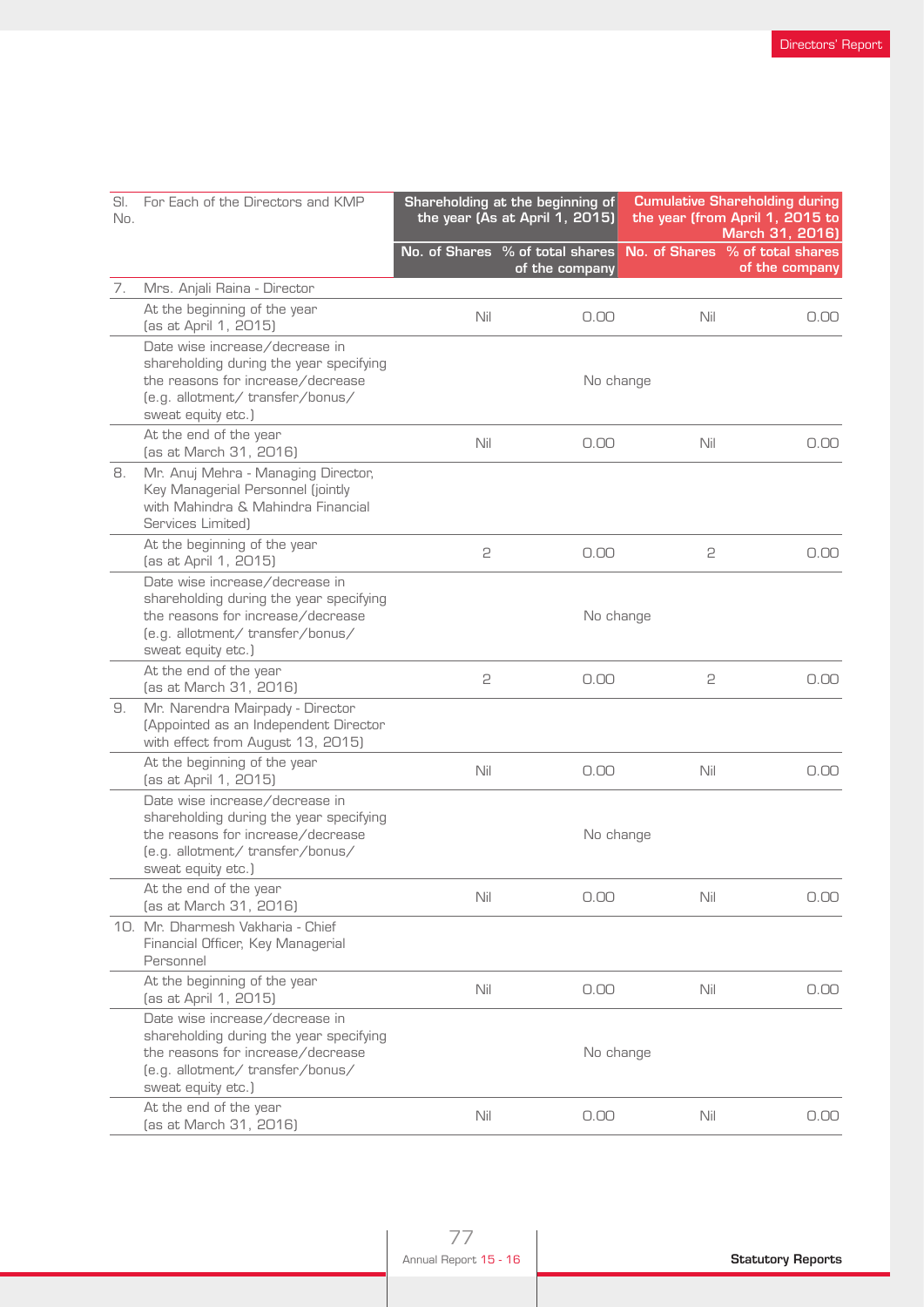$\overline{\phantom{a}}$ 

| SI.<br>No. | For Each of the Directors and KMP                                                                                                                                        | Shareholding at the beginning of<br>the year (As at April 1, 2015) |                                                   |     | <b>Cumulative Shareholding during</b><br>the year (from April 1, 2015 to<br>March 31, 2016) |
|------------|--------------------------------------------------------------------------------------------------------------------------------------------------------------------------|--------------------------------------------------------------------|---------------------------------------------------|-----|---------------------------------------------------------------------------------------------|
|            |                                                                                                                                                                          |                                                                    | No. of Shares % of total shares<br>of the company |     | No. of Shares % of total shares<br>of the company                                           |
|            | 11. Ms. Harshada Pathak - Company<br>Secretary (Ceased to be the Company<br>Secretary with effect from October 14,<br>2015)                                              |                                                                    |                                                   |     |                                                                                             |
|            | At the beginning of the year<br>(as at April 1, 2015)                                                                                                                    | Nil                                                                | 0.00                                              | Nil | 0.00                                                                                        |
|            | Date wise increase/decrease in<br>shareholding during the year specifying<br>the reasons for increase/decrease<br>(e.g. allotment/transfer/bonus/<br>sweat equity etc.)  |                                                                    | No change                                         |     |                                                                                             |
|            | At the end of the year<br>(as at March 31, 2016)                                                                                                                         | Nil                                                                | 0.00                                              | Nil | 0.00                                                                                        |
|            | 12. Ms. Arnavaz M. Pardiwalla - Company<br>Secretary (Appointed as the Company<br>Secretary with effect from March 11,<br>20161                                          |                                                                    |                                                   |     |                                                                                             |
|            | At the beginning of the year<br>(as at April 1, 2015)                                                                                                                    | Nil                                                                | 0.00                                              | Nil | 0.00                                                                                        |
|            | Date wise increase/decrease in<br>shareholding during the year specifying<br>the reasons for increase/decrease<br>(e.g. allotment/ transfer/bonus/<br>sweat equity etc.) |                                                                    | No change                                         |     |                                                                                             |
|            | At the end of the year<br>(as at March 31, 2016)                                                                                                                         | Nil                                                                | 0.00                                              | Nil | 0.00                                                                                        |

#### V. INDEBTEDNESS –

#### Indebtedness of the Company including interest outstanding/accrued but not due for payment

|      |                                                                      |                                               |                                  |                 | (Rs. in Lacs)                       |
|------|----------------------------------------------------------------------|-----------------------------------------------|----------------------------------|-----------------|-------------------------------------|
|      | Particulars                                                          | <b>Secured Loans</b><br>excluding<br>deposits | <b>Unsecured</b><br><b>Loans</b> | <b>Deposits</b> | <b>Total</b><br><b>Indebtedness</b> |
|      | <b>INDEBTEDNESS AT THE BEGINNING OF</b><br><b>THE FINANCIAL YEAR</b> |                                               |                                  |                 |                                     |
| i)   | Principal Amount                                                     | 1,61,160.63                                   | 9,806.50                         | Nil             | 1,70,967.13                         |
| ii)  | Interest due but not paid                                            | NIL                                           | NIL                              | Nil             | NIL                                 |
| iii) | Interest accrued but not due                                         | 1,109.00                                      | 255.63                           | Nil             | 1,364.63                            |
|      | Total (i+ii+iii)                                                     | 1,62,269.63                                   | 10,062.13                        | Nil             | 1,72,331.76                         |
|      | <b>CHANGE IN INDEBTEDNESS DURING</b><br><b>THE FINANCIAL YEAR</b>    |                                               |                                  |                 |                                     |
| ♦    | Addition                                                             | 2,07,268.66                                   | 1,45,433.55                      | Nil             | 3,52,702.21                         |
| ♦    | Reduction                                                            | 1,37,558.83                                   | 1,18,830.63                      | Nil             | 2,56,389.46                         |
|      | <b>Net Change</b>                                                    | 69,709.83                                     | 26,602.92                        | <b>Nil</b>      | 96,312.75                           |
|      | <b>INDEBTEDNESS AT THE END OF THE</b><br><b>FINANCIAL YEAR</b>       |                                               |                                  |                 |                                     |
| i)   | Principal Amount                                                     | 2,31,056.01                                   | 35,611.50                        | Nil             | 2,66,667.51                         |
| ii)  | Interest due but not paid                                            | <b>NIL</b>                                    | <b>NIL</b>                       | Nil             | <b>NIL</b>                          |
| iii) | Interest accrued but not due                                         | 923.45                                        | 1,053.55                         | Nil             | 1,977.00                            |
|      | Total (i+ii+iii)                                                     | 2,31,979.46                                   | 36,665.05                        | <b>Nil</b>      | 2,68,644.51                         |

| Mahindra Rural          |                       |
|-------------------------|-----------------------|
| Housing Finance Limited | Annual Report 15 - 16 |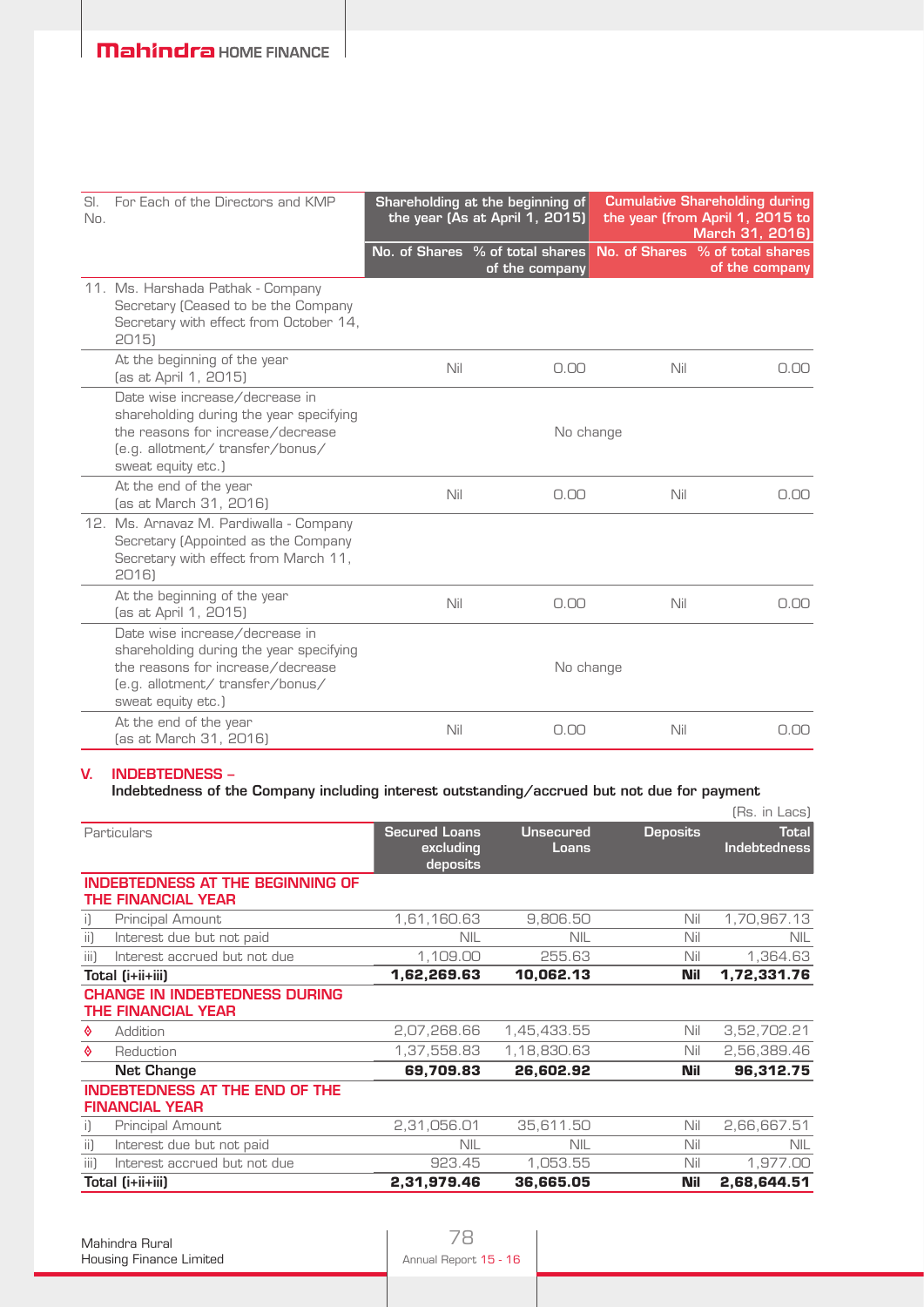(Rs. in Lacs)

#### VI. REMUNERATION OF DIRECTORS AND KEY MANAGERIAL PERSONNEL

#### A. Remuneration to Managing Director, Whole-time Directors and/or Manager:

|     |                                                                                                | (Rs. in Lacs)                                                                                                                                                        |
|-----|------------------------------------------------------------------------------------------------|----------------------------------------------------------------------------------------------------------------------------------------------------------------------|
| SI. | Particulars of Remuneration                                                                    | Name of MD/WTD/Manager                                                                                                                                               |
| No. |                                                                                                | Mr. Anuj Mehra,<br><b>Managing Director</b>                                                                                                                          |
| 1.  | Gross Salary                                                                                   |                                                                                                                                                                      |
|     | Salary as per provisions contained in Section 17(1) of the Income-tax<br>(a)<br>Act, 1961      | 116.00                                                                                                                                                               |
|     | Value of perquisites $u/s$ 17(2) of the Income-tax Act, 1961<br>(b)                            | 79.43*                                                                                                                                                               |
|     | Profits in lieu of salary under Section 17(3) of the Income-tax Act, 1961<br>$\lceil c \rceil$ | Nil                                                                                                                                                                  |
| 2.  | <b>Stock Option</b>                                                                            | Nil                                                                                                                                                                  |
| З.  | <b>Sweat Equity</b>                                                                            | Nil                                                                                                                                                                  |
| 4.  | Commission $-$ as % of profit                                                                  | Nil                                                                                                                                                                  |
|     | - others                                                                                       | Nil                                                                                                                                                                  |
| 5.  | Others (medical reimbursement)                                                                 | 0.15                                                                                                                                                                 |
|     | Total (A)                                                                                      | 195.58                                                                                                                                                               |
|     | Ceiling as per the Act                                                                         | 5% of the Net Profits equivalent<br>to Rs. 670.24 Lacs with respect<br>to the ceiling for the Company<br>applicable for the financial year<br>covered by this Report |

includes perquisite value of Stock options granted by Mahindra & Mahindra Financial Services Limited (Holding Company).

#### B. Remuneration to other Directors

|     |                                            |                                  |                           |                                 | (Hs. in Lacs) |
|-----|--------------------------------------------|----------------------------------|---------------------------|---------------------------------|---------------|
| SI. | Particulars of Remuneration                |                                  | <b>Names of Directors</b> |                                 | Total Amount  |
| No. |                                            | Mr. Nityanath<br><b>Ghanekar</b> | Mrs. Anjali<br>Raina      | Mr. Narendra<br><b>Mairpady</b> |               |
|     | <b>Independent Directors</b>               |                                  |                           |                                 |               |
|     | Fee for attending Board/Committee Meetings | 2.80                             | 2.90                      | $1.4\Omega$                     | 7.10          |
|     | Commission                                 | 5.00                             | 5.00                      | 3.33                            | 13.33         |
|     | Other                                      | Nil                              | Nil                       | Nil                             | Nil           |
|     | Total (1)                                  | 7.80                             | 7.90                      | 4.73                            | 20.43         |

|    |                                                      | Mr.<br><b>Ramesh</b><br><b>Iyer</b> | <b>Mr. K.</b><br><b>Chandrasekar Chakravarthy</b>                                                                                                            | <b>Mr. K.</b> | Mr. Uday<br><b>Phadke</b> | <b>Mr. V.</b><br>Ravi | <b>Total</b><br><b>Amount</b> |
|----|------------------------------------------------------|-------------------------------------|--------------------------------------------------------------------------------------------------------------------------------------------------------------|---------------|---------------------------|-----------------------|-------------------------------|
| 2. | <b>Other Non-Executive Directors</b>                 |                                     |                                                                                                                                                              |               |                           |                       |                               |
|    | Fee for attending Board/<br>Committee Meetings       | Nil                                 | Nil                                                                                                                                                          | Nil           | Nil                       | Nil                   | Nil                           |
|    | Commission                                           | Nil                                 | Nil                                                                                                                                                          | Nil           | Nil                       | Nil                   | Nil                           |
|    | Others                                               | Nil                                 | Nil                                                                                                                                                          | Nil           | Nil                       | Nil                   | Nil                           |
|    | Total (2)                                            | Nil                                 | <b>Nil</b>                                                                                                                                                   | Nil           | <b>Nil</b>                | Nil                   | Nil                           |
|    | Total $(B)=(1+2)$                                    |                                     |                                                                                                                                                              |               |                           |                       | 20.43                         |
|    | Overall Ceiling as per the Act<br>(%)                |                                     | 1% of the Net Profits equivalent to Rs. 134.05 Lacs with respect to the<br>ceiling for the Company applicable for the financial year covered by this Report. |               |                           |                       |                               |
|    | <b>Total Managerial</b><br><b>Remuneration (A+B)</b> |                                     |                                                                                                                                                              |               |                           |                       | 216.01                        |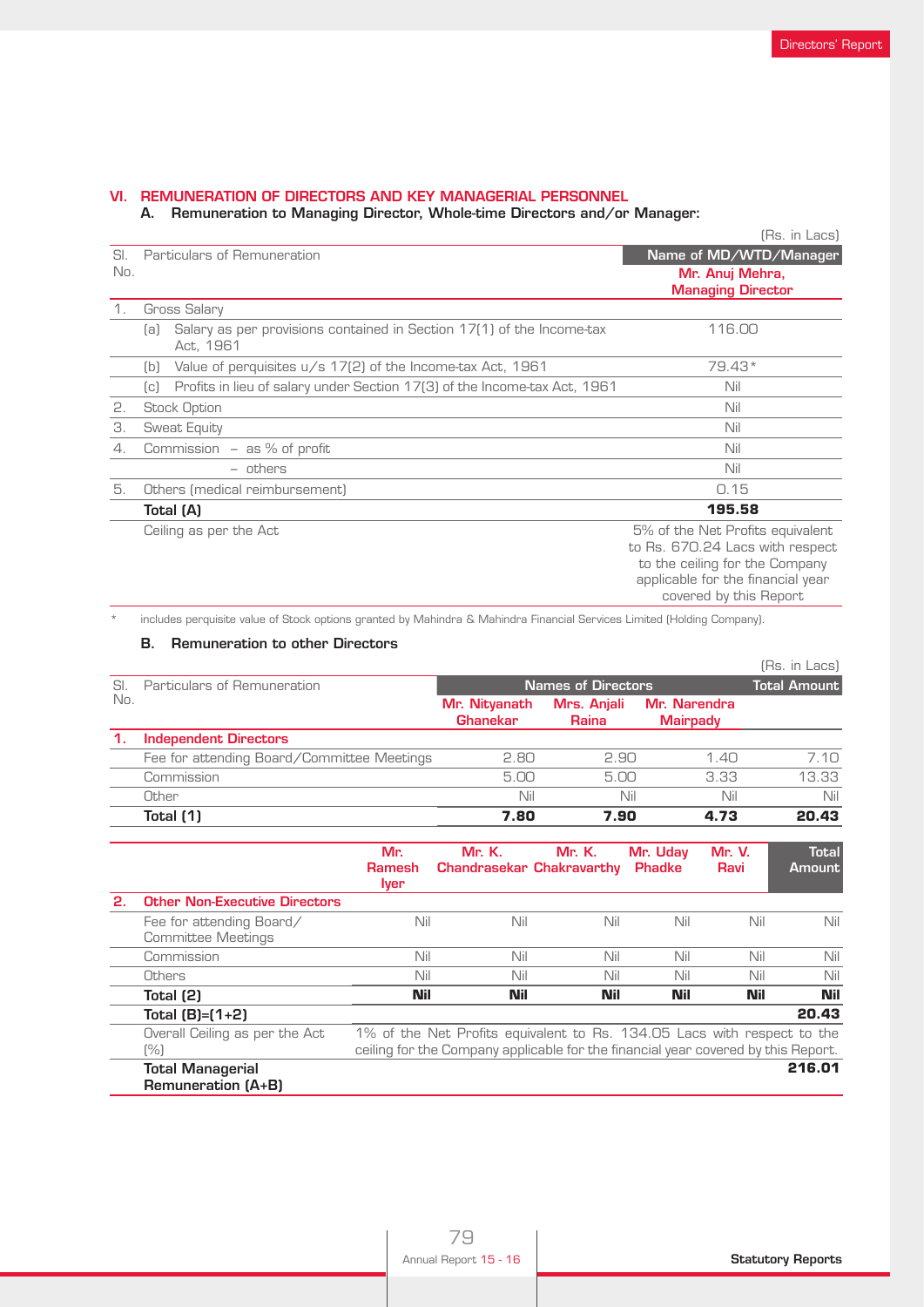#### C. REMUNERATION TO KEY MANAGERIAL PERSONNEL OTHER THAN MD/MANAGER/WTD:

|     |                                                                                                      |                                                                                |                                                             |                                                                              | (Rs. in Lacs)       |
|-----|------------------------------------------------------------------------------------------------------|--------------------------------------------------------------------------------|-------------------------------------------------------------|------------------------------------------------------------------------------|---------------------|
| SI. | Particulars of Remuneration                                                                          |                                                                                | <b>Key Managerial Personnel</b>                             |                                                                              | <b>Total Amount</b> |
| No. |                                                                                                      | <b>Chief Financial</b><br><b>Officer</b><br>(Mr. Dharmesh<br><b>Vakharia</b> ) | <b>Company</b><br>Secretary@<br>(Ms. Harshada<br>Pathak][1] | <b>Company</b><br>Secretary@<br><b>IMs. Arnavaz</b><br>M. Pardiwalla)<br>(2) |                     |
| 1.  | Gross Salary                                                                                         |                                                                                |                                                             |                                                                              |                     |
|     | Salary as per provisions contained<br>fa)<br>in Section 17(1) of the Income-tax<br>Act, 1961         | 64.64                                                                          | 5.91                                                        | Nil                                                                          | 70.55               |
|     | Value of perquisites $u/s$ 17(2) of<br>(b)<br>the Income-tax Act, 1961                               | $14.85*$                                                                       | Nil                                                         | Nil                                                                          | $14.85*$            |
|     | Profits in lieu of salary under<br>$\lceil c \rceil$<br>Section 17(3) of the Income-tax<br>Act, 1961 | Nil                                                                            | Nil                                                         | Nil                                                                          | Nil                 |
| 2.  | <b>Stock Option</b>                                                                                  | Nil                                                                            | Nil                                                         | Nil                                                                          | Nil                 |
| 3.  | <b>Sweat Equity</b>                                                                                  | Nil                                                                            | Nil                                                         | Nil                                                                          | Nil                 |
| 4.  | Commission                                                                                           | Nil                                                                            | Nil                                                         | Nil                                                                          | Nil                 |
|     | as % of profit                                                                                       |                                                                                |                                                             |                                                                              |                     |
|     | others<br>$\overline{\phantom{0}}$                                                                   | Nil                                                                            | Nil                                                         | Nil                                                                          | Nil                 |
| 5.  | Others (medical reimbursement)                                                                       | 0.15                                                                           | Nil                                                         | Nil                                                                          | 0.15                |
|     | Total                                                                                                | 79.64                                                                          | 5.91                                                        | Nil                                                                          | 85.55               |

\* includes perquisite value of Stock options granted by Mahindra & Mahindra Financial Services Limited (Holding Company).

@ secretarial function covered under cost sharing agreement.

(1) For part of the year. Ceased to be the Company Secretary with effect from October 14, 2015.

(2) Ms. Arnavaz M. Pardiwalla was appointed as the Company Secretary with effect from March 11, 2016. She is also the Company Secretary & Compliance Officer of Mahindra & Mahindra Financial Services Limited (MMFSL), the holding company and her entire remuneration is borne by MMFSL.

#### VII. PENALTIES/PUNISHMENT/COMPOUNDING OF OFFENCES:

| Type |                   | Section of the<br><b>Companies Act</b> | <b>Brief</b><br><b>Description</b> | Details of<br>Penalty/<br>Punishment/<br><b>Compounding</b><br>fees imposed | Authority<br>[RD/NCLT/<br><b>COURT]</b> | Appeal made,<br>if any (give<br>details) |
|------|-------------------|----------------------------------------|------------------------------------|-----------------------------------------------------------------------------|-----------------------------------------|------------------------------------------|
| А.   | <b>COMPANY</b>    |                                        |                                    |                                                                             |                                         |                                          |
|      | Penalty           |                                        |                                    |                                                                             |                                         |                                          |
|      | Punishment        |                                        |                                    |                                                                             |                                         |                                          |
|      | Compounding       |                                        |                                    |                                                                             |                                         |                                          |
| В.   | <b>DIRECTORS</b>  |                                        |                                    |                                                                             |                                         |                                          |
|      | Penalty           |                                        |                                    |                                                                             |                                         |                                          |
|      | Punishment        |                                        |                                    | None                                                                        |                                         |                                          |
|      | Compounding       |                                        |                                    |                                                                             |                                         |                                          |
| C.   | OTHER OFFICERS IN |                                        |                                    |                                                                             |                                         |                                          |
|      | <b>DEFAULT</b>    |                                        |                                    |                                                                             |                                         |                                          |
|      | Penalty           |                                        |                                    |                                                                             |                                         |                                          |
|      | Punishment        |                                        |                                    |                                                                             |                                         |                                          |
|      | Compounding       |                                        |                                    |                                                                             |                                         |                                          |

For and on behalf of the Board

Ramesh Iyer

Mumbai, April 15, 2016 Chairman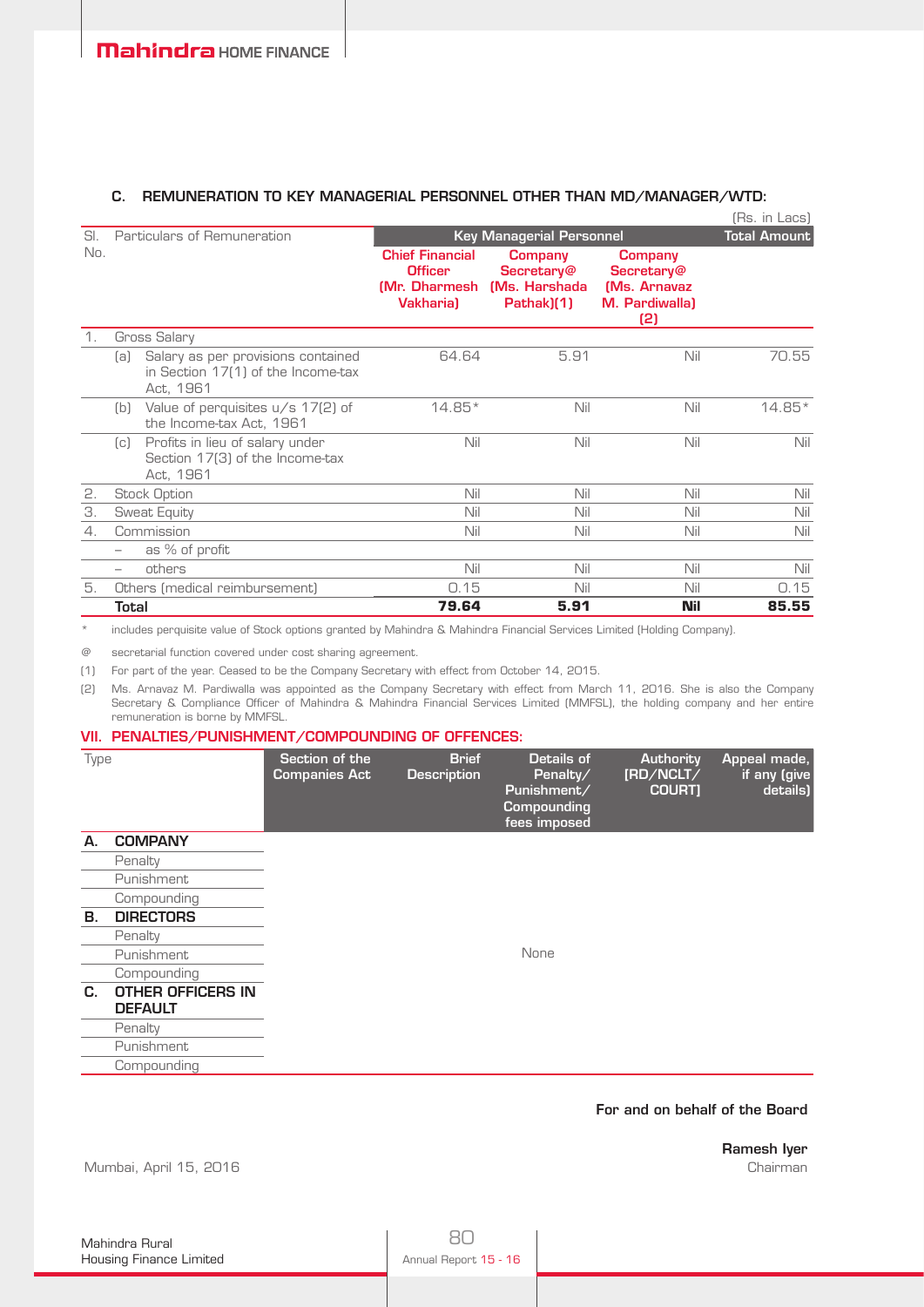#### ANNEXURE VI TO THE DIRECTORS' REPORT

The particulars in respect of Conservation of Energy, Technology Absorption and Foreign Exchange Earnings and Outgo, as required under Sub-Section (3) (m) of Section 134 of the Companies Act, 2013 read with Rule 8(3) of the Companies (Accounts) Rules, 2014.

#### A. CONSERVATION OF ENERGY

(i) The steps taken or impact on conservation of energy:

The operations of your Company are not energy intensive. However, adequate measures have been initiated to reduce energy consumption.

- (ii) The steps taken by the Company for utilizing alternate sources of energy: The operations of your Company are not energy intensive.
- (iii) The capital investment on energy conservation equipments: Nil

#### B TECHNOLOGY ABSORPTION

- (i) The efforts made towards technology absorption : Not Applicable.
- (ii) The benefits derived like product improvement, cost reduction, product development or import substitution: Not Applicable.
- (iii) In case of imported technology (imported during the last three years reckoned from the beginning of the Financial Year): Not Applicable.
	- (a) Details of Technology Imported
	- (b) Year of Import
	- (c) Whether the Technology been fully absorbed
	- (d) if not fully absorbed, areas where absorption has not taken place, and the reasons thereof
- (iv) Your Company has not incurred any expenditure on Research and Development during the year under review.

#### C. FOREIGN EXCHANGE EARNINGS AND OUTGO

The information on Foreign Exchange Outgo is furnished in the Notes to Accounts. There were no Foreign Exchange Earnings during the year under review.

For and on behalf of the Board

Ramesh Iyer

Mumbai, April 15, 2016 Chairman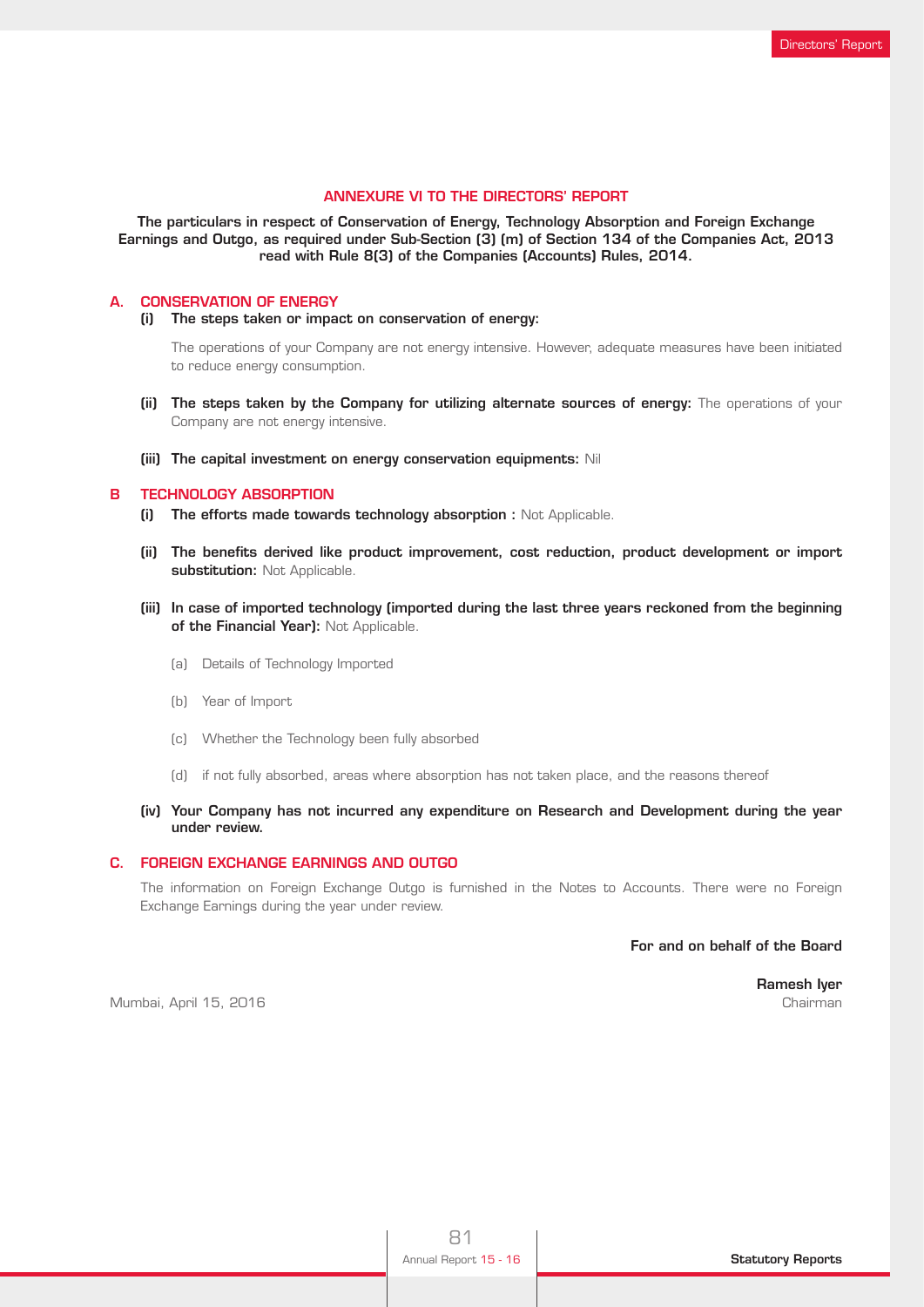### Independent Auditor's Report

To the Members of Mahindra Rural Housing Finance Limited

#### REPORT ON THE FINANCIAL STATEMENTS

1. We have audited the accompanying financial statements of Mahindra Rural Housing Finance Limited ("the Company"), which comprise the balance sheet as at March 31, 2016, and the statements of profit and loss and cash flow for the year then ended, and a summary of the significant accounting policies and other explanatory information.

#### MANAGEMENT'S RESPONSIBILITY FOR THE FINANCIAL STATEMENTS

2. The Company's Board of Directors is responsible for the matters stated in Section 134(5) of the Companies Act, 2013 ("the Act") with respect to the preparation of these financial statements that give a true and fair view of the financial position, financial performance and cash flows of the Company in accordance with the accounting principles generally accepted in India, including the Accounting Standards specified under Section 133 of the Act, read with Rule 7 of the Companies (Accounts) Rules, 2014 (as amended). This responsibility also includes maintenance of adequate accounting records in accordance with the provisions of the Act for safeguarding the assets of the Company and for preventing and detecting frauds and other irregularities; selection and application of appropriate accounting policies; making judgments and estimates that are reasonable and prudent; and design, implementation and maintenance of adequate internal financial controls, that were operating effectively for ensuring the accuracy and completeness of the accounting records, relevant to the preparation and presentation of the financial statements that give a true and fair view and are free from material misstatement, whether due to fraud or error.

#### AUDITOR'S RESPONSIBILITY

- Our responsibility is to express an opinion on these financial statements based on our audit.
- 4. We have taken into account the provisions of the Act, the accounting and auditing standards and matters which are required to be included in the audit report under the provisions of the Act and the Rules made thereunder.
- 5. We conducted our audit in accordance with the Standards on Auditing specified under Section 143(10) of the Act. Those Standards require that

we comply with ethical requirements and plan and perform the audit to obtain reasonable assurance about whether the financial statements are free from material misstatement.

- 6. An audit involves performing procedures to obtain audit evidence about the amounts and the disclosures in the financial statements. The procedures selected depend on the auditor's judgment, including the assessment of the risks of material misstatement of the financial statements, whether due to fraud or error. In making those risk assessments, the auditor considers internal financial control relevant to the Company's preparation of the financial statements that give a true and fair view in order to design audit procedures that are appropriate in the circumstances. An audit also includes evaluating the appropriateness of the accounting policies used and the reasonableness of the accounting estimates made by the Company's Directors, as well as evaluating the overall presentation of the financial statements.
- 7. We believe that the audit evidence we have obtained is sufficient and appropriate to provide a basis for our audit opinion on the financial statements.

#### **OPINION**

8. In our opinion and to the best of our information and according to the explanations given to us, the aforesaid financial statements give the information required by the Act in the manner so required and give a true and fair view in conformity with the accounting principles generally accepted in India of the state of affairs of the Company as at March 31, 2016, and its profit and its cash flows for the period from April 1, 2015 to March 31, 2016.

#### REPORT ON OTHER LEGAL AND REGULATORY **REQUIREMENTS**

- 9. As required by the Companies (Auditor's Report) Order, 2016, issued by the Central Government of India in terms of sub-section (11) of section 143 of the Act (the "Order"), and on the basis of such checks of the books and records of the Company as we considered appropriate and according to the information and explanations given to us, we give in the Annexure I a statement on the matters specified in paragraphs 3 and 4 of the Order, to the extent applicable.
- 10. As required by Section 143(3) of the Act, we report that:

| Mahindra Rural                 |                       |
|--------------------------------|-----------------------|
| <b>Housing Finance Limited</b> | Annual Report 15 - 16 |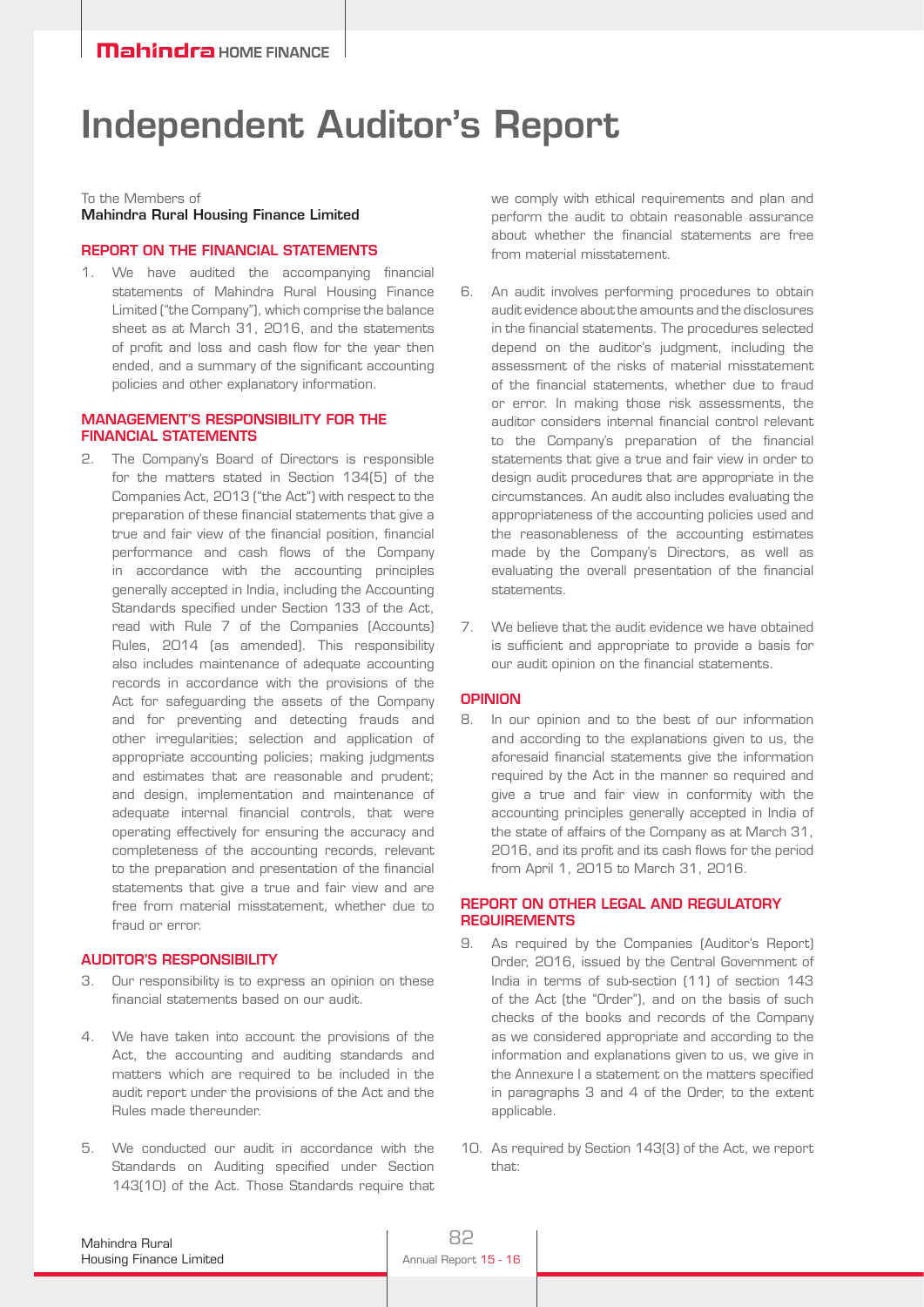- a. we have sought and obtained all the information and explanations which to the best of our knowledge and belief were necessary for the purpose of our audit;
- b. in our opinion proper books of account as required by law have been kept by the Company so far as it appears from our examination of those books;
- c. the Balance Sheet, the Statement of Profit and Loss and Cash Flow dealt with by this Report are in agreement with the books of account;
- d. in our opinion, the aforesaid financial statements comply with the Accounting Standards specified under Section 133 of the Act, read with Rule 7 of the Companies (Accounts) Rules, 2014 (as amended);
- e. on the basis of written representations received from the directors as at March 31, 2016 taken on record by the Board of Directors, none of the directors is disqualified as at March 31, 2016, from being appointed as a director in terms of Section 164(2) of the Act.
- f. with respect to the adequacy of internal financial controls over financial reporting of the Company and the operating effectiveness of such controls, refer to our separate report in Annexure II.
- g. with respect to the other matters to be included in the Auditor's Report in accordance with Rule 11 of the Companies (Audit and Auditors) Rules, 2014(as amended), in our opinion and to the best of our information and according to the explanations given to us:
	- i. The Company has disclosed the impact of pending litigations on its financial position in its financial statements – Refer Note 14 to the financial statements.
	- ii. The Company does not have any long-term contracts including derivative contracts for which there are any material foreseeable losses that need provision.
	- iii. During the year, there were no amounts which were required to be transferred by the Company to the Investor Education and Protection Fund.

For B. K. Khare& Co. Chartered Accountants Firm's Registration Number 105102W

> Naresh Kumar Kataria Partner Membership Number: 037825

Place : Mumbai Date : April 15, 2016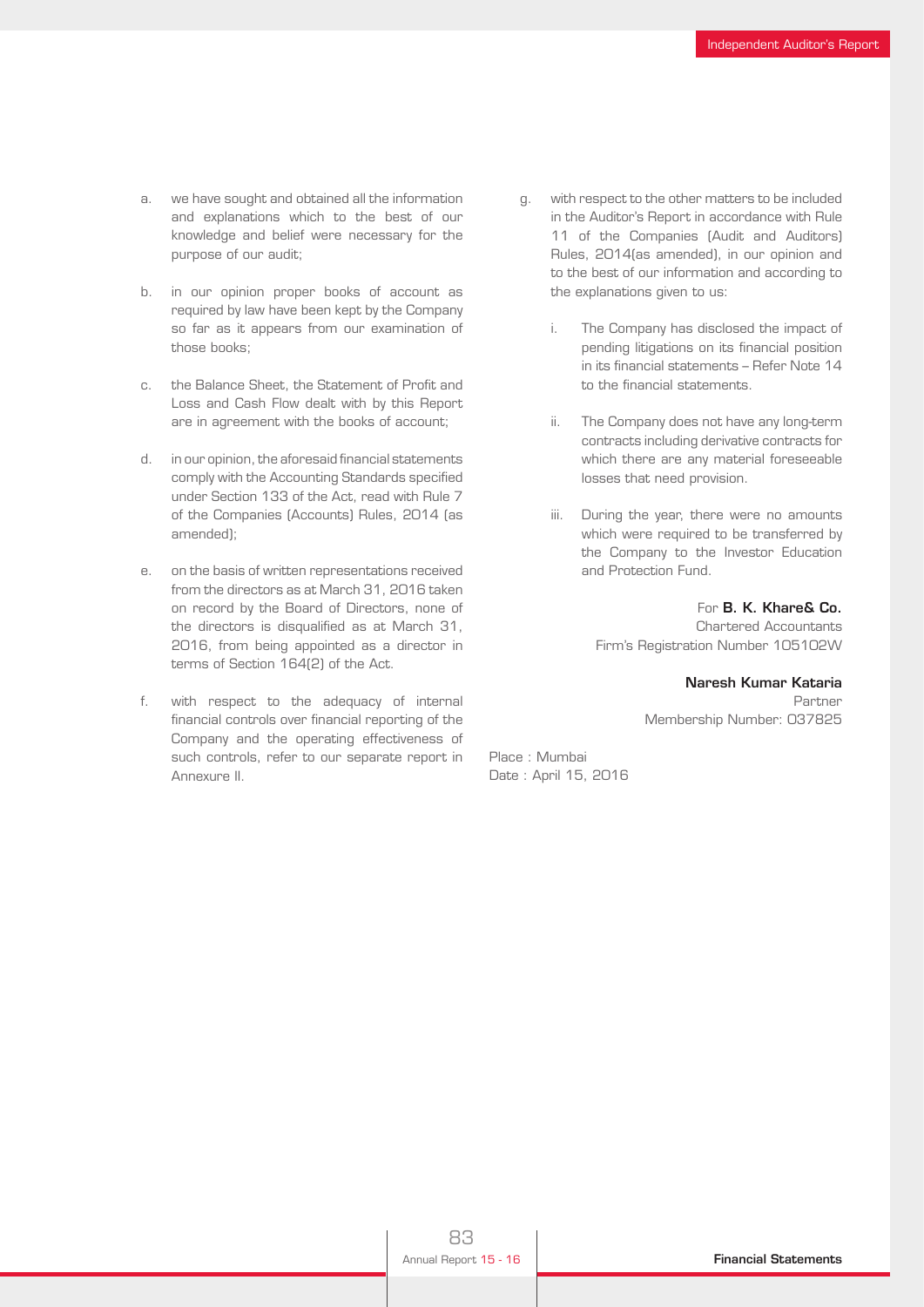### Annexure I to the Auditor's Report

Referred to in paragraph 9 of our report of even date on the financial statements of Mahindra Rural Housing Finance Limited for the year ended March 31, 2016

- I. (a) The Company has maintained proper records showing full particulars, including quantitative details and situation of fixed assets.
	- (b) The fixed assets are physically verified by the Management according to a programme of phased verification, which, in our opinion, is reasonable having regard to the size of the Company and the nature of its assets. Pursuant to the programme, a portion of the fixed assets has been physically verified by the Management during the year and no material discrepancies have been noticed in respect of assets verified during the year.
	- (c) According to the information and explanations given to us and on the basis of our examination of the records of the Company, the title deeds of immovable properties are held in the name of the Company.
- II. The Company is in the business of providing housing finance and consequently, does not hold any inventory. Hence, para 3(ii) of the Companies (Auditor's Report) Order, 2016 is not applicable to the company.
- III. There are no companies, firms or other parties covered in the register maintained under section 189 of Companies Act, 2013. Therefore, para 3(iii) (a), (b) & (c) of the Companies (Auditor's Report) Order, 2016 is not applicable to the company.
- IV. The Company has not granted any loans or made any investments, or provided any guarantees or security to the parties covered under Section 185 and Section 186. Therefore, para 3(iv) of the Order is not applicable to the company.
- V. The Company has not accepted any deposits from the public within the meaning of Sections 73, 74, 75 and 76 of the Act and the Rules framed there under to the extent notified. Therefore, para 3(v) of the Order is not applicable to the company.
- VI. The Central Government has not prescribed the maintenance of cost records under section 148(1) of the Act, for any of the services rendered by the Company.
- VII. (a) According to the records of the Company and information and explanations given to us, the Company is regular in depositing undisputed statutory dues including provident fund, employees' state insurance, income tax, service tax, duty of customs, value added tax, cess and other applicable statutory dues with the appropriate authorities.
	- (b) According to the information and explanations given to us, there are no undisputed amounts payable in respect of Provident Fund, Employees' State Insurance, Income tax, Service Tax, duty of customs and Value Added Tax and other material statutory dues that were outstanding, at the year-end for a period of more than six months from the date they became payable.
	- (c) except for the following cases, there are no disputed dues of income tax or service tax or duty of customs or value added tax which have not been deposited with the relevant authority.

| Name of<br>Statute             | <b>Nature</b><br>of dues | Amt in $\bar{z}$ | <b>Period</b><br>to which<br>amount<br>relates | <b>Forum</b><br>where<br>pending                       |
|--------------------------------|--------------------------|------------------|------------------------------------------------|--------------------------------------------------------|
| Income Tax Income<br>Act, 1961 | Tax                      | 37,75,670        | 2012-13                                        | $A.Y.$ CIT(A)                                          |
| Income Tax Income<br>Act. 1961 | Tax                      | 5,41,775         |                                                | A.Y. Appeal<br>2013-14 being filed<br>before<br>CIT(A) |

- VIII. On the basis of examination of relevant records and according to the information and explanations given to us, the Company has not defaulted in repayment of any dues from financial institution or bank or debenture holders as on the Balance Sheet date.
- IX. In our opinion and according to the information and explanations given to us, during the year, the term loans were applied for the purposes for which they were obtained. During the year, there were no moneys raised by way of initial public offer or further public offer.
- X. Except for 28 cases of frauds aggregating Rs. 60.16 Lacs which were noticed by the management and informed to us, we have neither come across any instances of fraud by the Company or any fraud

| Mahindra Rural          |                       |  |
|-------------------------|-----------------------|--|
| Housing Finance Limited | Annual Report 15 - 16 |  |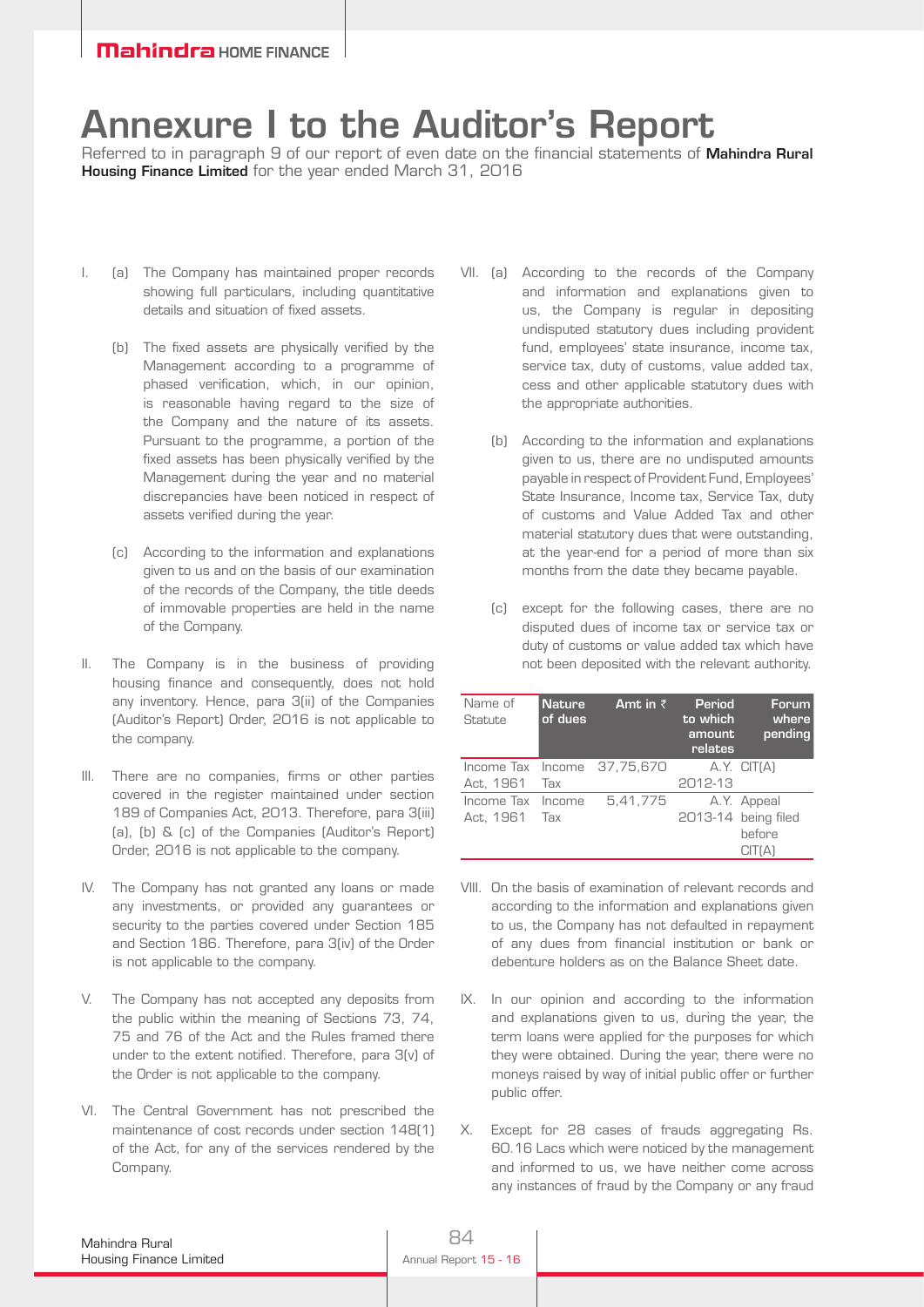on the Company by its officers or employees have been noticed nor have been reported during the year.

- XI. On the basis of examination of relevant records and according to the information and explanations given to us, the Company has paid or provided managerial remuneration in accordance with the requisite approvals mandated by the provisions of Section 197 read with Schedule V to the Companies Act, 2013.
- XII. The Company is not a 'Nidhi Company', therefore, para 3(xii) of the Companies (Auditor's Report) Order, 2016 is not applicable to the Company.
- XIII. The Company has entered into transactions with related parties in compliance with the provisions of Sections 177 and 188 of the Act. The details of such related party transactions have been disclosed in the financial statements as required under Accounting Standard (AS) 18, Related Party Disclosures specified under Section 133 of the Act, read with Rule 7 of the Companies (Accounts) Rules, 2014.
- XIV. The Company has not made any preferential allotment or private placement of shares or fully or partly convertible debentures during the year under

audit, therefore, para 3(xiv) of the Order is not applicable to the company.

- XV. During the course of our examination of the books and records of the Company, carried out in accordance with the generally accepted auditing practices in India, and according to the information and explanations given to us, the Company has not entered into any non-cash transactions with its directors or persons connected with him. Accordingly, the provisions of Clause 3(xv) of the Order are not applicable to the Company.
- XVI. The Company is not required to be registered under Section 45-IA of the Reserve Bank of India Act, 1934. Accordingly, the provisions of Clause 3(xvi) of the Order are not applicable to the Company.

For B. K. Khare& Co. Chartered Accountants Firm's Registration Number 105102W

> Naresh Kumar Kataria Partner Membership Number: 037825

Place : Mumbai Date : April 15, 2016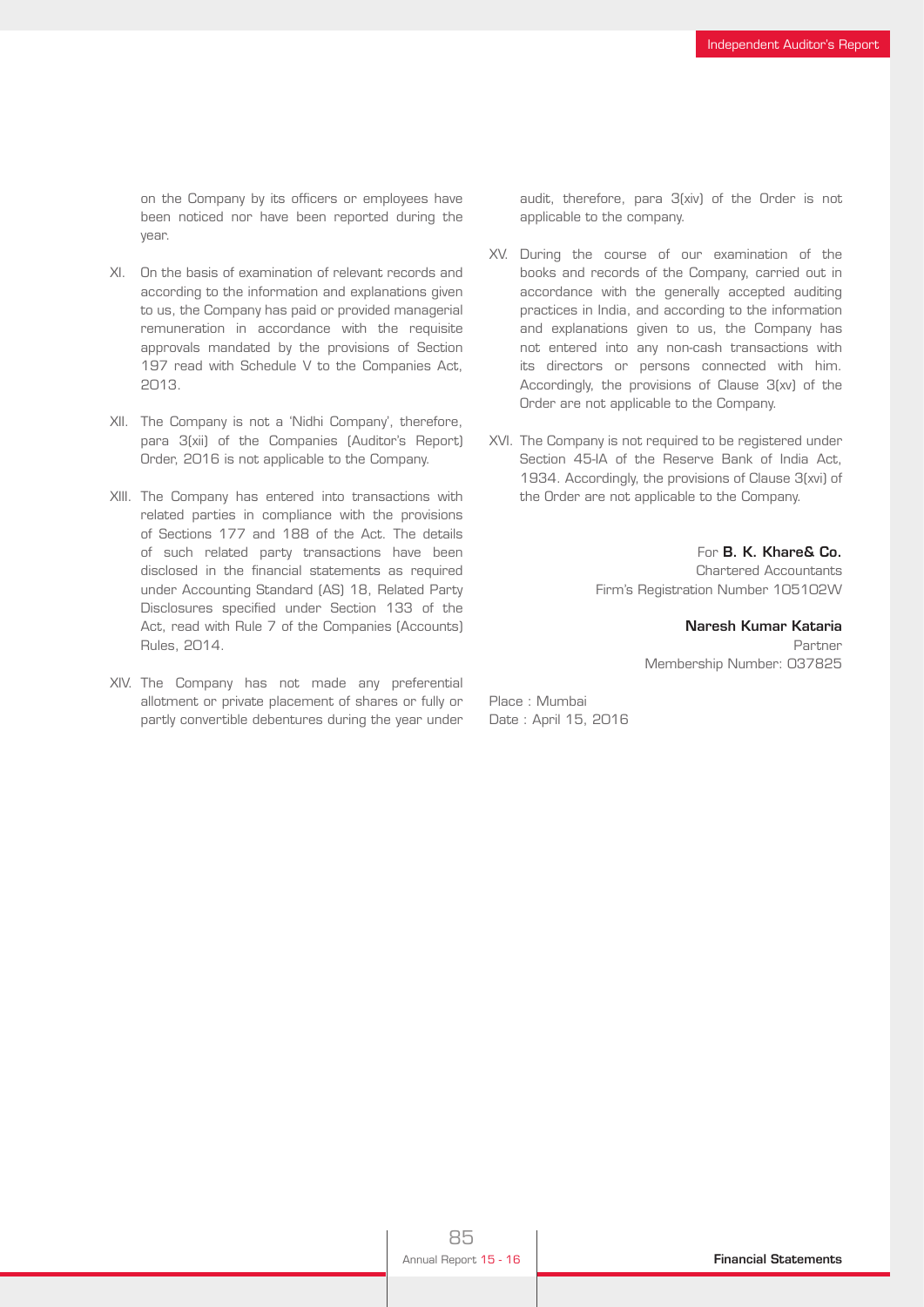### Annexure II to the Independent Auditor's Report

Of even date on the financial statements of Mahindra Rural Housing Finance limited

#### Report on the Internal Financial Controls under Clause (i) of Sub-section 3 of Section 143 of the Companies Act, 2013 ("the Act")

We have audited the internal financial controls over financial reporting of Mahindra Rural Housing Finance Limited ("the Company") as of March 31, 2016 in conjunction with our audit of the financial statements of the Company for the year ended on that date

#### MANAGEMENT'S RESPONSIBILITY FOR INTERNAL FINANCIAL CONTROLS

The Company's management is responsible for establishing and maintaining internal financial controls based on the internal control over financial reporting criteria established by the Company considering the essential components of internal control stated in the Guidance Note on Audit of Internal Financial Controls Over Financial Reporting issued by the Institute of Chartered Accountants of India. These responsibilities include the design, implementation and maintenance of adequate internal financial controls that operate effectively for ensuring the orderly and efficient conduct of its business, including adherence to the Company's policies, the safeguarding of its assets, the prevention and detection of frauds and errors, the accuracy and completeness of the accounting records, and the timely preparation of reliable financial information, as required under the Companies Act, 2013.

#### AUDITORS' RESPONSIBILITY

Our responsibility is to express an opinion on the Company's internal financial controls over financial reporting based on our audit. We conducted our audit in accordance with the Guidance Note on Audit of Internal Financial Controls Over Financial Reporting (the "Guidance Note") and the Standards on Auditing, issued by ICAI and deemed to be prescribed under section 143(10) of the Companies Act, 2013, to the extent applicable to an audit of internal financial controls, both applicable to an audit of internal financial controls and, both issued by the Institute of Chartered Accountants of India. Those Standards and the Guidance Note require that we comply with ethical requirements and plan and perform the audit to obtain reasonable assurance about whether adequate internal financial controls over financial reporting was established and maintained and if such controls operated effectively in all material respects.

Our audit involves performing procedures to obtain audit evidence about the adequacy of the internal financial controls system over financial reporting and their operating effectiveness. Our audit of internal financial controls over financial reporting included obtaining an understanding of internal financial controls over financial reporting, assessing the risk that a material weakness exists, and testing and evaluating the design and operating effectiveness of internal control based on the assessed risk. The procedures selected depend on the auditor's judgement, including the assessment of the risks of material misstatement of the financial statements, whether due to fraud or error.

We believe that the audit evidence we have obtained is sufficient and appropriate to provide a basis for our audit opinion on the Company's internal financial controls system over financial reporting.

#### MEANING OF INTERNAL FINANCIAL CONTROLS OVER FINANCIAL REPORTING

A company's internal financial control over financial reporting is a process designed to provide reasonable assurance regarding the reliability of financial reporting and the preparation of financial statements for external purposes in accordance with generally accepted accounting principles. A company's internal financial control over financial reporting includes those policies and procedures that

- (1) pertain to the maintenance of records that, in reasonable detail, accurately and fairly reflect the transactions and dispositions of the assets of the company;
- (2) provide reasonable assurance that transactions are recorded as necessary to permit preparation of financial statements in accordance with generally accepted accounting principles, and that receipts and expenditures of the company are being made only in accordance with authorisations of management and directors of the company; and
- (3) Provide reasonable assurance regarding prevention or timely detection of unauthorised acquisition, use, or disposition of the company's assets that could have a material effect on the financial statements.

#### INHERENT LIMITATIONS OF INTERNAL FINANCIAL CONTROLS OVER FINANCIAL REPORTING

Because of the inherent limitations of internal financial

| Mahindra Rural          |                       |
|-------------------------|-----------------------|
| Housing Finance Limited | Annual Report 15 - 16 |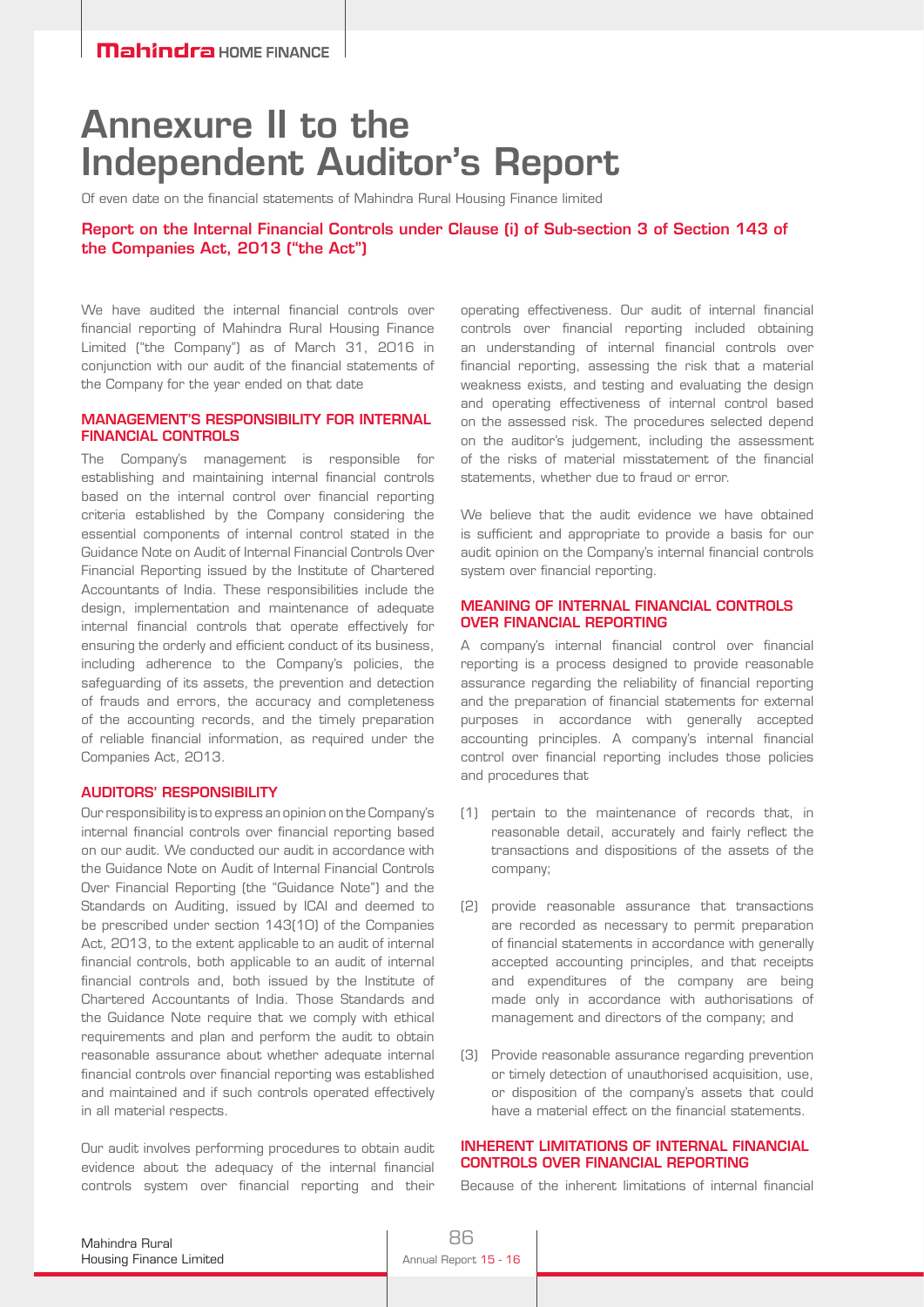controls over financial reporting, including the possibility of collusion or improper management override of controls, material misstatements due to error or fraud may occur and not be detected. Also, projections of any evaluation of the internal financial controls over financial reporting to future periods are subject to the risk that the internal financial control over financial reporting may become inadequate because of changes in conditions, or that the degree of compliance with the policies or procedures may deteriorate.

#### **OPINION**

In our opinion, the Company has, in all material respects, an adequate internal financial controls system over financial reporting and such internal financial controls over financial reporting were operating effectively as at March 31, 2016, based on the internal control over financial reporting criteria established by the Company considering the essential components of internal control stated in the Guidance Note on Audit of Internal Financial Controls Over Financial Reporting issued by the Institute of Chartered Accountants of India.

#### For **B. K. Khare& Co.**

Chartered Accountants Firm's Registration Number 105102W

#### Naresh Kumar Kataria

Partner Membership Number: 037825

Place : Mumbai Date : April 15, 2016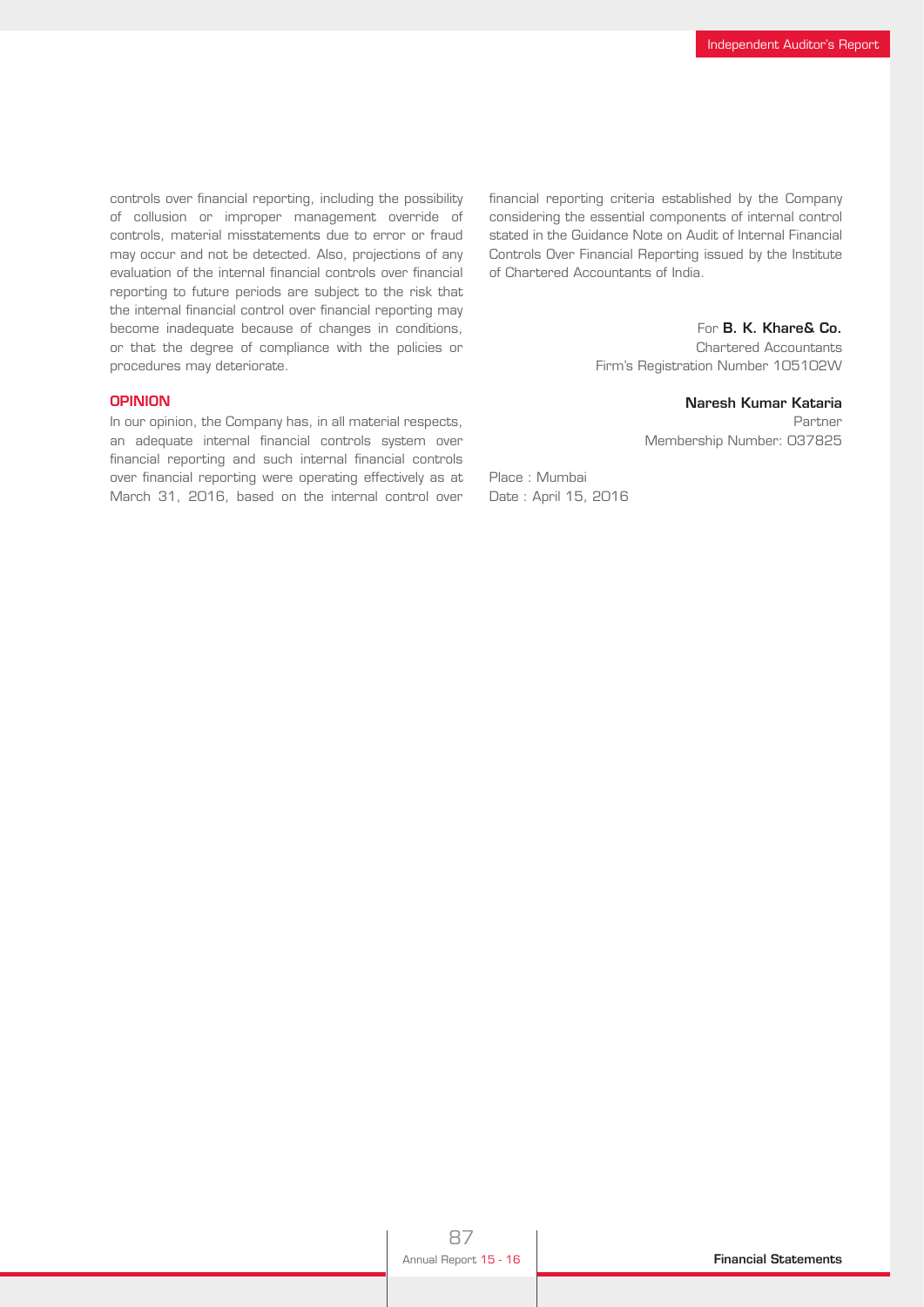# Balance Sheet

As at March 31, 2016

|    |                                              |                                                |                          |                | (Rs. in Lacs) |
|----|----------------------------------------------|------------------------------------------------|--------------------------|----------------|---------------|
|    |                                              |                                                |                          | As at March 31 |               |
|    | Particulars                                  |                                                | Note No.                 | 2016           | 2015          |
| L. | <b>EQUITY &amp; LIABILITIES</b>              |                                                |                          |                |               |
| 1) | <b>Shareholders' funds</b>                   |                                                |                          |                |               |
|    | Share Capital<br>a)                          |                                                | 1                        | 7,572.92       | 6,573.71      |
|    | Reserves and Surplus<br>b)                   |                                                | 2                        | 20,003.78      | 10,742.14     |
|    |                                              |                                                |                          | 27,576.70      | 17,315.85     |
| 2) | <b>Non-Current Liabilities</b>               |                                                |                          |                |               |
|    | Long Term Borrowings<br>a)                   |                                                | 3                        | 2,04,106.47    | 1,49,705.07   |
|    | Long Term Provisions<br>b)                   |                                                | $\overline{\mathcal{L}}$ | 3,491.23       | 1,935.23      |
|    |                                              |                                                |                          | 2,07,597.70    | 1,51,640.30   |
| 3) | <b>Current Liabilities</b>                   |                                                |                          |                |               |
|    | Short Term Borrowings<br>a)                  |                                                | 5                        | 36,649.45      | 4,124.23      |
|    | <b>Trade Payables</b><br>b)                  |                                                | 6                        |                |               |
|    | Micro & Small Enterprises<br>i1              |                                                |                          |                |               |
|    | ii)<br>Other Trade Payables                  |                                                |                          | 3,098.68       | 2,050.32      |
|    | Other Current Liabilities<br>c)              |                                                | 7                        | 50,000.06      | 32,997.27     |
|    | <b>Short Term Provisions</b><br>d)           |                                                | 8                        | 5,201.38       | 3,814.43      |
|    |                                              |                                                |                          | 94,949.57      | 42,986.25     |
|    | <b>TOTAL</b>                                 |                                                |                          | 3,30,123.97    | 2,11,942.40   |
| Ш. | <b>ASSETS</b>                                |                                                |                          |                |               |
| 1  | <b>Non-Current Assets</b>                    |                                                |                          |                |               |
|    | <b>Fixed Assets</b><br>a)                    |                                                | 9                        |                |               |
|    | Tangible Assets<br>i1.                       |                                                |                          | 1,046.06       | 690.87        |
|    | Deferred Tax Assets (Net)<br>b)              |                                                | 10                       | 583.89         | 95.60         |
|    | Long Term Loans and Advances<br>$\mathsf{C}$ |                                                | 11                       | 2,47,715.80    | 1,58,217.57   |
|    |                                              |                                                |                          | 2,49,345.75    | 1,59,004.04   |
| 2) | <b>Current Assets</b>                        |                                                |                          |                |               |
|    | Cash and Cash Equivalents<br>a)              |                                                | 12                       | 1,127.21       | 990.24        |
|    | Short Term Loans and Advances<br>b           |                                                | 13                       | 79,651.01      | 51,948.12     |
|    |                                              |                                                |                          | 80,778.22      | 52,938.36     |
|    | <b>TOTAL</b>                                 |                                                |                          | 3,30,123.97    | 2,11,942.40   |
|    | notes to the financial statements            | Summary of significant accounting policies and | 1 & 21                   |                |               |

The notes referred to above form an integral part of the Balance Sheet.

This is the Balance Sheet referred in our report of even date.

| For B. K. Khare and Co.                      | Ramesh Iver       | Nityanath Ghanekar             | Anjali Raina       | V. Ravi                  |
|----------------------------------------------|-------------------|--------------------------------|--------------------|--------------------------|
| <b>Chartered Accountants</b><br>FRN: 105102W | Chairman          | <b>Director</b>                | <b>Director</b>    | <b>Director</b>          |
| Naresh Kumar Kataria                         | K. Chakravarthy   | K. Chandrasekar                | <b>M.</b> Narendra | Anuj Mehra               |
| Partner                                      | <b>Director</b>   | <b>Director</b>                | Director           | <b>Managing Director</b> |
| Membership No.037825                         |                   |                                |                    |                          |
|                                              | Arnavaz Pardiwala | <b>Dharmesh Vakharia</b>       |                    |                          |
| Place: Mumbai                                | Company Secretary | <b>Chief Financial Officer</b> |                    |                          |
| Date: April 15, 2016                         |                   |                                |                    |                          |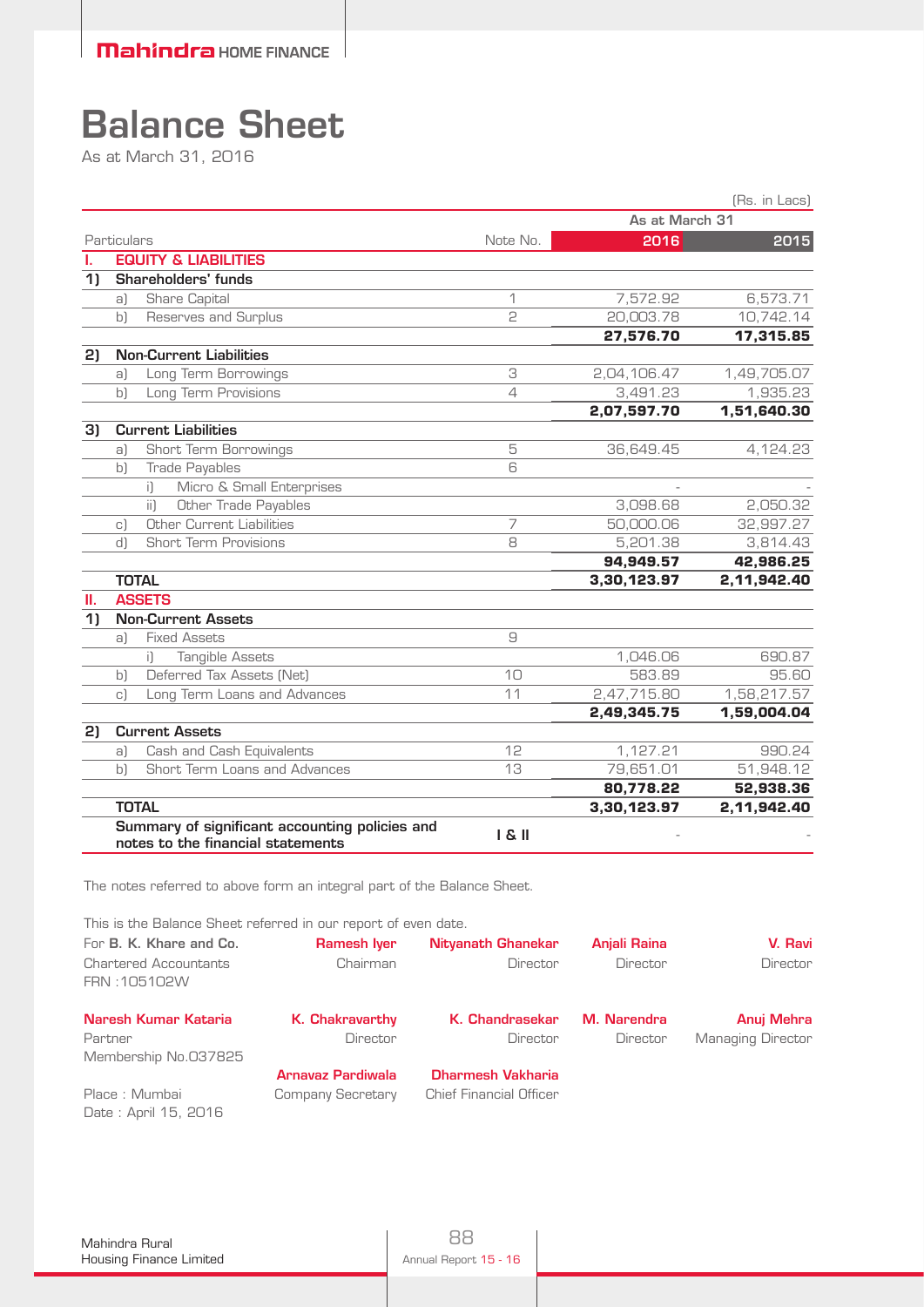### Statement of Profit and Loss

for the year ended March 31, 2016

|               |                                                                                     |                |                     | (Rs. in Lacs) |
|---------------|-------------------------------------------------------------------------------------|----------------|---------------------|---------------|
|               |                                                                                     |                | Year ended March 31 |               |
|               | Particulars                                                                         | Note No.       | 2016                | 2015          |
|               | Revenue from Operations                                                             | 15             | 49,536.90           | 32,830.44     |
| $\parallel$ . | Other Income                                                                        | 16             | 7.83                | 14.03         |
| III.          | Total Revenue (I + II)                                                              |                | 49,544.73           | 32,844.47     |
| IV.           | <b>Expenses:</b>                                                                    |                |                     |               |
|               | <b>Employee Benefits Expense</b>                                                    | 17             | 9.218.31            | 6,528.93      |
|               | <b>Finance Costs</b>                                                                | 18             | 21.332.05           | 14,112.07     |
|               | Depreciation and Amortization Expense                                               | 19             | 343.34              | 275.01        |
|               | Loan Provisions and Write Offs                                                      | 20             | 3,873.47            | 1,829.51      |
|               | <b>Other Expenses</b>                                                               | 21             | 5.107.92            | 3,367.15      |
|               | <b>Total Expenses</b>                                                               |                | 39,875.09           | 26,112.67     |
| V.            | Profit Before Tax (III - IV)                                                        |                | 9.669.64            | 6,731.80      |
| VI.           | Tax expense:                                                                        |                |                     |               |
|               | Current Tax<br>(1)                                                                  |                | 3.818.00            | 2,394.00      |
|               | Deferred Tax<br>(2                                                                  |                | (488.29)            | (138.26)      |
|               | Short Provision for Income Tax - earlier years<br>(3)                               |                | 71.90               | 58.72         |
|               |                                                                                     |                | 3,401.61            | 2,314.46      |
| VII.          | Profit / (Loss) for the year $(V - VI)$                                             |                | 6,268.03            | 4,417.34      |
|               | VIII. Earnings per Equity Share (Rupees) :                                          |                |                     |               |
|               | (Face value - Rs. 10/- per share)                                                   |                |                     |               |
|               | [1] Basic                                                                           |                | 9.53                | 7.15          |
|               | [2] Diluted                                                                         |                | 9.53                | 7.15          |
|               | Summary of significant accounting policies and<br>notes to the financial statements | $ S_{\rm{L}} $ |                     |               |

The notes referred to above form an integral part of the Statement of Profit & Loss.

This is the Statement of Profit & Loss referred in our report of even date.

| For B. K. Khare and Co.                      | Ramesh Iyer                 | Nitvanath Ghanekar                 | Anjali Raina                   | V. Ravi                         |
|----------------------------------------------|-----------------------------|------------------------------------|--------------------------------|---------------------------------|
| <b>Chartered Accountants</b><br>FRN: 105102W | Chairman                    | <b>Director</b>                    | <b>Director</b>                | Director                        |
| Naresh Kumar Kataria<br>Partner              | K. Chakravarthy<br>Director | K. Chandrasekar<br><b>Director</b> | M. Narendra<br><b>Director</b> | Anuj Mehra<br>Managing Director |
| Membership No.037825                         |                             |                                    |                                |                                 |
|                                              | Arnavaz Pardiwala           | <b>Dharmesh Vakharia</b>           |                                |                                 |
| Place: Mumbai                                | Company Secretary           | <b>Chief Financial Officer</b>     |                                |                                 |
| Date: April 15, 2016                         |                             |                                    |                                |                                 |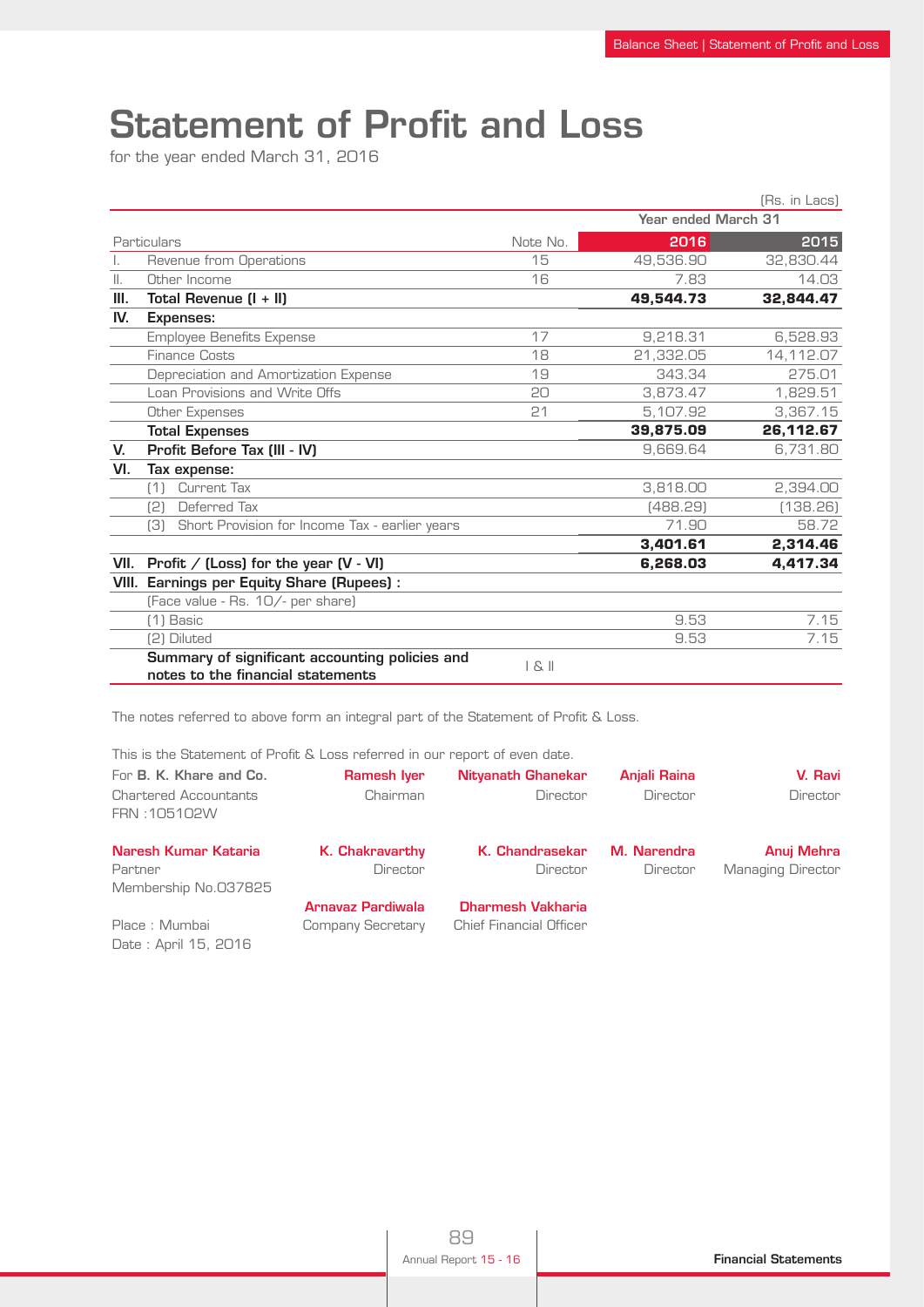$\overline{1}$ 

### Cash Flow Statement

for the year ended March 31, 2016

|           |                                                                                                                                                |                     | (Rs. in Lacs) |
|-----------|------------------------------------------------------------------------------------------------------------------------------------------------|---------------------|---------------|
|           |                                                                                                                                                | Year ended March 31 |               |
|           | Particulars                                                                                                                                    | 2016                | 2015          |
| А.        | <b>CASH FLOW FROM OPERATING ACTIVITIES</b>                                                                                                     |                     |               |
|           | Profit before taxes and contingencies and exceptional items                                                                                    | 9,669.64            | 6,731.80      |
|           | Add/(Less): Adjustment For                                                                                                                     |                     |               |
|           | Depreciation and amortisation expenses                                                                                                         | 343.34              | 275.01        |
|           | Loss/ (profit) on sale of fixed assets                                                                                                         | 4.13                | 5.48          |
|           | Provision for Non Performing Assets                                                                                                            | 3,112.64            | 1,379.41      |
|           | General Provision for Standard Assets                                                                                                          | 422.75              | 273.83        |
|           | Operating profit before working capital changes                                                                                                | 13,552.50           | 8,665.53      |
|           | Less: (Increase) / decrease in loans and advances                                                                                              | (1, 17, 127.48)     | (74, 420.48)  |
|           | Add : Increase in current liabilities                                                                                                          | 9.786.92            | 5,293.93      |
|           | Cash generated from / (used in) operations                                                                                                     | (93,788.06)         | (60, 461.02)  |
|           | Advance taxes paid                                                                                                                             | (3,963.31)          | [2, 299.52]   |
|           | Net Cash Generated from/ (Used In) Operating Activities (A)                                                                                    | (97, 751.37)        | (62, 760.54)  |
| <b>B.</b> | <b>CASH FLOW FROM INVESTING ACTIVITIES</b>                                                                                                     |                     |               |
|           | Purchase of fixed assets / Software                                                                                                            | (785.05)            | [303.49]      |
|           | Sale of fixed assets                                                                                                                           | 8.76                | 12.67         |
|           | Net Cash Generated from/ (Used In) Investing Activities (B)                                                                                    | (776.29)            | (290.82)      |
| C.        | <b>CASH FLOW FROM FINANCING ACTIVITIES</b>                                                                                                     |                     |               |
|           | Issue of Equity Shares (net of issue expenses)                                                                                                 | 3,992.82            | 2,502.86      |
|           | Proceeds from long-term borrowings                                                                                                             | 80,700.00           | 1,39,157.00   |
|           | Repayment of long-term borrowings                                                                                                              | (17,524.83)         | (79,053.55)   |
|           | Increase / (Decrease) in short-term borrowings (net)                                                                                           | 32,525.21           | 1,499.23      |
|           | Dividend paid on equity shares                                                                                                                 | [854.58]            | [612.98]      |
|           | Tax on equity dividend paid                                                                                                                    | (173.99)            | [104.18]      |
|           | Net Cash Generated from/ (Used In) Financing Activities (C)                                                                                    | 98,664.63           | 63,388.39     |
|           | Net increase/(decrease) in cash and cash equivalents (A+B+C)                                                                                   | 136.97              | 337.03        |
|           | Cash and cash equivalents at the beginning of the year                                                                                         | 990.24              | 653.21        |
|           | Cash and cash equivalents at the end of the year<br>(Refer Note no. 12)                                                                        | 1,127.21            | 990.24        |
|           | Note: The above Cash Flow Statement has been prepared under the 'Indirect method' as set out in<br>Accounting Standard-3 'Cash Flow Statement' |                     |               |

| For B. K. Khare and Co.                      | Ramesh Iver       | Nityanath Ghanekar             | Anjali Raina       | V. Ravi           |
|----------------------------------------------|-------------------|--------------------------------|--------------------|-------------------|
| <b>Chartered Accountants</b><br>FRN: 105102W | Chairman          | <b>Director</b>                | Director           | <b>Director</b>   |
| Naresh Kumar Kataria                         | K. Chakravarthy   | K. Chandrasekar                | <b>M.</b> Narendra | Anuj Mehra        |
| Partner                                      | <b>Director</b>   | <b>Director</b>                | Director           | Managing Director |
| Membership No.037825                         |                   |                                |                    |                   |
|                                              | Arnavaz Pardiwala | <b>Dharmesh Vakharia</b>       |                    |                   |
| Place: Mumbai                                | Company Secretary | <b>Chief Financial Officer</b> |                    |                   |
| Date: April 15, 2016                         |                   |                                |                    |                   |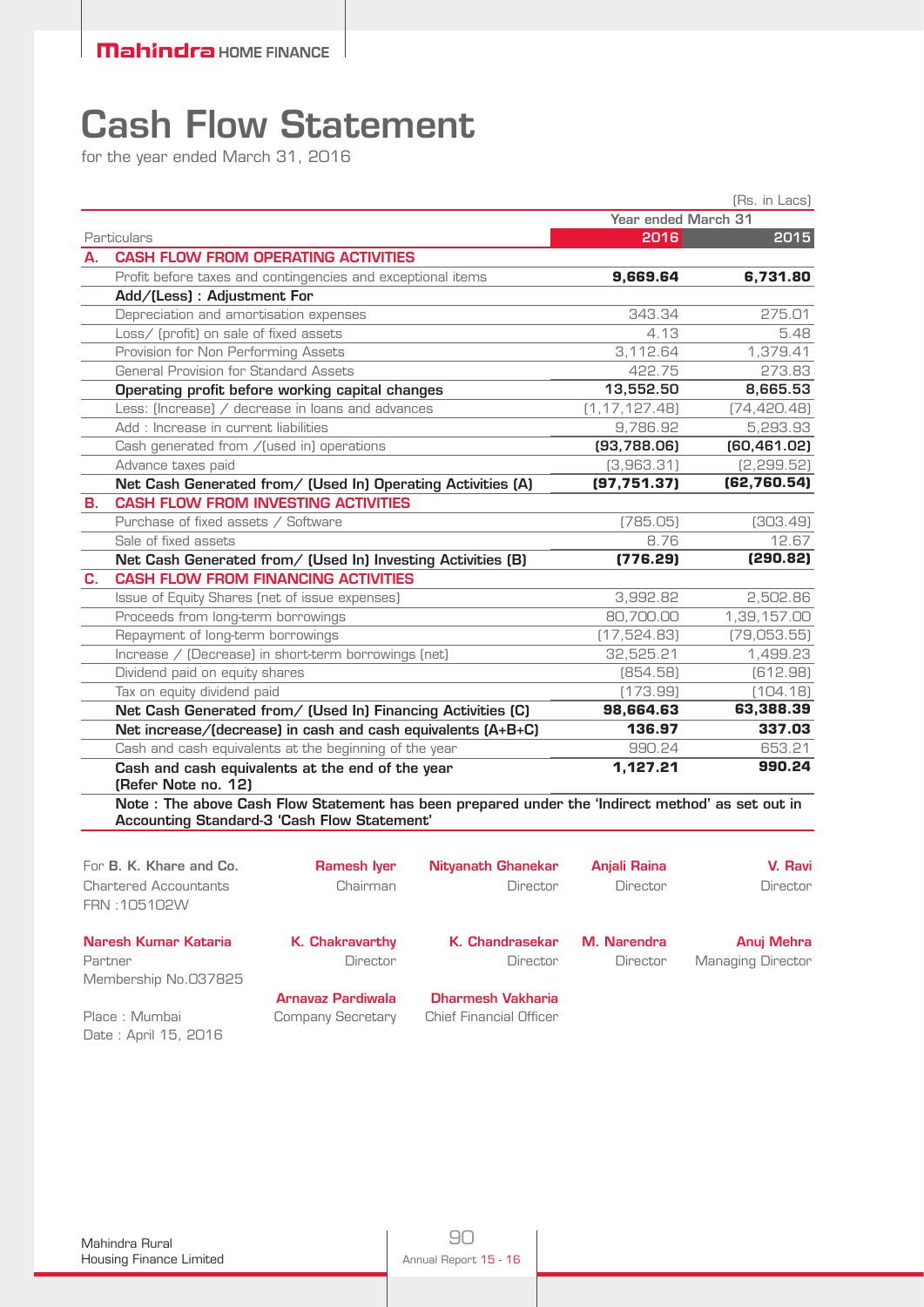to the financial statements for the year ended March 31, 2016

#### NOTE I

#### SUMMARY OF SIGNIFICANT ACCOUNTING POLICIES:

#### 1.1 Basis for preparation of financial statements

The financial statements have been prepared in accordance with the Generally Accepted Accounting Principles (IGAAP) under the historical cost convention as a going concern and on accrual basis and in accordance with the provisions of the Companies Act, 2013 and the Accounting Standards specified under Section 133 of the Act, read with Rule 7 of the Companies (Accounts) Rules, 2014 (as amended).

All assets and liabilities have been classified as current and non – current as per the Company's normal operating cycle and other criteria set out in the Schedule III of the Companies Act, 2013. Based on the nature of services and their realization in cash and cash equivalents, the Company has ascertained its operating cycle as 12 months for the purpose of current – noncurrent classification of assets and liabilities.

Further, the Company follows prudential norms for Income Recognition, Assets classification and provisioning for Non-performing Assets as well as contingency provision for Standard Assets as prescribed by The National Housing Bank for Housing Finance Companies.

#### 1.2 Use of estimates

The preparation of financial statements requires the management to make estimates and assumptions considered in the reported amount of assets and liabilities (including contingent liabilities) as on the date of financial statements and the reported income and expenses during the reporting period. Management believes that the estimates used in the preparation of the financial statements are prudent and reasonable. Actual results could differ from these estimates. Any revision to accounting estimates is recognized prospectively in current and future periods.

#### 1.3 Revenue Recognition

#### a. General:

Revenue is recognised when it is reasonably certain that it is measurable and further that it would not be unreasonable to expect its ultimate collection

#### b. Income from Loans:

- i. Interest Income from loan transactions is accounted for by applying the interest rate implicit in such contracts.
- ii. Service charges, documentation charges and other fees on loan transactions are recognised at the commencement of the contract.
- iii. Delayed payment charges and fee based income are recognised when they become measurable and when it is not unreasonable to expect their ultimate collection.
- iv. Income on business assets classified as Nonperforming Assets, is recognised strictly in accordance with the guidelines issued by The National Housing Bank for Housing Finance Companies. Unrealized interest recognized as income in the previous period is reversed in the month in which the asset is classified as Non-performing.

#### c. Income From Investments:

- i. Dividend from investments is accounted for as income when the right to receive dividend is established.
- ii. Interest income is accounted on accrual basis.

#### 1.4 Fixed Assets, Depreciation and Amortization a. Tangible Assets:

Tangible assets are stated at cost of acquisition (including incidental expenses), less accumulated depreciation. Assets held for sale or disposals are stated at the lower of their net book value and net realizable value.

#### b. Depreciation on Tangible Assets

Depreciation on fixed assets is charged on the basis of the useful life of the assets as specified in Schedule II to The Companies Act, 2013 except for:

- i. Vehicles used by employees are depreciated over the maximum period of 48 months based on the useful life of vehicle for the Company.
- ii. Assets costing less than Rs.5000/- are fully depreciated in the period of purchase.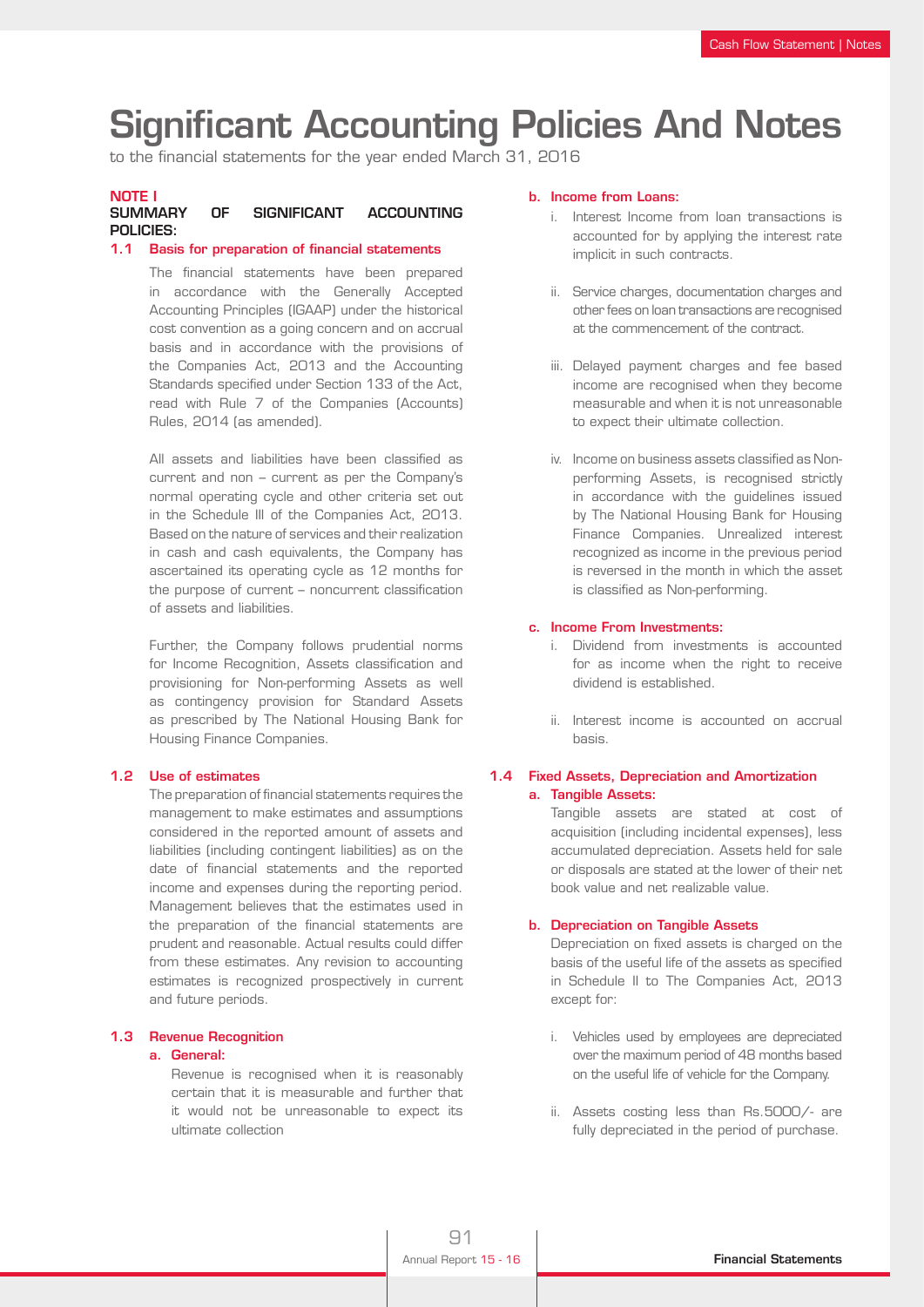to the financial statements for the year ended March 31, 2016

#### 1.5 Foreign exchange transactions and translations:

#### a. Initial recognition:

Transactions in foreign currencies are recognised at the prevailing exchange rates between the reporting currency and a foreign currency on the transaction dates.

#### b. Conversion:

- i. Foreign currency monetary assets and liabilities at the year-end are translated at the year-end exchange rates and the resultant exchange differences are recognised in the Statement of profit and loss.
- ii. Non-monetary items, which are measured in terms of historical Cost denominated in a foreign currency, are reported using the exchange rate at the date of the transaction. Non-monetary items, which are measured at fair value or other similar valuation denominated in a foreign currency, are translated using the exchange rate at the date when such value was determined.

#### c. Exchange differences:

The Company accounts for exchange differences arising on translation/settlement of foreign currency monetary items as below:

- i. Realized gains and losses on settlement of foreign currency transactions are recognised in the Statement of profit and loss.
- ii. Foreign currency monetary assets and liabilities at the year-end are translated at the year-end exchange rates and the resultant exchange differences are recognised in the Statement of profit and loss.

#### 1.6 Investments

Investments held as long-term investments are carried at cost comprising of acquisition and incidental expenses less permanent diminution in value, if any. Investments other than long-term investments are classified as current investments and valued at cost or fair value whichever is less.

Provision for diminution in value of investments is made if management perceives that there is permanent diminution in value of investments or in accordance with the norms prescribed by National Housing Bank and Accounting Standard on 'Accounting for Investments' (AS 13) notified by Companies (Accounting Standards) Rules, 2006.

#### 1.7 Loan Against Assets

Loan against assets are stated at agreement value net of installments received less unmatured finance charges.

#### 1.8 Share Issue Expenses

Expenses incurred in connection with fresh issue of share capital are adjusted against Securities premium reserve in the year in which they are incurred.

#### 1.9 Lease

Lease rentals in respect of assets taken on operating lease arrangements are recognized as per the terms of the lease.

#### 1.10 Earnings per Share

Basic earnings per share is calculated by dividing the net profit or loss for the period attributable to equity shareholders by the weighted average number of equity shares outstanding during the period. Earnings considered in ascertaining the Company's earnings per share is the net profit for the period after deducting preference dividends and any attributable tax thereto for the period. The weighted average number of equity shares outstanding during the period and for all periods presented is adjusted for events, such as bonus shares, sub-division of shares etc. that have changed the number of equity shares outstanding, without a corresponding change in resources. For the purpose of calculating diluted earnings per share, the net profit or loss for the period attributable to equity shareholders and the weighted average number of shares outstanding during the period is adjusted for the effects of all dilutive potential equity shares.

#### 1.11 Current and Deferred Tax

Tax expense for the period, comprising current tax and deferred tax, are included in the determination of the net profit or loss for the period. Current tax is measured at the amount expected to be paid to the tax authorities in accordance with the provisions of the Income Tax Act, 1961.

Deferred tax on timing differences, being the difference between taxable income and accounting income that originate in one period and are capable of reversal in one or more subsequent periods is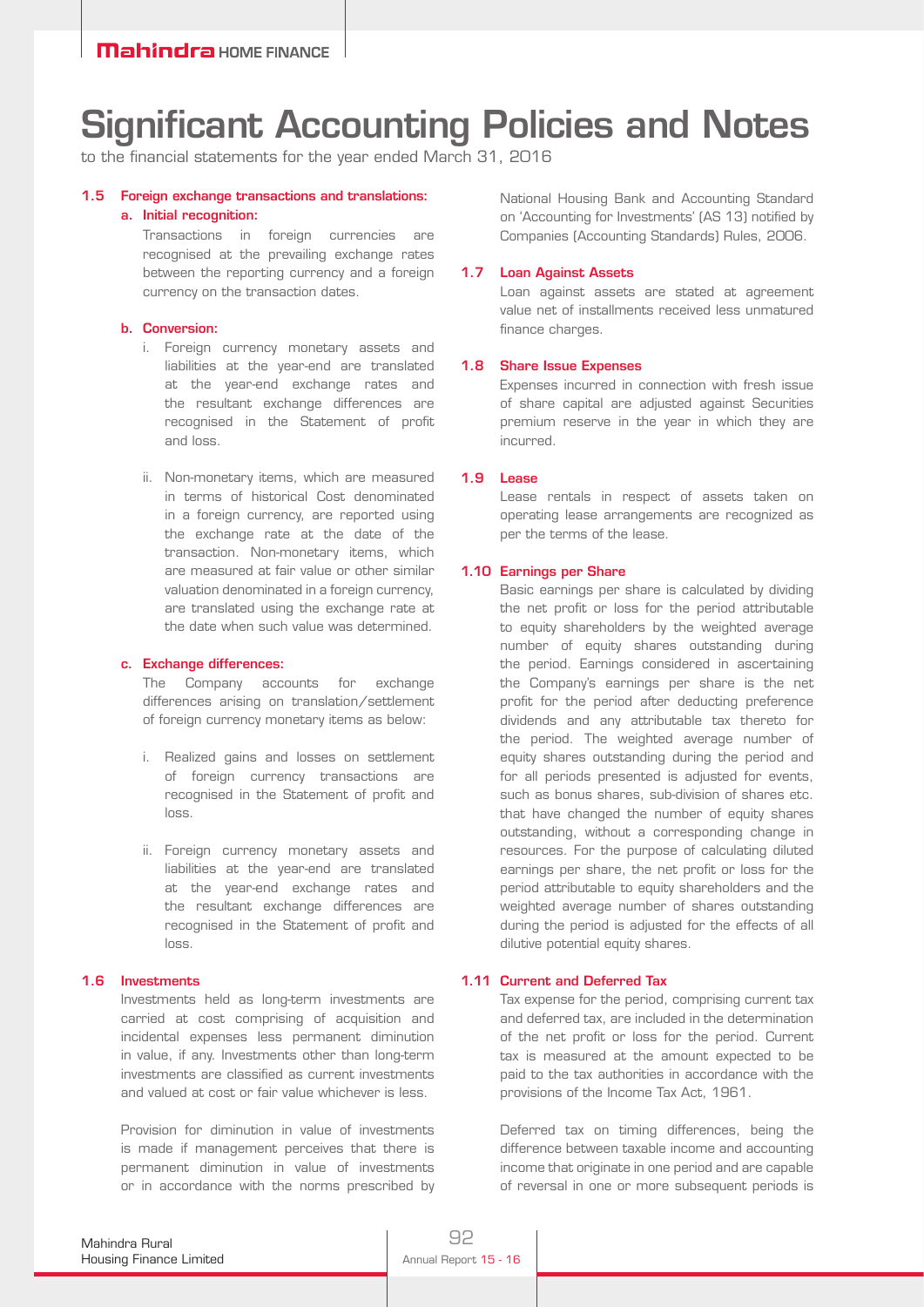to the financial statements for the year ended March 31, 2016

accounted for using the tax rates and tax laws enacted or substantively enacted as on the balance sheet date. Deferred tax assets arising on account of unabsorbed depreciation or carry forward of tax losses are recognised only to the extent that there is virtual certainty supported by convincing evidence that sufficient future taxable income will be available against which such deferred tax assets can be realised. Other deferred tax assets are recognised only when there is a reasonable certainty of their realisation.

#### 1.12 Employee Benefits

#### a. Contribution to provident fund

Company's contribution paid/payable during the year to provident fund and labour welfare fund are recognised in the Statement of profit and loss.

#### b. Gratuity

The Company provides for the gratuity, a defined benefit retirement plan covering all employees. The plan provides for lump sum payments to employees upon death while in employment or on separation from employment after serving for the stipulated period mentioned under 'The Payment of Gratuity Act, 1972'. The Company accounts for liability of future gratuity benefits based on an external actuarial valuation on projected unit credit method carried out for assessing liability as at the reporting date. Actuarial gains/losses are immediately taken to the Statement of profit and loss and are not deferred.

#### c. Superannuation

The Company makes contribution to the Superannuation scheme, a defined contribution scheme, administered by Life Insurance Corporation of India, which are charged to the Statement of profit and loss. The Company has no obligation to the scheme beyond its monthly contributions.

#### d. Leave encashment / compensated absences / sick leave

The Company provides for the encashment / availment of leave with pay subject to certain rules. The employees are entitled to accumulate leave subject to certain limits for future encashment / availment. The liability is provided based on the number of days of unutilized leave at each balance sheet date on the basis of an independent actuarial valuation.

#### 1.13 Borrowing Costs

Borrowing costs that are attributable to the acquisition or construction of qualifying assets are capitalized as part of the cost of such assets. A qualifying asset is one that necessarily takes a substantial period of time to get ready for its intended use or sale. All other borrowing costs are charged to the Statement of profit and loss. Ancillary expenditure incurred in connection with the arrangement of borrowings is amortized over the tenure of the respective borrowings.

#### 1.14 Impairment of Assets

The carrying value of assets/cash generating units at each balance sheet date are reviewed for impairment. If any indication of impairment exists, the recoverable amount of such assets is estimated and impairment is recognised, if the carrying amount of these assets exceeds their recoverable amount. The recoverable amount is the greater of the net selling price and their value in use. Value in use is arrived at by discounting the future cash flows expected to arise from the continuing use of an asset and from its disposal at the end of its useful life to their present value based on an appropriate discount factor.

#### 1.15 Provisions for Non Performing Assets (NPA)

Housing loans are classified into "Performing" and "Non Performing" assets in terms of guidelines laid down by the National Housing Bank. The provisioning policy of the Company covers the minimum provisioning required as per the NHB guidelines.

#### 1.16 Provision and Contingent Liabilities

Provisions are recognised when there is a present obligation as a result of a past event, it is probable that an outflow of resources embodying economic benefits will be required to settle the obligation and there is a reliable estimate of the amount of the obligation.

Contingent liabilities are disclosed when there is a possible obligation arising from past events, the existence of which will be confirmed only by the occurrence or non occurrence of one or more uncertain future events not wholly within the control of the Company or a present obligation that arises from past events where it is either not probable that an outflow of resources will be required to settle or a reliable estimate of the amount cannot be made.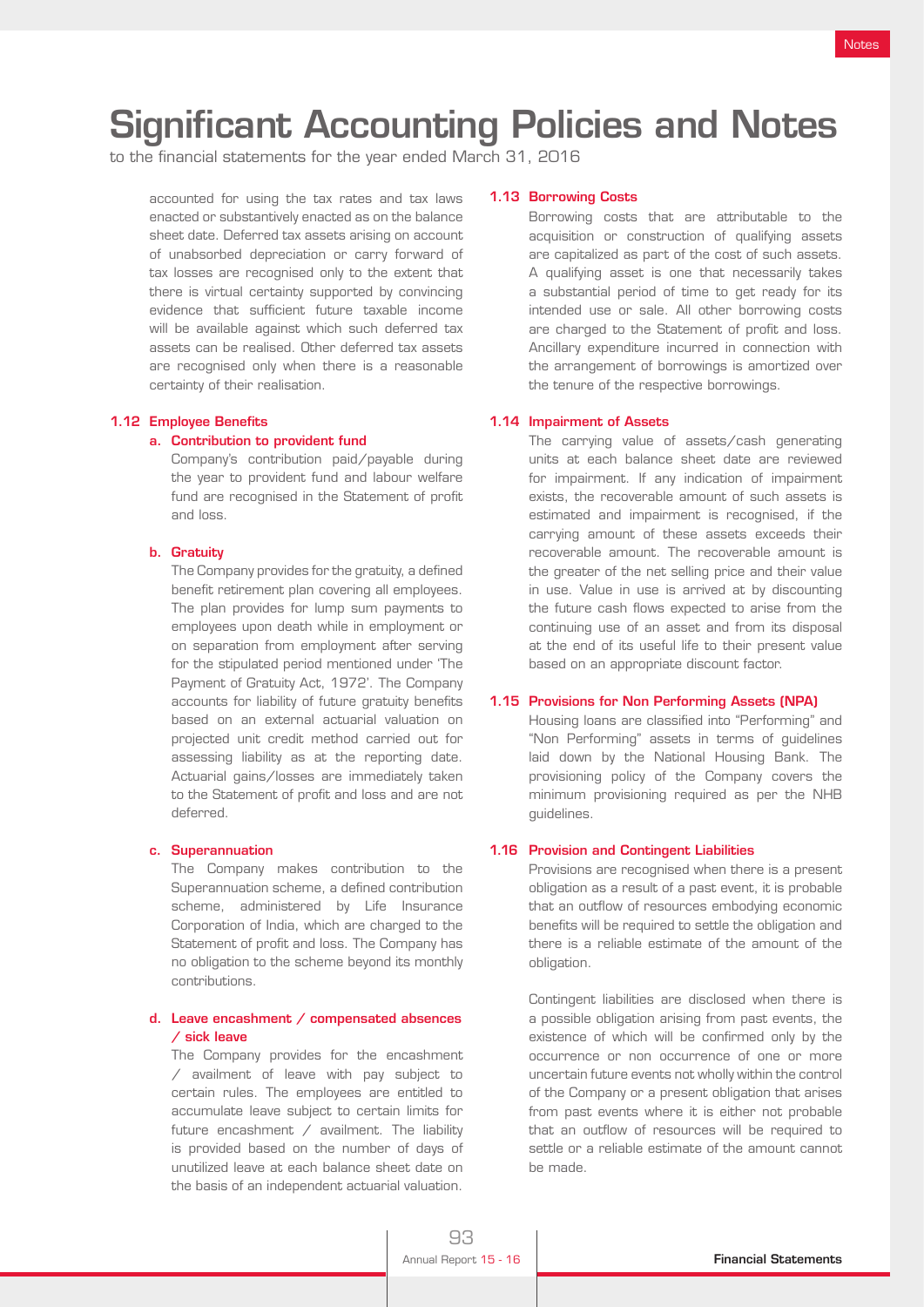to the financial statements for the year ended March 31, 2016

|                                                                         |                | (Rs. in Lacs) |
|-------------------------------------------------------------------------|----------------|---------------|
|                                                                         | As at March 31 |               |
| Particulars                                                             | 2016           | 2015          |
| <b>NOTE 1 SHARE CAPITAL</b>                                             |                |               |
| <b>Authorised Capital:</b>                                              |                |               |
| 10,00,00,000 Equity shares of Rs.10/- each                              | 10,000,00      | 10,000,00     |
| <b>Issued Capital:</b>                                                  |                |               |
| 7,57,29,181 Equity shares of Rs.10/- each                               | 7,572.92       | 6,573.71      |
| (Previous year 6,57,37,137 Equity shares of Rs.10/- each fully paid up) |                |               |
| <b>Subscribed and Paid-up Capital:</b>                                  |                |               |
| 7,57,29,181 Equity shares of Rs.10/- each fully paid up                 | 7.572.92       | 6.573.71      |
| [Previous year 6,57,37,137 Equity shares of Rs.10/- each fully paid up] |                |               |
| <b>Total</b>                                                            | 7,572.92       | 6.573.71      |

#### Other quantitative information :

|    |                                                                                                                                            |                | (Rs. in Lacs) |
|----|--------------------------------------------------------------------------------------------------------------------------------------------|----------------|---------------|
|    |                                                                                                                                            | As at March 31 |               |
|    | Particulars                                                                                                                                | 2016           | 2015          |
| al | <b>Reconciliation of Number of Equity Shares:</b>                                                                                          |                |               |
|    | Balance at the beginning of the year                                                                                                       | 6,57,37,137    | 6,57,37,137   |
|    | Issue of Rights Shares                                                                                                                     | 99,92,044      |               |
|    | Balance at the end of the year                                                                                                             | 7,57,29,181    | 6,57,37,137   |
| b) | Reconciliation of Equity Shares - in Value                                                                                                 |                |               |
|    | Balance at the beginning of the year                                                                                                       | 6,573.71       | 5,572.57      |
|    | Add: Issue of Right Shares (Equity Share 99,92,044 @ Rs. 10/- Each)                                                                        | 999.21         |               |
|    | (Previous year call made for partly paid up shares Rs. 5/- per Share<br>- 2,00,22,857 Equity Shares)                                       |                | 1,001.14      |
|    | Balance at the end of the year                                                                                                             | 7,572.92       | 6,573.71      |
| c) | Number of Equity Shares held by holding company or ultimate<br>holding company including shares held by its subsidiaries /<br>associates - |                |               |
|    | Holding Company: Mahindra & Mahindra Financial Services Limited<br>(including 6 shares held jointly with nominees)                         | 6,62,63,043    | 5,75,20,003   |
|    | Percentage of Holding (%)                                                                                                                  | 87.50%         | 87.50%        |
| d) | Shareholders Holding more than 5 % Shares :                                                                                                |                |               |
|    | Mahindra & Mahindra Financial Services Limited                                                                                             | 6,62,63,043    | 5,75,20,003   |
|    | Percentage of holding (%)                                                                                                                  | 87.50%         | 87.50%        |
|    | National Housing Bank                                                                                                                      | 94,66,138      | 82, 17, 134   |
|    | Percentage of holding (%)                                                                                                                  | 12.50%         | 12.50%        |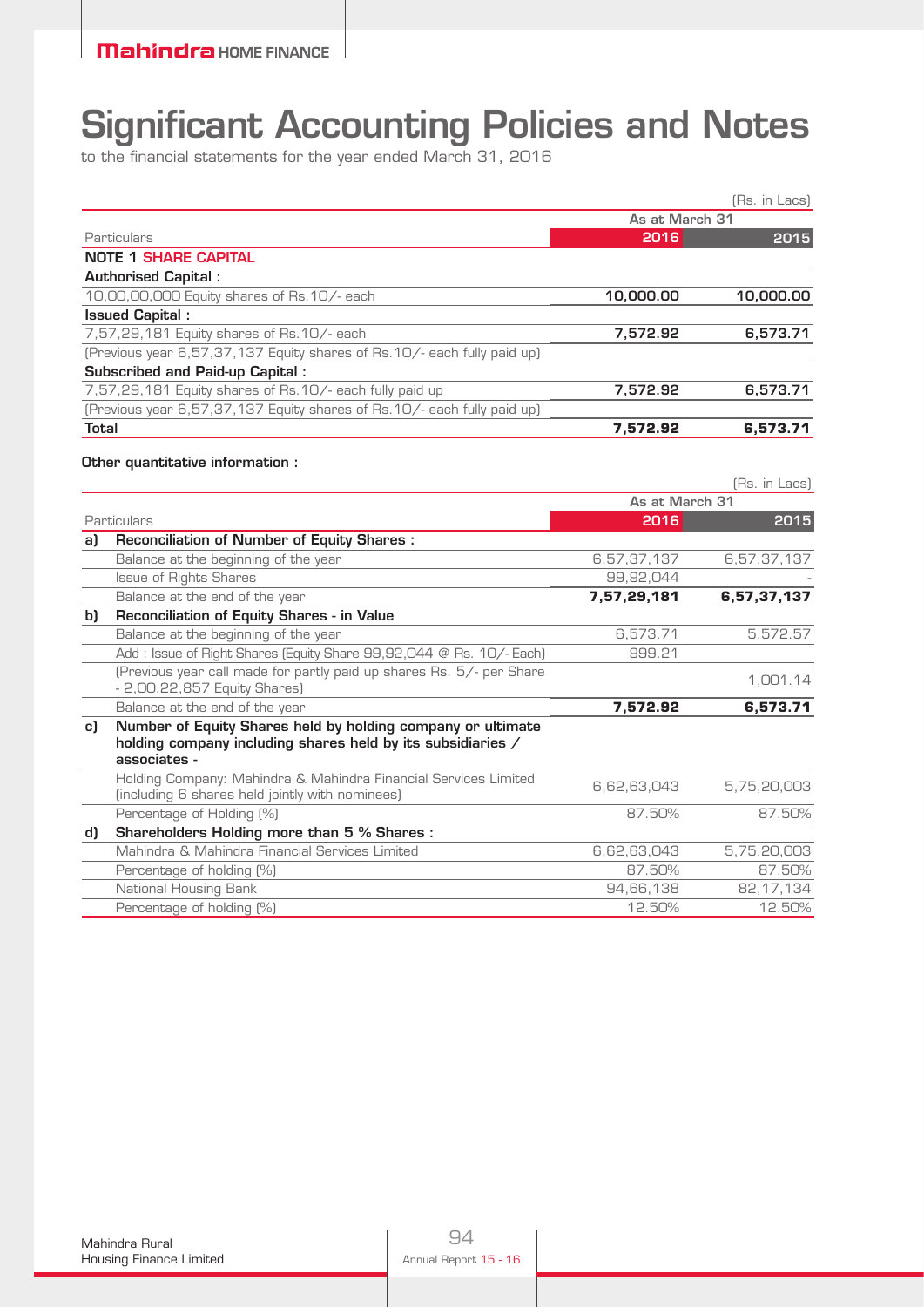|                                                                                     |                | (Rs. in Lacs) |
|-------------------------------------------------------------------------------------|----------------|---------------|
|                                                                                     | As at March 31 |               |
| Particulars                                                                         | 2016           | 2015          |
| <b>NOTE 2 RESERVES AND SURPLUS</b>                                                  |                |               |
| <b>Securities Premium Reserve:</b>                                                  |                |               |
| Balance as at the beginning of the year                                             | 2,998.42       | 1,496.71      |
| Add: Received during the year on account of fully paid up shares                    | 2,997.61       | 1,501.71      |
| Less: Deduction during the year in respect of shares issue expenses                 | 4.00           |               |
| Net balance as at the end of the year                                               | 5,992.03       | 2,998.42      |
| <b>Statutory Reserve:</b>                                                           |                |               |
| (As per Section 29C of the National Housing Bank Act, 1987) {refer note<br>no 22}   |                |               |
| Balance as at the beginning of the year                                             | 3.554.93       | 2,079.93      |
| Add: Transfer from surplus in the Statement of Profit and Loss                      | 2,325.00       | 1,475.00      |
| Balances as at the end of the year                                                  | 5,879.93       | 3,554.93      |
| <b>General Reserve:</b>                                                             |                |               |
| Balance as at the beginning of the year                                             | 290.00         | 68.00         |
| Add: Transfer from surplus in the Statement of Profit and Loss                      |                | 222.00        |
| Balances as at the end of the year                                                  | 290.00         | 290.00        |
| Surplus in Statement of Profit and Loss:                                            |                |               |
| Balance as at the beginning of the year                                             | 3,898.79       | 2,934.78      |
| Add: Profit for the current period transferred from Statement of Profit<br>and Loss | 6,268.03       | 4,417.34      |
|                                                                                     | 10,166.82      | 7,352.12      |
| Less: Appropriations:                                                               |                |               |
| General Reserve                                                                     |                | 222.00        |
| <b>Special Reserve</b>                                                              | 2,300.00       | 1,450.00      |
| <b>Additional Special Reserve</b>                                                   | 25.00          | 25.00         |
| Proposed Dividend On Equity Shares (refer note 2.18)                                |                | 854.58        |
| Corporate Dividend Tax on Equity Shares (refer note 2.18)                           |                | 173.99        |
| Additional depreciation charged due to change in useful life (refer note 2.7)       |                | 21.68         |
| Deferred Tax Liability on Special Reserve (refer note 2.6)                          |                | 706.08        |
|                                                                                     | 2,325.00       | 3,453.33      |
| Balances as at the end of the year                                                  | 7,841.82       | 3,898.79      |
| Total                                                                               | 20,003.78      | 10,742.14     |

|                                                                        |                | (Rs. in Lacs) |
|------------------------------------------------------------------------|----------------|---------------|
|                                                                        | As at March 31 |               |
| Particulars                                                            | 2016           | 2015          |
| <b>NOTE 3 LONG TERM BORROWINGS</b>                                     |                |               |
| Secured -<br>al                                                        |                |               |
| Term Loans:                                                            |                |               |
| - from banks {refer note no 23 (i)}                                    | 1,80,220.47    | 1,20,666.08   |
| - from National Housing Bank {refer note no 23 (ii)}                   | 15,186,00      | 21.682.49     |
| Total                                                                  | 1,95,406.47    | 1.42.348.57   |
| Unsecured -<br>bì                                                      |                |               |
| Unsecured bonds (Subordinate Debt) {refer note no 24 (i)}              | 6.700.00       | 700.00        |
| Loans and Advances from related parties (ICDs) {refer note no 24 (ii)} | 2,000,00       | 6.656.50      |
| Total                                                                  | 8,700.00       | 7,356.50      |
| Total $(a+b)$                                                          | 2,04,106.47    | 1,49,705.07   |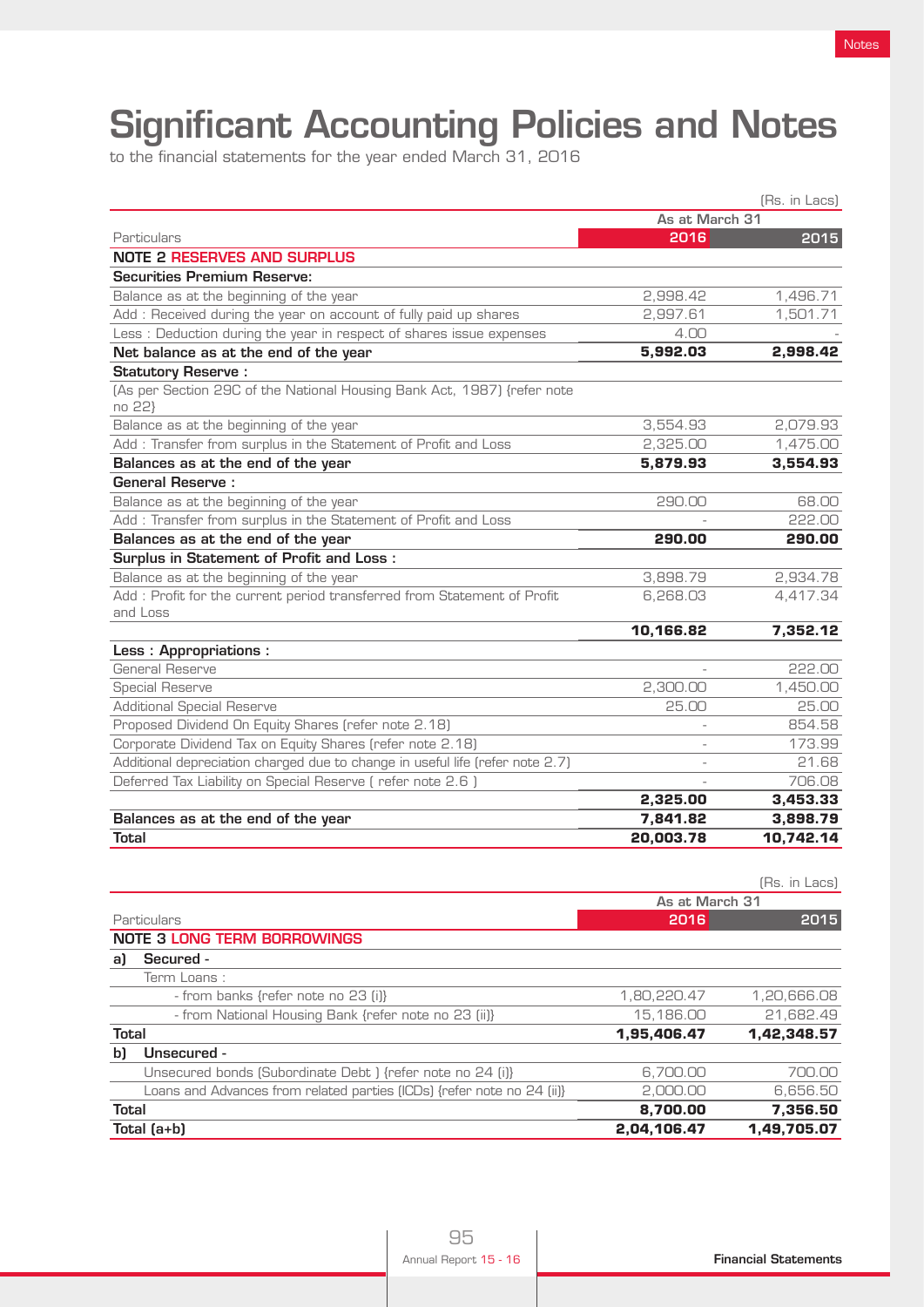|                                                              |                | (Rs. in Lacs) |
|--------------------------------------------------------------|----------------|---------------|
|                                                              | As at March 31 |               |
| Particulars                                                  | 2015<br>2016   |               |
| NOTE 4 LONG TERM PROVISIONS                                  |                |               |
| Provision for employee benefits {refer note no 2.13}         | 98.93          | 71.41         |
| Provision for Non performing assets {refer note no 2.2}      | 2.448.91       | 1,255.03      |
| Contingent provision for Standard assets {refer note no 2.2} | 943.39         | 608.79        |
| Total                                                        | 3.491.23       | 1,935.23      |

|                                                                        |                | (Rs. in Lacs) |
|------------------------------------------------------------------------|----------------|---------------|
|                                                                        | As at March 31 |               |
| Particulars                                                            | 2016           | 2015          |
| NOTE 5 SHORT TERM BORROWINGS                                           |                |               |
| Secured -<br>al                                                        |                |               |
| Loans from banks {refer note no 25}                                    | 13,300,00      | 2.900.00      |
| Cash Credit facilities with banks {refer note no 25}                   | 1.094.45       | 649.23        |
| Total                                                                  | 14,394.45      | 3,549.23      |
| Unsecured -<br>b)                                                      |                |               |
| Loans and Advances from related parties (ICDs) {refer note no 24 (ii)} | 2,255.00       | 575.00        |
| Commercial paper (CPs) {refer note no 26}                              | 20,000.00      |               |
| Total                                                                  | 22,255.00      | 575.00        |
| Total $(a+b)$                                                          | 36,649.45      | 4.124.23      |

|       |                                                             |                          | (Rs. in Lacs) |
|-------|-------------------------------------------------------------|--------------------------|---------------|
|       |                                                             | As at March 31           |               |
|       | Particulars                                                 | 2016                     | 2015          |
|       | <b>NOTE 6 TRADE PAYABLES</b>                                |                          |               |
| al    | <b>Finance</b>                                              |                          |               |
|       | Outstanding dues of Micro Enterprises and Small Enterprises | $\overline{\phantom{0}}$ |               |
|       | Other Outstanding dues                                      | 1,712.91                 | 1,111.21      |
| b)    | <b>Expenses and Others</b>                                  |                          |               |
|       | Outstanding dues of Micro Enterprises and Small Enterprises | $\overline{\phantom{0}}$ |               |
|       | Other Outstanding dues                                      | 1.385.77                 | 939.11        |
| Total |                                                             | 3,098.68                 | 2,050.32      |
|       |                                                             |                          |               |

| Mahindra Rural                 |  |
|--------------------------------|--|
| <b>Housing Finance Limited</b> |  |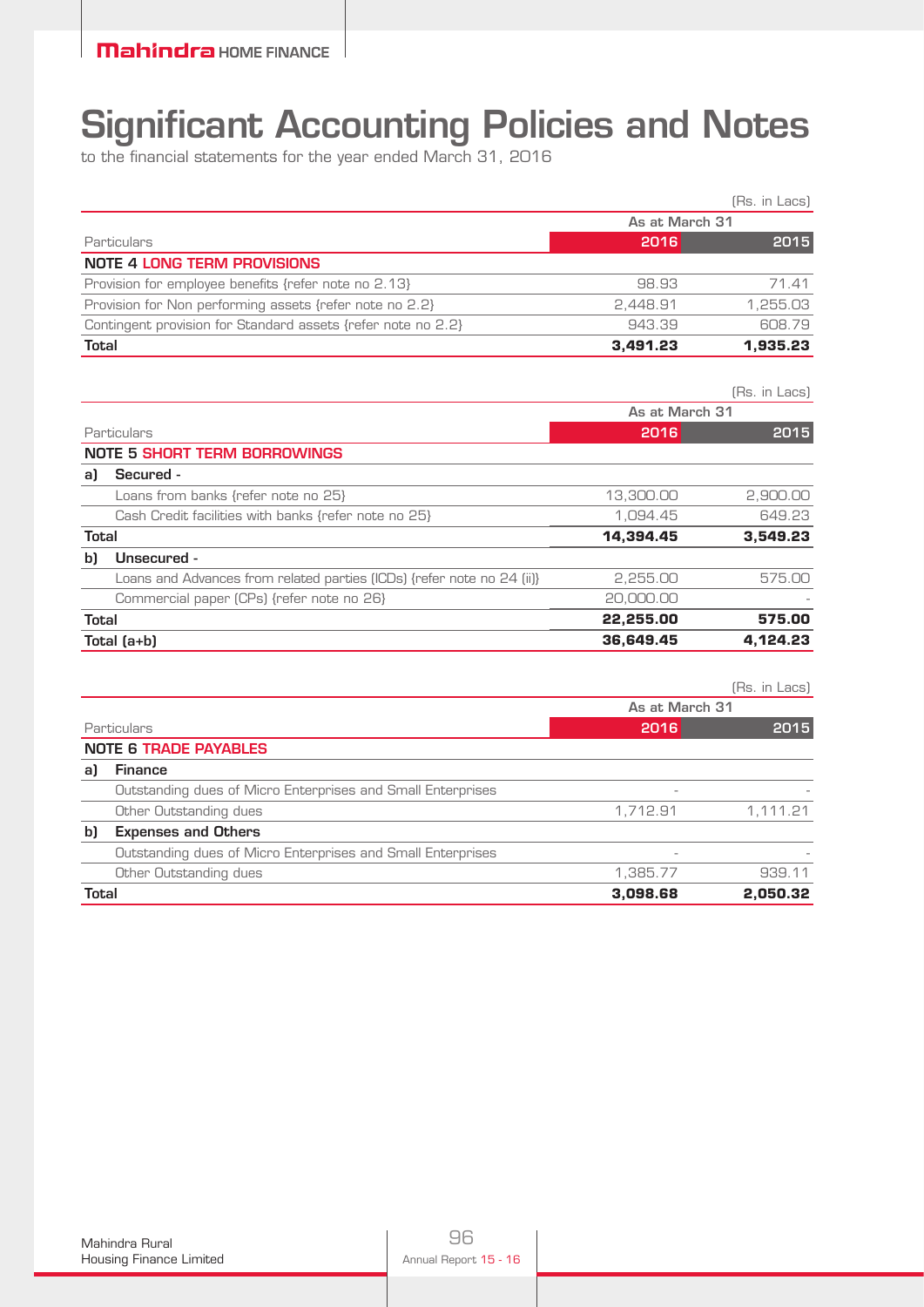|              |                                                                        |                | (Rs. in Lacs) |
|--------------|------------------------------------------------------------------------|----------------|---------------|
|              |                                                                        | As at March 31 |               |
| Particulars  |                                                                        | 2016           | 2015          |
|              | <b>NOTE 7 OTHER CURRENT LIABILITIES</b>                                |                |               |
|              | <b>Current Maturities of Long Term Debt</b>                            |                |               |
| a)           | Secured -                                                              |                |               |
|              | Term Loans:                                                            |                |               |
|              | - From banks {refer note no 23 (i)}                                    | 15,145.61      | 8,223.39      |
|              | - From National Housing Bank {refer note no 23 (ii)}                   | 6.109.49       | 7,039.44      |
|              |                                                                        | 21,255.10      | 15,262.83     |
| bì           | Unsecured -                                                            |                |               |
|              | Loans and Advances from related parties (ICDs) {refer note no 24 (ii)} | 4,656.50       | 1,875.00      |
|              |                                                                        | 4,656.50       | 1,875.00      |
|              | Interest Accrued but not due on Borrowings                             | 1,977.00       | 1,364.63      |
|              | Credit balances in Current Accounts with banks as per books            | 21,884.83      | 14,338.03     |
|              | Statutory & Other Liabilities                                          | 226.63         | 156.78        |
| <b>Total</b> |                                                                        | 50,000.06      | 32,997.27     |
|              |                                                                        |                |               |
|              |                                                                        |                | (Rs. in Lacs) |
|              |                                                                        | As at March 31 |               |
| Particulars  |                                                                        | 2016           | 2015          |
|              | NOTE 8 SHORT-TERM PROVISIONS                                           |                |               |
|              | Provision for Employee Benefits {refer note no 2.13}                   | 1,338.15       | 856.14        |
| Others       |                                                                        |                |               |
|              | Provision for Non Performing Assets {refer note no 2.2}                | 3,450.11       | 1,531.35      |
|              | Contingent Provisions against Standard Assets {refer note no 2.2}      | 271.01         | 182.86        |
|              | Proposed Dividend on equity shares (refer note no. 2.18)               |                | 854.58        |
|              | Corporate Dividend Tax (refer note no. 2.18)                           |                | 173.99        |
|              | Provision for Taxation (net of taxes paid)                             | 142.11         | 215.51        |
| <b>Total</b> |                                                                        | 5,201.38       | 3.814.43      |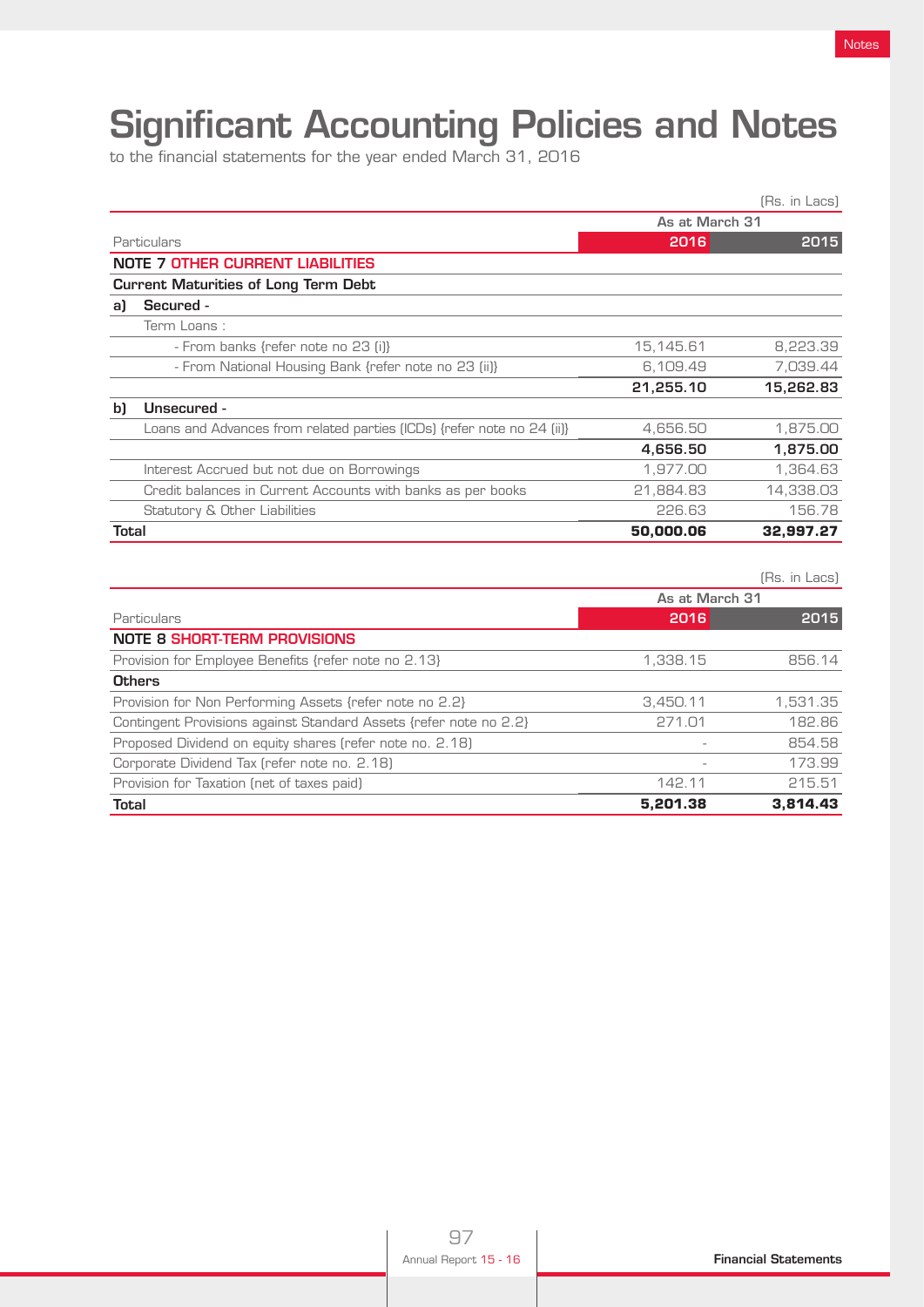|                        |                           | <b>GROSS</b>    | BLOCK AT COST                       |                            |                           |               | DEPRECIATION & AMORTISATION              |              |                                           | NEL BLOCK                                       |                |
|------------------------|---------------------------|-----------------|-------------------------------------|----------------------------|---------------------------|---------------|------------------------------------------|--------------|-------------------------------------------|-------------------------------------------------|----------------|
| Asset Description      | As at<br>April 1,<br>2015 | <b>Additio</b>  | adjustments<br><b>ns Deductions</b> | As at<br>March<br>31, 2016 | As at<br>April 1,<br>2015 | Depreciation# | <b>Transitional Additions Deductions</b> | adjustments  | As at<br>March<br>2016<br>$\overline{31}$ | April 1, <b>March</b><br>2015 31, 2016<br>As at | As at<br>March |
| <b>Tangible Assets</b> |                           |                 |                                     |                            |                           |               |                                          |              |                                           |                                                 |                |
| <b>Buildings</b>       | Ï                         | ุณ<br>co.<br>Cu | Ï                                   | 23.12                      | ı                         | Ï             | 0.13                                     | t            | 0.13                                      | ï                                               | 22.99          |
|                        | t                         |                 |                                     | t                          |                           |               |                                          | I            |                                           | ï                                               |                |
| Computers              | 331.34                    | 4<br>205.2      | t                                   | 536.58                     | 202.14                    | Ï             | 112.91                                   | 0.77         | 314.28                                    | 129.20                                          | 222.30         |
|                        | 257.61                    | - 94<br>77.     | 4.21                                | 331.34                     | 72.O5                     | 21.50         | 111.61                                   | 3.02         | 202.14                                    | 185.56                                          | 129.20         |
| Furniture and Fixtures | 148.83                    | $\circ$<br>96.6 | 7.93                                | 243.56                     | 69.66                     |               | 52.66                                    | 1.80         | 120.52                                    | 79.17                                           | 123.04         |
|                        | 109.76                    | 07<br>39.       | I                                   | 148.83                     | 52.32                     |               | 17.34                                    | $\mathbf{I}$ | 69.66                                     | 57.44                                           | 79.17          |
| Vehicles               | 297.20                    | 4<br>121.7      | 16.50                               | 402.44                     | 109.41                    |               | 53.77                                    | 7.34         | 155.84                                    | 187.79                                          | 246.60         |
|                        | 314.22                    | ūη<br>31.3      | 48.34                               | 297.20                     | 95.59                     |               | 49.68                                    | 35.86        | 109.41                                    | 218.63                                          | 187.79         |
| Office Equipment       | 471.D6                    | 6<br>264.6      | 11.69                               | 724.03                     | 176.35                    |               | 23.87                                    | 7.32         | 292.90                                    | 294.71                                          | 431.13         |
|                        | 353.55                    | Θ<br>135.       | 17.65                               | 471.06                     | 92.95                     | 0.18          | 96.38                                    | 13.16        | 176.35                                    | 260.60                                          | 294.71         |
| Total                  | 1,248.43                  | Ņ<br>711.4      |                                     | 30.12 1,929.73             | 557.56                    | r             | 343.34                                   | 17.23        | 883.67                                    | 690.87 1,046.06                                 |                |
|                        | 1,035.14                  | 49<br>283.      |                                     | 70.20 1,248.43             | 312.91                    | 21.68         | 275.01                                   | 52.04        | 557.56                                    | 722.23                                          | 690.87         |

# represents transitional depreciation charge adjusted in opening balance of surplus in statement of profit and loss on re-computation based on the useful life of the assets represents transitional depreciation charge adjusted in opening balance of surplus in statement of profit and loss on re-computation based on the useful life of the assets prescribed in Schedule II of the Companies Act, 2013 in respect of carrying amount of assets where remaining useful life of an asset is nil (refer note no.2.7) as prescribed in Schedule II of the Companies Act, 2013 in respect of carrying amount of assets where remaining useful life of an asset is nil (refer note no.2.7)ය  $#$ 

Significant Accounting Policies and Notes

### **Mahindra** HOME FINANCE

to the financial statements for the year ended March 31, 2016

### Mahindra Rural<br>Housing Finance Limited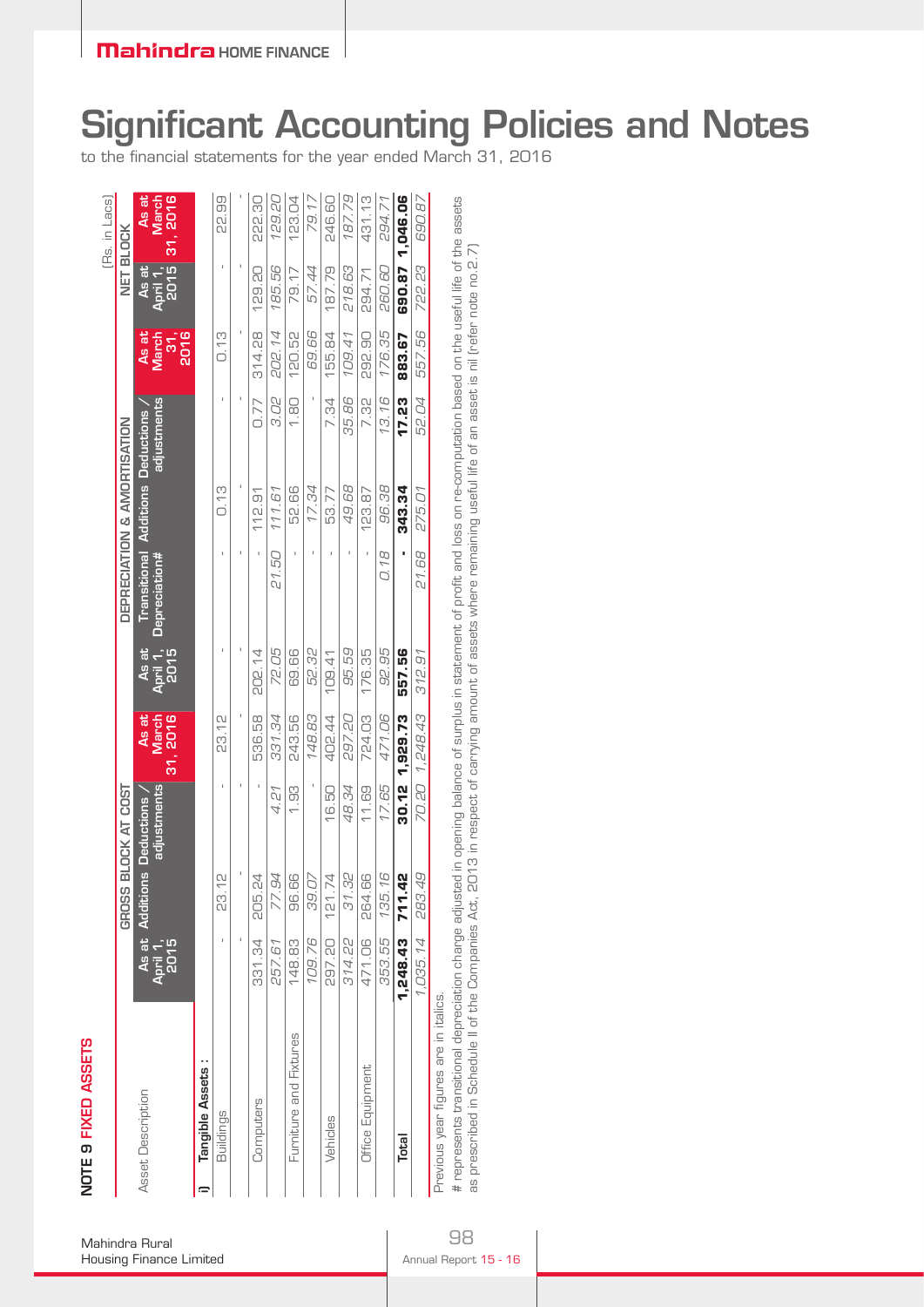|    |                                                                                       |                | (Rs. in Lacs) |
|----|---------------------------------------------------------------------------------------|----------------|---------------|
|    |                                                                                       | As at March 31 |               |
|    | Particulars                                                                           | 2016           | 2015          |
|    | NOTE 10 DEFERRED TAX ASSETS (NET)                                                     |                |               |
| al | Deferred tax assets                                                                   |                |               |
|    | Provision for Non Performing Assets                                                   | 2,060.77       | 964.31        |
|    | Provision on Standard Assets                                                          | 422.89         | 273.97        |
|    | Difference between written down value of books of account and<br>Income Tax Act, 1961 | 56.61          | 26.66         |
|    | Other Disallowances                                                                   | 49.70          | 37.47         |
|    | (a)                                                                                   | 2,589.97       | 1,302.41      |
| b  | Deferred tax liabilities                                                              |                |               |
|    | <b>Special Reserve</b>                                                                | 2,006.08       | 1,206.81      |
|    | (b)                                                                                   | 2,006.08       | 1,206.81      |
|    | Deferred Tax Assets (Net)                                                             | 583.89         | 95.60         |

|                                                                             |                | (Rs. in Lacs) |
|-----------------------------------------------------------------------------|----------------|---------------|
|                                                                             | As at March 31 |               |
| Particulars                                                                 | 2016           | 2015          |
| NOTE 11 LONG TERM LOANS AND ADVANCES                                        |                |               |
| Unsecured, Considered good unless otherwise stated :                        |                |               |
| Capital Advances                                                            | 94.19          | 20.56         |
| Deposits for Office Premises / Others                                       | 105.52         | 75.69         |
| Other Loans and Advances                                                    |                |               |
| - Employee Loans & Advances                                                 | 12.17          | 7.03          |
| - Prepaid Expenses                                                          | 33.90          | 6.08          |
| Loans against Assets - Housing Loans (Secured)                              |                |               |
| - Loans against Assets - Housing Loans (Secured - Considered good)          | 2,35,536.20    | 1,51,932.21   |
| - Loans against Assets - Housing Loans (Secured - Non Performing<br>Assets) | 11.628.36      | 6.176.00      |
| Loans against Assets - Others (Secured)                                     |                |               |
| - Loans against Assets - Others (Secured - Considered good)                 | 304.63         |               |
| - Loans against Assets - Others (Secured - Non Performing Assets)           | 0.83           |               |
| Total                                                                       | 2,47,715.80    | 1,58,217.57   |

|                                        |                | (Rs. in Lacs) |
|----------------------------------------|----------------|---------------|
|                                        | As at March 31 |               |
| Particulars                            | 2016           | 2015          |
| <b>NOTE 12 CASH AND BANK BALANCE</b>   |                |               |
| <b>Cash and Cash Equivalents:</b>      |                |               |
| Balance with Banks in Current Accounts | 610.79         | 684.50        |
| Cash on Hand                           | 516.42         | 305.74        |
| <b>Total</b>                           | 1.127.21       | 990.24        |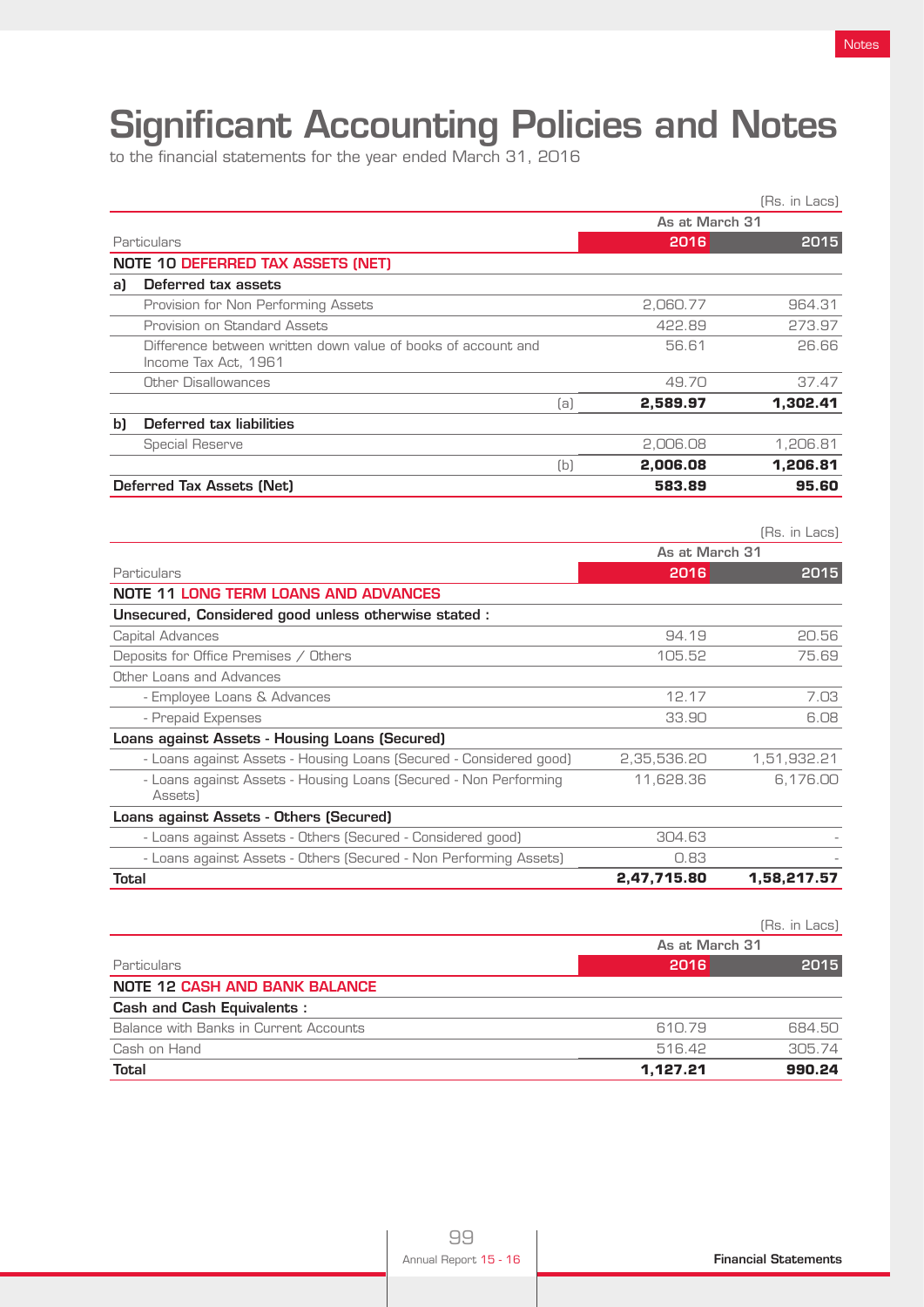to the financial statements for the year ended March 31, 2016

|                                                                           |                | (Rs. in Lacs) |
|---------------------------------------------------------------------------|----------------|---------------|
|                                                                           | As at March 31 |               |
| Particulars                                                               | 2016           | 2015          |
| NOTE 13 SHORT TERM LOANS AND ADVANCES                                     |                |               |
| Unsecured, Considered good unless otherwise stated :                      |                |               |
| Loans against Assets - Housing Loans (Secured)                            |                |               |
| Loans against Assets - Housing Loans (Secured - Considered<br>good)       | 66,810.78      | 45,634.14     |
| Loans against Assets - Housing Loans (Secured - Non<br>Performing Assets) | 12,055.79      | 6,089.29      |
| Loans against Assets - Others (Secured)                                   |                |               |
| Loans against Assets - Others (Secured - Considered good)                 | 114.41         |               |
| Loans against Assets - Others (Secured - Non Performing<br>Assets)        | 0.99           |               |
| Other Loans and Advances                                                  |                |               |
| Employee Loans & Advances                                                 | 37.31          | 28.47         |
| Prepaid Expenses<br>$\overline{\phantom{a}}$                              | 609.46         | 185.38        |
| Other Short Term Advances                                                 | 6.65           |               |
| Deposits for Office Premises / Others                                     | 15.62          | 10.84         |
| Total                                                                     | 79,651.01      | 51,948.12     |

|       |             |                                                                                                                   |                | (Rs. in Lacs) |
|-------|-------------|-------------------------------------------------------------------------------------------------------------------|----------------|---------------|
|       |             |                                                                                                                   | As at March 31 |               |
|       | Particulars |                                                                                                                   | 2016           | 2015          |
|       |             | NOTE 14 CONTINGENT LIABILITIES, COMMITMENTS (TO THE<br><b>EXTENT NOT PROVIDED FOR) AND CHANGES IN PROVISIONS:</b> |                |               |
|       |             | Contingent Liabilities and commitments (to the extent not<br>provided for) :                                      |                |               |
|       | (a)         | Legal suits filed by customers in Consumer Forums and civil<br>courts claiming compensation from the company      | 10.04          | 15.18         |
|       | (b)         | Demand against the company not acknowledged as debts -<br>Income Tax                                              | 37.76          | 37.76         |
| Total |             |                                                                                                                   | 47.80          | 52.94         |
| Ш     |             | Commitments:                                                                                                      |                |               |
|       | (a)         | Estimated amount of contracts remaining to be executed on<br>capital account                                      | 29.01          | 51.78         |
| Total |             |                                                                                                                   | 29.01          | 51.78         |

|                                                     |                            | (Rs. in Lacs) |
|-----------------------------------------------------|----------------------------|---------------|
|                                                     | <b>Year ended March 31</b> |               |
| Particulars                                         | 2016                       | 2015          |
| NOTE 15 REVENUE FROM OPERATIONS                     |                            |               |
| Interest Income<br>al                               |                            |               |
| Income from Loans                                   | 45.058.64                  | 29,740.41     |
| Others (Employee Loans, etc)                        | 2.65                       | 1.06          |
|                                                     | 45,061.29                  | 29,741.47     |
| <b>Other Financial Services</b><br>b                |                            |               |
| Service Charges and Other Fees on loan transactions | 4,475.61                   | 3,088.97      |
|                                                     | 4,475.61                   | 3,088.97      |
| Total $(a+b)$                                       | 49,536.90                  | 32,830.44     |

| Mahindra Rural          |  |
|-------------------------|--|
| Housing Finance Limited |  |

Annual Report 15 - 16 100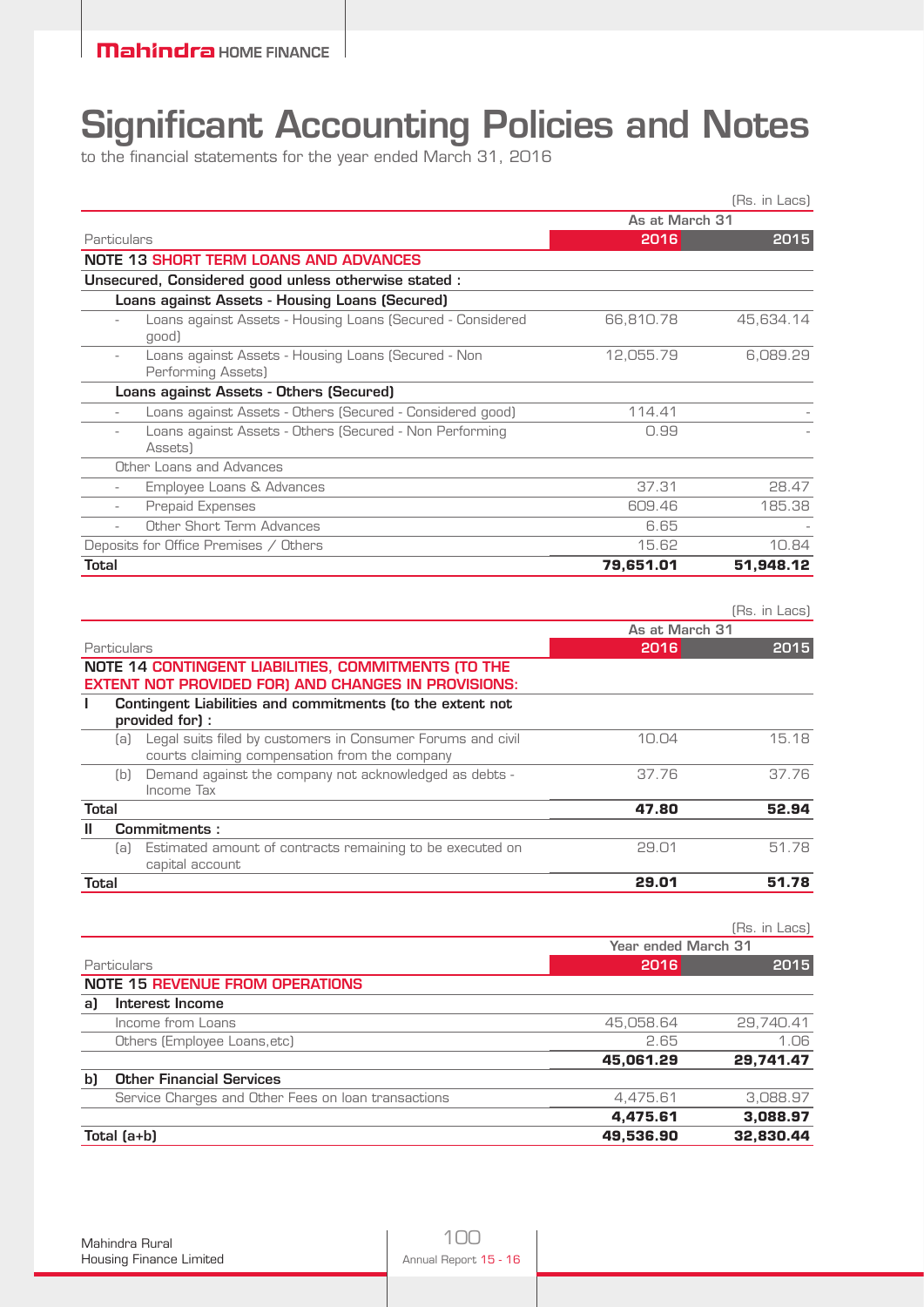|                                                           |                     | (Rs. in Lacs) |
|-----------------------------------------------------------|---------------------|---------------|
|                                                           | Year ended March 31 |               |
| Particulars                                               | 2016                | 2015          |
| <b>NOTE 16 OTHER INCOME</b>                               |                     |               |
| Other non-operating income                                | 7.83                | 14.03         |
| <b>Total</b>                                              | 7.83                | 14.03         |
|                                                           |                     |               |
|                                                           |                     | (Rs. in Lacs) |
|                                                           | Year ended March 31 |               |
| Particulars                                               | 2016                | 2015          |
| <b>NOTE 17 EMPLOYEE BENEFIT EXPENSES</b>                  |                     |               |
| Salary, Bonus and Incentives                              | 8,281.59            | 5,893.72      |
| Company's Contribution to Provident Funds and other funds | 602.97              | 427.38        |
| <b>Employee Stock Compensation Costs</b>                  | 113.98              | 76.99         |
| <b>Staff Welfare Expenses</b>                             | 219.77              | 130.84        |
| <b>Total</b>                                              | 9,218.31            | 6,528.93      |
|                                                           |                     |               |
|                                                           |                     | (Rs. in Lacs) |
|                                                           | Year ended March 31 |               |
| Particulars                                               | 2016                | 2015          |
| <b>NOTE 18 FINANCE COST</b>                               |                     |               |
| Interest Expense                                          | 21,177.80           | 14,007.36     |
| <b>Other Borrowing Costs</b>                              | 154.25              | 104.71        |
| <b>Total</b>                                              | 21,332.05           | 14,112.07     |
|                                                           |                     |               |
|                                                           | Year ended March 31 | (Rs. in Lacs) |
| Particulars                                               | 2016                | 2015          |
| NOTE 19 DEPRECIATION AND AMORTIZATION EXPENSE             |                     |               |
| Depreciation on Tangible Assets {refer note no 2.7}       | 343.34              | 275.01        |
| <b>Total</b>                                              | 343.34              | 275.01        |
|                                                           |                     |               |
|                                                           |                     | (Rs. in Lacs) |
|                                                           | Year ended March 31 |               |
| Particulars                                               | 2016                | 2015          |
| NOTE 20 LOAN PROVISIONS AND WRITE OFFS                    |                     |               |
| Provision for Non Performing Assets (net)                 | 3,112.64            | 1,379.41      |
| General Provision on Standard Assets                      | 422.75              | 273.83        |
| <b>Bad Debts and Write Offs</b>                           | 338.08              | 176.27        |
| <b>Total</b>                                              | 3,873.47            | 1,829.51      |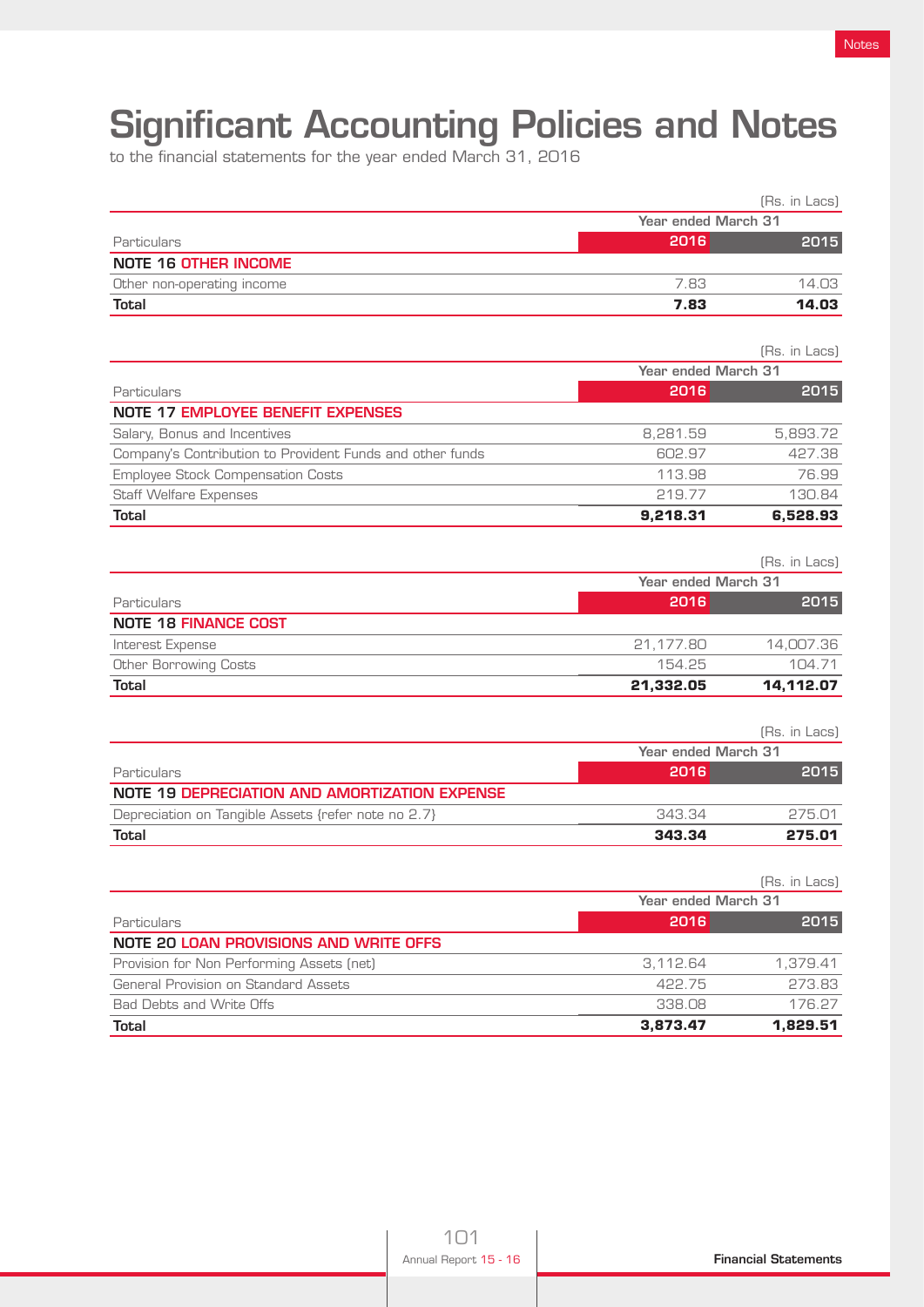|                                                                  |                     | (Rs. in Lacs) |
|------------------------------------------------------------------|---------------------|---------------|
|                                                                  | Year ended March 31 |               |
| Particulars                                                      | 2016                | 2015          |
| <b>NOTE 21 OTHER EXPENSES</b>                                    |                     |               |
| <b>Electricity Charges</b>                                       | 41.23               | 26.60         |
| Rent                                                             | 198.21              | 139.63        |
| Repairs & Maintenance -                                          |                     |               |
| - Buildings                                                      | 83.93               | 11.49         |
| - Others                                                         | 10.00               | 3.71          |
| Insurance                                                        | 234.72              | 150.29        |
| Rates & Taxes, excluding taxes on income                         | 37.21               | 16.40         |
| Directors' sitting fees and commission                           | 20.43               | 0.30          |
| Commission & Brokerage                                           | 0.33                |               |
| Legal & Professional Charges                                     | 459.39              | 239.94        |
| <b>Travelling and Conveyance Expenses</b>                        | 1,730.92            | 1,212.98      |
| <b>Administration Support Charges</b>                            | 427.33              | 381.87        |
| Loss on Sale / Disposal of Owned Assets                          | 4.13                | 5.48          |
| Payments to the Auditor -                                        |                     |               |
| as auditor<br>[a]                                                | 7.53                | 5.04          |
| for other services<br>(b)                                        | 10.66               | 6.48          |
| for reimbursement of expenses<br>$\lceil c \rceil$               | 0.02                | 0.07          |
| Corporate Social Responsibility Expenditure {refer note no 2.10} | 109.43              | 66.85         |
| General and Administrative Expenses                              | 1,732.45            | 1,100.02      |
| Total                                                            | 5,107.92            | 3,367.15      |

|                                                                                                                                                                                              |                     | (Rs. in Lacs) |
|----------------------------------------------------------------------------------------------------------------------------------------------------------------------------------------------|---------------------|---------------|
|                                                                                                                                                                                              | Year ended March 31 |               |
| Particulars                                                                                                                                                                                  | 2016                | 2015          |
| NOTE 22 MOVEMENT OF STATUTORY RESERVE                                                                                                                                                        |                     |               |
| (As per Section 29C of the National Housing Bank Act, 1987)                                                                                                                                  |                     |               |
| Balance at the beginning of the year                                                                                                                                                         |                     |               |
| Statutory Reserve u/s 29C of the National Housing Bank Act,<br>aì<br>1987                                                                                                                    | 35.00               | 10.00         |
| Amount of special reserve u/s 36(1)(viii) of Income Tax<br>bì<br>Act, 1961 taken into account for the purposes of Statutory<br>Reserve under Section 29C of the NHB Act, 1987                | 3.519.93            | 2.069.93      |
| <b>Total</b>                                                                                                                                                                                 | 3,554.93            | 2,079.93      |
| Addition/Appropriation/Withdrawal during the year                                                                                                                                            |                     |               |
| Amount Transferred u/s 29C of the NHB Act. 1987<br>Add: al                                                                                                                                   | 25.00               | 25.00         |
| Amount of special reserve u/s 36(1)(viii) of Income Tax<br>bì<br>Act, 1961 taken into account for the purposes of Statutory<br>Reserve under Section 29C of the NHB Act. 1987                | 2,300,00            | 1.450.00      |
| Less: al<br>Amount appropriated from the Statutory Reserve u/s 29C of<br>the NHB Act 1987                                                                                                    |                     |               |
| Amount withdrawn from the Special Reserve u/s 36(1)(viii) of<br>bì<br>Income Tax Act. 1961 which has been taken into account for<br>the purposes of provision $u/s$ 29C of the NHB Act, 1987 |                     |               |
| Balance at the end of the year                                                                                                                                                               |                     |               |
| Statutory Reserve u/s 29C of the National Housing Bank Act,<br>a)<br>1987                                                                                                                    | 60.00               | 35.00         |
| Amount of special reserve u/s 36(1)(viii) of Income Tax<br>bì<br>Act, 1961 taken into account for the purposes of Statutory<br>Reserve under Section 29C of the NHB Act, 1987                | 5,819.93            | 3,519.93      |
| <b>Total</b>                                                                                                                                                                                 | 5,879.93            | 3,554.93      |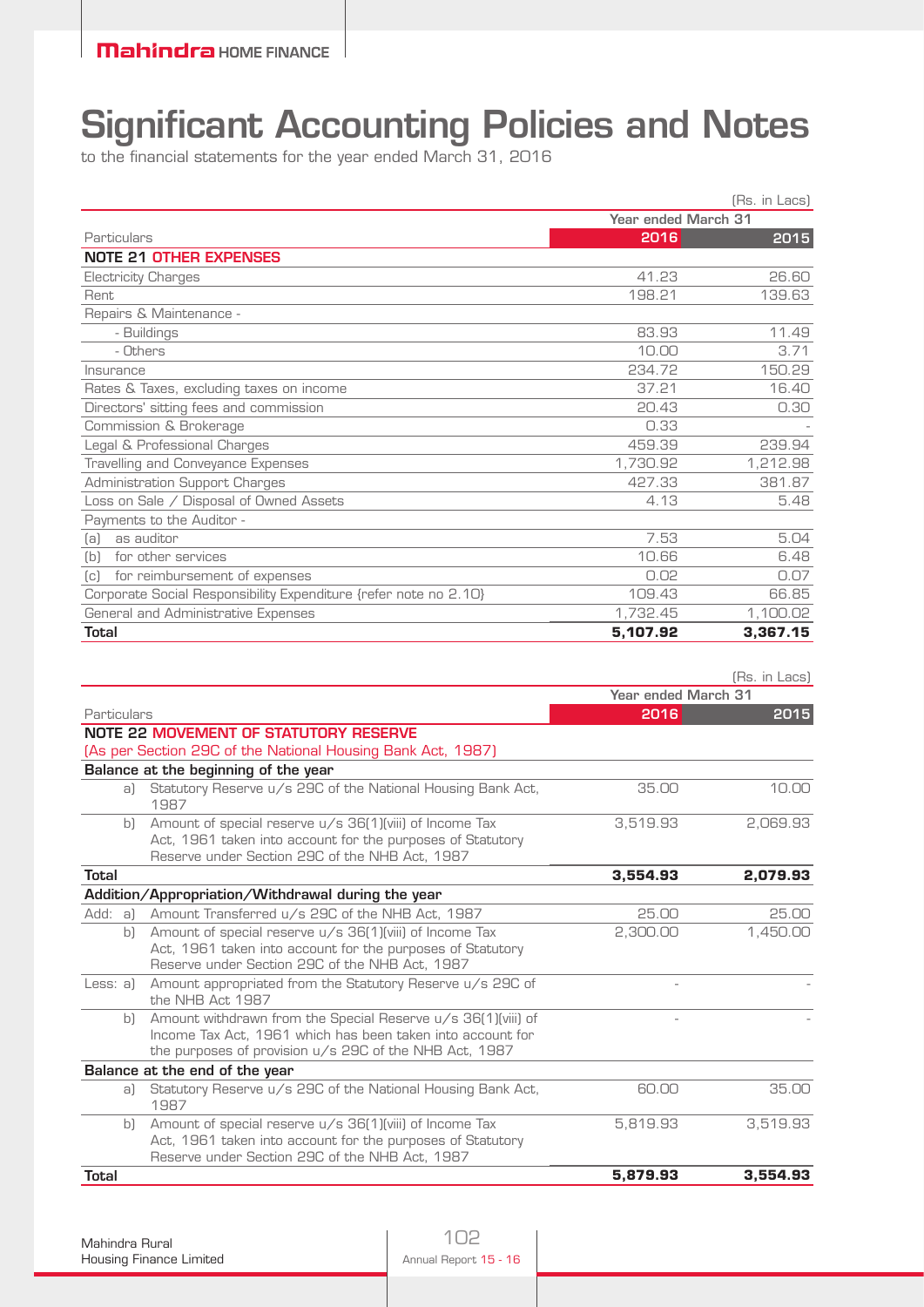to the financial statements for the year ended March 31, 2016

#### NOTE 23 SECURED - LONG TERM BORROWINGS

#### (i) Secured Term Loans from Banks (Secured loans against assets - Housing Loans and Book debts)

|              | Total $(1+2)$ |    |                                    |                   | 1,80,220.47          |                                  | 15,145.61 1,95,366.08 |
|--------------|---------------|----|------------------------------------|-------------------|----------------------|----------------------------------|-----------------------|
|              |               |    | Total repayable on installments    |                   | 1,00,220.47          |                                  | 15,145.61 1,15,366.08 |
| <b>Total</b> |               |    |                                    |                   | 76,200.00            | 4.500.00                         | 80,700.00             |
|              |               | C) | Maturing within 1 year             | 9.50%-9.63%       |                      | 4,500.00                         | 4,500.00              |
|              |               | b  | Maturing between 1 year to 3 years | 9.34%-9.63%       | 31,100,00            |                                  | 31,100.00             |
|              |               | a) | Maturity beyond 3 years            | 9.34%-9.63%       | 45,100.00            |                                  | 45,100.00             |
|              | iii)          |    | Yearly:                            |                   |                      |                                  |                       |
| <b>Total</b> |               |    |                                    |                   | 13,333.33            | 4,733.33                         | 18,066.66             |
|              |               | C) | Maturing within 1 year             | 9.70%             |                      | 4,733.33                         | 4,733.33              |
|              |               | b  | Maturing between 1 year to 3 years | 9.70%             | 10,000.00            |                                  | 10,000.00             |
|              |               | al | Maturity beyond 3 years            | 9.70%             | 3.333.33             |                                  | 3,333.33              |
|              | ii)           |    | Half-Yearly:                       |                   |                      |                                  |                       |
| <b>Total</b> |               |    |                                    |                   | 10,687.14            | 5,912.28                         | 16,599.42             |
|              |               | c) | Maturing within 1 year             | 9.30%-9.71%       |                      | 5,912.28                         | 5,912.28              |
|              |               | b  | Maturing between 1 year to 3 years | 9.30%             | 6.798.25             |                                  | 6,798.25              |
|              |               | a) | Maturity beyond 3 years            | 9.30%             | 3,888.89             |                                  | 3,888.89              |
|              | i)            |    | <b>Quarterly:</b>                  |                   |                      |                                  |                       |
| 2)           |               |    | <b>Repayable in installments:</b>  |                   |                      |                                  |                       |
|              |               |    | Total repayable on maturity        |                   | 80,000,00            | ۰.                               | 80,000.00             |
|              | C)            |    | Maturing within 1 year             |                   |                      |                                  |                       |
|              | bì            |    | Maturing between 1 year to 3 years | 9.65%-9.70%       | 55,000,00            |                                  | 55,000.00             |
|              | a)            |    | Maturity beyond 3 years            | 9.65%-9.75%       | 25,000.00            | $\overline{\phantom{0}}$         | 25,000.00             |
| 11           |               |    | <b>Repayable on maturity:</b>      |                   |                      |                                  |                       |
| Particulars  |               |    |                                    | <b>Rate Range</b> | (a) Long Term        | (b) Current<br><b>Maturities</b> | <b>Total</b>          |
|              |               |    |                                    |                   | As at March 31, 2016 |                                  |                       |
|              |               |    |                                    |                   |                      |                                  | (Rs. in Lacs)         |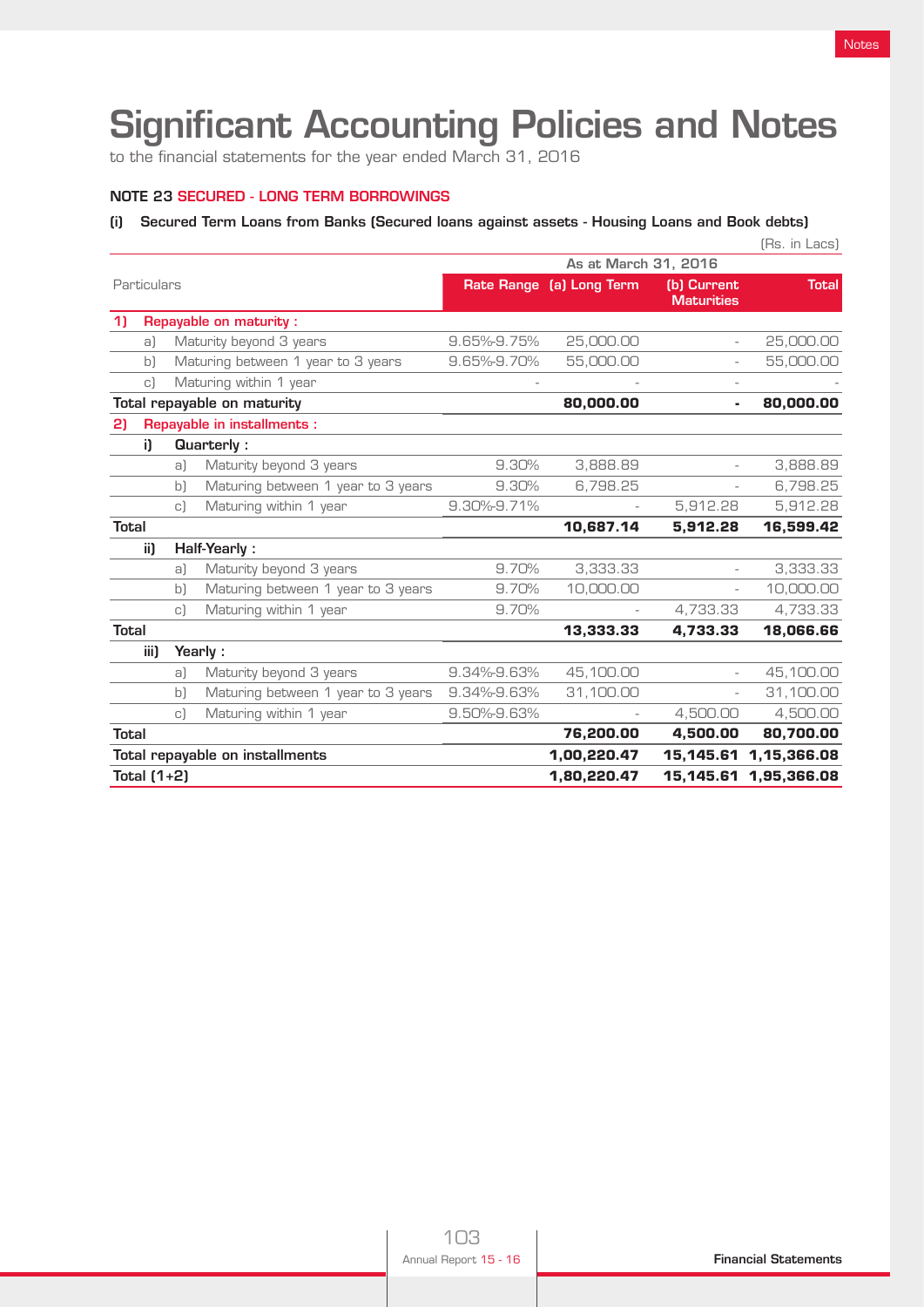to the financial statements for the year ended March 31, 2016

|              |    |                                    |               |                                      |                          | (Rs. in Lacs) |
|--------------|----|------------------------------------|---------------|--------------------------------------|--------------------------|---------------|
|              |    |                                    |               | As at March 31, 2015                 |                          |               |
| Particulars  |    |                                    |               | Rate Range (a) Long Term (b) Current | <b>Maturities</b>        | <b>Total</b>  |
| 1)           |    | <b>Repayable on maturity:</b>      |               |                                      |                          |               |
| a)           |    | Maturity beyond 3 years            | 10.20%-10.50% | 30,000.00                            | $\overline{\phantom{a}}$ | 30,000.00     |
| b)           |    | Maturing between 1 year to 3 years | 10.25%-10.30% | 45,000,00                            |                          | 45,000.00     |
| c)           |    | Maturing within 1 year             |               |                                      |                          |               |
|              |    | Total repayable on maturity        |               | 75,000.00                            | $\blacksquare$           | 75,000.00     |
| 2)           |    | <b>Repayable in installments:</b>  |               |                                      |                          |               |
| i)           |    | Quarterly:                         |               |                                      |                          |               |
|              | a) | Maturity beyond 3 years            | 10.00%        | 1,666.67                             |                          | 1,666.67      |
|              | b  | Maturing between 1 year to 3 years | 10.00%-10.80% | 4,932.75                             |                          | 4,932.75      |
|              | c) | Maturing within 1 year             | 10.00%-10.80% |                                      | 3,690.06                 | 3,690.06      |
| <b>Total</b> |    |                                    |               | 6,599.42                             | 3.690.06                 | 10,289.48     |
| ii)          |    | Half-Yearly:                       |               |                                      |                          |               |
|              | a) | Maturity beyond 3 years            | 10.25%        | 6,666.67                             |                          | 6,666.67      |
|              | b  | Maturing between 1 year to 3 years | 10.25%        | 11,400.00                            | $\overline{\phantom{a}}$ | 11,400.00     |
|              | C) | Maturing within 1 year             | 10.25%        | $\bar{a}$                            | 4,533.33                 | 4,533.33      |
| <b>Total</b> |    |                                    |               | 18.066.67                            | 4,533.33                 | 22,600.00     |
| iii)         |    | Yearly:                            |               |                                      |                          |               |
|              | a) | Maturity beyond 3 years            | 10.15%-10.20% | 12,000.00                            |                          | 12,000.00     |
|              | b) | Maturing between 1 year to 3 years | 10.15%-10.20% | 9,000.00                             |                          | 9,000.00      |
|              | c) | Maturing within 1 year             |               |                                      |                          |               |
| <b>Total</b> |    |                                    |               | 21,000.00                            |                          | 21,000.00     |
|              |    | Total repayable on installments    |               | 45,666.09                            | 8,223.39                 | 53,889.48     |
| Total ( 1+2) |    |                                    |               | 1.20.666.09                          | 8.223.39                 | 1,28,889.48   |

#### ii) Secured Term Loans from NHB (Secured loans against assets - Housing Loans and Book debts)

|             |  |    |                                    |                                  |                      |          | (Rs. in Lacs) |
|-------------|--|----|------------------------------------|----------------------------------|----------------------|----------|---------------|
|             |  |    |                                    |                                  | As at March 31, 2016 |          |               |
| Particulars |  |    | Rate Range (a) Long Term           | (b) Current<br><b>Maturities</b> | <b>Total</b>         |          |               |
|             |  |    | Repayable in installments :        |                                  |                      |          |               |
|             |  |    | Quarterly:                         |                                  |                      |          |               |
|             |  | al | Maturity beyond 3 years            | 8.85%-9.55%                      | 5.322.88             |          | 5.322.88      |
|             |  | bì | Maturing between 1 year to 3 years | 8.85%-9.70%                      | 9.863.12             |          | 9.863.12      |
|             |  | c) | Maturing within 1 year             | 6.00%-10.15%                     | -                    | 6.109.49 | 6,109.49      |
| Total       |  |    |                                    |                                  | 15,186.00            | 6,109.49 | 21,295.49     |

|             |  |    |                                    |                                  |                          |          | (Rs. in Lacs) |
|-------------|--|----|------------------------------------|----------------------------------|--------------------------|----------|---------------|
|             |  |    |                                    |                                  | As at March 31, 2015     |          |               |
| Particulars |  |    | Rate Range (a) Long Term           | (b) Current<br><b>Maturities</b> | <b>Total</b>             |          |               |
|             |  |    | Repayable in installments :        |                                  |                          |          |               |
|             |  |    | Quarterly:                         |                                  |                          |          |               |
|             |  | al | Maturity beyond 3 years            | 9.15%10.05%                      | 10.092.19                |          | 10.092.19     |
|             |  | b) | Maturing between 1 year to 3 years | 6.00%-10.15%                     | 11.590.30                |          | 11,590.30     |
|             |  | c) | Maturing within 1 year             | 6.00%-10.30%                     | $\overline{\phantom{a}}$ | 7.039.44 | 7,039.44      |
| Total       |  |    |                                    |                                  | 21,682.49                | 7.039.44 | 28,721.93     |

| Mahindra Rural          |                       |  |
|-------------------------|-----------------------|--|
| Housing Finance Limited | Annual Report 15 - 16 |  |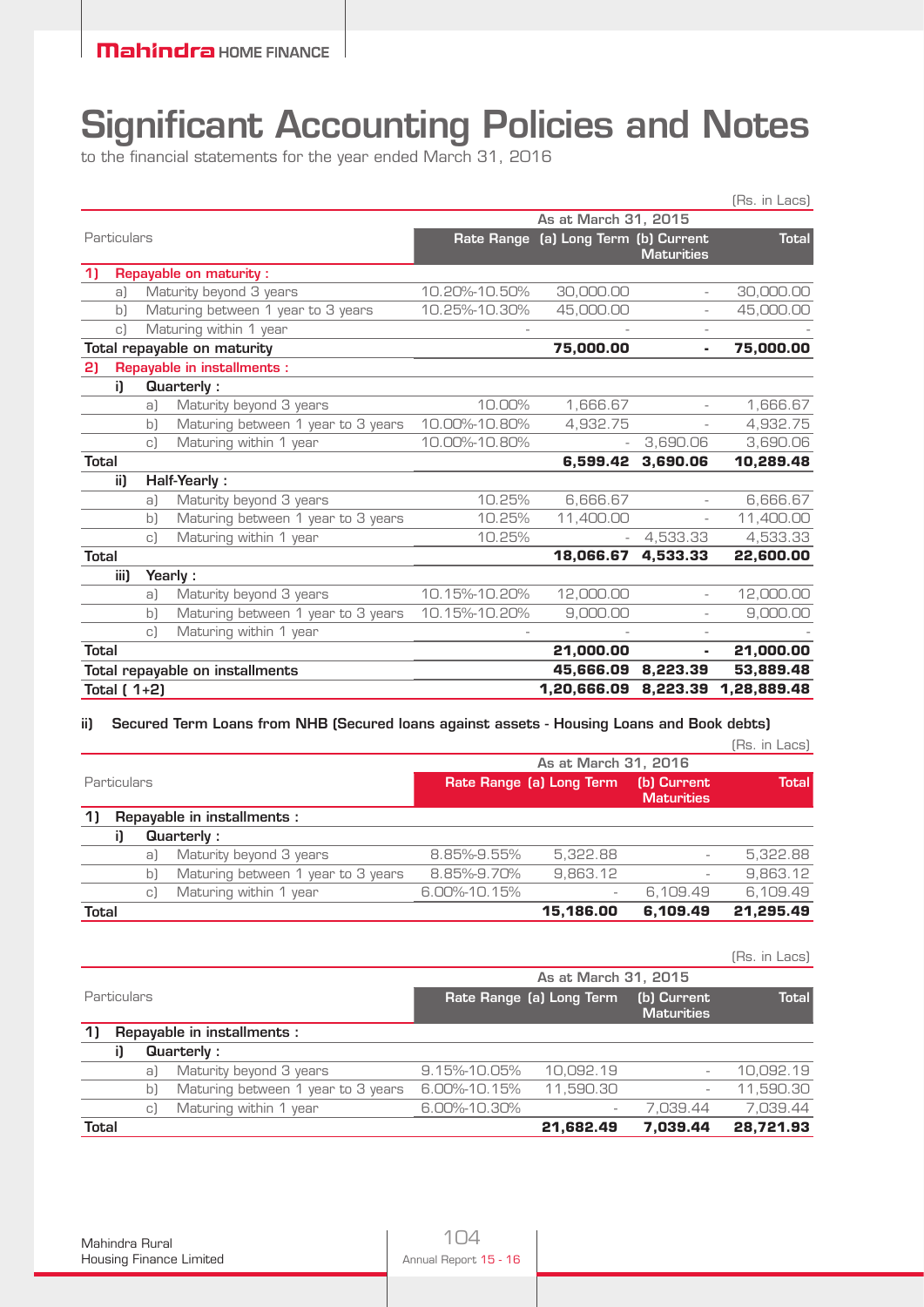to the financial statements for the year ended March 31, 2016

#### NOTE 24 UNSECURED BORROWINGS

#### (i) Subordinated Debts (Long Term)

|             |                                    |                          |                         |                          |                                                 | (Rs. in Lacs) |
|-------------|------------------------------------|--------------------------|-------------------------|--------------------------|-------------------------------------------------|---------------|
|             |                                    |                          |                         | As at March 31, 2016     |                                                 |               |
| Particulars |                                    | <b>Rate Range</b>        | (a) Long<br><b>Term</b> |                          | (b) Short (c) Current<br><b>Term Maturities</b> | <b>Total</b>  |
|             | Repayable on maturity:             |                          |                         |                          |                                                 |               |
| al          | Maturity beyond 3 years (Listed)   | 9.25%-9.50%              | 6,000,00                |                          |                                                 | 6,000.00      |
| b           | Maturing between 1 year to 3 years | 11.00%                   | 700.00                  | $\overline{\phantom{a}}$ |                                                 | 700.00        |
| C)          | Maturing within 1 year             | $\overline{\phantom{a}}$ |                         | $\overline{\phantom{0}}$ |                                                 |               |
|             | Total repayable on maturity        |                          | 6,700.00                | $\blacksquare$           |                                                 | 6.700.00      |

|                                          |                          |                          |                          |                                            | (Rs. in Lacs) |
|------------------------------------------|--------------------------|--------------------------|--------------------------|--------------------------------------------|---------------|
|                                          |                          |                          | As at March 31, 2015     |                                            |               |
| Particulars                              | <b>Rate Range</b>        | (a) Long<br><b>Term</b>  | Term                     | (b) Short (c) Current<br><b>Maturities</b> | <b>Total</b>  |
| Repayable on maturity:                   |                          |                          |                          |                                            |               |
| Maturity beyond 3 years<br>al            | 11.00%                   | 700.00                   | $\overline{\phantom{a}}$ |                                            | 700.00        |
| Maturing between 1 year to 3 years<br>bì | $\overline{\phantom{a}}$ | $\overline{\phantom{a}}$ | $\overline{\phantom{0}}$ |                                            |               |
| Maturing within 1 year<br>C)             | $\overline{\phantom{a}}$ | -                        | $\overline{\phantom{0}}$ |                                            |               |
| Total repayable on maturity              |                          | 700.00                   | ۰                        |                                            | 700.00        |

#### (ii) Inter - Corporate Deposits (ICD)

|             |    |                                    |                  |          |                                            |                   | (Rs. in Lacs) |
|-------------|----|------------------------------------|------------------|----------|--------------------------------------------|-------------------|---------------|
|             |    |                                    |                  |          | As at March 31, 2016                       |                   |               |
| Particulars |    | <b>Rate Range</b>                  | (a) Long<br>Term | Term     | (b) Short (c) Current<br><b>Maturities</b> | <b>Total</b>      |               |
|             |    | Repayable on maturity:             |                  |          |                                            |                   |               |
|             | al | Maturity beyond 3 years            | -                | -        | ۰                                          |                   |               |
|             | bì | Maturing between 1 year to 3 years | 9.80%            | 2,000,00 |                                            |                   | $-2.000.00$   |
|             | C) | Maturing within 1 year             | 8.50%-10.50%     | $ \,$    | 2.255.00                                   | 4.656.50          | 6.911.50      |
|             |    | Total repayable on maturity        |                  | 2.000.00 | 2,255.00                                   | 4,656.50 8,911.50 |               |

|                                                   |                          |                          |                      |                                            | (Rs. in Lacs) |
|---------------------------------------------------|--------------------------|--------------------------|----------------------|--------------------------------------------|---------------|
|                                                   |                          |                          | As at March 31, 2015 |                                            |               |
| Particulars                                       | <b>Rate Range</b>        | (a) Long<br><b>Term</b>  | Term                 | (b) Short (c) Current<br><b>Maturities</b> | <b>Total</b>  |
| Repayable on maturity:                            |                          |                          |                      |                                            |               |
| Maturity beyond 3 years<br>al                     | $\overline{\phantom{a}}$ | $\overline{\phantom{a}}$ |                      |                                            |               |
| Maturing between 1 year to 3 years<br>b           | 9.80%-10.50%             | 6.656.50                 |                      | $\overline{\phantom{a}}$                   | 6.656.50      |
| Maturing within 1 year<br>C)                      | $9.10\% - 9.75\%$        |                          | 575.00               | 1.875.00                                   | 2.450.00      |
| 6,656.50<br>Total repayable on maturity<br>575.00 |                          |                          |                      |                                            | 9.106.50      |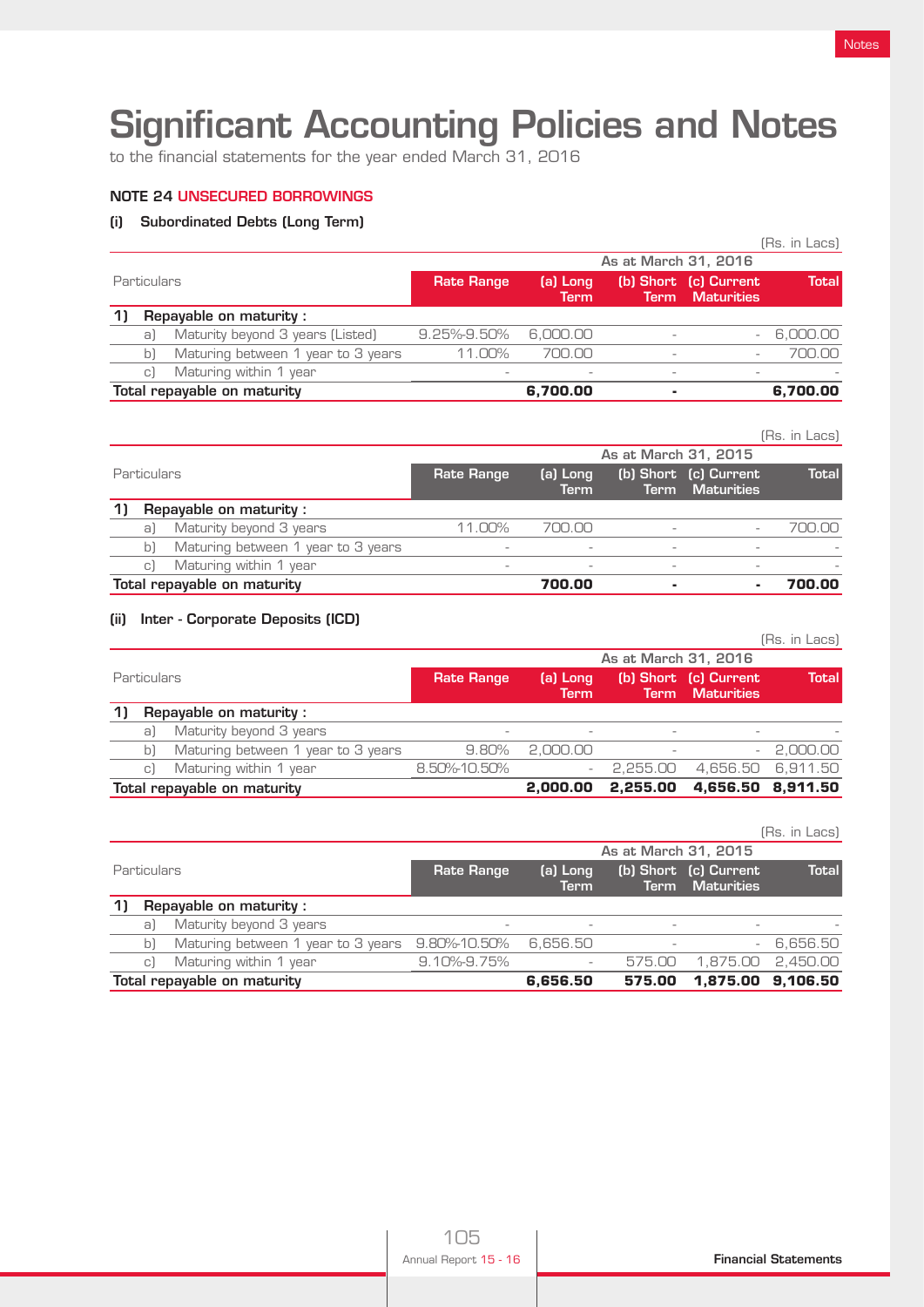to the financial statements for the year ended March 31, 2016

### NOTE 25 SHORT TERM BORROWINGS

#### Secured Short Term Loans / Cash Credit from Banks ( Secured loans against assets - Housing Loans and Book debts)

|                              |               |                                         | (Rs. in Lacs) |
|------------------------------|---------------|-----------------------------------------|---------------|
|                              |               | As at March 31, 2016                    |               |
| Particulars                  |               | Rate Range (a) Long Term (b) Short Term | <b>Total</b>  |
| Repayable on maturity:       |               |                                         |               |
| Maturing within 1 year<br>a  | 9.10%-10.75%  | 14.394.45                               | 14.394.45     |
| Total                        |               | 14,394.45<br>۰.                         | 14,394.45     |
|                              |               |                                         |               |
|                              |               |                                         | (Rs. in Lacs) |
|                              |               | As at March 31, 2015                    |               |
| Particulars                  |               | Rate Range (a) Long Term (b) Short Term | <b>Total</b>  |
| Repayable on maturity:<br>11 |               |                                         |               |
| Maturing within 1 year<br>a  | 10.20%-10.50% | 3.549.23                                | 3.549.23      |
| Total                        |               | 3.549.23                                | 3.549.23      |

### NOTE 26 COMMERCIAL PAPER BORROWINGS

|                              |                      |                                         |           | (Rs. in Lacs) |
|------------------------------|----------------------|-----------------------------------------|-----------|---------------|
|                              | As at March 31, 2016 |                                         |           |               |
| <b>Particulars</b>           |                      | Rate Range (a) Long Term (b) Short Term |           | Total I       |
| Repayable on maturity:       |                      |                                         |           |               |
| Maturing within 1 year<br>al | $8.90\%$ - 9.40%     |                                         | 20,000,00 | 20,000,00     |
| Total                        |                      |                                         | 20,000,00 | 20,000.00     |
|                              |                      |                                         |           |               |

|                               | (Rs. in Lacs)                                        |       |  |  |
|-------------------------------|------------------------------------------------------|-------|--|--|
|                               | As at March 31, 2015                                 |       |  |  |
| Particulars                   | Rate Range (a) Long Term (b) Short Term              | Total |  |  |
| <b>Repayable on maturity:</b> |                                                      |       |  |  |
| Maturing within 1 year<br>al  | $\overline{\phantom{a}}$<br>$\overline{\phantom{a}}$ |       |  |  |
| <b>Total</b>                  | ۰<br>$\equiv$                                        |       |  |  |

#### NOTE II

#### NOTES TO ACCOUNTS

2.1 The Company has complied with norms prescribed under Housing Finance Companies (NHB) Directions, 2010 for recognizing Non-performing Assets in preparation of accounts.

#### Classification of loans are given below:

|               |               |               | (Rs. in Lacs)                        |
|---------------|---------------|---------------|--------------------------------------|
| <b>Assets</b> | <b>Assets</b> | <b>Assets</b> | <b>Total</b>                         |
|               |               |               |                                      |
| 3,02,346.98   | 14,346.37     |               | 9,337.78 3,26,031.13                 |
| 419.04        | 1.82          |               | 420.86                               |
| 820.62        |               |               | 820.62                               |
| 92.77%        | 4.38%         | 2.85%         | 100,00%                              |
|               |               |               |                                      |
| 1.97.566.35   | 7.607.03      |               | 4.658.26 2.09.831.63                 |
| 313.50        | -             |               | 313.50                               |
| 94.16%        | 3.62%         | 2.22%         | 100,00%                              |
|               |               |               | Standard Sub Standard Bad & Doubtful |

2.2 The Company has made adequate provision for Non Performing Assets identified, in accordance with the Housing Finance Companies (NHB) Directions, 2010. As per the practice consistently followed, the Company has also made additional provision on prudential basis. The cumulative additional provision made by the Company as at March 31, 2016 is Rs. 612.67 Lacs (March 2015: Rs. 225.03 Lacs).

| Mahindra Rural<br>Housing Finance Limited | Annual Report 15 - 16 |  |
|-------------------------------------------|-----------------------|--|
|                                           |                       |  |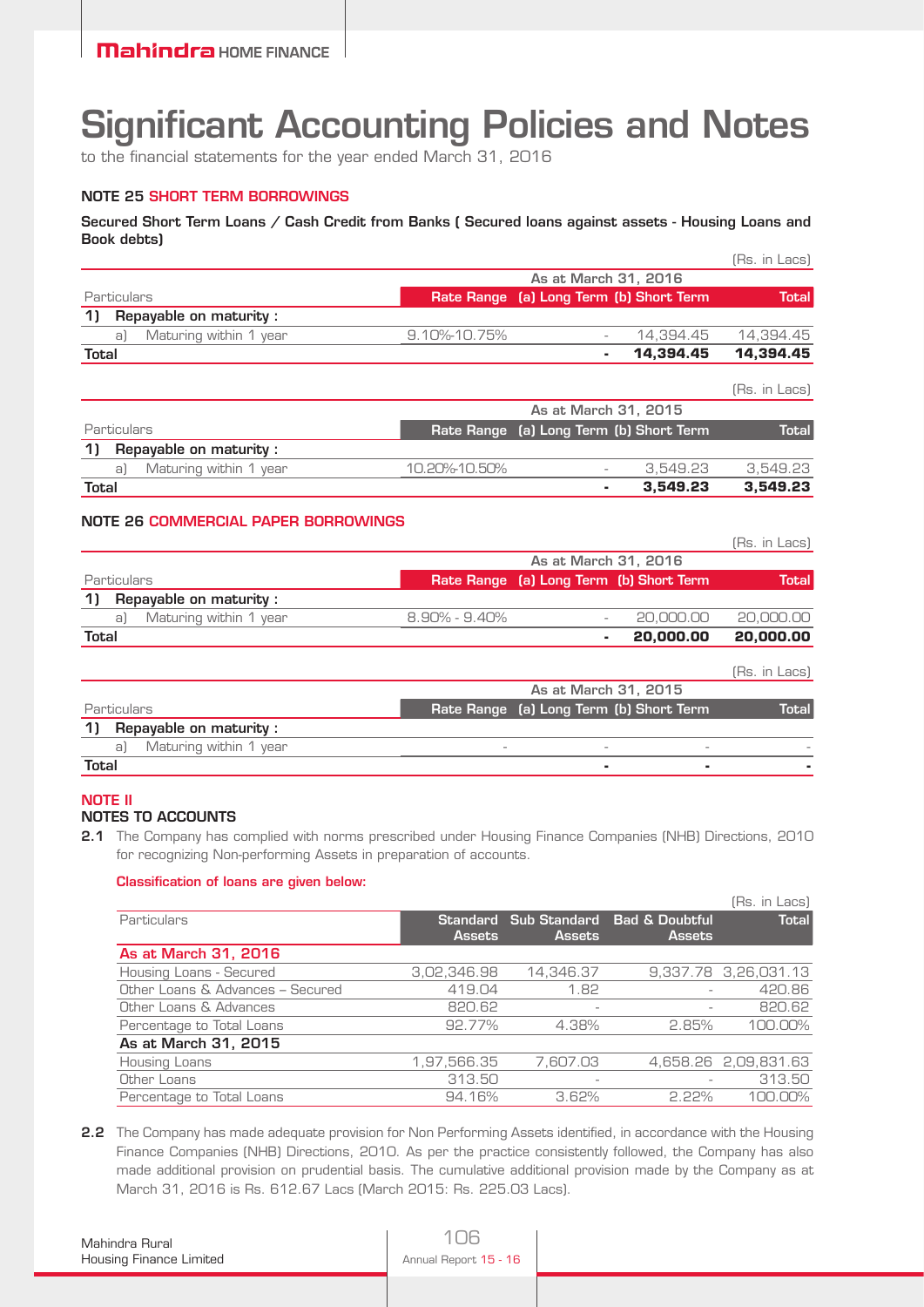to the financial statements for the year ended March 31, 2016

In line with Notification No. NHB.HFC.DIR.3/CMD/2011 issued by National Housing Bank, the Company has made a provision @ 0.40 % on outstanding Standard Assets.

|                                  |                 |                          |                          | (Rs. in Lacs) |
|----------------------------------|-----------------|--------------------------|--------------------------|---------------|
| Particulars                      | <b>Standard</b> | <b>Sub Standard</b>      | <b>Doubtful</b>          | <b>Loss</b>   |
| Provisions made:                 |                 |                          |                          |               |
| As at March 31, 2016             |                 |                          |                          |               |
| Housing Loans - Secured          | 1.209.42        | 2.554.84                 | 3.212.15                 | 131.76        |
| Other Loans & Advances - Secured | 1.68            | 0.27                     |                          |               |
| Other Loans & Advances           | 3.30            | $\overline{\phantom{a}}$ | $\overline{\phantom{a}}$ |               |
| As at March 31, 2015             |                 |                          |                          |               |
| Housing Loans                    | 790.30          | 1.297.07                 | 1.408.97                 | 80.34         |
| Other Loans                      | 1.35            |                          |                          |               |

2.3 In accordance with Accounting Standard 29 (AS-29) "Provisions, Contingent Liabilities and Contingent Assets", the following are the details of the movement in provisions for the period ending March 31, 2016:

|                                     |                         |                                |                                    | (Rs. in Lacs)          |
|-------------------------------------|-------------------------|--------------------------------|------------------------------------|------------------------|
| Particulars                         | As at April 01,<br>2015 | Additional<br><b>Provision</b> | Utilizations /<br><b>Reversals</b> | As at March<br>31.2016 |
| Provision on Standard Assets        | 791.65                  | 422.75                         | $\equiv$                           | 1.214.40               |
| Provision for Non Performing Assets | 2.786.38                | 3.555.26                       | 442.62                             | 5.899.02               |

- 2.4 Loan receivable includes Rs. 6,959.07 Lacs outstanding towards financing of insurance as of March 31, 2016 and Rs. 5,025.67 Lacs as of March 31, 2015.
- 2.5 As per section 29C (i) of the National Housing Bank Act, 1987, the Company is required to transfer at least 20% of its net profits every year to a Reserve before any dividend is declared. For this purpose a Special Reserve created by the Company under Section 36(1)(viii) of the Income Tax Act, 1961 is considered to be an eligible transfer. The Company has transferred an amount to Special Reserve in terms of 36(1)(viii) of the Income Tax Act, 1961 and section 29C of the National Housing Bank Act, 1987, as amended, at year end. The Company does not anticipate any withdrawal from Special Reserve in foreseeable future.
- 2.6 In the previous year in terms of requirements of Circular NHB(ND)/DRS/Policy Circular No. 62/2014 issued by NHB, the Company has created deferred tax liability on the Special Reserve. Further Vide another circular NHB(ND)/DRS/Policy Circular 65/2014 dated August 22, 2014, the National Housing Bank ("NHB") has directed Housing Finance Companies (HFCs) to provide for a deferred tax liability in respect of amount transferred to "Special Reserve" created under section 36(1)(viii) of the Income Tax Act, 1961. As per above circular, NHB has advised HFCs to create deferred tax liability in respect of accumulated balance of Special Reserve as at April 1, 2014 from the reserves over a period of 3 years starting with current financial year, in a planned manner in the ratio of 25:25:50. However the Company had created 100% of deferred tax liability (as per Circular No. 62/2014) of Rs. 706.08 Lacs on accumulated Special Reserve as at April 1, 2014 out of opening balance of surplus in Profit and Loss as at April 1, 2014.
- 2.7 In the previous year consequent to the enactment of The Companies Act, 2013, the Company had charged depreciation on its fixed assets as per the useful life prescribed in Schedule II to the Act or useful life as assessed by the management (refer Accounting Policies note 1.4). Consequently, depreciation charged for the previous period is increased by Rs. 55.52 Lacs. Further additional depreciation of Rs. 21.68 Lacs, on the fixed assets in respect of which useful life was fully exhausted as at April 1, 2014, was adjusted against the opening balance of surplus in the Profit and Loss.
- 2.8 The Company is not required to make provision for diminution in value of investments, as per NHB norms, as the Company does not hold any investment.
- 2.9 The Company has not granted any loans or advances against collateral of gold jewellery.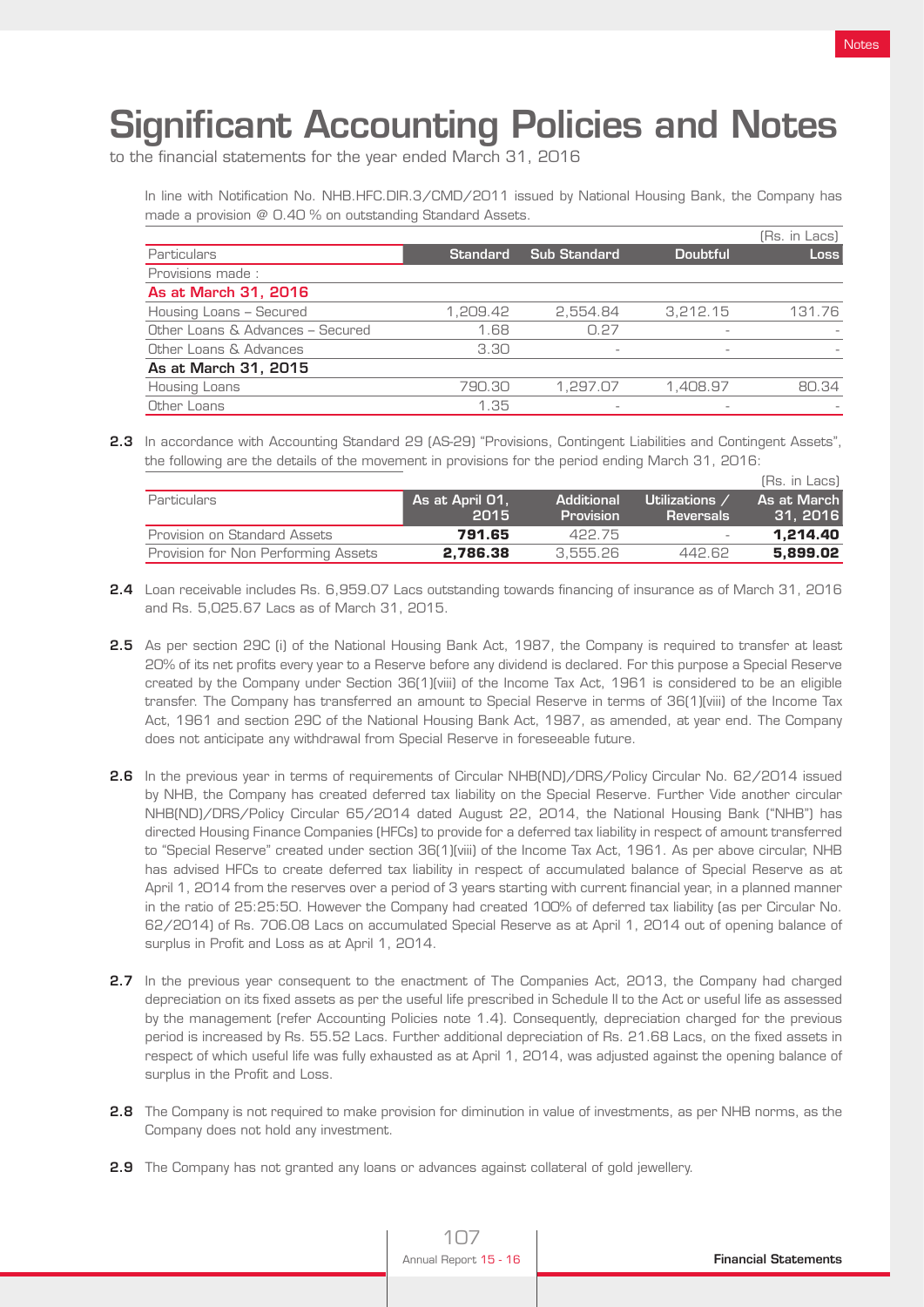to the financial statements for the year ended March 31, 2016

- 2.10 During the year the Company has incurred CSR expenses of Rs. 109.43 Lacs (Previous year provision Rs. 66.85 Lacs) as per the requirement of section 135 of The Companies Act, 2013. The said expenditure represents contribution made to trust which are engaged in the activity prescribed under the said section read with Schedule VII to the Act.
- 2.11 Bad Debts and Write offs includes loss on termination of Rs. 48.53 Lacs (March 2015 Rs. 22.78 Lacs) which mainly represents shortfall on settlement of certain contracts due to lower realization from such loan assets on account of poor financial position of such customers. Bad Debts recovery of Rs. 12.07 Lacs (Previous year NIL) was made in current year.
- 2.12 In the opinion of the Board, Current assets, Loans and Advances are of the value stated, if realized, in the ordinary course of business.

#### 2.13 Employee Benefits:

#### Defined Benefit Plans - As per Actuarial valuation on March 2016

|    |                |                                               |               |               | (Rs. in Lacs)     |               |                      |               |
|----|----------------|-----------------------------------------------|---------------|---------------|-------------------|---------------|----------------------|---------------|
|    |                |                                               | Gratuity      |               | <b>Sick leave</b> |               | Privilage leave      |               |
|    |                |                                               | (Funded)      |               | (Non-funded)      |               | (Non-funded)         |               |
|    |                |                                               | <b>Mar-16</b> | <b>Mar-15</b> | <b>Mar-16</b>     | <b>Mar-15</b> | <b>Mar-16</b>        | <b>Mar-15</b> |
| T. |                | Expense recognised in the                     |               |               |                   |               |                      |               |
|    |                | <b>Statement of Profit &amp; Loss</b>         |               |               |                   |               |                      |               |
|    |                | Account for the period ending                 |               |               |                   |               |                      |               |
|    |                | March 31, 2016                                |               |               |                   |               |                      |               |
|    | 1              | Current service cost                          | 131.19        | 90.89         | 23.55             | 16.22         | 188.78               | 145.66        |
|    | 2              | Interest cost                                 | 8.77          | 6.02          | 1.20              | 0.84          | 8.93                 | 6.14          |
|    | З              | Expected return on plan<br>assets             | (9.26)        | (6.33)        |                   |               |                      |               |
|    | 4              | Actuarial (Gains)/Losses                      | (92.03)       | [60.09]       | (13.97)           | (12.73)       | (168.04)             | (106.98)      |
|    | 5              | Adustment due to opening<br><b>Balance</b>    |               | 1.16          |                   |               |                      |               |
|    | 6              | Transfer from MBCSPL                          |               | (13.81)       |                   |               |                      |               |
|    | $\overline{7}$ | <b>Total expenses</b>                         | 38.67         | 17.84         | 10.78             | 4.33          | 29.67                | 44.82         |
| Ш. |                | Net asset/(liability) recognised              |               |               |                   |               |                      |               |
|    |                | in the Balance Sheet as at                    |               |               |                   |               |                      |               |
|    |                | March 31, 2016                                |               |               |                   |               |                      |               |
|    |                | 1 Present Value of Defined                    |               |               |                   |               |                      |               |
|    |                | Benefit obligation as at                      | 131.66        | 91.92         | 23.38             | 12.60         | 111.66               | 92.52         |
|    |                | March 31                                      |               |               |                   |               |                      |               |
|    |                | 2 Fair value of plan assets as<br>at March 31 | 125.44        | 90.86         |                   |               |                      |               |
|    | З              | Funded status (surplus/<br>(deficit))         | (6.22)        | (1.06)        | [23.38]           | (12.60)       | (111.66)             | (92.52)       |
|    |                | 4 Net asset/(liability) as at                 |               |               |                   |               |                      |               |
|    |                | March 31                                      | (6.22)        | (1.06)        | (23.38)           |               | $(12.60)$ $(111.66)$ | (92.52)       |
| Ш. |                | <b>Change in the obligations</b>              |               |               |                   |               |                      |               |
|    |                | during the period ending                      |               |               |                   |               |                      |               |
|    |                | March 31, 2016                                |               |               |                   |               |                      |               |
|    |                | 1 Present Value of Defined                    |               |               |                   |               |                      |               |
|    |                | Benefit obligation at the                     | 91.92         | 60.14         | 12.60             | 8.27          | 92.52                | 55.26         |
|    |                | beginning of the year                         |               |               |                   |               |                      |               |
|    |                | 2 Transfer of Projected benefit               |               | 0.30          |                   |               |                      |               |
|    |                | obligation from MBCSPL                        |               |               |                   |               |                      |               |
|    | 3              | Current service cost                          | 131.19        | 90.89         | 23.55             | 16.22         | 188.78               | 145.66        |
|    | $\overline{4}$ | Interest cost                                 | 8.77          | 6.02          | 1.20              | 0.84          | 8.93                 | 6.14          |
|    | 5              | Actuarial (Gains)/Losses                      | (92.03)       | [60.09]       | (13.97)           | (12.73)       | (168.04)             | (106.98)      |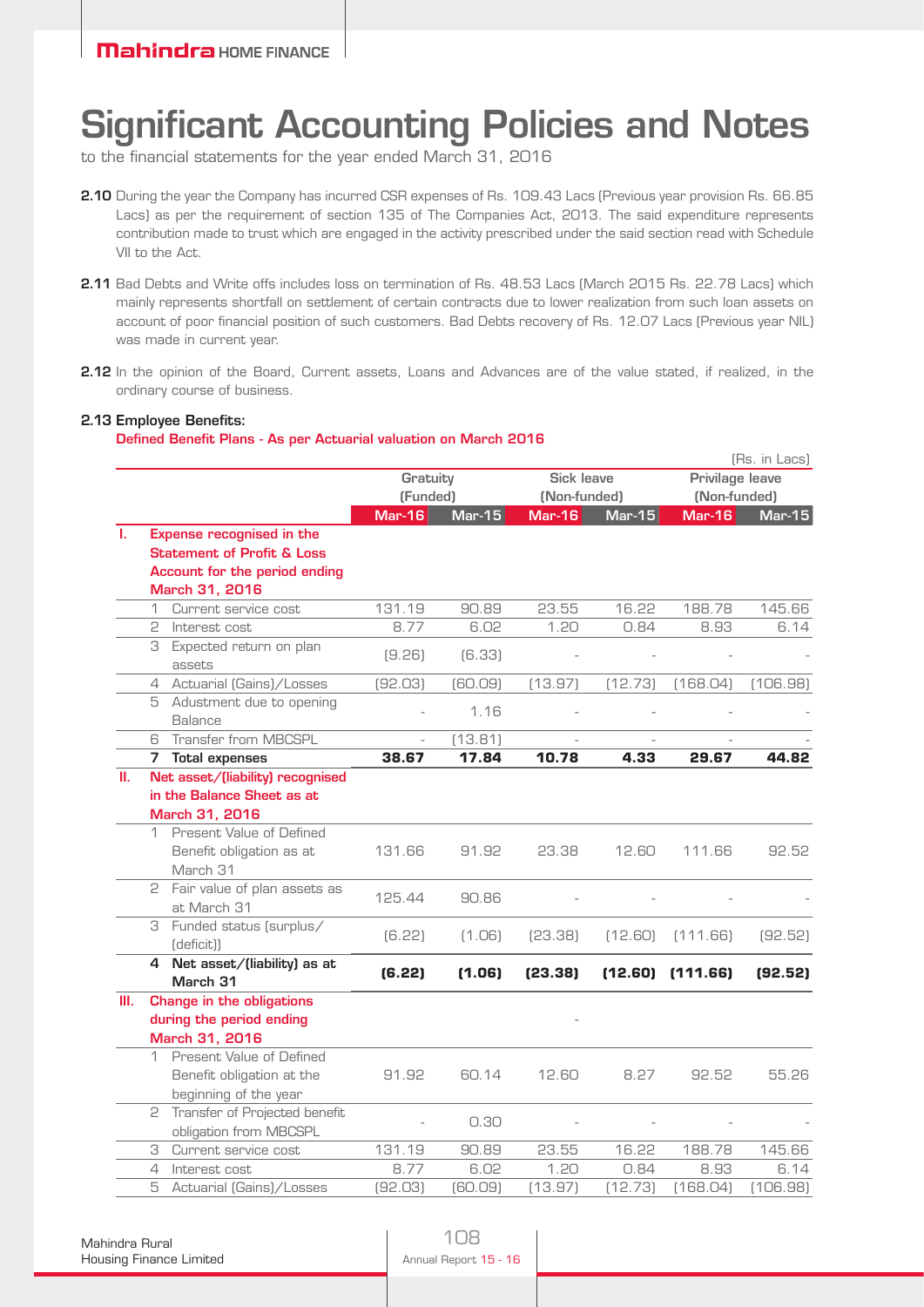to the financial statements for the year ended March 31, 2016

|             |   |                                                             |           |                          |                          |                          |               | (Rs. in Lacs)                                               |  |
|-------------|---|-------------------------------------------------------------|-----------|--------------------------|--------------------------|--------------------------|---------------|-------------------------------------------------------------|--|
|             |   |                                                             |           | Gratuity                 |                          | <b>Sick leave</b>        |               | Privilage leave                                             |  |
|             |   |                                                             | (Funded)  |                          |                          | (Non-funded)             |               | (Non-funded)                                                |  |
|             |   |                                                             | $Mar-16$  | <b>Mar-15</b>            | Mar-16                   | $Mar-15$                 | <b>Mar-16</b> | Mar-15                                                      |  |
|             | 6 | Benefits paid                                               | (8.19)    | (5.34)                   | $\sim$                   |                          | (10.53)       | (7.56)                                                      |  |
|             | 7 | <b>Present Value of Defined</b>                             |           |                          |                          |                          |               |                                                             |  |
|             |   | Benefit obligation at the                                   | 131.66    | 91.92                    | 23.38                    | 12.60                    | 111.66        | 92.52                                                       |  |
|             |   | end of the period                                           |           |                          |                          |                          |               |                                                             |  |
| IV.         |   | Change in the fair value of                                 |           |                          |                          |                          |               |                                                             |  |
|             |   | plan assets during the period                               |           |                          |                          |                          |               |                                                             |  |
|             |   | ending March 31, 2016                                       |           |                          |                          |                          |               |                                                             |  |
|             |   | 1 Fair value of plan assets at<br>the beginning of the year | 90.86     | 47.77                    |                          |                          |               |                                                             |  |
|             | 2 | Expected return on plan<br>assets                           | 9.26      | 6.33                     |                          |                          |               |                                                             |  |
|             | 3 | Contributions by employer                                   | 33.51     | 28.29                    | $\overline{\phantom{a}}$ | $\overline{\phantom{a}}$ | ÷,            |                                                             |  |
|             | 4 | Actuarial (Gains)/Losses                                    |           | $\overline{\phantom{a}}$ | $\overline{\phantom{a}}$ | $\overline{a}$           | ÷,            |                                                             |  |
|             | 5 | Actual Benefits paid                                        | [8.19]    | (5.34)                   | $\overline{\phantom{a}}$ | ÷.                       | ÷,            |                                                             |  |
|             | 6 | Transfer from MBCSPL                                        |           | 13.81                    | ä,                       |                          |               |                                                             |  |
|             | 7 | Fair value of plan assets                                   | 125.44    | 90.86                    |                          |                          |               |                                                             |  |
|             |   | at the end of the period                                    |           |                          |                          |                          |               |                                                             |  |
| $V_{\cdot}$ |   | Major category of plan assets                               |           |                          |                          |                          |               |                                                             |  |
|             |   | as a percentage of total plan                               |           |                          |                          |                          |               |                                                             |  |
|             |   | Funded with LIC                                             | 100%      | 100%                     |                          |                          |               |                                                             |  |
|             |   | Others                                                      |           |                          |                          |                          |               |                                                             |  |
| VI.         |   | <b>Actuarial Assumptions</b>                                |           |                          |                          |                          |               |                                                             |  |
|             | 1 | Discount Rate                                               |           |                          |                          |                          |               | 8.00%р.а. 8.00%р.а. 8.00%р.а. 8.00%р.а. 8.00%р.а. 8.00%р.а. |  |
|             | 2 | Expected Rate of return on                                  |           | 8.00%p.a. 8.00%p.a.      |                          |                          |               |                                                             |  |
|             |   | plan assets                                                 |           |                          |                          |                          |               |                                                             |  |
|             | 3 | Rate of Salary increase                                     |           |                          |                          |                          |               | 5.00%р.а. 5.00%р.а. 5.00%р.а. 5.00%р.а. 5.00%р.а. 5.00%р.а. |  |
|             | 4 | In-service Mortality                                        | Indian    | Indian                   |                          |                          |               |                                                             |  |
|             |   |                                                             | Assured   | Assured                  |                          |                          |               |                                                             |  |
|             |   |                                                             | lives     | lives                    |                          |                          |               |                                                             |  |
|             |   |                                                             | Mortality | Mortality                |                          |                          |               |                                                             |  |
|             |   |                                                             |           | $[2006-08]$ $[2006-08]$  |                          |                          |               |                                                             |  |
|             |   |                                                             | Ultimate  | Ultimate                 |                          |                          |               |                                                             |  |

#### Experience Adjustments:

|   |                                                           |        |        |                      |         | (Rs. in Lacs) |
|---|-----------------------------------------------------------|--------|--------|----------------------|---------|---------------|
|   |                                                           |        |        | <b>Period Ending</b> |         |               |
|   |                                                           | 2012   | 2013   | 2014                 | 2015    | 2016          |
|   | Defined Benefit obligation at end<br>of the period        | 22.85  | 39.61  | 60.14                | 91.92   | 131.66        |
| 2 | Plan assets at the end of period                          | 32.34  | 35.88  | 48.93                | 90.86   | 125.44        |
| 3 | Funded Status Surplus/ (Deficit)                          | 9.48   | (3.72) | (11.21)              | (1.06)  | (6.22)        |
| 4 | Experience adjustments on plan<br>liabilities (gain)/loss | (6.03) | (6.77) | (10.35)              | (20.081 | (30.71)       |
| 5 | Experience adjustments on plan<br>assets gain/(loss)      |        |        |                      |         |               |

2.14 The Company has single reportable segment "Housing Finance business – Financial Services" for the purpose of Accounting Standard 17 (AS-17) on Segment Reporting.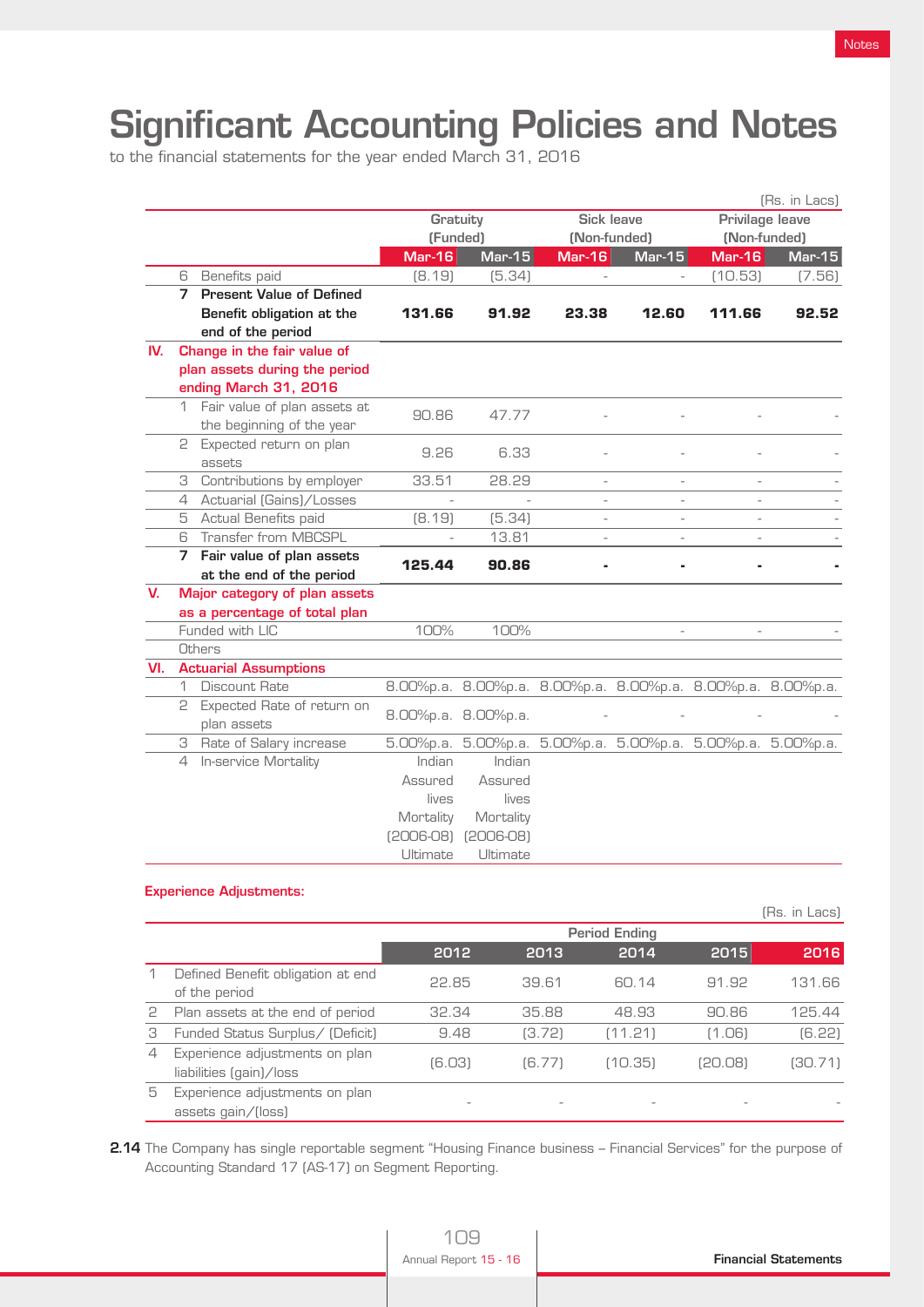to the financial statements for the year ended March 31, 2016

2.15 Earnings per share as required by Accounting Standard-20 (AS-20) read with the Guidance note on " Accounting for employee share based payments" is as follow

| Particulars                                                                      | March 2016 | <b>March 2015</b> |
|----------------------------------------------------------------------------------|------------|-------------------|
| Net Profit after tax (Rs. In Lacs)                                               | 6,268.03   | 4,417.34          |
| Weighted Average Number of Equity Shares of Rs. 10/- each -<br>Basic (In Lacs)   | 657.92     | 618.15            |
| Weighted Average Number of Equity Shares of Rs. 10/- each -<br>Diluted (In Lacs) | 657.92     | 618.15            |
| Basic Earnings Per Share (Rs.)                                                   | 9.53       | 7.15              |
| Diluted Earnings Per Share (Rs.)                                                 | 9.53       | 7.15              |

- 2.16 The Company has incurred a cost of Rs. 113.98 Lacs (previous year Rs. 76.99 Lacs) towards ESOP granted to its employees by Mahindra and Mahindra Financial Services Limited (MMFSL).
- 2.17 During the year Company has purchased immovable property at Chinchwad, Pune amounting to Rs. 23.12 Lacs. The same has been capitalized in the Buildings Block of Fixed Assets.
- 2.18 The Board of Directors have recommended a dividend of Rs. 1.40 per share on 7.57,29,181 Equity Shares of Rs. 10/- each for the current financial year. The dividend payout will absorb a sum of Rs. 1276.04 Lacs (including Dividend Distribution Tax). As per Companies (Accounting Standards) Amendment Rules 2016, issued by Ministry of Corporate Affairs, vide its Notification No. G.S.R.364 (E) dated March 30, 2016, Accounting Standards (AS) 4 on Contingencies and Events Occurring After the Balance Sheet Date has been amended as per which proposed dividend is to be provided on actual distribution. Accordingly the Company has not provided for the said proposed dividend recommended by the Board of Directors.
- 2.19 The Company has incurred an expenditure in Foreign Currency towards:
	- $\hat{\mathbf{e}}$ Foreign Travel Expenses Rs. 2.93 Lacs (previous year Rs. 0.74 Lacs)
	- $\hat{\bullet}$ Conference Registration Charges Rs. NIL (previous year Rs. NIL Lacs)

#### 2.20 Related Party Disclosure as per Accounting Standard 18:

List of the related parties which have transactions with our Company during the year:

| <b>Ultimate Holding Company</b>    | Mahindra and Mahindra Limited                     |
|------------------------------------|---------------------------------------------------|
| <b>Holding Company</b>             | Mahindra and Mahindra Financial Services Limited  |
| <b>Fellow subsidiary Companies</b> | Mahindra Insurance Brokers Limited                |
|                                    | Mahindra First Choice Services Ltd.               |
|                                    | NBS International Limited                         |
|                                    | Mahindra Asset Management Company Private Limited |
|                                    | Mahindra Integrated Business Solutions Pvt. Ltd.  |
|                                    | Mahindra Holidays & Resorts India Ltd.            |
| <b>Key Management Personnel</b>    | Mr. Anuj Mehra (Managing Director)                |

#### **Related Parties transactions are as under**:

|                 |                                                   |          |                  | (Rs. in Lacs)                                                       |
|-----------------|---------------------------------------------------|----------|------------------|---------------------------------------------------------------------|
|                 |                                                   |          | <b>Companies</b> | Personnel                                                           |
| <b>Expenses</b> |                                                   |          |                  |                                                                     |
| Interest        | Mahindra & Mahindra Financial<br>Services Limited | 567.27   |                  |                                                                     |
|                 |                                                   | (602.73) |                  |                                                                     |
|                 | Mahindra Insurance Brokers<br>Limited             |          | 411.71           |                                                                     |
|                 | Sr. Nature of<br>No. transactions                 |          |                  | <b>Holding Fellow Subsidiary Key Management</b><br><b>Companies</b> |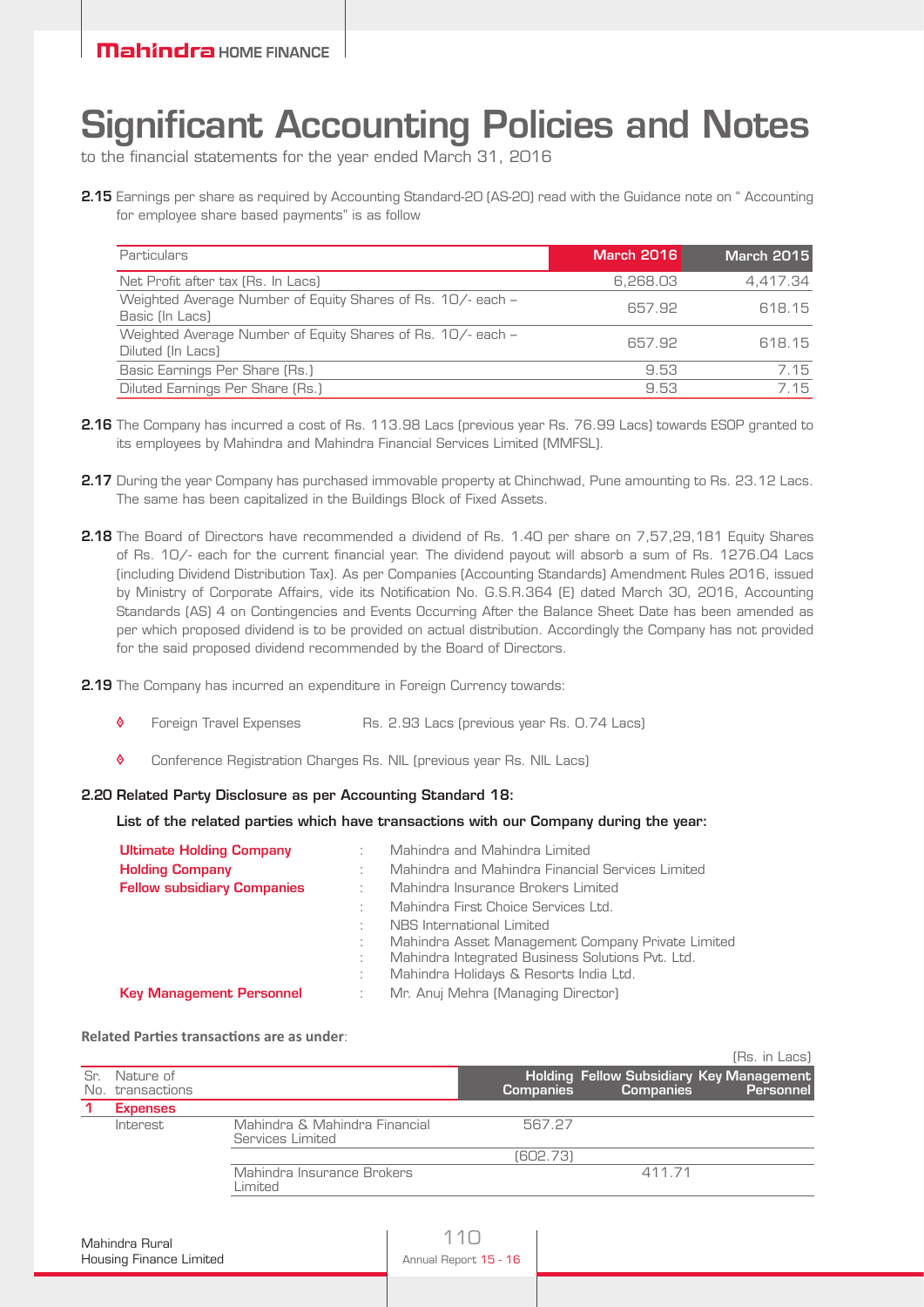to the financial statements for the year ended March 31, 2016

|                  |                                                                                                                              |                                                          |                   |                                                              | (Rs. in Lacs)      |
|------------------|------------------------------------------------------------------------------------------------------------------------------|----------------------------------------------------------|-------------------|--------------------------------------------------------------|--------------------|
| Sr.              | Nature of<br>No. transactions                                                                                                |                                                          | <b>Companies</b>  | Holding Fellow Subsidiary Key Management<br><b>Companies</b> | <b>Personnel</b>   |
|                  |                                                                                                                              | Mahindra AMC Private Limited                             |                   | [402.67]<br>2.79                                             |                    |
|                  | Other Expenses                                                                                                               | Mahindra & Mahindra Limited                              | 15.56             | $\sim$                                                       |                    |
|                  |                                                                                                                              | Mahindra & Mahindra Financial<br>Services Limited        | (13.81)<br>493.73 |                                                              |                    |
|                  |                                                                                                                              | Mahindra First Choice Services<br>Limited                | (517.99)          | 0.83                                                         |                    |
|                  |                                                                                                                              | NBS International Limited                                |                   | (1.49)<br>0.03                                               |                    |
|                  |                                                                                                                              | Mahindra Integrated Business<br>Solutions Pvt. Ltd.      |                   | [0.03]<br>14.88                                              |                    |
|                  |                                                                                                                              | Mahindra Holidays & Resorts India<br>Ltd.                |                   | ÷<br>2.24                                                    |                    |
|                  | Employee<br><b>Remuneration</b>                                                                                              | Mahindra & Mahindra Financial<br><b>Services Limited</b> | 113.98            |                                                              |                    |
|                  |                                                                                                                              |                                                          | (76.99)           |                                                              |                    |
|                  |                                                                                                                              | Mr. Anuj Mehra                                           |                   |                                                              | 195.58<br>(131.77) |
| 2                | <b>Equity Shares</b><br>(Including<br>Premium)                                                                               | Mahindra & Mahindra Financial<br>Services Limited        | 3,497.22          |                                                              |                    |
|                  |                                                                                                                              |                                                          | [2, 190.00]       |                                                              |                    |
| з                | <b>Purchase of</b><br><b>Fixed Assets</b><br><i><u><b>Cincluding</b></u></i><br><b>CWIP &amp; Capital</b><br><b>Advancel</b> | Mahindra & Mahindra Limited                              | 54.71             |                                                              |                    |
| $\boldsymbol{A}$ | <b>Dividend</b>                                                                                                              |                                                          |                   |                                                              |                    |
|                  | Dividend paid -<br>for previous year<br>$[FY14-15]$                                                                          | Mahindra & Mahindra Financial<br>Services Limited        | 747.76            |                                                              |                    |
|                  |                                                                                                                              |                                                          | [536.36]          |                                                              |                    |
|                  | Proposed<br>Dividend for the<br>current year                                                                                 | Mahindra & Mahindra Financial<br>Services Limited        |                   |                                                              |                    |
|                  |                                                                                                                              |                                                          | [747.76]          |                                                              |                    |
| 5                | <b>Finance</b>                                                                                                               |                                                          |                   |                                                              |                    |
|                  | Inter Corporate<br>Deposits taken                                                                                            | Mahindra & Mahindra Financial<br><b>Services Limited</b> |                   |                                                              |                    |
|                  |                                                                                                                              |                                                          | (69, 107.00)      |                                                              |                    |
|                  |                                                                                                                              | Mahindra Insurance Brokers<br>Limited                    |                   |                                                              |                    |
|                  |                                                                                                                              |                                                          |                   | (1,550.00)                                                   |                    |
|                  |                                                                                                                              | Mahindra AMC Private Limited                             |                   | 55.00                                                        |                    |
|                  | Inter Corporate<br>Deposits repaid                                                                                           | Mahindra & Mahindra Financial<br><b>Services Limited</b> |                   |                                                              |                    |
|                  |                                                                                                                              |                                                          | (64, 974.38)      |                                                              |                    |
|                  |                                                                                                                              | Mahindra Insurance Brokers<br>Limited                    |                   | 250.00                                                       |                    |
|                  |                                                                                                                              |                                                          |                   | (1,725.00)                                                   |                    |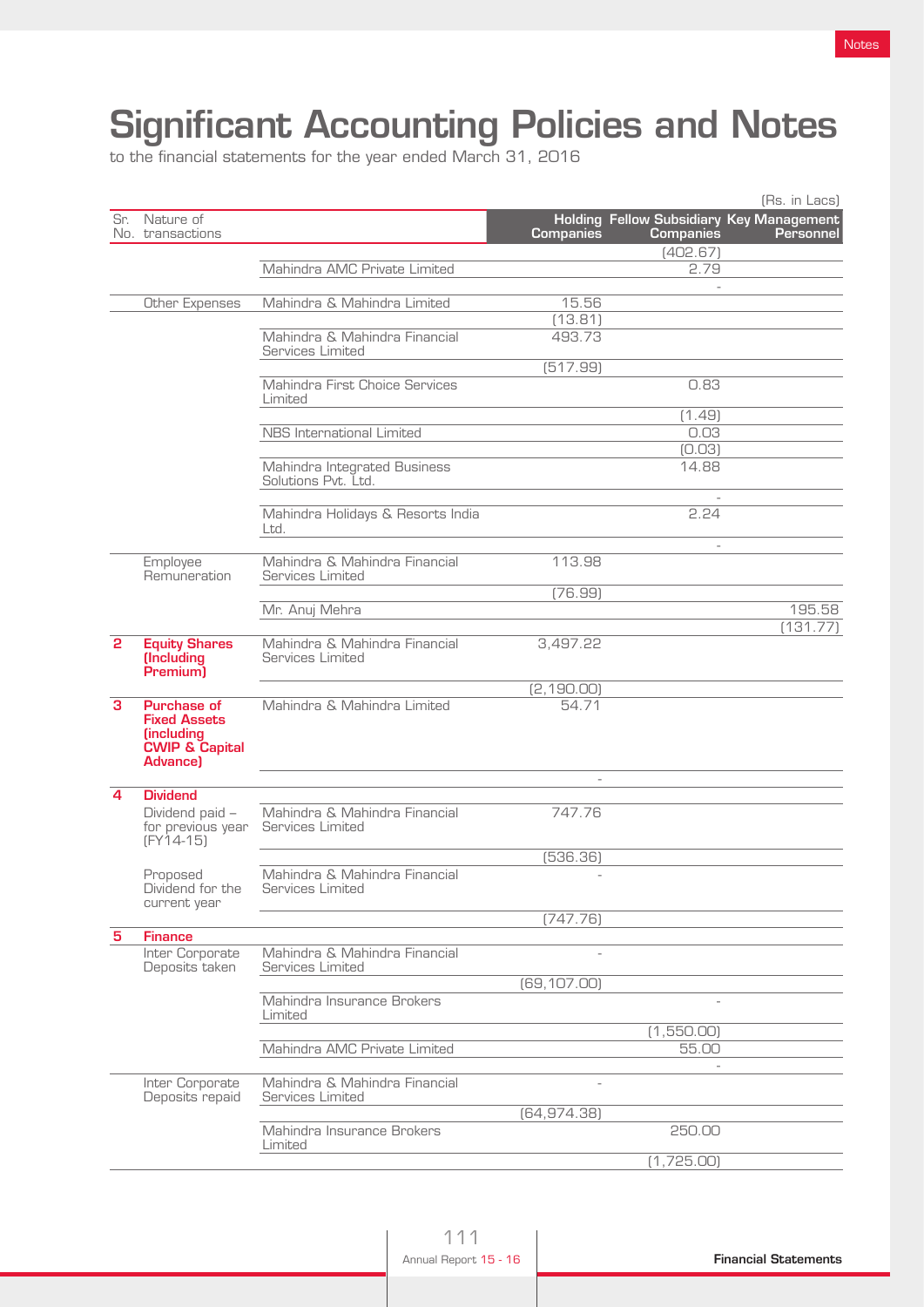to the financial statements for the year ended March 31, 2016

|   |                                                                                              |                                                     |                  |                  | (Rs. in Lacs)                                                |
|---|----------------------------------------------------------------------------------------------|-----------------------------------------------------|------------------|------------------|--------------------------------------------------------------|
|   | Sr. Nature of<br>No. transactions                                                            |                                                     | <b>Companies</b> | <b>Companies</b> | <b>Holding Fellow Subsidiary Key Management</b><br>Personnel |
| 6 | <b>Balances at the</b><br>end of the period                                                  |                                                     |                  |                  |                                                              |
|   | Unsecured<br>Subordinate<br>Debts placed<br>(including interest<br>accrued]                  | Mahindra & Mahindra Financial<br>Services Limited   | 700.76           |                  |                                                              |
|   |                                                                                              |                                                     | (700.38)         |                  |                                                              |
|   | Inter Corporate<br>Deposits<br>outstanding<br>(including interest<br>accrued but not<br>due) | Mahindra & Mahindra Financial<br>Services Limited   | 5,189.14         |                  |                                                              |
|   |                                                                                              |                                                     | [4,747.90]       |                  |                                                              |
|   |                                                                                              | Mahindra Insurance Brokers<br>Limited               |                  | 4.347.05         |                                                              |
|   |                                                                                              |                                                     |                  | (4,613.84)       |                                                              |
|   |                                                                                              | Mahindra AMC Private Limited                        |                  | 57.51            |                                                              |
|   | Payables                                                                                     | Mahindra & Mahindra Limited                         | 10.34            |                  |                                                              |
|   |                                                                                              |                                                     | (9.26)           |                  |                                                              |
|   |                                                                                              | Mahindra & Mahindra Financial<br>Services Limited   | 66.57            |                  |                                                              |
|   |                                                                                              |                                                     | (59.41)          |                  |                                                              |
|   |                                                                                              | Mahindra Insurance Brokers<br>Limited               |                  | 7.88             |                                                              |
|   |                                                                                              |                                                     |                  | [4.33]           |                                                              |
|   |                                                                                              | Mahindra First Choice Services<br>Limited           |                  | 0.65             |                                                              |
|   |                                                                                              | Mahindra Integrated Business<br>Solutions Pvt. Ltd. |                  | 0.74             |                                                              |
|   |                                                                                              |                                                     |                  |                  |                                                              |

#### Notes:

Figures in bracket represent corresponding figure of previous year.

2.21 None of the suppliers have submitted their confirmation towards Micro, Small and Medium Enterprises, thus there is no principal or interest dues thereon outstanding to any such supplier at the end of accounting year.

2.22 Previous year's figures have been regrouped/ reclassified wherever found necessary.

Signatures to Notes 1 to 26

| For B. K. Khare and Co.<br><b>Chartered Accountants</b><br>FRN: 105102W | Ramesh Iver<br>Chairman                       | Nityanath Ghanekar<br><b>Director</b>                      | Anjali Raina<br>Director       | V. Ravi<br>Director             |
|-------------------------------------------------------------------------|-----------------------------------------------|------------------------------------------------------------|--------------------------------|---------------------------------|
| Naresh Kumar Kataria<br>Partner<br>Membership No.037825                 | K. Chakravarthy<br><b>Director</b>            | K. Chandrasekar<br><b>Director</b>                         | <b>M.</b> Narendra<br>Director | Anuj Mehra<br>Managing Director |
| Place: Mumbai<br>Date: April 15, 2016                                   | <b>Arnavaz Pardiwala</b><br>Company Secretary | <b>Dharmesh Vakharia</b><br><b>Chief Financial Officer</b> |                                |                                 |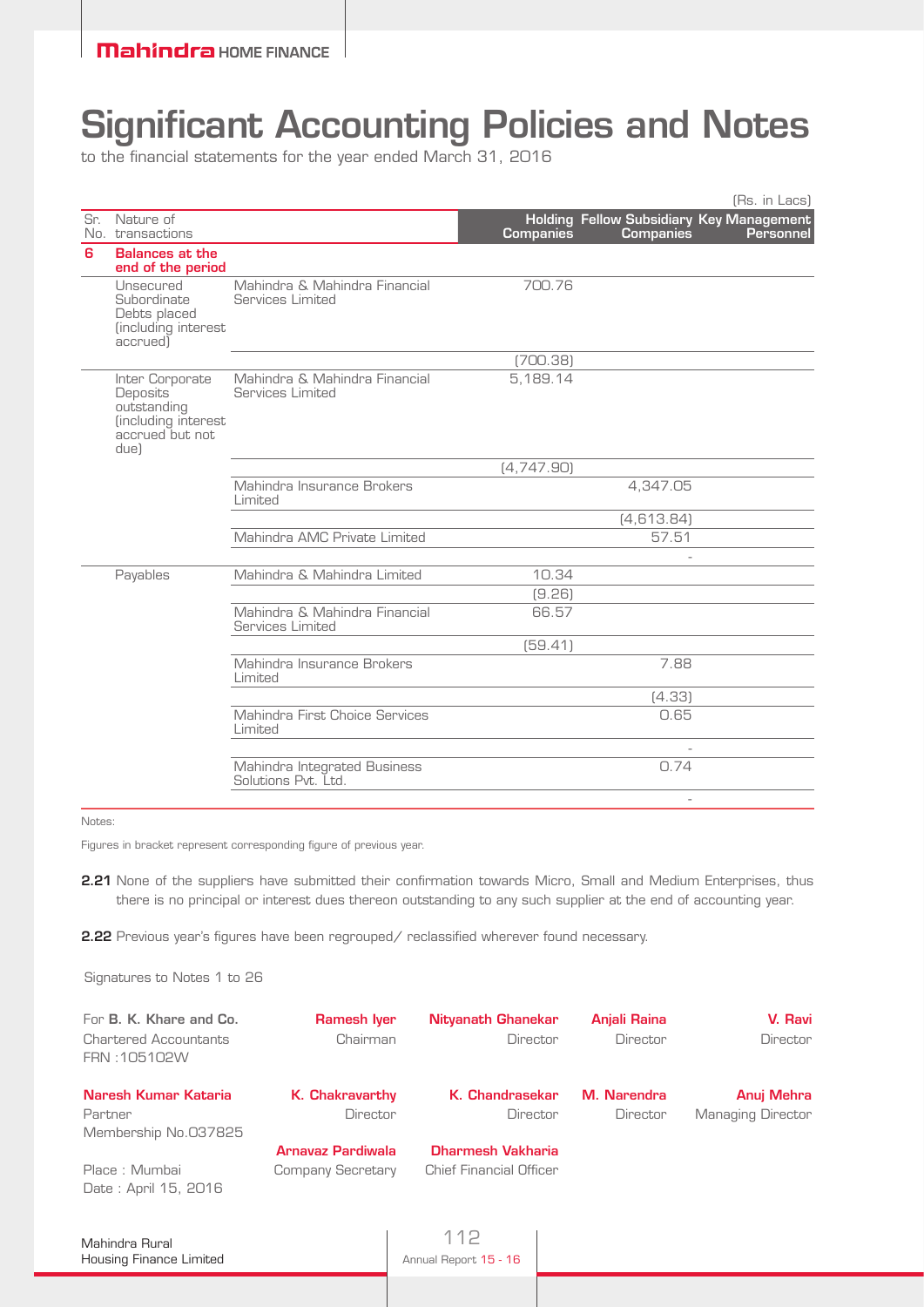# Disclosure in the Balance Sheet

(as at : March 31, 2016 )

### I. CAPITAL TO RISK ASSETS RATIO (CRAR)

| Particulars |                            | : Current Year | <b>Previous Year</b> |
|-------------|----------------------------|----------------|----------------------|
|             | CRAR (%)                   | 23 R%          | 15.3%                |
| ii)         | CRAR - Tier I capital (%)  | 18.3%          | 14.3%                |
| iii)        | CRAR - Tier II Capital (%) | 5.3%           | 1.0%                 |

#### II. EXPOSURE TO REAL ESTATE SECTOR

|    |          |                                                                                                                                                                                                                                                                                                                                                                              |                     | (Rs. in Lacs)        |
|----|----------|------------------------------------------------------------------------------------------------------------------------------------------------------------------------------------------------------------------------------------------------------------------------------------------------------------------------------------------------------------------------------|---------------------|----------------------|
|    | Category |                                                                                                                                                                                                                                                                                                                                                                              | <b>Current Year</b> | <b>Previous Year</b> |
| a) |          | Direct exposure                                                                                                                                                                                                                                                                                                                                                              |                     |                      |
|    | (i)      | Residential Mortgages -                                                                                                                                                                                                                                                                                                                                                      |                     |                      |
|    |          | Lending fully secured by mortgages on residential property<br>that is or will be occupied by the borrower or that is<br>rented                                                                                                                                                                                                                                               | 3,26,452            | 2,09,832             |
|    |          | Of the above Individual housing loan upto Rs. 15 lakh                                                                                                                                                                                                                                                                                                                        | 3,21,573            | 2,08,510             |
|    | (ii)     | Commercial Real Estate -                                                                                                                                                                                                                                                                                                                                                     |                     |                      |
|    |          | Lending secured by mortgages on commercial real<br>estates (office buildings, retail space, multipurpose<br>commercial premises, multi-family residential buildings,<br>multi-tenanted commercial premises, industrial or<br>warehouse space, hotels, land acquisition, development<br>and construction, etc.). Exposure would also include non-<br>fund based (NFB) limits; | Nil                 | Nil                  |
|    | (iii)    | Investments in Mortgage Backed Securities (MBS) and<br>other securitised exposures -                                                                                                                                                                                                                                                                                         | Nil                 | Nil                  |
|    |          | Residential<br>а.                                                                                                                                                                                                                                                                                                                                                            |                     |                      |
|    |          | Commercial Real Estate<br>$h_{\cdot}$                                                                                                                                                                                                                                                                                                                                        |                     |                      |
| bì |          | <b>Indirect Exposure</b>                                                                                                                                                                                                                                                                                                                                                     |                     |                      |
|    |          | Fund based and non-fund based exposures on National Housing<br>Bank (NHB) and Housing Finance Companies (HFCs)                                                                                                                                                                                                                                                               | Nil                 | Nil                  |

#### III. ASSET LIABILITY MANAGEMENT

#### Maturity pattern of certain items of assets and liabilities

|                                 |                           |        |                                   |       |                                                      |                                                                |                                       |                                                |                         |                          | (Rs in Lacs)                                                     |
|---------------------------------|---------------------------|--------|-----------------------------------|-------|------------------------------------------------------|----------------------------------------------------------------|---------------------------------------|------------------------------------------------|-------------------------|--------------------------|------------------------------------------------------------------|
|                                 | $30-31$<br>days<br>month) | to $2$ | to 3<br>(one months months months | to 6  | 1 day to Over 1 Over 2 Over 3 Over 6<br>to 1<br>year | Over 1<br>month months months months year to 3<br><b>vears</b> | years<br>$\overline{t}$ to 5<br>years | Over 3 Over 5 Over 7<br>years<br>to 7<br>years | years<br>to 10<br>years | Over<br>10<br>years      | <b>Total</b>                                                     |
| Liabilities                     |                           |        |                                   |       |                                                      |                                                                |                                       |                                                |                         |                          |                                                                  |
| <b>Borrowings</b><br>from banks | 15,238                    |        |                                   |       |                                                      | $-$ 1.215 8.275 9.827 1.13.856 82.170                          |                                       | 475                                            |                         |                          | $-2,31,056$                                                      |
| Market<br><b>Borrowings</b>     |                           |        | 975 20.275                        | 4.986 | 675                                                  | 2.700                                                          |                                       |                                                | $-6.000$                | $\overline{\phantom{a}}$ | 35.611                                                           |
| <b>Assets</b>                   |                           |        |                                   |       |                                                      |                                                                |                                       |                                                |                         |                          |                                                                  |
| Advances                        | 7.067                     | 5.303  |                                   |       |                                                      |                                                                |                                       |                                                |                         |                          | 4,988 17,006 32,036 1,12,960 96,889 31,292 7,494 12,325 3,27,360 |
| Investments                     |                           |        |                                   |       |                                                      |                                                                |                                       |                                                |                         |                          |                                                                  |

 $\lambda$  in Lacs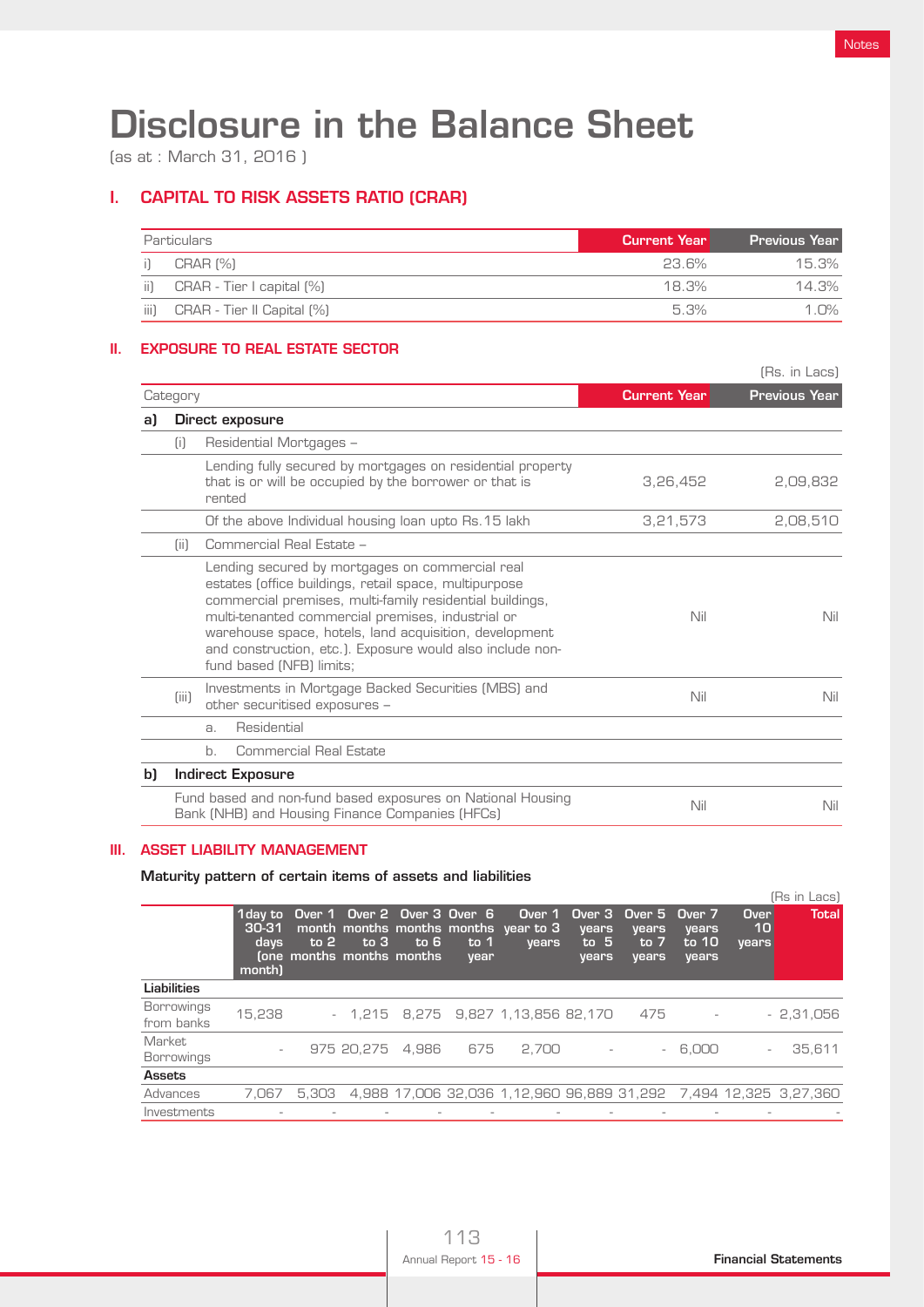### Directors' Report

To, The Members of Mahindra Asset Management Company Private Limited

Your Directors are pleased to present their Third Report together with the audited Financial Statements of your Company for the Financial Year ended March 31, 2016.

#### FINANCIAL RESULTS

|                                                     |                              | (Rs. In Lacs)                |
|-----------------------------------------------------|------------------------------|------------------------------|
| Particulars                                         | Year ended<br>March 31, 2016 | Year ended<br>March 31, 2015 |
| Total Income                                        | 119.58                       | 0.80                         |
| Less: Employee benefit expenses                     | 357.00                       |                              |
| Depreciation and amortization expenses              | 3.57                         |                              |
| Other expenses                                      | 204.03                       | 6.58                         |
| <b>Total Expenses</b>                               | 564.60                       | 6.58                         |
| Profit / (Loss) Before Tax                          | [445.02]                     | (5.78)                       |
| Less: Provision for Tax                             |                              |                              |
| Current Tax                                         | ٠                            |                              |
| Deferred Tax                                        |                              |                              |
| Profit /(Loss) for the year                         | [445.02]                     | (5.78)                       |
| Profit / (Loss) brought forward from previous years | (6.27)                       | [0.49]                       |
| Transfer to Reserves                                |                              |                              |

#### DIVIDEND

In view of losses incurred by the Company, your Directors do not recommend any dividend for the year under review.

#### TRANSFER TO RESERVES

In view of the losses incurred by the Company for the year under review, no amount has been transferred to reserves.

#### **OPERATIONS**

Your Company was incorporated with an objective to act as managers, consultants, advisors for mutual funds, unit trusts, venture capital funds, etc. On February 4, 2016, your Company received license from Securities and Exchange Board of India (SEBI) to act as an Asset Manager for Mahindra Mutual Fund. However, the approval to various Mutual Fund products is still awaited from SEBI. Considering the pending regulatory approvals, your Company could not commence business activities during the year under consideration. However, the whole superstructure of the business including all systems, processes, policies and personnel are in place and the Company is fully geared to enter the markets as soon as the necessary regulatory approvals are received.

Your Directors would like to present the overview of the Economy and Financial Markets in general and the Mutual Funds Industry in particular.

#### Indian Economy

Despite global turmoil and a truant monsoon, the Indian Economy registered a robust growth of 7.60 percent in the F.Y. 2015-16, thus becoming the fastest growing major economy in the world. The Budget had set fiscal deficit target of 3.90 percent which was achieved.

With global commodity prices remaining benign, the previous year witnessed a continued moderation in general price levels. Headline Inflation based on Consumer Price Index (CPI) dipped to 4.91 percent (5.97 percent in the F.Y. 2014-2015) showing a persistent pressure on oil and commodity prices. Exchange rate movements and Current Account deficits too reflected a stable environment. The movement of exchange rate measured against the US dollar was orderly and the Rs. depreciated about 6.50 percent during the year under consideration.

The second year of the present government witnessed some policy actions like liberalization of FDI regime, including the much awaited Insurance Bill, crop insurance measures, financial inclusion through Jan Dhan Yojna and transferring subsidies through the Direct Benefit Transfer (DBT) platform.

However, stretched corporate balance sheets, asset quality constraints, delays in the passage of GST Bill and non-passage of Land Acquisition Bill negatively affected the mood in equity markets.

| Mahindra Asset Management | 114                   |
|---------------------------|-----------------------|
| Company Private Limited   | Annual Report 15 - 16 |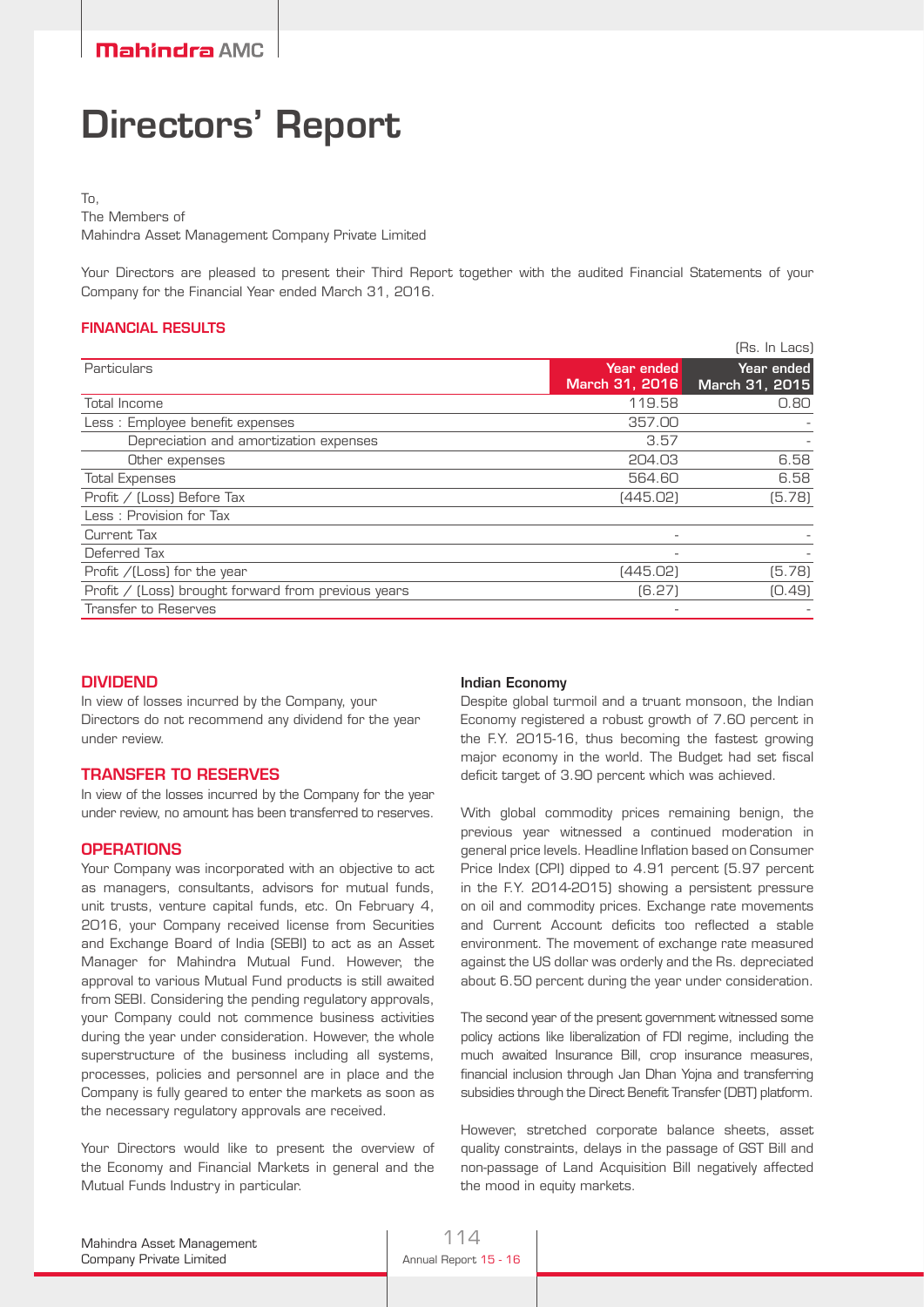#### Equity Markets

As on March 31, 2016, the S&P BSE Sensex ended 9.1% lower at 25,341, while the Nifty 50 closed 8.8% lower at 7,738 compared to their respective closing figures as on March 31, 2015.

With corporate performance failing market expectation, the year 2015-16 did not bring much happiness to investors. The momentum started to fade further after the announcement of the budget; actual earnings trajectory turned out to be flat or negative, contrasting the projections by consensus estimates.

The silver lining however was the continued flows received by domestic institutions, particularly mutual funds, from retail participants who saw great opportunity in exploiting the valuation arbitrage created from the earlier run-up in the benchmark indices and large cap stocks.

Among the Emerging Market (EM) peers, India remained in a bright spot amid a slowdown in global economy on the back of multiple rate cuts by the Reserve Bank of India (RBI) and its efforts to keep inflation under check and also due to the capital infusion by the domestic investors. Foreign Institutional Investors were however net sellers in Indian equities to the tune of Rs. 14,172 Crores, in the F.Y. 2015-16.

#### Fixed Income Markets

The Reserve Bank of India (RBI) continued its accommodative stance through the last fiscal year and cut the benchmark repo rate by 75 basis points. In response to the cumulative reduction of around 125 basis points (bps) cut since January 2015, banks have reduced their median deposit rate by 72 bps and median base rates by around 60 bps.

Long term benchmark 10 year Gilt rates however eased marginally by around 30 bps and closed around 7.45 percent. A part of the reason for the muted fall in long term gilt rates could be on account of uncertainty on US rates , and also partly because of relatively robust incremental credit off take.

#### Global events

China's benchmark index, Shanghai Composite, decreased by nearly 24 percent in this year and hit 2,655, its lowest level for the year. Meanwhile, the Greek crisis had a ripple effect on Indian equities in a reaction to the global risk-off trade. Another major event for the year was the 25 basis point hike in interest rates by the US Federal Reserve. The interest rates, which were maintained at zero, were raised for the first time in almost a decade since the Global Financial Crisis of 2008 indicating signs of a pickup in the world's biggest economy.

#### Overview of the Mutual Fund Industry

During the year under consideration, the mutual fund industry continued to witness robust growth. The total

Assets Under Management (AUM) as on March 31, 2016 were Rs. 12,32,824 crores as compared to Rs. 10,82,757 crores as on March 31, 2015, thereby witnessing a growth of around 14 percent.

What was remarkable was the resilience of the equity oriented schemes, which saw net inflows of around Rs. 93,000 crores (previous year Rs. 80,855 crores) despite a fall in the benchmark equity indices.

The value of assets held by individual investors in mutual funds also increased to Rs. 6.16 lakh crores, a rise of around 10.11 percent.

As the nation becomes more financially inclusive and with financial literacy gaining traction, the adoption of technology lowering barriers to the last mile access, with benefits of low cost and transparency, the Indian Mutual Fund industry has the possibility of becoming the primary vehicle of savings in the capital markets.

#### (Data Source: Economic Survey 2015-16, AMFI, Bloomberg)

#### Looking ahead

It is evident that India is still oozing potential. The Country's long run potential growth rate is still around 8-10 percent.

The Economic survey had portrayed a latent growth potential. The Meteorological Department has predicted a normal monsoon this year. The right mix of reforms, governance and push from the rain gods could witness the foundation for a stronger economy.

#### SHARE CAPITAL

During the year under review, the Authorised Share Capital was increased from Rs. 5,00,00,000 (Rupees Five Crores) divided into 50,00,000 (Fifty Lacs) Equity Shares of Rs. 10 (Rupees Ten) each to Rs.76,00,00,000 (Rupees Seventy-Six Crores) divided into 7,60,00,000 (Seven Crores Sixty Lacs) Equity Shares of Rs.10 (Rupees Ten) each. The increase in the Authorised Share Capital was pursuant to the approval of the Members granted at their Extraordinary General Meeting held on June 15, 2015.

During the year under review, 5,95,00,000 (Five Crores Ninety five Lacs) Equity Shares of the face value of Rs. 10 each aggregating to Rs. 59,50,00,000 (Rupees Fifty Nine Crores Fifty Lacs) were issued and allotted for cash at par to the existing Shareholders of the Company on a Rights basis. Post allotment of Equity Shares as aforesaid, the issued, subscribed and paid-up Share Capital of the Company stands at Rs. 60,55,00,000 (Rupees Sixty Crores Fifty five Lacs) comprising of 6,05,50,000 (Six Crores Five Lacs Fifty Thousand) Equity Shares of Rs. 10 (Rupees Ten) each, fully paid-up.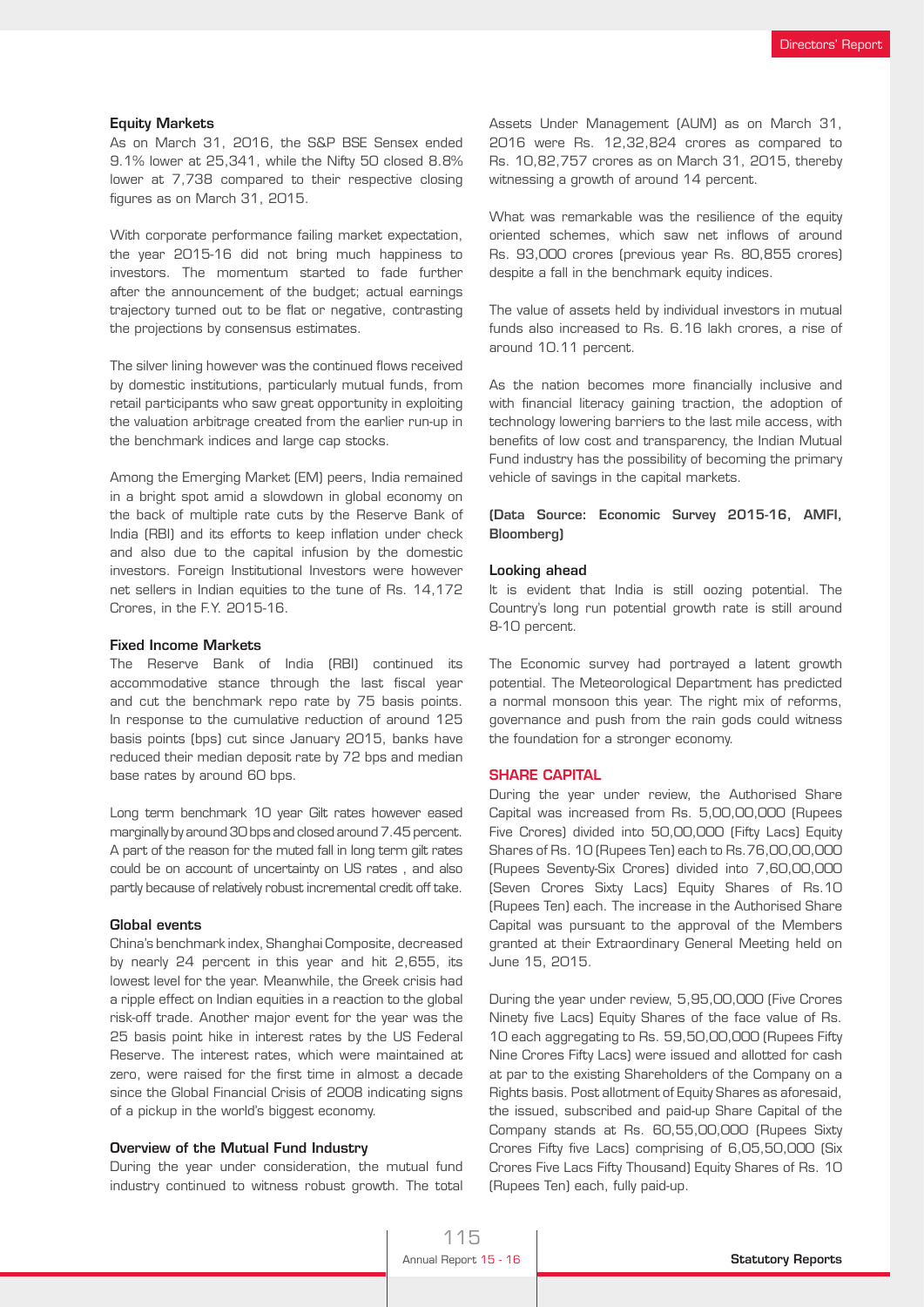During the year under review, the Company has neither issued shares with differential voting rights as to dividend, voting or otherwise nor has issued any sweat equity. The Company has not formulated any Employees' Stock Option Scheme during the year under review. There were no Shares having voting rights not exercised directly by the employees and for the purchase of which or subscription to which loan was given by the Company.

As on March 31, 2016, none of the Directors of the Company holds instruments convertible into Equity Shares of the Company.

#### **DIRECTORS**

Mr. Ramesh Iyer (DIN: 00220759) resigned as the Director of the Company with effect from October 12, 2015. Consequent upon his resignation as the Director, Mr. Ramesh Iyer also ceased to be the Chairman of the Board. The Board acknowledged Mr. Ramesh Iyer's contribution to the Company and placed on record its deep appreciation of the invaluable counsel rendered by him to the Company and his immense contribution in guiding the management during his tenure as the Chairman and as a Director of the Company. The Board of Directors, at its meeting held on January 11, 2016, appointed Mr. V. Ravi as the Chairman of the Board of Directors.

The Board of Directors at its meeting held on October 12, 2015, had, subject to the approval of the Members at the general meeting, appointed Mr. Ashutosh Bishnoi (DIN: 02926849) as an Additional Director. The Board of Directors at the said meeting also appointed Mr. Ashutosh Bishnoi as the Managing Director & Chief Executive Officer of the Company, upon the recommendation of the Nomination and Remuneration Committee and subject to the approval of Members at the general meeting. The Members at their Extraordinary General Meeting held on November 4, 2015, approved the appointment of Mr. Ashutosh Bishnoi as the Director not liable to retire by rotation and also approved his appointment as the Managing Director & Chief Executive Officer of the Company, by way of a special resolution. Pursuant to the provisions of section 197 read with Schedule V of the

Company Private Limited

Companies Act, 2013, the payment of remuneration to Mr. Ashutosh Bishnoi is subject to the approval of the Central Government. An application has been made to the Central Government in this regard and, as on the date of this Report, is pending for approval.

Pursuant to the provisions of Section 152 of the Companies Act, 2013, Mr. V. Ravi (DIN:00307328), Chairman and Non-Executive Non-Independent Director of the Company retires by rotation at the forthcoming Annual General Meeting scheduled to be held on July 12, 2016 and being eligible, offers himself for re-appointment.

#### KEY MANAGERIAL PERSONNEL

Mr. Rajesh Vasudevan was appointed as the Chief Financial Officer of the Company with effect from March 14, 2016.

Mr. Ashutosh Bishnoi, Managing Director & Chief Executive Officer; Mr. Rajesh Vasudevan, Chief Financial Officer and Mr. Abhijeet Gogate, Company Secretary are the Key Managerial Personnel of the Company as per the provisions of Section 203 of the Companies Act, 2013.

#### COMPOSITION OF THE BOARD

The composition of the Board of Directors of your Company is in conformity with the provisions of the Companies Act, 2013, as amended from time to time. The Company has a Non-Executive Non-Independent Chairman, a Managing Director and two Independent Directors. The Board reviews and approves strategy and oversees the actions and results of management to ensure that the long term objectives of enhancing stakeholders' value are met.

None of the Independent Directors are due for reappointment. None of the Directors hold directorships in more than 10 public companies. None of the Directors are related to each other.

#### Board Meetings and Annual General Meeting

During the Financial Year 2015-16, the Board of Directors met five times; on April 7, 2015, July 8, 2015, October 12, 2015, January 11, 2016 and March 14, 2016.

The names and categories of the Directors of the Company, their attendance at the Board Meetings held during the Financial Year 2015-16 and at the last Annual General Meeting (AGM) of the Company held on July 8, 2015 are as follows:

| <b>Names of Directors</b>                | <b>Category</b>                              |             | Attendance at the<br><b>Board Meetings</b><br>held during F.Y.<br>2015-16 | Attendance at the last<br><b>Annual General Meeting</b><br>held on July 8, 2015 (Yes<br>/ No / N.A.) |
|------------------------------------------|----------------------------------------------|-------------|---------------------------------------------------------------------------|------------------------------------------------------------------------------------------------------|
|                                          |                                              | <b>Held</b> | <b>Attended</b>                                                           |                                                                                                      |
| Mr. Ramesh lyer [1]<br>(Former Chairman) | Non-Executive<br>Non-Independent<br>Director | 5           | 3                                                                         | <b>Yes</b>                                                                                           |
| Mr. V. Ravi <sup>(2)</sup><br>(Chairman) | Non-Executive<br>Non-Independent<br>Director |             | 5                                                                         | <b>Yes</b>                                                                                           |
| Mahindra Asset Management                | 116                                          |             |                                                                           |                                                                                                      |

Annual Report 15 - 16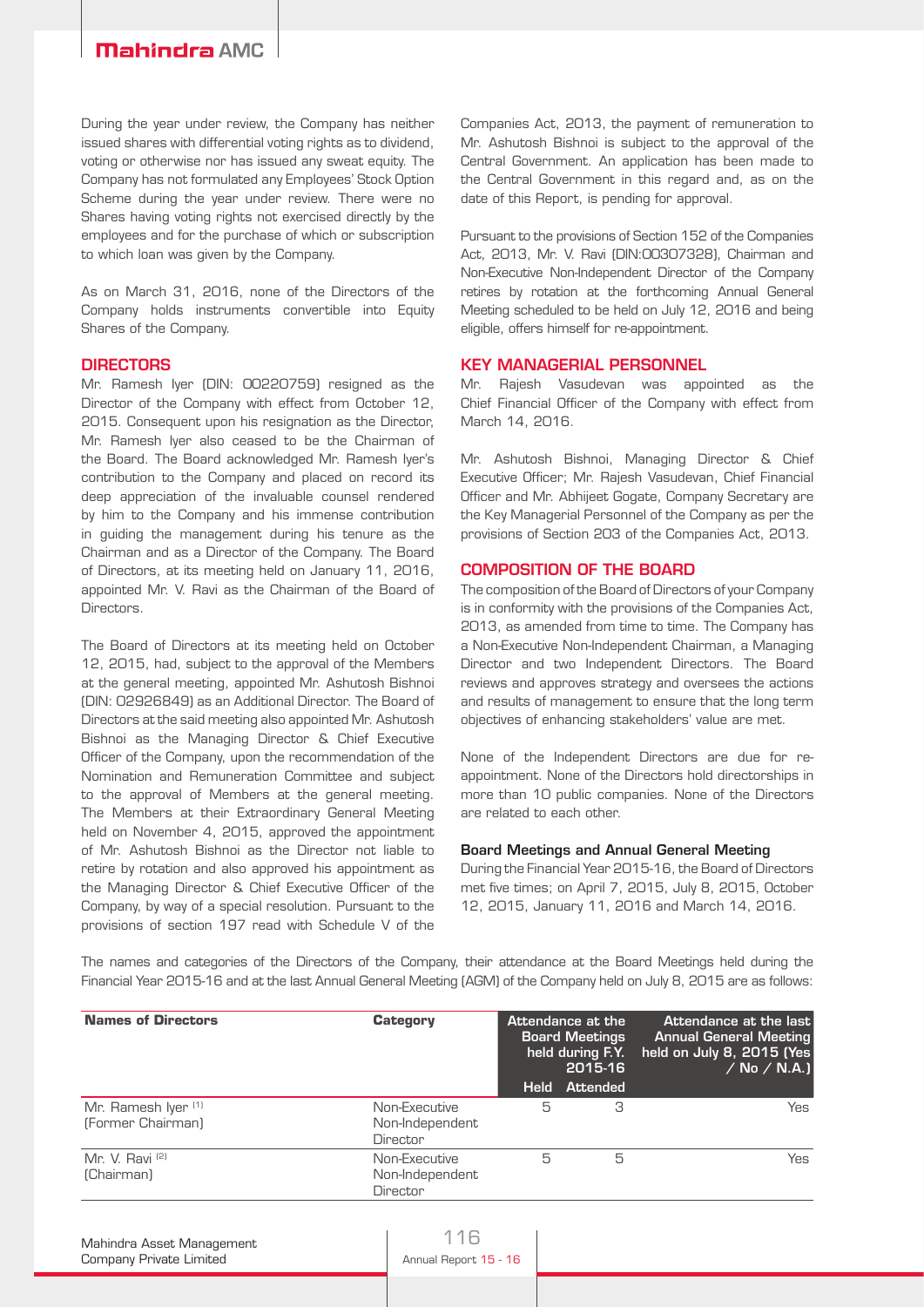| <b>Names of Directors</b>                                                            | <b>Category</b>         | Attendance at the<br><b>Board Meetings</b><br>held during F.Y.<br>2015-16 |          | Attendance at the last<br><b>Annual General Meeting</b><br>held on July 8, 2015 (Yes<br>$\angle$ No $\angle$ N.A.) |  |
|--------------------------------------------------------------------------------------|-------------------------|---------------------------------------------------------------------------|----------|--------------------------------------------------------------------------------------------------------------------|--|
|                                                                                      |                         | <b>Held</b>                                                               | Attended |                                                                                                                    |  |
| Mr. Ashutosh Bishnoi <sup>(3)</sup><br>(Managing Director & Chief Executive Officer) | Executive Director      | 5                                                                         | P        | N.A.                                                                                                               |  |
| Mr. Gautam Divan                                                                     | Independent<br>Director | 5                                                                         | 5        | <b>Yes</b>                                                                                                         |  |
| Mr. Sethu Gururajan                                                                  | Independent<br>Director | 5                                                                         | 5        | <b>Yes</b>                                                                                                         |  |

Notes:<br>(1) |

(1) Mr. Ramesh Iyer has resigned as the Chairman and member of the Board with effect from October 12, 2015.

(2) Mr. V. Ravi was appointed as the Chairman with effect from January 11, 2016.

(3) Mr. Ashutosh Bishnoi was appointed as the Managing Director & Chief Executive Officer with effect from October 12, 2015.

#### COMMITTEES OF THE BOARD

#### a) Audit Committee

 During the year under review, an adequately qualified and experienced Audit Committee of the Board of Directors was constituted. As on March 31, 2016, the Audit Committee comprised of two Independent Directors and one Non-Executive Non-Independent Director. The Committee is comprised of Mr. Gautam Divan (Chairman) and Mr. Sethu Gururajan, both Independent Directors and Mr. V. Ravi, Non-Executive Non-Independent Director.

 The Audit Committee met once during the year under review on January 11, 2016. All the members of the Committee were present at the said Meeting of the Audit Committee. All the recommendations made by the Audit Committee have been accepted by the Board.

 The terms of reference of the Audit Committee are as follows:

- (i) To recommend the appointment, remuneration and terms of appointment of auditors of the company;
- (ii) To review and monitor the auditor's independence and performance, and effectiveness of audit process;
- (iii) to meet the Internal Auditors and the Statutory Auditors periodically and to discuss the scope of audit, observations of the Auditors and other related matters;
- (iv) to have discussion with the Internal Auditors periodically about internal control systems and to ensure compliance of internal control systems;
- (v) examination of the financial statement and the auditors' report thereon;
- (vi) approval or any subsequent modification of transactions of the Company with related parties;
- (vii) scrutiny of inter-corporate loans and investments;
- (viii) valuation of undertakings or assets of the Company, wherever it is necessary;
- (ix) evaluation of internal financial controls and risk management systems;
- (x) Monitoring the end use of funds raised through public offers and related matters, wherever it is necessary.

#### b) Nomination and Remuneration Committee

 During the year under review, a Nomination and Remuneration Committee of the Board of Directors was constituted. As on March 31, 2016, the Nomination and Remuneration Committee comprised of two Independent Directors and one Non-Executive Non-Independent Director.

 The Committee is comprised of Mr. Sethu Gururajan (Chairman) and Mr. Gautam Divan, both Independent Directors and Mr. V. Ravi, Non-Executive Non-Independent Director.

 The Nomination and Remuneration Committee met twice during the year under review on October 12, 2015 and January 11, 2016. All the members of the Committee were present at the said Meetings of the Nomination and Remuneration Committee.

 The terms of reference of the Nomination and Remuneration Committee are as follows:

a) To identify persons who are qualified to become directors and who may be appointed in senior management in accordance with the criteria to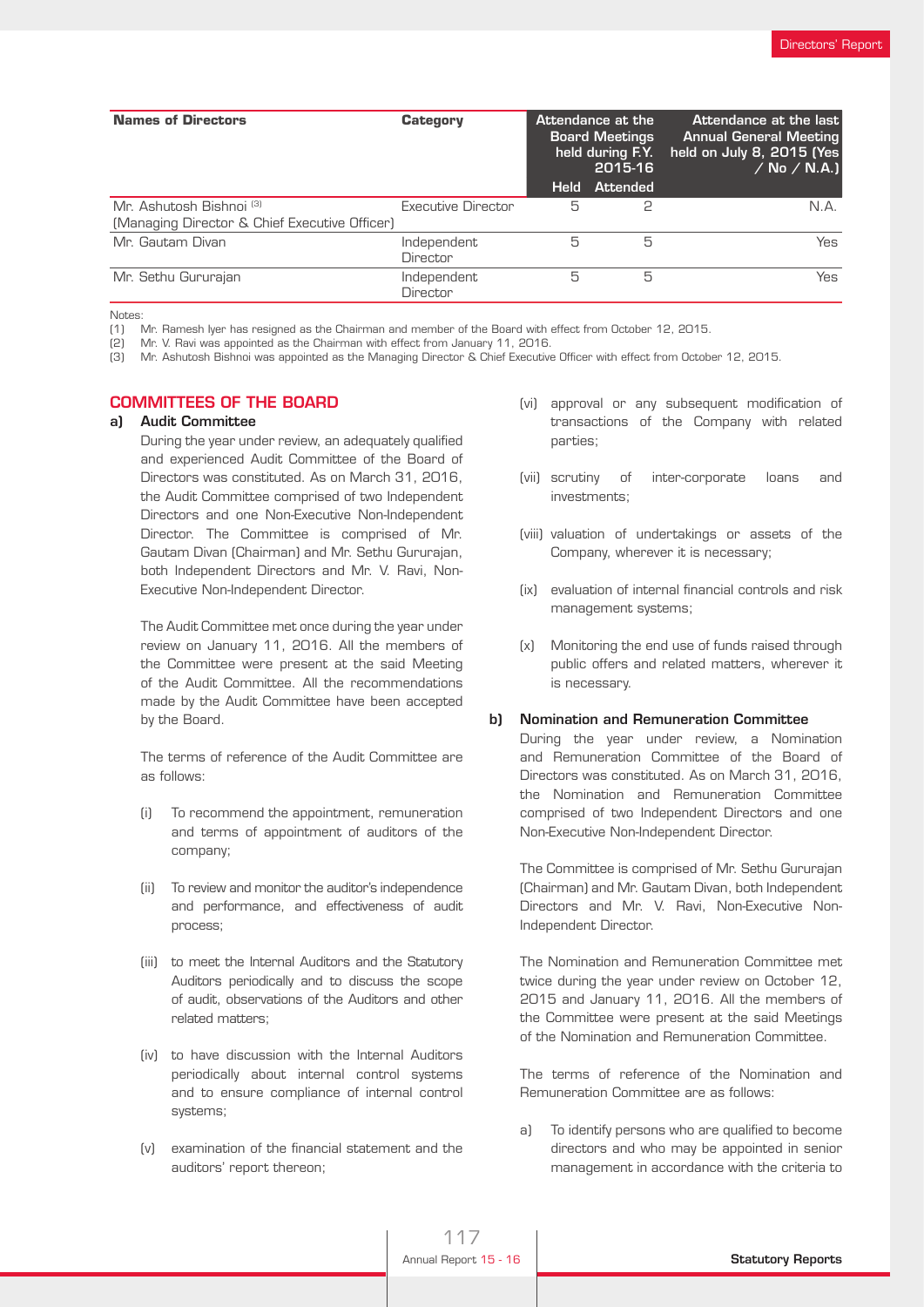be laid down, recommend to the Board their appointment and removal;

- b) To carry out evaluation of every director's performance;
- c) To formulate the criteria for determining qualifications, positive attributes and independence of a director and recommend to the Board a policy relating to the remuneration for the directors, Key Managerial Personnel and other employees. While formulating the policy, the Committee shall ensure that
	- i. the level and composition of remuneration is reasonable and sufficient to attract, retain and motivate directors of the quality required to run the Company successfully;
	- ii. relationship of remuneration to performance is clear and meets appropriate performance benchmarks; and
	- iii. remuneration to directors, Key Managerial Personnel and senior management involves a balance between fixed and incentive pay reflecting short and long-term performance objectives appropriate to the working of the Company and its goals.
- d) to govern, administer, control and manage from time to time the schemes for rewarding employees by way of stock options, stock appreciation rights or in such other manner as may be determined by the appropriate authority from time to time;
- e) to discharge from time to time such other acts, duties and functions as may be assigned by the Board of Directors or prescribed under the Companies Act, 2013 or any other applicable law and Rules made thereunder.

 The Company has adopted the Policy to determine qualifications, positive attributes and independence of Directors and evaluation of the Board, Committees and individual Directors; the 'Policy on Remuneration of Directors' and 'Remuneration Policy for Key Managerial Personnel and Employees' as required under sub-section (3) of Section 178 of the Companies Act, 2013. The 'Policy on Remuneration of Directors' and 'Remuneration Policy for Key Managerial Personnel and Employees' of the Company are appended as **Annexure I** to this Report in accordance with the provisions of sub-section (4) of Section 178 of the Companies Act, 2013.

Besides the aforesaid Board Committees, the Company also has an Investment Committee, a Valuation Committee and a Risk Management Committee. These are the committees of management formed in compliance of SEBI Regulations applicable to the Asset Management Companies.

#### PERFORMANCE EVALUATION OF THE BOARD

Pursuant to the provisions of the Companies Act, 2013, the Board has adopted the Evaluation Framework and carried out an annual performance evaluation of its own performance, the performance of directors individually as well as the evaluation of the working of Committees of the Board.

Well-defined and structured questionnaires were prepared after taking into consideration inputs received from the Directors, covering various aspects of the Board's functioning such as adequacy of the composition of the Board and its Committees, Board culture, areas of responsibility, execution and performance of specific duties, obligations, governance and compliance perspectives etc.

The evaluation process involves self-evaluation by the Board members and subsequent assessment by the Nomination and Remuneration Committee and the Board of Directors based on the inputs received from all the Directors through the questionnaires. In general, the Directors have expressed their satisfaction with the evaluation process.

#### DECLARATION BY INDEPENDENT DIRECTORS

The Company has received declarations from the Independent Directors confirming that they fulfil the criteria of independence as prescribed under sub-section (6) of Section 149 of the Companies Act, 2013.

#### MEETING OF INDEPENDENT DIRECTORS

The Independent Directors met once during the year under review. The meeting was conducted in an informal manner without the presence of the Managing Director, the Non-Executive Non-Independent Director and any of the Key Managerial Personnel.

#### PARTICULARS OF REMUNERATION

The Company had two employees who were in receipt of remuneration of not less than Rs. 5,00,000 per month during part of the year under review.

Details of employees as required under the provisions of Section 197 of the Companies Act, 2013 read with Rule 5(2) and 5(3) of Companies (Appointment and Remuneration of Managerial Personnel) Rules, 2014 are provided in **Annexure II**.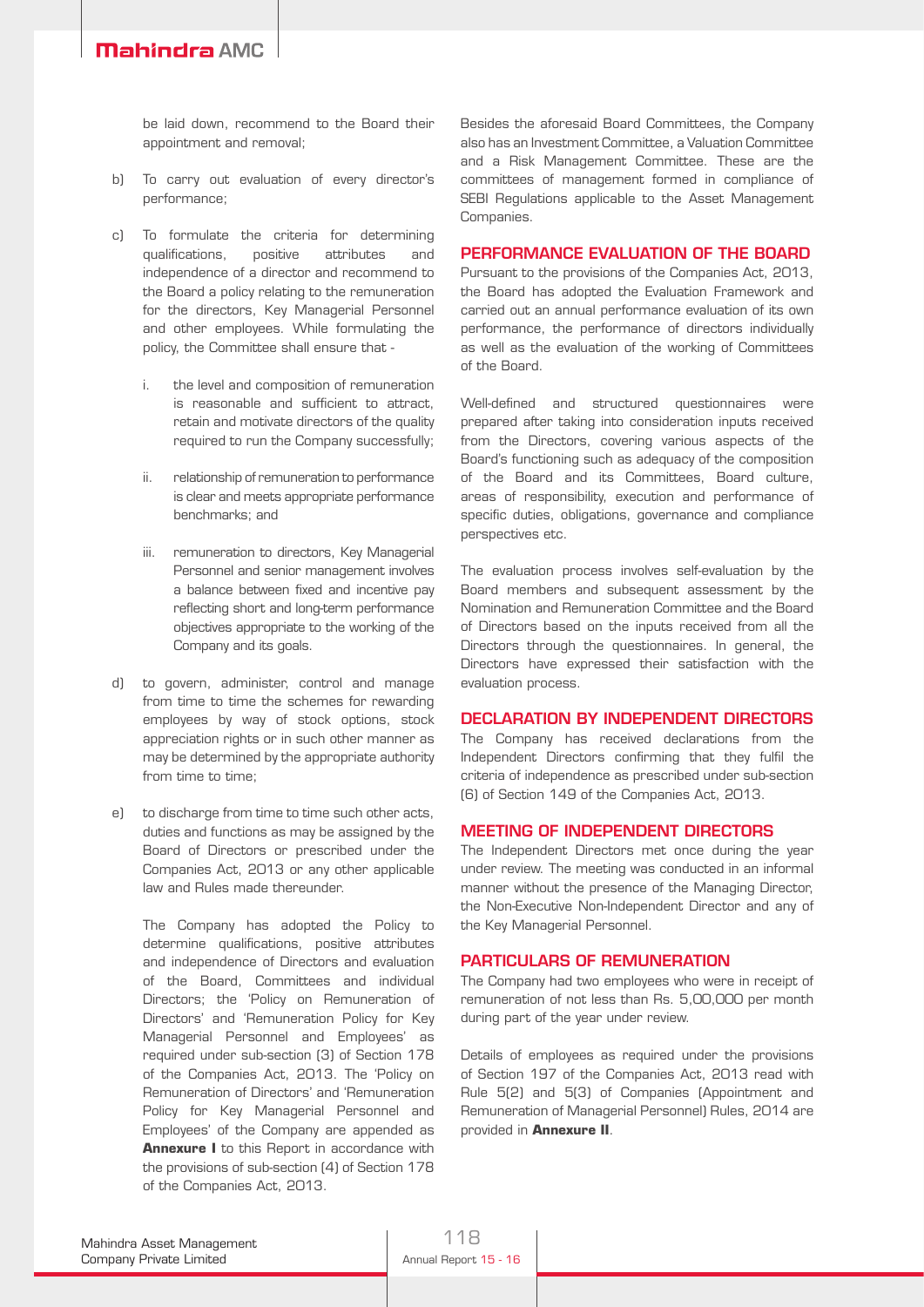#### EXTRACT OF THE ANNUAL RETURN

Pursuant to sub-section 3(a) of Section 134 and subsection (3) of Section 92 of the Companies Act, 2013 read with Rule 12 of the Companies (Management and Administration) Rules, 2014, an extract of the Annual Return as on March 31, 2016 forms part of this Report and is appended as **Annexure III**.

#### HUMAN RESOURCES

Your Company strongly believes in maintaining the dignity of all its employees, irrespective of their gender or seniority. Discrimination and harassment of any type are strictly prohibited. The Company has taken the necessary steps to enhance awareness amongst its employees in respect of the provisions of the Sexual Harassment of Women at Workplace (Prevention, Prohibition and Redressal) Act, 2013 and the Rules framed thereunder. During the year, the Company has not received any complaints of sexual harassment.

As on March 31, 2016, the Company had 25 permanent employees.

#### CODE OF CONDUCT FOR CORPORATE **GOVERNANCE**

The Company has adopted Code of Conduct for Corporate Governance ("the Code") for its Senior Management and Employees. The Code enunciates the underlying principles governing the conduct of the Company's business and seeks to reiterate the fundamental precept that good governance must and would always be an integral part of the Company's ethos.

#### AUDITORS

#### Statutory Auditors

Messrs. B. K. Khare & Co., Chartered Accountants [ICAI Firm Registration No. 105102W], hold the office of the Statutory Auditors of the Company for a period of 5 years from the conclusion of the Annual General Meeting (AGM) held on August 7, 2014 till the conclusion of the Sixth AGM of the Company to be held in the year 2019. The appointment is subject to the ratification of their appointment by shareholders at every Annual General Meeting.

As required under the provisions of Section 139(1) read with Section 141 of the Companies Act, 2013, the Company has obtained a written certificate from Messrs. B. K. Khare & Co., Chartered Accountants, to the effect that their appointment as the Statutory Auditors, if ratified by the shareholders, would be in conformity of the criteria specified in the said Sections.

Pursuant to the recommendation of the Audit Committee, the Board of Directors recommend to the shareholders ratification of the appointment of Messrs. B. K. Khare &

Co., Chartered Accountants as the Statutory Auditors of the Company from the forthcoming Annual General Meeting (Third AGM) till the conclusion of the next Annual General Meeting (Fourth AGM) of the Company.

The Report of Statutory Auditors forms part of this Annual Report. There is no qualification, reservation or adverse remark in the Auditors' Report.

During the year under review, there were no frauds on or by the Company which were required to be reported by the Statutory Auditors of the Company to the Central Government.

#### Secretarial Auditor

The Board of Directors of the Company appointed Ms. Neha Shroff, Practicing Company Secretary, to conduct the Secretarial Audit of the Company, pursuant to the provisions of Section 204 of the Companies Act, 2013 and the Companies (Appointment and Remuneration of Managerial Personnel) Rules, 2014. In accordance with the provisions of sub-section (1) of Section 204, the Secretarial Audit Report for the Financial Year 2015-16 furnished by the Secretarial Auditor is appended to this Report as **Annexure IV**.

The Secretarial Audit Report does not contain any qualification, reservation or adverse remark.

#### ACCOUNTING STANDARDS FOLLOWED BY THE COMPANY

The Financial Statements of the Company have been prepared in accordance with the Generally Accepted Accounting Principles in India (Indian GAAP) and comply with the Accounting Standards specified under Section 133 of the Companies Act, 2013 (the Act) read with Rule 7 of the Companies (Accounts) Rules, 2014 and the relevant provisions of the Act.

#### INTERNAL FINANCIAL CONTROL SYSTEM

Your Company has in place, adequate internal financial controls with reference to financial statements, commensurate with the size, scale and nature of its operations.

The Management is responsible for establishing and maintaining internal controls for financial reporting. The effectiveness of the internal control systems of the Company pertaining to financial reporting is reviewed by the Statutory Auditors and the Audit Committee to ensure that Financial Statements of the Company present a true and fair view of the state of affairs of the Company.

During the year, such controls were tested and no reportable material weaknesses in the design or operation were observed.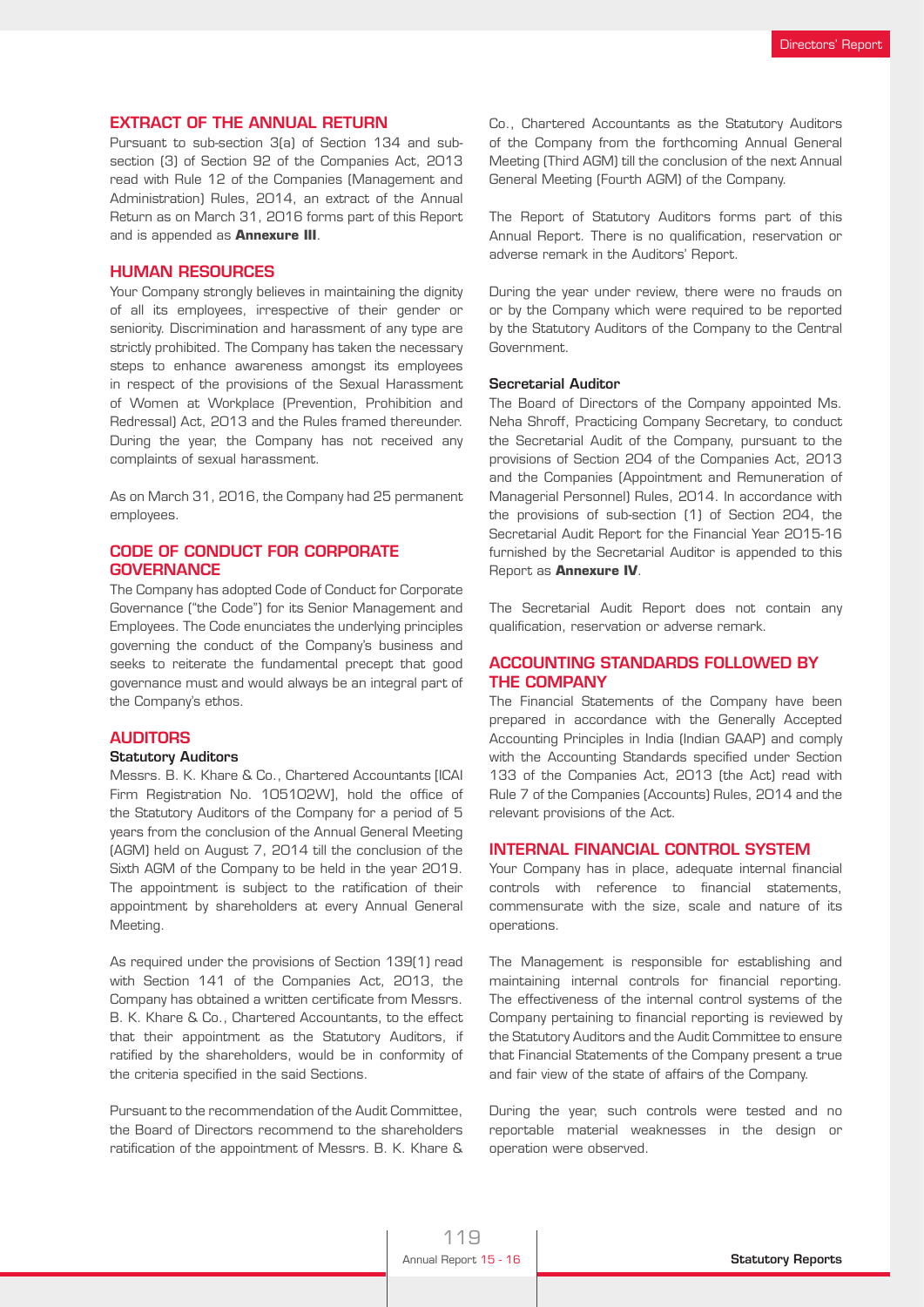#### INTERNAL AUDITORS

In compliance with the provisions of Section 138 of the Companies Act, 2013 read with Rule 13 of the Companies (Accounts) Rules, 2014, Messrs. HariBhakti & Co. LLP, Chartered Accountants were appointed as the Internal Auditors of the Company during the year under review. The report(s) of the Internal Auditors are reviewed by the Audit Committee of the Board and wherever deemed necessary, the systems are strengthened and corrective actions taken.

#### PARTICULARS OF LOANS, GUARANTEES, SECURITIES, INVESTMENTS

During the year under review, the Company has not made investments under Section 186 of the Companies Act, 2013.

The Company has not made any loan / advance in the nature of loan which is otherwise required to be disclosed in the annual accounts of the Company, the Holding Company (Mahindra & Mahindra Financial Services Limited) or the ultimate Holding Company (Mahindra & Mahindra Limited), Pursuant to the provisions of Regulation 34(3) of the Securities and Exchange Board of India (Listing Obligations and Disclosure Requirements) Regulations, 2015, read with Schedule V annexed to the said Regulations.

#### DIRECTORS' RESPONSIBILITY STATEMENT

Pursuant to the provisions of Section 134(5) of the Companies Act, 2013, your Directors confirm that:

- i. In the preparation of the annual accounts for the Financial Year ended March 31, 2016, the applicable accounting standards have been followed and there are no material departures in adoption of these standards.
- ii. The Directors have selected such accounting policies and applied them consistently and made judgments and estimates that are reasonable and prudent so as to give a true and fair view of the state of affairs of the Company as on March 31, 2016 and of the loss of the Company for the year ended on that date.
- iii. The Directors have taken proper and sufficient care for the maintenance of adequate accounting records in accordance with the provisions of the Companies Act, 2013 for safeguarding the assets of the Company and for preventing and detecting fraud and other irregularities.
- iv. The Directors have prepared the annual accounts for Financial Year ended March 31, 2016 on a 'going concern' basis.
- v. The Directors have devised proper systems to ensure compliance with provisions of all applicable laws and that such systems were adequate and operating effectively.

#### PARTICULARS OF CONTRACTS OR ARRANGEMENTS WITH RELATED PARTIES REFERRED TO IN SECTION 188(1)

During the year under review, the Company had not entered into any contract / arrangement / transaction with related parties which could be considered material. Pursuant to provisions of Section 134 (3) (h) read with Rule 8(2) of the Companies (Accounts) Rules, 2014, there are no transactions to be reported under Section 188(1) of the Companies Act, 2013.

#### MATERIAL CHANGES AND COMMITMENTS AFFECTING THE FINANCIAL POSITION OF THE COMPANY

There have been no material changes and commitments affecting the financial position of the Company which have occurred between the end of the Financial Year of the Company to which the financial statements relate and the date of this Report.

#### PARTICULARS REGARDING CONSERVATION OF ENERGY, TECHNOLOGY ABSORPTION, AND FOREIGN EXCHANGE EARNINGS AND **OUTGO**

The particulars in respect of conservation of energy, technology absorption and foreign exchange earnings and outgo, as required under Section 134(3)(m) of the Companies Act, 2013 read with the Companies (Accounts) Rules, 2014 are given in **Annexure V**.

#### RISK MANAGEMENT POLICY

A Risk Management Policy for the proposed Asset Management Business is approved by the Board of Directors and is in place. The Risk Management Committee will design a well defined risk management framework and ensure its ongoing implementation. During the year under review, the Company did not commence any operations.

#### **SUBSIDIARIES**

The Company did not have any subsidiary as on March 31, 2016 nor during the Financial Year ended on that date.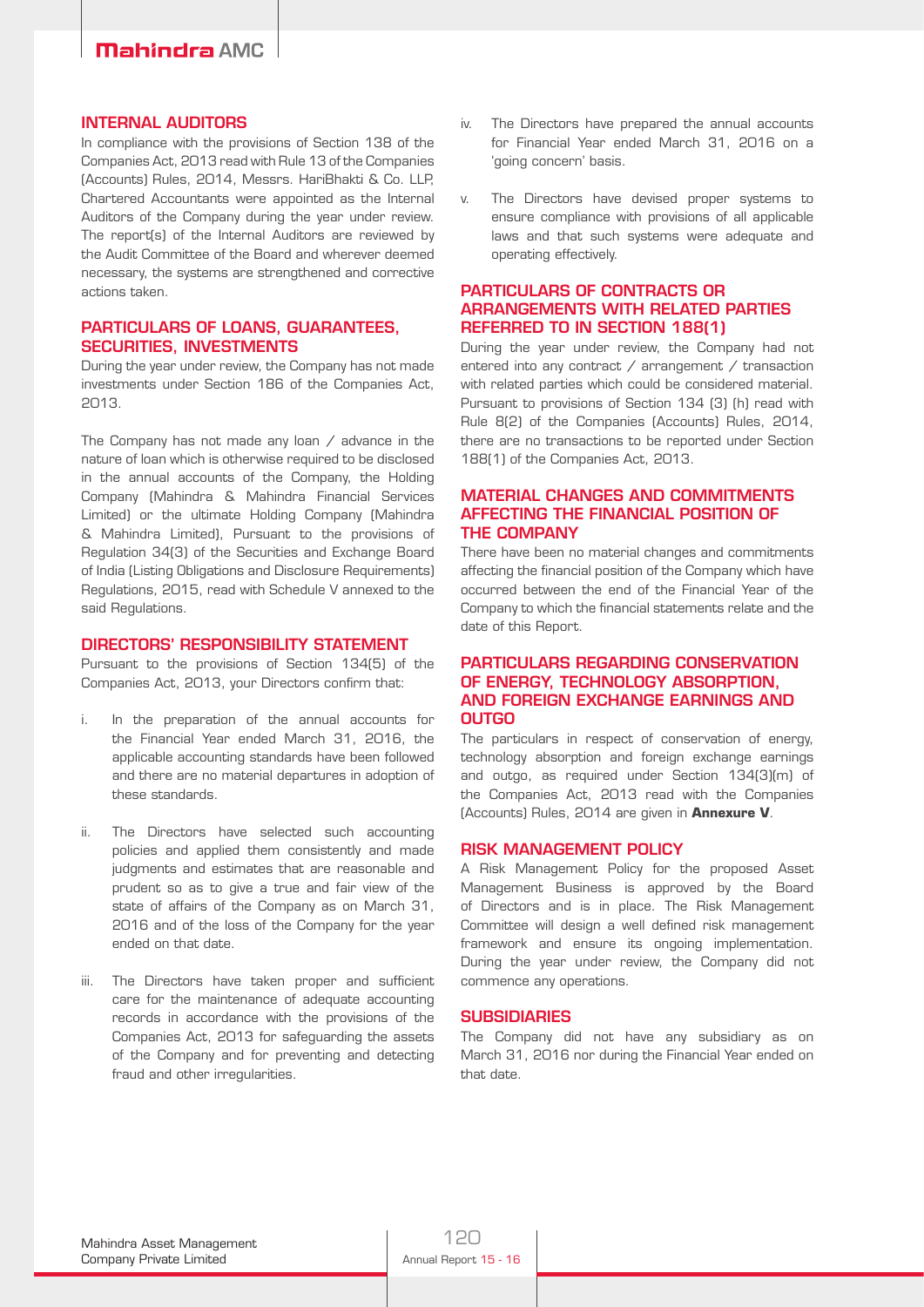#### PUBLIC DEPOSITS

The Company has not accepted any deposits from public or its employees during the year under review. The Company did not have any deposits falling under Rule 2(i) (c) of the Companies (Acceptance of Deposits) Rules, 2014, during the year under consideration. During the year under review, there were no deposits which were not in compliance with the requirements of Chapter V of the Companies Act, 2013.

#### SIGNIFICANT AND MATERIAL ORDERS PASSED BY THE REGULATORS OR COURTS

There are no significant material orders passed by the Regulators / Courts which would impact the going concern status of the Company and its future operations.

#### **GENERAL**

Your Directors state that no disclosure or reporting is required in respect of the following items as, during the year under review, there were no transactions/ events pertaining to these items and / or they were not applicable:

**EXECUTE:** Payment of Remuneration or Commission to the Managing Director or the Whole Time Director of the Company from its Holding Company or from any of its subsidiaries.

**EXECUTE:** Details about the policy developed and implemented by the Company on Corporate Social Responsibility initiative taken during the year.

For and on behalf of the Board

V. Ravi Chairman

Registered Office: "A" Wing, 4th Floor, Mahindra Towers, 570 P.B. Marg, P. K. Kurne Chowk, Worli Mumbai – 400018. CIN : U65900MH2013PTC244758 Tel. : 91 22 6652 6000 Fax: 91 22 2498 4170 Email : mamc@mahindra.com Website : www.mahindramutualfund.com

Mumbai, April 12, 2016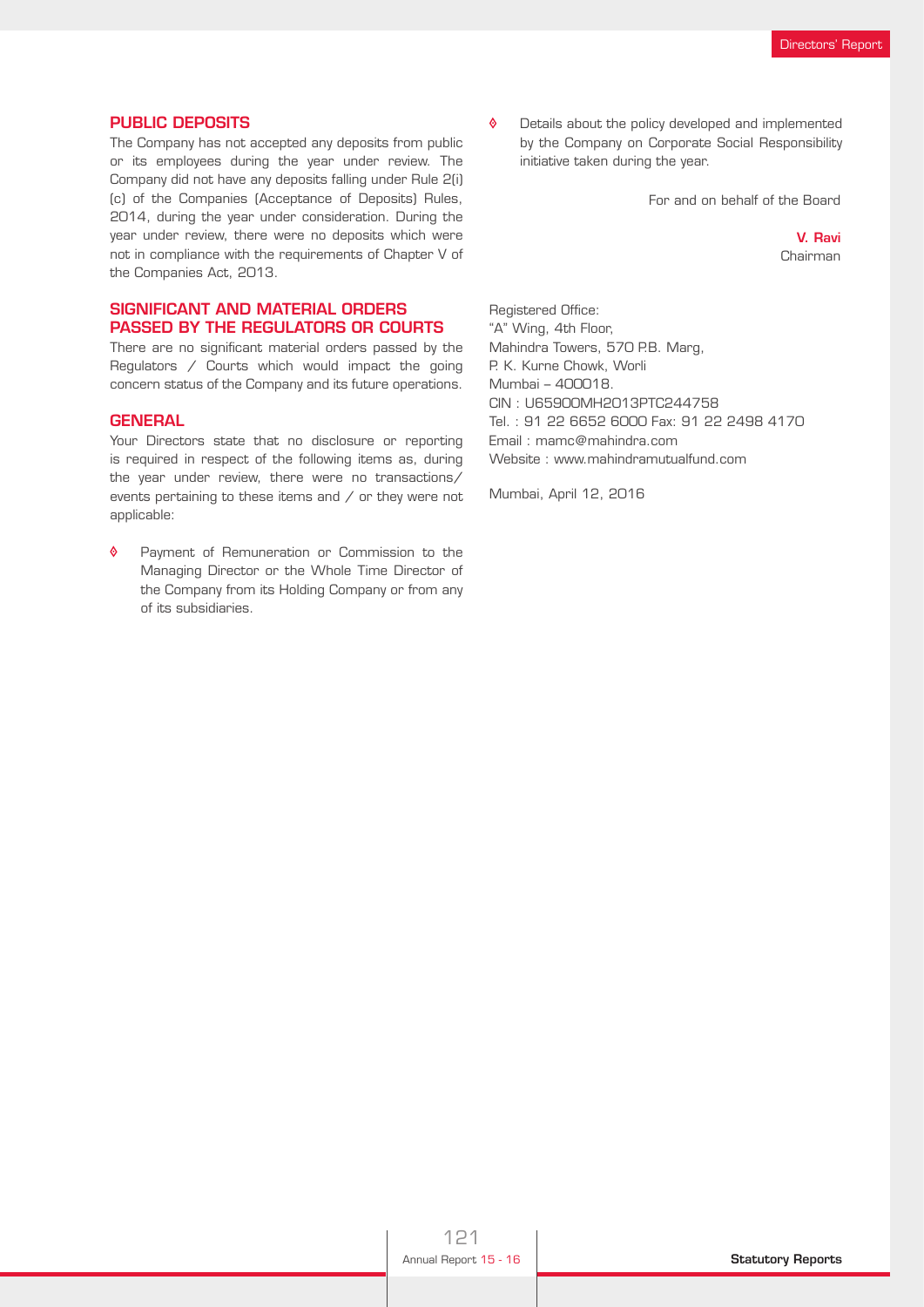#### ANNEXURE I TO THE DIRECTORS' REPORT

Policy on Remuneration of Directors and Remuneration Policy for Key Managerial Personnel and Employees of the Company

### POLICY ON REMUNERATION OF DIRECTORS

### Prelude

The Company will be engaged as an investment manager to the Mahindra Mutual Fund and is currently in the process of obtaining regulatory approval for mutual fund products from the Securities and Exchange Board of India (SEBI).

This Policy shall be effective from the Financial Year 2015 - 16.

#### Intent of the Policy

The intent of the Remuneration Policy of Directors of Mahindra Asset Management Company Private Limited ("the Company") is to focus on enhancing the value and to attract and retain quality individuals with requisite knowledge and excellence as Executive and Non-Executive Directors for achieving objectives of the Company and to place the Company in a leading position.

The Nomination and Remuneration Committee (NRC) of the Board shall, while formulating the policy ensure that -

- a) the level and composition of remuneration is reasonable and sufficient to attract, retain and motivate Directors of the quality required to run the company successfully;
- b) relationship of remuneration to performance is clear and meets appropriate performance benchmarks; and
- c) remuneration to Directors, key managerial personnel and senior management involves a balance between fixed and incentive pay reflecting short and long-term performance objectives appropriate to the working of the company and its goals.

While deciding the policy on remuneration of Directors, the Committee may consider, amongst other things, the duties and responsibilities cast by the Companies Act, 2013, various Codes of Conduct, Articles of Association, restrictions on the remuneration to Directors as also the remuneration drawn by Directors of other companies in the industry, the valuable contributions and inputs from Directors based on their knowledge, experience and expertise in shaping the destiny of the Company etc. The Policy is guided by a reward framework and set of principles and objectives as more fully and particularly envisaged under Section 178 of the Companies Act, 2013 and principles pertaining to qualifications, positive attributes, integrity and independence of Directors, etc.

#### **Directors**

The Managing Director /Executive Director is an executive of the Company and draws remuneration from the Company. The Non-Executive and Independent Directors may receive sitting fees for attending the meetings of the Board and the Committees thereof, if fixed by the Board of Directors

from time to time subject to statutory provisions. The Non-Executive and Independent Directors would be entitled to the remuneration under the Companies Act, 2013. A Non-Executive Non-Independent Director who receives remuneration from the Holding Company or a Group Company will not be paid any sitting fees or any remuneration. In addition to the above, the Directors are entitled for reimbursement of expenses incurred in discharge of their duties. Payment of Remuneration to Nominee Directors, if any, shall be governed by the agreement with the Financial Institution/Bank appointing the Nominee Director and by the Articles of Association of the Company.

The Managing Director /Executive Director and other eligible Director(s) as per extant statutory provisions may be granted Employees Stock Options, Stock Appreciation Rights or any other Share based Employee benefits pursuant to any scheme that may be approved by the Board of Directors and Shareholders of the Company subject to such other approvals as may be required.

Non Executive Directors may be paid remuneration either by way of monthly payment or at a specified percentage of net profits of the Company or partly by one way and partly by another, subject to the provisions of Companies Act, 2013.

The NRC while determining the remuneration shall ensure that the level and composition of remuneration to be reasonable and sufficient to attract, retain and motivate the persons to ensure the quality required to run the Company successfully. While considering the remuneration, the NRC shall also ensure a balance between fixed and performance-linked variable pay reflecting short and long term performance objectives appropriate to the working of the Company and its goals.

The NRC shall consider that a successful Remuneration Policy must ensure that some part of the remuneration is linked to the achievement of corporate performance targets.

#### Managing Director /Executive Director

The term of office and remuneration of Managing Director/Executive Director are subject to the approval of the Board of Directors, Shareholders and the Central Government, as may be required, and the limits laid down under the Companies Act, 2013, from time to time.

If, in any financial year, the Company has no profits or its profits are inadequate, the Company shall pay, subject to the requisite approvals, remuneration to its Managing Director/Executive Director in accordance with the provisions of Schedule V of the Companies Act, 2013.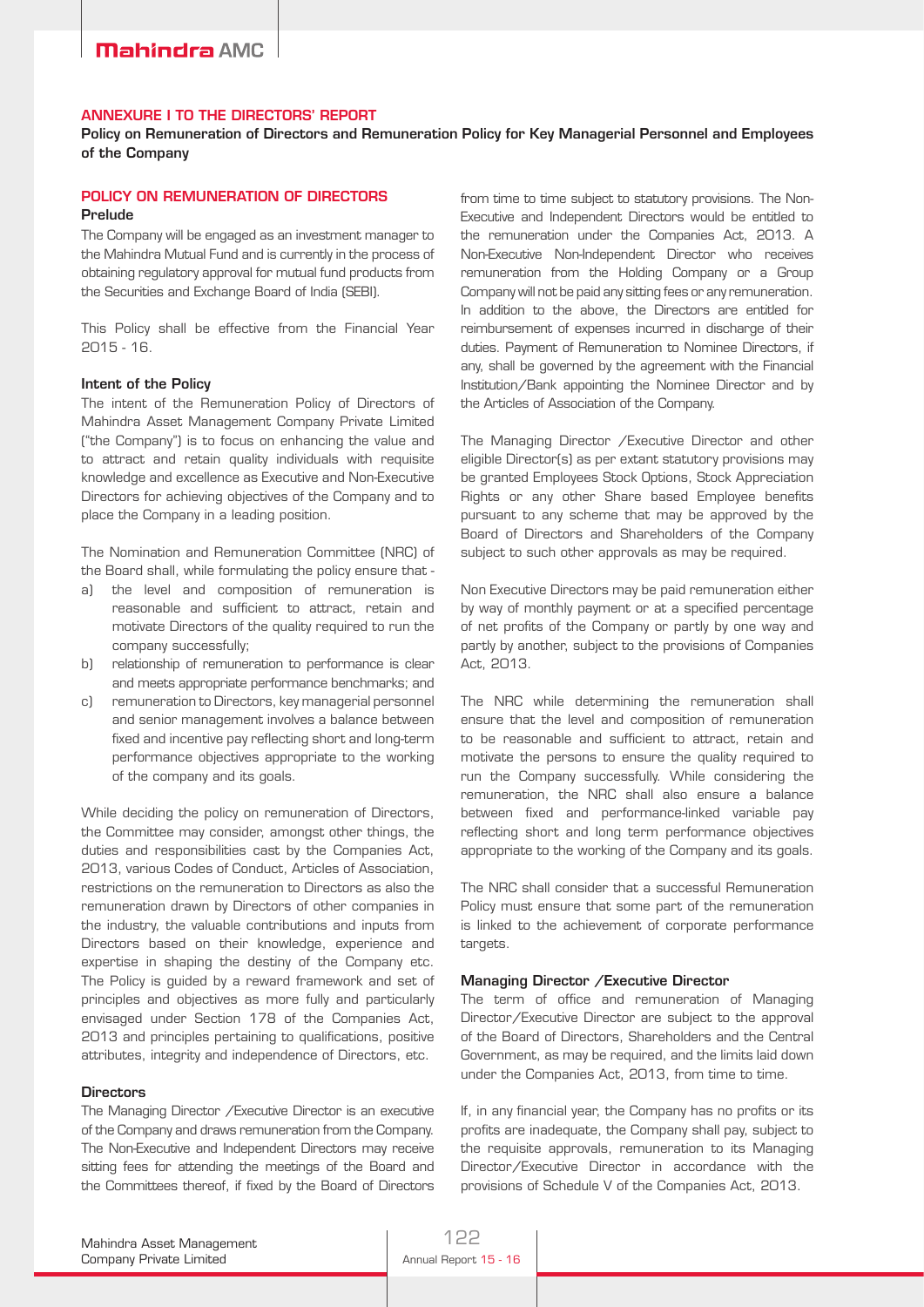If any Managing Director /Executive Director draws or receives, directly or indirectly by way of remuneration any such sums in excess of the limits prescribed under the Companies Act, 2013 or without the prior sanction of the Central Government, where required, he/she shall refund such sums to the Company and until such sum is refunded, hold it in trust for the Company. The Company shall not waive recovery of such sum refundable to it unless permitted by the Central Government.

Remuneration of the Managing Director/Executive Director reflects the overall remuneration philosophy and guiding principle of the Company. While considering the appointment and remuneration of Managing Director/ Executive Director, the NRC shall consider the industry benchmarks, merit and seniority of the person and shall ensure that the remuneration proposed to be paid is commensurate with the remuneration packages paid to similar senior level counterpart(s) in other companies.

Remuneration for Managing Director/Executive Director is designed subject to the limits laid down under the Companies Act, 2013, to remunerate them fairly and responsibly. The remuneration to the Managing Director/Executive Director comprises of salary, perquisites and performance based incentive apart from retirement benefits like Provident Fund, Superannuation, Gratuity, Leave Encashment, etc., as per the Rules of the Company. Salary is paid within the range approved by the Shareholders. Increments are effective annually, as recommended / approved by the NRC/ Board. In terms of the Shareholders' approval, the Commission may be paid to Managing Director / Executive Director in any Financial Year at a rate not exceeding 1/4% (one fourth percent) per annum of the profits of the Company computed in accordance with the applicable provisions of the Companies Act, 2013 as may be recommended by NRC and approved by the Board.

The total remuneration will have a flexible component with a bouquet of allowances to enable the Managing Director/ Executive Director to choose the allowances as well as the quantum based on laid down limits as per the Company policy. The flexible component can be varied only once annually.

The actual pay-out of variable component of the remuneration will be a function of individual performance as well as business performance. Business performance is evaluated using a Balanced Score Card (BSC) while individual performance is evaluated on Key Result Areas (KRA). Both the BSC and KRAs are evaluated at the end of the fiscal year to arrive at the BSC rating of the business and performance rating of the individual.

Remuneration also aims to motivate the Personnel to deliver Company's key business strategies, create a strong performance-oriented environment and reward achievement of meaningful targets over the short and long-term.

The Managing Director/Executive Director is entitled to customary non-monetary benefits such as company cars, health care benefits, leave travel, communication facilities, etc., as per the policies of the Company. The Managing Director / Executive Director is entitled to grant of Stock Options as per the approved Stock Options Schemes of the Company from time to time.

#### **Disclosures**

Information on the total remuneration of members of the Company's Board of Directors, Managing Director / Executive Director and Key Managerial Personnel/Senior Management Personnel may be disclosed in the Board's Report as per statutory requirements laid down in this regard.

#### REMUNERATION POLICY FOR KEY MANAGERIAL PERSONNEL AND EMPLOYEES

This Policy shall be effective from the Financial Year 2015 - 16.

#### **Objective**

To establish guidelines for remunerating employees fairly and in keeping with Statutes.

#### Definition(s)

"Key Managerial Personnel" (KMP) as defined in section 2(51) of the Companies Act, 2013 means:

- i) the Chief Executive Officer or the Managing Director or Manager;
- ii) the Company Secretary;
- iii) the Whole-time Director;
- iv) the Chief Financial Officer; and
- v) such other officer as may be prescribed.

#### **Standard**

The broad structure of compensation payable to employees is as under:

- Fixed pay which has components like basic salary & other allowances / flexi pay as per the grade where the employees can choose allowances from bouquet of options.
- $\Diamond$  Variable pay (to certain grades) in the form of annual / half yearly performance pay based on Key Result Areas agreed – as applicable.
- $\Diamond$  Incentives, either monthly or quarterly, based on targets in the lower grades.
- **Example 13 Start** as Provident Fund, Gratuity & Superannuation (for certain grades).
- Benefits such as Employee Stock Option Scheme, car scheme, medical & dental benefit, loans, insurance etc. as per grades.

#### Increments

Salary increase is given to eligible employees based on position, performance & market dynamics as decided from time to time.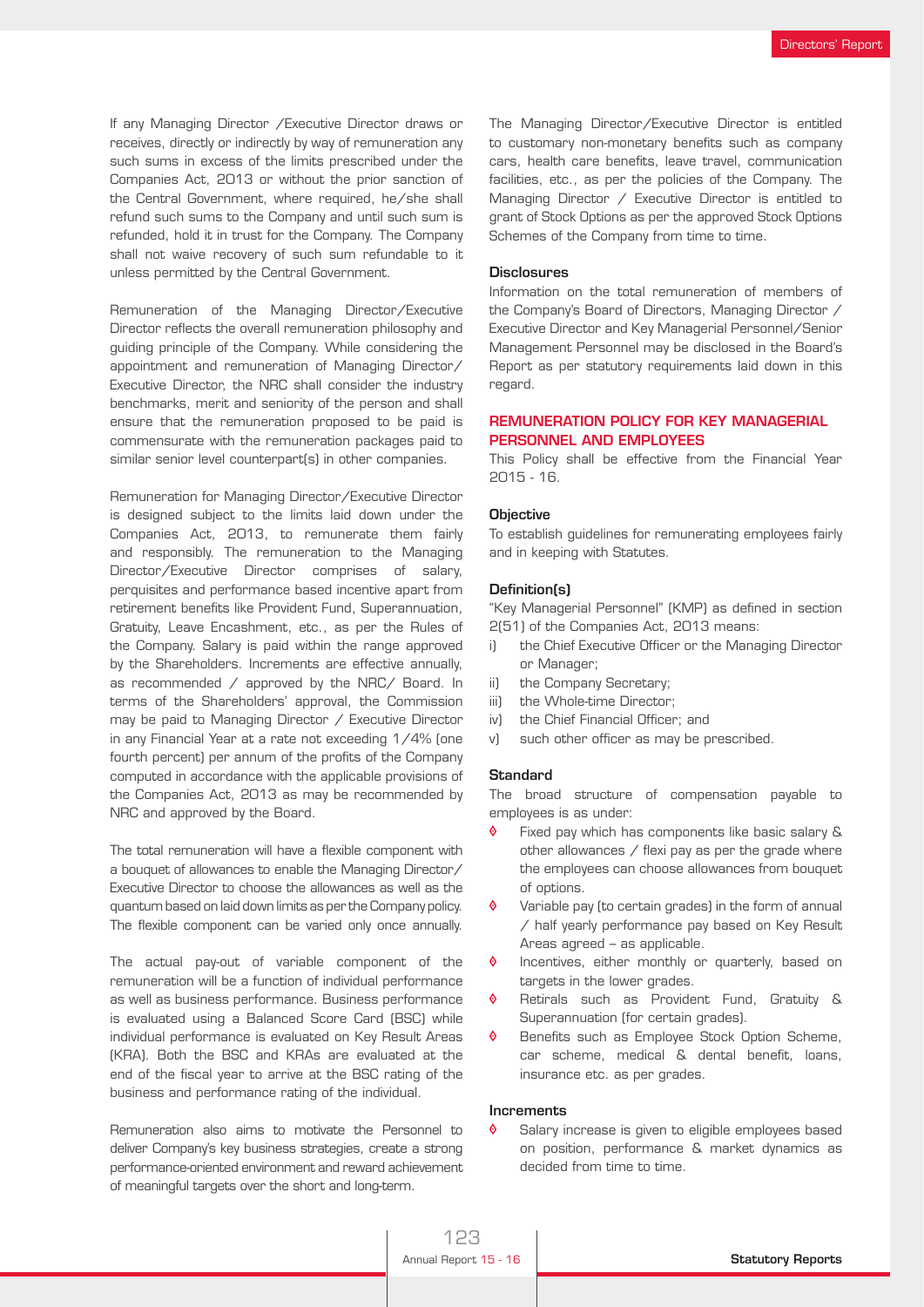### **Mahindra** AMC

#### ANNEXURE II TO THE DIRECTORS' REPORT

Additional Information as required under Section 197(12) of the Companies Act, 2013 and Rule 5(2) of Companies (Appointment and Remuneration of Managerial Personnel) Rules, 2014 and forming part of Directors' Report for the year ended March 31, 2016.

| Name of<br>Employee              | <b>Designation</b>                            | <b>Gross</b><br>Remuneration<br>(subject to<br>income-tax)<br>(Rs. in Lacs) | <b>Qualifications</b> | <b>Experience</b><br>(Years) | (Years) | Age Date of Comme-<br>-ncement of<br><b>Employment</b> | Last Employment<br>held, Designation<br>and Organisation                                           |
|----------------------------------|-----------------------------------------------|-----------------------------------------------------------------------------|-----------------------|------------------------------|---------|--------------------------------------------------------|----------------------------------------------------------------------------------------------------|
| Mr. Ashutosh Managing<br>Bishnoi | Director<br>and Chief<br>Executive<br>Officer | 52.52                                                                       | B.Com.,<br>M.B.A.     | 33                           | 55      | 01.09.2015                                             | L & T Investment<br>Management<br>Limited<br>Designation: CEO                                      |
| Mr. Rahul<br>Pal                 | Head - Fixed<br>Income                        | 41.75                                                                       | B.Com (H),<br>A.C.A.  | 15                           | 39      |                                                        | 21.09.2015 Taurus Asset<br>Management<br>Company Limited<br>Designation:<br>Head - Fixed<br>Income |

#### Notes:

- 1. In case of Mr. Rahul Pal nature of employment is permanent, subject to termination on three months' notice on either side. The appointment of Mr. Ashutosh Bishnoi as an employee is effective from September 1, 2015 and is permanent in nature, subject to termination on three months' notice on either side. The appointment of Mr. Ashutosh Bishnoi as Managing Director & Chief Executive Officer is effective from October 12, 2015 and is for a period of three years from that date. Remuneration paid to Mr. Ashutosh Bishnoi is as the Managing Director & Chief Executive Officer.
- 2. Both the employees mentioned above were appointed during the F.Y. 2015-16 and hence were employed for part of the year.
- 3. Terms and conditions of employment are as per Company's Rules.
- 4. Information about qualifications and last employment is based on particulars furnished by the concerned employee.
- 5. None of the employees mentioned above is related to any Director of the Company.
- 6. No employee was in receipt of remuneration more than the remuneration drawn by the Managing Director and holds by himself or alongwith his spouse and dependent children 2% or more of the equity shares of the Company.
- 7. Remuneration means Remuneration as defined in section 2(78) of the Companies Act, 2013.

For and on behalf of the Board

Mumbai, April 12, 2016 Chairman

V. Ravi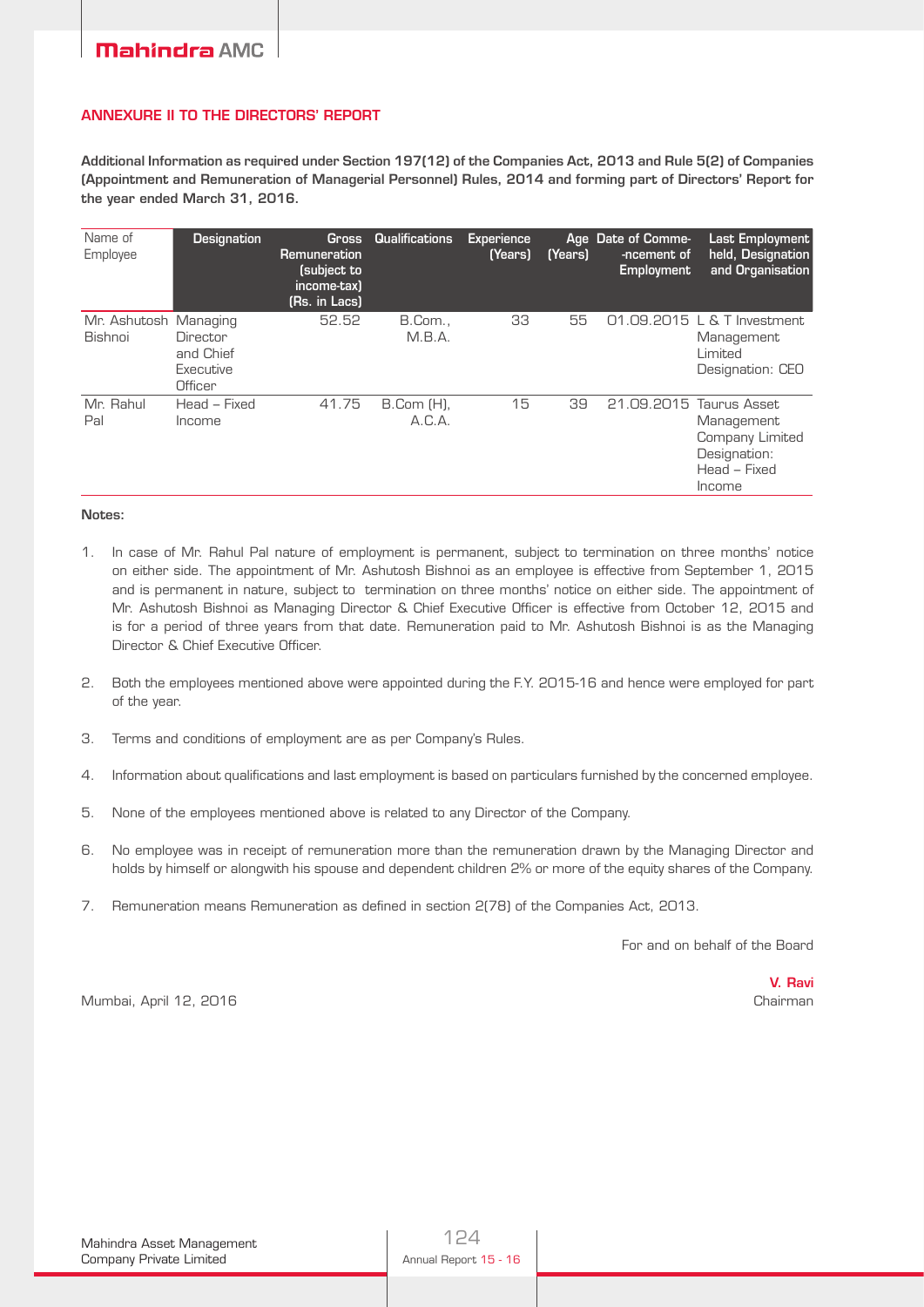#### ANNEXURE III TO THE DIRECTORS' REPORT

#### FORM NO. MGT-9

#### Extract of Annual Return as on the financial year ended on March 31, 2016

[Pursuant to section 92(3) and Rule 12(1) of the Companies (Management and Administration) Rules, 2014]

#### I. REGISTRATION AND OTHER DETAILS

|      | CIN                                                                         | U65900MH2013PTC244758                                                                                                       |
|------|-----------------------------------------------------------------------------|-----------------------------------------------------------------------------------------------------------------------------|
| ii.  | Registration Date                                                           | June 20, 2013                                                                                                               |
| iii. | Name of the Company                                                         | Mahindra Asset Management Company Private Limited                                                                           |
| IV.  | Category / Sub-Category of the Company                                      | Public Limited Company (being a subsidiary of a Public<br>Limited Company)                                                  |
| V.   | Address of the Registered office and contact details                        | 4th Floor, Mahindra Towers, A Wing,<br>P. B. Marg, Worli,<br>Mumbai - 400018.<br>Tel.: 91 22 6652 6000 Fax: 91 22 2498 4170 |
| Vİ.  | Whether listed company Yes / No                                             | No                                                                                                                          |
| VII. | Name, Address and Contact details of Registrar and<br>Transfer Agent, if an | N.A.                                                                                                                        |

#### II. PRINCIPAL BUSINESS ACTIVITIES OF THE COMPANY

All the business activities contributing 10% or more of the total turnover of the company shall be stated:-

| SI. | Name and Description of main products / | NIC Code of the | $%$ to total turnover |
|-----|-----------------------------------------|-----------------|-----------------------|
|     | No. services                            | product/service | of the Company        |
|     | 1 $N.A.*$                               | $N.A.*$         | $N.A.*$               |

\*The company has not commenced any business activities during the year under consideration.

#### III. PARTICULARS OF HOLDING, SUBSIDIARY AND ASSOCIATE COMPANIES –

| SI. | Name and Address of the<br>No. Company                                                                            | CIN/GLN               | Holding/<br>Subsidiary/<br>Associate | $%$ of<br>shares<br>held | <b>Applicable</b><br><b>Section</b> |
|-----|-------------------------------------------------------------------------------------------------------------------|-----------------------|--------------------------------------|--------------------------|-------------------------------------|
|     | Mahindra & Mahindra Limited<br>Gateway Building, Apollo<br>Bunder, Mumbai - 400 001.                              | 165990MH1945PLC004558 | Ultimate<br>Holding<br>Company       | $100*$                   | Section 2(46)                       |
| 2.  | Mahindra & Mahindra<br><b>Financial Services Limited</b><br>Gateway Building, Apollo<br>Bunder, Mumbai - 400 001. | L65921MH1991PLC059642 | Holding<br>Company                   | 100                      | Section 2(46)                       |

 \*There is no direct shareholding in the Company by Mahindra & Mahindra Limited, the ultimate Holding Company. Shares are held through Mahindra & Mahindra Financial Services Limited, subsidiary of Mahindra & Mahindra Limited.

#### IV. SHARE HOLDING PATTERN (Equity Share Capital Breakup as percentage of Total Equity)

#### i) Category-wise Share Holding

|                             | No. of Shares held at the beginning of the year |           |                                                  |     | No. of Shares held at the end of the year |                          |                          |                                  |                                                      |
|-----------------------------|-------------------------------------------------|-----------|--------------------------------------------------|-----|-------------------------------------------|--------------------------|--------------------------|----------------------------------|------------------------------------------------------|
| Category of<br>Shareholders | Physical<br><b>Demat</b>                        |           | $%$ of<br>Total<br><b>Total</b><br><b>Shares</b> |     | <b>Demat</b>                              | Physical                 | <b>Total</b>             | $%$ of<br>Total<br><b>Shares</b> | $\frac{0}{2}$<br><b>Change</b><br>during the<br>year |
| A. Promoters                |                                                 |           |                                                  |     |                                           |                          |                          |                                  |                                                      |
| (1) Indian                  |                                                 |           |                                                  |     |                                           |                          |                          |                                  |                                                      |
| a) Individual/HUF           | $\overline{\phantom{a}}$                        | ٠         | ٠                                                | ٠   | $\overline{\phantom{a}}$                  | $\sim$                   | $\overline{\phantom{a}}$ |                                  | ۰                                                    |
| b) Central Govt             | $\overline{\phantom{a}}$                        | ٠         | ٠                                                | ٠   |                                           | $\overline{\phantom{a}}$ |                          |                                  |                                                      |
| c) State Govt (s)           | $\overline{\phantom{a}}$                        | ٠         | ٠                                                | ٠   | $\overline{\phantom{a}}$                  | $\sim$                   | $\sim$                   | $\overline{\phantom{a}}$         | ۰                                                    |
| d) Bodies Corporate         |                                                 | 10,50,000 | 10,50,000                                        | 100 | ٠                                         | 6,05,50,000              | 6,05,50,000              | 100                              | ٠                                                    |
| e) Banks / Fl               | ٠                                               | ٠         | $\overline{\phantom{a}}$                         | ٠   | $\overline{\phantom{a}}$                  | $\overline{\phantom{a}}$ |                          |                                  | ٠                                                    |
| f) Any Other                | $\overline{\phantom{a}}$                        | ۰         | ۰                                                | ٠   | $\overline{\phantom{a}}$                  |                          |                          |                                  | ٠                                                    |
| Sub-total (A) (1)           | $\blacksquare$                                  | 10,50,000 | 10,50,000                                        | 100 | ٠                                         | 6.05.50.000              | 6.05.50.000              | 100                              |                                                      |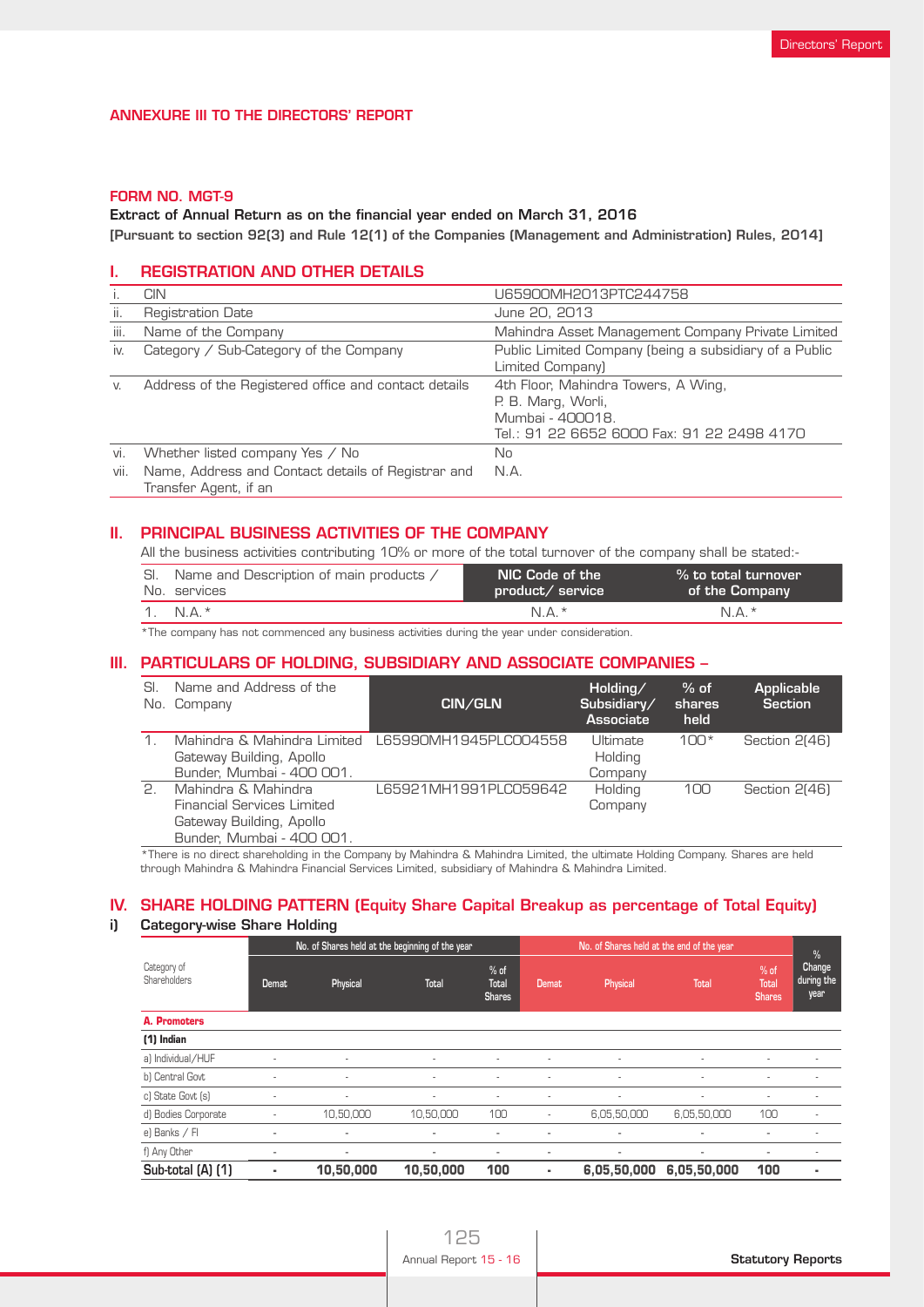### **Mahindra** AMC

 $\overline{\phantom{a}}$ 

|                                                                                                  |                          | No. of Shares held at the beginning of the year |                          |                                         | No. of Shares held at the end of the year |                          |                          |                                       | $\%$                         |
|--------------------------------------------------------------------------------------------------|--------------------------|-------------------------------------------------|--------------------------|-----------------------------------------|-------------------------------------------|--------------------------|--------------------------|---------------------------------------|------------------------------|
| Category of<br>Shareholders                                                                      | Demat                    | Physical                                        | <b>Total</b>             | $%$ of<br><b>Total</b><br><b>Shares</b> | <b>Demat</b>                              | <b>Physical</b>          | <b>Total</b>             | % of<br><b>Total</b><br><b>Shares</b> | Change<br>during the<br>year |
| (2) Foreign                                                                                      |                          |                                                 |                          |                                         |                                           |                          |                          |                                       |                              |
| a) NRI Individuals                                                                               | $\overline{\phantom{a}}$ | $\blacksquare$                                  | ÷,                       | $\blacksquare$                          | ÷,                                        | $\overline{\phantom{a}}$ | ÷,                       | ÷,                                    | ×,                           |
| b) Other Individuals                                                                             | $\overline{\phantom{a}}$ | $\overline{\phantom{a}}$                        | ÷,                       | ÷,                                      | ÷,                                        | $\overline{\phantom{a}}$ | ÷,                       | i,                                    | ×,                           |
| c) Bodies Corporate                                                                              | $\blacksquare$           | $\blacksquare$                                  | $\overline{\phantom{a}}$ | ÷,                                      | ÷,                                        | $\overline{\phantom{a}}$ | $\overline{\phantom{a}}$ | ÷,                                    | ×,                           |
| d) Banks / Fl                                                                                    | $\blacksquare$           | $\overline{\phantom{a}}$                        | $\overline{\phantom{a}}$ | $\overline{\phantom{a}}$                | ÷,                                        | $\overline{\phantom{a}}$ | ÷,                       | $\overline{\phantom{a}}$              | $\overline{\phantom{a}}$     |
| e) Any Other                                                                                     | $\overline{\phantom{a}}$ | $\blacksquare$                                  | $\overline{\phantom{a}}$ | $\overline{\phantom{a}}$                | ÷,                                        | $\overline{\phantom{a}}$ | $\overline{\phantom{a}}$ | $\overline{\phantom{a}}$              | ×,                           |
| Sub-total (A) (2)                                                                                | $\overline{\phantom{a}}$ | ÷,                                              | ÷,                       | ÷,                                      | ÷,                                        | ÷,                       | $\overline{\phantom{a}}$ | ÷,                                    | ÷,                           |
| <b>Total shareholding</b><br>of Promoter $(A)$ =<br>$(A)(1)+(A)(2)$                              | $\blacksquare$           | 10,50,000                                       | 10,50,000                | 100                                     | ×                                         | 6,05,50,000              | 6,05,50,000              | 100                                   |                              |
| <b>B. Public</b>                                                                                 |                          |                                                 |                          |                                         |                                           |                          |                          |                                       |                              |
| <b>Shareholding</b>                                                                              |                          |                                                 |                          |                                         |                                           |                          |                          |                                       |                              |
| 1. Institutions                                                                                  |                          |                                                 |                          |                                         |                                           |                          |                          |                                       |                              |
| a) Mutual Funds                                                                                  | $\blacksquare$           | ÷,                                              | ÷,                       | $\overline{\phantom{a}}$                | ÷,                                        | $\overline{\phantom{a}}$ | ÷,                       | $\overline{a}$                        | ÷,                           |
| b) Banks / Fl                                                                                    | ÷,                       | $\overline{\phantom{a}}$                        | ÷,                       | $\overline{a}$                          | ÷,                                        | $\overline{\phantom{a}}$ | ÷,                       | i,                                    |                              |
| c) Central Govt.                                                                                 | ÷,                       | $\overline{\phantom{a}}$                        | ÷,                       | $\overline{a}$                          | ÷,                                        | $\overline{\phantom{a}}$ | ÷,                       | i,                                    |                              |
| d) State Govt(s)                                                                                 | ÷,                       | J.                                              | ÷,                       | i.                                      | ä,                                        | ä,                       | ÷,                       | L,                                    | ä,                           |
| e) Venture Capital                                                                               | ä,                       | ä                                               | ä,                       | J.                                      | ä,                                        | ä,                       | ä,                       |                                       |                              |
| Funds                                                                                            |                          |                                                 |                          |                                         |                                           |                          |                          |                                       |                              |
| f) Insurance<br>Companies                                                                        | ä,                       | ä,                                              | ä,                       | ä,                                      |                                           | ä,                       | ä,                       |                                       |                              |
| g) Flls                                                                                          | $\overline{\phantom{a}}$ | $\overline{\phantom{a}}$                        | ÷,                       | $\overline{\phantom{a}}$                | ÷,                                        | $\overline{\phantom{a}}$ | $\sim$                   | ÷,                                    | $\overline{\phantom{m}}$     |
| h) Foreign Venture<br>Capital Funds                                                              | ÷,                       | ä,                                              | ä,                       | ä,                                      | ä,                                        | ä,                       | ä,                       |                                       | ×,                           |
| i) Others (specify)                                                                              | $\blacksquare$           | $\overline{\phantom{a}}$                        | $\overline{\phantom{a}}$ | $\overline{\phantom{a}}$                | $\overline{\phantom{a}}$                  | $\overline{\phantom{a}}$ | $\overline{\phantom{a}}$ | $\blacksquare$                        | $\overline{\phantom{m}}$     |
| Sub-total (B)(1)                                                                                 | $\overline{\phantom{a}}$ | $\overline{\phantom{a}}$                        | ÷,                       | $\sim$                                  | $\overline{\phantom{a}}$                  | $\overline{\phantom{a}}$ | $\bar{a}$                | $\overline{\phantom{a}}$              | $\overline{\phantom{a}}$     |
| 2. Non-                                                                                          |                          |                                                 |                          |                                         |                                           |                          |                          |                                       |                              |
| Institutions                                                                                     |                          |                                                 |                          |                                         |                                           |                          |                          |                                       |                              |
| a) Bodies Corporate                                                                              |                          |                                                 |                          |                                         |                                           |                          |                          |                                       |                              |
| i) Indian                                                                                        | ÷,                       | ÷,                                              | ÷,                       | ł,                                      | ÷,                                        | $\overline{\phantom{a}}$ | ÷,                       | $\overline{\phantom{a}}$              | ÷                            |
| ii) Overseas                                                                                     | ÷,                       | J.                                              | $\overline{\phantom{a}}$ | $\overline{\phantom{a}}$                | ÷,                                        | $\overline{\phantom{a}}$ | J.                       | ÷,                                    | ×,                           |
| b) Individuals                                                                                   |                          |                                                 |                          |                                         |                                           |                          |                          |                                       |                              |
| i) Individual                                                                                    |                          |                                                 |                          |                                         |                                           |                          |                          |                                       |                              |
| shareholders<br>holding nominal<br>share capital<br>upto Rs. 1 lakh                              |                          |                                                 |                          |                                         |                                           |                          |                          |                                       |                              |
| ii) Individual<br>shareholders<br>holding nominal<br>share capital in<br>excess of Rs. 1<br>lakh |                          |                                                 |                          |                                         |                                           |                          |                          |                                       |                              |
| c) Others (specify)                                                                              | $\blacksquare$           | $\overline{\phantom{a}}$                        | $\blacksquare$           | $\overline{\phantom{a}}$                | $\overline{\phantom{a}}$                  | $\overline{\phantom{a}}$ | $\overline{\phantom{a}}$ | $\overline{\phantom{a}}$              | $\overline{\phantom{a}}$     |
| Sub-total (B)(2)                                                                                 | $\blacksquare$           | ×,                                              | $\blacksquare$           | $\blacksquare$                          | $\blacksquare$                            | $\blacksquare$           | ×.                       | ×,                                    | $\blacksquare$               |
| <b>Total Public</b><br><b>Shareholding</b><br>$(B)=(B)(1)+(B)(2)$                                |                          |                                                 |                          |                                         |                                           |                          |                          |                                       |                              |
| C. Shares held<br>by Custodian for<br><b>GDRs &amp; ADRs</b><br><b>Grand Total</b>               |                          |                                                 |                          |                                         |                                           |                          |                          |                                       |                              |
| $(A+B+C)$                                                                                        | ٠                        | 10,50,000                                       | 10,50,000                | 100                                     | ×                                         |                          | 6,05,50,000 6,05,50,000  | 100                                   |                              |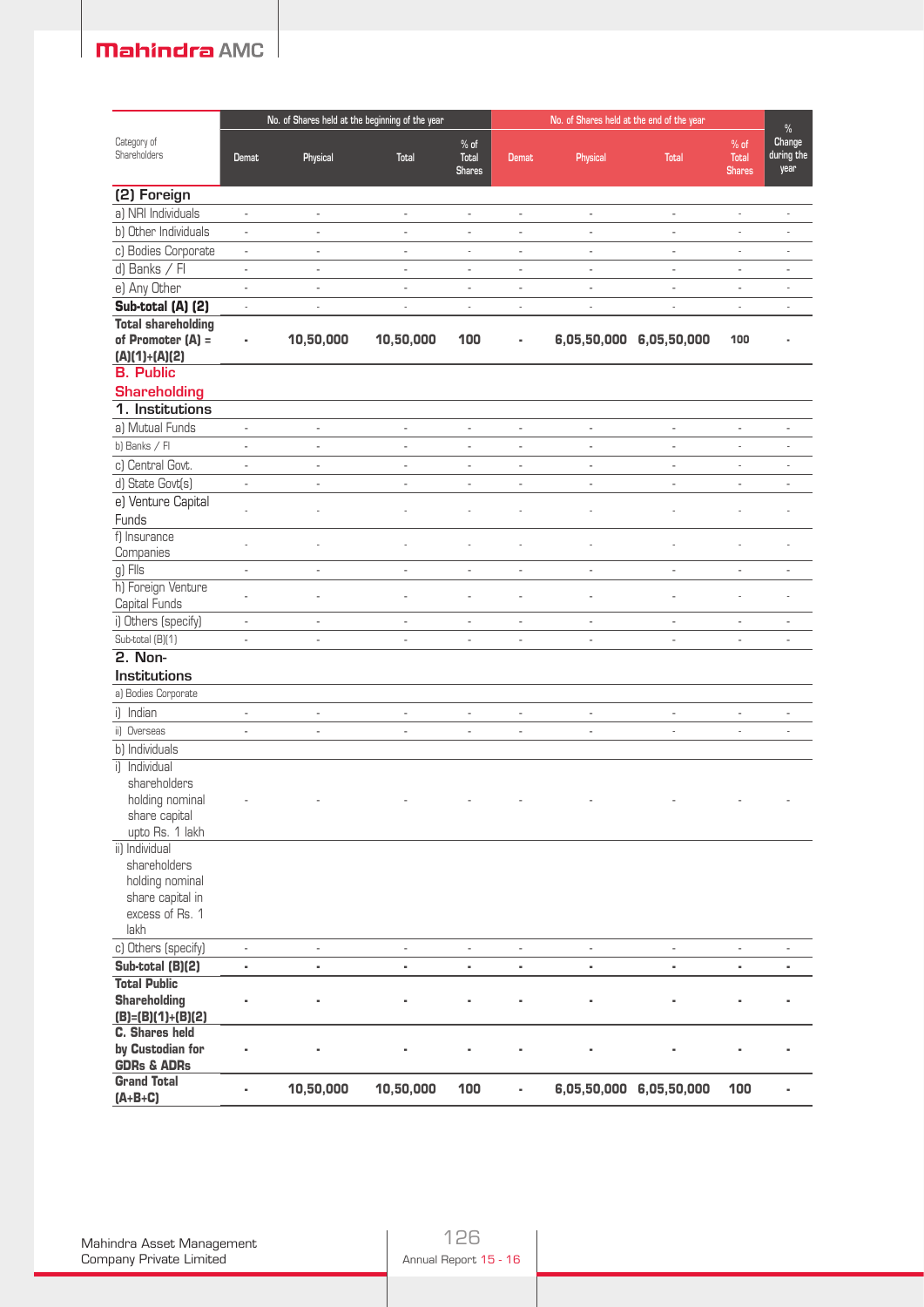#### (ii) Shareholding of Promoters

| SI.           | Shareholder's                                                                     | Shareholding at the beginning of the year |                                                           |                                                          | Shareholding at the end of the year |                                                                |                                                          |                                                     |
|---------------|-----------------------------------------------------------------------------------|-------------------------------------------|-----------------------------------------------------------|----------------------------------------------------------|-------------------------------------|----------------------------------------------------------------|----------------------------------------------------------|-----------------------------------------------------|
| No.           | Name                                                                              | No. of<br><b>Shares</b>                   | $\sqrt{2}$ of Total<br><b>Shares</b><br>of the<br>Company | % of Shares<br>Pledged/<br>encumbered to<br>total shares | <b>Shares</b>                       | No. of % of Total<br><b>Shares</b><br>of the<br><b>Company</b> | % of Shares<br>Pledged/<br>encumbered to<br>total shares | change<br>in share<br>holding<br>during<br>the year |
|               | Mahindra & Mahindra<br><b>Financial Services Limited</b>                          | 10,49,998                                 | 100                                                       | $\overline{\phantom{a}}$                                 | 6,05,49,998                         | 100                                                            |                                                          |                                                     |
| $\mathcal{P}$ | Mahindra & Mahindra Financial<br>Services Limited Jointly with Mr.<br>Ramesh Iver |                                           |                                                           |                                                          |                                     |                                                                |                                                          |                                                     |
| 3.            | Mahindra & Mahindra Financial<br>Services Limited Jointly with Mr.<br>V. Ravi     |                                           |                                                           |                                                          |                                     |                                                                |                                                          |                                                     |
|               | Total                                                                             | 10,50,000                                 | 100                                                       |                                                          | 6,05,50,000                         | 100                                                            |                                                          |                                                     |

#### (iii) Change in Promoters' Shareholding (please specify, if there is no change)

|                                                                                                          | Shareholding at the<br>beginning of the year |                                     | <b>Cumulative Shareholding</b><br>during the year |                                     |  |
|----------------------------------------------------------------------------------------------------------|----------------------------------------------|-------------------------------------|---------------------------------------------------|-------------------------------------|--|
|                                                                                                          | No. of shares                                | % of total shares<br>of the company | No. of shares                                     | % of total shares<br>of the company |  |
| Mahindra & Mahindra Financial                                                                            |                                              |                                     |                                                   |                                     |  |
| Services Limited.                                                                                        |                                              |                                     |                                                   |                                     |  |
| along with joint holders                                                                                 |                                              |                                     |                                                   |                                     |  |
| At the beginning of the year                                                                             | 10,50,000                                    | 100                                 | 6,05,50,000                                       | 100                                 |  |
| Date wise increase / decrease in<br>Promoters Shareholding during<br>the year specifying the reasons for | Reason for<br>increase $\angle$<br>decrease  | <b>Date</b>                         | No. of shares                                     | $%$ increase/<br>decrease           |  |
| increase / decrease (e.g. allotment<br>/ transfer / bonus/ sweat equity etc.)                            | Allotment on a<br>Rights basis               | 26.08.2015                          | 5,25,00,000                                       | Nil                                 |  |
|                                                                                                          | Allotment on a<br>Rights basis               | 15.03.2016                          | 70,00,000                                         | Nil                                 |  |
|                                                                                                          | <b>Total</b>                                 | ٠                                   | 5,95,00,000                                       | <b>NIL</b>                          |  |
| At the end of the year                                                                                   | 10.50.000                                    | 100                                 | 6.05.50.000                                       | 100                                 |  |

#### (iv) Shareholding Pattern of top ten Shareholders (other than Directors, Promoters and Holders of GDRs and ADRs)

| For Each of the Top 10 Shareholders                                                                                                                                                        |               | Shareholding at the<br>beginning of the year | <b>Cumulative Shareholding</b><br>during the year |                                     |
|--------------------------------------------------------------------------------------------------------------------------------------------------------------------------------------------|---------------|----------------------------------------------|---------------------------------------------------|-------------------------------------|
|                                                                                                                                                                                            | No. of shares | $%$ of total shares<br>of the company        | No. of shares                                     | % of total shares<br>of the company |
| At the beginning of the year                                                                                                                                                               |               |                                              |                                                   |                                     |
| Date wise Increase / Decrease in<br>Promoters Shareholding during<br>the year specifying the reasons for<br>increase / decrease (e.g. allotment<br>/transfer /bonus/ sweat equity<br>etc): |               |                                              | Not Applicable                                    |                                     |
| At the End of the year (or on the<br>date of separation, if separated                                                                                                                      |               |                                              |                                                   |                                     |
| during the year)                                                                                                                                                                           |               |                                              |                                                   |                                     |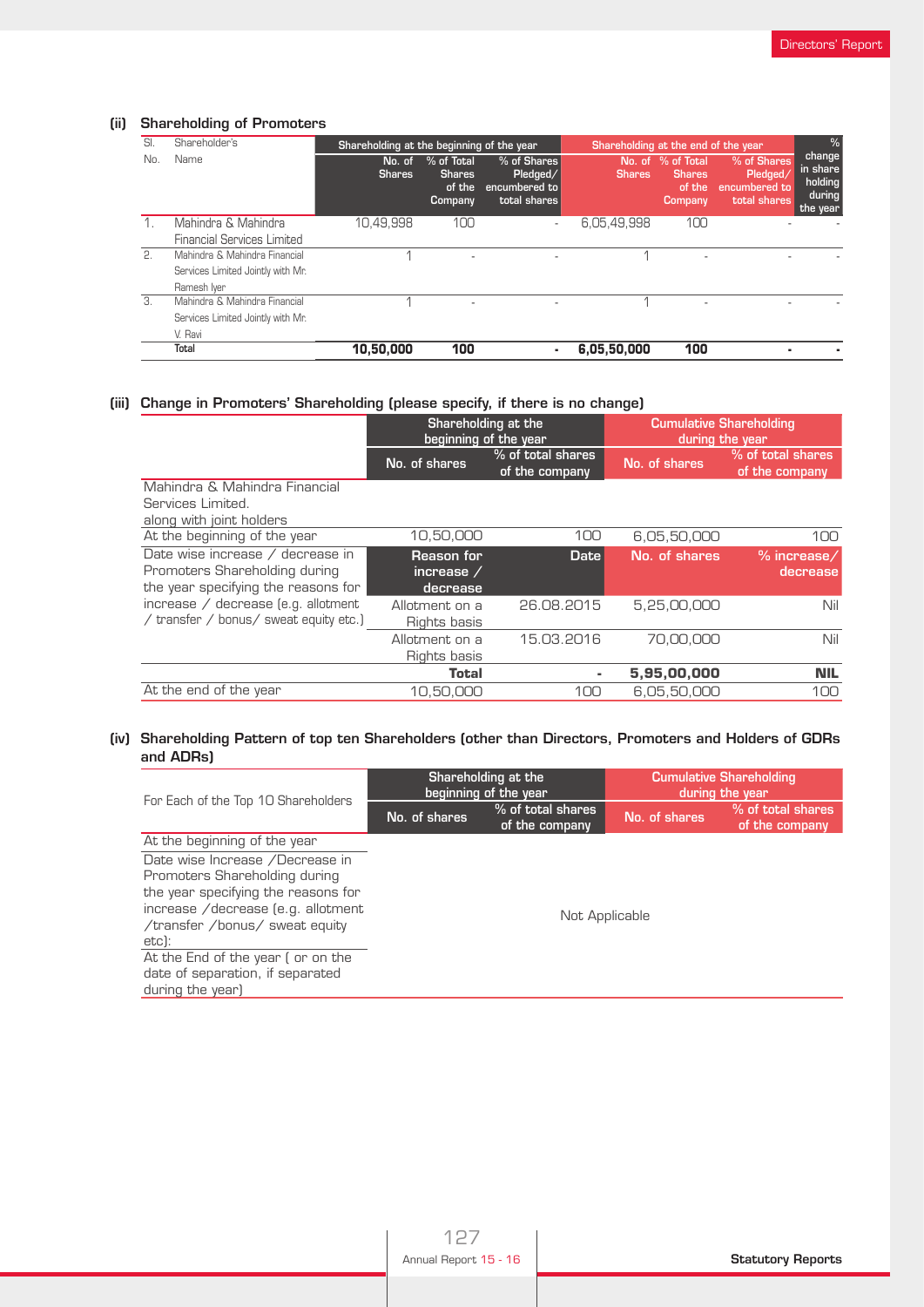$\overline{\phantom{a}}$ 

### (V) Shareholding of Directors and Key Managerial Personnel

|     |                                                             | Shareholding at the      |                                     | <b>Cumulative Shareholding</b> |                                     |  |
|-----|-------------------------------------------------------------|--------------------------|-------------------------------------|--------------------------------|-------------------------------------|--|
| SI. | For Each of the Directors and                               |                          | beginning of the year               |                                | during the year                     |  |
|     | No. KMP                                                     | No. of shares            | % of total shares<br>of the company | No. of shares                  | % of total shares<br>of the company |  |
| 1   | <sup>(1)</sup> Mr. Ramesh lyer - Director                   |                          |                                     |                                |                                     |  |
|     | (jointly with Mahindra &                                    |                          |                                     |                                |                                     |  |
|     | <b>Mahindra Financial Services</b>                          |                          |                                     |                                |                                     |  |
|     | Ltd.                                                        | 1                        |                                     |                                |                                     |  |
|     | At the beginning of the year<br>Date wise Increase /        |                          |                                     | 1                              |                                     |  |
|     | Decrease in Shareholding                                    |                          |                                     |                                |                                     |  |
|     | during the year specifying                                  |                          |                                     |                                |                                     |  |
|     | the reasons for increase /                                  |                          | N.A.                                |                                |                                     |  |
|     | decrease (e.g. allotment /                                  |                          |                                     |                                |                                     |  |
|     | transfer /bonus/ sweat                                      |                          |                                     |                                |                                     |  |
|     | equity etc):                                                |                          |                                     |                                |                                     |  |
|     | At the End of the year                                      | 1                        | $\overline{\phantom{a}}$            | 1                              |                                     |  |
| 2   | Mr. V. Ravi - Director (jointly<br>with Mahindra & Mahindra |                          |                                     |                                |                                     |  |
|     | Financial Services Ltd.)                                    |                          |                                     |                                |                                     |  |
|     | At the beginning of the year                                | 1                        |                                     | 1                              |                                     |  |
|     | Date wise Increase /                                        |                          |                                     |                                |                                     |  |
|     | Decrease in Shareholding                                    |                          |                                     |                                |                                     |  |
|     | during the year specifying                                  |                          |                                     |                                |                                     |  |
|     | the reasons for increase /                                  |                          | N.A.                                |                                |                                     |  |
|     | decrease (e.g. allotment /                                  |                          |                                     |                                |                                     |  |
|     | transfer /bonus/ sweat<br>equity etc):                      |                          |                                     |                                |                                     |  |
|     | At the End of the year                                      | 1                        |                                     | 1                              |                                     |  |
| З   | <sup>(2)</sup> Mr. Ashutosh Bishnoi -                       |                          |                                     |                                |                                     |  |
|     | Managing Director & Chief                                   |                          |                                     |                                |                                     |  |
|     | <b>Executive Officer</b>                                    |                          |                                     |                                |                                     |  |
|     | At the beginning of the year                                |                          |                                     |                                |                                     |  |
|     | Date wise Increase /                                        |                          |                                     |                                |                                     |  |
|     | Decrease in Shareholding                                    |                          |                                     |                                |                                     |  |
|     | during the year specifying<br>the reasons for increase /    |                          | N.A.                                |                                |                                     |  |
|     | decrease (e.g. allotment /                                  |                          |                                     |                                |                                     |  |
|     | transfer /bonus/ sweat                                      |                          |                                     |                                |                                     |  |
|     | equity etc):                                                |                          |                                     |                                |                                     |  |
|     | At the End of the year                                      | $\overline{\phantom{a}}$ | ÷,                                  |                                |                                     |  |
| 4   | Mr. Gautam Divan - Director                                 |                          |                                     |                                |                                     |  |
|     | At the beginning of the year                                |                          |                                     |                                |                                     |  |
|     | Date wise Increase /                                        |                          |                                     |                                |                                     |  |
|     | Decrease in Shareholding                                    |                          |                                     |                                |                                     |  |
|     | during the year specifying<br>the reasons for increase /    |                          |                                     |                                |                                     |  |
|     | decrease (e.g. allotment /                                  |                          | N.A.                                |                                |                                     |  |
|     | transfer /bonus/ sweat                                      |                          |                                     |                                |                                     |  |
|     | equity etc):                                                |                          |                                     |                                |                                     |  |
|     | At the End of the year                                      |                          |                                     |                                |                                     |  |
| 5   | Mr. Sethu Gururajan -                                       |                          |                                     |                                |                                     |  |
|     | Director                                                    |                          |                                     |                                |                                     |  |
|     | At the beginning of the year                                |                          |                                     |                                |                                     |  |
|     | Date wise Increase /                                        |                          |                                     |                                |                                     |  |
|     | Decrease in Shareholding<br>during the year specifying      |                          |                                     |                                |                                     |  |
|     | the reasons for increase $/$                                |                          | N.A.                                |                                |                                     |  |
|     | decrease (e.g. allotment /                                  |                          |                                     |                                |                                     |  |
|     | transfer /bonus/ sweat                                      |                          |                                     |                                |                                     |  |
|     | equity etc):                                                |                          |                                     |                                |                                     |  |
|     | At the End of the year                                      |                          |                                     |                                |                                     |  |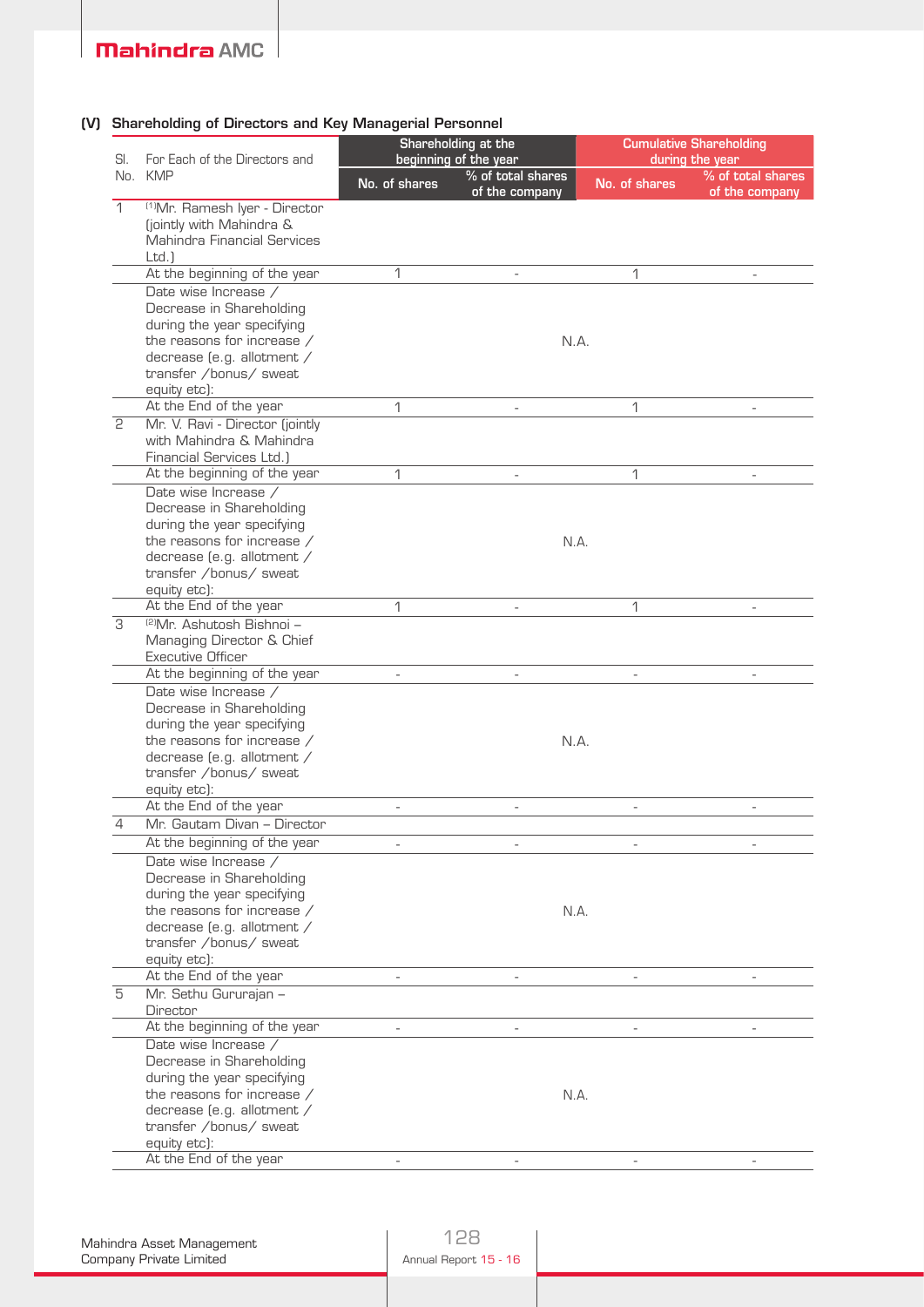| For Each of the Directors and                                                                                                                                                        | Shareholding at the<br>beginning of the year      |                                     |               | <b>Cumulative Shareholding</b><br>during the year |
|--------------------------------------------------------------------------------------------------------------------------------------------------------------------------------------|---------------------------------------------------|-------------------------------------|---------------|---------------------------------------------------|
|                                                                                                                                                                                      | No. of shares                                     | % of total shares<br>of the company | No. of shares | % of total shares<br>of the company               |
| (3)Mr. Rajesh Vasudevan -<br><b>Chief Financial Officer</b>                                                                                                                          |                                                   |                                     |               |                                                   |
| At the beginning of the year                                                                                                                                                         |                                                   |                                     |               |                                                   |
| Date wise Increase /<br>Decrease in Shareholding<br>during the year specifying<br>the reasons for increase /<br>decrease (e.g. allotment /<br>transfer /bonus/ sweat                 |                                                   |                                     |               |                                                   |
| At the End of the year                                                                                                                                                               |                                                   |                                     |               |                                                   |
| Mr. Abhijeet Gogate -<br>Company Secretary<br>At the beginning of the year                                                                                                           |                                                   |                                     |               |                                                   |
| Date wise Increase /<br>Decrease in Shareholding<br>during the year specifying<br>the reasons for increase /<br>decrease (e.g. allotment /<br>transfer /bonus/ sweat<br>equity etc): |                                                   |                                     |               |                                                   |
|                                                                                                                                                                                      | No. KMP<br>equity etc):<br>At the End of the year |                                     |               | N.A.<br>N.A.                                      |

Notes :

- (1) Mr. Ramesh Iyer has resigned as Chairman and member of the Board with effect from October 12, 2015.
- (2) Mr. Ashutosh Bishnoi was appointed as the Managing Director & Chief Executive Officer of the Company with effect from October 12, 2015.
- (3) Mr. Rajesh Vasudevan was appointed as the Chief Financial Officer of the Company with effect from March 14, 2016.

#### (V) INDEBTEDNESS

Indebtedness of the Company including interest outstanding/accrued but not due for payment

|      | Particulars                      | <b>Secured Loans</b><br>excluding<br>deposits | <b>Unsecured</b><br>Loans | <b>Deposits</b> | <b>Total</b><br><b>Indebtedness</b> |
|------|----------------------------------|-----------------------------------------------|---------------------------|-----------------|-------------------------------------|
|      | Indebtedness at the beginning of |                                               |                           |                 |                                     |
|      | the financial year               |                                               |                           |                 |                                     |
| i)   | Principal Amount                 |                                               |                           |                 |                                     |
| ii)  | Interest due but not paid        |                                               |                           |                 |                                     |
| iii) | Interest accrued but not due     |                                               |                           |                 |                                     |
|      | Total (i+ii+iii)                 | --                                            | $\blacksquare$            |                 |                                     |
|      | Change in Indebtedness during    |                                               |                           |                 |                                     |
|      | the financial year               |                                               |                           |                 |                                     |
| ♦    | Addition                         |                                               |                           |                 |                                     |
| ۰    | Reduction                        |                                               |                           |                 |                                     |
|      | <b>Net Change</b>                |                                               |                           |                 |                                     |
|      | Indebtedness at the end of the   |                                               |                           |                 |                                     |
|      | financial year                   |                                               |                           |                 |                                     |
| i)   | Principal Amount                 |                                               |                           |                 |                                     |
| ii)  | Interest due but not paid        |                                               |                           |                 |                                     |
| iii) | Interest accrued but not due     |                                               |                           |                 |                                     |
|      | Total (i+ii+iii)                 |                                               |                           |                 |                                     |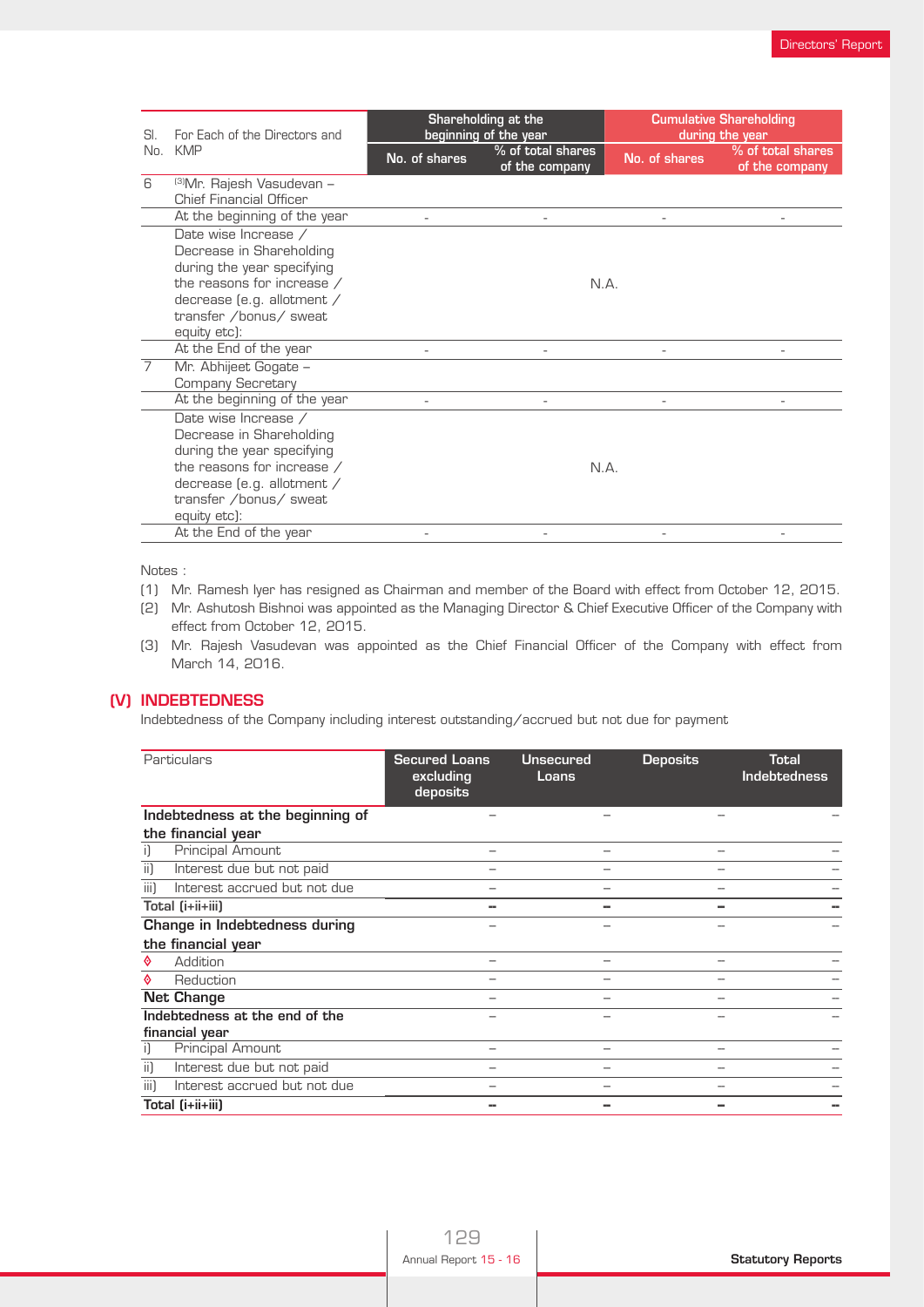#### (VI) REMUNERATION OF DIRECTORS AND KEY MANAGERIAL PERSONNEL

A. Remuneration to Managing Director, Whole-time Directors and/or Manager:

|                             |                                                                                                            |                                                                                                        |                                      |                | (Rs. in lacs)       |
|-----------------------------|------------------------------------------------------------------------------------------------------------|--------------------------------------------------------------------------------------------------------|--------------------------------------|----------------|---------------------|
|                             |                                                                                                            |                                                                                                        | Name of MD/WTD                       |                |                     |
| SI.                         | Particulars of<br>No. Remuneration                                                                         | Managing Director -<br>Mr. Ashutosh Bishnoi<br>(Managing Director &<br><b>Chief Executive Officer)</b> | <b>Whole-time</b><br><b>Director</b> | <b>Manager</b> | <b>Total Amount</b> |
| $\mathbf{1}$ .              | Gross salary                                                                                               |                                                                                                        |                                      |                |                     |
|                             | Salary as per<br>[a]<br>provisions contained<br>in section 17(1) of<br>the Income-tax Act,<br>1961         | 52.52                                                                                                  |                                      |                | 52.52               |
|                             | Value of perquisites<br>(b)<br>$u/s$ 17(2) of the<br>Income-tax Act,<br>1961                               |                                                                                                        |                                      |                |                     |
|                             | Profits in lieu of<br>$\lceil$ c $\rceil$<br>salary under section<br>17(3) of the Income-<br>tax Act, 1961 |                                                                                                        |                                      |                |                     |
| 2.                          | <b>Stock Option</b>                                                                                        | ٠                                                                                                      | $\overline{\phantom{a}}$             |                | ÷                   |
| З.                          | <b>Sweat Equity</b>                                                                                        |                                                                                                        |                                      |                |                     |
| $\mathcal{A}_{\cdot}$<br>5. | Commission<br>- as % of profit<br>- other, specify<br>Others, please specify                               |                                                                                                        |                                      |                |                     |
|                             | Total (A)                                                                                                  | 52.52                                                                                                  |                                      |                | 52.52               |
|                             | Ceiling as per the Act                                                                                     |                                                                                                        |                                      |                | 56.39*              |

#### B. Remuneration to other directors:

|                |                                              |                  |                                      | (Rs. In Lacs)   |
|----------------|----------------------------------------------|------------------|--------------------------------------|-----------------|
| SI.<br>No.     | Particulars of Remuneration                  |                  | <b>Names of Directors</b>            | Total<br>Amount |
| $\mathbf{1}$ . | <b>Independent Directors</b>                 |                  | Mr. Gautam Divan Mr. Sethu Gururajan |                 |
|                | Fee for attending board / committee meetings | 1.20             | 1.20                                 | 2.40            |
|                | Commission                                   |                  |                                      |                 |
|                | Others                                       |                  |                                      |                 |
|                | Total (1)                                    | 1.20             | 1.20                                 | 2.40            |
| 2.             | <b>Other Non-Executive Directors</b>         | Mr. Ramesh Iver# | Mr. V. Ravi                          |                 |
|                | Fee for attending board / committee meetings |                  |                                      |                 |
|                | Commission                                   |                  |                                      |                 |
|                | Others                                       |                  |                                      |                 |
|                | Total (2)                                    |                  |                                      |                 |
|                | Total (B)=(1+2)                              | 1.20             | 1.20                                 | 2.40            |
|                | Total Managerial Remuneration [(A) + (B)]    |                  |                                      | 54.92           |
|                | Overall Ceiling as per the Act <sup>**</sup> |                  |                                      |                 |

# Mr. Ramesh Iyer has resigned as Chairman and member of the Board with effect from October 12, 2015.

For the remuneration paid to the Managing Director during FY 2015-16,ceiling of Rs. 56.39 Lacs is applicable. The ceiling is calculated as per the Provisions of Section 197 read with Sectionn II of Schedule V of the Companies Act, 2013.

 \*\* Pursuant otthe Provisions of Sectionn 197(2) of the Companies Act, 2013, the overall Ceiling on the remuneration to directors is exclusive of sitting fees paid to directors for attending the meetings of the Board or committees thereof. The sitting fees paid to directors is within the limit prescribed therefore under Section 197(5) of the Companies (Appointment and Remuneration of Managerial Personnel) Rules, 2014.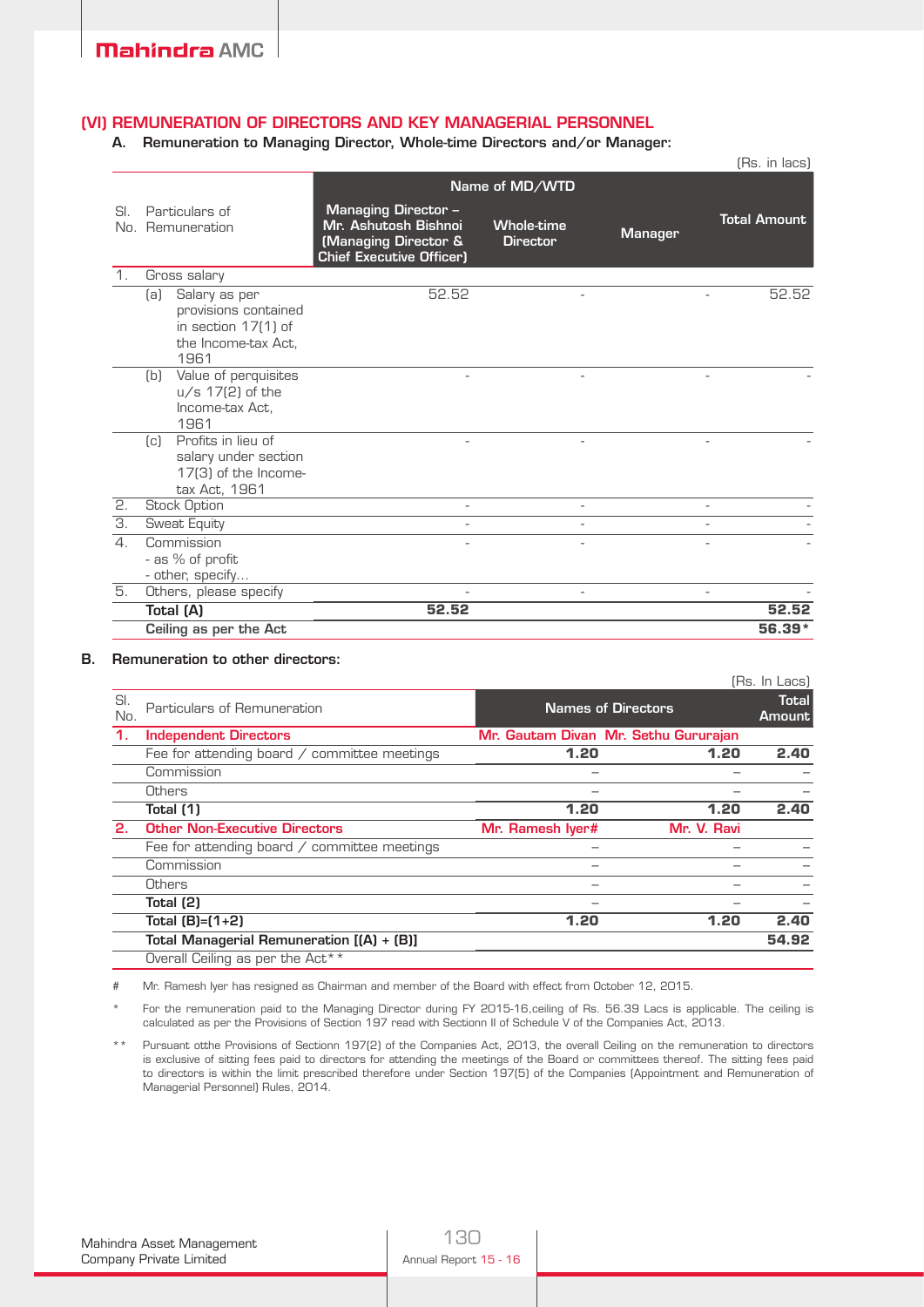### C. Remuneration to Key Managerial Personnel other than MD/Manager/WTD

| SI.<br>No. | Particulars of Remuneration                                                                   | <b>CEO</b> | <b>Key Managerial Personnel</b><br>Company<br><b>Secretary</b> | <b>CFO</b><br><b>Total</b> |
|------------|-----------------------------------------------------------------------------------------------|------------|----------------------------------------------------------------|----------------------------|
|            | Gross salary                                                                                  |            |                                                                |                            |
|            | Salary as per provisions<br>(a)<br>contained in section 17(1) of the<br>Income-tax Act, 1961. |            |                                                                |                            |
|            | Value of perquisites $u/s$ 17(2) of<br>(b)<br>the Income-tax Act, 1961.                       |            |                                                                |                            |
|            | Profits in lieu of salary under<br>[c]<br>section 17(3) of the Income-tax<br>Act, 1961.       |            |                                                                |                            |
| 2.         | <b>Stock Option</b>                                                                           |            |                                                                |                            |
| З.         | Sweat Equity                                                                                  |            |                                                                |                            |
| 4.         | Commission                                                                                    |            |                                                                |                            |
|            | as % of profit                                                                                |            |                                                                |                            |
|            | others                                                                                        |            |                                                                |                            |
| 5.         | Others                                                                                        |            |                                                                |                            |
|            | Total                                                                                         |            |                                                                |                            |

### (VII) PENALTIES / PUNISHMENT/ COMPOUNDING OF OFFENCES

| Type |                              | <b>Section</b><br>of the<br><b>Companies</b><br>Act | <b>Brief</b><br><b>Description</b> | Details of<br>Penalty /<br>Punishment/<br>Compounding<br>fees imposed | Authority<br>[RD/ NCLT/<br><b>COURT]</b> | <b>Appeal</b><br>made, if<br>any (give<br>Details) |
|------|------------------------------|-----------------------------------------------------|------------------------------------|-----------------------------------------------------------------------|------------------------------------------|----------------------------------------------------|
| А.   | <b>COMPANY</b>               |                                                     |                                    |                                                                       |                                          |                                                    |
|      | Penalty                      |                                                     |                                    | <b>NONE</b>                                                           |                                          |                                                    |
|      | Punishment                   |                                                     |                                    |                                                                       |                                          |                                                    |
|      | Compounding                  |                                                     |                                    |                                                                       |                                          |                                                    |
| В.   | <b>DIRECTORS</b>             |                                                     |                                    |                                                                       |                                          |                                                    |
|      | Penalty                      |                                                     |                                    | <b>NONE</b>                                                           |                                          |                                                    |
|      | Punishment                   |                                                     |                                    |                                                                       |                                          |                                                    |
|      | Compounding                  |                                                     |                                    |                                                                       |                                          |                                                    |
|      | C. OTHER OFFICERS IN DEFAULT |                                                     |                                    |                                                                       |                                          |                                                    |
|      | Penalty                      |                                                     |                                    | <b>NONE</b>                                                           |                                          |                                                    |
|      | Punishment                   |                                                     |                                    |                                                                       |                                          |                                                    |
|      | Compounding                  |                                                     |                                    |                                                                       |                                          |                                                    |

|                       | 131 |  |  |  |
|-----------------------|-----|--|--|--|
| Annual Report 15 - 16 |     |  |  |  |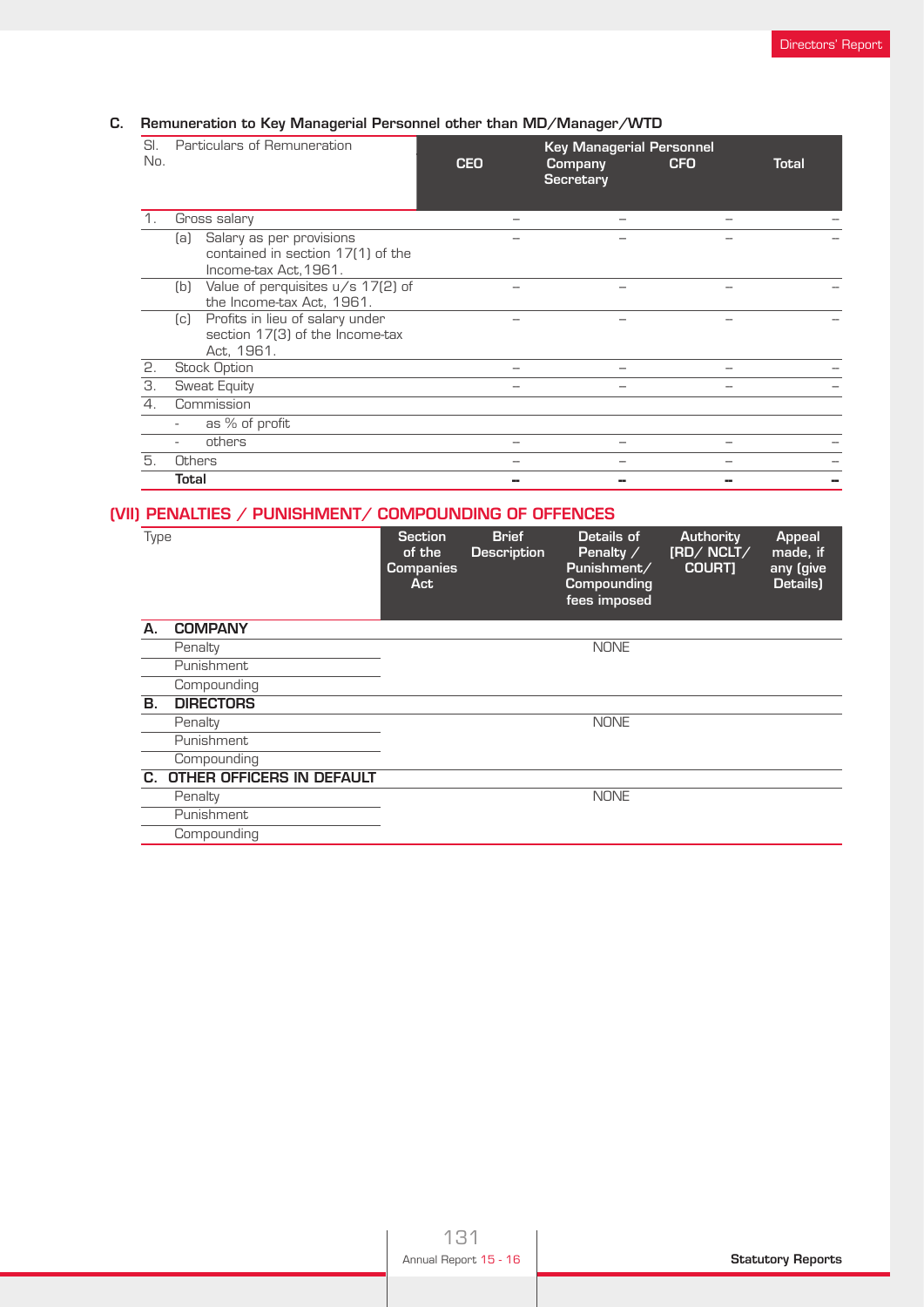### **Mahindra** AMC

#### ANNEXURE IV TO THE DIRECTORS' REPORT

#### SECRETARIAL AUDIT REPORT

[Pursuant to Section 204(1) of the Companies Act, 2013 read with Rule 9 of the Companies(Appointment and Remuneration of Managerial Personnel) Rules, 2014] For the Financial Year ended March 31, 2016

#### To,

The Members, Mahindra Asset Management Company Private Limited 4th Floor, A-Wing, Mahindra Towers, Dr. G. M. Bhosale Marg, P.K. Kurne Chowk, Worli, Mumbai- 400 018.

I have conducted the Secretarial Audit of the compliance of applicable statutory provisions and the adherence to good corporate practices by Mahindra Asset Management Company Private Limited (hereinafter called "the Company"). Secretarial Audit was conducted for the financial year ended on March 31, 2016 in a manner that provided me reasonable basis for evaluating the corporate conduct / statutory compliances and expressing my opinion thereon.

On the basis of the above and on my verification of documents, books, papers, minutes, forms and returns filed and other records maintained by the Company and also the information provided by the Company, its officers, agents and authorized representatives during the conduct of the Audit, I hereby report that in my opinion, the Company has, during the period covered under the Audit as aforesaid, complied with the statutory provisions listed hereunder and also that the Company has proper Board-processes and compliance-mechanism in place to the extent, in the manner and subject to the reporting made hereinafter.

I have examined the books, papers, minute books, forms and returns filed and other records maintained by the Company for the financial year ended March 31, 2016 according to the provisions of the Companies Act, 2013 and the Rules made there under.

I have also examined compliance with the applicable clauses of the Secretarial Standards issued by The Institute of Company Secretaries of India.

The Company being an unlisted company, Regulations and Guidelines prescribed under Securities and Exchange Board of India Act, 1992 does not apply. However, during the period under review, the company has made an application to Securities and Exchange Board of India (hereinafter referred to as "SEBI") for grant of registration to Mahindra Mutual Fund in accordance with the Securities and Exchange Board of India (Mutual Fund) Regulations, 1996 as amended from time to time. Consequently, the Company was granted Registration Certificate by SEBI vide its letter dated February 4, 2016. Further, the provisions of the Securities Contracts (Regulation) Act, 1956 and the Rules made there under do not apply to the company.

During the period under review, the Company has complied with the provisions of the applicable Act/ Rules/ Regulations/ Guidelines/ Circulars/Standards etc mentioned above.

#### I further report that

The Board of Directors of the Company is duly constituted with the proper balance of Executive Directors, Non-Executive Directors and Independent Directors. The changes in the composition of the Board of Directors that took place during the period covered under the Audit were carried out in compliance with the provisions of the Act.

Adequate notice was given to all Directors at least seven days in advance to schedule the Board Meetings. Agenda and detailed notes on Agenda were sent in advance, and a system exists for seeking and obtaining further information and clarifications on the Agenda items before the Meeting and for meaningful participation at the Meeting. Majority decision is carried through and recorded as part of the minutes. I understand that there were no dissenting members' views requiring to be captured in the minutes.

I further report that there are adequate systems and processes in the Company commensurate with the size and operations of the Company to monitor and ensure compliance with applicable laws, rules, regulations and guidelines.

I further report that during the period covered under the Audit, the Company has made the following specific actions having a major bearing on the company's affairs in pursuance of the above referred laws, rules, regulations, guidelines etc:

i) Members, in their Extraordinary General Meeting held on June 15, 2015 have consented to increase the Authorised Capital of the Company

| Mahindra Asset Management | -132-                 |
|---------------------------|-----------------------|
| Company Private Limited   | Annual Report 15 - 16 |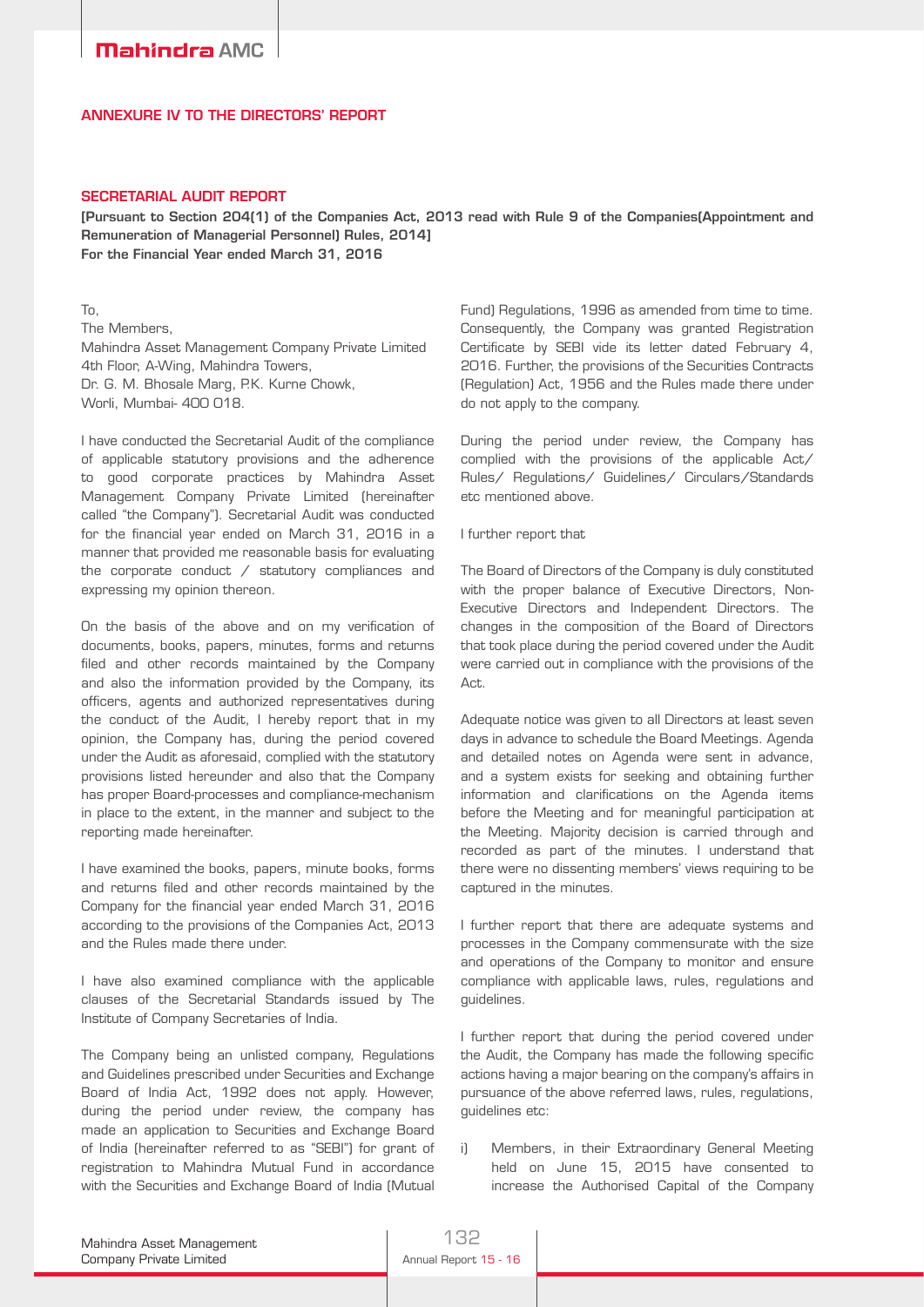from Rs.5,00,00,000 (Rupees Five Crores only) to Rs.76,00,00,000 (Rupees Seventy-Six Crores only) pursuant to Section 61 and all other applicable provisions of the Companies Act, 2013 (the 'Act') read with Companies (Share Capital and Debentures) Rules, 2014. The Members have also given their consent for amendment of clause V (A) of the Memorandum of Association and Clause 2(A) of the Articles of Association w.r.t. the increase in the Authorised Capital of the Company as referred above.

- ii) Members, in their Annual General Meeting held on July 8, 2015 have given their consent to adopt new set of Articles of Association of the Company in substitution, and to the entire exclusion, of the regulations contained in the existing Articles of Association of the Company.
- iii) The Board of Directors in their meeting dated July 8, 2015 resolved to offer/issue/allot 5,67,00,000 Equity Shares of Rs. 10 each for cash at par

aggregating Rs.56,70,00,000 on a rights basis to the existing Members of the Company, in the ratio of 54 new Equity Shares for every 1 Equity Share held in the Company. Consequently, 5,25,00,000 equity shares were allotted raising the paid up capital of the Company to Rs. 53,55,00,000.

iv) The Board of Directors in their meeting dated January 11, 2016 resolved to offer/issue/allot 1,78,50,000 Equity Shares of Rs.10 each for cash at par aggregating Rs.17,85,00,000 on a rights basis to the existing Members of the Company, in the ratio of 1 new Equity Share for every 3 Equity Shares held in the Company. Consequently, 70,00,000 equity shares were allotted raising the paid up capital of the Company to Rs. 60,55,00,000.

#### Neha Shroff

Company Secretary (ACS 17456, CP -7302)

Place: Mumbai Date : April 12, 2016

#### To,

The Members, Mahindra Asset Management Company Private Limited 4th Floor, A-Wing, Mahindra Towers, Dr. G. M. Bhosale Marg, P.K. Kurne Chowk, Worli, Mumbai- 400 018.

My Secretarial Audit Report of even date is to be read along with this letter.

- 1. Maintenance of secretarial record is the responsibility of the management of the company. My responsibility is to express an opinion on these secretarial records based on my audit.
- 2. I have followed the audit practices and processes as were appropriate to obtain reasonable assurance about the correctness of the contents of the Secretarial records. The verification was done on test basis to ensure that correct facts are reflected in secretarial records. I believe that the processes and practices I followed provide a reasonable basis for my opinion.
- 3. I have not verified the correctness and appropriateness of financial records and Books of Accounts of the company.
- 4. The compliance of the provisions of Corporate and other applicable laws, rules, regulations, standards is the responsibility of Management. My examination was limited to the verification of procedures on test basis.
- 5. The Secretarial Audit report is neither an assurance as to the future viability of the company nor of the efficacy or effectiveness with which the Management has conducted the affairs of the company.

Neha Shroff

Company Secretary (ACS 17456, CP -7302)

Place: Mumbai Date : April 12, 2016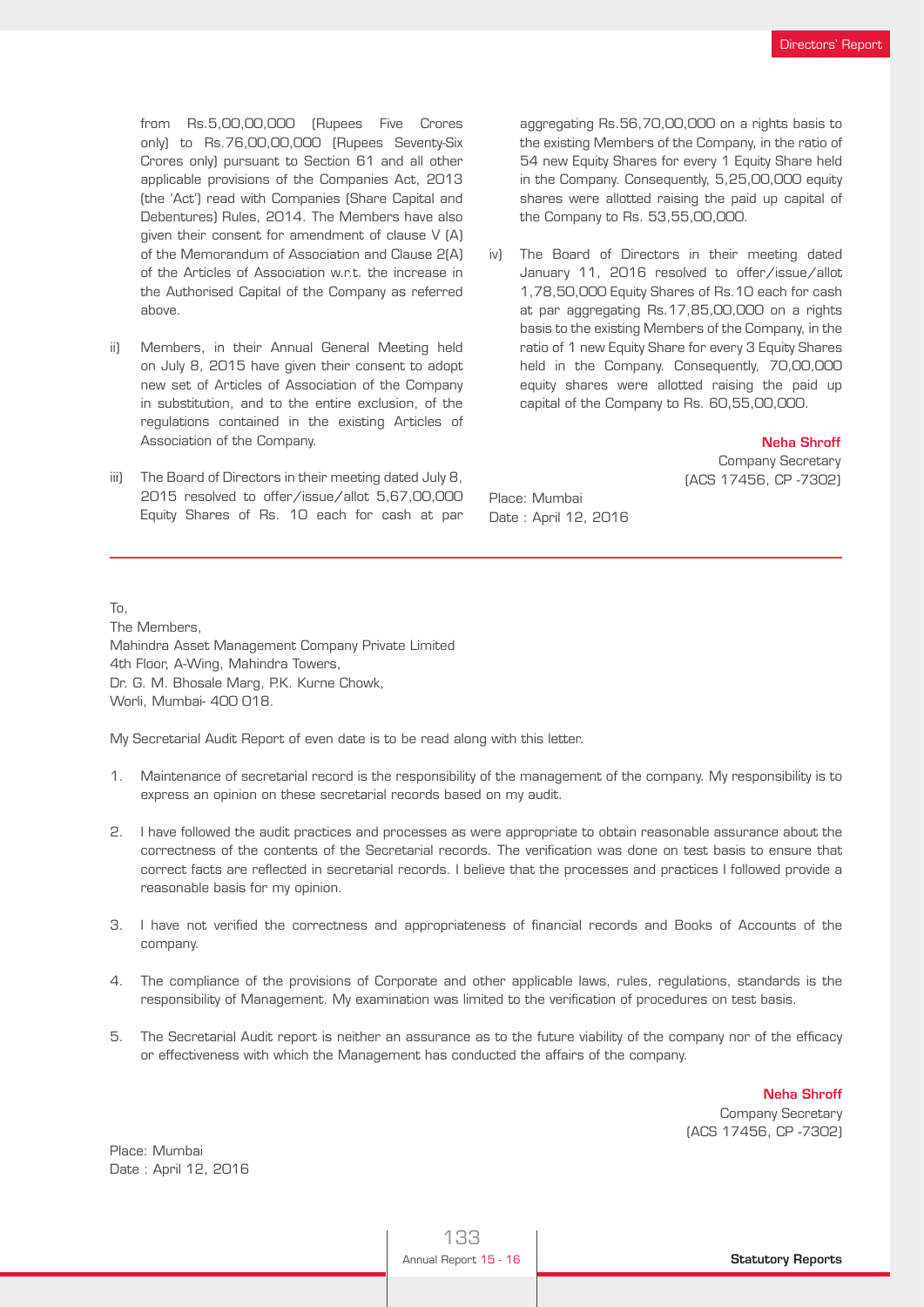#### ANNEXURE V TO THE DIRECTORS' REPORT

Information pursuant to section 134(3)(m) of the Companies Act, 2013, read with the Companies (Accounts) Rules, 2014, in respect of conservation of energy, technology absorption and foreign exchange earnings and outgo.

| (A) | <b>Conservation of energy -</b> |                                                                                                                                                                                                      |                                                                                                                                                                                                           |  |  |
|-----|---------------------------------|------------------------------------------------------------------------------------------------------------------------------------------------------------------------------------------------------|-----------------------------------------------------------------------------------------------------------------------------------------------------------------------------------------------------------|--|--|
|     |                                 | the steps taken or impact on conservation of<br>energy.                                                                                                                                              | The operations of your Company are not energy<br>intensive. However, adequate measures have been<br>initiated to reduce energy consumption<br>The operations of your company are not energy<br>intensive. |  |  |
|     | ii.                             | the steps taken by the company for utilising<br>alternate sources of energy.                                                                                                                         |                                                                                                                                                                                                           |  |  |
|     | iii                             | the capital investment on energy conservation<br>equipments.                                                                                                                                         | Nil                                                                                                                                                                                                       |  |  |
| (B) | Technology absorption -         |                                                                                                                                                                                                      |                                                                                                                                                                                                           |  |  |
|     |                                 | the efforts made towards technology<br>absorption.                                                                                                                                                   | None                                                                                                                                                                                                      |  |  |
|     | ii.                             | the benefits derived like product improvement,<br>cost reduction, product development or import<br>substitution.                                                                                     | Not applicable                                                                                                                                                                                            |  |  |
|     | iii                             | in case of imported technology (imported<br>during the last three years reckoned from the<br>beginning of the financial year) -                                                                      |                                                                                                                                                                                                           |  |  |
|     |                                 | the details of the technology imported<br>a)                                                                                                                                                         | None                                                                                                                                                                                                      |  |  |
|     |                                 | the year of import<br>b                                                                                                                                                                              | Not applicable                                                                                                                                                                                            |  |  |
|     |                                 | whether the technology has been fully<br>c)<br>absorbed                                                                                                                                              | Not applicable                                                                                                                                                                                            |  |  |
|     |                                 | d<br>if not fully absorbed, areas where<br>absorption has not taken place, and the<br>reasons thereof; and                                                                                           | Not applicable                                                                                                                                                                                            |  |  |
|     | iv                              | the expenditure incurred on Research and<br>Development.                                                                                                                                             | Nil                                                                                                                                                                                                       |  |  |
| (C) |                                 | Foreign exchange earnings and Outgo - The<br>Foreign Exchange earned in terms of actual<br>inflows during the year and the Foreign<br>Exchange outgo during the year in terms of<br>actual outflows. | There were no foreign exchange earnings or outgo<br>during the year under consideration.                                                                                                                  |  |  |

For and on behalf of the Board

V. Ravi Chairman

Place: Mumbai Date : April 12, 2016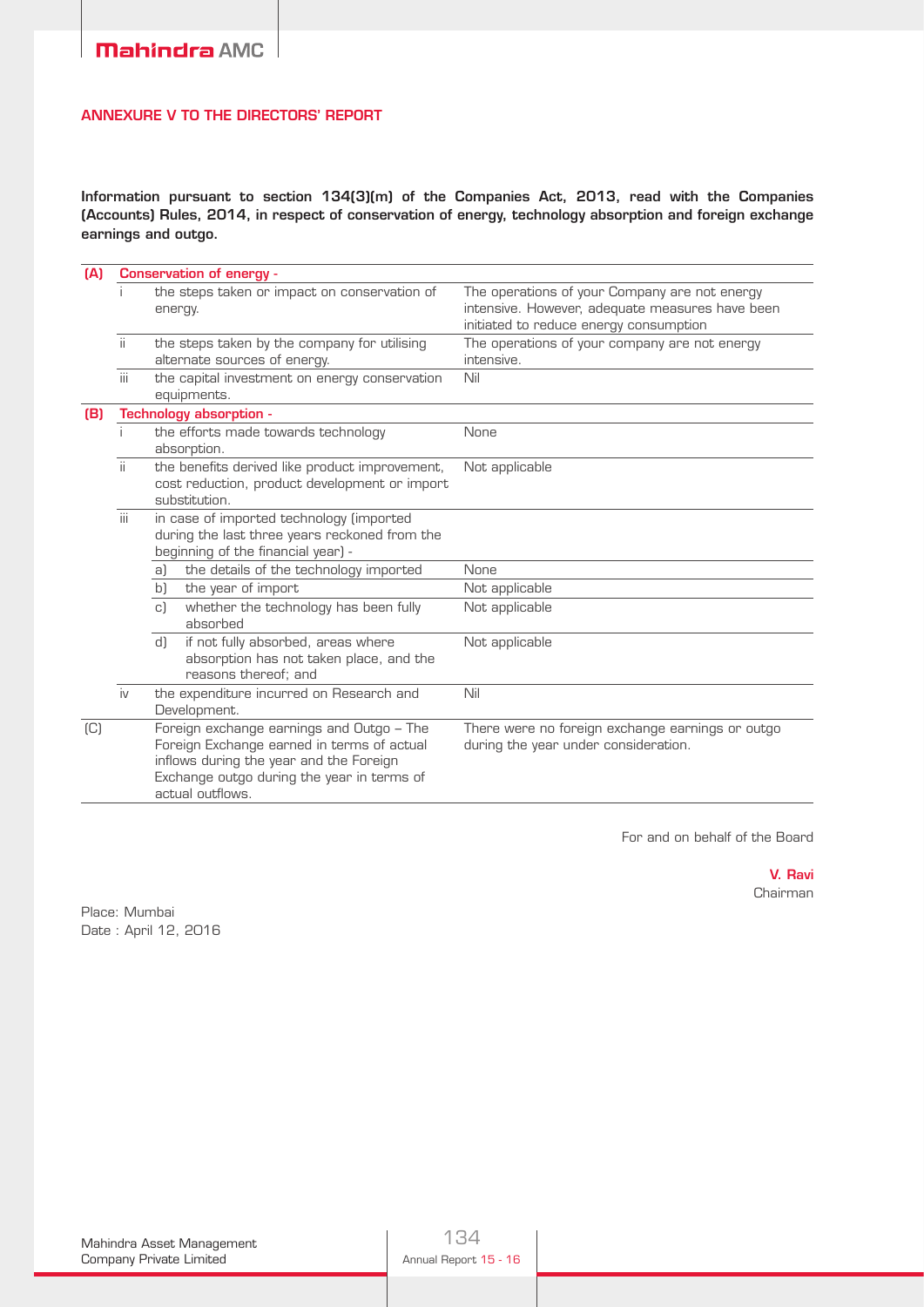### Independent Auditor's Report

To the Members of Mahindra Asset Management Company Private Limited

#### Report on the Standalone Financial **Statements**

1. We have audited the accompanying standalone financial statements of Mahindra Asset Management Company Private Limited ("the Company"), which comprise the balance sheet as at March 31, 2016, and the statements of profit and loss and cash flow for the period from April 1, 2015 to March 31, 2016, and a summary of the significant accounting policies and other explanatory information.

#### Management's Responsibility for the Financial **Statements**

2. The Company's Board of Directors is responsible for the matters stated in Section 134(5) of the Companies Act, 2013 ("the Act") with respect to the preparation of these standalone financial statements that give a true and fair view of the financial position, financial performance and cash flows of the Company in accordance with the accounting principles generally accepted in India, including the Accounting Standards specified under Section 133 of the Act, read with Rule 7 of the Companies (Accounts) Rules, 2014 (as amended). This responsibility also includes maintenance of adequate accounting records in accordance with the provisions of the Act for safeguarding the assets of the Company and for preventing and detecting frauds and other irregularities; selection and application of appropriate accounting policies; making judgments and estimates that are reasonable and prudent; and design, implementation and maintenance of adequate internal financial controls, that were operating effectively for ensuring the accuracy and completeness of the accounting records, relevant to the preparation and presentation of the financial statements that give a true and fair view and are free from material misstatement, whether due to fraud or error.

#### Auditor's Responsibility

- 3. Our responsibility is to express an opinion on these standalone financial statements based on our audit.
- 4. We have taken into account the provisions of the Act, the accounting and auditing standards and matters which are required to be included in the audit report under the provisions of the Act and the Rules made thereunder.
- 5. We conducted our audit in accordance with the Standards on Auditing specified under Section 143(10) of the Act. Those Standards require that we comply with ethical requirements and plan and perform the audit to obtain reasonable assurance about whether the financial statements are free from material misstatement.
- 6. An audit involves performing procedures to obtain audit evidence about the amounts and the disclosures in the financial statements. The procedures selected depend on the auditor's judgment, including the assessment of the risks of material misstatement of the financial statements, whether due to fraud or error. In making those risk assessments, the auditor considers internal financial control relevant to the Company's preparation of the financial statements that give a true and fair view in order to design audit procedures that are appropriate in the circumstances. An audit also includes evaluating the appropriateness of the accounting policies used and the reasonableness of the accounting estimates made by the Company's Directors, as well as evaluating the overall presentation of the financial statements.
- 7. We believe that the audit evidence we have obtained is sufficient and appropriate to provide a basis for our audit opinion on the standalone financial statements.

#### **Opinion**

8. In our opinion and to the best of our information and according to the explanations given to us, the aforesaid standalone financial statements give the information required by the Act in the manner so required and give a true and fair view in conformity with the accounting principles generally accepted in India of the state of affairs of the Company as at March 31, 2016, and its profit and its cash flows for the period from April 1, 2015 to March 31, 2016.

#### Report on Other Legal and Regulatory **Requirements**

9. As required by the Companies (Auditor's Report) Order, 2016, issued by the Central Government of India in terms of sub-section (11) of section 143 of the Act (the "Order"), and on the basis of such checks of the books and records of the Company as we considered appropriate and according to the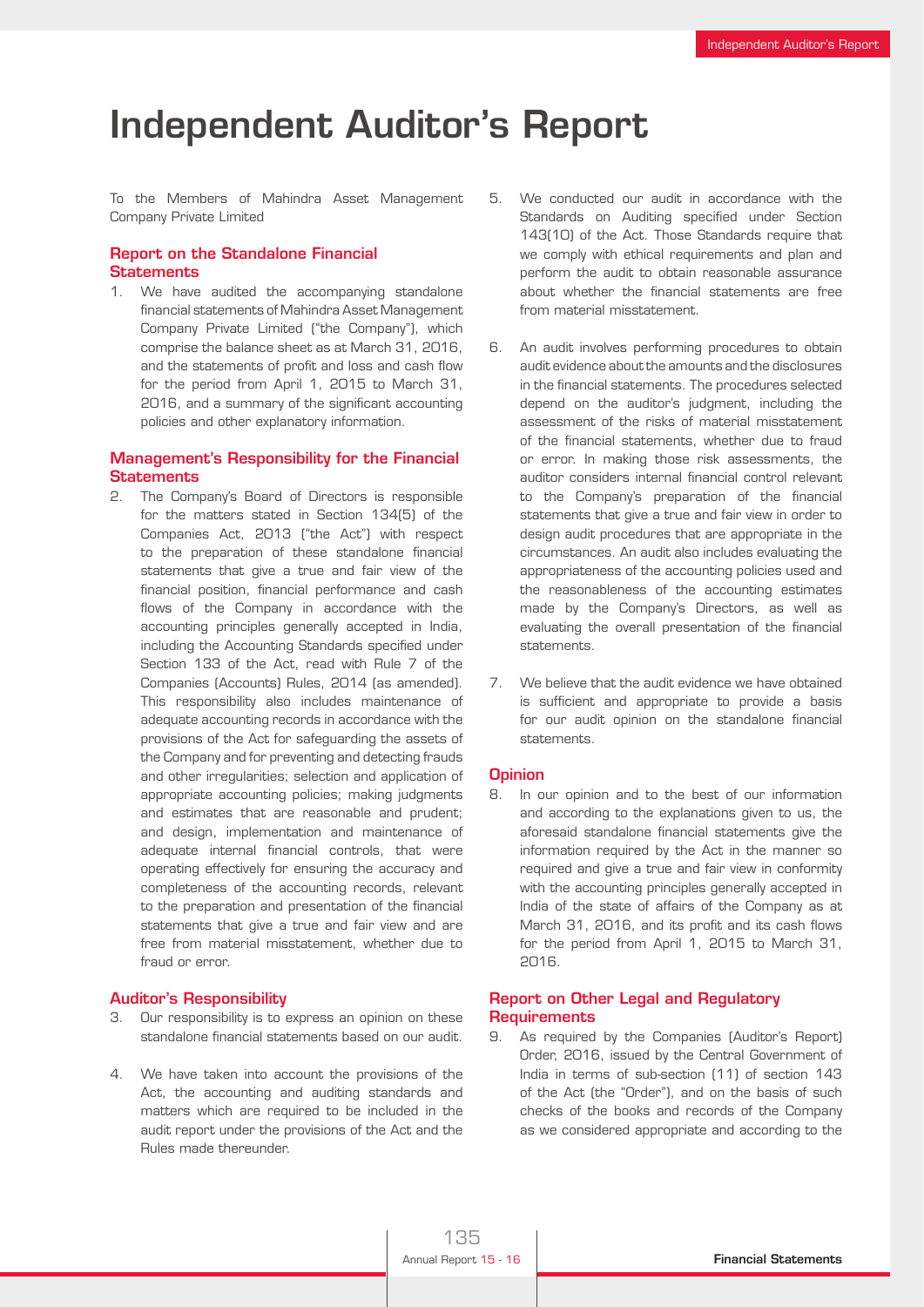information and explanations given to us, we give in the Annexure I a statement on the matters specified in paragraphs 3 and 4 of the Order.

- 10. As required by Section 143(3) of the Act, we report that:
	- a. we have sought and obtained all the information and explanations which to the best of our knowledge and belief were necessary for the purpose of our audit;
	- b. in our opinion proper books of account as required by law have been kept by the Company so far as it appears from our examination of those books;
	- c. the Balance Sheet, the Statement of Profit and Loss and Cash Flow dealt with by this Report are in agreement with the books of account;
	- d. In our opinion, the aforesaid standalone financial statements comply with the Accounting Standards specified under Section 133 of the Act, read with Rule 7 of the Companies (Accounts) Rules, 2014 (as amended);
	- e. on the basis of written representations received from the directors as at March 31, 2015 taken on record by the Board of Directors, none of the directors is disqualified as at March 31, 2015, from being appointed as a director in terms of Section 164(2) of the Act.
	- f. With respect to the adequacy of internal financial controls over financial reporting of the

Company and the operating effectiveness of such controls, refer to our separate report in Annexure II.

- g. With respect to the other matters to be included in the Auditor's Report in accordance with Rule 11 of the Companies (Audit and Auditors) Rules, 2014 (as amended), in our opinion and to the best of our information and according to the explanations given to us:
	- i. The Company does not have any pending litigations.
	- ii. The Company has made provision, as required under the applicable law or accounting standards, for material foreseeable losses, if any on long-term contracts. The Company did not have any derivative contracts.
	- iii. The Company has been in existence for a period less than seven years and hence there is no requirement to transfer any amounts to the Investor Education and Protection Fund.

For B. K. Khare & Co. Chartered Accountants Firm's Registration Number 105102W

> Padmini Khare Kaicker Partner Membership Number: 044784

Place : Mumbai Date : April 12, 2016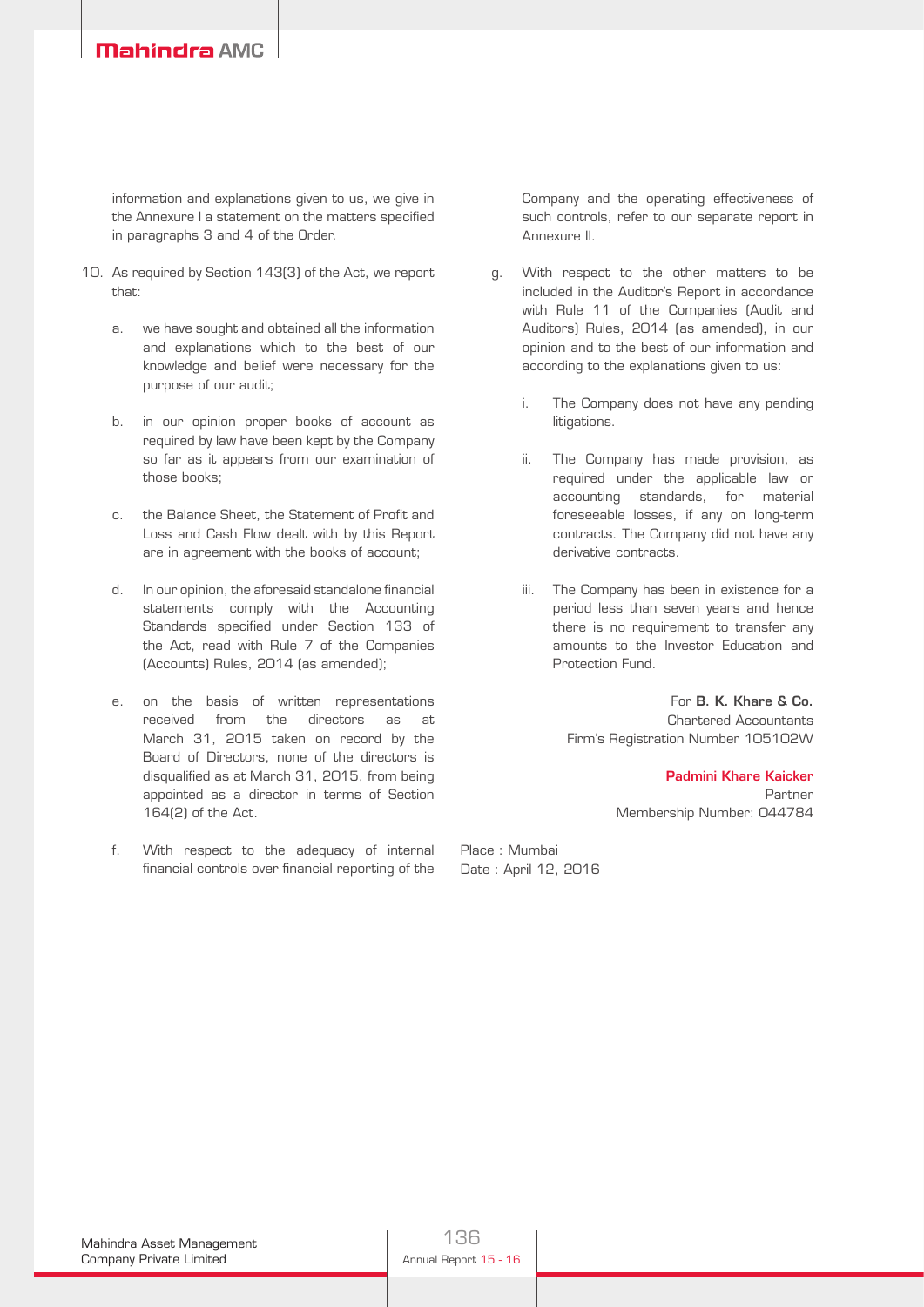## Annexure I to the Auditor's Report

Referred to in paragraph 9 of our report of even date on the standalone financial statements of Mahindra Asset Management Company Private Limited for the year ended March 31, 2016

#### Annexure to the Auditor's Report referred to in our report of even date:

- I. (a) The Company has maintained proper records showing full particulars, including quantitative details and situation of the fixed assets.
	- (b) These fixed assets were physically verified by the Management during the year at reasonable intervals and discrepancies noticed during the verification were not material and have been properly dealt with in the books of accounts.
	- (c) The Company has no immovable properties and hence Clause 3(i)(c) is not applicable to the company
- II. On facts, Clause 3(ii) of the Companies (Auditor's Report) Order, 2016 is not applicable to the company.
- III. No parties are covered in the register maintained under section 189 of Companies Act, 2013 by the Company. Therefore, clause 3(iii) (a), (b) & (c) of the Companies (Auditor's Report) Order, 2016 is not applicable to the company.
- IV. In our opinion and according to the information and explanations given to us the provisions of section 186 of the Companies Act, 2013 have been complied with. During the year, the Company has not provided loan to any of its directors', therefore, provisions of section 185 were not applicable during the year.
- V. In our opinion and according to the information and explanations given to us, the Company has not accepted any deposits from the public. Consequently, no order has been passed by the Company Law Board or National Company Law Commission or Reserve Bank of India or any court or any other tribunal on the Company. The clause 3(v), therefore is not applicable to the company.
- VI. On facts, clause 3(vi) relating to maintenance of cost records is not applicable to the company.
- VII. (a) According to the records of the Company and information and explanations given to us, the Company is generally regular in depositing undisputed statutory dues including provident fund, employees' state insurance, income tax, sales tax, service tax, duty of customs, duty of excise, value added tax, cess and other applicable statutory dues with the appropriate authorities.
	- (b) According to the records of the company and information and explanations given to us there are no disputed dues of income tax or sales tax or service tax or duty of customs or duty of excise or value added tax which have not been deposited with the relevant authority.
- VIII. On the basis of examination of relevant records and according to the information and explanations given to us, the Company has not borrowed any money from financial institution or bank or debenture holders as at the Balance Sheet date.
- IX. On the basis of examination of relevant records and according to the information and explanations given to us, the Company has not raised moneys by way of initial public offer or further public offer (including debt instruments) and term loans.
- X. On the basis of our examination of the relevant records of the Company, carried out in accordance with generally accepted auditing practices and according to the information and explanations given to us, no fraud by the company or any fraud on the Company by its officers or employees has been noticed or reported during the year.
- XI. On the basis of examination of relevant records and according to the information and explanations given to us, the Company has paid or provided managerial remuneration in accordance with the requisite approvals mandated by the provisions of Section 197 read with Schedule V to the Companies Act, 2013.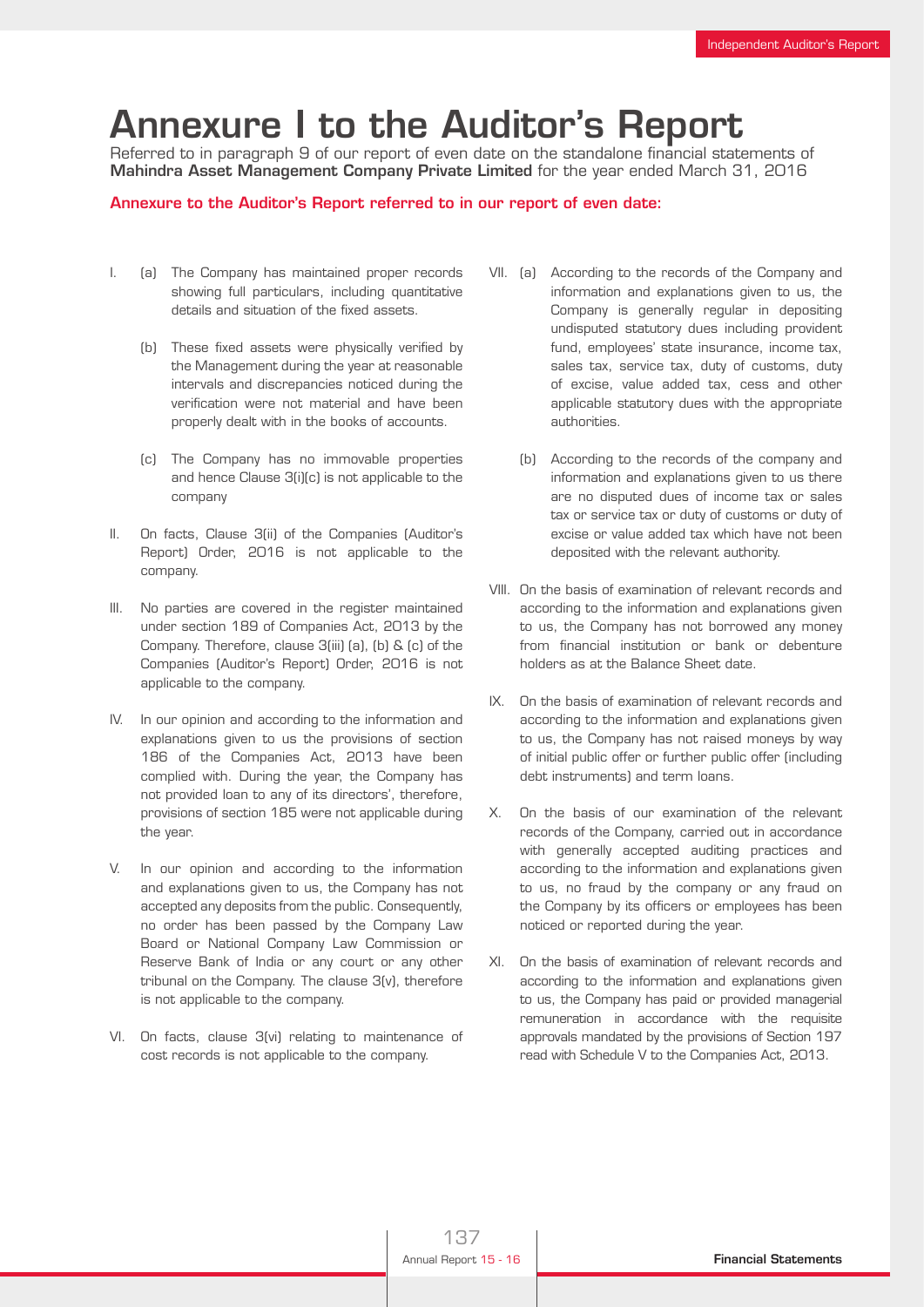- XII. The Company is not a 'Nidhi Company', therefore, clause 3(xii) of the Companies (Auditor's Report) Order, 2016 is not applicable to the Company.
- XIII. On the basis of examination of relevant records and according to the information and explanations given to us, all transactions with the related parties are in compliance with sections 177 and 188 of Companies Act, 2013 where applicable. The Company has disclosed the details of transactions with related parties in the Financial Statements as required by the applicable accounting standards.
- XIV. The Company has not made any preferential allotment or private placement of shares or fully or partly convertible debentures during the year under audit; therefore, clause 3(xiv) of the Companies (Auditor's Report) Order, 2016 is not applicable to the company.
- XV. On the basis of examination of relevant records and according to the information and explanations given

to us, in our opinion, the Company has not entered into any non-cash transactions with directors or persons connected with them.

XVI. On the basis of examination of relevant records and according to the information and explanations given to us, in our opinion, the Company is not required to be registered under section 45-IA of the Reserve Bank of India Act, 1934.

> For B. K. Khare & Co. Chartered Accountants Firm's Registration Number 105102W

> > Padmini Khare Kaicker Partner Membership Number: 044784

Place : Mumbai Date : April 12, 2016

### Annexure to the Independent Auditor's Report

of even date on the Standalone Financial Statements of Mahindra Asset Management Company Private Limited

### Report on the Internal Financial Controls under Clause (i) of Sub-section 3 of Section 143 of the Companies Act, 2013 ("the Act")

We have audited the internal financial controls over financial reporting of Mahindra Asset Management Company Private Limited ("the Company") as of March 31, 2016 in conjunction with our audit of the standalone financial statements of the Company for the period from April 1, 2015 to March 31, 2016.

#### Management's Responsibility for Internal Financial Controls

The Company's management is responsible for establishing and maintaining internal financial controls based on the internal control over financial reporting criteria established by the Company considering the essential components of internal control stated in the Guidance Note on Audit of Internal Financial Controls over Financial Reporting issued by the Institute of Chartered Accountants of India. These responsibilities include the design, implementation and maintenance of adequate internal financial controls that operate effectively for ensuring the orderly and efficient conduct of its business, including adherence to the Company's policies, the

safeguarding of its assets, the prevention and detection of frauds and errors, the accuracy and completeness of the accounting records, and the timely preparation of reliable financial information, as required under the Companies Act, 2013.

#### Auditors' Responsibility

Our responsibility is to express an opinion on the Company's internal financial controls over financial reporting based on our audit. We conducted our audit in accordance with the Guidance Note on Audit of Internal Financial Controls Over Financial Reporting (the "Guidance Note") and the Standards on Auditing, issued by the Institute of Chartered Accountants of India ("ICAI") and deemed to be prescribed under section 143(10) of the Companies Act, 2013, to the extent applicable to an audit of internal financial controls, both applicable to an audit of internal financial controls and, both issued by ICAI. Those Standards and the Guidance Note require that we comply with ethical requirements and plan and perform the audit to obtain reasonable assurance about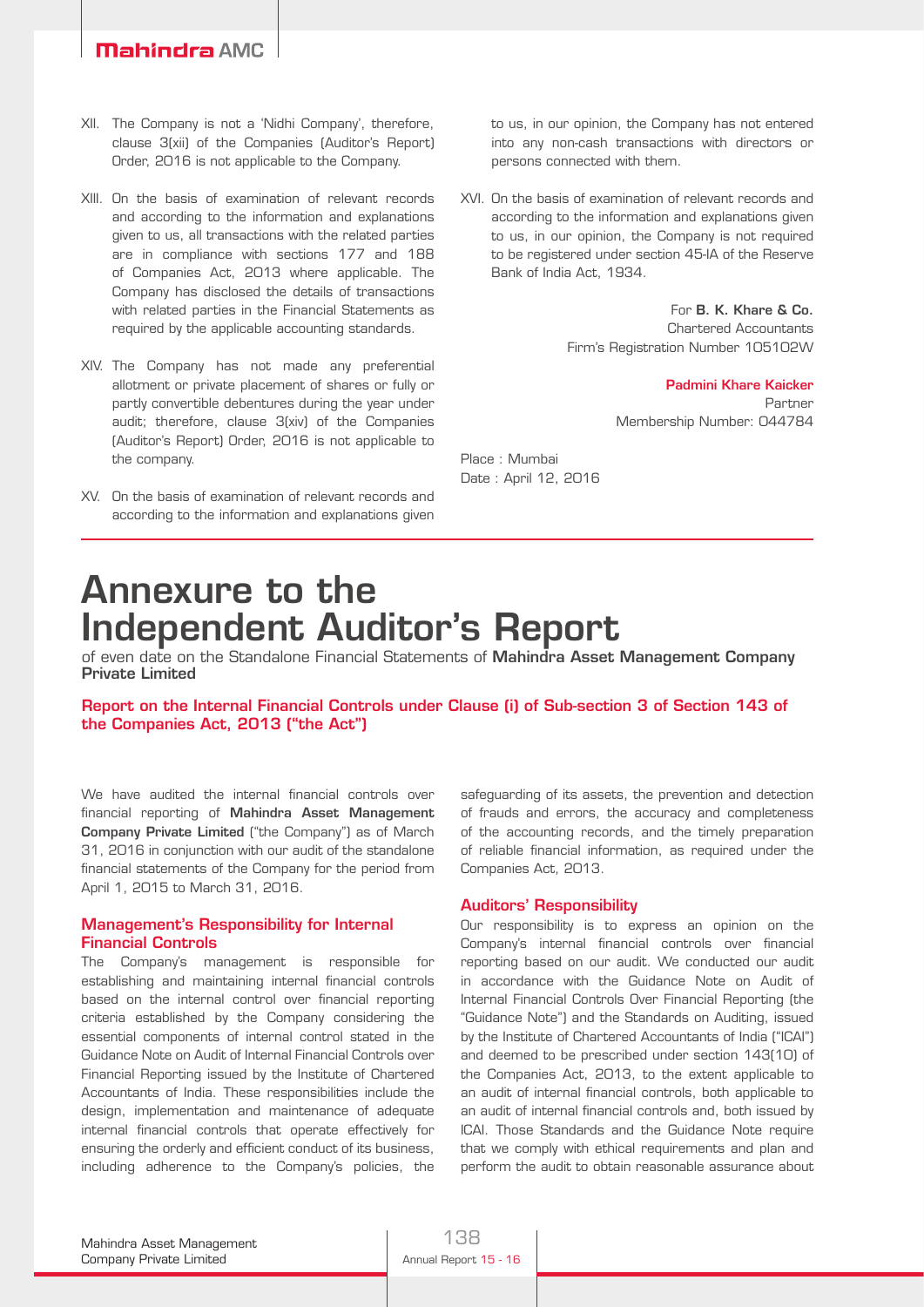whether adequate internal financial controls over financial reporting was established and maintained and if such controls operated effectively in all material respects.

Our audit involves performing procedures to obtain audit evidence about the adequacy of the internal financial controls system over financial reporting and their operating effectiveness. Our audit of internal financial controls over financial reporting included obtaining an understanding of internal financial controls over financial reporting, assessing the risk that a material weakness exists, and testing and evaluating the design and operating effectiveness of internal control based on the assessed risk. The procedures selected depend on the auditor's judgement, including the assessment of the risks of material misstatement of the financial statements, whether due to fraud or error.

We believe that the audit evidence we have obtained is sufficient and appropriate to provide a basis for our audit opinion on the Company's internal financial controls system over financial reporting.

#### Meaning of Internal Financial Controls over Financial Reporting

A company's internal financial control over financial reporting is a process designed to provide reasonable assurance regarding the reliability of financial reporting and the preparation of financial statements for external purposes in accordance with generally accepted accounting principles. A company's internal financial control over financial reporting includes those policies and procedures that

- (1) pertain to the maintenance of records that, in reasonable detail, accurately and fairly reflect the transactions and dispositions of the assets of the company;
- (2) provide reasonable assurance that transactions are recorded as necessary to permit preparation of financial statements in accordance with generally accepted accounting principles, and that receipts and expenditures of the company are being

made only in accordance with authorisations of management and directors of the company; and

(3) provide reasonable assurance regarding prevention or timely detection of unauthorised acquisition, use, or disposition of the company's assets that could have a material effect on the financial statements.

#### Inherent Limitations of Internal Financial Controls over Financial Reporting

Because of the inherent limitations of internal financial controls over financial reporting, including the possibility of collusion or improper management override of controls, material misstatements due to error or fraud may occur and not be detected. Also, projections of any evaluation of the internal financial controls over financial reporting to future periods are subject to the risk that the internal financial control over financial reporting may become inadequate because of changes in conditions, or that the degree of compliance with the policies or procedures may deteriorate.

#### **Opinion**

In our opinion, the Company has, in all material respects, an adequate internal financial controls system over financial reporting and such internal financial controls over financial reporting were operating effectively as at March 31, 2016, based on the internal control over financial reporting criteria established by the Company considering the essential components of internal control stated in the Guidance Note on Audit of Internal Financial Controls Over Financial Reporting issued by ICAI.

> For B. K. Khare & Co. Chartered Accountants Firm's Registration Number 105102W

> > Padmini Khare Kaicker Partner Membership Number: 044784

Place : Mumbai Date : April 12, 2016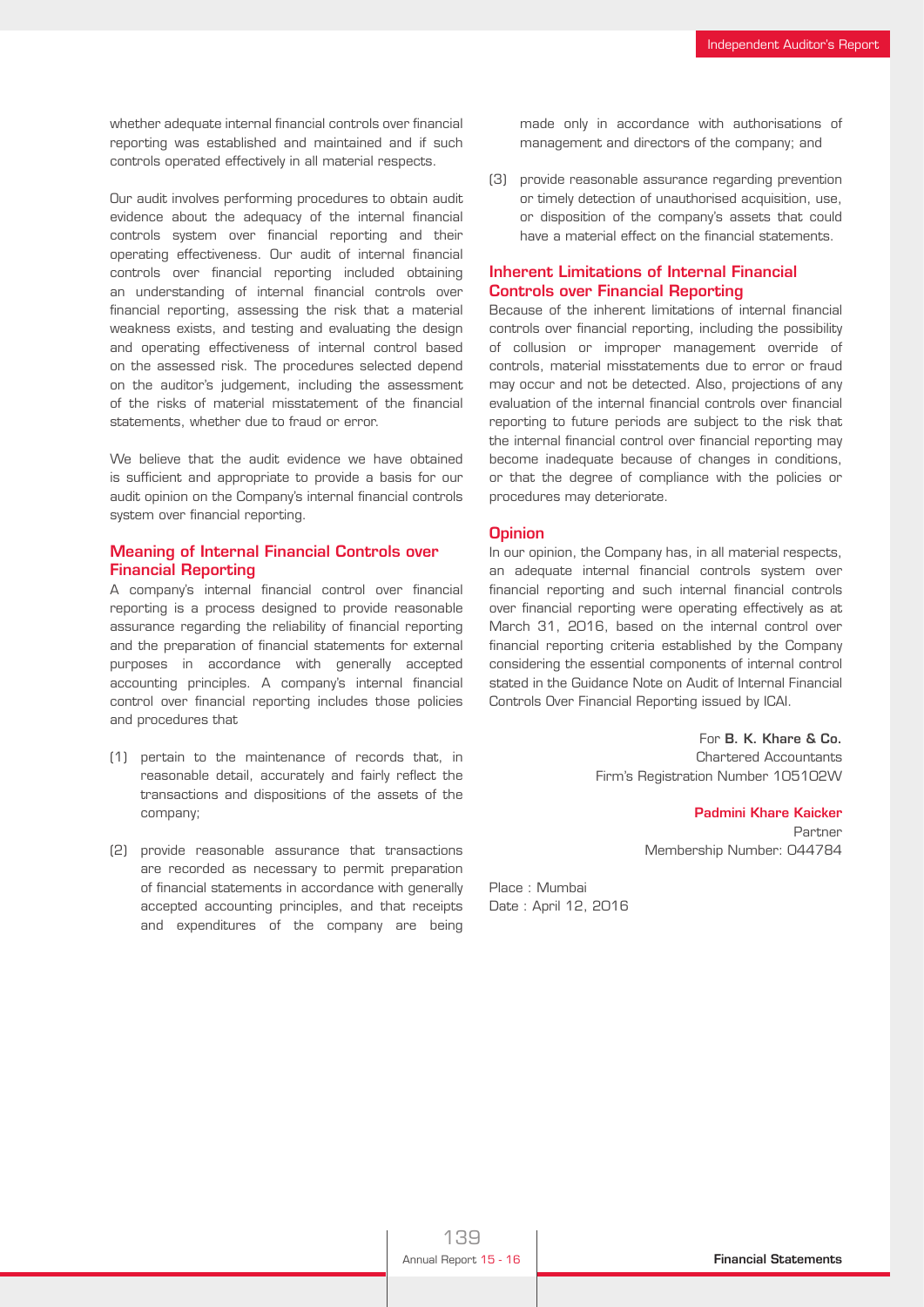## Balance Sheet

as at March 31, 2016

|                                                                                    |                            |                                 |                |                  | (In Rupees)  |
|------------------------------------------------------------------------------------|----------------------------|---------------------------------|----------------|------------------|--------------|
|                                                                                    |                            |                                 |                | As at March 31   |              |
|                                                                                    | Particulars                |                                 | Note No.       | 2016             | 2015         |
| ı.                                                                                 |                            | <b>EQUITY &amp; LIABILITIES</b> |                |                  |              |
| 11                                                                                 |                            | Shareholders' funds             |                |                  |              |
|                                                                                    | a)                         | Share Capital                   | 1              | 60,55,00,000     | 1,05,00,000  |
|                                                                                    | b)                         | Reserves and Surplus            | 2              | (4, 51, 28, 976) | (6, 26, 818) |
|                                                                                    |                            |                                 |                | 56,03,71,024     | 98,73,182    |
| 31                                                                                 |                            | <b>Non-current liabilities</b>  |                |                  |              |
|                                                                                    | a)                         | Long term provisions            | 3              | 6,12,018         |              |
| 2)                                                                                 | <b>Current liabilities</b> |                                 |                |                  |              |
|                                                                                    | a)                         | Trade payables                  | $\overline{4}$ | 15,76,223        | 16,854       |
|                                                                                    | bì                         | Other current liabilities       | 5              | 17,37,614        |              |
|                                                                                    | c)                         | Short term provisions           | 6              | 80,35,504        |              |
|                                                                                    |                            |                                 |                | 1,13,49,341      | 16,854       |
|                                                                                    | <b>TOTAL</b>               |                                 |                | 57,23,32,383     | 98,90,036    |
| Ш.                                                                                 | <b>ASSETS</b>              |                                 |                |                  |              |
| 1                                                                                  |                            | Non-current assets              |                |                  |              |
|                                                                                    | a)                         | <b>Fixed Assets</b>             | 7              |                  |              |
|                                                                                    | i)                         | Tangible assets                 |                | 28,96,004        |              |
|                                                                                    | b)                         | Long-term loans and advances    | 8              | 23,12,500        | 23, 12, 500  |
|                                                                                    |                            |                                 |                | 52,08,504        | 23, 12, 500  |
| 2)                                                                                 | <b>Current assets</b>      |                                 |                |                  |              |
|                                                                                    | a)                         | Current investments             | 9              | 55,69,66,355     | 74,80,386    |
|                                                                                    | b)                         | Cash and bank balance           | 10             | 8,96,363         | 75,369       |
|                                                                                    | c)                         | Short-term loans and advances   | 11             | 55,00,000        |              |
|                                                                                    | d)                         | Other current assets            | 12             | 37,61,161        | 21,781       |
|                                                                                    |                            |                                 |                | 56,71,23,879     | 75,77,536    |
|                                                                                    | <b>TOTAL</b>               |                                 |                | 57,23,32,383     | 98,90,036    |
| Summary of significant accounting polices and notes<br>to the financial statements |                            | S                               |                |                  |              |

The notes referred to above form an integral part of the Balance Sheet This is the Balance Sheet referred in our report of even date

Chartered Accountants FRN :105102W V. Ravi Ashutosh Bishnoi

#### Padmini Khare Kaicker

Partner Gautam Divan Sethu Gururajan Partner Gautam Divan Sethu Gururajan Sethu Gururajan Membership No.44784 Director Director Director Director Director

Place : Mumbai **Rajesh Vasudevan Abhijeet Gogate** Rajesh Vasudevan Abhijeet Gogate Date : April 12, 2016 **Chief Financial Officer** Company Secretary

For **B. K. Khare and Co. For and Co. For and on behalf of the Board** 

Chairman Managing Director & CEO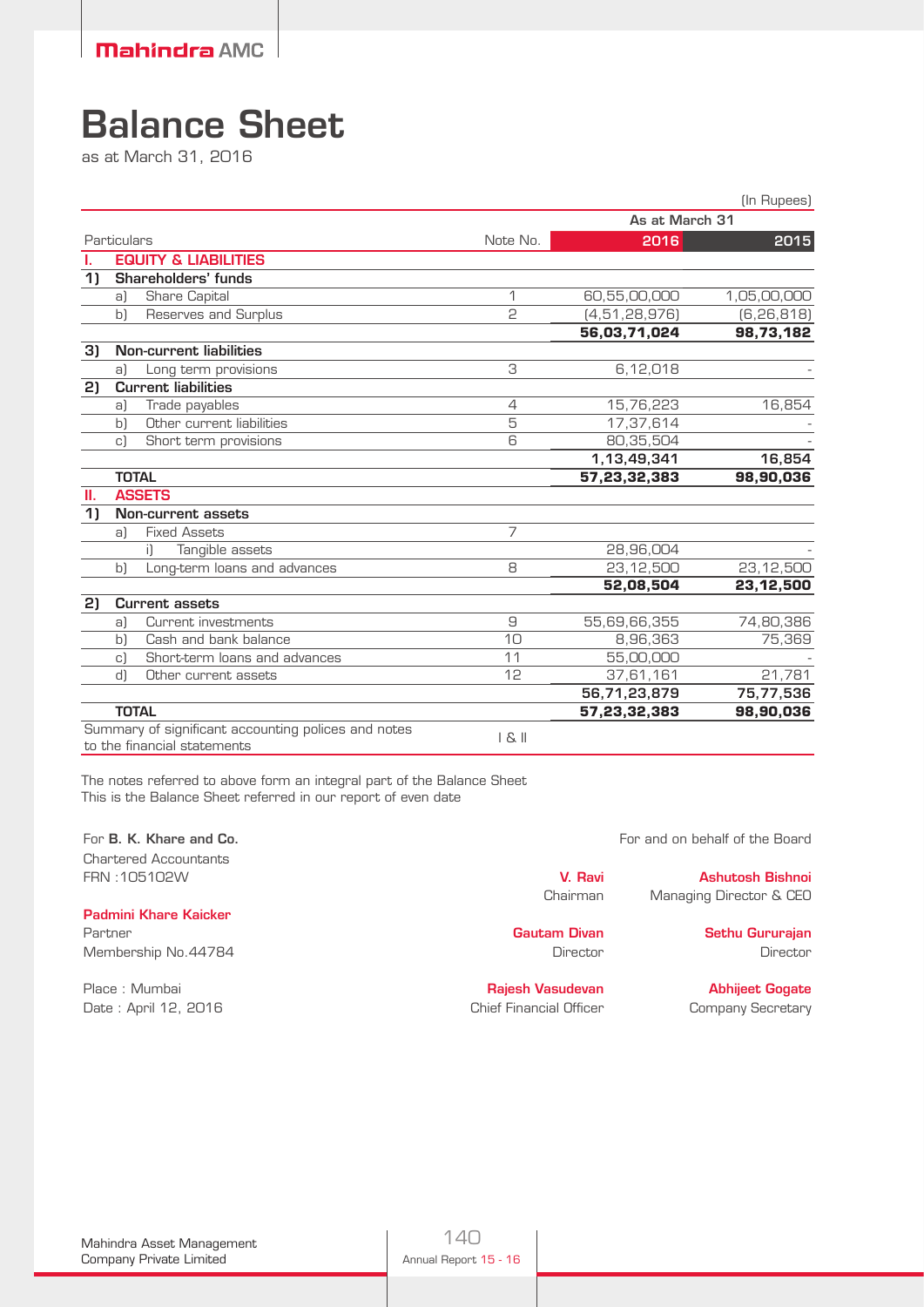### Statement of Profit and Loss

for the year ended March 31, 2016

|                                                                                    |                                        |             |                            | (In Rupees)  |
|------------------------------------------------------------------------------------|----------------------------------------|-------------|----------------------------|--------------|
|                                                                                    |                                        |             | <b>Year ended March 31</b> |              |
| Particulars                                                                        |                                        | Note No.    | 2016                       | 2015         |
| ı.                                                                                 | Revenue from operations                |             |                            |              |
| Ш.                                                                                 | Other income                           | 13          | 1,19,57,758                | 80,386       |
| Ш.                                                                                 | Total Revenue (I + II)                 |             | 1, 19, 57, 758             | 80,386       |
| IV.                                                                                | Expenses:                              |             |                            |              |
|                                                                                    | Employee benefits expense              | 14          | 3,56,99,859                |              |
|                                                                                    | Depreciation and amortization expense  |             | 3,57,518                   |              |
|                                                                                    | Other expenses                         | 15          | 2,04,02,539                | 6,57,986     |
|                                                                                    | <b>Total expenses</b>                  |             | 5,64,59,916                | 6,57,986     |
| V.                                                                                 | Profit before tax (III - IV)           |             | (4, 45, 02, 158)           | (5, 77, 600) |
| VI.                                                                                | Tax expense:                           |             |                            |              |
|                                                                                    | Current tax<br>[1]                     |             |                            |              |
|                                                                                    | Deferred tax<br>(2                     |             |                            |              |
| VII.                                                                               | Profit/ (Loss) for the period (V - VI) |             | (4, 45, 02, 158)           | (5, 77, 600) |
| VIII.                                                                              | Earnings per equity share (Rupees) :   | 16          |                            |              |
|                                                                                    | Basic<br>(1)                           |             | (1.35)                     | [0.01]       |
|                                                                                    | <b>Diluted</b><br>ו2                   |             | (1.35)                     | [0.01]       |
| Summary of significant accounting polices and notes to the<br>financial statements |                                        | $\alpha$ II |                            |              |

The notes referred to above form an integral part of the Statement of Profit & Loss This is the Statement of Profit & Loss referred in our report of even date

Chartered Accountants FRN :105102W **V. Ravi Ashutosh Bishnoi** 

#### Padmini Khare Kaicker

Partner Gautam Divan Sethu Gururajan Sethu Gururajan Sethu Gururajan Sethu Gururajan Sethu Gururajan Sethu Gururajan Membership No.44784 Director Director

Date : April 12, 2016 Chief Financial Officer Company Secretary

For **B. K. Khare and Co.** For and on behalf of the Board on **For and on behalf of the Board** 

Managing Director & CEO

| V. Ravi  |
|----------|
| Chairman |

Place : Mumbai **Rajesh Vasudevan Abhijeet Gogate**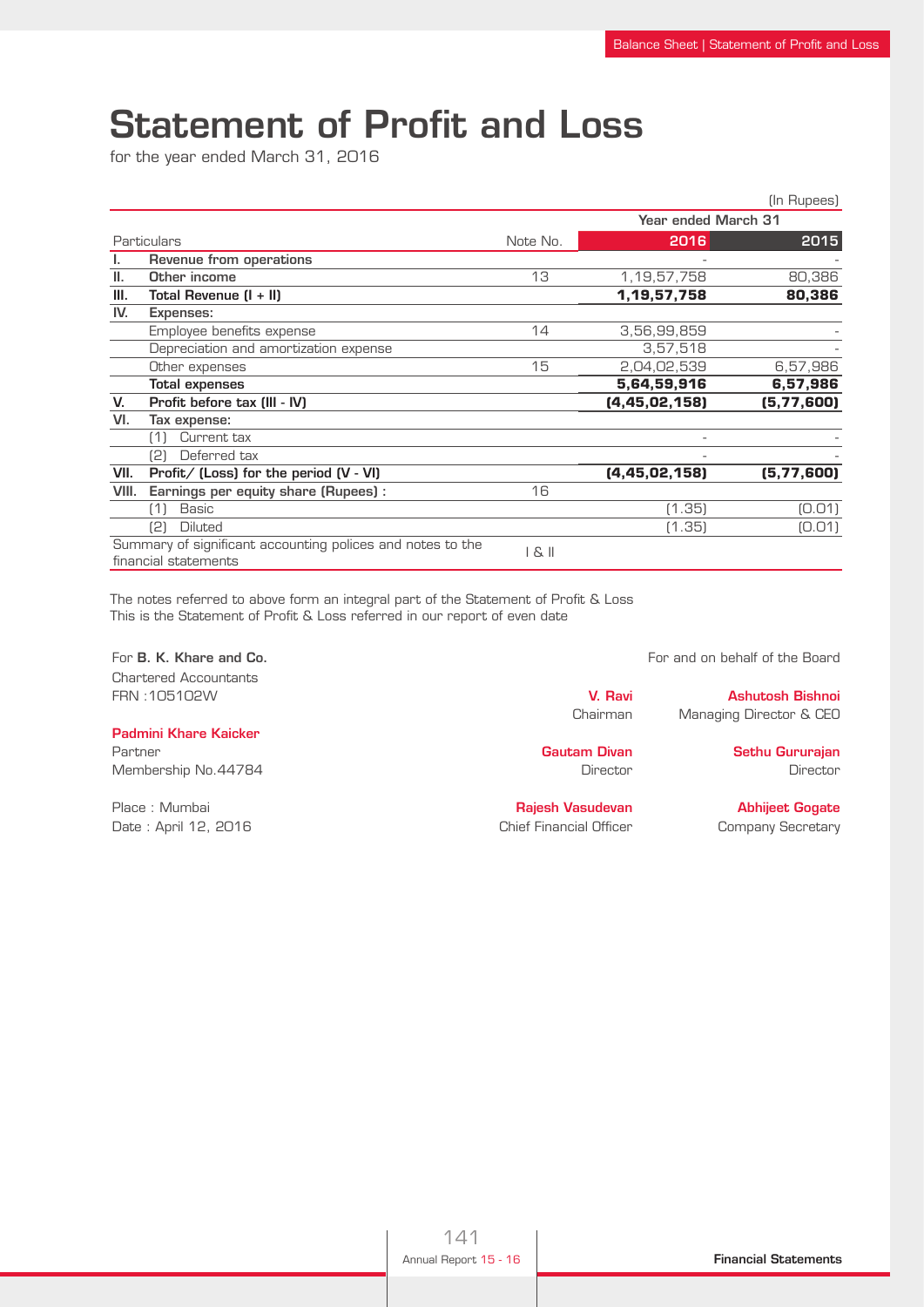### Cash Flow Statement

for the year ended March 31, 2016

|    |                                                   |          | (In Rupees)         |               |
|----|---------------------------------------------------|----------|---------------------|---------------|
|    |                                                   |          | Year ended March 31 |               |
|    | Particulars                                       |          | 2016                | 2015          |
| А. | <b>CASH FLOW FROM OPERATING ACTIVITIES</b>        |          |                     |               |
|    | Profit before taxes and contingencies             |          | (4, 45, 02, 158)    | (5, 77, 600)  |
|    | Add/(Less):                                       |          |                     |               |
|    | Non Cash Expenses :                               |          |                     |               |
|    | Depreciation                                      |          | 3,57,518            |               |
|    | Amortisation on Intangible Assets                 |          |                     |               |
|    | Provision for Non-Performing Assets (net)         |          |                     |               |
|    | Employee Compensation Expense on account of ESOS  |          |                     |               |
|    |                                                   |          | 3,57,518            |               |
|    | Add: Items considered separately:                 |          |                     |               |
|    | Income on investing activities                    |          |                     |               |
|    | Interest expense                                  |          |                     |               |
|    | (Profit)/Loss on sale of assets                   |          |                     |               |
|    | (Profit)/Loss on sale of Investment               |          |                     |               |
|    |                                                   |          |                     |               |
|    | Operating profit before working capital changes   | (1)      | (4, 41, 44, 640)    | (5, 77, 600)  |
|    | Add / Less:                                       |          |                     |               |
|    | (Increase)/Decrease in interest accrued others    |          | (2, 51, 296)        |               |
|    | (Increase)/Decrease in Loans & Advances           |          |                     |               |
|    | (Increase)/Decrease in Current Assests            |          | [34, 88, 084]       | (19, 927)     |
|    |                                                   |          | (37, 39, 380)       | (19, 927)     |
|    | Add: Increase in Current Liabilities & Provisions |          | 1,19,44,505         |               |
|    |                                                   | [  ]     | 82,05,125           | (19, 927)     |
|    | Cash generated from operations                    | $( +  )$ | (3,59,39,515)       | (5, 97, 527)  |
|    | Advance taxes paid                                |          |                     |               |
|    | <b>NET CASH FROM OPERATING ACTIVITIES (A)</b>     |          | (3,59,39,515)       | (5, 97, 527)  |
| B. | <b>CASH FLOW FROM INVESTING ACTIVITIES</b>        |          |                     |               |
|    | Purchase of Fixed Assets                          |          | (32, 53, 522)       |               |
|    | Sale of Fixed Assets                              |          |                     |               |
|    | Purchase of Investments                           |          | (56, 24, 66, 355)   | [86, 80, 386] |
|    | Sale of Investments                               |          | 74,80,385           | 12,00,000     |
|    | Purchase of Software                              |          |                     | [23, 12, 500] |
|    | Income received on investments                    |          |                     |               |
|    | <b>NET CASH FROM INVESTING ACTIVITIES (B)</b>     |          | (55, 82, 39, 492)   | (97, 92, 886) |
| C. | <b>CASH FLOW FROM FINANCING ACTIVITIES</b>        |          |                     |               |
|    | <b>Issue of Equity Shares</b>                     |          | 59,50,00,000        | 1,00,00,000   |
|    | <b>NET CASH FROM FINANCING ACTIVITIES (C)</b>     |          | 59,50,00,000        | 1,00,00,000   |
|    | NET INCREASE / (DECREASE) IN                      |          |                     |               |
|    | <b>CASH AND CASH EQUIVALENT (A+B+C)</b>           |          | 8,20,993            | (3, 90, 413)  |
|    | <b>CASH AND CASH EQUIVALENTS AS AT:</b>           |          |                     |               |
|    | Beginning of the period                           |          | 75,369              | 4,65,782      |
|    | End of the period                                 |          | 8,96,363            | 75,369        |

Examined and found correct.

The above Cash Flow Statement has been prepared under the 'Indirect Method' as set out in the Accounting Standard 3 (AS-3), "Cash Flow Statements

For B. K. Khare and Co. **For and Co.** For and on behalf of the Board Chartered Accountants FRN :105102W V. Ravi Ashutosh Bishnoi

Padmini Khare Kaicker Partner Gautam Divan Sethu Gururajan Divan Sethu Gururajan Sethu Gururajan Sethu Gururajan Sethu Gururajan Sethu Gururajan Sethu Gururajan Sethu Gururajan Sethu Gururajan Sethu Gururajan Sethu Gururajan Sethu Gururajan Set

Membership No.44784 Director Director Director Director Director

Place : Mumbai **Rajesh Vasudevan Abhijeet Gogate** Date : April 12, 2016 **Chief Financial Officer** Company Secretary

Chairman Managing Director & CEO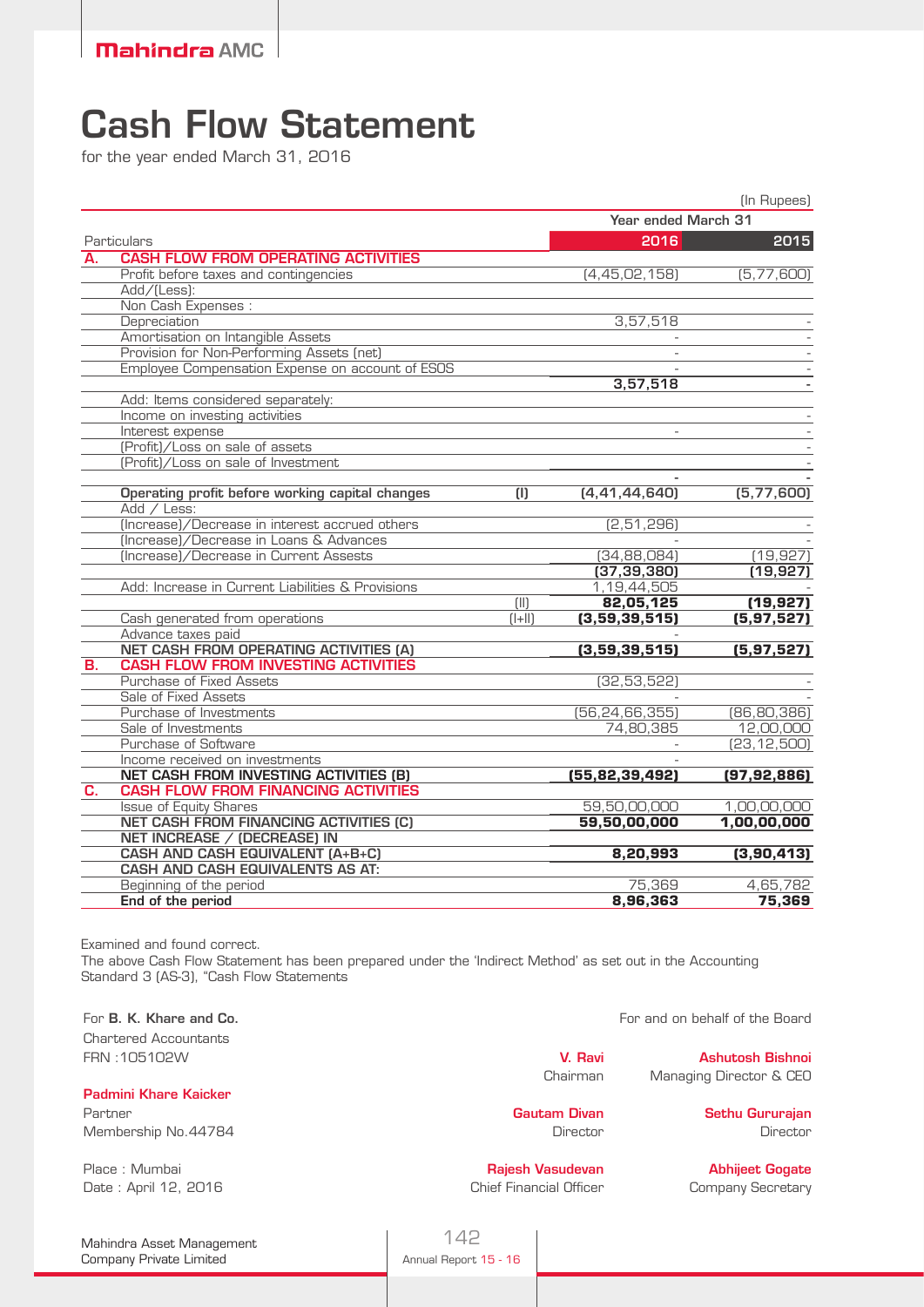to the financial statements for the year ended March 31, 2016

#### I. SUMMARY OF SIGNIFICANT ACCOUNTING POLICIES:

#### 1) Basis of Preparation of Accounts

 The financial statements have been prepared in accordance with the Generally Accepted Accounting Principles (IGAAP) under the historical cost convention as a going concern and on accrual basis and in accordance with the provisions of the Companies Act, 2013 and the Accounting Standards notified under section 133 of the Companies Act 2013.

 All assets & liabilities have been classified as current & non – current as per the Company's normal operating cycle and other criteria set out in the Schedule III of the Companies Act, 2013. Based on the nature of services and their realization in cash and cash equivalents, the company has ascertained its operating cycle as 12 months for the purpose of current – non current classification of assets & liabilities.

#### 2) Use of Estimates

 The preparation of financial statements requires the management to make estimates and assumptions considered in the reported amounts of assets and liabilities (including Contingent liabilities) as on the date of the financial statements and the reported income and expenses during the reporting year. Management believes that the estimates used in preparation of the financial statements are prudent and reasonable. Actual results could differ from these estimates. Any revision to accounting estimates is recognized prospectively in current and future years.

#### 3) Investments

 Investments held as Long –Term Investments are stated at cost comprising of acquisition and incidental expenses less permanent diminution in value, if any. Investments other than Long Term investments are classified as current Investments and valued at cost or fair value whichever is less.

 Provision for diminution in value of investments is made if management perceives that there is permanent diminution in value of investments in accordance with the Accounting Standard on 'Accounting for Investments' (AS 13) notified by Companies (Accounting Standards) Rules, 2006.

#### 4) Provisions and Contigent Liabilities

 Provisions are recognized in accounts in respect of present probable obligations, the amount of which can be reliably estimated. Contingent liabilities are disclosed in respect of possible obligations that arise from past events but their existence is confirmed only by the occurrence or non-occurrence of one or more certain future events not wholly within the control of the company.

#### 5) Revenue Recognition

- (i) Dividend from investments is accounted for as income when the right to receive dividend is established.
- (ii) Interest income is accounted on accrual basis.

#### 6) Share Issue Expenses

 Expenses incurred in connection with fresh issue of share capital is charged to Profit and Loss account in the year in which they are incurred.

#### 7) Fixed Assets

 Fixed assets are stated at cost of acquisition (including incidental expenses), less depreciation.

#### 8) Depreciation

 Depreciation on fixed assets is calculated by the straight line method at rates determined with reference to the useful life of fixed assets and in the manner provided for in Schedule II to the Companies Act 2013 except:

- (i) Motor cars where useful life is estimated at 4 years as against 8 years per Schedule II since the employees to whom these cars have been allotted as part of their terms of employment are entitled to change their vehicles every four years, and
- (ii) Fixed assets having value individually less than Rs. 5,000 where useful life is estimated at less than one year having regard to the nature of these assets and the difficulty in estimating the useful life.

 Further, residual value for all assets is considered Nil having regard to the difficulty in reasonably estimating the same and, in the case of motor cars, having regard to terms of employment under which these are allotted to the employees.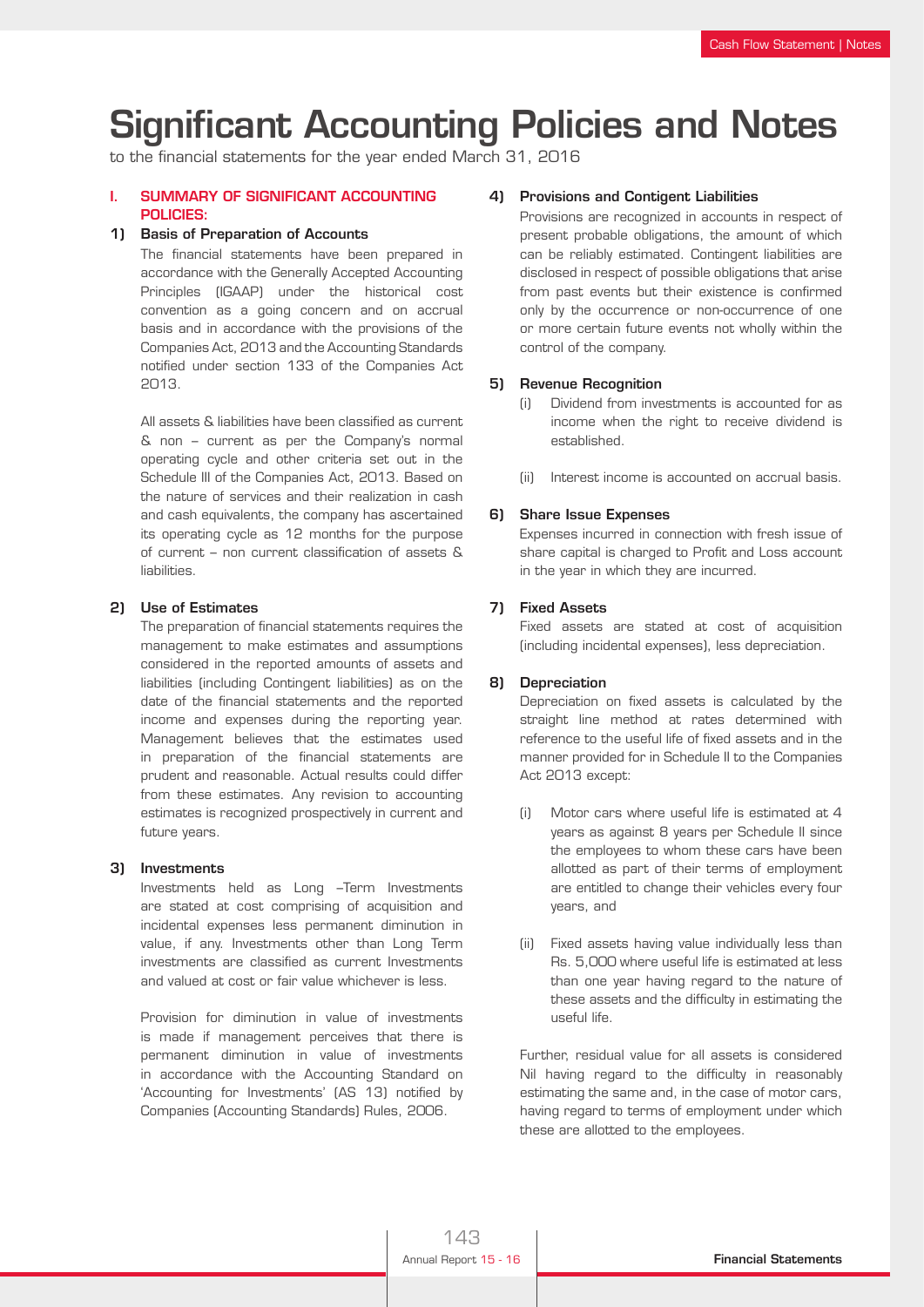to the financial statements for the year ended March 31, 2016

 Accordingly, useful life of assets is estimated as follows:

| Employee Vehicles                 | - 4 Years   |
|-----------------------------------|-------------|
| Computer                          | - 3 Years   |
| Furniture                         | $-10$ Years |
| Office Equipment                  | - 5 Years   |
| Assets costing less than Rs. 5000 | $-<$ 1 year |

## 9) Employee Benefits

 Retirement Benefits in respect of gratuity at retirement/cessation are provided for based on valuations, as the Balance Sheet date, made by independent actuaries.

#### a) Defined Contribution Plans –

 Company's contribution paid/payable during the year to Provident Fund, Superannuation and Labour Welfare Fund are recognised in Statement of Profit & Loss.

#### b) Defined Benefit Plan –

 Company's liabilities towards gratuity & leave encashment is determined using the Projected Unit Credit Method which considers each period of service as giving rise to an additional unit of benefit entitlement and measures each unit separately to build up the final obligation. Actuarial gains and losses are recognized immediately in the statement of Profit and Loss as income or expense. Obligation is measured at the present value of estimated future cash flow using a discount rate that is determined by reference to market yields at the Balance Sheet date on government bonds where the currency and terms of the government bonds are consistent with the currency and estimated terms of the defined benefit obligation.

#### 10) Impairement Assets

 The carrying value of assets/cash generating units at each balance sheet date is reviewed for impairment. If any indication of impairment exists, the recoverable amount of such assets is estimated and impairment is recognized, if the carrying amount of these assets exceeds their recoverable amount. The recoverable amount is the greater of the net selling price and their value in use. Value in use is arrived at by discounting the future cash flows expected to arise from the continuing use of an asset and from its disposal at the end of its useful life to their present value based on an appropriate discount factor

#### 11) Taxes on Income

 Current tax is determined as the amount of tax payable in respect of taxable income for the year. Deferred tax is recognized, subject to consideration of prudence, on timing differences, being the difference between taxable incomes and accounting income that originate in one period and are capable of reversal in one or more subsequent periods. Deferred tax assets arising on account of unabsorbed depreciation or carry forward of tax losses are recognized only to the extent that there is virtual certainty supported by convincing evidence that sufficient future tax income will be available against which such deferred tax assets can be realized

#### 12) Provisions and Contingent Liabilities

- a) Provision for doubtful debts is made on the basis of standard norms and also, where required, on actual evaluation.
- b) Provisions are recognized in accounts in respect of present probable obligations, the amount of which can be reliably estimated. Contingent liabilities are disclosed in respect of possible obligations that arise from past events but their existence is confirmed only by the occurrence or non-occurrence of one or more uncertain future events not wholly within the control of the company.

#### 13) Earning Per Share

 Basic earnings per share are calculated by dividing the net profit or loss for the period attributable to equity shareholders by the weighted average number of equity shares outstanding during the period. Earnings considered in ascertaining the Company's earnings per share is the net profit for the period after deducting preference dividends and any attributable tax thereto for the period. The weighted average number of equity shares outstanding during the period and for all periods presented is adjusted for events, such as bonus shares, sub-division of shares etc. that have changed the number of equity shares outstanding, without corresponding change in resources. For the purpose of calculating diluted earnings per share, the net profit or loss for the period attributable to equity shareholders and the weighted average numbers of shares outstanding during the period is adjusted for the effects of all dilutive potential equity shares.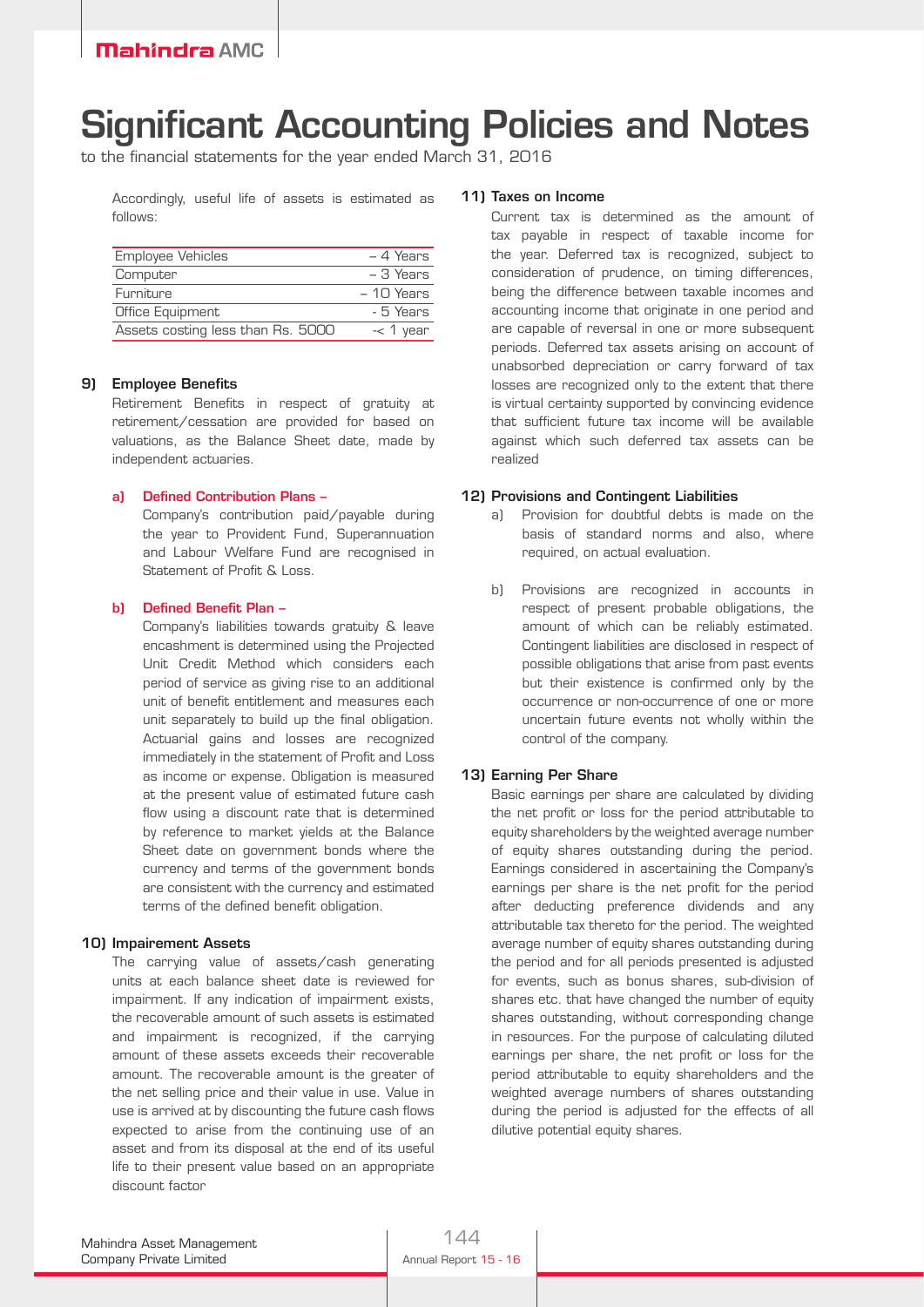to the financial statements for the year ended March 31, 2016

## 14) Foreign Exchange Transactions and

## Translations

## a. Initial recognition:

 Transactions in foreign currencies are recognised at the prevailing exchange rates between the reporting currency and a foreign currency on the transaction dates.

#### b. Conversion:

- i. Foreign currency monetary assets and liabilities at the year-end are translated at the year-end exchange rates and the resultant exchange differences are recognized in Statement of profit and loss.
- ii. Non-monetary items, which are measured in terms of historical Cost denominated in a foreign currency, are reported using the exchange rate at the date of the transaction. Non-monetary items, which are measured at fair value or other similar valuation denominated in a foreign currency, are translated using the exchange rate at the date when such value was determined.

#### c. Exchange differences

 The Company accounts for exchange differences arising on translation/settlement of foreign currency monetary items as below:

- i. Realized gains and losses on settlement of foreign currency transactions are recognized in Statement of profit and loss.
- ii. Foreign currency monetary assets and liabilities at the year-end are translated at the year –end exchange rate and the resultant exchange differences are recognized in the Statement of profit and loss

#### 15) Borrowing Cost

 Borrowing costs that are attributable to the acquisition or construction of qualifying assets are capitalized as part of the cost of such assets. A qualifying asset is one that necessarily takes a substantial period of time to get ready for its intended use or sale. All other borrowing costs are charged to the Statement of profit and loss. Ancillary expenditure incurred in connection with the arrangement of borrowings is amortized over the tenure of the respective borrowings

#### 16) Lease

 Lease rentals in respect of assets taken on operating lease arrangements are recognized as per the terms of the lease.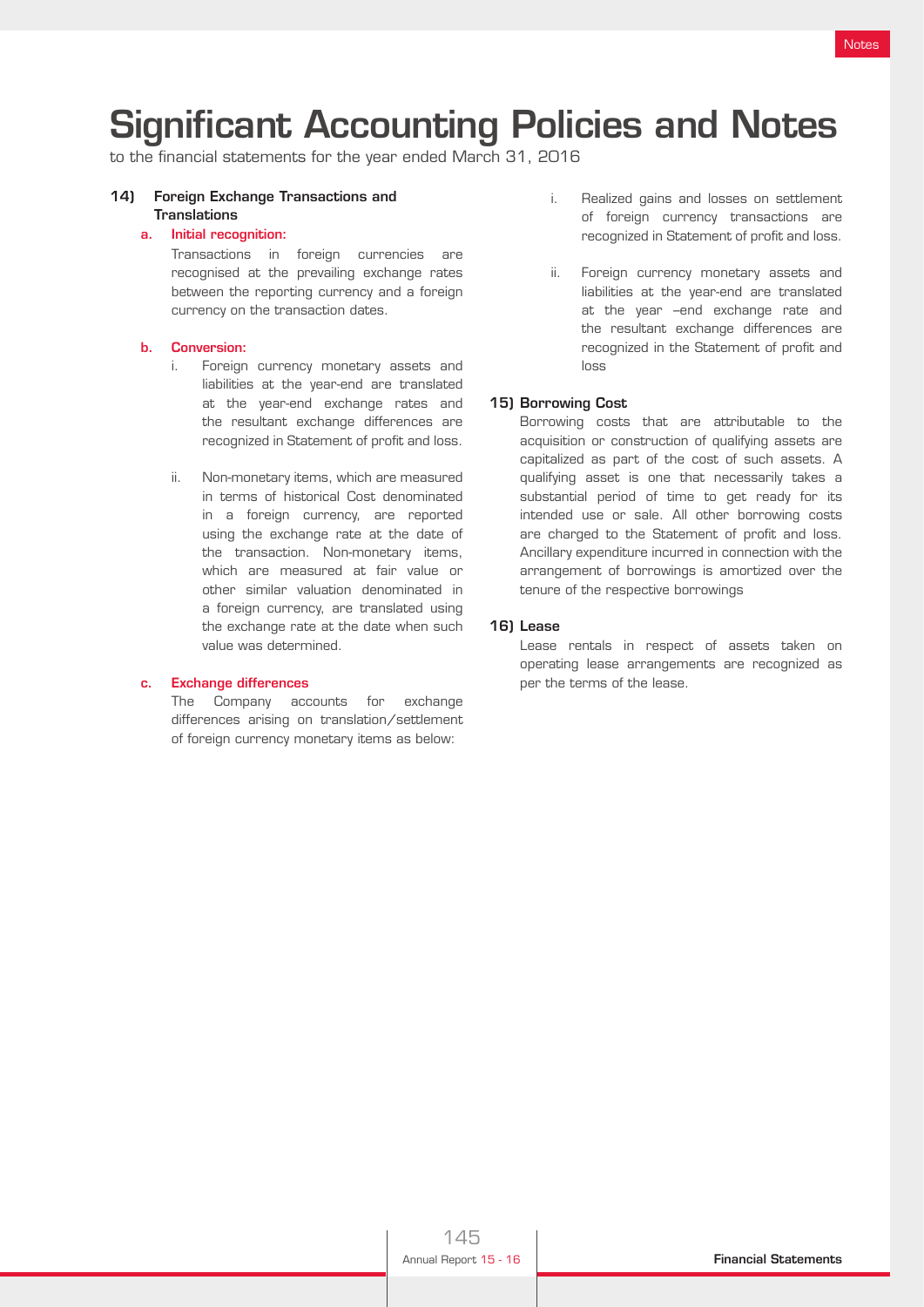to the financial statements for the year ended March 31, 2016

#### I) GENERAL INFORMATION:

 The Company Mahindra Asset Management Company Private Limited ('the Company') was incorporated under the Companies Act, 1956 on June 20, 2013. The company is a subsidiary of Mahindra & Mahindra Financial Services Ltd. The company is incorporated to function as an Investment Manager to "Mahindra Mutual Fund". The company has received license from SEBI on February 4, 2016 and is awaiting product approvals from SEBI.

#### II. NOTES TO THE FINANCIAL STATEMENTS :

|                                           |                | (In Rupees) |
|-------------------------------------------|----------------|-------------|
|                                           | As at March 31 |             |
| Particulars                               | 2016           | 2015        |
| <b>Share Capital:</b>                     |                |             |
| <b>Authorised Capital:</b>                |                |             |
| 7,60,00,000 Equity shares of Rs.10/- each | 76,00,00,000   | 5,00,00,000 |
| (March 2015: 50,00,000 shares)            |                |             |
| <b>Issued Capital:</b>                    |                |             |
| 6,05,50,000 Equity shares of Rs.10/- each | 60,55,00,000   | 1.05.00.000 |
| (March 2015:10,50,000 shares)             |                |             |
| Subscribed and Paid-up Capital:           |                |             |
| 6,05,50,000 Equity shares of Rs.10/- each | 60,55,00,000   | 1,05,00,000 |
| (March 2015:10,50,000 shares)             |                |             |
| Total                                     | 60,55,00,000   | 1,05,00,000 |
|                                           |                |             |

|    |                                                                                                        |                     | As at March 31           |                     |               |
|----|--------------------------------------------------------------------------------------------------------|---------------------|--------------------------|---------------------|---------------|
|    |                                                                                                        | 2016                |                          | 2015                |               |
|    |                                                                                                        | Number of<br>shares | <b>Rupees</b>            | Number of<br>shares | <b>Rupees</b> |
| a) | Reconciliation of the number of shares -                                                               |                     |                          |                     |               |
|    | Number of equity shares outstanding at<br>the beginning of the period                                  | 10,50,000           | 1,05,00,000              | 50,000              | 5,00,000      |
|    | Add: Fresh allotment of shares during<br>the period :                                                  |                     |                          |                     |               |
|    |                                                                                                        | 5,95,00,000         | 59,50,00,000             | 10,00,000           | 1,00,00,000   |
|    | Less: Shares bought back during the<br>period                                                          |                     |                          |                     |               |
|    | Number of equity shares outstanding                                                                    |                     | 6,05,50,000 60,55,00,000 | 10,50,000           | 1,05,00,000   |
| b) | Number of equity shares held by                                                                        |                     |                          |                     |               |
|    | holding company or ultimate holding                                                                    |                     |                          |                     |               |
|    | company including shares held by its                                                                   |                     |                          |                     |               |
|    | subsidiaries / associates -                                                                            |                     |                          |                     |               |
|    | Holding company: Mahindra & Mahindra<br>Financial Services Limited (Equity shares<br>of Rs. 10/- each) | 6,05,50,000         | 60,55,00,000             | 10,50,000           | 1,05,00,000   |
|    | Percentage of holding (%)                                                                              | 100                 | 100                      | 100                 | 100           |
| c) | Shareholders holding more than 5                                                                       |                     |                          |                     |               |
|    | percent shares :                                                                                       |                     |                          |                     |               |
|    | <b>Mahindra &amp; Mahindra Financial Services</b><br>Limited                                           |                     | 6,05,50,000 60,55,00,000 | 10,50,000           | 1,05,00,000   |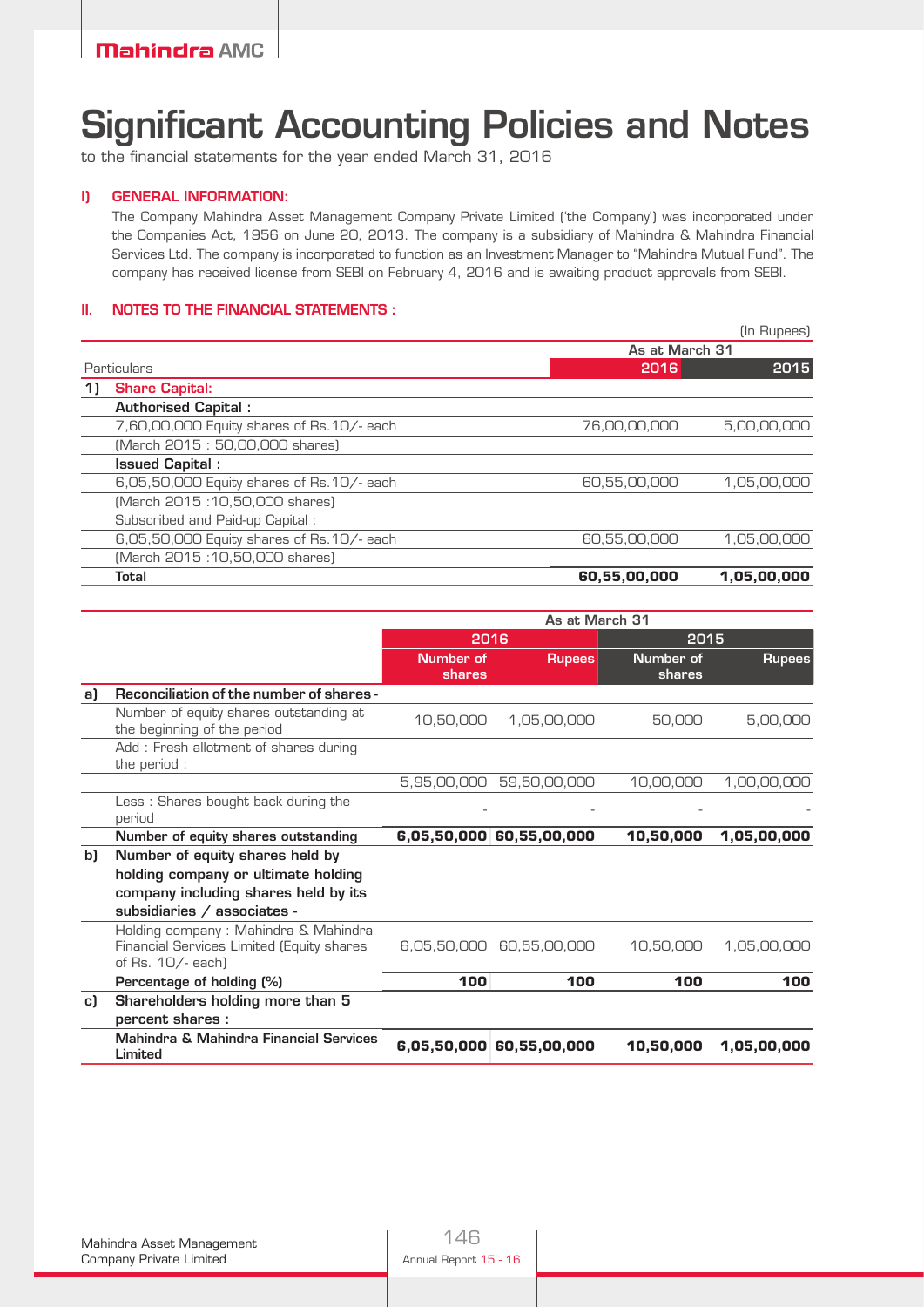to the financial statements for the year ended March 31, 2016

#### 2) RESERVES & SURPLUS:

|                                                                                 |                   | (In Rupees)       |
|---------------------------------------------------------------------------------|-------------------|-------------------|
|                                                                                 | As at March 31    |                   |
| <b>Particulars</b>                                                              | <b>March 2016</b> | <b>March 2015</b> |
| Surplus:                                                                        |                   |                   |
| Balance Profit as per last Balance Sheet                                        | (6, 26, 818)      | (49, 218)         |
| Add: Loss for the current period transferred from Statement of Profit &<br>Loss | (4,45,02,158)     | (5,77,600)        |
| Balance Loss carried to Balance Sheet                                           | (4,51,28,976)     | (6, 26, 818)      |
| Less: Allocations & Appropriations:                                             |                   |                   |
| Balance Loss as at the end of the period                                        | (4,51,28,976)     | (6, 26, 818)      |
| Total                                                                           | (4,51,28,976)     | (6, 26, 818)      |

### 3) LONG TERM PROVISIONS:

|                                 |                | (In Rupees)       |
|---------------------------------|----------------|-------------------|
|                                 | As at March 31 |                   |
| Particulars                     | March 2016     | <b>March 2015</b> |
| Provision for employee benefits | 6.12.018       | -                 |
| <b>Total</b>                    | 6,20,018       |                   |

### 4) TRADE PAYABLES:

|                             |                | (In Rupees)       |
|-----------------------------|----------------|-------------------|
|                             | As at March 31 |                   |
| Particulars                 | March 2016     | <b>March 2015</b> |
| Trade payables for expenses | 15.76.223      | 16.854            |
| Total                       | 15,76,223      | 16.854            |

### 5) OTHER CURRENT LIABILITIES

|                                        |                   | (In Rupees)       |
|----------------------------------------|-------------------|-------------------|
|                                        | As at March 31    |                   |
| Particulars                            | <b>March 2016</b> | <b>March 2015</b> |
| TDS Payable                            | 13,56,306         |                   |
| Profession Tax Payable                 | 4.000             |                   |
| Contribution to Provident Fund Payable | 3.77.308          |                   |
| Total                                  | 17,37,614         |                   |

### 6) SHORT TERM PROVISIONS

|                                 |                   | (In Rupees)              |
|---------------------------------|-------------------|--------------------------|
|                                 | As at March 31    |                          |
| Particulars                     | <b>March 2016</b> | <b>March 2015</b>        |
| Provision for Employee Benefits | 79.58.647         |                          |
| Provision for Expenses          | 76.857            | $\overline{\phantom{a}}$ |
| Total                           | 80,35,504         |                          |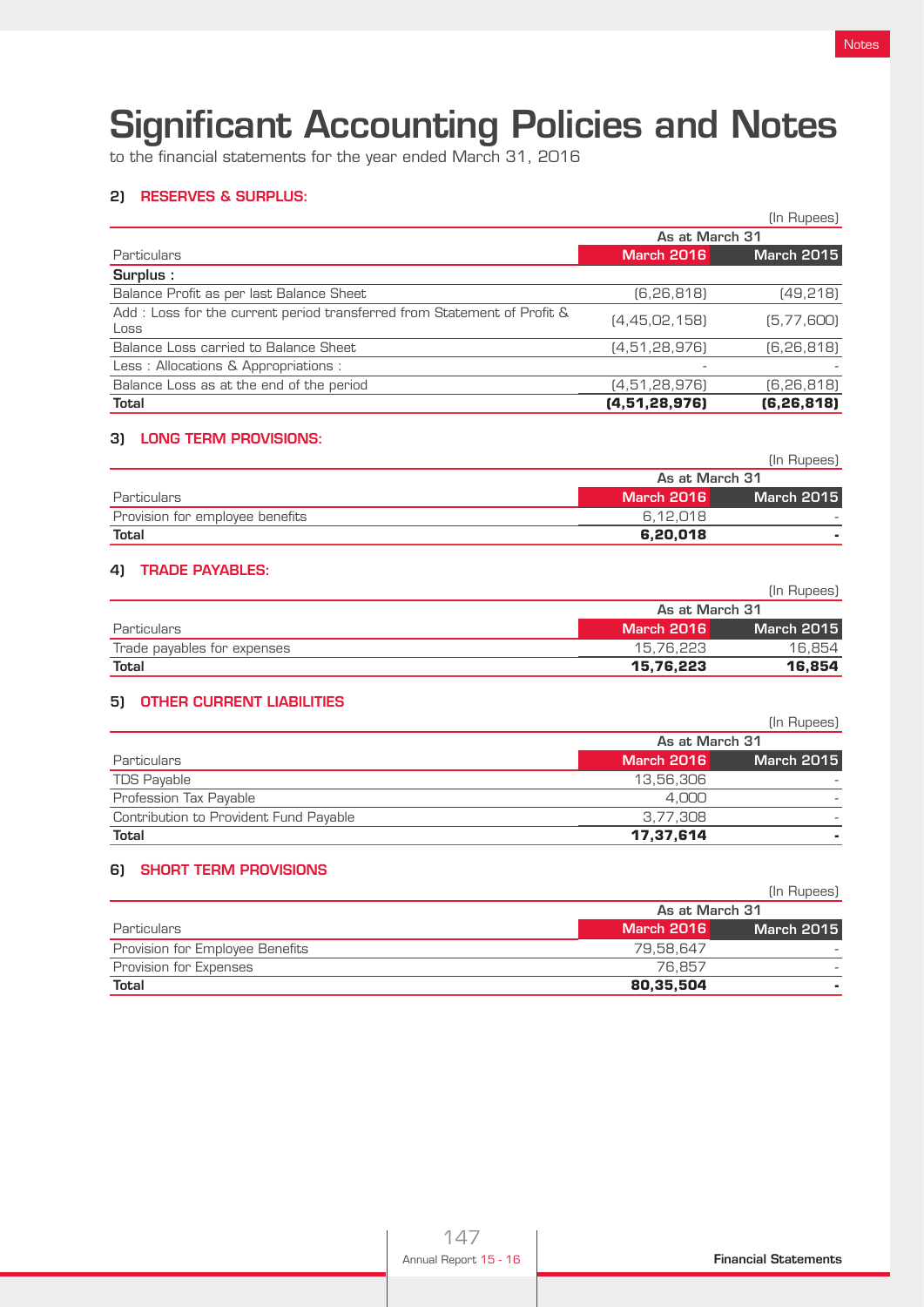to the financial statements for the year ended March 31, 2016

|                          |                                |                                                                   | GROSS BLOCK AT COST               |                                     |                                       | DEPRECIATION & AMORTISATION               |                                   |                                           | NET BLOCK                      | (In Rupees)                               |
|--------------------------|--------------------------------|-------------------------------------------------------------------|-----------------------------------|-------------------------------------|---------------------------------------|-------------------------------------------|-----------------------------------|-------------------------------------------|--------------------------------|-------------------------------------------|
| <b>Asset Description</b> | April 1, 2015<br>Balance As at | ns for<br>lase /<br>nsfer"<br>purchi<br>ត<br>ដ<br><b>Addition</b> | Sale / transfer<br>Deductions for | Balance As<br>at March 31,<br> <br> | April 1, 2015<br><b>Balance As at</b> | "Additions for<br>purchase /<br>transfer" | Deductions for<br>Sale / transfer | <b>Balance As</b><br>at March 31,<br>2016 | Balance As at<br>April 1, 2015 | at March 31,<br>2016<br><b>Balance As</b> |
| <b>Tangibe Assets</b>    |                                |                                                                   |                                   |                                     |                                       |                                           |                                   |                                           |                                |                                           |
| <b>Land</b>              | ï                              |                                                                   |                                   |                                     |                                       |                                           |                                   |                                           |                                |                                           |
| Buildings                |                                |                                                                   |                                   |                                     |                                       |                                           |                                   |                                           |                                |                                           |
| Plant and Equipment      |                                |                                                                   |                                   |                                     |                                       |                                           |                                   |                                           |                                |                                           |
| Computers                |                                | <b>14.00</b><br>1,43,82                                           |                                   | 1,43,824.00                         |                                       | 28,440.00                                 |                                   | 28,440.00                                 |                                | 1, 15, 384.00                             |
| Furniture and Fixtures   |                                | 98,291.00                                                         |                                   | 98,291.00                           |                                       | 1,772.00                                  |                                   | 1,772.00                                  |                                | 96,519.00                                 |
| Vehicles                 |                                | 28,01,569.00                                                      |                                   | 28,01,569.00                        |                                       | 3,15,998.00                               |                                   | 3,15,998.00                               |                                | 24,85,571.00                              |
| Office Equipment         |                                | 88.DO<br>2,09,83                                                  |                                   | 2,09,838.00                         |                                       | 11,308.00                                 |                                   | 11,308.00                                 |                                | 1,98,530.00                               |
| Others (specify nature)  | ı                              |                                                                   |                                   |                                     |                                       |                                           |                                   |                                           |                                |                                           |
| Total (i)                |                                | 53,522.00<br>လ္က                                                  |                                   | 32,53,522.00                        |                                       | 3,57,518.00                               |                                   | 3,57,518.00                               |                                | 28,96,004.00                              |
| Intangibe Assets:<br>≘   |                                |                                                                   |                                   |                                     |                                       |                                           |                                   |                                           |                                |                                           |
| Computer software        |                                |                                                                   |                                   |                                     |                                       |                                           |                                   |                                           |                                |                                           |
| Any Other (specify)*     | ï                              |                                                                   |                                   |                                     |                                       |                                           |                                   |                                           |                                |                                           |
| Total (ii)               |                                |                                                                   |                                   |                                     |                                       |                                           |                                   |                                           |                                |                                           |
| Total (i+ii)             |                                | <u>ទី</u><br>32,53,52                                             |                                   | 32,53,522.00                        |                                       | 3,57,518.00                               |                                   | 3,57,518.00                               |                                | 28,96,004.00                              |

## Mahindra Asset Management<br>Company Private Limited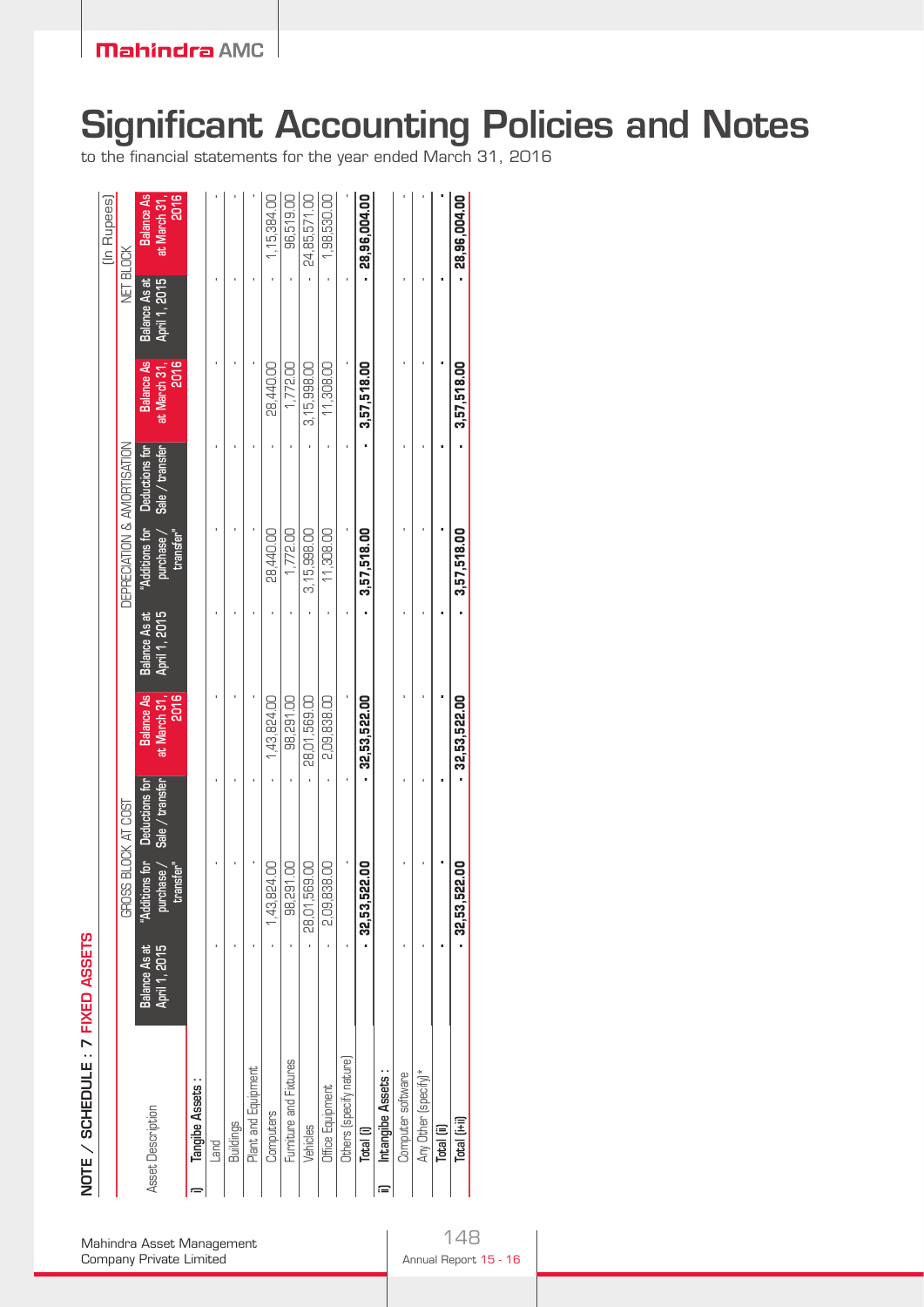to the financial statements for the year ended March 31, 2016

#### 8) LONG-TERM LOANS AND ADVANCES

|                    |                | (In Rupees)       |
|--------------------|----------------|-------------------|
|                    | As at March 31 |                   |
| <b>Particulars</b> | March 2016     | <b>March 2015</b> |
| Capital Advance    | 23,12,500      | 23,12,500         |
| <b>Total</b>       | 23,12,500      | 23,12,500         |

#### 9) CURRENT INVESTMENTS :

|                                      |                | (In Rupees)       |
|--------------------------------------|----------------|-------------------|
|                                      | As at March 31 |                   |
| Particulars                          | March 2016     | <b>March 2015</b> |
| Unquoted (at cost)                   |                |                   |
| Investment in Schemes of Mutual Fund | 55.69.66.355   | 74.80.386         |
| Total                                | 55,69,66,355   | 74,80,386         |
| [Market Value Rs. 56,33,85,315]      |                |                   |

#### 10) CASH AND BANK BALANCE :

|                                                  |                | (In Rupees)       |
|--------------------------------------------------|----------------|-------------------|
|                                                  | As at March 31 |                   |
| <b>Particulars</b>                               | March 2016     | <b>March 2015</b> |
| Balance with Scheduled Banks in Current Accounts | 8.96.363       | 75.369            |
| Total                                            | 8.96.363       | 75.369            |

#### 11) SHORT-TERM LOANS AND ADVANCES :

|                                        |                | (In Rupees)       |
|----------------------------------------|----------------|-------------------|
|                                        | As at March 31 |                   |
| Particulars                            | March 2016     | <b>March 2015</b> |
| Inter Corporate Deposits Given (MRHFL) | 55,00,000      |                   |
| <b>Total</b>                           | 55,00,000      |                   |

#### 12) OTHER CURRENT ASSETS:

|                                       |                   | (In Rupees)       |
|---------------------------------------|-------------------|-------------------|
|                                       | As at March 31    |                   |
| Particulars                           | <b>March 2016</b> | <b>March 2015</b> |
| Interest accrued on ICD's             | 2,51,297          |                   |
| Deposits for office premises / others | 15,25,716         |                   |
| <b>Prepaid Expenses</b>               | 3,40,623          |                   |
| Service Tax Credit                    | 12,84,897         | 21.781            |
| <b>Other Current Assets</b>           | 2,32,322          |                   |
| <b>TDS Receivable</b>                 | 1.26.306          |                   |
| Total                                 | 37,61,161         | 21.781            |

#### 13) OTHER INCOME

|                                                 |                     | (In Rupees)       |
|-------------------------------------------------|---------------------|-------------------|
|                                                 | Year ended March 31 |                   |
| Particulars                                     | <b>March 2016</b>   | <b>March 2015</b> |
| Interest accrued on ICD's                       | 2.79.219            |                   |
| Dividend Income on Mutual Funds                 | 1.15.62.860         | 80.386            |
| Profit/Premium on Sale/Redemption of Investment | 1.15.679            |                   |
| Total                                           | 1,19,57,758         |                   |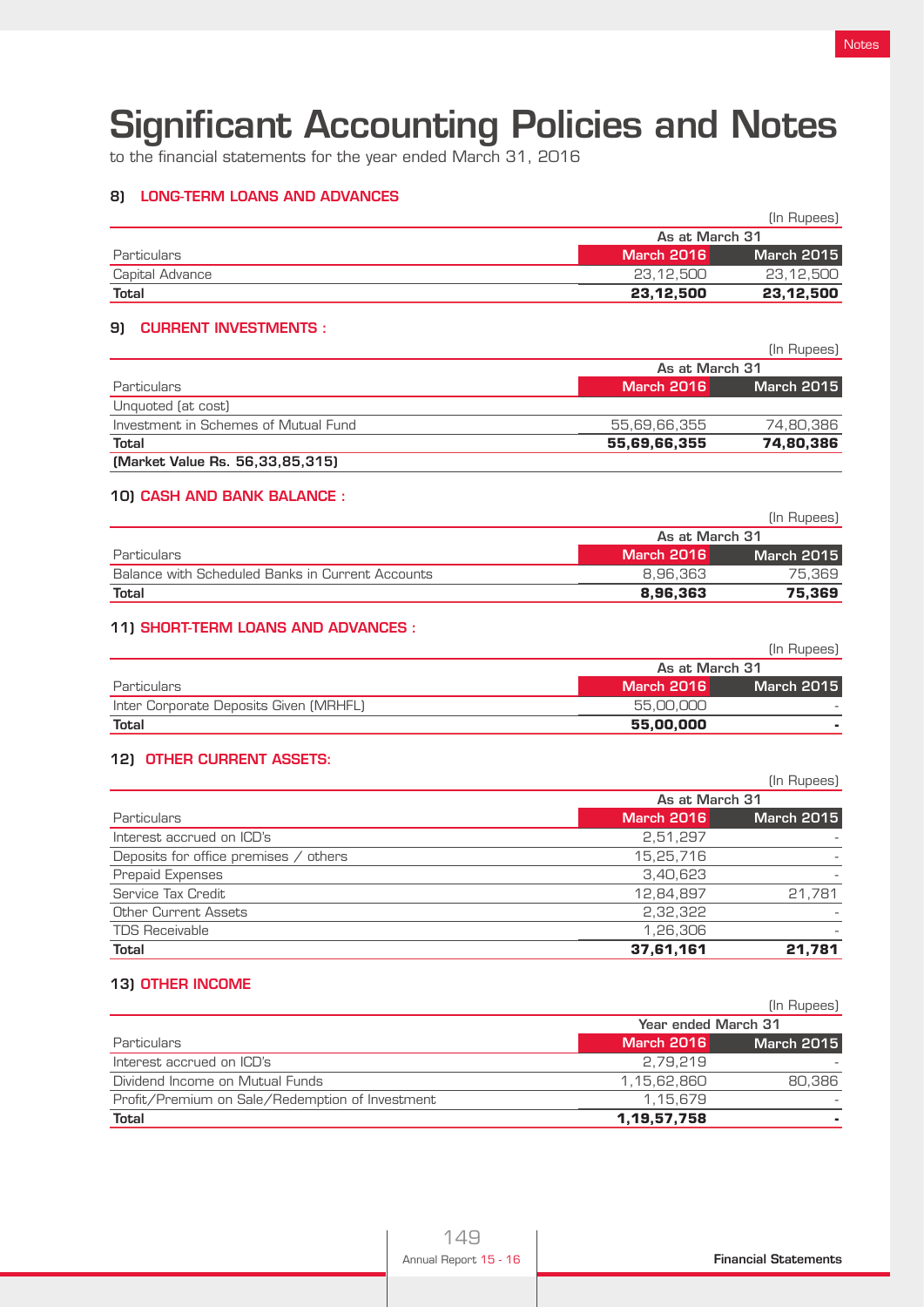to the financial statements for the year ended March 31, 2016

## 14) EMPLOYEE BENEFIT EXPENSE

|                                                          |                     | (In Rupees)       |
|----------------------------------------------------------|---------------------|-------------------|
|                                                          | Year ended March 31 |                   |
| Particulars                                              | March 2016          | <b>March 2015</b> |
| Salary, Bonus & Incentives                               | 3.41.70.921         |                   |
| Company's Contribution to Provident Funds. & other funds | 14.89.509           |                   |
| Staff Welfare                                            | 39.429              |                   |
| <b>Total</b>                                             | 3,56,99,859         |                   |

## 15) OTHER EXPENSES:

|                                        |                            | (In Rupees)       |
|----------------------------------------|----------------------------|-------------------|
|                                        | <b>Year ended March 31</b> |                   |
| Particulars                            | <b>March 2016</b>          | <b>March 2015</b> |
| <b>Electricity Charges</b>             | 12,37,170                  |                   |
| <b>Rent Office Premises</b>            | 48,78,796                  |                   |
| Rates and Taxes                        | 11,200                     | (3,708)           |
| Repairs and Maintenance                | 74,973                     |                   |
| Insurance                              | 66,821                     |                   |
| Legal and Professional Charges         | 11,97,467                  | 44,050            |
| <b>Telephone Expenses</b>              | 2,17,433                   |                   |
| Directors sitting fees                 | 2,40,000                   | 50,000            |
| Filing fees                            | 8,39,200                   | 42,790            |
| <b>Bank Charges</b>                    | 2,049                      | 213               |
| <b>Travelling Expenses</b>             | 4,87,094                   | 42,031            |
| Share Issue Expenses                   | 73,40,000                  | 4,67,610          |
| <b>Auditor Expenses</b>                | 35,175                     | 15,000            |
| <b>General Administration Expenses</b> | 3,52,178                   |                   |
| Conference & Advertisement             | 96,167                     |                   |
| Membership and Subscription            | 30,32,989                  |                   |
| Software License Expenses              | 2,93,827                   |                   |
| Total                                  | 2,04,02,539                | 6,57,986          |

#### 16) In Accordance with the Accounting Standard on "Earning Per Share" (AS 20) issued by the Institute of Chartered Accountants of India, the EPS are as follows:

(In Rupees)

| <b>Particulars</b>                                      | FY 2015-16       | FY 2014-15  |
|---------------------------------------------------------|------------------|-------------|
| Net Profit/ (Loss) attributable to Equity Share Holders | (4, 45, 02, 158) | (5,77,600)  |
| Weighted Average Numbers of Shares (*)                  | 3.30.07.313      | 5.38.79.500 |
| EPS – (Basic)                                           | (1.35)           | [0.01]      |
| EPS – (Diluted)                                         | (1.35)           | [0.01]      |

(\*) The No of shares outstanding for previous year has been adjusted on account of issue of rights shares during the current year as per guidelines of AS-20.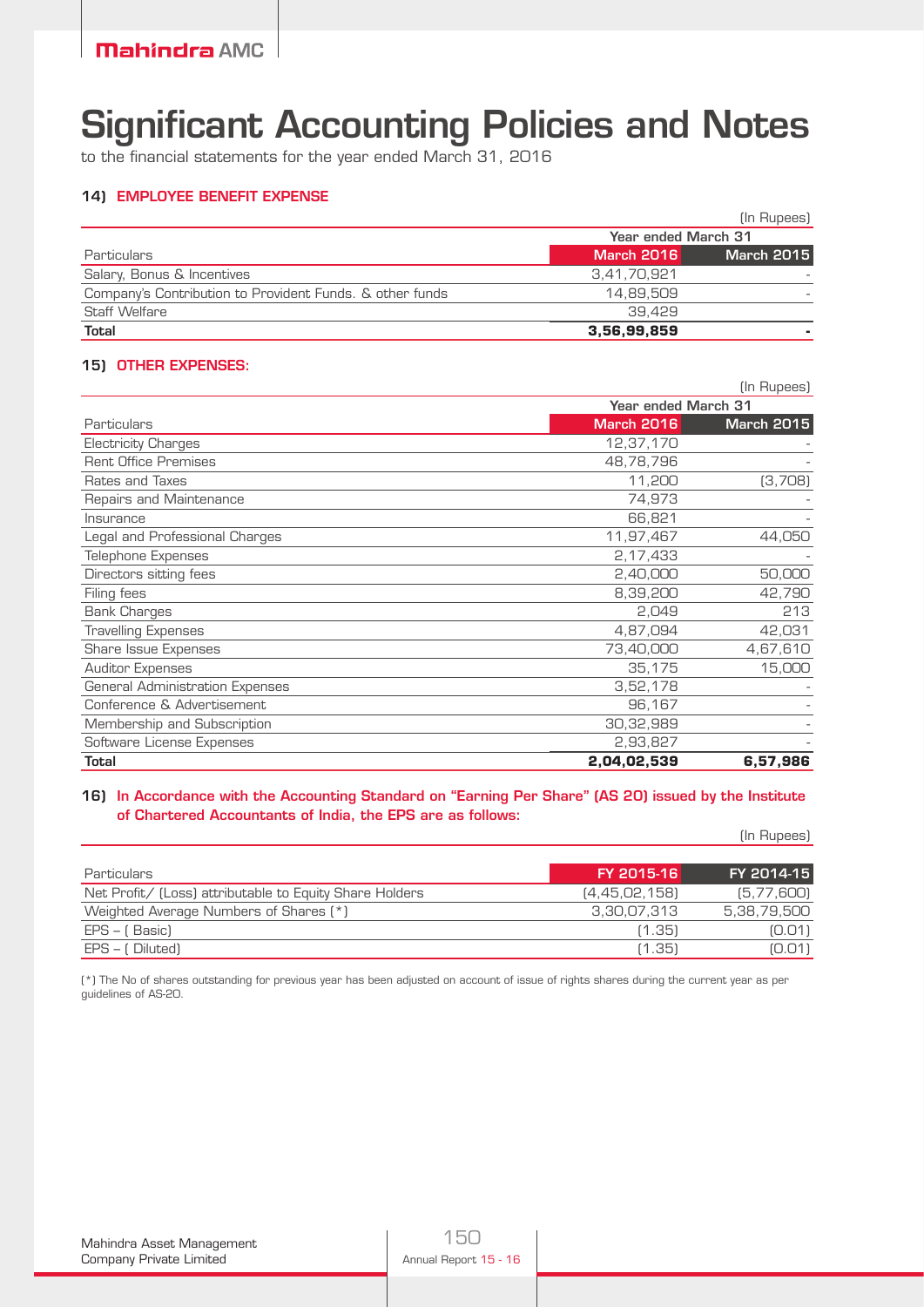to the financial statements for the year ended March 31, 2016

#### 17) RELATED PARTY DISCLOSURE AS PER ACCOUNTING STANDARD 18:

#### A) List of the related parties which have transactions with our Company during the year:

| Holding Company:                    | Mahindra & Mahindra Financial Services Limited |
|-------------------------------------|------------------------------------------------|
| <b>Fellow Subsidiary Companies:</b> | Mahindra Rural Housing Finance Limited         |
| Key Management Personnel:           | Mr Ashutosh Bishnoi                            |

#### B) Related party transactions are as under:

|                |                                                                              |                                                        |                 |                                                                  | (Rs. In Lacs)                                |
|----------------|------------------------------------------------------------------------------|--------------------------------------------------------|-----------------|------------------------------------------------------------------|----------------------------------------------|
| Sr No          | Nature of Transactions                                                       |                                                        | <b>Holding</b>  | <b>Fellow</b><br><b>Companies Subsidiary</b><br><b>Companies</b> | Key<br><b>Management</b><br><b>Personnel</b> |
| $\mathcal{L}$  | Interest Income on Inter<br>Corporate Deposits given<br>(Gross)              | Mahindra Rural Housing<br><b>Financial Ltd</b>         |                 | 2.79<br>[0.00]                                                   |                                              |
| 2              | <b>Expenses</b>                                                              |                                                        |                 |                                                                  |                                              |
|                | Salary Exp Reimbursement<br>from parties                                     | Mahindra and Mahindra<br><b>Financial Services Ltd</b> | 9.83<br>[0.00]  |                                                                  |                                              |
|                | Employee Benefit<br>reimbursement to parties                                 |                                                        | 1.89<br>[0.00]  |                                                                  |                                              |
| 3              | <b>Issue of Equity Shares</b>                                                | Mahindra and Mahindra<br><b>Financial Services Ltd</b> | 5950<br>(100)   |                                                                  |                                              |
| $\overline{4}$ | Purchase of Fixed Assets                                                     | Mahindra and Mahindra<br><b>Financial Services Ltd</b> | 11.35<br>[0.00] |                                                                  |                                              |
| 5              | Inter Corporate Deposits given<br>including interest accrued but<br>not due) | Mahindra Rural Housing<br>Financial Ltd                |                 | 57.51<br>[0.00]                                                  |                                              |
| 6              | Remuneration to KMP's                                                        | Mr Ashutosh Bishnoi                                    |                 |                                                                  | 52.52<br>[0.00]                              |

Notes:

i. Mr Ashutosh Bishnoi has been appointed as Managing Director & CEO of the Company with Effect from October 12, 2015 on annual remuneration not exceeding Rs 252.80 lacs. The company does not have profits for the year and hence has sought Central Government approval for remuneration being paid to Managing Director as required by Sections 197 to 200 of Companies Act,2013. The remuneration is being paid within the limit specified as per the Provisions of Schedule V of the Companies Act,2013.

ii. Figures in bracket represent corresponding figure of previous year.

#### 18) CONTINGENT LIABILITIES AND COMMITMENTS (to the extent not provided for)

|                                                                                    |                   | (In Rupees)       |
|------------------------------------------------------------------------------------|-------------------|-------------------|
|                                                                                    | As at March 31    |                   |
| Particulars                                                                        | <b>March 2016</b> | <b>March 2015</b> |
| Commitments                                                                        |                   |                   |
| Estimated amount of contracts remaining to be executed on<br>al<br>capital account | 29,47,500         | 23,12,500         |
| Total                                                                              | 29,47,500         | 23, 12, 500       |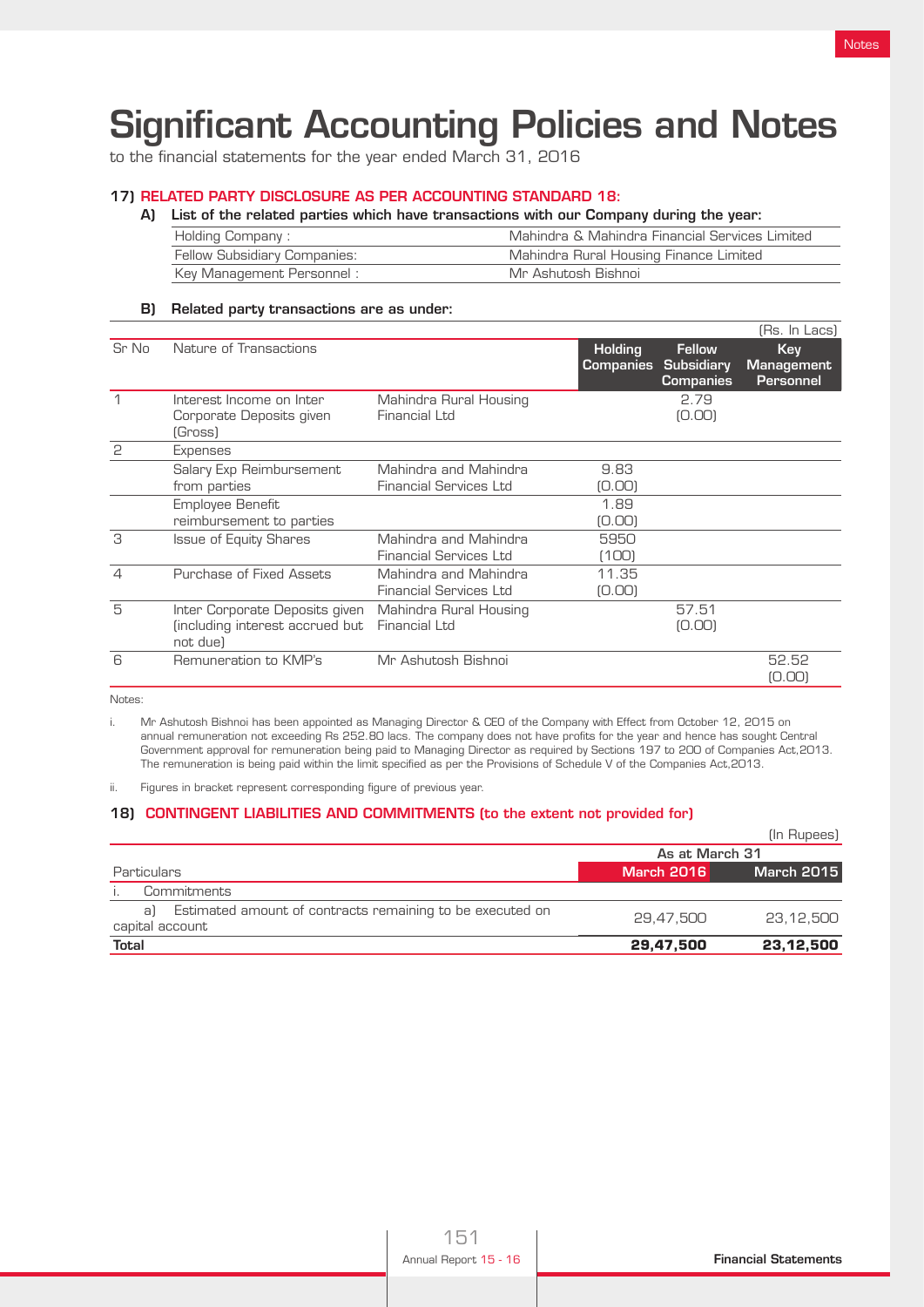to the financial statements for the year ended March 31, 2016

## 19) EMPLOYEE BENEFITS

## Defined Benefit Plans - As per Actuarial valuation.

|      |    |                                                                             |                          |                          |                          |                          |                          | (Rs. In Lacs) |
|------|----|-----------------------------------------------------------------------------|--------------------------|--------------------------|--------------------------|--------------------------|--------------------------|---------------|
|      |    |                                                                             | Gratuity                 |                          | <b>Sick Leave</b>        |                          | <b>Privilege Leave</b>   |               |
|      |    |                                                                             | (Funded)                 |                          | (Non-Funded)             |                          | (Non-Funded)             |               |
|      |    |                                                                             | Mar-16 Mar-15            |                          | Mar-16 Mar-15            |                          | Mar-16 Mar-15            |               |
| L.   |    | <b>Expenses recognized in the Statement</b>                                 |                          |                          |                          |                          |                          |               |
|      |    | of Profit and Loss Account for the year                                     |                          |                          |                          |                          |                          |               |
|      |    | ending March 31                                                             |                          |                          |                          |                          |                          |               |
|      | 1. | <b>Current Service Cost</b>                                                 | 3.23                     | $\overline{a}$           | 1.23                     | $\overline{\phantom{a}}$ | 11.78                    |               |
|      | 2. | Interest Cost                                                               | 0.07                     |                          | 0.01                     |                          | 0.16                     |               |
|      | З. | Expected Return on Plan assets                                              | 0.13                     | $\overline{a}$           |                          |                          |                          |               |
|      | 4. | Actuarial (Gains)/Losses                                                    | (3.46)                   | $\overline{\phantom{0}}$ | [0.66]                   | ÷,                       | (8.25)                   |               |
|      | 5. | Adjustment due to change in opening<br>balance of plan assets               | 0.00                     |                          |                          |                          |                          |               |
|      | 6. | Fund Amount to betransferred<br>From MMFSL Gratuity Fund                    | 2.14                     | $\overline{a}$           |                          |                          |                          |               |
|      | 7. | <b>Total Expenses</b>                                                       | 1.98                     | $\overline{\phantom{a}}$ | 0.58                     | $\bar{a}$                | 3.69                     |               |
| Ш.   |    | Net asset/(liability) recognised in the                                     |                          |                          |                          |                          |                          |               |
|      |    | <b>Balance Sheet as on March 31</b>                                         |                          |                          |                          |                          |                          |               |
|      | 1. | Present Value of Defined Benefit.<br>obligation as March 31                 | 1.98                     | $\frac{1}{2}$            | 0.58                     | $\overline{\phantom{a}}$ | 3.69                     |               |
|      | 2. | Fair value of plan assets as on<br>March 31                                 | 6.50                     | $\overline{\phantom{0}}$ | $\overline{\phantom{a}}$ | ÷,                       |                          |               |
|      | З. | Funded status (surplus/(deficit))                                           | 4.52                     | $\bar{\phantom{a}}$      | (0.58)                   | $\overline{\phantom{a}}$ | (3.69)                   |               |
|      | 4. | Net asset/(liability) as on March 31                                        | 4.52                     |                          | [0.58]                   |                          | (3.69)                   |               |
| III. |    | Change in the obligations during the period                                 |                          |                          |                          |                          |                          |               |
|      |    | ending March 31                                                             |                          |                          |                          |                          |                          |               |
|      | 1. | Present Value of Defined Benefit<br>Obligation at the beginning of the year |                          |                          |                          |                          |                          |               |
|      | 2. | Transfer of Projected Benefit obligation<br>from MMFSL                      | 2.14                     |                          |                          |                          |                          |               |
|      | З. | <b>Current Service Cost</b>                                                 | 3.23                     |                          | 1.23                     |                          | 11.78                    |               |
|      | 4. | Interest Cost                                                               | 0.07                     | $\bar{a}$                | 0.01                     | $\overline{\phantom{a}}$ | 0.16                     |               |
|      | 5. | Actuarial (Gains)/Loss                                                      | (3.46)                   | $\frac{1}{2}$            | [0.66]                   | $\overline{\phantom{a}}$ | (8.25)                   |               |
|      | 6. | <b>Benefits Paid</b>                                                        | $\sim$                   |                          |                          |                          |                          |               |
|      | 7. | Present Value of Defined Obligation at<br>the end of the year               | 1.98                     | $\frac{1}{2}$            | 0.58                     | $\overline{\phantom{a}}$ | 3.69                     |               |
| IV.  |    |                                                                             |                          |                          |                          |                          |                          |               |
|      | 1. | Fair value of plan assets at the<br>beginning of the year                   | $\overline{\phantom{a}}$ | $\overline{a}$           | $\overline{a}$           | $\overline{\phantom{a}}$ | $\overline{\phantom{a}}$ |               |
|      | 2. | Expected Return on Plan assets                                              | 0.13                     | $\qquad \qquad -$        | $\overline{\phantom{0}}$ | $\overline{\phantom{a}}$ | $\overline{\phantom{0}}$ |               |
|      | З. | Contributions by employer                                                   | 6.50                     | $\overline{\phantom{a}}$ | $\overline{\phantom{0}}$ | $\overline{\phantom{a}}$ | $\frac{1}{2}$            |               |
|      | 4. | Actuarial Gains/(Losses)                                                    | $-0.13$                  | $\overline{\phantom{m}}$ | $\overline{\phantom{0}}$ | $\overline{\phantom{a}}$ | $\overline{\phantom{0}}$ |               |
|      | 5. | Actual Benefits paid                                                        | 0.00                     | $\overline{\phantom{m}}$ | $\overline{\phantom{0}}$ | $\overline{\phantom{a}}$ | $\overline{\phantom{a}}$ |               |
|      | 6. | Fair value of plan assets at the end of<br>the period                       | 6.50                     | ÷,                       | $\overline{a}$           | $\overline{\phantom{a}}$ | $\overline{\phantom{a}}$ |               |
| V.   |    | Major category of plan assets as a                                          | 100%                     |                          |                          |                          |                          |               |
|      |    | percentage of total plan Funded with LIC                                    |                          |                          |                          |                          |                          |               |
| VI.  |    | <b>Actuarial Assumptions</b>                                                |                          | $\bar{\phantom{a}}$      |                          |                          |                          |               |
|      |    | 1. Discount Rate                                                            | 8%                       | $\overline{\phantom{a}}$ | 8%                       |                          | 8%                       |               |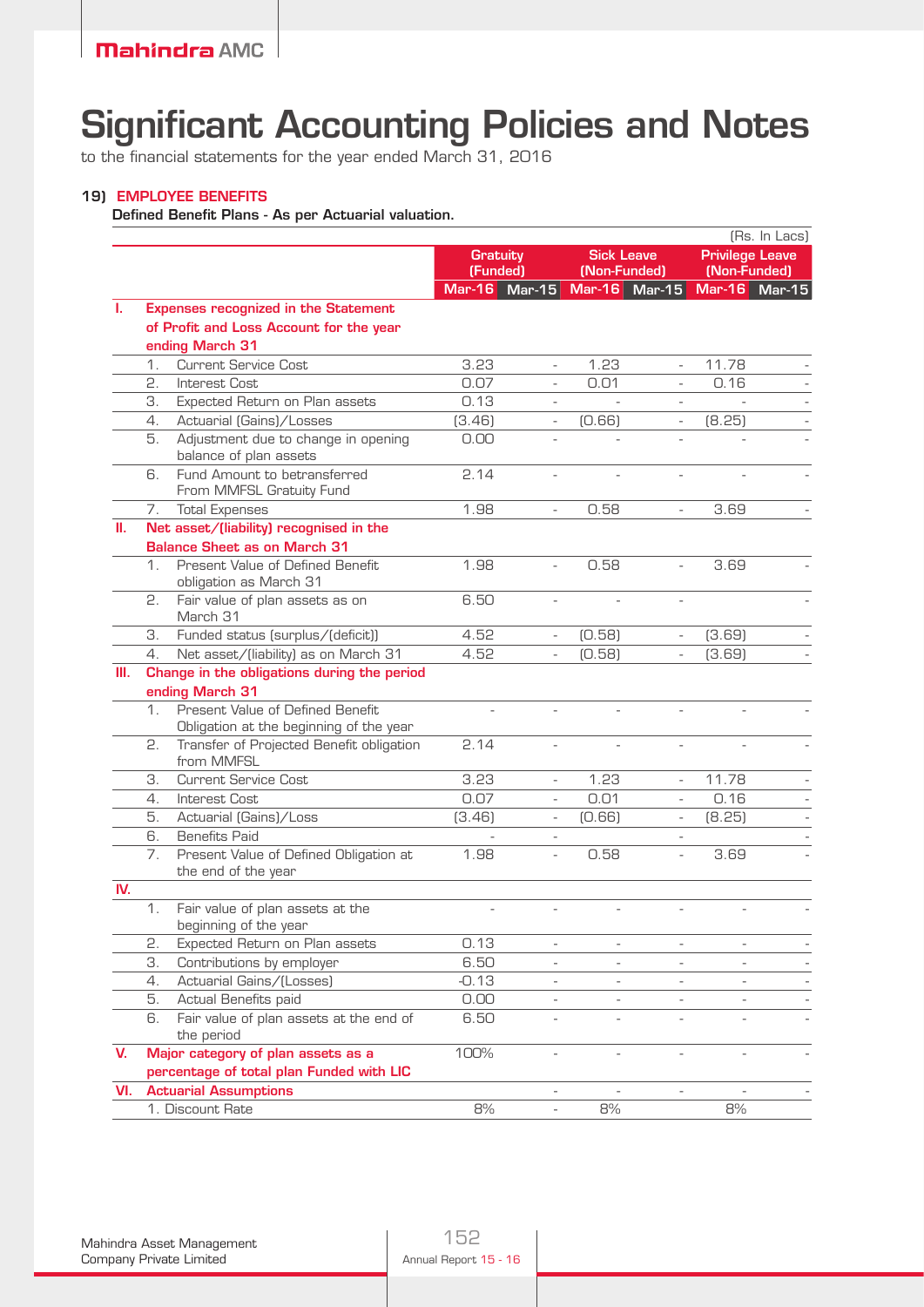to the financial statements for the year ended March 31, 2016

| 2. Expected Rate of return on plan assets | 8%              | -                        | ۰    |    |                          |
|-------------------------------------------|-----------------|--------------------------|------|----|--------------------------|
| 3. Rate of Salary increase                | 5%              | $\overline{\phantom{0}}$ | 5% - | 5% | $\overline{\phantom{0}}$ |
| 4. In-service Mortality                   | Indian -        |                          |      |    |                          |
|                                           | Assured         |                          |      |    |                          |
|                                           | lives           |                          |      |    |                          |
|                                           | Mortality       |                          |      |    |                          |
|                                           | $[2006-$        |                          |      |    |                          |
|                                           | 081             |                          |      |    |                          |
|                                           | <b>JItimate</b> |                          |      |    |                          |

#### Experience Adjustments:

|                       |                                                        |                            | (Rs. In Lacs) |
|-----------------------|--------------------------------------------------------|----------------------------|---------------|
|                       |                                                        | <b>Year Ended March 31</b> |               |
|                       | Particulars                                            | <b>March 2016</b>          | March 2015    |
|                       | Defined benefit obligations at end of the period       | 1.98                       |               |
| 2.                    | Plan assets at the end of period                       | 6.50                       |               |
| З.                    | Funded Status Surplus/ (Deficit)                       | 4.52                       |               |
| $\mathcal{A}_{\cdot}$ | Experience adjustments on plan liabilities (gain)/loss | (3.46)                     |               |
| 5.                    | Experience adjustments on plan assets gain/(loss)      |                            |               |

Note: During the year certain employees of Mahindra & Mahindra Financial Services Limited (MMFSL) were transferred to the payroll of the Company

Signatures to Significant accounting policies and Notes to the financial statements – I and II

Chartered Accountants

#### Padmini Khare Kaicker

Partner Gautam Divan Sethu Gururajan Divan Sethu Gururajan Sethu Gururajan Sethu Gururajan Sethu Gururajan Sethu Gururajan Sethu Gururajan Sethu Gururajan Sethu Gururajan Sethu Gururajan Sethu Gururajan Sethu Gururajan Set Membership No.44784 Director Director Director Director

Place : Mumbai **Abhijeet Gogate** Rajesh Vasudevan Abhijeet Gogate Date : April 12, 2016 **Chief Financial Officer** Company Secretary

For **B. K. Khare and Co. For and on behalf of the Board For and on behalf of the Board** 

FRN :105102W V. Ravi Ashutosh Bishnoi

Chairman Managing Director & CEO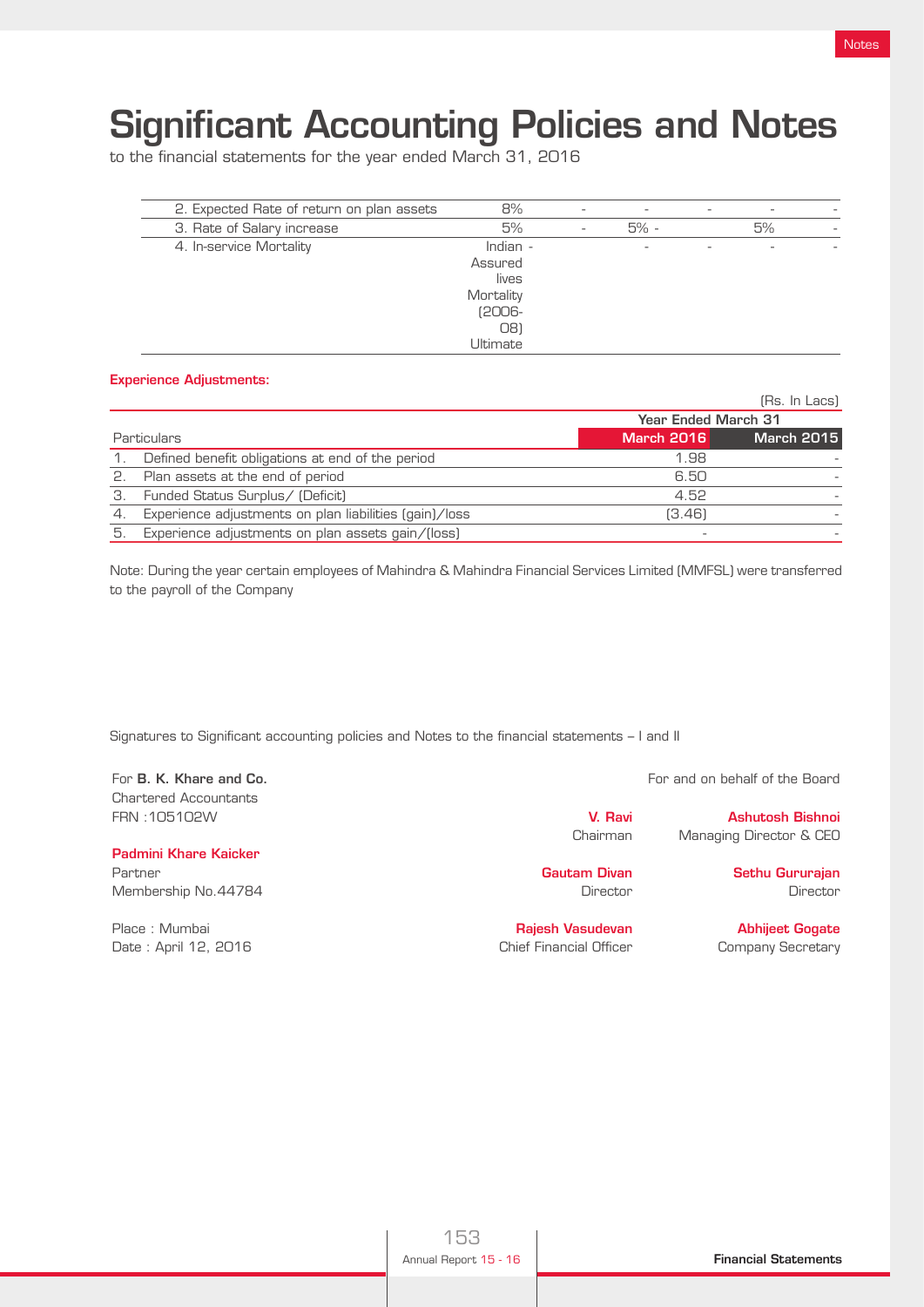## DIRECTORS' REPORT TO THE **SHAREHOLDERS**

Your Directors have pleasure in presenting their third Annual Report together with the Audited Accounts of your Company for the year ended March 31, 2016.

### 1. FINANCIAL RESULTS

|                                                      |                                | (Amount in Rs. Lacs) |
|------------------------------------------------------|--------------------------------|----------------------|
|                                                      | For the year ended<br>March 31 |                      |
| Particulars                                          | 2016                           | 2015                 |
| Income                                               |                                |                      |
| Less: Finance Costs                                  |                                |                      |
| Expenditure                                          | (4.92)                         | (1.18)               |
| Depreciation and Amortisation Expenses               |                                |                      |
| <b>Total Expenses</b>                                | (4.92)                         | (1.18)               |
| Profit Before Tax                                    |                                |                      |
| Less: Provision for Tax                              |                                |                      |
| Current Tax                                          |                                |                      |
| Deferred Tax                                         |                                |                      |
| Profit $/$ (Loss) for the period                     | (4.92)                         | (1.18)               |
| Profit / (Loss) brought forward from previous period | [2.53]                         | (1.35)               |
| <b>Transfer to Reserves</b>                          |                                |                      |

### 2. DIVIDEND

In view of losses incurred by the Company, your Directors do not recommend any dividend year under review.

#### 3. RESERVES

The Company did not transfer any amount to reserves in view of the losses incurred by the Company during the year under review.

### 4. OPERATIONS

The Securities and Exchange Board of India vide its letter dated February 4, 2016 have granted the certificate of registration to 'Mahindra Mutual Fund' ("the Fund"). Your Company will be engaged as a Trustee to the Fund. During the year under review, the Company has not commenced any business activities.

The Board of Directors of the Company in their role of trustees have assured that all the systems, policies, procedures, etc., are in place and have ensured that all the start-up activities of the asset management company are in accordance with the provisions of the SEBI (Mutual Fund) Regulations, 1996.

Your Directors would like to present an overview of the Indian Economy with the backdrop of the Equity Markets, Fixed Income Markets and Global events.

#### 5. INDIAN ECONOMY

Despite global turmoil and a truant monsoon, the Indian Economy registered a robust growth of 7.60 percent in the F.Y. 2015-16, thus becoming the fastest growing major economy in the world. The Budget had set fiscal deficit target of 3.90 per cent which was achieved.

With global commodity prices remaining benign, the previous year witnessed a continued moderation in general price levels. Headline Inflation based on Consumer Price Index (CPI) dipped to 4.91 percent (5.97 percent in the F. Y. 2014-2015) showing a persistent pressure on oil and commodity prices. Exchange rate movements and Current Account deficits too reflected a stable environment. The movement of exchange rate measured against the US dollar was orderly and the Rs. depreciated about 6.50 percent during the year under consideration.

The second year of the present government witnessed some policy actions like liberalization of FDI regime, including the much awaited Insurance Bill, crop insurance measures, financial inclusion through Jan Dhan yojana and transferring subsidies through the Direct Benefit Transfer (DBT) platform.

However, stretched corporate balance sheets, asset quality constraints, delays in the passage of GST Bill and non-passage of Land Acquisition Bill negatively affected the mood in equity markets.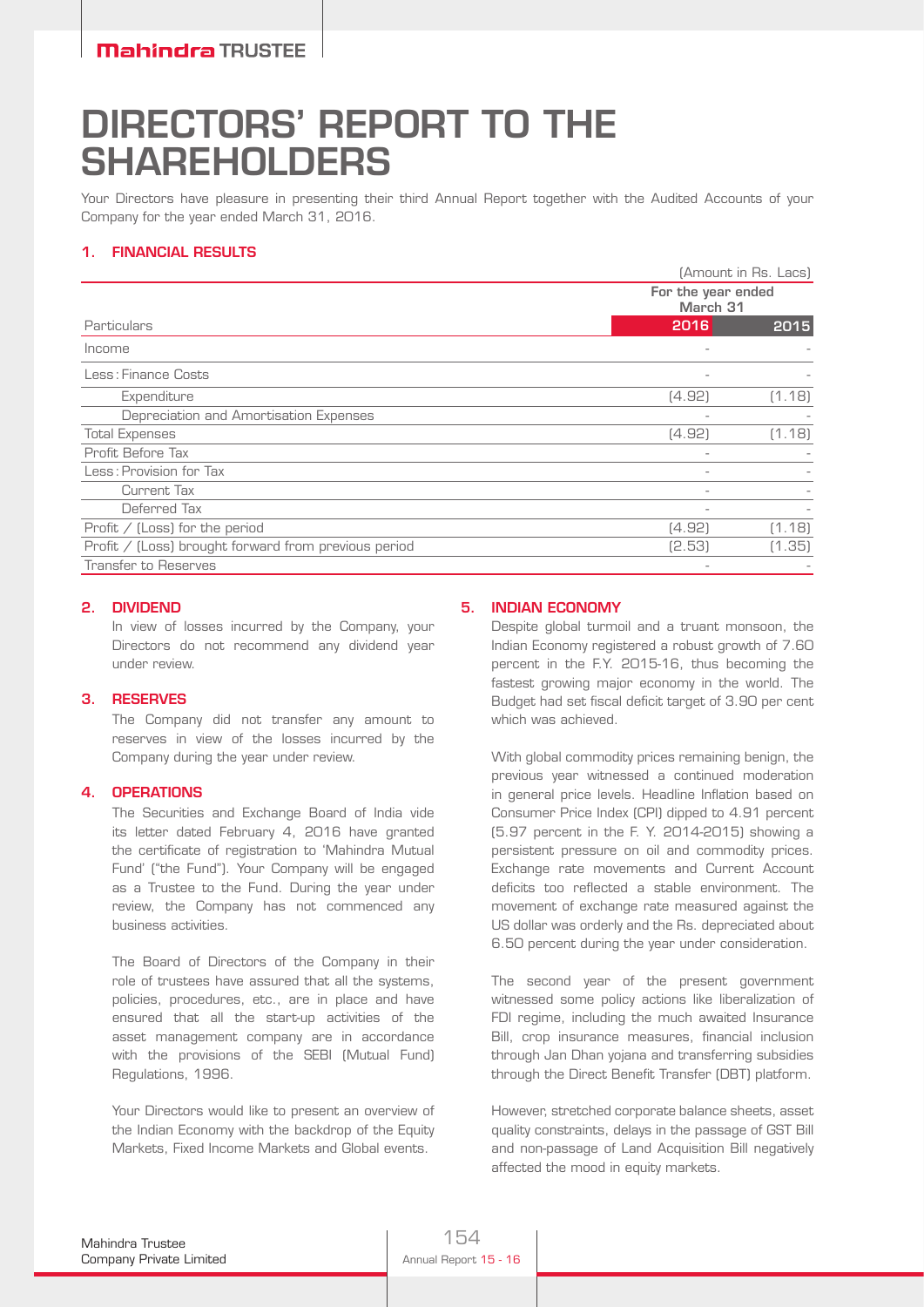### 6. EQUITY MARKETS

As at March 31, 2016, the S&P BSE Sensex ended 9.1% lower at 25,341 while the Nifty50 closed 8.8% lower at 7,738 compared to their respective closing figures as at March 31, 2015.

With corporate performance failing markets expectation, the year 2015-16 did not bring much happiness to investors. The momentum started to fade further after the announcement of the budget; actual earnings trajectory turned out to be flat or negative, contrasting the projections by consensus estimates.

The silver lining however was the continued flows received by domestic institutions, particularly mutual funds, from retail participants who saw great opportunity in exploiting the valuation arbitrage created from the earlier run-up in the benchmark indices and large cap stocks.

Among the Emerging Market (EM) peers, India remained in a bright spot amid a slowdown in global economy on the back of multiple rate cuts by the Reserve Bank of India (RBI) and its efforts to keep inflation under check and also due to the capital infusion by the domestic investors. Foreign institutional investors were however net sellers in Indian equities to the tune of Rs 14,172 crores, in the F. Y. 2015-16.

#### 7. FIXED INCOME MARKETS

The RBI continued its accommodative stance through the last fiscal year and cut the benchmark repo rate by 75 basis points. In response to the cumulative reduction of around 125 basis points (bps) cut since January 2015, banks have reduced their median deposit rate by 72 bps and median base rates by around 60 bps.

Long term benchmark 10 year Gilt rates however eased marginally by around 30 bps and closed around 7.45 per cent. A part of the reason for the muted fall in long term gilt rates could be on account of uncertainty on US rates, and also partly because of relatively robust incremental credit off take.

#### 8. GLOBAL EVENTS

China's benchmark index, Shanghai Composite, decreased by nearly 24% in this year and hit 2,655, its lowest level for the year. Meanwhile, the Greek crisis had a ripple effect on Indian equities in a reaction to the global risk-off trade. Another major event for the year was the 25 bps hike in interest rates by the US Federal Reserve. The interest rates, which were maintained at zero, were raised for the first time in almost a decade since the Global Financial Crisis of 2008 indicating signs of a pickup in the world's biggest economy.

#### 9. LOOKING AHEAD

''It is incontrovertible that India is still oozing potential. The country's long run potential growth rate is still around 8-10 per cent.''

The Economic survey had portrayed a latent growth potential. The Indian Metorological Department has predicted a normal monsoon this year. A right mix of reforms, governance and push from the rain gods may lay the foundation to a stronger economy.

#### 10. OVERVIEW OF THE MUTUAL FUND INDUSTRY

During the year under consideration, the mutual fund industry continued to witness robust growth. The total Assets Under Management (AUM) as at March 31, 2016 were Rs. 12,32,824 crores as compared to Rs. 10,82,757 crores as at March 31, 2015, thereby witnessing a growth of around 14%.

What was remarkable was the resilience of the equity oriented schemes, which saw net inflows of around Rs. 93,000 crores (previous year Rs. 80,855 crores) despite a fall in the benchmark equity indices.

The value of assets held by individual investors in mutual funds also increased to Rs 6.16 lakh crores, a rise of around 10.11%.

As the nation becomes more financially inclusive and with financial literacy gaining traction, the adoption of technology lowering barriers to the last mile access, with benefits of low cost and transparency, the Indian Mutual Fund industry has the possibility of becoming the primary vehicle of savings in the capital markets.

(Data Source: Economic Survey 2015-16, AMFI, Bloomberg)

#### 11. SHARE CAPITAL

During the year under review, the Company has increased its Authorised Share Capital from Rs. 5,00,000 (Rupees Five Lacs) divided into 50,000 (Fifty Thousand) Equity Shares of Rs. 10/- (Rupees Ten) each to Rs. 25,00,000 (Rupees Twenty Five Lacs) divided into 2,50,000 (Two Lacs Fifty Thousand) Equity Shares of Rs. 10/- (Rupees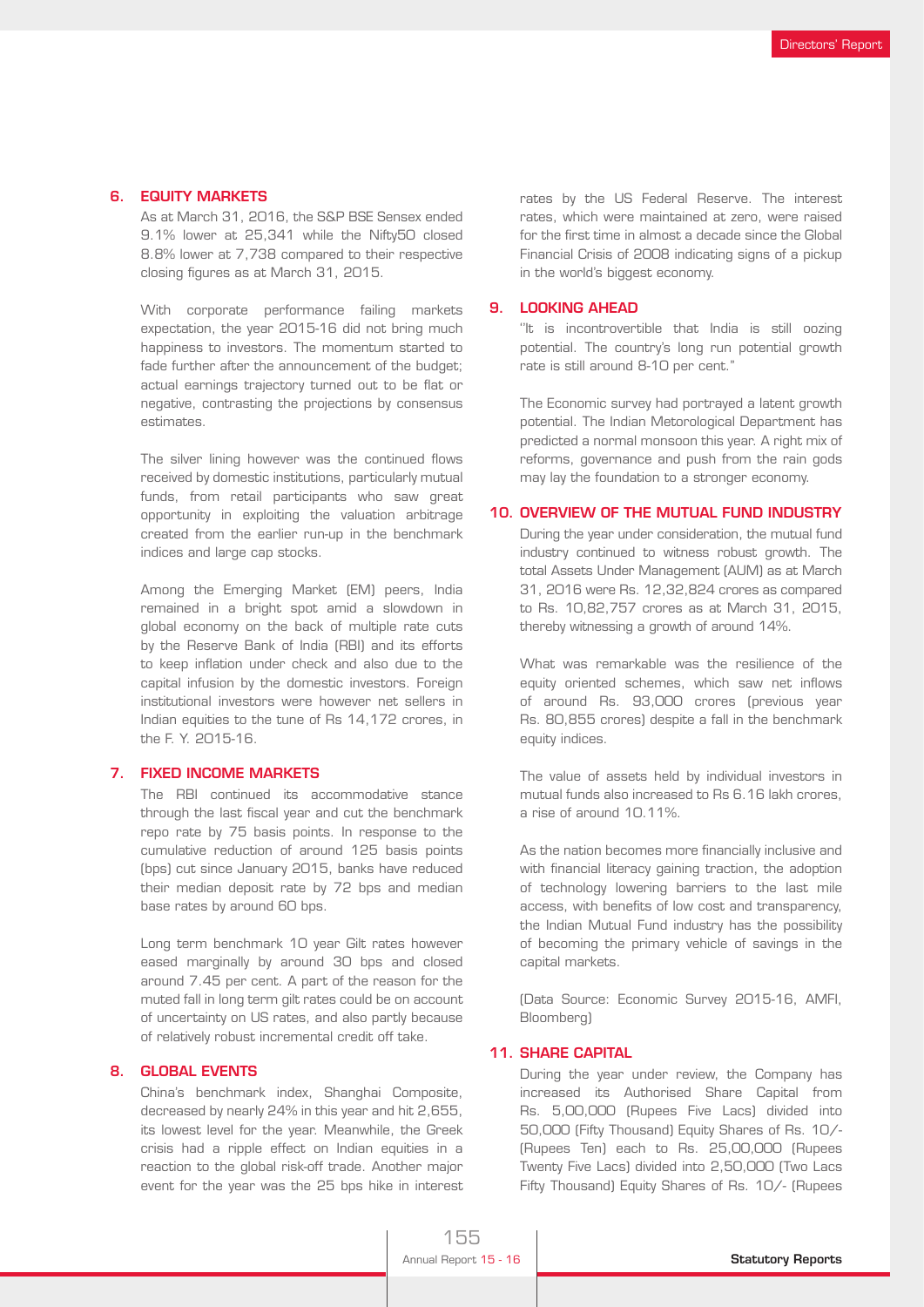Ten) each at the Extra-ordinary General Meeting held by the Company on October 21, 2015.

During the year under review, the Company allotted to existing shareholders on Rights basis 1,00,000 equity shares of Rs. 10 each aggregating to Rs. 10,00,000. Consequent upon the allotment of the Rights shares, the Company's paid-up share capital as at March 31, 2016 stood at Rs. 15,00,000 (as against Rs. 5,00,000 as at March 31, 2015) comprising of 1,50,000 Equity Shares of Rs. 10 each, fully paid- up.

During the year under consideration, the Company has neither issued shares with differential rights as to dividend, voting or otherwise nor has granted any stock options or sweat equity. As at March 31, 2016, none of the Directors of the Company holds instruments convertible in to Equity Shares of the Company.

There were no Shares having voting rights not exercised directly by the employees and for the purchase of which or subscription to which, loan was given by the Company.

#### 12. DIRECTORS

The composition of the Board of Directors of your Company is in conformity with the provisions of the Companies Act, 2013, as amended from time to time and as per SEBI (Mutual Fund) Regulations, 1996, as amended from time to time. As at March 31, 2016, the Company has four directors. The Shareholders at their Extraordinary General Meeting held on September 21, 2015, have appointed Mr. Gautam Parekh (DIN: 00365417), Mr. Narendra Mairpady (DIN: 00536905) and Mr. Debabrata Bandyopadhyay (DIN: 06972463) as Independent Directors of the Company for a period of five years. These Independent Directors shall hold the office of directorship for a term of five years. None of the Independent Directors are due for re-appointment.

Mr. R. Balaji (DIN: 05197554) was appointed as a

Non-Executive and Non-Independent Director of the Company with effect from July 8, 2015.

Mr. Manohar G. Bhide (DIN:00001826) retires by rotation at the forthcoming Annual General Meeting and being eligible offers himself for re-appointment.

The Board reviews and approves strategy and oversees the actions and results of the management to ensure that the long term objectives of the enhancing stakeholders' value are met.

None of the Board of Directors holds directorships in more than 10 public companies. None of the directors are related to each other.

Mr. Ravindra K. Kulkarni and Mr. R. Balaji Non-Executive and Non-Independent Directors of the Company, have resigned as Members of the Board of Directors of the Company with effect from October 16, 2015.

#### 13. KEY MANAGERIAL PERSONNEL

Mr. Ravi Dayma, a qualified Company Secretary was appointed as the Company Secretary of the Company with effect from April 7, 2015.

As at the date of this Report, the Key Managerial Personnel of the Company, as envisaged under the provisions of Section 203 of the Companies Act, 2013, is Mr. Ravi Dayma, Company Secretary.

### 14. BOARD MEETINGS AND ANNUAL GENERAL MEETING

The Board met five times in Financial Year viz. April 7, 2015, July 8, 2015, October 16, 2015, January 12, 2016 and March 14, 2016. The Board of Directors have passed a Circular Resolution dated September 4, 2015.

The names and categories of the Directors of the Company, their attendance at the Board Meetings held during the Financial Year 2015-16 and at the last Annual General Meeting of the Company held on July 8, 2015 are as follows: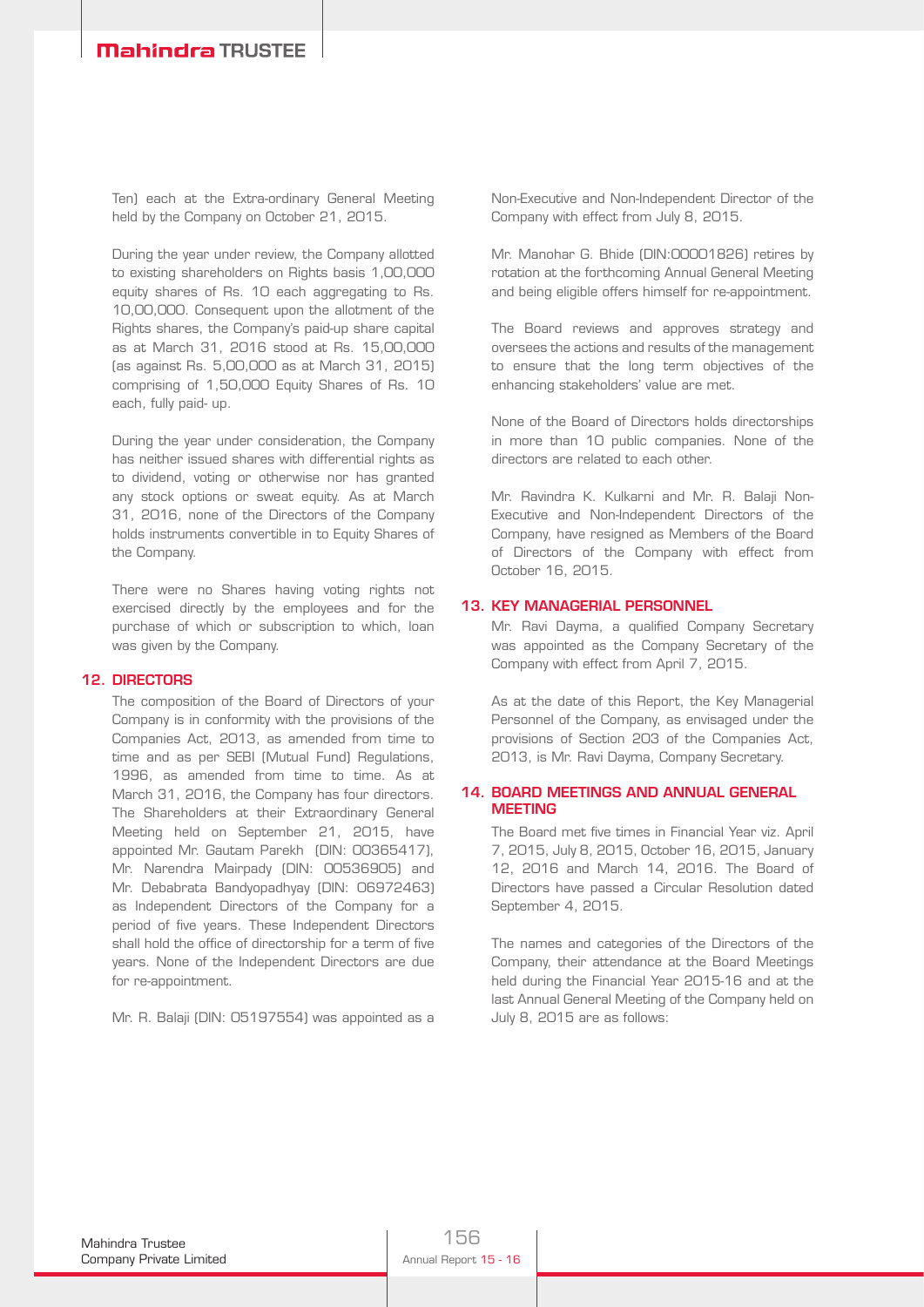| Names of Directors          | Category                          | Attendance at the Board<br>meetings held during the<br>Financial Year 2015-16 |                 | Attendance at the last<br><b>Annual General Meeting</b><br>held on July 8, 2015 |
|-----------------------------|-----------------------------------|-------------------------------------------------------------------------------|-----------------|---------------------------------------------------------------------------------|
|                             |                                   | <b>Held</b>                                                                   | <b>Attended</b> | (Yes/ No/ N.A.)                                                                 |
| Mr. M. G. Bhide             | Non-Executive.<br>Non-Independent | 5                                                                             | 5               | Yes                                                                             |
| Mr. Ravindra K. Kulkarni    | Non-Executive.<br>Non-Independent | 3                                                                             | 3#              | Yes                                                                             |
| Mr. Uday Y. Phadke          | Non-Executive.<br>Non-Independent | 2                                                                             | 2*              | Yes                                                                             |
| Mr. Narendra Mairpady       | Non-Executive.<br>Independent     | 3                                                                             | 3\$             | Not Applicable                                                                  |
| Mr. Debabrata Bandyopadhyay | Non-Executive.<br>Independent     | 3                                                                             | 3\$             | Not Applicable                                                                  |
| Mr. R. Balaji               | Non-Executive,<br>NonIndependent  | 2                                                                             | 1@              | Yes                                                                             |
| Mr. Gautam Parekh           | Non-Executive.<br>Independent     | 3                                                                             | 3\$             | Not Applicable                                                                  |

\* Mr. Uday Y. Phadke retired from the Board w.e.f. July 15, 2015.

# Mr. Ravindra K. Kulkarni resigned from the Board w.e.f. October 16, 2015.

@ Mr. R. Balaji resigned from the Board w.e.f. October 16, 2015.

\$ Mr. Narendra Mairpady, Mr. Gautam Parekh & Mr. Debabrata Bandyopadhyay were appointed on the Board w.e.f. September 21, 2015.

### 15. DECLARATION BY INDEPENDENT DIRECTORS

The Company has received declarations from each Independent Director of the Company under section 149(7) of the Companies Act, 2013, that he meets the criteria of independence as prescribed under sub-section (6) of Section 149 of the Companies Act, 2013.

### 16. DIRECTORS' RESPONSIBILITY STATEMENT

Pursuant to the provisions of Section 134(5) of the Companies Act, 2013, your Directors confirm that:

- i. In the preparation of the annual accounts for financial year ended March 31, 2016, the applicable accounting standards have been followed and there are no material departures in adoption of these standards;
- ii. The Directors have selected such accounting policies and applied them consistently and made judgments and estimates that are reasonable and prudent so as to give a true and fair view of the state of affairs of the Company at March 31, 2016 and of the loss of the Company for the year ended on that date;
- iii. The Directors have taken proper and sufficient care for the maintenance of adequate accounting records in accordance with the provisions of the Companies Act, 2013 for safeguarding the assets of the Company and

for preventing and detecting fraud and other irregularities

- iv. The Directors have prepared the annual accounts for year ended March 31, 2016 on a 'going concern' basis;
- v. The directors have devised proper systems to ensure compliance with provisions of all applicable laws and that such systems were adequate and operating effectively.

#### 17. EXTRACT OF ANNUAL RETURN

Pursuant to sub-section 3(a) of Section 134 and sub-section (3) of Section 92 of the Companies Act, 2013 read with Rule 12 of the Companies (Management and Administration) Rules, 2014, an extract of the Annual Return as at March 31, 2016 forms part of this Report and is appended as Annexure I.

#### 18. PUBLIC DEPOSITS

The Company has not accepted any deposits from the public or its employees during the year under review. No amount on account of principal or interest on deposits from public was outstanding as on the date of balance sheet. There are no deposits which are not in compliance with the requirement of Chapter V of the Companies Act, 2013 during the year under review.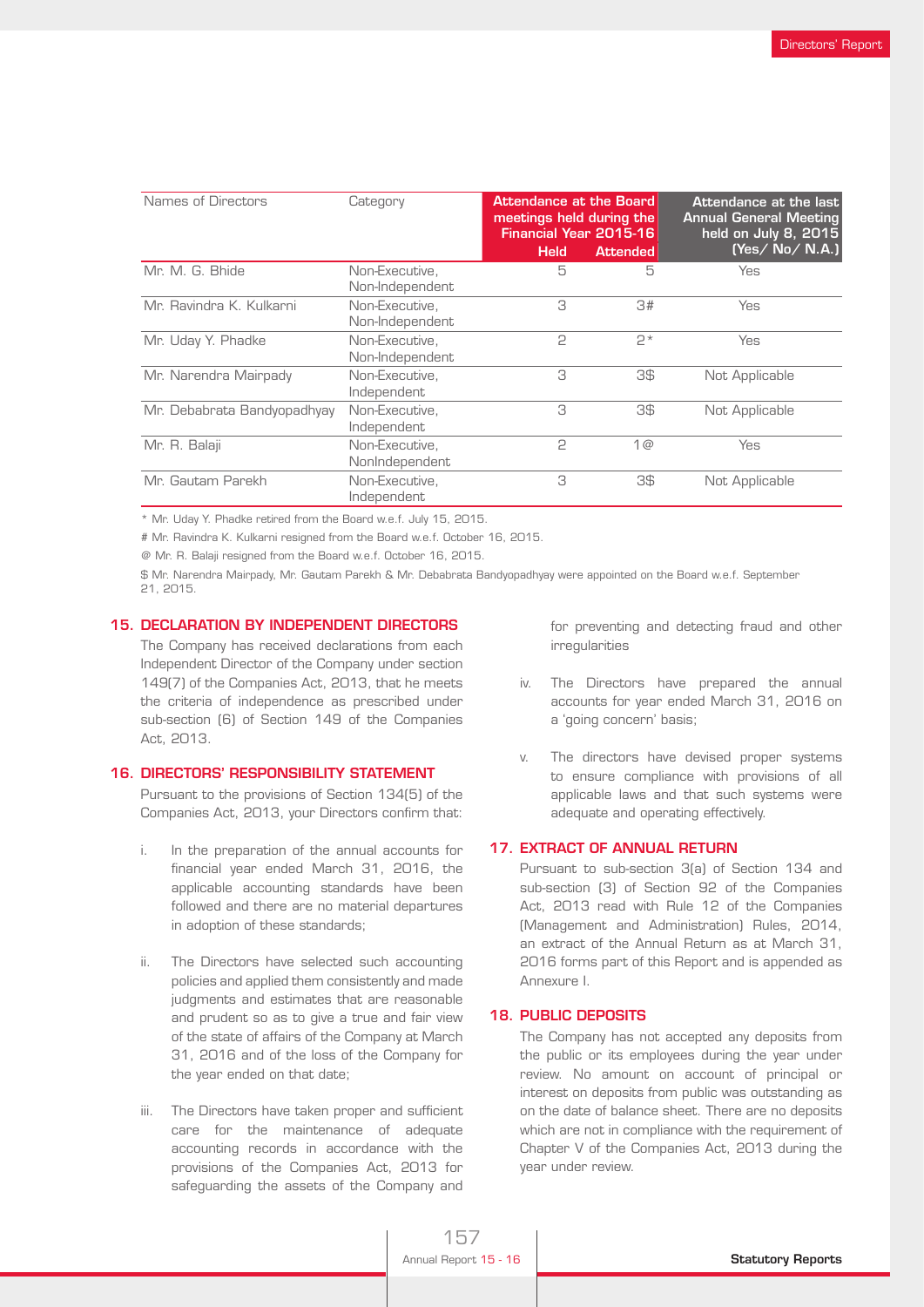#### 19. AUDITORS

Messrs. B. K. Khare & Co are eligible for reappointment as Statutory Auditors of the Company, have given their consent for re-appointment. The Shareholders would be required to appoint Auditors from the conclusion of this Annual General Meeting upto the conclusion of the next Annual General Meeting and fix their remuneration.

As required under the provisions of Sections 139(1) read with 141 of the Companies Act, 2013, the Company has obtained a written certificate from Messrs. B. K. Khare & Co., Chartered Accountants, proposed to be re-appointed to the effect that their re-appointment, if made, would be in conformity with the criteria specified in the said sections.

#### 20. ACCOUNTING STANDARDS FOLLOWED BY THE COMPANY

The Financial Statements of the Company have been prepared in accordance with the Generally Accepted Accounting Principles in India (Indian GAAP) and comply with the Accounting Standards specified under Section 133 of the Act read with Rule 7 of the Companies (Accounts) Rules, 2014 and the relevant provisions of the Act.

#### 21. COMMENTS ON AUDITORS' REPORT

There are no qualifications, reservations or adverse remarks or disclaimers made by M/s. B. K. Khare & Co., Statutory Auditors, in their report. The Auditor's Report is enclosed with Financial Statements with this Annual Report.

#### 22. REPORTING OF FRAUDS

There are no frauds on or by the Company which were required to be reported by the Statutory Auditors of the Company to the Central Government.

#### 23. PARTICULARS OF LOANS, GUARANTEES OR INVESTMENTS UNDER SECTION 186

The Company has not advanced any loans, provided any guarantee, or made investment under section 186 of the Companies Act, 2013 during the year under review.

Your Company has not made any loans/advances and investment which are required to be disclosed in the annual accounts of the Company pursuant to Regulation 34(3) and 53(f) of the Securities and Exchange Board of India (Listing Obligations and Disclosure Requirements) Regulations, 2015 read with Schedule V, applicable to the parent Company, Mahindra and Mahindra Limited.

#### 24. PARTICULARS OF CONTRACTS OR ARRANGEMENTS WITH RELATED PARTIES REFERRED TO IN SECTION 188(1)

During the year, the Company had not entered into any contract/ arrangement / transaction with related parties which could be considered material. Pursuant to Section 134(3) (h) read with Rule 8(2) of the Companies (Accounts) Rules, 2014, there are no transactions to be reported under Section 188(1) of the Companies Act, 2013. None of the Non-Executive Directors have any pecuniary relationships or transactions vis-à-vis the Company.

#### 25. MATERIAL CHANGES AND COMMITMENTS AFFECTING THE FINANCIAL POSITION OF THE **COMPANY**

There have been no material changes and commitments, affecting the financial position of the Company which have occurred between the end of the financial year of the Company to which the financial statements relate and the date of this Report.

#### 26. PARTICULARS REGARDING CONSERVATION OF ENERGY, TECHNOLOGY ABSORPTION, AND FOREIGN EXCHANGE EARNINGS AND **OUTGO**

The particulars in respect of conservation of energy, technology absorption and foreign exchange earnings and outgo, as required under Section 134(3)(m) of the Companies Act, 2013 read with the Companies (Accounts) Rules, 2014 is given in Annexure II.

#### 27. RISK MANAGEMENT POLICY

A Risk Management Policy approved by the Board of Directors for the proposed asset management business, is in place. The Risk Management Committee consisting of representatives of the investment manager i.e. 'Mahindra Asset Management Company Private Limited' will design a well defined risk management framework and ensure its ongoing implementation. During the year under review the company has not commenced any operations.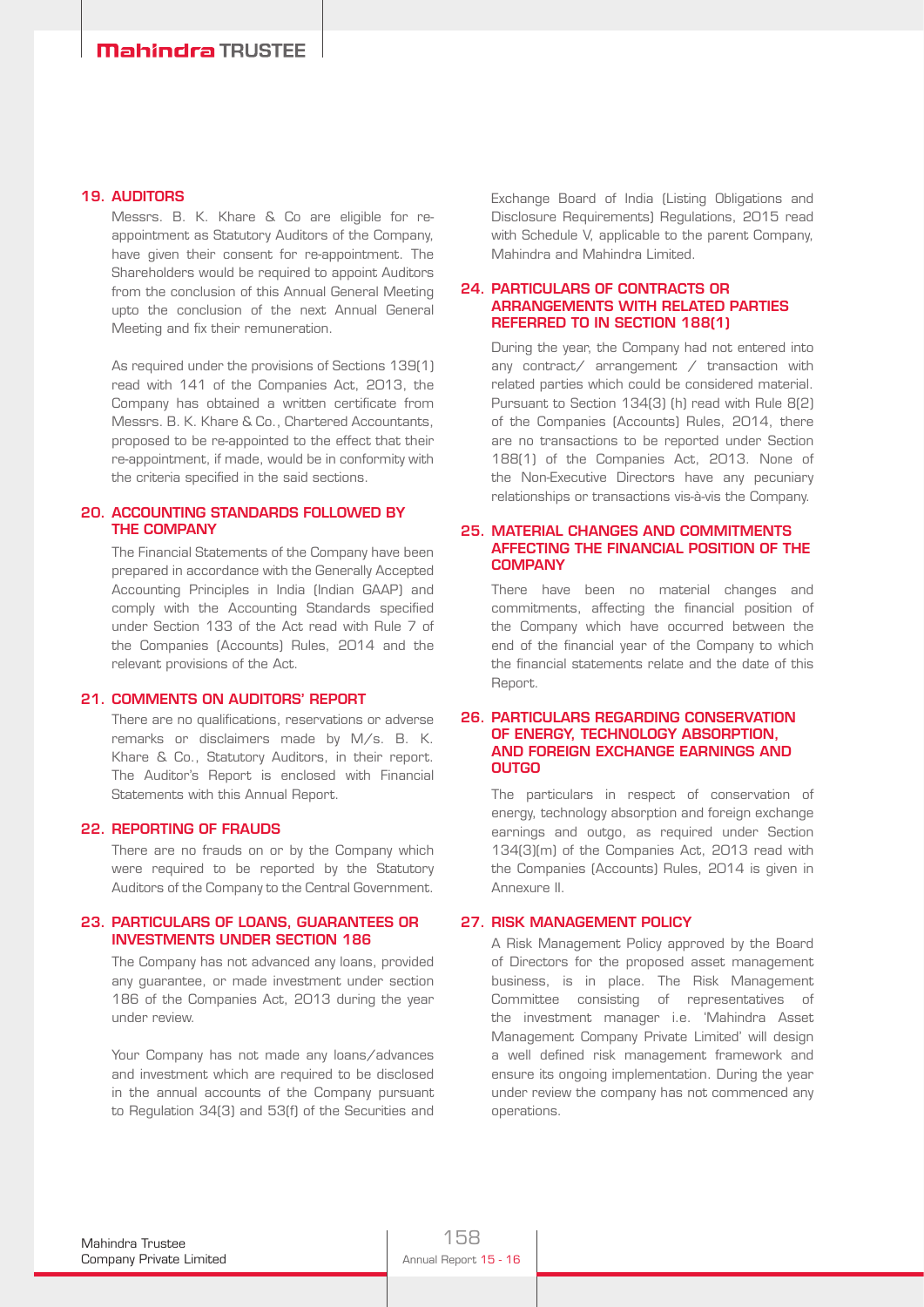#### 28. INTERNAL FINANCIAL CONTROL SYSTEM

The Management is responsible for establishing and maintaining internal controls for financial reporting and the Statutory Auditors periodically reviews the effectiveness of the internal control systems of the Company pertaining to financial reporting of the Company to ensure Financial Statements of the Company present a true and fair view of the state of affairs of the Company.

#### 29. SUBSIDIARIES

The Company did not have any subsidiary as at March 31, 2016 or during the year ended on that date.

#### 30. SIGNIFICANT AND MATERIAL ORDERS PASSED BY THE REGULATORS OR COURTS

There were no significant and material orders passed by the Regulators/Courts/Tribunals which would impact the going concern status of the Company and its future operations.

Mumbai, April 13, 2016 Registered Office: "A" Wing, 4th Floor Mahindra Towers, 570 P B Marg P. K. Kurne Chowk, Worli, Mumbai - 400018. For and on behalf of the Board CIN: U67100MH2013PTC245464 Tel.: 91 22 6652 6000 Fax: 91 22 2498 4170 Email: mfinvestors@mahindra.com M. G. BHIDE Website: www.mahindramutualfund.com Chairman

#### 31. PARTICULARS OF REMUNERATION

As the Company has no employees for the year under review, the provisions of Section 197(12) of the Companies Act, 2013 and Rule 5(2) of Companies (Appointment and Remuneration of Managerial Personnel) Rules, 2014, are not applicable.

#### 32. CHANGE IN THE NATURE OF BUSINESS

There was no change in nature of business carried on by the Company during the year under review.

#### 33. THE SEXUAL HARASSMENT OF WOMEN AT WORKPLACE (PREVENTION PROHIBITION AND REDRESSAL) ACT, 2013

During the year under review, no complaints were received under Sexual Harassment of Women at Workplace (Prevention, Prohibition and Redressal) Act, 2013.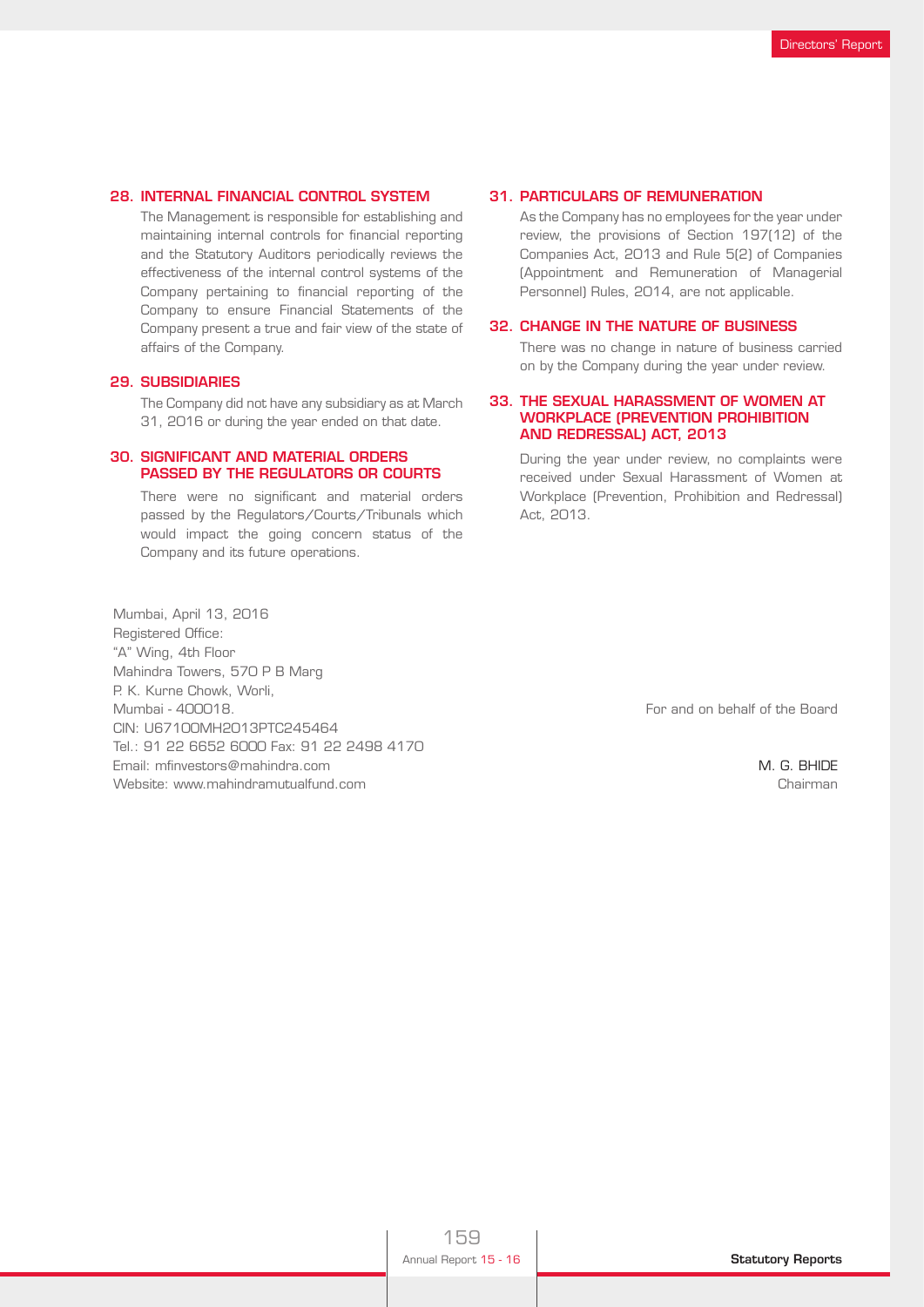## ANNEXURE I TO THE DIRECTORS' REPORT FORM NO. MGT-9

Extract of Annual Return for the period ended on March 31, 2016 [Pursuant to section 92(3) and Rule 12(1) of the Companies (Management and Administration) Rules, 2014]

## I. REGISTRATION AND OTHER DETAILS

|      | CIN                                                                               | U67100MH2013PTC245464                                                                                                                                                                              |
|------|-----------------------------------------------------------------------------------|----------------------------------------------------------------------------------------------------------------------------------------------------------------------------------------------------|
| ii.  | Registration Date                                                                 | July 10, 2013                                                                                                                                                                                      |
| iii. | Name of the Company                                                               | Mahindra Trustee Company Private Limited                                                                                                                                                           |
| IV.  | Category / Sub-Category of the Company                                            | Public Company Limited by Shares                                                                                                                                                                   |
| V.   | Address of the Registered office and contact details                              | 4th Floor, Mahindra Towers, A Wing,<br>P. B. Marg, Worli, Mumbai - 400018.<br>Tel.: 91 22 6652 3500 Fax: 91 22 2497 2741<br>Email: mfinvestors@mahindra.com<br>Website: www.mahindramutualfund.com |
| Vİ.  | Whether listed company Yes / No                                                   | No                                                                                                                                                                                                 |
| vii. | Name, Address and Contact details of Registrar and N.A.<br>Transfer Agent, if any |                                                                                                                                                                                                    |

#### II. PRINCIPAL BUSINESS ACTIVITIES OF THE COMPANY

All the business activities contributing 10 % or more of the total turnover of the company shall be stated:-

| SI. Name and Description of                         | NIC Code of the  | % to total turnover |
|-----------------------------------------------------|------------------|---------------------|
| No. main products $\overline{\phantom{a}}$ services | Product/ service | of the Company      |
| Trusteeship                                         |                  |                     |

\*The company has not commenced any business activities during the period under review.

#### III. PARTICULARS OF HOLDING, SUBSIDIARY AND ASSOCIATE COMPANIES –

|   | SI. Name and Address of the CIN/GLN<br>No. Company       |                                        | Holding / Subsidiary/<br>Associate | $%$ of<br>shares<br>held | <b>Applicable</b><br><b>Section</b> |
|---|----------------------------------------------------------|----------------------------------------|------------------------------------|--------------------------|-------------------------------------|
|   | Mahindra & Mahindra<br>Limited                           | L65990MH1945PLC004558 Ultimate Holding | Company                            |                          | 100.00%* Section 2(46)              |
| 2 | Mahindra & Mahindra<br><b>Financial Services Limited</b> | L65921MH1991PLCO59642 Holding Company  |                                    |                          | 100.00% Section 2(46)               |

\* There is no direct shareholding in the Company by Mahindra & Mahindra Limited, the ultimate Holding Company. Shares are held through Mahindra & Mahindra Financial Services Limited, subsidiary of Mahindra & Mahindra Limited.

#### IV. SHARE HOLDING PATTERN (EQUITY SHARE CAPITAL BREAKUP AS PERCENTAGE OF TOTAL EQUITY) i) Category-wise Share Holding

|                               |              | No. of Shares held<br>at the beginning of the year |              |                                         | No. of Shares held<br>at the end of the year |                        |              |                                  | $\frac{0}{2}$<br><b>Change</b> |  |
|-------------------------------|--------------|----------------------------------------------------|--------------|-----------------------------------------|----------------------------------------------|------------------------|--------------|----------------------------------|--------------------------------|--|
| Category of Shareholders      | <b>Demat</b> | <b>Physical</b>                                    | <b>Total</b> | $%$ of<br><b>Total</b><br><b>Shares</b> | <b>Demat</b>                                 | <b>Physical</b>        | <b>Total</b> | $%$ of<br><b>Total</b><br>Shares | during<br>the year             |  |
| <b>PROMOTERS</b><br>А.        |              |                                                    |              |                                         |                                              |                        |              |                                  |                                |  |
| $(1)$ INDIAN                  |              |                                                    |              |                                         |                                              |                        |              |                                  |                                |  |
| Individual/HUF<br>al          | ۰            |                                                    |              |                                         |                                              |                        |              |                                  |                                |  |
| Central Govt<br>bì            | ۰            |                                                    |              |                                         | $\overline{\phantom{a}}$                     |                        |              |                                  |                                |  |
| State Govt (s)<br>C)          | ۰            | $\sim$                                             |              | $\overline{\phantom{a}}$                | $\overline{\phantom{a}}$                     | $\sim$                 |              |                                  |                                |  |
| <b>Bodies Corporate</b><br>d) | ٠.           | 50,000                                             | 50,000       | 100                                     |                                              | $-1.50.000$ $1.50.000$ |              | 100                              | 50                             |  |
| Banks / Fl<br>e)              | ۰            |                                                    |              |                                         |                                              | ۰                      |              |                                  |                                |  |
| Any Other                     | ۰            |                                                    |              |                                         | $\overline{\phantom{a}}$                     |                        |              |                                  |                                |  |
| Sub-total $(A)$ $(1)$ :-      | ٠            | 50,000                                             | 50,000       | 100                                     |                                              | $-1,50,0001,50,000$    |              | 100                              | 50                             |  |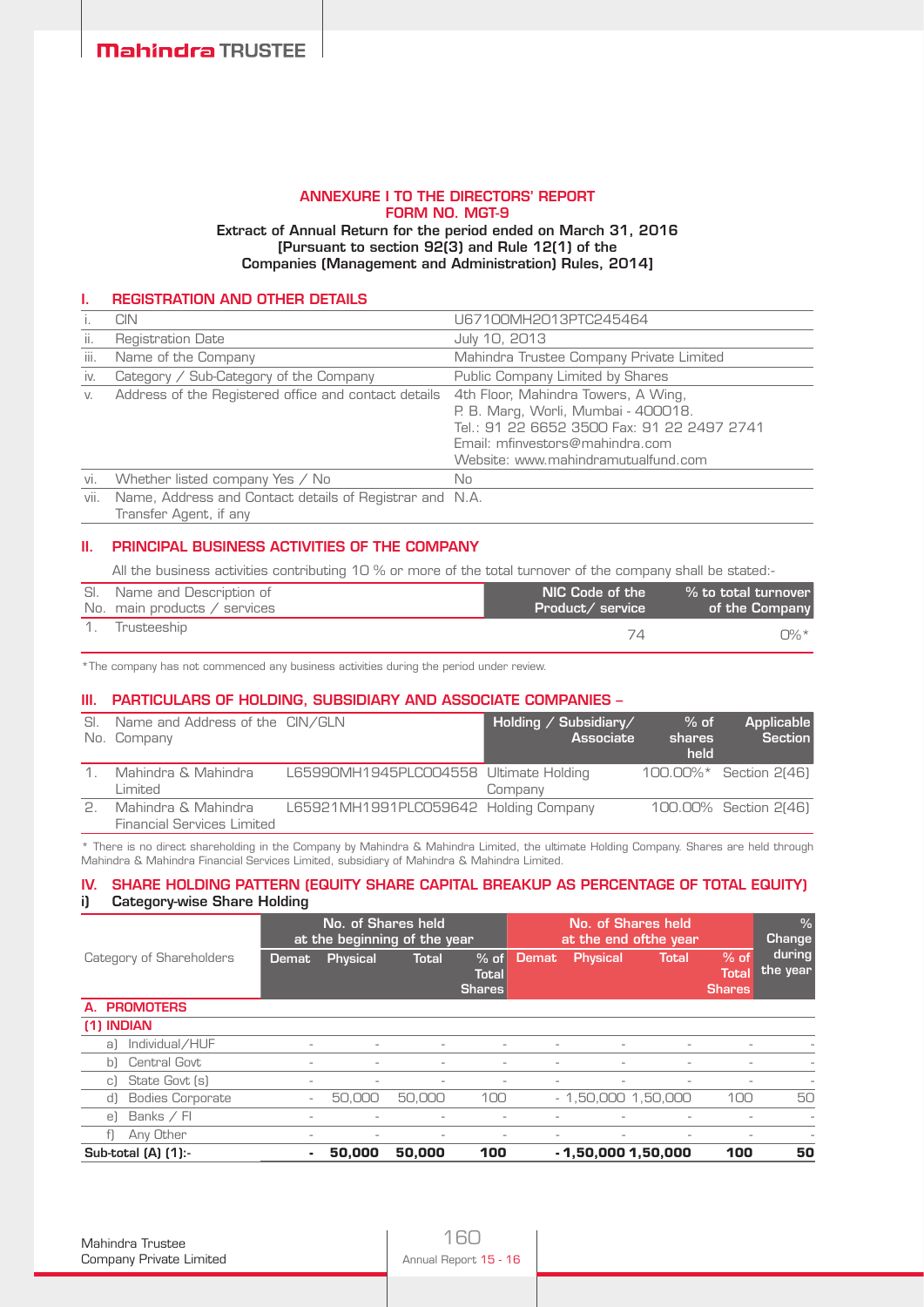|                                                                                                     |                                                      | No. of Shares held<br>at the beginning of the year   |                                                      |                                            | No. of Shares held<br>at the end ofthe year          |                                                      |                                    |                                                      | $\%$<br>Change     |
|-----------------------------------------------------------------------------------------------------|------------------------------------------------------|------------------------------------------------------|------------------------------------------------------|--------------------------------------------|------------------------------------------------------|------------------------------------------------------|------------------------------------|------------------------------------------------------|--------------------|
| Category of Shareholders                                                                            | <b>Demat</b>                                         | Physical                                             | <b>Total</b>                                         | $%$ of<br><b>Total</b><br><b>Shares</b>    | <b>Demat</b>                                         | Physical                                             | <b>Total</b>                       | $%$ of<br><b>Total</b><br><b>Shares</b>              | during<br>the year |
| (2) FOREIGN                                                                                         |                                                      |                                                      |                                                      |                                            |                                                      |                                                      |                                    |                                                      |                    |
| a) NRIs -                                                                                           | $\overline{\phantom{a}}$                             | $\overline{\phantom{a}}$                             | $\overline{\phantom{a}}$                             | $\qquad \qquad -$                          | $\overline{\phantom{a}}$                             | $\overline{\phantom{a}}$                             | $\frac{1}{2}$                      | $\overline{\phantom{a}}$                             |                    |
| Individuals                                                                                         | $\overline{\phantom{a}}$                             | $\frac{1}{2}$                                        | $\overline{\phantom{a}}$                             | $\overline{\phantom{a}}$                   | $\overline{\phantom{a}}$                             | $\overline{\phantom{a}}$                             | $\frac{1}{2}$                      | $\overline{\phantom{a}}$                             |                    |
| b) Other-                                                                                           | $\bar{a}$                                            | $\bar{ }$                                            | $\overline{\phantom{a}}$                             | $\overline{\phantom{a}}$                   | $\overline{\phantom{a}}$                             | $\overline{\phantom{a}}$                             | ÷,                                 | $\bar{ }$                                            |                    |
| Individuals                                                                                         | $\overline{\phantom{a}}$                             | $\sim$                                               | $\bar{ }$                                            | $\overline{\phantom{a}}$                   | $\overline{\phantom{m}}$                             | $\overline{\phantom{a}}$                             | $\frac{1}{2}$                      | $\sim$                                               |                    |
| <b>Bodies Corporate</b><br>C)                                                                       | $\sim$                                               | $\bar{a}$                                            | $\overline{a}$                                       | $\sim$                                     | $\overline{a}$                                       | $\sim$                                               | ÷,                                 | $\overline{\phantom{a}}$                             |                    |
| Banks / Fl<br>d)                                                                                    | $\frac{1}{2}$                                        | $\bar{ }$                                            | $\overline{\phantom{a}}$                             | ÷,                                         | $\bar{\phantom{a}}$                                  | $\overline{\phantom{a}}$                             | J.                                 | $\sim$                                               |                    |
| Any Other<br>e)                                                                                     | $\bar{ }$                                            | $\bar{ }$                                            | $\bar{ }$                                            | ÷,                                         | $\bar{\phantom{a}}$                                  | $\overline{\phantom{0}}$                             | ÷,                                 | $\bar{ }$                                            |                    |
| Sub-total (A) (2):-                                                                                 | $\frac{1}{2}$                                        | $\sim$                                               | $\overline{\phantom{a}}$                             | ÷,                                         | $\bar{\phantom{a}}$                                  | L.                                                   | ÷,                                 | $\bar{ }$                                            |                    |
| Total shareholding of<br>Promoter $(A) = (A)(1)+(A)$<br>(2)                                         | $\blacksquare$                                       | 50,000                                               | 50,000                                               | 100                                        |                                                      | $-1,50,000$ 1,50,000                                 |                                    | 100                                                  | 50                 |
| <b>B. PUBLIC</b>                                                                                    | $\overline{\phantom{a}}$                             | $\overline{\phantom{a}}$                             | $\overline{\phantom{a}}$                             | $\overline{\phantom{a}}$                   | $\overline{\phantom{a}}$                             | $\overline{\phantom{a}}$                             | $\overline{\phantom{a}}$           | $\bar{ }$                                            |                    |
| <b>SHAREHOLDING</b>                                                                                 |                                                      |                                                      |                                                      |                                            |                                                      |                                                      |                                    |                                                      |                    |
| 1. INSTITUTIONS                                                                                     | L,                                                   | $\overline{\phantom{a}}$                             | $\overline{\phantom{a}}$                             | ÷,                                         | $\bar{ }$                                            | $\bar{ }$                                            | ÷,                                 | $\bar{ }$                                            |                    |
| a) Mutual Funds                                                                                     | L,                                                   | $\overline{a}$                                       |                                                      | $\overline{a}$                             | $\qquad \qquad -$                                    |                                                      | L,                                 |                                                      |                    |
| Banks / Fl<br>b)                                                                                    | $\frac{1}{2}$                                        | $\overline{\phantom{a}}$                             | $\overline{\phantom{a}}$                             | $\overline{\phantom{m}}$                   | $\qquad \qquad -$                                    | $\overline{\phantom{0}}$                             | $\overline{\phantom{a}}$           | $\overline{\phantom{a}}$                             |                    |
| c) Central Govt                                                                                     | $\overline{\phantom{a}}$<br>$\overline{\phantom{a}}$ | $\sim$<br>$\sim$                                     | $\overline{\phantom{a}}$<br>$\overline{a}$           | $\overline{a}$<br>$\overline{a}$           | $\overline{a}$<br>$\overline{a}$                     | $\overline{a}$<br>$\overline{a}$                     | $\bar{a}$<br>÷,                    | $\sim$<br>$\overline{a}$                             |                    |
| State Govt(s)<br>d)<br>Venture Capital<br>e)                                                        | $\sim$                                               | $\overline{\phantom{a}}$                             | $\sim$                                               | $\overline{a}$                             | $\bar{ }$                                            | $\overline{a}$                                       | ÷,                                 | $\overline{\phantom{a}}$                             |                    |
| Funds                                                                                               |                                                      |                                                      |                                                      |                                            |                                                      |                                                      |                                    |                                                      |                    |
| f)<br>Insurance Companies                                                                           | $\overline{\phantom{a}}$                             | $\overline{\phantom{a}}$                             | $\frac{1}{2}$                                        | $\overline{\phantom{0}}$                   | $\bar{a}$                                            | $\overline{\phantom{m}}$                             | i,                                 | $\overline{\phantom{a}}$                             |                    |
| Flls<br>g)                                                                                          | $\frac{1}{2}$                                        | ÷,                                                   | $\bar{\phantom{a}}$                                  | $\frac{1}{2}$                              | $\frac{1}{2}$                                        | $\overline{a}$                                       | Ĭ.                                 | Ĭ.                                                   |                    |
| h) Foreign Venture<br>Capital Funds                                                                 | L,                                                   | L,                                                   |                                                      | L,                                         | $\bar{ }$                                            | L,                                                   |                                    |                                                      |                    |
| i<br>Others (specify)                                                                               | $\bar{a}$                                            | $\overline{\phantom{a}}$                             | $\overline{a}$                                       | $\overline{a}$                             | $\overline{\phantom{a}}$                             | $\overline{a}$                                       | ÷,                                 | $\sim$                                               |                    |
| Sub-total (B)(1):-                                                                                  | ä,                                                   | $\blacksquare$                                       | ٠                                                    | ä,                                         | ٠                                                    | ٠                                                    | $\blacksquare$                     | ٠                                                    |                    |
| <b>NON-INSTITUTIONS</b><br>2.                                                                       | $\overline{a}$                                       | $\overline{\phantom{a}}$                             | $\sim$                                               | L,                                         | $\frac{1}{2}$                                        | $\overline{a}$                                       | L,                                 | ÷,                                                   |                    |
| <b>Bodies Corporate</b><br>a)                                                                       | L,                                                   | $\overline{\phantom{a}}$                             | $\overline{\phantom{a}}$                             | ÷,                                         | $\overline{\phantom{a}}$                             | $\overline{\phantom{0}}$                             | $\bar{ }$                          | $\overline{\phantom{a}}$                             |                    |
| Indian<br>i)                                                                                        | ÷,                                                   | $\overline{\phantom{a}}$                             | $\overline{\phantom{a}}$                             | $\overline{\phantom{a}}$                   | $\overline{\phantom{a}}$                             | $\overline{\phantom{a}}$                             | $\sim$                             | $\sim$                                               |                    |
| Overseas<br>ii)<br>Individuals                                                                      | $\overline{a}$<br>$\bar{ }$                          | $\overline{\phantom{a}}$<br>$\overline{\phantom{a}}$ | $\overline{\phantom{a}}$<br>$\overline{\phantom{a}}$ | $\overline{a}$<br>$\overline{\phantom{a}}$ | $\overline{\phantom{a}}$<br>$\overline{\phantom{a}}$ | $\overline{\phantom{a}}$<br>$\overline{\phantom{a}}$ | $\sim$<br>$\overline{\phantom{a}}$ | $\overline{\phantom{a}}$<br>$\overline{\phantom{a}}$ |                    |
| b)<br>Individual<br>i)<br>shareholders<br>holding nominal<br>share capital upto<br>Rs. 1 lakh       |                                                      |                                                      |                                                      | L,                                         | ٠                                                    |                                                      | ä,                                 |                                                      |                    |
| Individual<br>ii)<br>shareholders<br>holding nominal<br>share capital in<br>excess of Rs. 1<br>lakh |                                                      |                                                      |                                                      |                                            |                                                      |                                                      |                                    |                                                      |                    |
| c) Others (specify)                                                                                 | $\bar{a}$                                            | $\overline{\phantom{a}}$                             | $\bar{a}$                                            | i,                                         | $\qquad \qquad -$                                    | $\overline{\phantom{m}}$                             | $\overline{\phantom{a}}$           | $\overline{\phantom{a}}$                             |                    |
| Sub-total (B)(2):-                                                                                  | $\blacksquare$                                       | ×,                                                   |                                                      | ä,                                         | ٠                                                    | ä,                                                   | ä,                                 | ä,                                                   |                    |
| <b>Total Public Shareholding</b><br>$(B)=(B)(1)+(B)(2)$                                             | ä,                                                   | ۰                                                    | ä,                                                   | ۰                                          | ä,                                                   | ä,                                                   | ۰                                  | ٠                                                    |                    |
| <b>C. SHARES HELD BY</b><br><b>CUSTODIAN FOR GDRS &amp;</b><br><b>ADRS</b>                          |                                                      |                                                      |                                                      |                                            |                                                      |                                                      |                                    |                                                      |                    |
| Grand Total (A+B+C)                                                                                 | $\blacksquare$                                       | 50,000                                               | 50,000                                               | 100                                        |                                                      | $-1,50,000$ 1,50,000                                 |                                    | 100                                                  | 50                 |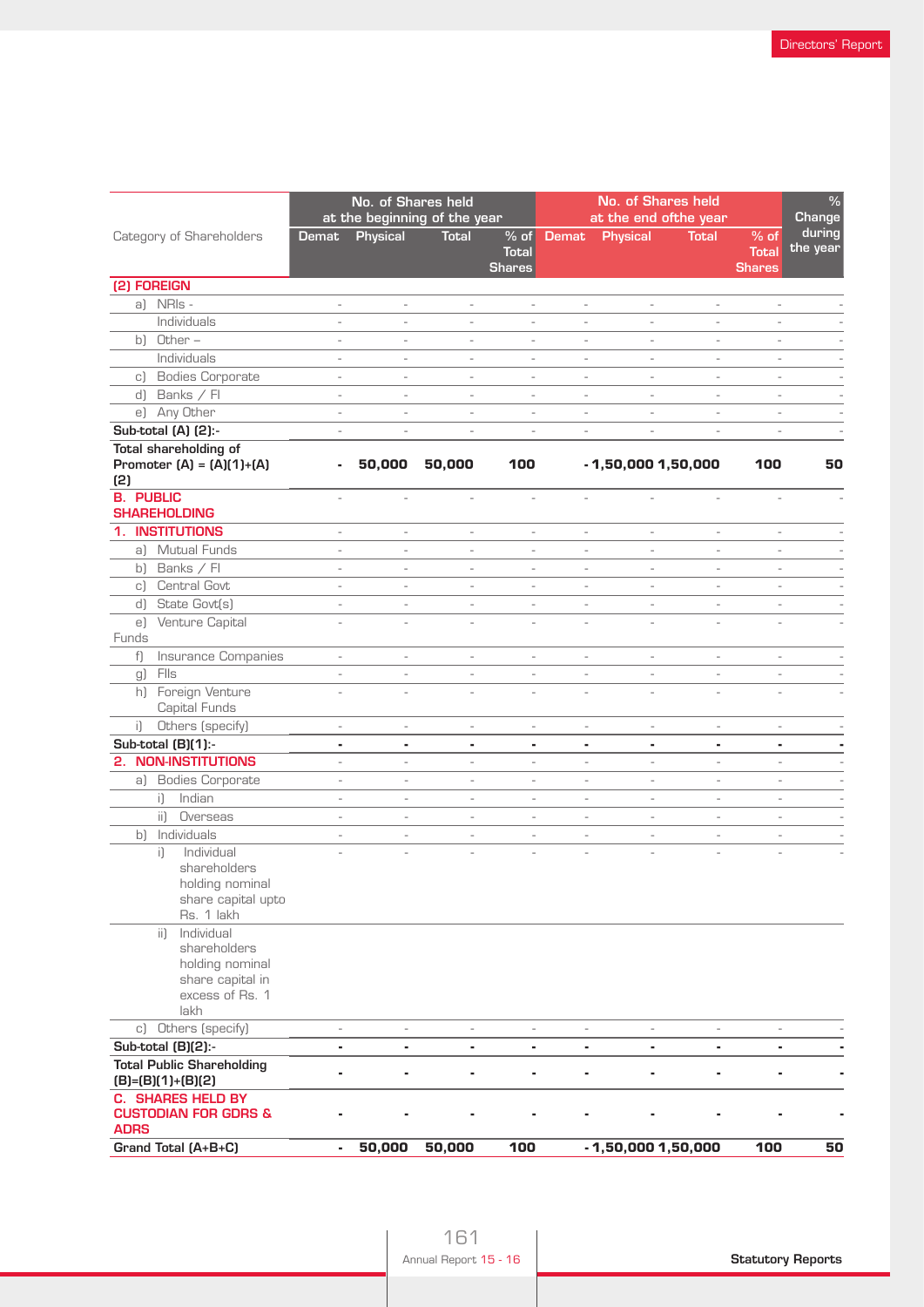I

## (ii) Shareholding of Promoters

|            |                                                                                                |                         | <b>Shareholding</b><br>at the beginning of the year |                                                                                               |                         | <b>Shareholding</b><br>at the end of the year      |                                                                                        |                               |  |  |  |  |
|------------|------------------------------------------------------------------------------------------------|-------------------------|-----------------------------------------------------|-----------------------------------------------------------------------------------------------|-------------------------|----------------------------------------------------|----------------------------------------------------------------------------------------|-------------------------------|--|--|--|--|
| SI.<br>No. | Shareholder's Name                                                                             | No. of<br><b>Shares</b> | $%$ of<br><b>Total</b><br><b>Shares</b><br>company  | $%$ of<br><b>Shares</b><br>Pledged $\prime$<br>of the encumbered<br>to total<br><b>shares</b> | No. of<br><b>Shares</b> | $%$ of<br><b>Total</b><br><b>Shares</b><br>company | $%$ of<br><b>Shares</b><br>Pledged $\angle$<br>of the encumbered<br>to total<br>shares | holding<br>during the<br>year |  |  |  |  |
|            | Mahindra & Mahindra<br><b>Financial Services</b><br>Limited                                    | 49.998                  | 100                                                 |                                                                                               | $-1,49,998$             | 100                                                |                                                                                        | 50                            |  |  |  |  |
| 2.         | Mahindra & Mahindra<br><b>Financial Services</b><br>Limited Jointly with<br>Mr. M. G. Bhide    | 1                       |                                                     |                                                                                               | 1                       |                                                    |                                                                                        |                               |  |  |  |  |
| 3.         | Mahindra & Mahindra<br><b>Financial Services</b><br>Limited Jointly with<br>Mr. R. K. Kulkarni |                         |                                                     |                                                                                               | 1                       |                                                    |                                                                                        |                               |  |  |  |  |
|            | Total                                                                                          | 50,000                  | 100                                                 |                                                                                               | $-1,50,000$             | 100                                                | ۰                                                                                      | 50                            |  |  |  |  |

## (iii) Change in Promoters' Shareholding (please specify, if there is no change)

|            |                                                                                              |                                                                                                                                                               | Shareholding at the<br>beginning of the year |          | <b>Cumulative Shareholding</b><br>during the year                   |  |  |
|------------|----------------------------------------------------------------------------------------------|---------------------------------------------------------------------------------------------------------------------------------------------------------------|----------------------------------------------|----------|---------------------------------------------------------------------|--|--|
| SI.<br>No. | Particulars                                                                                  | No. of Shares                                                                                                                                                 | of the Company                               |          | % of total Shares No. of Shares % of total Shares<br>of the Company |  |  |
|            | At the beginning of the year<br>(As at April 1, 2015)                                        |                                                                                                                                                               |                                              |          |                                                                     |  |  |
|            | Mahindra & Mahindra Financial<br>Services Limited (MMFSL)                                    | 49.998                                                                                                                                                        | 100                                          | 49.998   | 100                                                                 |  |  |
|            | Mahindra & Mahindra Financial<br>Services Limited Jointly with<br>Mr. M. G. Bhide            |                                                                                                                                                               |                                              |          |                                                                     |  |  |
|            | Mahindra & Mahindra Financial<br>Services Limited Jointly with Mr.<br>R. K. Kulkarni         | 1                                                                                                                                                             |                                              | 1        |                                                                     |  |  |
|            | Date wise increase / decrease in<br>Promoters Shareholding<br>during the year specifying the | On December 23, 2015, 1,00,000 Equity Shares of Rs. 10/- each at<br>par, were alloted on a Rights Basis to Mahindra & Mahindra Financial<br>Services Limited. |                                              |          |                                                                     |  |  |
|            | reasons for increase / decrease<br>(e.g. allotment / transfer /<br>bonus/ sweat equity etc.) | Increase in Shareholding of promoters is on account of allotment of equity<br>shares on a Rights Basis, as mentioned above.                                   |                                              |          |                                                                     |  |  |
|            | At the end of the year<br>(As at March 31, 2016)                                             | 1,50,000                                                                                                                                                      | 100                                          | 1,50,000 | 100                                                                 |  |  |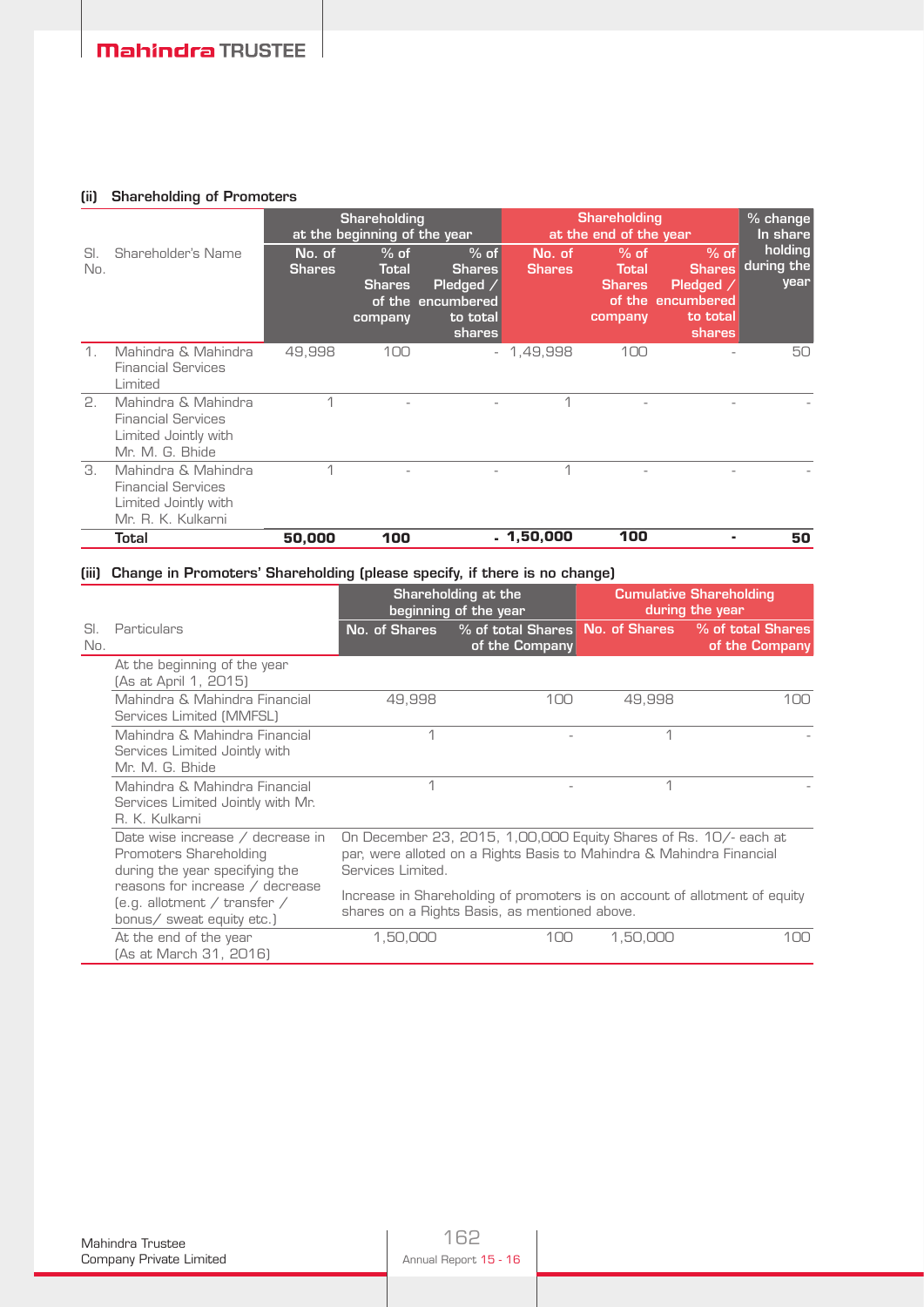## (iv) Shareholding Pattern of top ten Shareholders (other than Directors, Promoters and Holders of GDRs and ADRs):

|                                                                                                                                                                                        | <b>Shareholding</b><br>at the beginning of the year | <b>Cumulative Shareholding</b><br>during the Year                                    |
|----------------------------------------------------------------------------------------------------------------------------------------------------------------------------------------|-----------------------------------------------------|--------------------------------------------------------------------------------------|
| SI. For Each of the Top 10<br>No. Shareholders                                                                                                                                         | the company                                         | No. of shares % of total shares of No. of shares % of total shares of<br>the company |
| At the beginning of the year                                                                                                                                                           | Not Applicable                                      |                                                                                      |
| Date wise Increase /Decrease in<br>Promoters Shareholding during<br>the year specifying the reasons for<br>increase /decrease (e.g. allotment /<br>transfer /bonus/ sweat equity etc): | Not Applicable                                      |                                                                                      |
| At the End of the year (or on<br>the date of separation, if<br>separated during the year)                                                                                              | Not Applicable                                      |                                                                                      |

## (v) Shareholding of Directors and Key Managerial Personnel:

|     |                                                                                                                                                                              | <b>Shareholding</b><br>at the beginning of the year |           | <b>Cumulative Shareholding</b><br>during the Year |  |  |
|-----|------------------------------------------------------------------------------------------------------------------------------------------------------------------------------|-----------------------------------------------------|-----------|---------------------------------------------------|--|--|
| SI. | For Each of the Directors and<br>No. KMP                                                                                                                                     | No. of shares % of total shares of<br>the company   |           | No. of shares % of total shares of<br>the company |  |  |
| 1   | Mr. M.G. Bhide (jointly with Mahindra & Mahindra Financial Services Limited)                                                                                                 |                                                     |           |                                                   |  |  |
|     | At the beginning of the year<br>(As at April 1, 2015)                                                                                                                        | 1                                                   |           | 1                                                 |  |  |
|     | Date wise Increase /Decrease<br>in Shareholding during the year<br>specifying the reasons for increase<br>/decrease (e.g. allotment /transfer<br>/bonus/ sweat equity etc):  |                                                     | No Change |                                                   |  |  |
|     | At the End of the year<br>(As at March 31, 2016)                                                                                                                             | 1                                                   |           | 1                                                 |  |  |
| 2   | Mr. Gautam Parekh                                                                                                                                                            |                                                     |           |                                                   |  |  |
|     | At the beginning of the year<br>(As at April 1, 2015)                                                                                                                        | Nil                                                 |           | Nil                                               |  |  |
|     | Date wise Increase /Decrease<br>in Shareholding during the year<br>specifying the reasons for increase<br>/decrease (e.g. allotment /<br>transfer /bonus/ sweat equity etc): |                                                     | No Change |                                                   |  |  |
|     | At the End of the year<br>(As at March 31, 2016)                                                                                                                             | Nil                                                 |           | Nil                                               |  |  |
| 3   | Mr. Narendra Mairpady                                                                                                                                                        |                                                     |           |                                                   |  |  |
|     | At the beginning of the year<br>(As at April 1, 2015)                                                                                                                        | Nil                                                 |           | Nil                                               |  |  |
|     | Date wise Increase /Decrease<br>in Shareholding during the year<br>specifying the reasons for increase<br>/decrease (e.g. allotment /<br>transfer /bonus/ sweat equity etc): |                                                     | No Change |                                                   |  |  |
|     | At the End of the year<br>(As at March 31, 2016)                                                                                                                             | Nil                                                 |           | Nil                                               |  |  |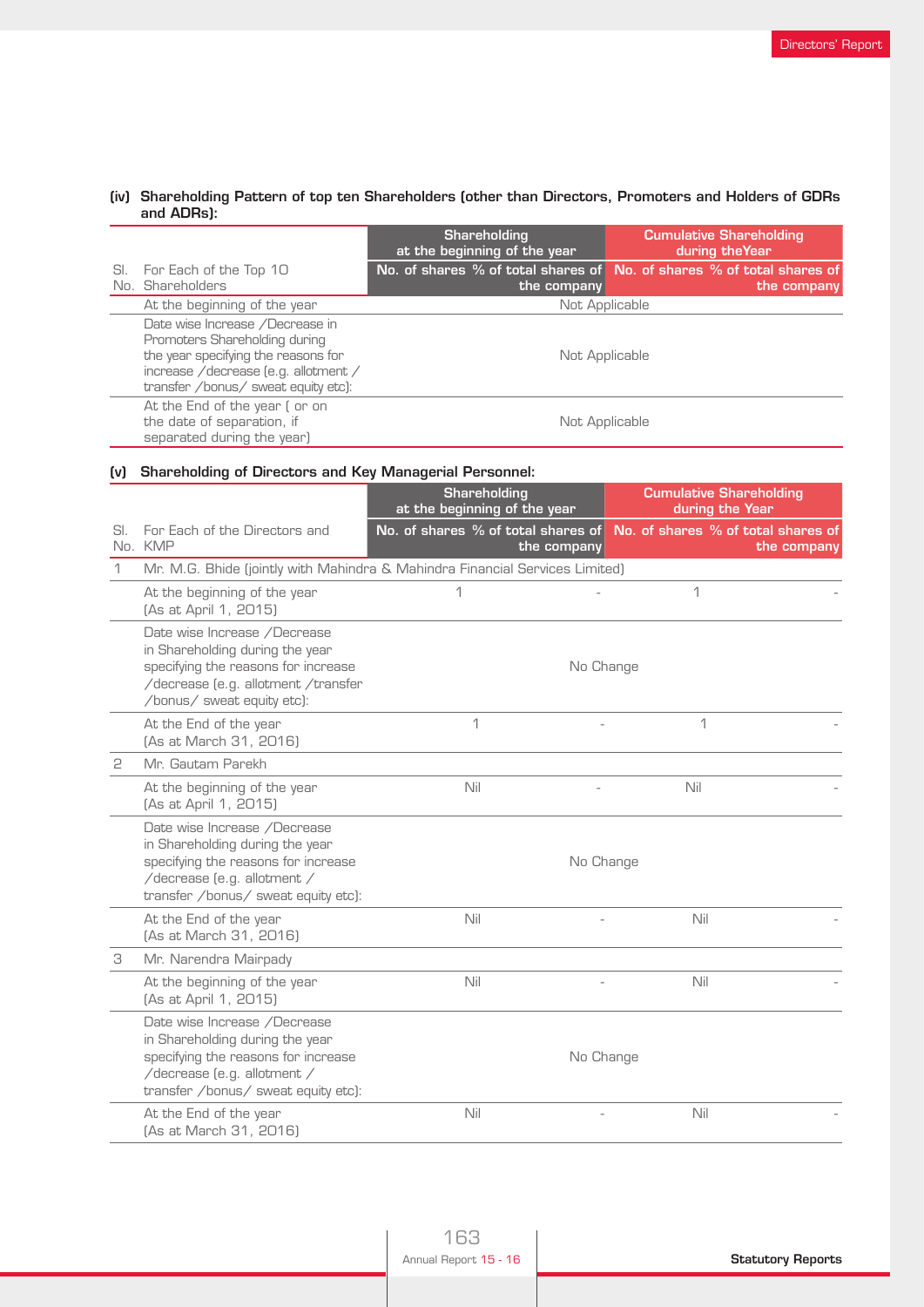## **Mahindra** TRUSTEE

 $\overline{1}$ 

|     |                                                                                                                                                                             | <b>Shareholding</b><br>at the beginning of the year |           |     | <b>Cumulative Shareholding</b><br>during the Year |
|-----|-----------------------------------------------------------------------------------------------------------------------------------------------------------------------------|-----------------------------------------------------|-----------|-----|---------------------------------------------------|
| SI. | For Each of the Directors and<br>No. KMP                                                                                                                                    | No. of shares % of total shares of<br>the company   |           |     | No. of shares % of total shares of<br>the company |
| 4   | Mr. Debabrata Bandyopadhyay                                                                                                                                                 |                                                     |           |     |                                                   |
|     | At the beginning of the year<br>(As at April 1, 2015)                                                                                                                       | Nil                                                 |           | Nil |                                                   |
|     | Date wise Increase /Decrease<br>in Shareholding during the year<br>specifying the reasons for increase<br>/decrease (e.g. allotment /transfer<br>/bonus/ sweat equity etc): |                                                     | No Change |     |                                                   |
|     | At the End of the year<br>(As at March 31, 2016)                                                                                                                            | Nil                                                 |           | Nil |                                                   |
| 5   | Mr. Ravi Dayma (appointed as<br>Company Secretary with effect<br>from April 7, 2015)                                                                                        |                                                     |           |     |                                                   |
|     | At the beginning of the year<br>(As at April 1, 2015)                                                                                                                       | Nil                                                 |           | Nil |                                                   |
|     | Date wise Increase/Decrease<br>in Shareholding during the<br>year specifying the reasons for<br>increase/decrease (e.g. allotment/<br>transfer /bonus/sweat equity etc):    |                                                     | No Change |     |                                                   |
|     | At the End of the year<br>(As at March 31, 2016)                                                                                                                            | Nil                                                 |           | Nil |                                                   |

## V. INDEBTEDNESS

Indebtedness of the Company including interest outstanding/accrued but not due for payment

|      |                                       | <b>Secured Loans</b><br>excluding deposits | <b>Unsecured</b><br><b>Loans</b> | <b>Deposits</b> | <b>Total</b><br><b>Indebtedness</b> |
|------|---------------------------------------|--------------------------------------------|----------------------------------|-----------------|-------------------------------------|
|      | Indebtedness at the beginning of the  |                                            |                                  |                 |                                     |
|      | financial year                        |                                            |                                  |                 |                                     |
| i)   | Principal Amount                      |                                            |                                  |                 |                                     |
| ii)  | Interest due but not paid             |                                            |                                  |                 |                                     |
| iii) | Interest accrued but not due          |                                            |                                  |                 |                                     |
|      | Total (i+ii+iii)                      |                                            | -                                | --              |                                     |
|      | Change in Indebtedness during the     |                                            |                                  |                 |                                     |
|      | financial year                        |                                            |                                  |                 |                                     |
| ◈    | Addition                              |                                            |                                  |                 |                                     |
| ◈    | Reduction                             |                                            |                                  |                 |                                     |
|      | Net Change                            |                                            |                                  |                 |                                     |
|      | Indebtedness at the end of the finan- |                                            |                                  |                 |                                     |
|      | cial year                             |                                            |                                  |                 |                                     |
| i)   | Principal Amount                      |                                            |                                  |                 |                                     |
| ii)  | Interest due but not paid             |                                            |                                  |                 |                                     |
| iii) | Interest accrued but not due          |                                            |                                  |                 |                                     |
|      | Total (i+ii+iii)                      |                                            |                                  |                 |                                     |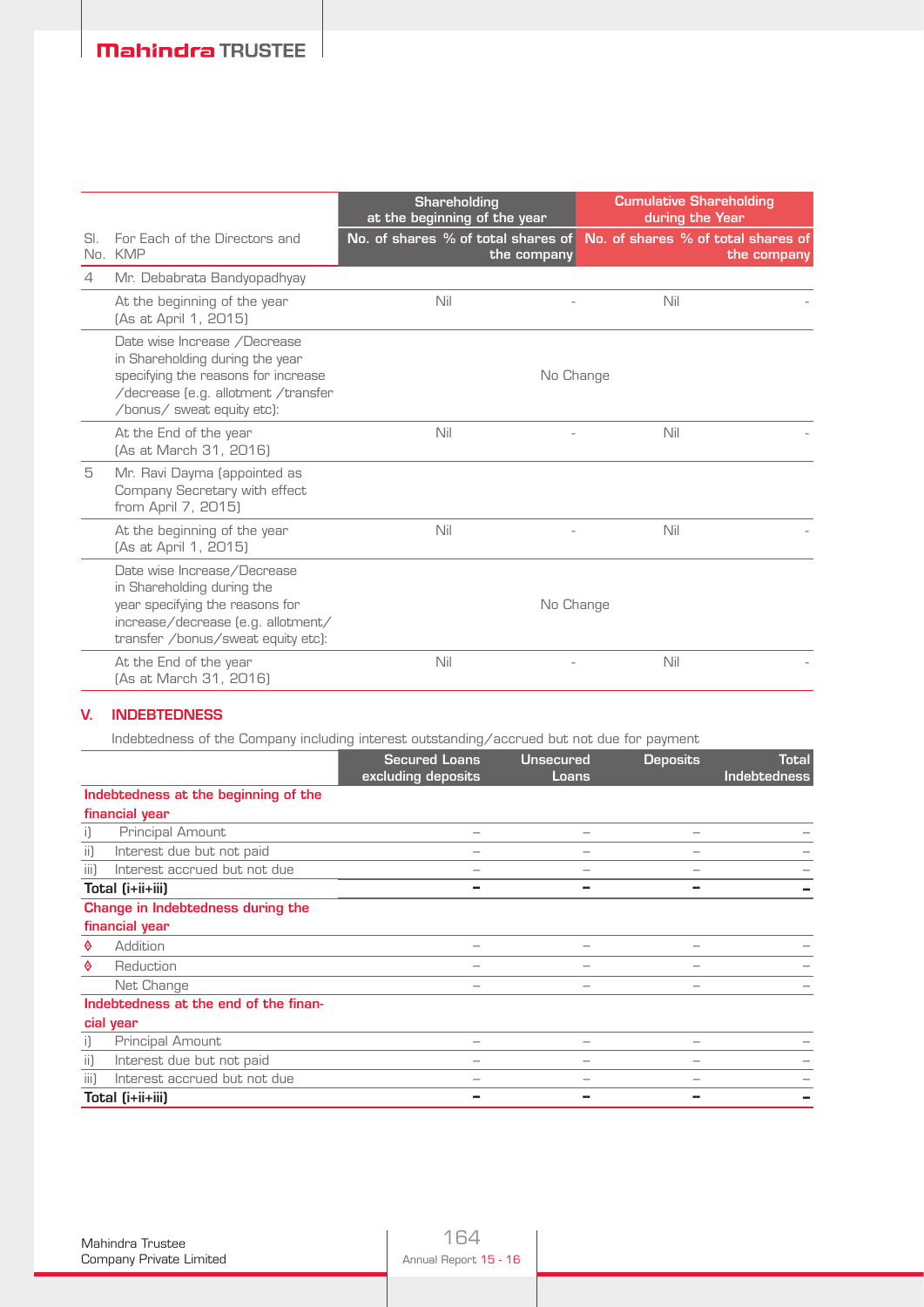## VI. REMUNERATION OF DIRECTORS AND KEY MANAGERIAL PERSONNEL

A. Remuneration to Managing Director, Whole-time Directors and/or Manager:

|                 |                                                                                                               | Name of MD/WTD/Manager             | <b>Total Amount</b>           |                |  |
|-----------------|---------------------------------------------------------------------------------------------------------------|------------------------------------|-------------------------------|----------------|--|
| .Sr.<br>No.     | Particulars of Remuneration                                                                                   | <b>Managing</b><br><b>Director</b> | Whole time<br><b>Director</b> | <b>Manager</b> |  |
| $\mathcal{L}$ . | Gross salary                                                                                                  |                                    |                               |                |  |
|                 | Salary as per provisions<br>(a)<br>contained in section 17(1) of<br>the Income-tax Act, 1961                  |                                    |                               |                |  |
|                 | Value of perquisites u/s<br>(b)<br>17(2) of the Income-tax Act,<br>1961                                       |                                    |                               |                |  |
|                 | Profits in lieu of salary under<br>$\left[\mathrm{c}\right]$<br>section 17(3) of the Income-<br>tax Act, 1961 |                                    |                               |                |  |
| 2.              | <b>Stock Option</b>                                                                                           |                                    |                               |                |  |
| З.              | <b>Sweat Equity</b>                                                                                           |                                    | $\overline{\phantom{a}}$      |                |  |
| $\mathcal{A}$ . | Commission                                                                                                    |                                    |                               |                |  |
|                 | as % of profit                                                                                                |                                    |                               |                |  |
|                 | others<br>$\overline{\phantom{0}}$                                                                            |                                    |                               |                |  |
| 5.              | Others                                                                                                        |                                    |                               |                |  |
|                 | Total (A)                                                                                                     |                                    |                               |                |  |
|                 | Ceiling as per the Act                                                                                        |                                    |                               |                |  |

## B. Remuneration to other directors:

| Particulars of Remuneration |                                                | <b>Names of Directors</b>   |                                 |                                       | <b>Total Amount</b> |
|-----------------------------|------------------------------------------------|-----------------------------|---------------------------------|---------------------------------------|---------------------|
|                             | Independent Directors                          | Mr. Gautam<br><b>Parekh</b> | Mr. Narendra<br><b>Mairpady</b> | Mr. Debabrata<br><b>Bandyopadhyay</b> |                     |
| ◈                           | Fee for attending board/<br>committee meetings | 60,000                      | 60,000                          | 60,000                                | 1.80.000            |
| ◈                           | Commission                                     | NIL                         | NIL                             | <b>NIL</b>                            | NIL                 |
| ◈                           | Others                                         | NIL                         | NIL                             | <b>NIL</b>                            | NIL                 |
|                             | Total (1)                                      | 60,000                      | 60,000                          | 60,000                                | 1,80,000            |

|   | Other Non-Executive Directors                  | <b>Mr. M.G.</b><br><b>Bhide</b> | Mr.<br><b>Ravindra</b><br><b>Kulkarni</b> | Mr. Uday<br><b>Phadke</b> | Mr. R. Balaji                                      | <b>Total Amount</b> |
|---|------------------------------------------------|---------------------------------|-------------------------------------------|---------------------------|----------------------------------------------------|---------------------|
| ◈ | Fee for attending board/<br>committee meetings | 1,00,000                        | 60,000                                    | NIL                       | <b>NIL</b>                                         | 1,60,000            |
| ♦ | Commission                                     | NIL                             | <b>NIL</b>                                | NIL                       | <b>NIL</b>                                         | NIL                 |
| ◈ | Others                                         | NIL                             | NIL                                       | NIL                       | NIL                                                | <b>NIL</b>          |
|   | Total (2)                                      | 1,00,000                        | 60,000                                    | <b>NIL</b>                | <b>NIL</b>                                         | 1,60,000            |
|   | Total $(B)=(1+2)$                              |                                 |                                           | 3,40,000                  |                                                    |                     |
|   | Total Managerial Remuneration (A+B)            |                                 |                                           |                           |                                                    | 3,40,000            |
|   | Overall Ceiling as per the Act                 |                                 |                                           |                           | The Company has incurred<br>losses and has not yet |                     |

losses and has not yet commenced business during the period under review.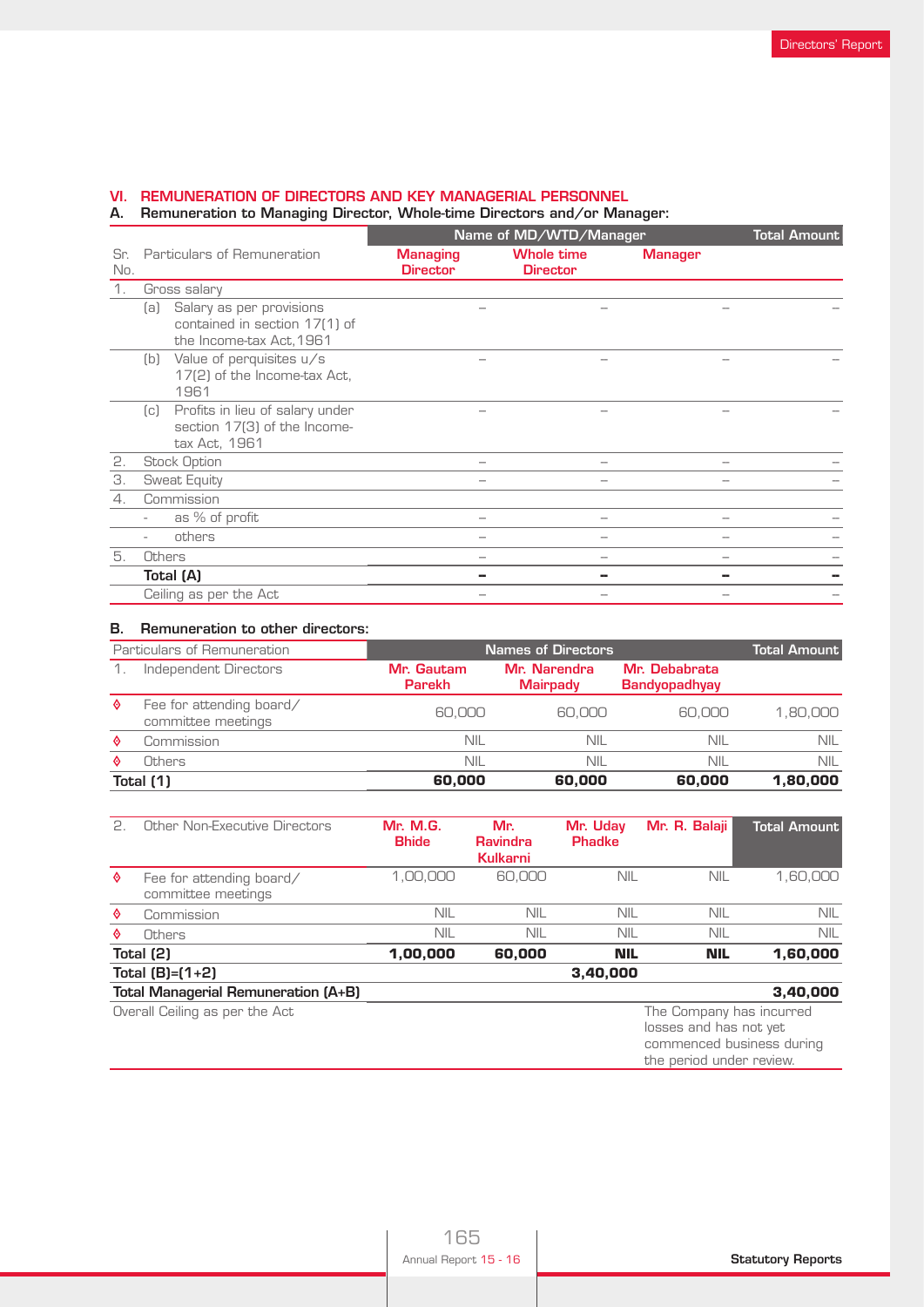### C. REMUNERATION TO KEY MANAGERIAL PERSONNEL OTHER THAN MD/MANAGER/WTD

| Sr. | Particulars of                                                                                       | <b>Key Managerial Personnel</b>                                           | Total |
|-----|------------------------------------------------------------------------------------------------------|---------------------------------------------------------------------------|-------|
|     | No. Remuneration                                                                                     | (Mr. Ravi Dayma)@<br><b>CEO</b><br><b>CFO</b><br><b>Company Secretary</b> |       |
| 1.  | Gross salary                                                                                         |                                                                           |       |
|     | Salary as per provisions<br>(a)<br>contained in section<br>17(1) of the Income-tax<br>Act, 1961      |                                                                           |       |
|     | Value of perquisites u/s<br>(b)<br>17(2) of the Income-tax<br>Act, 1961                              |                                                                           |       |
|     | Profits in lieu of salary<br>$\lceil c \rceil$<br>under section 17(3) of the<br>Income-tax Act, 1961 |                                                                           |       |
| 2.  | <b>Stock Option</b>                                                                                  |                                                                           |       |
| З.  | <b>Sweat Equity</b>                                                                                  |                                                                           |       |
| 4.  | Commission                                                                                           |                                                                           |       |
|     | as % of profit                                                                                       | -<br>$\overline{\phantom{0}}$                                             |       |
|     | others<br>$\sim$                                                                                     | $\overline{\phantom{0}}$                                                  |       |
| 5.  | Others                                                                                               |                                                                           |       |
|     | Total                                                                                                |                                                                           |       |

@ Mr. Ravi Dayma was appointed as the Company Secretary with effect from April 7, 2015 and his entire remuneration is borne by Mahindra Asset Management Company Private Limited.

#### VII. PENALTIES / PUNISHMENT/ COMPOUNDING OF OFFENCES:

| Type       |                                                      | Section of the Brief Description<br><b>Companies Act</b> | Details of<br>Penalty /<br>Punishment/<br>Compounding<br>fees imposed | Appeal made, if<br><b>Authority</b><br>any (give details)<br>[RD /<br>NCLT/<br><b>COURT]</b> |  |  |  |  |
|------------|------------------------------------------------------|----------------------------------------------------------|-----------------------------------------------------------------------|----------------------------------------------------------------------------------------------|--|--|--|--|
| А.         | <b>COMPANY</b>                                       |                                                          |                                                                       |                                                                                              |  |  |  |  |
|            | Penalty                                              |                                                          |                                                                       |                                                                                              |  |  |  |  |
|            | Punishment                                           |                                                          |                                                                       |                                                                                              |  |  |  |  |
|            | Compounding                                          |                                                          |                                                                       |                                                                                              |  |  |  |  |
| В.         | <b>DIRECTORS</b>                                     |                                                          |                                                                       |                                                                                              |  |  |  |  |
|            | Penalty                                              |                                                          |                                                                       |                                                                                              |  |  |  |  |
|            | Punishment                                           | None                                                     |                                                                       |                                                                                              |  |  |  |  |
|            | Compounding                                          |                                                          |                                                                       |                                                                                              |  |  |  |  |
| C.         | <b>OTHER</b><br><b>OFFICERS IN</b><br><b>DEFAULT</b> |                                                          |                                                                       |                                                                                              |  |  |  |  |
| Penalty    |                                                      |                                                          |                                                                       |                                                                                              |  |  |  |  |
| Punishment |                                                      |                                                          |                                                                       |                                                                                              |  |  |  |  |
|            | Compounding                                          |                                                          |                                                                       |                                                                                              |  |  |  |  |

For and on behalf of the Board

Mumbai, April 13, 2016 **Chairman** 

| Mahindra Trustee        | 16F                   |
|-------------------------|-----------------------|
| Company Private Limited | Annual Report 15 - 16 |

M. G. Bhide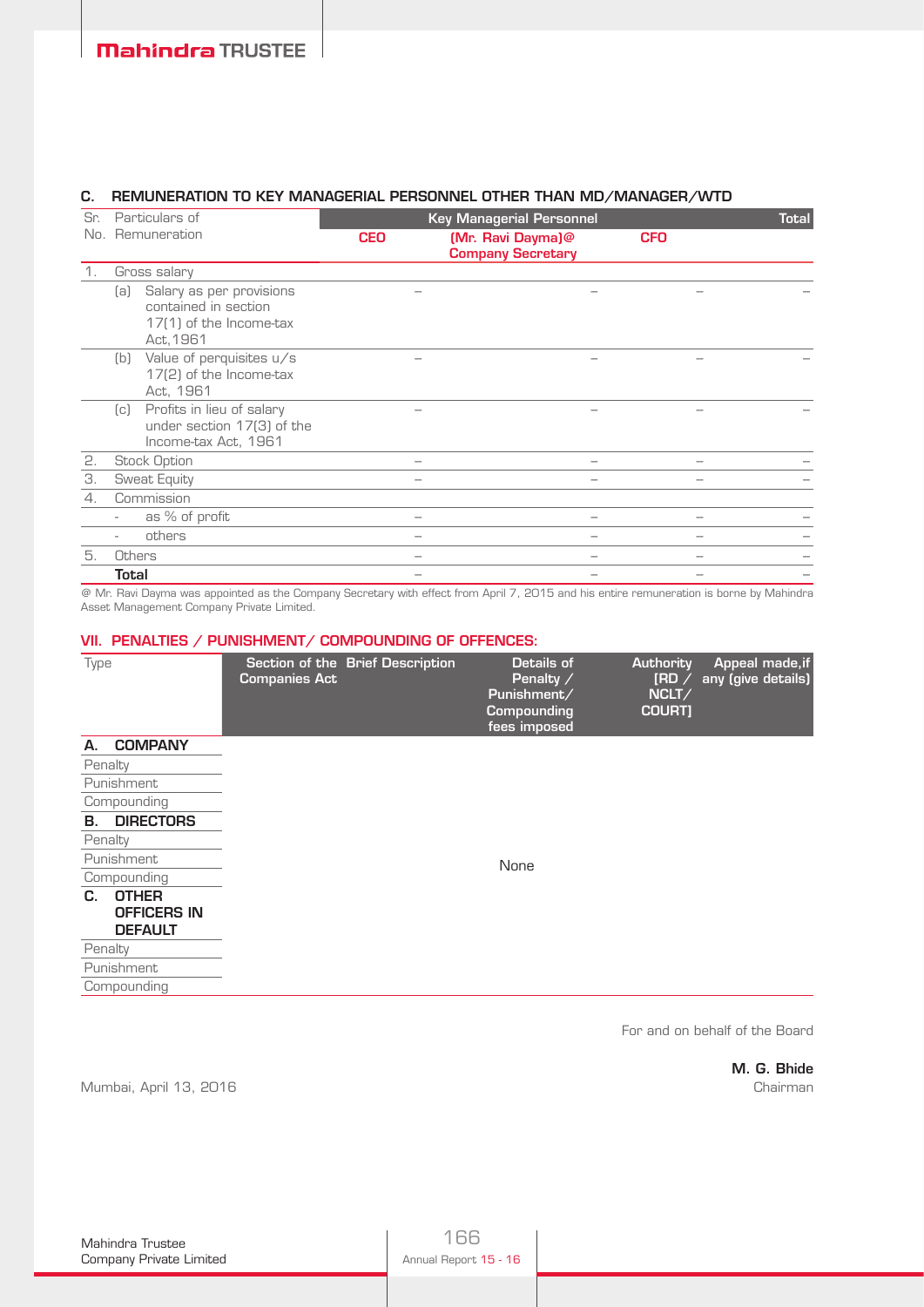#### ANNEXURE II TO THE DIRECTORS' REPORT

Information pursuant to Section 134(3)(m) of the Companies Act, 2013, read with Rule 8(3) of the Companies (Accounts) Rules, 2014 in respect of conservation of energy, technology absorption and foreign exchange earnings and outgo.

### (A) CONSERVATION OF ENERGY-

i. the steps taken or impact on conservation of energy;

The operations of your Company are not energy intensive. However, adequate measures have been initiated to reduce energy consumption

- ii. the steps taken by the company for utilising alternate sources of energy The operations of your Company are not energy intensive
- iii. the capital investment on energy conservation equipments Nil

#### (B) TECHNOLOGY ABSORPTION-

- i the efforts made towards technology absorption None.
- ii the benefits derived like product improvement, cost reduction, product development or import substitution - Not applicable.
- iii in case of imported technology (imported during the last three years reckoned from the beginning of the financial year)
	- a) the details of technology imported : None : None : None : None : None : None : None : None : None : None : None : None : None : None : None : None : None : None : None : None : None : None : None : None : None : None : b) the year of import;  $\blacksquare$ c) whether the technology been fully absorbed;  $\blacksquare$  : Not applicable d) if not fully absorbed, areas where absorption has not taken place, and the : Not applicable reasons thereof;

#### iv the expenditure incurred on Research and Development – Nil.

#### (C) FOREIGN EXCHANGE EARNINGS AND OUTGO

There were no foreign exchange earnings or outgo during the year.

For and on behalf of the Board

M.G. Bhide

Mumbai, April 13, 2016 Chairman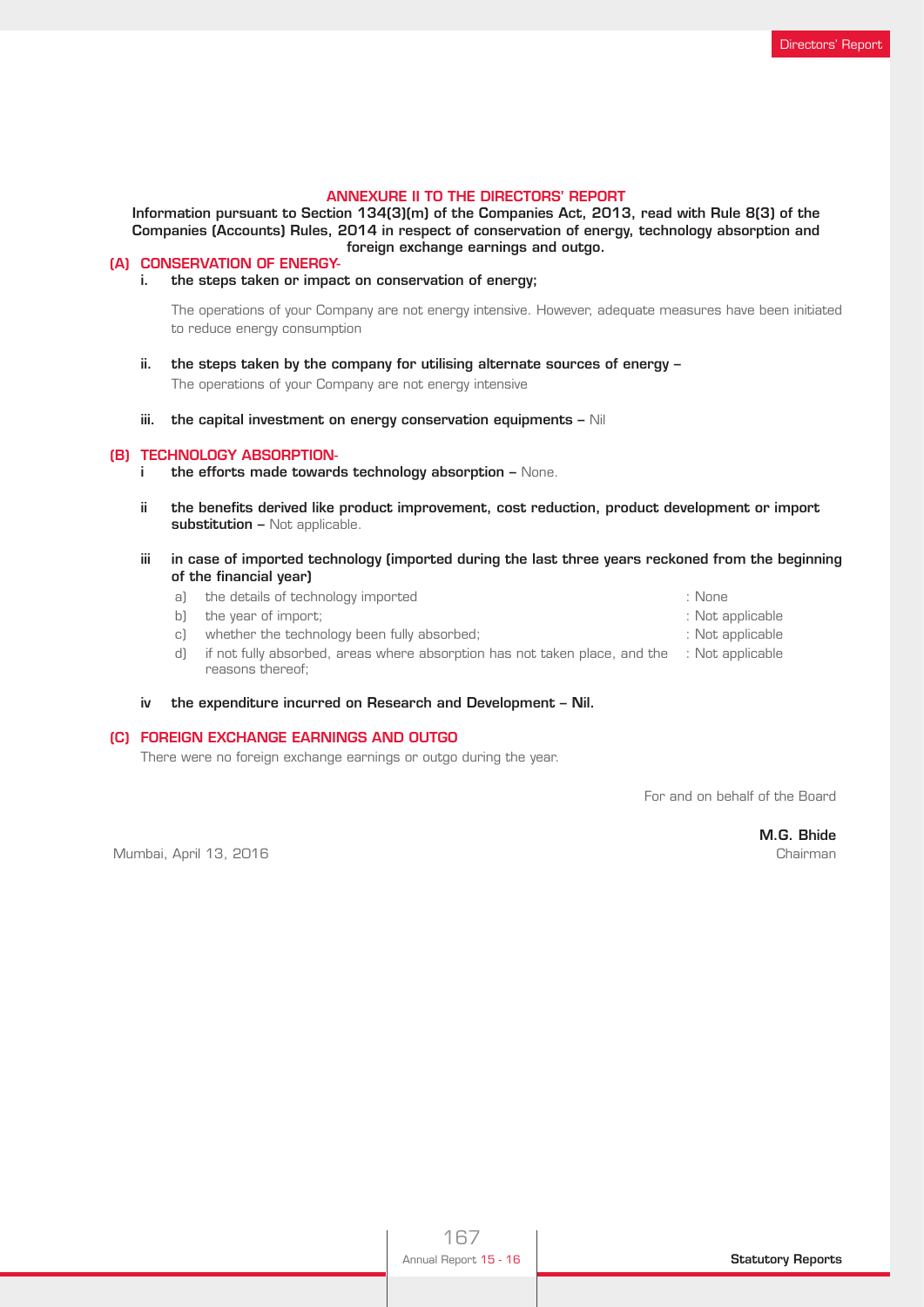## Independent Auditor's Report

To the Members of Mahindra Trustee Company Private Limited

### Report on the Standalone Financial **Statements**

1. We have audited the accompanying standalone financial statements of Mahindra Trustee Company Private Limited ("the Company"), which comprise the balance sheet as at March 31, 2016, and the statements of profit and loss and cash flow for the period from April 1, 2015 to March 31, 2016, and a summary of the significant accounting policies and other explanatory information.

### Management's Responsibility for the Financial **Statements**

2. The Company's Board of Directors is responsible for the matters stated in Section 134(5) of the Companies Act, 2013 ("the Act") with respect to the preparation of these standalone financial statements that give a true and fair view of the financial position, financial performance and cash flows of the Company in accordance with the accounting principles generally accepted in India, including the Accounting Standards specified under Section 133 of the Act, read with Rule 7 of the Companies (Accounts) Rules, 2014 (as amended). This responsibility also includes maintenance of adequate accounting records in accordance with the provisions of the Act for safeguarding the assets of the Company and for preventing and detecting frauds and other irregularities; selection and application of appropriate accounting policies; making judgments and estimates that are reasonable and prudent; and design, implementation and maintenance of adequate internal financial controls, that were operating effectively for ensuring the accuracy and completeness of the accounting records, relevant to the preparation and presentation of the financial statements that give a true and fair view and are free from material misstatement, whether due to fraud or error.

### Auditor's Responsibility

- 3. Our responsibility is to express an opinion on these standalone financial statements based on our audit.
- 4. We have taken into account the provisions of the Act, the accounting and auditing standards and matters which are required to be included in the audit report under the provisions of the Act and the Rules made thereunder.
- 5. We conducted our audit in accordance with the Standards on Auditing specified under Section 143(10) of the Act. Those Standards require that we comply with ethical requirements and plan and perform the audit to obtain reasonable assurance about whether the financial statements are free from material misstatement.
- 6. An audit involves performing procedures to obtain audit evidence about the amounts and the disclosures in the financial statements. The procedures selected depend on the auditor's judgment, including the assessment of the risks of material misstatement of the financial statements, whether due to fraud or error. In making those risk assessments, the auditor considers internal financial control relevant to the Company's preparation of the financial statements that give a true and fair view in order to design audit procedures that are appropriate in the circumstances. An audit also includes evaluating the appropriateness of the accounting policies used and the reasonableness of the accounting estimates made by the Company's Directors, as well as evaluating the overall presentation of the financial statements.
- 7. We believe that the audit evidence we have obtained is sufficient and appropriate to provide a basis for our audit opinion on the standalone financial statements.

#### **Opinion**

8. In our opinion and to the best of our information and according to the explanations given to us, the aforesaid standalone financial statements give the information required by the Act in the manner so required and give a true and fair view in conformity with the accounting principles generally accepted in India of the state of affairs of the Company as at March 31, 2016, and its profit and its cash flows for the period from April 1, 2015 to March 31, 2016.

## Report on Other Legal and Regulatory **Requirements**

9. As required by the Companies (Auditor's Report) Order, 2016, issued by the Central Government of India in terms of sub-section (11) of section 143 of the Act (the "Order"), and on the basis of such checks of the books and records of the Company as we considered appropriate and according to the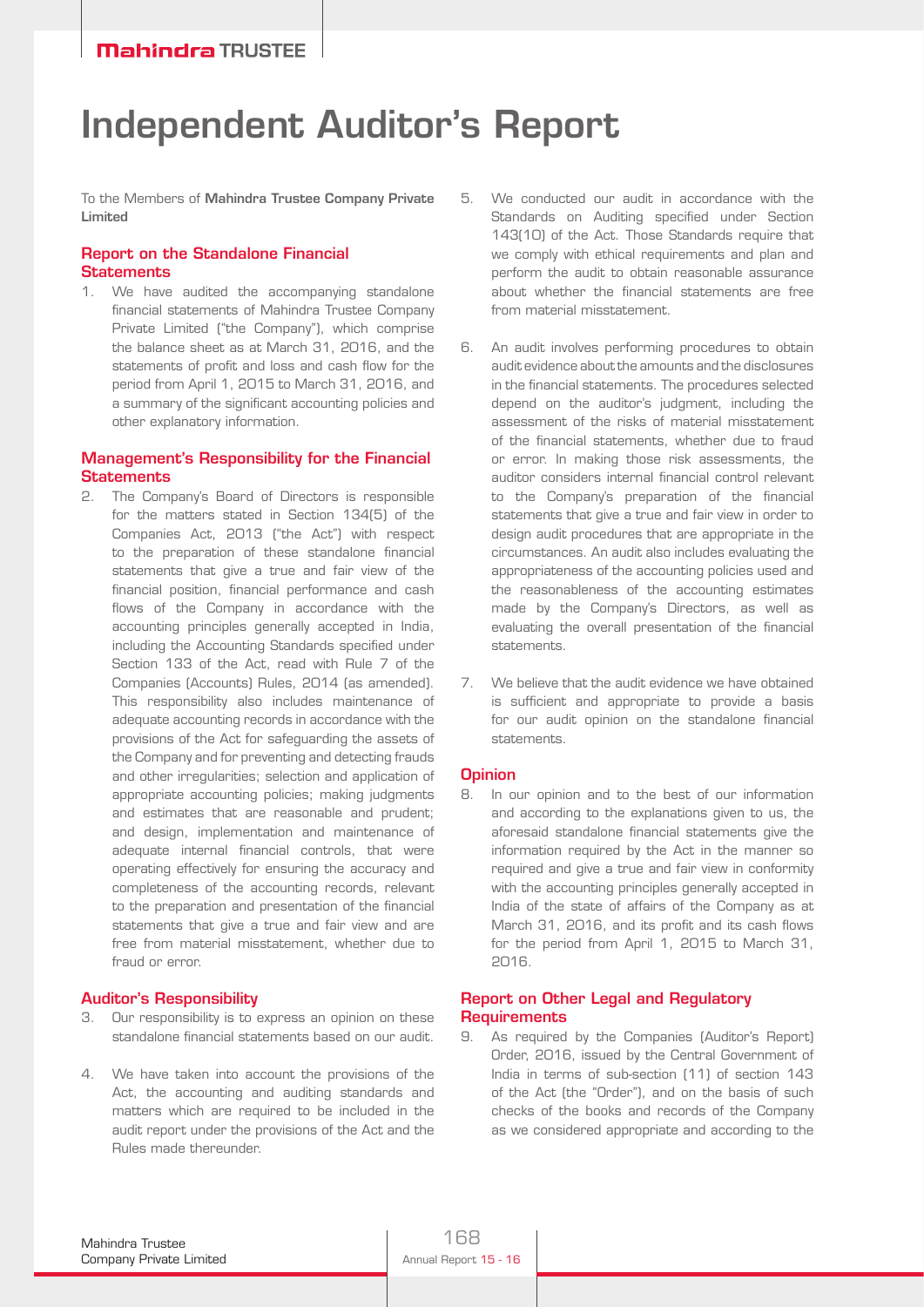information and explanations given to us, we give in the Annexure I a statement on the matters specified in paragraphs 3 and 4 of the Order.

- 10. As required by Section 143(3) of the Act, we report that:
	- a. we have sought and obtained all the information and explanations which to the best of our knowledge and belief were necessary for the purpose of our audit;
	- b. in our opinion proper books of account as required by law have been kept by the Company so far as it appears from our examination of those books;
	- c. the Balance Sheet, the Statement of Profit and Loss and Cash Flow dealt with by this Report are in agreement with the books of account;
	- d. In our opinion, the aforesaid standalone financial statements comply with the Accounting Standards specified under Section 133 of the Act, read with Rule 7 of the Companies (Accounts) Rules, 2014 (as amended);
	- e. on the basis of written representations received from the directors as at March 31, 2015 taken on record by the Board of Directors, none of the directors is disqualified as at March 31, 2015, from being appointed as a director in terms of Section 164(2) of the Act.
	- f. With respect to the adequacy of internal financial controls over financial reporting of the

Company and the operating effectiveness of such controls, refer to our separate report in Annexure II.

- g. With respect to the other matters to be included in the Auditor's Report in accordance with Rule 11 of the Companies (Audit and Auditors) Rules, 2014(as amended), in our opinion and to the best of our information and according to the explanations given to us:
	- i. The Company has no pending litigation.
	- ii. The Company has made provision, as required under the applicable law or accounting standards, for material foreseeable losses, if any on long-term contracts. The Company did not have any derivative contracts.
	- iii. The Company has been in existence for a period less than seven years and hence there is no requirement to transfer any amounts to the Investor Education and Protection Fund.

For B. K. Khare & Co. Chartered Accountants Firm's Registration Number 105102W

> Padmini Khare Kaicker Partner Membership Number: 044784

Place : Mumbai Date : April 13, 2016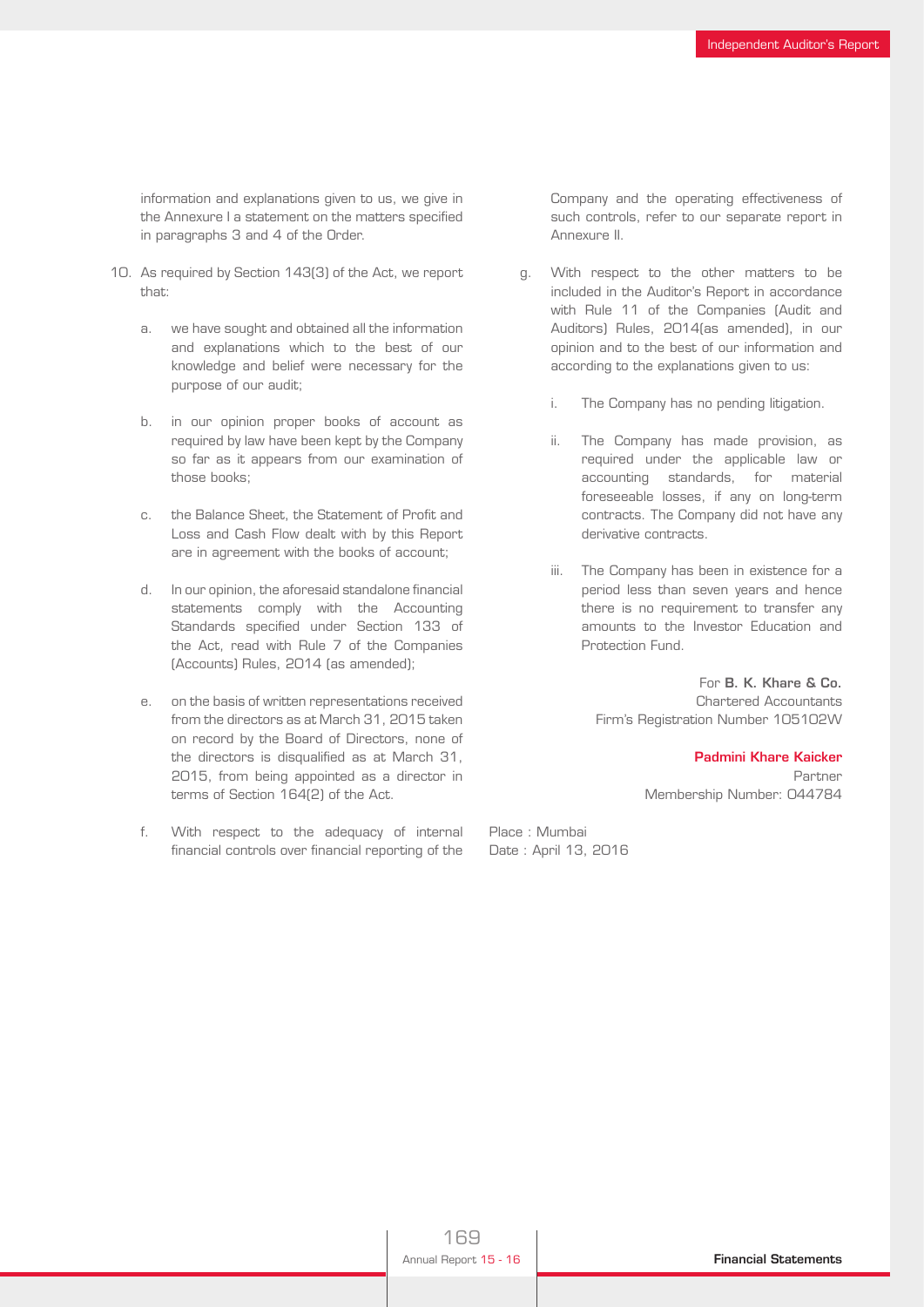## Annexure I to the Auditor's Report

Referred to in paragraph 9 of our report of even date on the standalone financial statements of Mahindra Trustee Company Private Limited for the year ended March 31, 2016

### Annexure to the Auditor's Report referred to in our report of even date:

- I. (a) and (b) The Company does not have any fixed assets of its own and hence para 3(I)(a) and 3(I)(b) are not applicable to the Company.
	- (c) The Company has no immovable properties and hence para 3(i)(c) is not applicable to the company
- II. On facts, Clause 3(ii) of the Companies (Auditor's Report) Order, 2016 is not applicable to the company.
- III. No parties are covered in the register maintained under section 189 of Companies Act, 2013 by the Company. Therefore, clause 3(iii) (a), (b) & (c) of the Companies (Auditor's Report) Order, 2016 is not applicable to the company.
- IV. In our opinion and according to the information and explanations given to us the provisions of section 186 of the Companies Act, 2013 have been complied with. During the year, the Company has not provided loan to any of its directors', therefore, provisions of section 185 were not applicable during the year.
- V. In our opinion and according to the information and explanations given to us, the Company has not accepted any deposits from the public. Consequently, no order has been passed by the Company Law Board or National Company Law Commission or Reserve Bank of India or any court or any other tribunal on the Company. The clause 3(v), therefore is not applicable to the company.
- VI. On facts, clause 3(vi) relating to maintenance of cost records is not applicable to the company.
- VII. (a) According to the records of the Company and information and explanations given to us, the Company is generally regular in depositing undisputed statutory dues including provident fund, employees' state insurance, income tax,

sales tax, service tax, duty of customs, duty of excise, value added tax, cess and other applicable statutory dues with the appropriate authorities.

- (b) According to the records of the company and information and explanations given to us there are no disputed dues of income tax or sales tax or service tax or duty of customs or duty of excise or value added tax which have not been deposited with the relevant authority.
- VIII. On the basis of examination of relevant records and according to the information and explanations given to us, the Company has not borrowed any money from financial institution or bank or debenture holders as at the Balance Sheet date.
- IX. On the basis of examination of relevant records and according to the information and explanations given to us, the Company has not raised moneys by way of initial public offer or further public offer (including debt instruments) and term loans.
- X. On the basis of our examination of the relevant records of the Company, carried out in accordance with generally accepted auditing practices and according to the information and explanations given to us, no fraud by the company or any fraud on the Company by its officers or employees has been noticed or reported during the year.
- XI. On the basis of examination of relevant records and according to the information and explanations given to us, the Company has paid or provided managerial remuneration in accordance with the requisite approvals mandated by the provisions of Section 197 read with Schedule V to the Companies Act, 2013.
- XII. The Company is not a 'Nidhi Company', therefore, clause 3(xii) of the Companies (Auditor's Report) Order, 2016 is not applicable to the Company.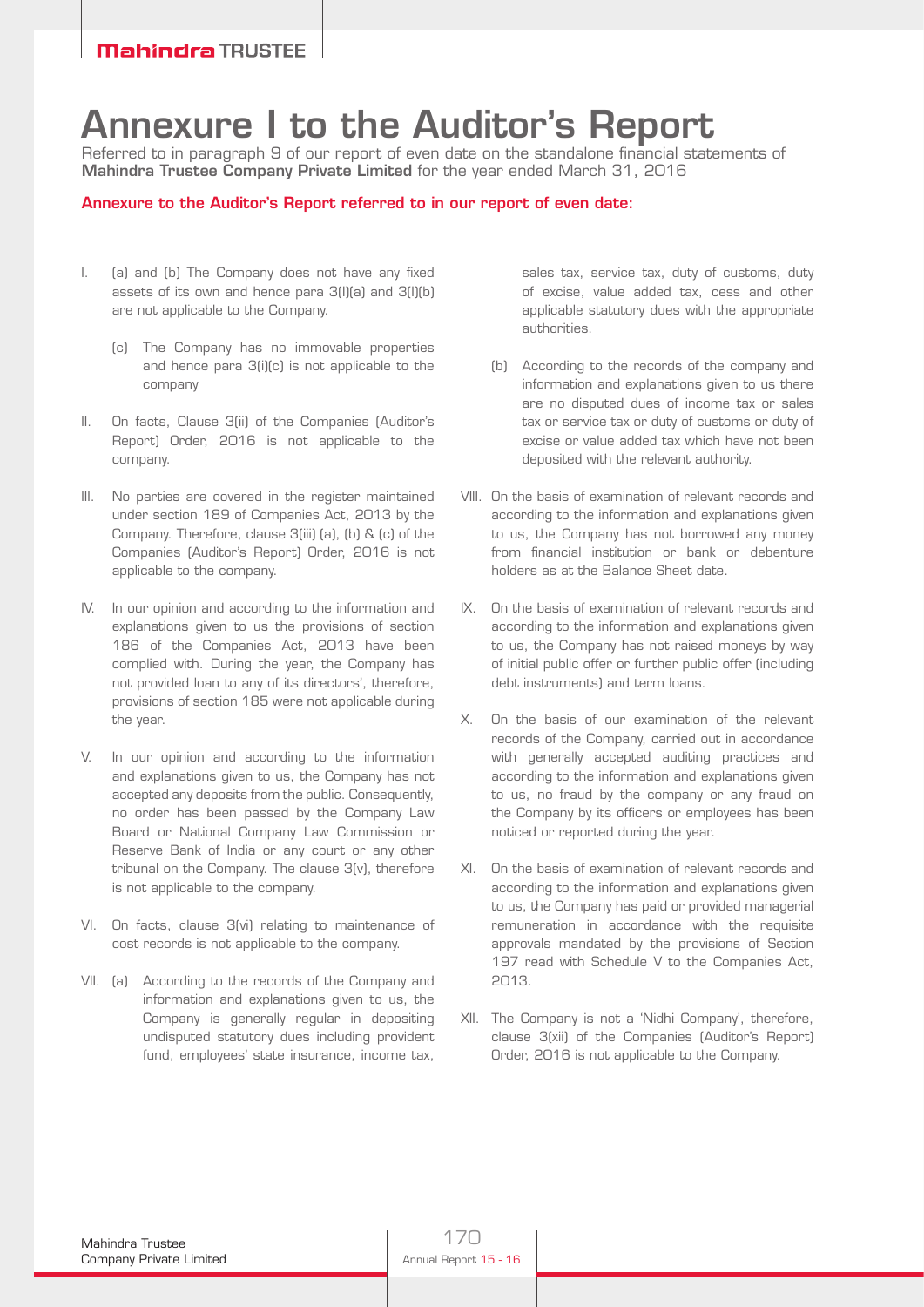- XIII. On the basis of examination of relevant records and according to the information and explanations given to us, all transactions with the related parties are in compliance with sections 177 and 188 of Companies Act, 2013 where applicable. The Company has disclosed the details of transactions with related parties in the Financial Statements as required by the applicable accounting standards.
- XIV. The Company has not made any preferential allotment or private placement of shares or fully or partly convertible debentures during the year under audit; therefore, clause 3(xiv) of the Companies (Auditor's Report) Order, 2016 is not applicable to the company.
- XV. On the basis of examination of relevant records and according to the information and explanations given to us, in our opinion, the Company has not entered

into any non-cash transactions with directors or persons connected with them.

XVI. On the basis of examination of relevant records and according to the information and explanations given to us, in our opinion, the Company is not required to be registered under section 45-IA of the Reserve Bank of India Act, 1934.

> For B. K. Khare & Co. Chartered Accountants Firm's Registration Number 105102W

## Padmini Khare Kaicker

Partner Membership Number: 044784

Place : Mumbai Date : April 13, 2016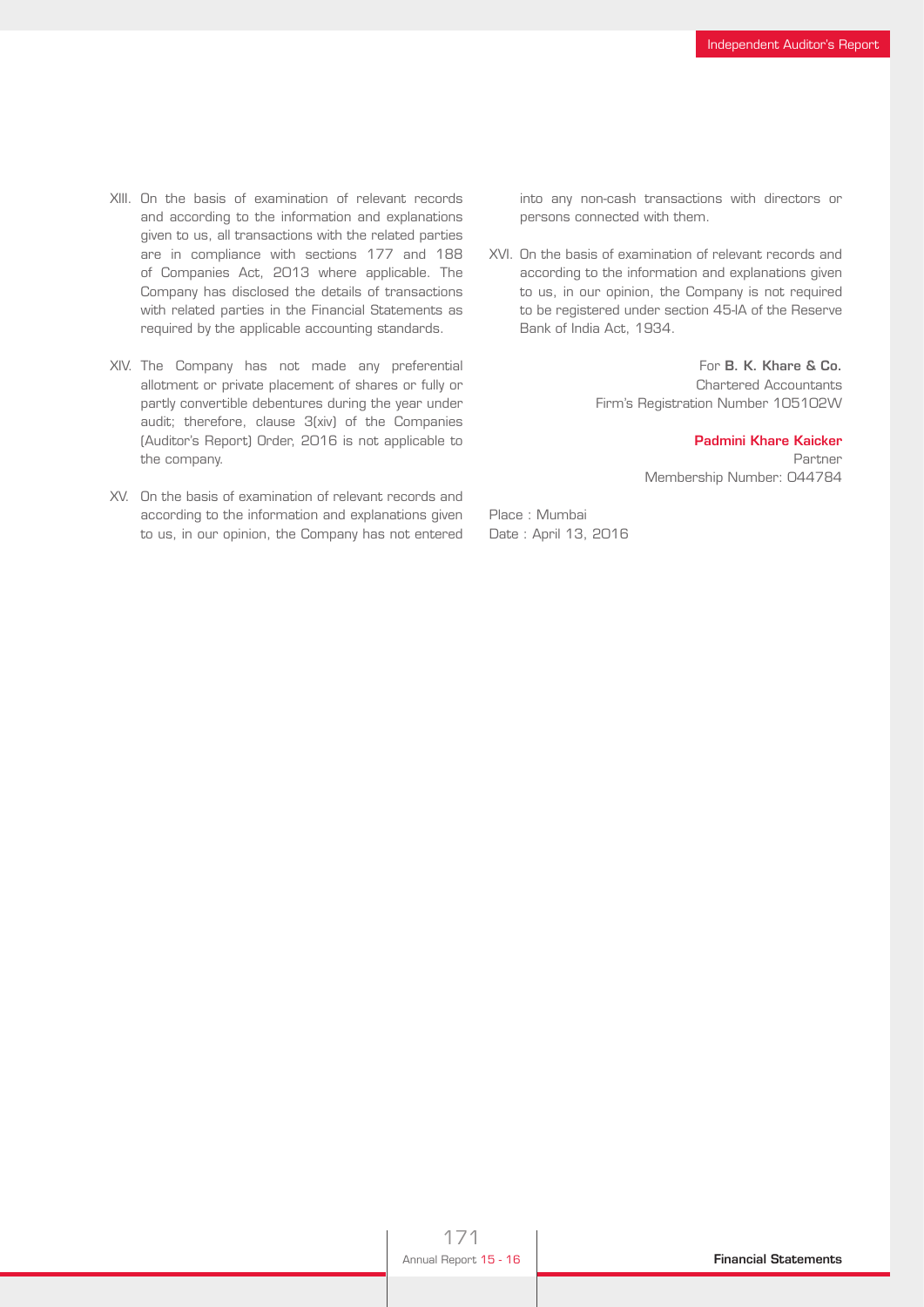## Annexure to the Independent Auditor's Report

of even date on the Standalone Financial Statements of Mahindra Trustee Company Private Limited

## Report on the Internal Financial Control sunder Clause (i) of Sub-section 3 of Section 143 of the Companies Act, 2013 ("the Act")

We have audited the internal financial controls over financial reporting of Mahindra Trustee Company Private Limited ("the Company") as of March 31, 2016 in conjunction with our audit of the standalone financial statements of the Company for the period from April 1, 2015 to March 31, 2016.

### Management's Responsibility for Internal Financial Controls

The Company's management is responsible for establishing and maintaining internal financial controls based on the internal control over financial reporting criteria established by the Company considering the essential components of internal control stated in the Guidance Note on Audit of Internal Financial Controls over Financial Reporting issued by the Institute of Chartered Accountants of India. These responsibilities include the design, implementation and maintenance of adequate internal financial controls that operate effectively for ensuring the orderly and efficient conduct of its business, including adherence to the Company's policies, the safeguarding of its assets, the prevention and detection of frauds and errors, the accuracy and completeness of the accounting records, and the timely preparation of reliable financial information, as required under the Companies Act, 2013.

#### Auditors' Responsibility

Our responsibility is to express an opinion on the Company's internal financial controls over financial reporting based on our audit. We conducted our audit in accordance with the Guidance Note on Audit of Internal Financial Controls Over Financial Reporting (the "Guidance Note") and the Standards on Auditing, issued by the Institute of Chartered Accountants of India ("ICAI") and deemed to be prescribed under section 143(10) of the Companies Act, 2013, to the extent applicable to an audit of internal financial controls, both applicable to an audit of internal financial controls and, both issued by ICAI. Those Standards and the Guidance Note require that we comply with ethical requirements and plan and perform the audit to obtain reasonable assurance about whether adequate internal financial controls over financial

reporting was established and maintained and if such controls operated effectively in all material respects.

Our audit involves performing procedures to obtain audit evidence about the adequacy of the internal financial controls system over financial reporting and their operating effectiveness. Our audit of internal financial controls over financial reporting included obtaining an understanding of internal financial controls over financial reporting, assessing the risk that a material weakness exists, and testing and evaluating the design and operating effectiveness of internal control based on the assessed risk. The procedures selected depend on the auditor's judgement, including the assessment of the risks of material misstatement of the financial statements, whether due to fraud or error.

We believe that the audit evidence we have obtained is sufficient and appropriate to provide a basis for our audit opinion on the Company's internal financial controls system over financial reporting.

#### Meaning of Internal Financial Controls over Financial Reporting

A company's internal financial control over financial reporting is a process designed to provide reasonable assurance regarding the reliability of financial reporting and the preparation of financial statements for external purposes in accordance with generally accepted accounting principles. A company's internal financial control over financial reporting includes those policies and procedures that

- (1) pertain to the maintenance of records that, in reasonable detail, accurately and fairly reflect the transactions and dispositions of the assets of the company;
- (2) provide reasonable assurance that transactions are recorded as necessary to permit preparation of financial statements in accordance with generally accepted accounting principles, and that receipts and expenditures of the company are being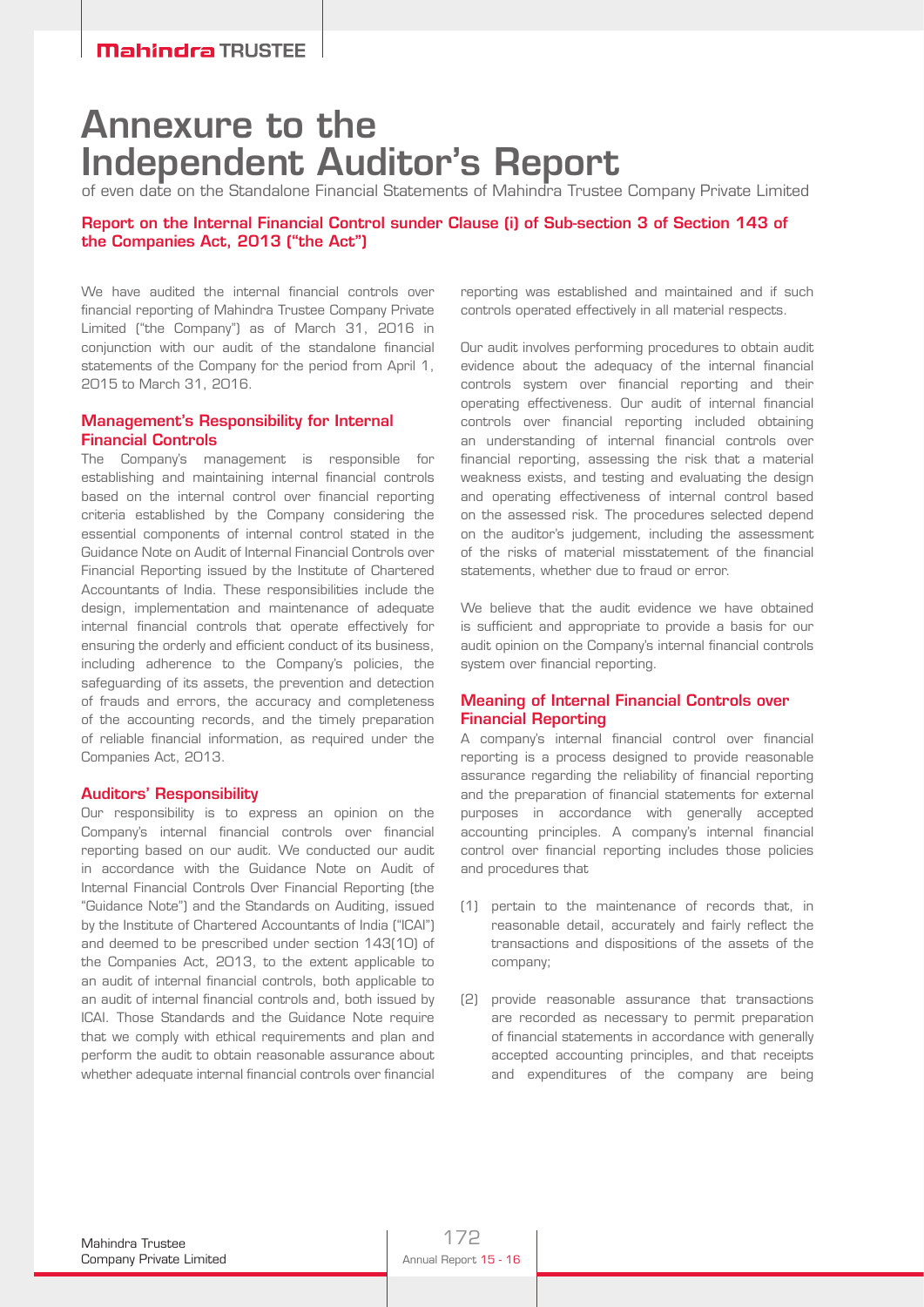made only in accordance with authorisations of management and directors of the company; and

(3) provide reasonable assurance regarding prevention or timely detection of unauthorised acquisition, use, or disposition of the company's assets that could have a material effect on the financial statements.

### Inherent Limitations of Internal Financial Controls over Financial Reporting

Because of the inherent limitations of internal financial controls over financial reporting, including the possibility of collusion or improper management override of controls, material misstatements due to error or fraud may occur and not be detected. Also, projections of any evaluation of the internal financial controls over financial reporting to future periods are subject to the risk that the internal financial control over financial reporting may become inadequate because of changes in conditions, or that the degree of compliance with the policies or procedures may deteriorate.

#### **Opinion**

In our opinion, the Company has, in all material respects, an adequate internal financial controls system over financial reporting and such internal financial controls over financial reporting were operating effectively as at March 31, 2016, based on the internal control over financial reporting criteria established by the Company considering the essential components of internal control stated in the Guidance Note on Audit of Internal Financial Controls Over Financial Reporting issued by ICAI.

> For B. K. Khare & Co. Chartered Accountants Firm's Registration Number 105102W

#### Padmini Khare Kaicker

Partner Membership Number: 044784

Place : Mumbai Date : April 13, 2016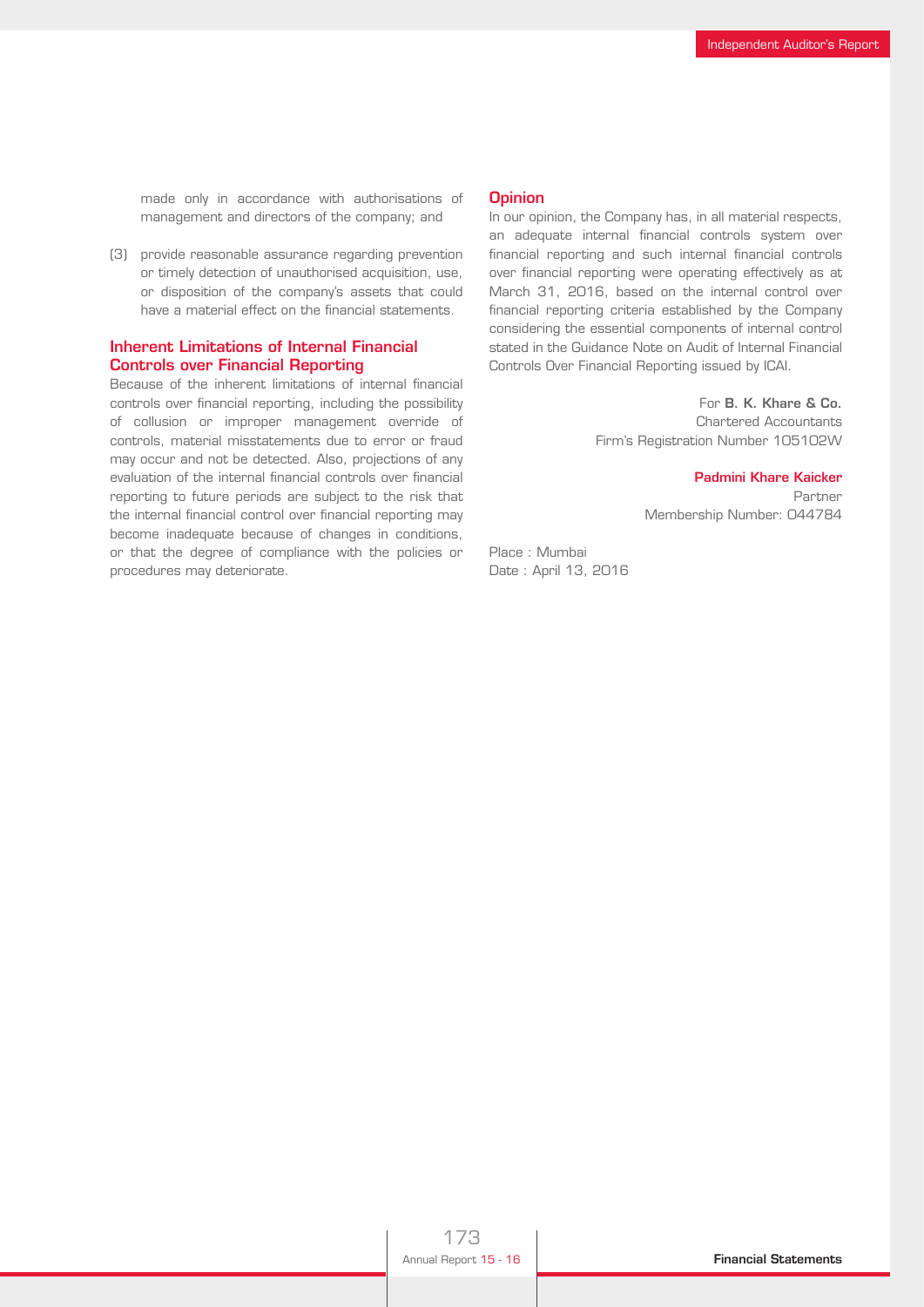# Balance Sheet

As at March 31, 2016

|    |             |                                                            |          |                | (In Rupees) |
|----|-------------|------------------------------------------------------------|----------|----------------|-------------|
|    |             |                                                            |          | As at March 31 |             |
|    | Particulars |                                                            | Note No. | 2016           | 2015        |
|    |             | <b>EQUITY &amp; LIABILITIES</b>                            |          |                |             |
| 1) |             | <b>Shareholders' funds</b>                                 |          |                |             |
|    | a)          | Share Capital                                              | 1        | 15,00,000      | 5,00,000    |
|    | b)          | Reserves and Surplus                                       | 2        | (7, 45, 222)   | (2,53,342)  |
|    |             |                                                            |          | 7,54,778       | 2,46,658    |
| 3) |             | <b>Non-current liabilities</b>                             |          |                |             |
|    | a)          | Other Long-term liabilities                                | 3        | 1,00,000       |             |
|    |             |                                                            |          | 1,00,000       |             |
| 2) |             | <b>Current liabilities</b>                                 |          |                |             |
|    | al          | Trade payables                                             | 4        | 39,192         | 21,754      |
|    | bì          | Other current liabilities                                  | 5        | 10,168         | 3,000       |
|    |             |                                                            |          | 49,360         | 24,754      |
|    |             | <b>TOTAL</b>                                               |          | 9,04,138       | 2,71,412    |
| Ш. |             | <b>ASSETS</b>                                              |          |                |             |
| 1) |             | <b>Current assets</b>                                      |          |                |             |
|    | al          | Cash and bank balance                                      | 6        | 8,42,217       | 2,49,022    |
|    | b           | Other current assets                                       | 7        | 61,921         | 22,390      |
|    |             |                                                            |          | 9.04,138       | 2,71,412    |
|    |             | <b>TOTAL</b>                                               |          | 9,04,138       | 2,71,412    |
|    |             | Summary of significant accounting polices and notes to the | S        |                |             |
|    |             | financial statements                                       |          |                |             |

The notes referred to above form an integral part of the Balance Sheet This is the Balance Sheet referred in our report of even date

|  | For <b>B. K. Khare and Co.</b> |  |
|--|--------------------------------|--|
|  |                                |  |

Chartered Accountants FRN :105102W M.G.Bhide

## Padmini Khare Kaicker

Membership No.44784 Director Director Director

Place : Mumbai Date : April 13, 2016

Partner **Narendra Mairpady Gautam Parekh Debabrata Bandyopadhyay** 

Chairman

For and on behalf of the Board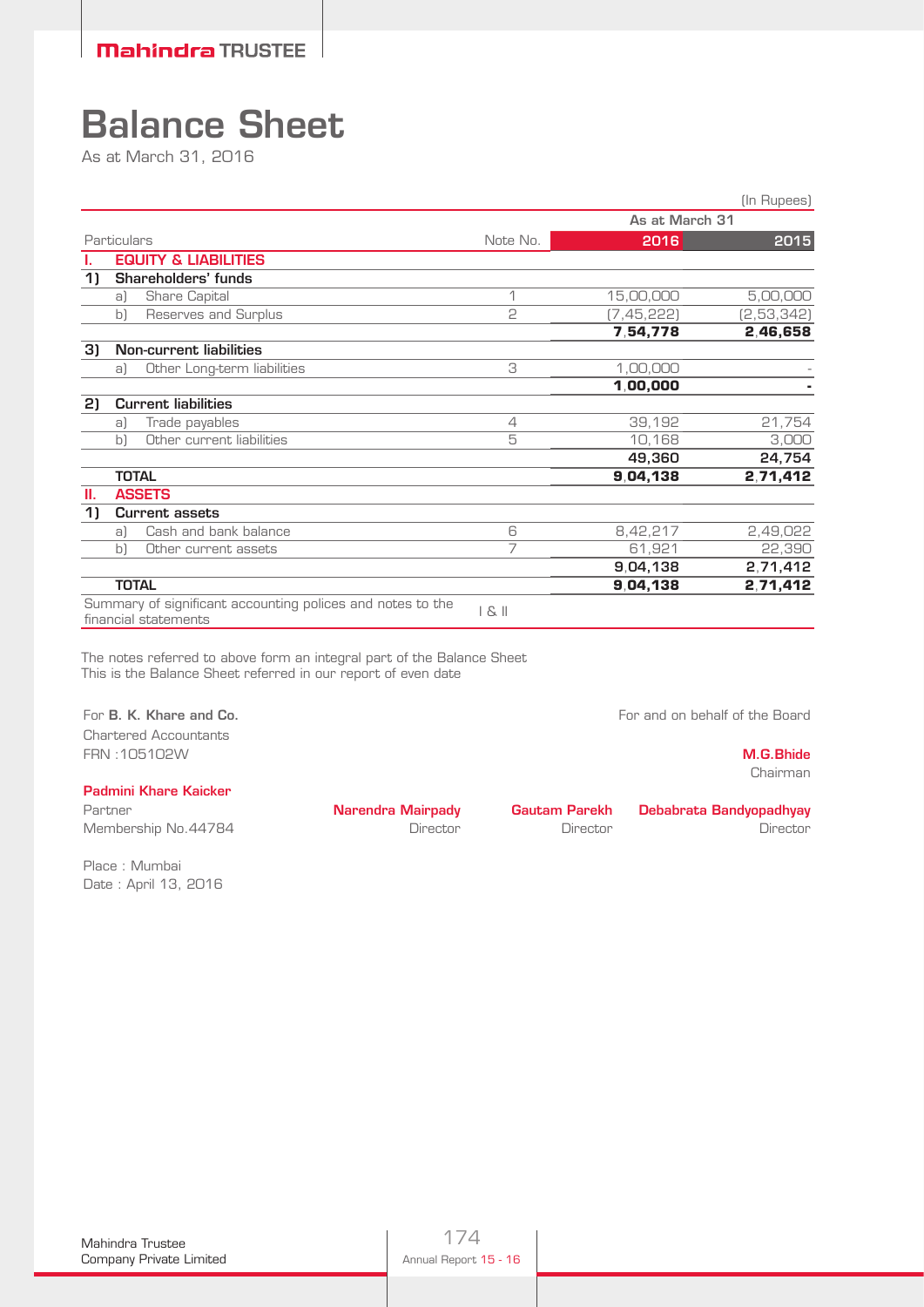## Statement of Profit and Loss

for the year ended March 31, 2016

|       |                                                                                    |          |                               | (In Rupees)   |
|-------|------------------------------------------------------------------------------------|----------|-------------------------------|---------------|
|       |                                                                                    |          | For the Period Ended March 31 |               |
|       |                                                                                    |          | 2016                          | 2015          |
|       | Particulars                                                                        | Note No. |                               | (Nine Months) |
|       | Revenue from operations                                                            |          |                               |               |
| Ш.    | Other income                                                                       |          |                               |               |
| Ш.    | Total Revenue (I + II)                                                             |          | ٠                             |               |
| IV.   | Expenses:                                                                          |          |                               |               |
|       | Other expenses                                                                     | 8        | 4,91,880                      | 1,17,944      |
|       | <b>Total expenses</b>                                                              |          | 4.91,880                      | 1.17,944      |
| V.    | Profit before tax (III- IV)                                                        |          | (4.91, 880)                   | (1, 17, 944)  |
| VI.   | Tax expense:                                                                       |          |                               |               |
|       | Current tax                                                                        |          |                               |               |
|       | Deferred tax<br>(2                                                                 |          |                               |               |
| VII.  | Profit/ (Loss) for the period (V - VI)                                             |          | (4.91, 880)                   | (1, 17, 944)  |
| VIII. | Earnings per equity share (Rupees) :                                               | 9        |                               |               |
|       | Basic<br>(1)                                                                       |          | (6.14)                        | [0.12]        |
|       | (2<br><b>Diluted</b>                                                               |          | (6.14)                        | [0.12]        |
|       | Summary of significant accounting polices and notes to the<br>financial statements | S        |                               |               |

The notes referred to above form an integral part of the Statement of Profit & Loss This is the Statement of Profit & Loss referred in our report of even date

For **B. K. Khare and Co. For and on behalf of the Board For and on behalf of the Board** Chartered Accountants FRN :105102W M.G.Bhide

Padmini Khare Kaicker

Place : Mumbai Date : April 13, 2016

Partner **Narendra Mairpady Cautam Parekh Debabrata Bandyopadhyay** Membership No.44784 Director Director Director

Chairman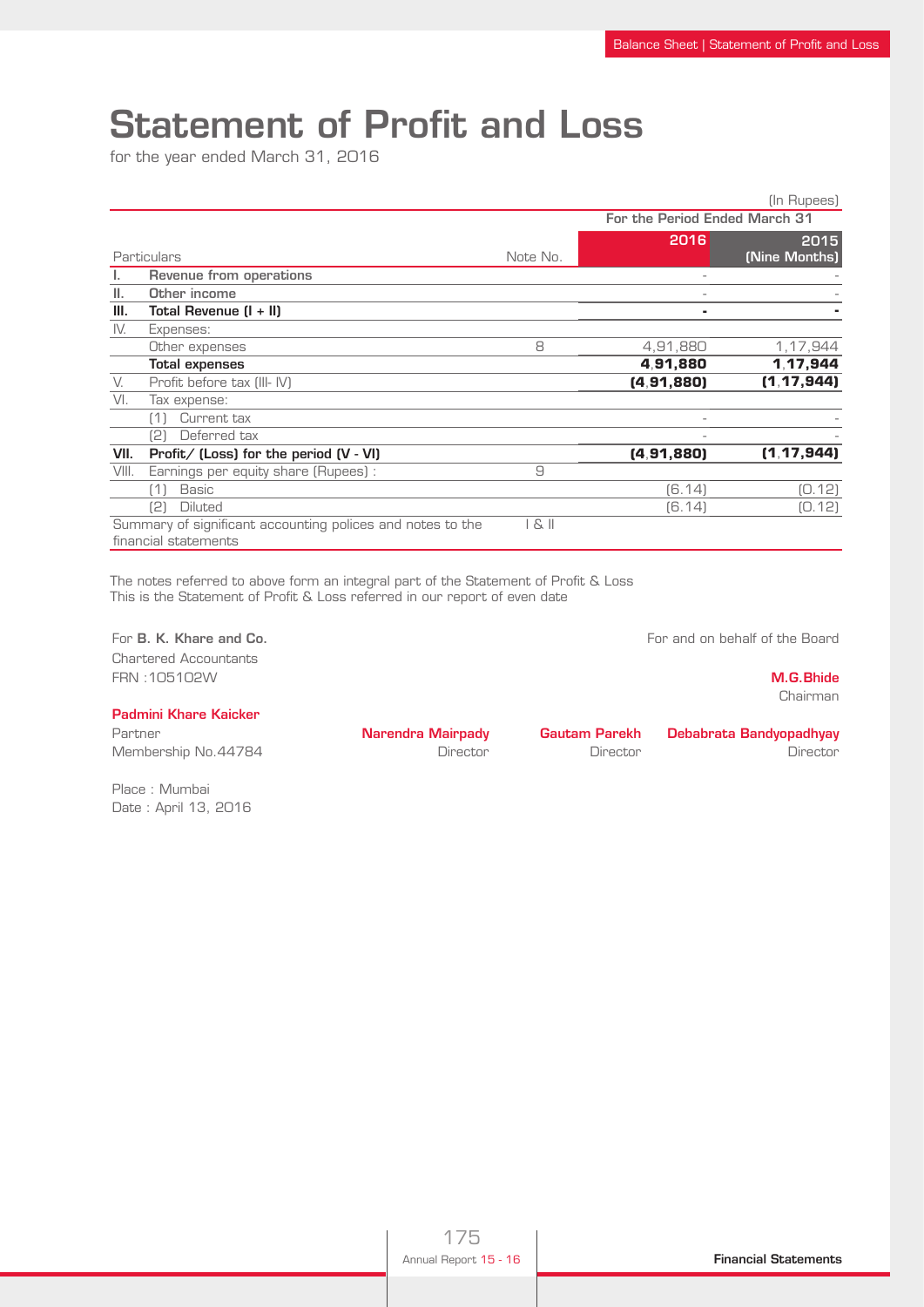## Cash Flow Statement

for the year ended March 31, 2016

|           |                                                          |           |                               | (In Rupees)   |
|-----------|----------------------------------------------------------|-----------|-------------------------------|---------------|
|           |                                                          |           | For the Period Ended March 31 |               |
|           |                                                          |           | 2016                          | 2015          |
|           | Particulars                                              |           |                               | (Nine Months) |
| А.        | <b>CASH FLOW FROM OPERATING ACTIVITIES</b>               |           |                               |               |
|           | Profit before taxes and contingencies                    |           | (4, 91, 880)                  | (1, 17, 944)  |
|           | Add/(Less):                                              |           |                               |               |
|           | Operating profit before working capital changes          | [  ]      | (4, 91, 880)                  | (1, 17, 944)  |
|           | Add / Less:                                              |           |                               |               |
|           | (Increase)/Decrease in Other Current Assets              |           | (39,531)                      |               |
|           | (Increase)/Decrease in Loans & Advances                  |           |                               | [20, 536]     |
|           |                                                          |           | (39,531)                      | (20, 536)     |
|           | Add: Increase in Current Liabilities & Provisions        |           | 24.606                        | (1, 11, 988)  |
|           |                                                          | [  ]      | (14, 925)                     | (1, 32, 524)  |
|           | Cash generated from operations                           | $($  +  ] | (5,06,805)                    | (2,50,468)    |
|           | <b>NET CASH FROM OPERATING ACTIVITIES (A)</b>            |           | (5,06,805)                    | (2, 50, 468)  |
| <b>B.</b> | <b>CASH FLOW FROM INVESTING ACTIVITIES</b>               |           |                               |               |
|           | <b>NET CASH FROM INVESTING ACTIVITIES (B)</b>            |           | ۰                             |               |
| C.        | <b>CASH FLOW FROM FINANCING ACTIVITIES</b>               |           |                               |               |
|           | Issue of Equity Shares                                   |           | 10,00,000                     |               |
|           | Increase/(Decrease) in Other Long Term Liabilities (net) |           | 1,00,000                      |               |
|           | NET CASH FROM FINANCING ACTIVITIES (C)                   |           | 11,00,000                     |               |
|           | NET INCREASE / (DECREASE) IN                             |           |                               |               |
|           | CASH AND CASH EQUIVALENT (A+B+C)                         |           | 5,93,195                      | (2, 50, 468)  |
|           | CASH AND CASH EQUIVALENTS AS AT:                         |           |                               |               |
|           | Beginning of the period                                  |           | 2.49.022                      | 4,99,490      |
|           | End of the period                                        |           | 8,42,217                      | 2,49,022      |

Examined and found correct.

The above Cash Flow Statement has been prepared under the 'Indirect Method' as set out in the Accounting Standard 3 (AS-3), "Cash Flow Statements

For B. K. Khare and Co. **For and Co.** For and on behalf of the Board of the Board of the Board of the Board of the Board of the Board of the Board of the Board of the Board of the Board of the Board of the Board of the Boa

Chartered Accountants FRN :105102W M.G.Bhide

### Padmini Khare Kaicker

Partner **Narendra Mairpady Gautam Parekh Debabrata Bandyopadhyay** Membership No.44784 Director Director Director

Place : Mumbai Date : April 13, 2016

Chairman

Annual Report 15 - 16 Mahindra Trustee 176 Company Private Limited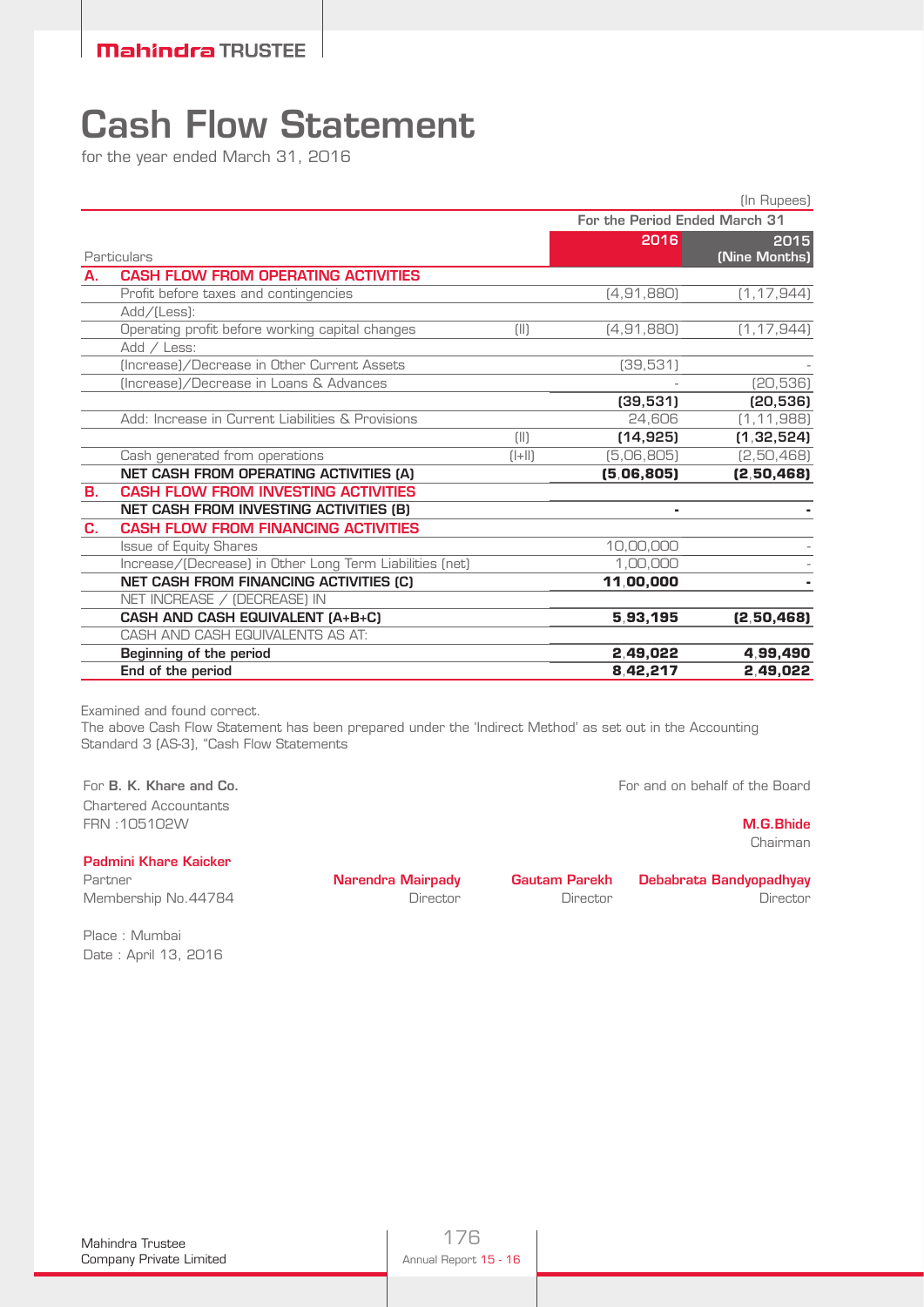to the financial statements for the year ended March 31, 2016

### I. SUMMARY OF SIGNIFICANT ACCOUNTING POLICIES :

## 1) BASIS OF PREPARATION OF ACCOUNTS

 The financial statements have been prepared in accordance with the Generally Accepted Accounting Principles (IGAAP) under the historical cost convention as a going concern and on accrual basis and in accordance with the provisions of the Companies Act, 2013 and the Accounting Standards notified under section 133 of the Companies Act 2013.

 All assets & liabilities have been classified as current & non – current as per the Company's normal operating cycle and other criteria set out in the Schedule III of the Companies Act, 2013. Based on the nature of services and their realization in cash and cash equivalents, the company has ascertained its operating cycle as 12 months for the purpose of current – non current classification of assets & liabilities.

#### 2) USE OF ESTIMATES

 The preparation of financial statements requires the management to make estimates and assumptions considered in the reported amounts of assets and liabilities (including Contingent liabilities) as on the date of the financial statements and the reported income and expenses during the reporting year. Management believes that the estimates used in preparation of the financial statements are prudent and reasonable. Actual results could differ from these estimates. Any revision to accounting estimates is recognized prospectively in current and future years.

#### 3) INVESTMENTS

 Investments held as Long –Term Investments are stated at cost comprising of acquisition and incidental expenses less permanent diminution in value, if any. Investments other than Long Term investments are classified as current Investments and valued at cost or fair value whichever is less.

 Provision for diminution in value of investments is made if management perceives that there is permanent diminution in value of investments in accordance with the Accounting Standard on 'Accounting for Investments' (AS 13) notified by Companies (Accounting Standards) Rules, 2006.

#### 4) SHARE ISSUE EXPENSES

 Expenses incurred in connection with fresh issue of share capital is charged to Profit and Loss account in the year in which they are incurred.

#### 5) PROVISIONS AND CONTINGENT LIABILITIES

- a) Provision for doubtful debts is made on the basis of standard norms and also, where required, on actual evaluation.
- b) Provisions are recognized in accounts in respect of present probable obligations, the amount of which can be reliably estimated. Contingent liabilities are disclosed in respect of possible obligations that arise from past events but their existence is confirmed only by the occurrence or non-occurrence of one or more uncertain future events not wholly within the control of the company.

### 6) EARNING PER SHARE

 Basic earnings per share are calculated by dividing the net profit or loss for the period attributable to equity shareholders by the weighted average number of equity shares outstanding during the period. Earnings considered in ascertaining the Company's earnings per share is the net profit for the period after deducting preference dividends and any attributable tax thereto for the period. The weighted average number of equity shares outstanding during the period and for all periods presented is adjusted for events, such as bonus shares, sub-division of shares etc. that have changed the number of equity shares outstanding, without corresponding change in resources. For the purpose of calculating diluted earnings per share, the net profit or loss for the period attributable to equity shareholders and the weighted average numbers of shares outstanding during the period is adjusted for the effects of all dilutive potential equity shares.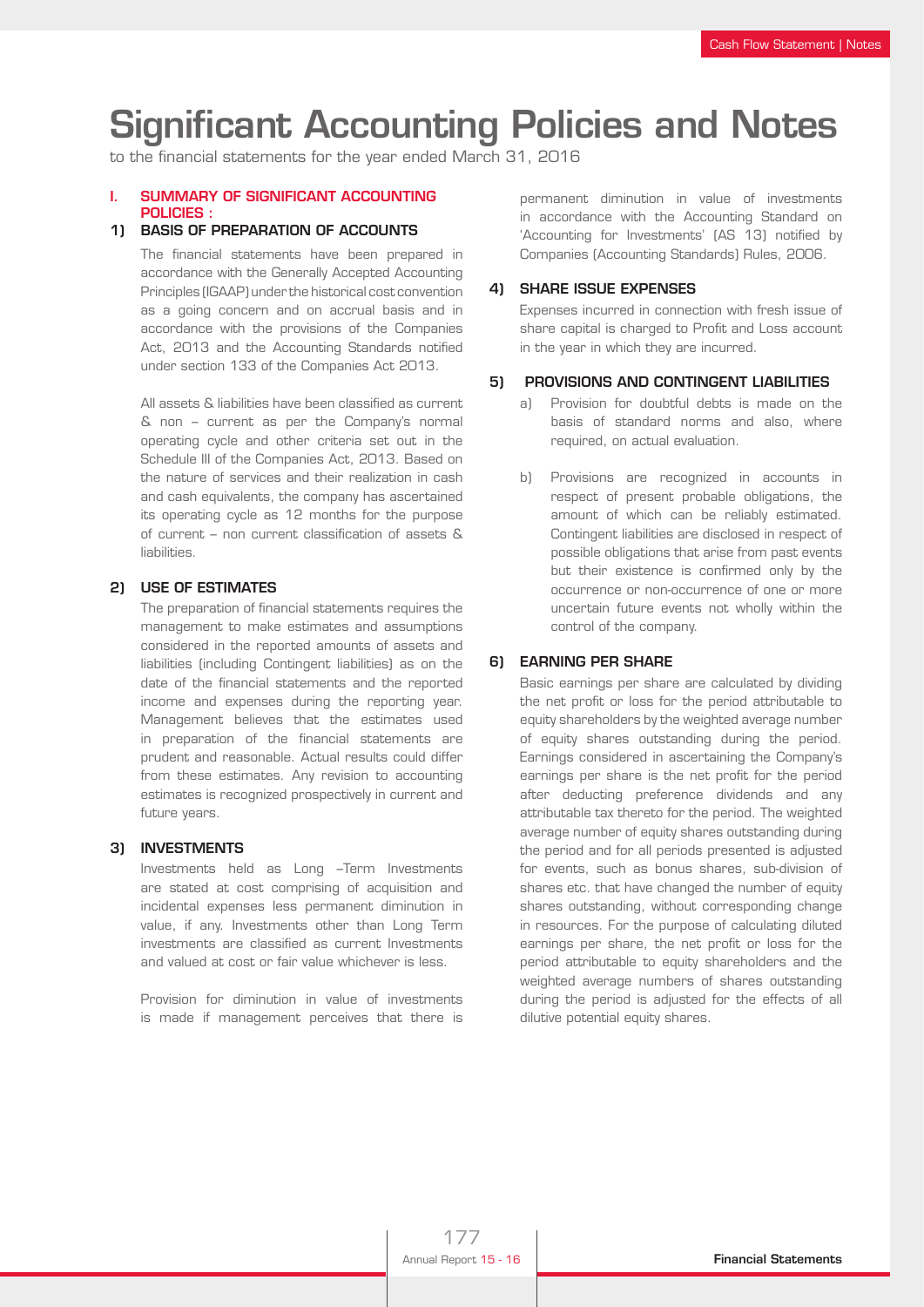to the financial statements for the year ended March 31, 2016

#### I) GENERAL INFORMATION:

 The Company Mahindra Trustee Company Private Limited ('the Company') was incorporated under the Companies Act, 1956 on July 10, 2013. The company is a subsidiary of Mahindra & Mahindra Financial Services Ltd. The company is incorporated to function as a Trustee to the proposed "Mahindra Mutual Fund". The company has been granted a license from SEBI. Consequently, during the period under audit the company has not started its operations.

#### II) NOTES TO THE FINANCIAL STATEMENTS FOR YEAR ENDED MARCH 31, 2016

#### 1) SHARE CAPITAL:

|                                        |                | (In Rupees) |
|----------------------------------------|----------------|-------------|
|                                        | As at March 31 |             |
| Particulars                            | 2016           | 2015        |
| <b>Authorised Capital:</b>             |                |             |
| 2,50,000 Equity shares of Rs.10/- each | 25,00,000      | 5,00,000    |
| (March 2015: 50,000 shares)            |                |             |
| <b>Issued Capital:</b>                 |                |             |
| 1,50,000 Equity shares of Rs.10/- each | 15,00,000      | 5,00,000    |
| (March 2015: 50,000 shares)            |                |             |
| <b>Subscribed and Paid-up Capital:</b> |                |             |
| 1,50,000 Equity shares of Rs.10/- each | 15,00,000      | 5,00,000    |
| (March 2015: 50,000 shares)            |                |             |
| <b>Total</b>                           | 15,00,000      | 5,00,000    |

|    |                                                                                                                                               | As at March 31      |               |                     |               |
|----|-----------------------------------------------------------------------------------------------------------------------------------------------|---------------------|---------------|---------------------|---------------|
|    |                                                                                                                                               | 2016                |               | 2015                |               |
|    |                                                                                                                                               | Number of<br>shares | <b>Rupees</b> | Number of<br>shares | <b>Rupees</b> |
| al | Reconciliation of the number of<br>shares -                                                                                                   |                     |               |                     |               |
|    | Number of equity shares outstanding at<br>the beginning of the period                                                                         | 50,000              | 5,00,000      | 50,000              | 5,00,000      |
|    | Add: Fresh allotment of shares during the<br>period:                                                                                          | 1,00,0000           | 10,00,000     |                     |               |
|    | Less: Shares bought back during the<br>period                                                                                                 |                     |               |                     |               |
|    | Number of equity shares outstanding at<br>the end of the period                                                                               | 1,50,000            | 15,00,000     | 50,000              | 5,00,000      |
| b) | Number of equity shares held by<br>holding company or ultimate holding<br>company including shares held by its<br>subsidiaries / associates - |                     |               |                     |               |
|    | Holding company: Mahindra & Mahindra<br>Financial Services Limited (Equity shares<br>of Rs. 10/- each)                                        | 1,50,000            | 15,00,000     | 50,000              | 5,00,000      |
|    | Percentage of holding (%)                                                                                                                     | 100                 | 100           | 100                 | 100           |
| c) | Shareholders holding more than 5<br>percent shares :                                                                                          |                     |               |                     |               |
|    | Mahindra & Mahindra Financial Services<br>Limited                                                                                             | 1,50,000            | 15,00,000     | 50,000              | 5,00,000      |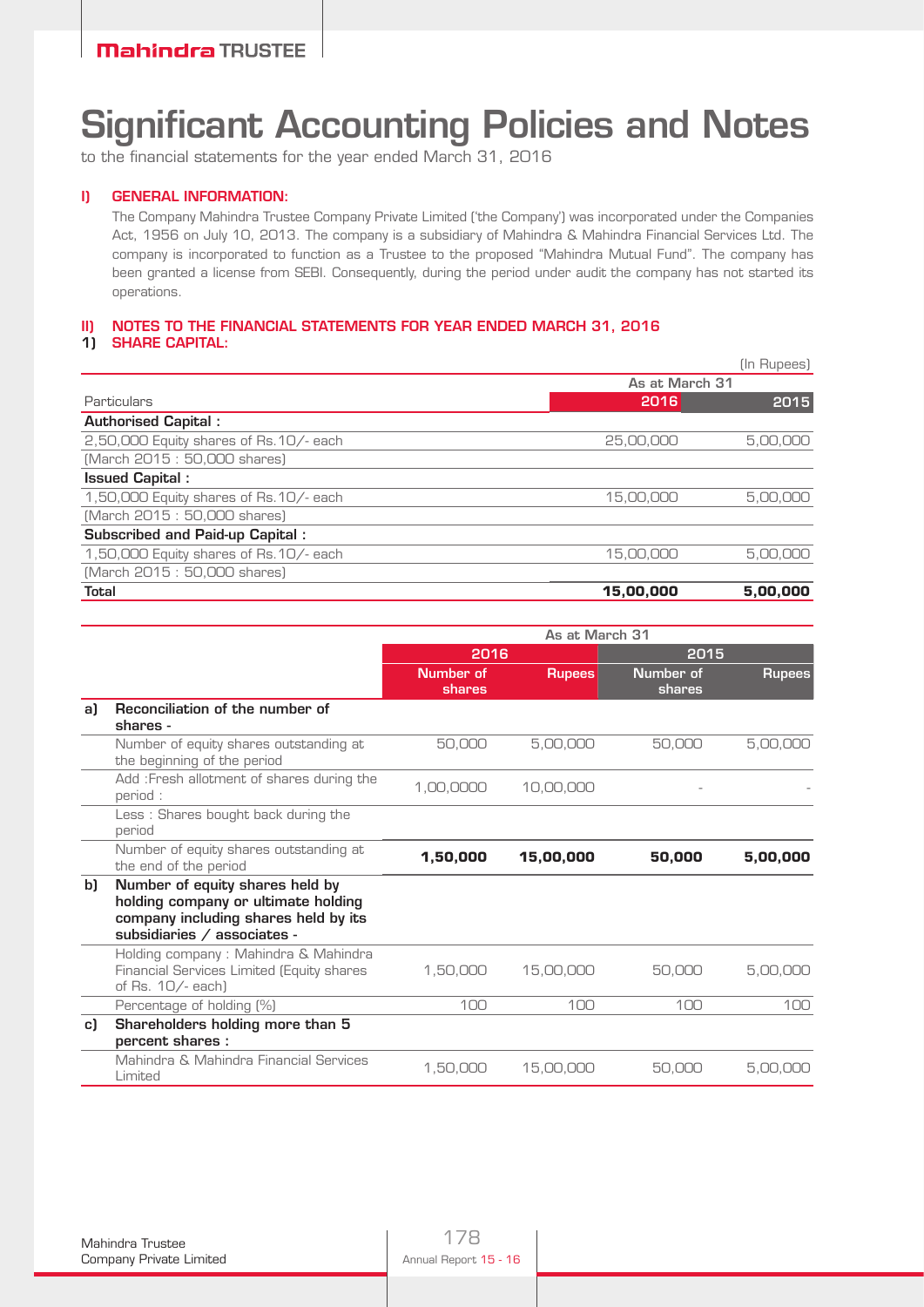# Significant Accounting Policies and Notes

to the financial statements for the year ended March 31, 2016

### 2) RESERVES & SURPLUS:

|                                                                                   |                | (In Rupees)  |
|-----------------------------------------------------------------------------------|----------------|--------------|
|                                                                                   | As at March 31 |              |
| Particulars                                                                       | 2016           | 2015         |
| Surplus:                                                                          |                |              |
| Balance Profit as per last Balance Sheet                                          | [2,53,342]     | (1, 35, 398) |
| Add: Profit for the current period transferred from Statement of Profit<br>& Loss | (4, 91, 880)   | (1, 17, 944) |
| Balance Profit carried to Balance Sheet                                           | (7, 45, 222)   | [2,53,342]   |
| Less: Allocations & Appropriations:                                               |                |              |
| Balance as at the end of the period                                               | (7, 45, 222)   | [2,53,342]   |
| <b>Total</b>                                                                      | (7, 45, 222)   | (2,53,342)   |

### 3) OTHER LONG TERM LIABILITIES:

|                                                                                                                                      |                | (In Rupees) |
|--------------------------------------------------------------------------------------------------------------------------------------|----------------|-------------|
|                                                                                                                                      | As at March 31 |             |
| Particulars                                                                                                                          | 2016           | 2015        |
| Initial Corpus of Mahindra Mutual Fund (*)                                                                                           | 1.00.000       |             |
| Total                                                                                                                                | 1.00.000       |             |
| (*) The initial Coppus is contributed by Mabindra & Mabindra Einapoial Sepvices Ltd to Mabindra Trustee Co Dut Ltd towards seppus of |                |             |

) The initial Corpus is contributed by Mahindra & Mahindra Financial Services Ltd to Mahindra Trustee Co Pvt Ltd towards corp Mahindra Mutual Fund.

# 4) TRADE PAYABLES:

|                             |                | (In Rupees) |
|-----------------------------|----------------|-------------|
|                             | As at March 31 |             |
| Particulars                 | 2016           | 2015        |
| Trade Payables for Expenses | 39.192         | 21.754      |
| <b>Total</b>                | 39,192         | 21,754      |

### 5) OTHER CURRENT LIABILITIES

|              |                | (In Rupees) |
|--------------|----------------|-------------|
|              | As at March 31 |             |
| Particulars  | 2016           | 2015        |
| TDS Payable  | 10.168         | 3,000       |
| <b>Total</b> | 10.168         | 3.000       |

#### 6) CASH AND BANK BALANCE:

|                                                  |          | (In Rupees)    |  |
|--------------------------------------------------|----------|----------------|--|
|                                                  |          | As at March 31 |  |
| Particulars                                      | 2016     | 2015           |  |
| Balance with Scheduled Banks in Current Accounts | 8.42.217 | 2.49.022       |  |
| <b>Total</b>                                     | 8,42,217 | 2,49,022       |  |

# 7) OTHER CURRENT ASSETS :

|                              |                | (In Rupees) |
|------------------------------|----------------|-------------|
|                              | As at March 31 |             |
| Particulars                  | 2016           | 2015        |
| Service tax credit available | 61.921         | 22,390      |
| <b>Total</b>                 | 61,921         | 22,390      |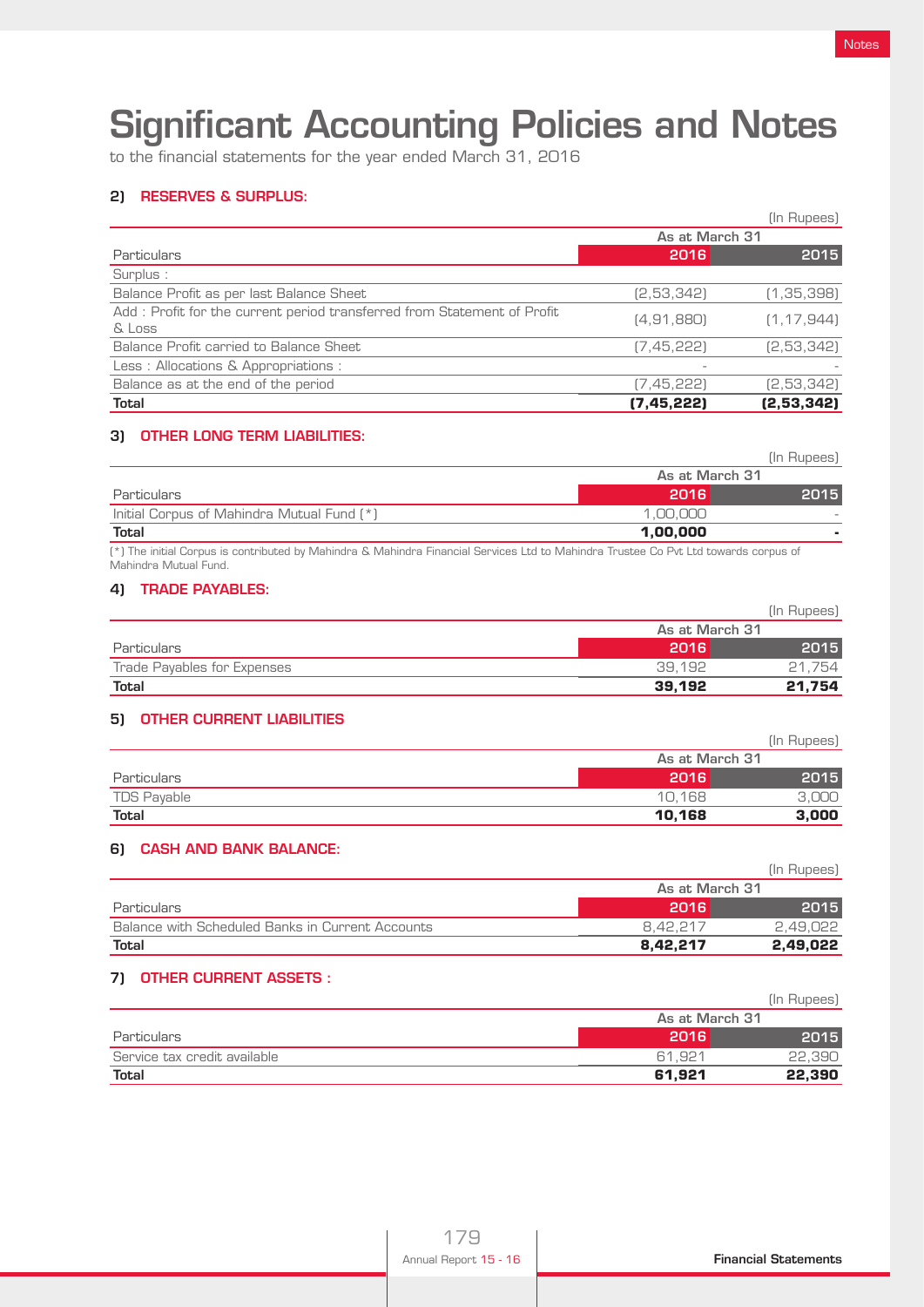# Significant Accounting Policies and Notes

to the financial statements for the year ended March 31, 2016

# 8) OTHER EXPENSES:

|                               |          | (In Rupees)                |  |  |
|-------------------------------|----------|----------------------------|--|--|
|                               |          | <b>Year ended March 31</b> |  |  |
| <b>Particulars</b>            | 2016     | 2015                       |  |  |
| Rates and Taxes               | 12,000   | (9,888)                    |  |  |
| Directors sitting fees        | 3,40,000 | 60,000                     |  |  |
| <b>Bank Charges</b>           | 81       | 142                        |  |  |
| Legal & Professional Fees     | 48,588   | 29,250                     |  |  |
| Filing fees                   | 6,100    | 21,500                     |  |  |
| Audit Fees                    | 20,101   | 15,000                     |  |  |
| Share Issue Expenses          | 65,010   |                            |  |  |
| Other Administrative expenses |          | 1,940                      |  |  |
| Total                         | 4,91,880 | 1.17.944                   |  |  |

## 9) IN ACCORDANCE WITH THE ACCOUNTING STANDARD ON "EARNING PER SHARE "(AS 20) ISSUED BY THE INSTITUTE OF CHARTERED ACCOUNTANTS OF INDIA, THE EPS ARE AS FOLLOWS:

|                                                                                                                                                                                                                               |              | (In Rupees)    |  |
|-------------------------------------------------------------------------------------------------------------------------------------------------------------------------------------------------------------------------------|--------------|----------------|--|
|                                                                                                                                                                                                                               |              | As at March 31 |  |
| Particulars                                                                                                                                                                                                                   | FY 2015-16   | FY 2014-15     |  |
| Net Profit/ (Loss) attributable to Equity Share Holders                                                                                                                                                                       | (4, 91, 880) | (1, 17, 944)   |  |
| Weighted Average Numbers of Shares (*)                                                                                                                                                                                        | 80.055       | 9.82.870       |  |
| EPS – (Basic)                                                                                                                                                                                                                 | (6.14)       | [0.12]         |  |
| $EPS - (Diluted)$                                                                                                                                                                                                             | (6.14)       | [0.12]         |  |
| (*) The Me of choose change that for accident position been estimated by experiment to the official choose shows a second problem of the second second problem in the second second second second second second second second |              |                |  |

(\*) `The No of shares outstanding for previous period has been adjusted on account of issue of rights shares during the current period as per guidelines of AS-20

### 10) RELATED PARTY DISCLOSURE AS PER ACCOUNTING STANDARD 18:

A) List of the related parties which have transactions with our Company during the year:

Holding Company Mahindra & Mahindra Financial Services Limited

#### B) Related party transactions are as under:

|     |                                  |                                    |                                            |           | (Rs in Lacs)   |
|-----|----------------------------------|------------------------------------|--------------------------------------------|-----------|----------------|
| Sr. | Nature of                        |                                    | <b>Holding Companies Fellow Subsidiary</b> |           | Key Management |
| No  | Transactions                     |                                    |                                            | Companies | Personnel      |
|     | Issue of Equity<br><b>Shares</b> | Mahindra and<br>Mahindra Financial |                                            | ו כ       |                |
|     |                                  | Services Ltd                       |                                            |           |                |

Notes:

i. Figures in bracket represent corresponding figure of previous year.

Signatures to Significant accounting policies and Notes to the financial statements – I and II

| For <b>B. K. Khare and Co.</b><br><b>Chartered Accountants</b> |                          | For and on behalf of the Board |                         |  |
|----------------------------------------------------------------|--------------------------|--------------------------------|-------------------------|--|
| FRN: 105102W                                                   |                          |                                | M.G.Bhide<br>Chairman   |  |
| <b>Padmini Khare Kaicker</b>                                   |                          |                                |                         |  |
| Partner                                                        | <b>Narendra Mairpady</b> | <b>Gautam Parekh</b>           | Debabrata Bandyopadhyay |  |
| Membership No.44784                                            | Director                 | Director                       | <b>Director</b>         |  |
| Place: Mumbai                                                  |                          |                                |                         |  |
| Date: April 13, 2016                                           |                          |                                |                         |  |

| Mahindra Trustee        |                       |  |
|-------------------------|-----------------------|--|
| Company Private Limited | Annual Report 15 - 16 |  |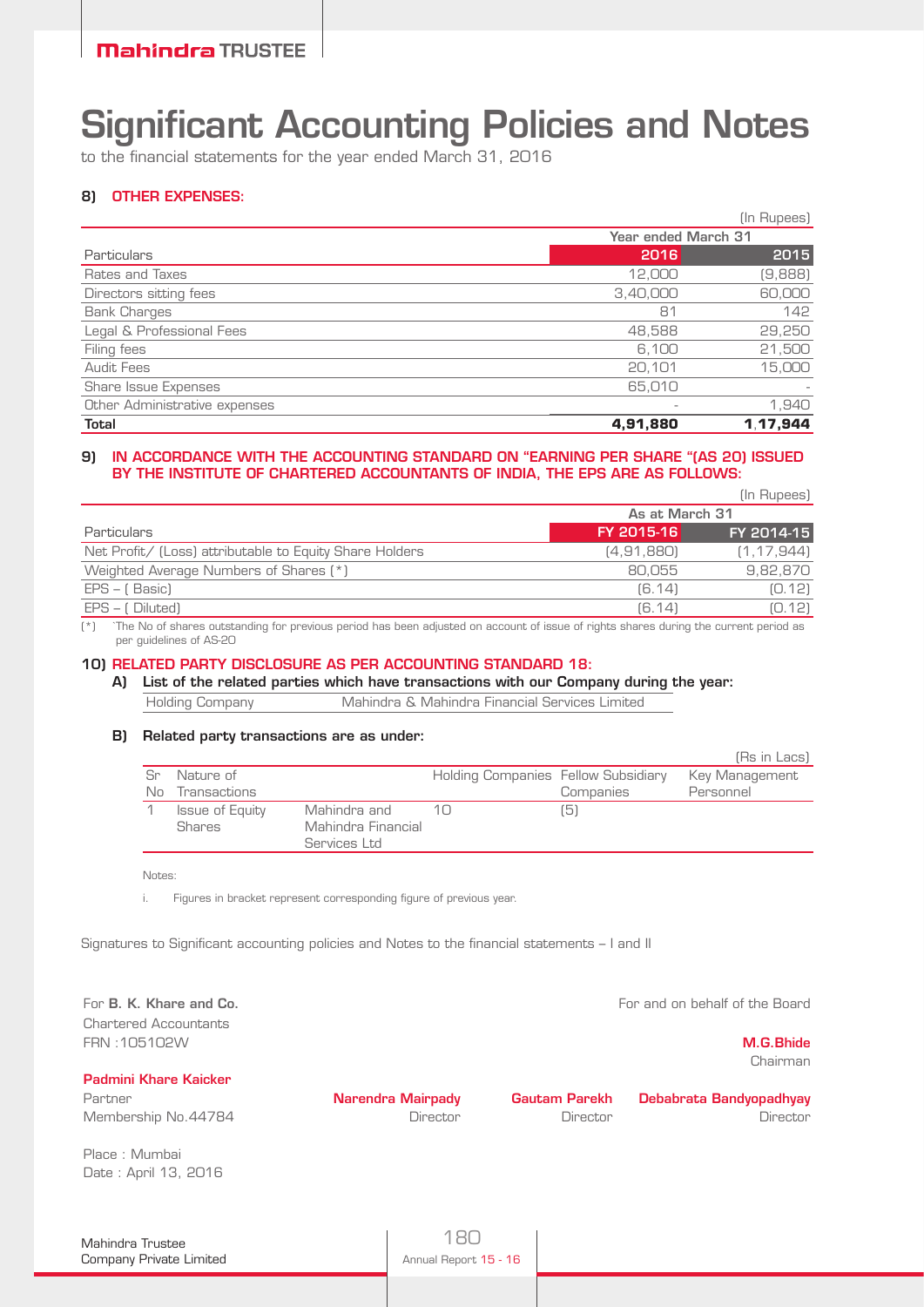